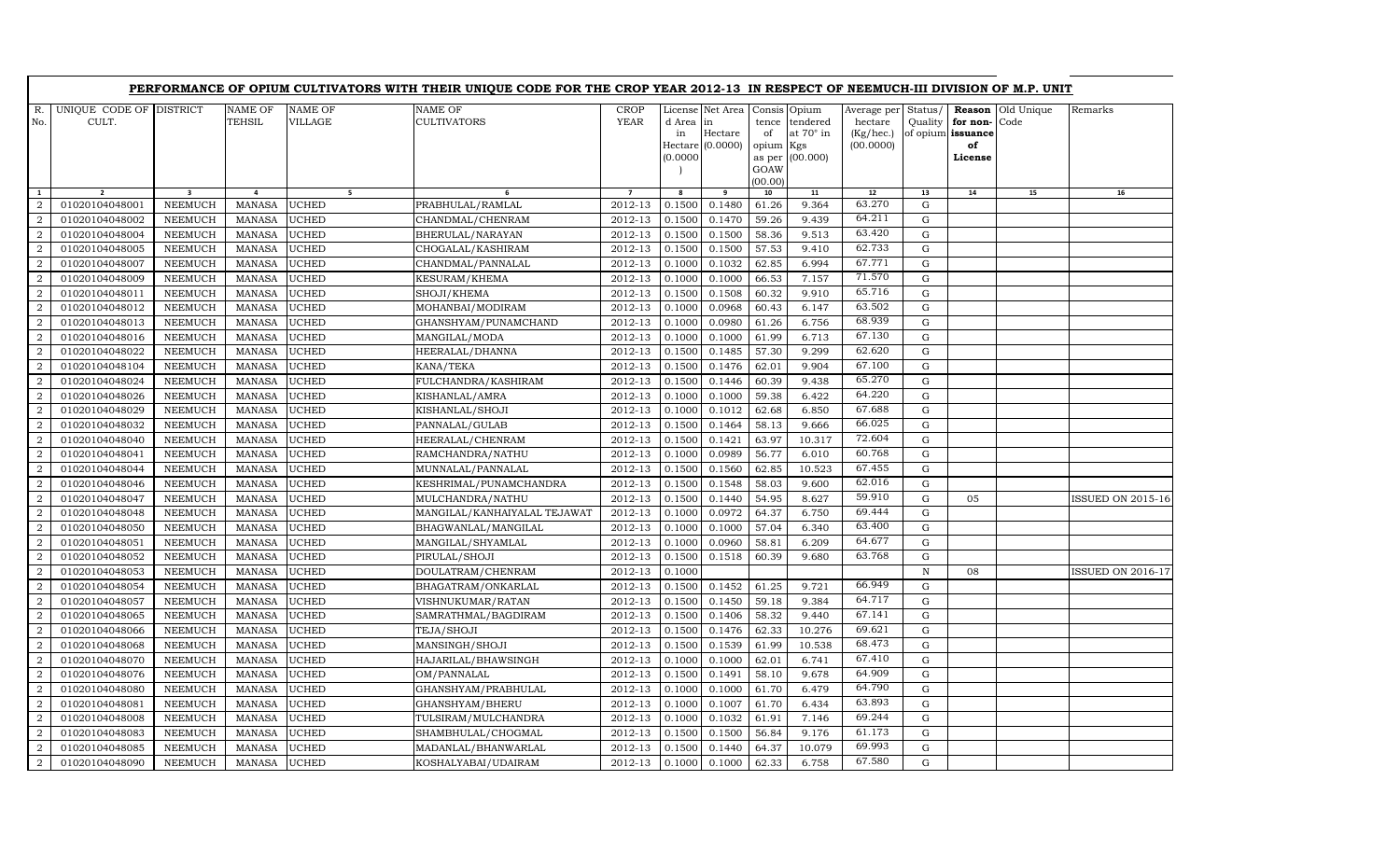| R.             | UNIQUE CODE OF DISTRICT |                | NAME OF       | <b>NAME OF</b> | <b>NAME OF</b>              | CROP        |           | License Net Area   Consis   Opium |           |                  | Average per | Status/     | Reason            | Old Unique     | Remarks                  |
|----------------|-------------------------|----------------|---------------|----------------|-----------------------------|-------------|-----------|-----------------------------------|-----------|------------------|-------------|-------------|-------------------|----------------|--------------------------|
| No.            | CULT.                   |                | <b>TEHSIL</b> | <b>VILLAGE</b> | <b>CULTIVATORS</b>          | <b>YEAR</b> | d Area in |                                   | tence     | tendered         | hectare     | Quality     | for non-          | Code           |                          |
|                |                         |                |               |                |                             |             | in        | Hectare                           | of        | at $70^\circ$ in | (Kg/hec.)   |             | of opium issuance |                |                          |
|                |                         |                |               |                |                             |             |           | Hectare (0.0000)                  | opium Kgs |                  | (00.0000)   |             | of                |                |                          |
|                |                         |                |               |                |                             |             | (0.0000)  |                                   | GOAW      | as per (00.000)  |             |             | License           |                |                          |
|                |                         |                |               |                |                             |             |           |                                   | (00.00)   |                  |             |             |                   |                |                          |
| $\overline{2}$ | 01020104048091          | <b>NEEMUCH</b> | MANASA        | <b>UCHED</b>   | JAGDISH/CHAGANLAL           | 2012-13     | 0.1500    | 0.1344                            | 61.49     | 8.951            | 66.600      | $\mathbf G$ |                   |                |                          |
| $\overline{2}$ | 01020104048093          | <b>NEEMUCH</b> | <b>MANASA</b> | <b>UCHED</b>   | BHOLARAM/HABUJI             | 2012-13     | 0.1500    | 0.1500                            | 59.26     | 9.312            | 62.080      | $\mathbf G$ |                   |                |                          |
| 2              | 01020104048095          | <b>NEEMUCH</b> | <b>MANASA</b> | <b>UCHED</b>   | MANOHARLAL/PANNALAL         | 2012-13     | 0.1500    | 0.1344                            | 58.81     | 8.679            | 64.576      | G           |                   |                |                          |
| $\overline{2}$ | 01020104048097          | <b>NEEMUCH</b> | <b>MANASA</b> | <b>UCHED</b>   | PRAHALAD/VARDICHANDRA       | 2012-13     | 0.1000    | 0.1014                            | 64.38     | 6.944            | 68.481      | $\mathbf G$ |                   |                |                          |
| $\overline{a}$ | 01020104048106          | <b>NEEMUCH</b> | <b>MANASA</b> | <b>UCHED</b>   | LALCHANDRA/HEERALAL         | 2012-13     | 0.1500    | 0.1500                            | 55.94     | 9.102            | 60.680      | ${\bf G}$   |                   |                |                          |
| 2              | 01020104048042          | <b>NEEMUCH</b> | MANASA        | <b>UCHED</b>   | JAGDISH/SHOBHARAM           | 2012-13     | 0.1500    | 0.1512                            | 56.30     | 9.547            | 63.142      | $\mathbf G$ |                   |                |                          |
| $\overline{a}$ | 01020104048049          | <b>NEEMUCH</b> | <b>MANASA</b> | <b>UCHED</b>   | MANGILAL/KANHAIYALAL GOYAL  | 2012-13     | 0.1000    | 0.1000                            | 57.93     | 6.157            | 61.570      | $\mathbf G$ |                   |                |                          |
| $\overline{2}$ | 01020104048045          | <b>NEEMUCH</b> | <b>MANASA</b> | <b>UCHED</b>   | JAGDISH/HEERALAL            | 2012-13     | 0.1000    | 0.0950                            | 63.97     | 6.817            | 71.758      | $\mathbf G$ |                   |                |                          |
| $\overline{2}$ | 01020104048088          | <b>NEEMUCH</b> | <b>MANASA</b> | <b>UCHED</b>   | CHANDMAL/BHUWANILAL         | 2012-13     | 0.1000    | 0.0952                            | 57.84     | 6.280            | 65.966      | $\mathbf G$ |                   |                |                          |
| $\overline{2}$ | 01020104048114          | <b>NEEMUCH</b> | <b>MANASA</b> | <b>UCHED</b>   | DEVILAL/BHAGWANLAL          | 2012-13     | 0.1000    | 0.1000                            | 61.25     | 6.291            | 62.910      | $\mathbf G$ |                   |                |                          |
| $\overline{a}$ | 01020104048115          | <b>NEEMUCH</b> | <b>MANASA</b> | <b>UCHED</b>   | LAXMINARAYAN/FULCHAND       | 2012-13     | 0.1500    | 0.1525                            | 57.66     | 9.720            | 63.738      | ${\rm G}$   |                   |                |                          |
| $\overline{2}$ | 01020104048116          | <b>NEEMUCH</b> | <b>MANASA</b> | <b>UCHED</b>   | CHOTHMAL/FULCHAND           | 2012-13     | 0.1000    | 0.0945                            | 57.63     | 5.985            | 63.333      | G           |                   |                |                          |
| 2              | 01020104048117          | <b>NEEMUCH</b> | <b>MANASA</b> | <b>UCHED</b>   | KANWARLAL/FULCHAND          | 2012-13     | 0.1500    | 0.1460                            | 62.68     | 10.271           | 70.349      | $\mathbf G$ |                   |                |                          |
| 2              | 01020104048119          | <b>NEEMUCH</b> | <b>MANASA</b> | <b>UCHED</b>   | RAJARAM/DHANNALAL           | 2012-13     | 0.1000    | 0.1023                            | 62.00     | 6.740            | 65.885      | G           |                   |                |                          |
| $\overline{2}$ | 01020104048086          | <b>NEEMUCH</b> | <b>MANASA</b> | <b>UCHED</b>   | BHAGWAN/BHANWARLAL          | 2012-13     | 0.1000    | 0.1020                            | 61.91     | 6.775            | 66.422      | G           |                   |                |                          |
| $\overline{a}$ | 01020104048031          | <b>NEEMUCH</b> | <b>MANASA</b> | <b>UCHED</b>   | DHANNA/GULAB                | 2012-13     | 0.1000    | 0.0969                            | 58.05     | 6.419            | 66.244      | $\mathbf G$ |                   |                |                          |
| 2              | 01020104048084          | <b>NEEMUCH</b> | <b>MANASA</b> | <b>UCHED</b>   | LAXMINARAYAN/HEERALAL       | 2012-13     | 0.1500    | 0.1505                            | 59.07     | 9.780            | 64.983      | G           |                   |                |                          |
| 2              | 01020104048073          | <b>NEEMUCH</b> | <b>MANASA</b> | <b>UCHED</b>   | SHYAMLAL/SHOJI              | 2012-13     | 0.1000    | 0.1008                            | 62.00     | 6.802            | 67.480      | $\mathbf G$ |                   |                |                          |
| $\overline{2}$ | 01020104048122          | <b>NEEMUCH</b> | <b>MANASA</b> | <b>UCHED</b>   | MADANLAL/LAXMAN             | 2012-13     | 0.1000    | 0.1020                            | 59.38     | 6.438            | 63.118      | $\mathbf G$ |                   |                |                          |
| $\overline{2}$ | 01020104048058          | <b>NEEMUCH</b> | <b>MANASA</b> | <b>UCHED</b>   | KANHAIYALAL/BHERULAL        | 2012-13     | 0.1500    | 0.1500                            | 60.15     | 9.847            | 65.647      | G           |                   |                |                          |
| 2              | 01020104048125          | <b>NEEMUCH</b> | <b>MANASA</b> | <b>UCHED</b>   | MANNALAL/HEERALAL           | 2012-13     | 0.1000    | 0.1012                            | 58.37     | 6.346            | 62.708      | $\mathbf G$ |                   | 01020104051093 |                          |
| $\overline{2}$ | 01020104048126          | <b>NEEMUCH</b> | <b>MANASA</b> | <b>UCHED</b>   | RODILAL/KISHANLAL           | 2012-13     | 0.1500    | 0.1500                            | 61.49     | 9.680            | 64.533      | ${\rm G}$   |                   | 01020104049010 |                          |
| $\mathbf{3}$   | 01020104068002          | <b>NEEMUCH</b> | <b>MANASA</b> | TUMDA          | KAMALSINGH/KISHANSINGH      | 2012-13     | 0.1000    | 0.0948                            | 63.14     | 6.512            | 68.692      | $\mathbf G$ |                   |                |                          |
| 3              | 01020104068003          | <b>NEEMUCH</b> | <b>MANASA</b> | <b>TUMDA</b>   | KALAVATIBAI/BAPUSINGH       | 2012-13     | 0.1500    | 0.1472                            | 55.91     | 8.251            | 56.053      | $\mathbf G$ | 04                |                | <b>ISSUED ON 2016-17</b> |
| 3              | 01020104068006          | <b>NEEMUCH</b> | <b>MANASA</b> | TUMDA          | SAJJANSINGH/DEVISINGH       | 2012-13     | 0.1500    | 0.1519                            | 63.14     | 10.247           | 67.459      | $\mathbf G$ |                   |                |                          |
| 3              | 01020104068007          | <b>NEEMUCH</b> | <b>MANASA</b> | TUMDA          | UDAY SINGH / DEVI SINGH     | 2012-13     | 0.1000    | 0.0990                            | 63.14     | 6.864            | 69.333      | ${\rm G}$   |                   |                |                          |
| 3              | 01020104068011          | <b>NEEMUCH</b> | <b>MANASA</b> | <b>TUMDA</b>   | MOHANLAL/KHEMCHAND          | 2012-13     | 0.1000    | 0.0990                            | 66.46     | 6.703            | 67.707      | $\mathbf G$ |                   |                |                          |
| 3              | 01020104068012          | <b>NEEMUCH</b> | <b>MANASA</b> | TUMDA          | MADANSINGH/SHIVSINGH        | 2012-13     | 0.1000    | 0.1003                            | 63.19     | 6.996            | 69.751      | $\mathbf G$ |                   |                |                          |
| 3              | 01020104068015          | <b>NEEMUCH</b> | <b>MANASA</b> | <b>TUMDA</b>   | RATAN SINGH/ BHUVANI SINGH  | 2012-13     | 0.1000    | 0.0995                            | 59.83     | 6.547            | 65.799      | $\mathbf G$ |                   |                |                          |
| 3              | 01020104068017          | <b>NEEMUCH</b> | <b>MANASA</b> | <b>TUMDA</b>   | MOHANSINGH/ DEVISINGH       | 2012-13     | 0.1000    | 0.1000                            | 58.12     | 6.302            | 63.020      | $\mathbf G$ |                   |                |                          |
| 3              | 01020104068019          | <b>NEEMUCH</b> | <b>MANASA</b> | TUMDA          | BHAWAR SINGH/ BHUWANI SINGH | 2012-13     | 0.1000    | 0.0974                            | 61.98     | 6.596            | 67.721      | $\mathbf G$ |                   |                |                          |
| 3              | 01020104068020          | <b>NEEMUCH</b> | <b>MANASA</b> | <b>TUMDA</b>   | DULESINGH/BHAVANISINGH      | 2012-13     | 0.1000    | 0.1008                            | 63.19     | 6.788            | 67.341      | ${\rm G}$   |                   |                |                          |
| 3              | 01020104068023          | <b>NEEMUCH</b> | MANASA        | TUMDA          | GITABAI/MANGILAL            | 2012-13     | 0.1000    | 0.0957                            | 59.82     | 6.085            | 63.584      | ${\rm G}$   |                   |                |                          |
| 3              | 01020104068033          | <b>NEEMUCH</b> | <b>MANASA</b> | <b>TUMDA</b>   | BHOPALSINGH/KISHANSINGH     | 2012-13     | 0.1000    | 0.1000                            | 58.40     | 6.265            | 62.650      | $\mathbf G$ |                   |                |                          |
| 3              | 01020104068034          | <b>NEEMUCH</b> | <b>MANASA</b> | TUMDA          | BHERUSINGH/GOVINDSINGH      | 2012-13     | 0.1500    | 0.1508                            | 61.98     | 9.943            | 65.935      | $\mathbf G$ |                   |                |                          |
| 3              | 01020104068014          | <b>NEEMUCH</b> | <b>MANASA</b> | TUMDA          | NAJAR BAI/ GOBAR SINGH      | 2012-13     | 0.1000    | 0.0992                            | 66.46     | 6.798            | 68.528      | $\mathbf G$ |                   |                |                          |
| 3              | 01020104068005          | <b>NEEMUCH</b> | <b>MANASA</b> | <b>TUMDA</b>   | KARAN SINGH/ LAL SINGH      | 2012-13     | 0.1000    | 0.0930                            | 59.76     | 5.831            | 62.699      | ${\rm G}$   |                   |                |                          |
| 3              | 01020104078005          | <b>NEEMUCH</b> | <b>MANASA</b> | SOJAWAS        | BHAGATSINGH/BAPUSINGH       | $2012 - 13$ | 0.1000    | 0.0924                            | 61.29     | 5.647            | 61.115      | $\mathbf G$ |                   |                |                          |
| 3              | 01020104078007          | <b>NEEMUCH</b> | <b>MANASA</b> | <b>SOJAWAS</b> | BHOPALSINGH/KHUMANSINGH     | 2012-13     | 0.1000    | 0.0986                            | 56.45     | 6.048            | 61.339      | $\mathbf G$ |                   |                |                          |
| 3              | 01020104078009          | <b>NEEMUCH</b> | <b>MANASA</b> | <b>SOJAWAS</b> | ARJUNSINGH/RAMSINGH         | 2012-13     | 0.1000    | 0.0943                            | 64.22     | 6.202            | 65.769      | $\mathbf G$ |                   |                |                          |
| 3              | 01020104078010          | <b>NEEMUCH</b> | MANASA        | <b>SOJAWAS</b> | FATEHSINGH/SARTANSINGH      | 2012-13     | 0.1500    | 0.1498                            | 62.81     | 10.265           | 68.525      | G           |                   |                |                          |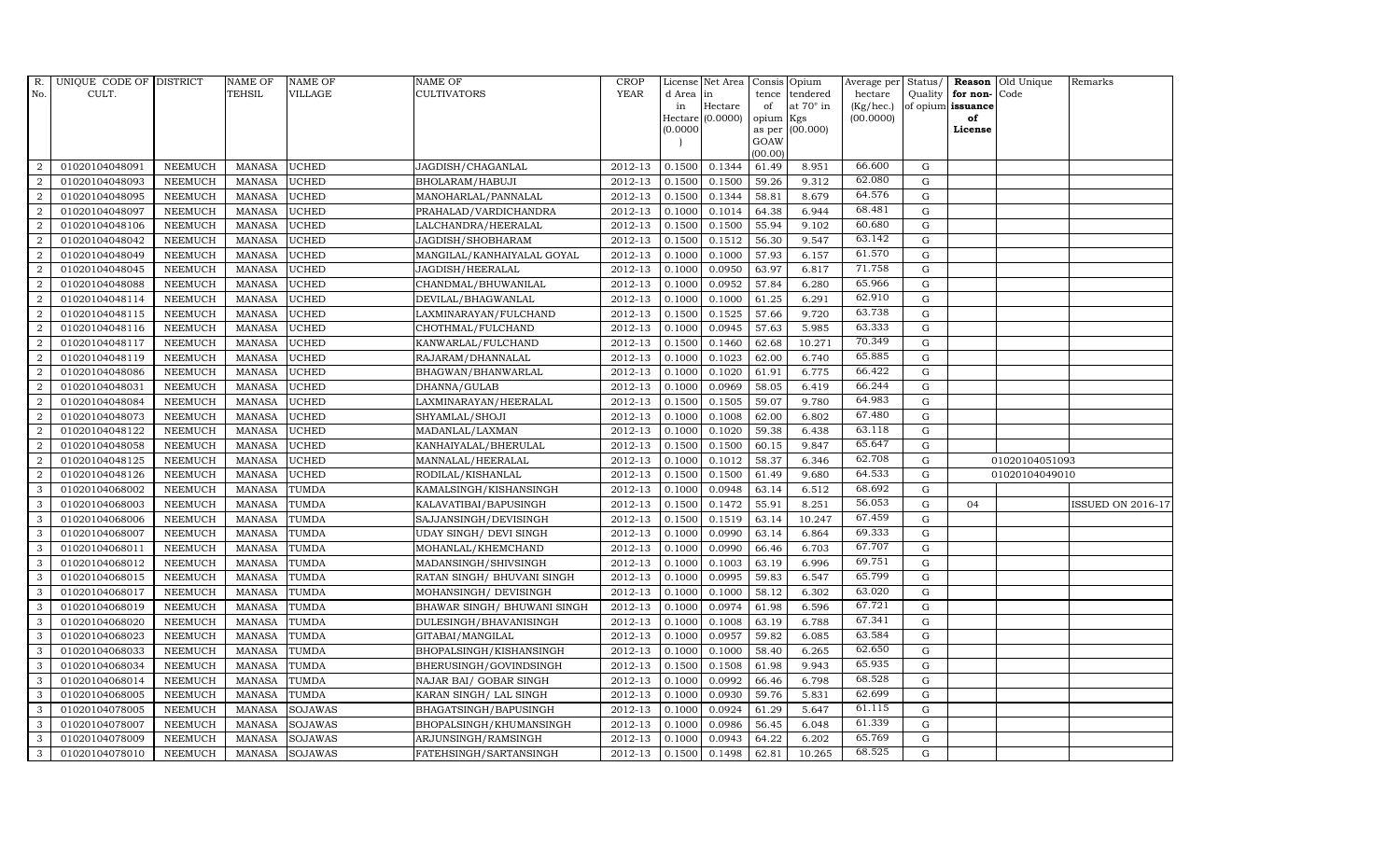| <b>TEHSIL</b><br><b>YEAR</b><br>No.<br>CULT.<br>VILLAGE<br><b>CULTIVATORS</b><br>d Area<br>tence<br>tendered<br>hectare<br>Quality<br>for non-<br>Code<br>in<br>at $70^\circ$ in<br>Hectare<br>(Kg/hec.)<br>of opium issuance<br>in<br>of<br>Hectare (0.0000)<br>(00.0000)<br>opium Kgs<br>of<br>as per (00.000)<br>(0.0000)<br>License<br>GOAW<br>(00.00)<br>65.183<br>0.0986<br>6.427<br>G<br>3<br>01020104078011<br><b>NEEMUCH</b><br>MANASA<br><b>SOJAWAS</b><br>2012-13<br>0.1000<br>61.29<br>DHAPUBAI/CHITARSINGH<br>62.000<br>0.0990<br>$\mathbf G$<br>01020104078008<br><b>SOJAWAS</b><br>2012-13<br>61.29<br>6.138<br>3<br><b>NEEMUCH</b><br><b>MANASA</b><br>SAJAJNSINGH/KHUMANSINGH<br>0.1000<br>68.450<br>3<br>01020104078006<br><b>MANASA</b><br><b>SOJAWAS</b><br>2012-13<br>0.1000<br>0.0961<br>64.22<br>6.578<br><b>NEEMUCH</b><br>VINODSINGH/GOBARSINGH<br>G<br>64.132<br><b>SOJAWAS</b><br>0.0968<br>6.208<br>$\mathbf G$<br>3<br>01020104078018<br><b>NEEMUCH</b><br><b>MANASA</b><br>BAPUSINGH/NATHUSINGH<br>2012-13<br>0.1000<br>60.36<br>64.012<br>$\overline{2}$<br>6.222<br>${\bf G}$<br>01020104062005<br><b>NEEMUCH</b><br><b>MANASA</b><br><b>SHESHPURA</b><br>2012-13<br>0.1000<br>0.0972<br>61.34<br>AMBALAL/RODA<br>66.927<br>$2012 - 13$<br>0.1500<br>${\rm G}$<br>$\overline{2}$<br>01020104062053<br><b>NEEMUCH</b><br><b>MANASA</b><br>0.1500<br>64.12<br>10.039<br><b>SHESHPURA</b><br>CHAGANLAL/BHAGIRATH<br>61.766<br>2012-13<br>${\rm G}$<br>01020104062008<br><b>SHESHPURA</b><br>0.1512<br>59.00<br>9.339<br>$\overline{2}$<br><b>NEEMUCH</b><br><b>MANASA</b><br>SUKHIBAI/VAJERAM<br>0.1500<br>65.243<br>2012-13<br>2<br>01020104062011<br><b>NEEMUCH</b><br><b>SHESHPURA</b><br>0.1500<br>0.1461<br>58.43<br>9.532<br>$\mathbf G$<br><b>MANASA</b><br>NIRBHAYRAM/BHAGATRAM<br>59.147<br>$\overline{2}$<br>01020104062012<br><b>NEEMUCH</b><br><b>MANASA</b><br><b>SHESHPURA</b><br>2012-13<br>0.0950<br>57.59<br>5.619<br>G<br>MULCHANDRA/KESHURAM<br>0.1000<br>63.275<br>2<br>0.1023<br>6.473<br>$\mathbf G$<br>01020104062017<br><b>NEEMUCH</b><br><b>MANASA</b><br><b>SHESHPURA</b><br>2012-13<br>0.1000<br>59.00<br>LAXMINARAYAN/JETRAM<br>60.900<br>$\overline{a}$<br>01020104062022<br><b>NEEMUCH</b><br><b>MANASA</b><br>2012-13<br>0.1000<br>0.1000<br>60.04<br>6.090<br>$\mathbf G$<br><b>SHESHPURA</b><br>BADRILAL/KANHAIYALAL<br>67.221<br>2012-13<br>0.0975<br>$\mathbf G$<br>$\overline{a}$<br>01020104062023<br><b>NEEMUCH</b><br>MANASA<br><b>SHESHPURA</b><br>SHAMBHULAL/PURALAL<br>0.1000<br>65.63<br>6.554<br>61.260<br>2012-13<br>2<br>01020104062027<br><b>NEEMUCH</b><br><b>MANASA</b><br><b>SHESHPURA</b><br>RAMCHANDRA/MOTILAL<br>0.1000<br>0.0897<br>60.58<br>5.495<br>G<br>59.462<br>2012-13<br>0.1450<br>$\mathbf G$<br>$\overline{2}$<br>01020104062028<br><b>NEEMUCH</b><br><b>MANASA</b><br><b>SHESHPURA</b><br>DEVILAL/VARDICHANDRA<br>0.1500<br>59.00<br>8.622<br>59.492<br>$\overline{2}$<br>01020104062063<br><b>NEEMUCH</b><br>MANASA<br><b>SHESHPURA</b><br>2012-13<br>0.1500<br>0.1476<br>57.07<br>8.781<br>$\mathbf G$<br>VARDICHANDRA/BHAGATRAM<br>74.653<br>2012-13<br>0.1500<br>0.1500<br>71.85<br>${\rm G}$<br>2<br>01020104062067<br><b>NEEMUCH</b><br><b>MANASA</b><br><b>SHESHPURA</b><br>HEERALAL/BHAGATRAM<br>11.198<br>66.976<br>2012-13<br>0.1485<br>61.34<br>$\overline{a}$<br>01020104062071<br><b>NEEMUCH</b><br><b>MANASA</b><br><b>SHESHPURA</b><br>BADRILAL/RAMPRHALAD<br>0.1500<br>9.946<br>G<br>63.802<br>$\overline{a}$<br>2012-13<br>0.0960<br>61.34<br>6.125<br>01020104062050<br><b>NEEMUCH</b><br><b>MANASA</b><br><b>SHESHPURA</b><br>KISHANLAL/BHUWANILAL<br>0.1000<br>G<br>60.532<br>$\overline{2}$<br>01020104062077<br>2012-13<br>0.1503<br>62.99<br>$\mathbf G$<br><b>NEEMUCH</b><br><b>MANASA</b><br><b>SHESHPURA</b><br>GHANSHYAM/DHURA<br>0.1500<br>9.098<br>62.323<br>$\overline{2}$<br>$\mathbf G$<br>01020104062056<br>NEEMUCH<br><b>MANASA</b><br><b>SHESHPURA</b><br>2012-13<br>0.1000<br>0.0960<br>60.17<br>5.983<br>GOPAL/BAPULAL<br>62.265<br>${\rm G}$<br>2<br>2012-13<br>0.0945<br>57.21<br>5.884<br>01020104062079<br><b>NEEMUCH</b><br><b>MANASA</b><br><b>SHESHPURA</b><br>GHISALAL/BAPULAL<br>0.1000<br>59.646<br>01020104062080<br>2012-13<br>0.1440<br>54.76<br>2<br><b>NEEMUCH</b><br><b>MANASA</b><br><b>SHESHPURA</b><br>NOJIBAI/BAPULAL<br>0.1500<br>8.589<br>$\mathbf G$<br>05<br>2012-13<br>0.0972<br>61.039<br>$\overline{2}$<br>01020104062081<br><b>NEEMUCH</b><br>0.1000<br>57.13<br>5.933<br>${\rm G}$<br><b>MANASA</b><br><b>SHESHPURA</b><br>HEERA/PURA<br>62.455<br>$\mathbf G$<br>2<br>01020104062082<br><b>NEEMUCH</b><br><b>MANASA</b><br><b>SHESHPURA</b><br>NARAYANIBAI/RAMSINGH<br>2012-13<br>0.1000<br>0.0990<br>60.03<br>6.183<br>01020104044056<br>63.602<br>3<br>0.0966<br>65.96<br>$\mathbf G$<br>01020104073008<br><b>NEEMUCH</b><br><b>MANASA</b><br><b>SEMLI ANTRI</b><br>JUJHAR SINGH/MEHATAB SINGH<br>2012-13<br>0.1000<br>6.144<br>71.483<br>${\rm G}$<br>3<br>2012-13<br>0.1000<br>0.0924<br>65.96<br>01020104073009<br><b>NEEMUCH</b><br><b>MANASA</b><br><b>SEMLI ANTRI</b><br>KASTURI BAI/RATAN<br>6.605<br>34.857<br>3<br>01020104073020<br><b>NEEMUCH</b><br><b>MANASA</b><br>2012-13<br>0.1000<br>0.0980<br>61.95<br>3.416<br>$\mathbf G$<br><b>SEMLI ANTRI</b><br>NARAYAN/RAN SINGH<br>04<br>66.069<br>2012-13<br>0.1440<br>65.23<br>$\mathbf G$<br>3<br>01020104073031<br><b>NEEMUCH</b><br><b>MANASA</b><br><b>SEMLI ANTRI</b><br>JAGDISH/BASNTILAL<br>0.1500<br>9.514<br>61.804<br>2012-13<br>$\mathbf G$<br>01020104073038<br>0.1500<br>0.1452<br>61.95<br>8.974<br>3<br><b>NEEMUCH</b><br><b>MANASA</b><br><b>SEMLI ANTRI</b><br>RAMDAYAL / BASANTILAL<br>36.825<br>3<br>01020104073044<br><b>MANASA</b><br>2012-13<br>0.1500<br>0.1260<br>56.49<br>4.640<br>G<br><b>NEEMUCH</b><br><b>SEMLI ANTRI</b><br>ROD SINGH/JUJHAR SINGH<br>04<br>64.844<br>3<br>9.357<br>$\mathbf G$<br><b>NEEMUCH</b><br><b>MANASA</b><br>2012-13<br>0.1500<br>0.1443<br>65.96<br>01020104073043<br><b>SEMLI ANTRI</b><br>BABULAL/BASANTILAL<br>70.520<br>2012-13<br>2<br>01020104056001<br><b>MANASA</b><br><b>SARSI</b><br>0.1000<br>0.1000<br>66.53<br>7.052<br>${\rm G}$<br><b>NEEMUCH</b><br>KANWARLAL/BHUWANIRAM<br>65.210<br>2<br>01020104056005<br>2012-13<br>0.1000<br>0.0975<br>59.82<br>6.358<br>$\mathbf G$<br><b>NEEMUCH</b><br><b>MANASA</b><br><b>SARSI</b><br>RAMESHWAR/GENDMAL<br>61.162<br>2012-13<br>$\mathbf G$<br>$\overline{a}$<br>01020104056026<br><b>NEEMUCH</b><br><b>MANASA</b><br><b>SARSI</b><br>KARULAL/BHUWANILAL KACHAWA<br>0.1500<br>0.1420<br>53.66<br>8.685<br>05<br>70.020<br>$\overline{2}$<br>01020104056006<br><b>NEEMUCH</b><br><b>MANASA</b><br><b>SARSI</b><br>2012-13<br>0.1500<br>0.1496<br>69.24<br>10.475<br>$\mathbf G$<br>KARULAL/BHUWANIRAM RAWAT<br>64.436<br>$\overline{a}$<br><b>MANASA</b><br><b>SARSI</b><br>2012-13<br>0.1500<br>0.1508<br>65.09<br>9.717<br>G<br>01020104056008<br><b>NEEMUCH</b><br>BANSHILAL/BHUWANIRAM<br>68.463<br>63.22<br>2<br>01020104056009<br><b>NEEMUCH</b><br><b>MANASA</b><br><b>SARSI</b><br>2012-13<br>0.1500<br>0.1496<br>10.242<br>${\rm G}$<br>KANHAIYALAL/BHUWANIRAM RAWAT<br>56.676<br>$\overline{a}$<br>01020104056014<br><b>SARSI</b><br>2012-13<br>0.1020<br>55.51<br>5.781<br>$\mathbf G$<br><b>NEEMUCH</b><br><b>MANASA</b><br>KAILASHCHANDRA/BHONILAL<br>0.1000<br>04<br>66.553<br>2012-13<br>0.1404<br>$\mathbf G$<br>2<br>01020104056017<br><b>NEEMUCH</b><br><b>MANASA</b><br><b>SARSI</b><br>DHANNALAL/BHANWARLAL<br>0.1500<br>64.38<br>9.344<br>58.413<br>2012-13<br>$\overline{2}$<br>01020104056018<br><b>NEEMUCH</b><br><b>MANASA</b><br><b>SARSI</b><br>0.1500<br>0.1134<br>52.93<br>6.624<br>$\mathbf G$<br>KISHORE/CHUNNILAL<br>05 | R.             | UNIQUE CODE OF DISTRICT |                | NAME OF | <b>NAME OF</b> | <b>NAME OF</b>        | CROP    |        | License Net Area   Consis   Opium |       |       | Average per | Status/ | <b>Reason</b> | Old Unique | Remarks                  |
|------------------------------------------------------------------------------------------------------------------------------------------------------------------------------------------------------------------------------------------------------------------------------------------------------------------------------------------------------------------------------------------------------------------------------------------------------------------------------------------------------------------------------------------------------------------------------------------------------------------------------------------------------------------------------------------------------------------------------------------------------------------------------------------------------------------------------------------------------------------------------------------------------------------------------------------------------------------------------------------------------------------------------------------------------------------------------------------------------------------------------------------------------------------------------------------------------------------------------------------------------------------------------------------------------------------------------------------------------------------------------------------------------------------------------------------------------------------------------------------------------------------------------------------------------------------------------------------------------------------------------------------------------------------------------------------------------------------------------------------------------------------------------------------------------------------------------------------------------------------------------------------------------------------------------------------------------------------------------------------------------------------------------------------------------------------------------------------------------------------------------------------------------------------------------------------------------------------------------------------------------------------------------------------------------------------------------------------------------------------------------------------------------------------------------------------------------------------------------------------------------------------------------------------------------------------------------------------------------------------------------------------------------------------------------------------------------------------------------------------------------------------------------------------------------------------------------------------------------------------------------------------------------------------------------------------------------------------------------------------------------------------------------------------------------------------------------------------------------------------------------------------------------------------------------------------------------------------------------------------------------------------------------------------------------------------------------------------------------------------------------------------------------------------------------------------------------------------------------------------------------------------------------------------------------------------------------------------------------------------------------------------------------------------------------------------------------------------------------------------------------------------------------------------------------------------------------------------------------------------------------------------------------------------------------------------------------------------------------------------------------------------------------------------------------------------------------------------------------------------------------------------------------------------------------------------------------------------------------------------------------------------------------------------------------------------------------------------------------------------------------------------------------------------------------------------------------------------------------------------------------------------------------------------------------------------------------------------------------------------------------------------------------------------------------------------------------------------------------------------------------------------------------------------------------------------------------------------------------------------------------------------------------------------------------------------------------------------------------------------------------------------------------------------------------------------------------------------------------------------------------------------------------------------------------------------------------------------------------------------------------------------------------------------------------------------------------------------------------------------------------------------------------------------------------------------------------------------------------------------------------------------------------------------------------------------------------------------------------------------------------------------------------------------------------------------------------------------------------------------------------------------------------------------------------------------------------------------------------------------------------------------------------------------------------------------------------------------------------------------------------------------------------------------------------------------------------------------------------------------------------------------------------------------------------------------------------------------------------------------------------------------------------------------------------------------------------------------------------------------------------------------------------------------------------------------------------------------------------------------------------------------------------------------------------------------------------------------------------------------------------------------------------------------------------------------------------------------------------------------------------------------------------------------------------------------------------------------------------------------------------------------------------------------------------------------------------------------------------------------------------------------------------------------------------------------------------------------------------------------------------------------------------------------------------------------------------------------------------------------------------------------------------------------------------------------------------------------------------------------------------------------------------------------------------------------------------------------------------------------------------------------------------------------------------------------------------------------------------------------------------------------------------------------------------------------------------------------------------------------------------------------------------------------------------|----------------|-------------------------|----------------|---------|----------------|-----------------------|---------|--------|-----------------------------------|-------|-------|-------------|---------|---------------|------------|--------------------------|
|                                                                                                                                                                                                                                                                                                                                                                                                                                                                                                                                                                                                                                                                                                                                                                                                                                                                                                                                                                                                                                                                                                                                                                                                                                                                                                                                                                                                                                                                                                                                                                                                                                                                                                                                                                                                                                                                                                                                                                                                                                                                                                                                                                                                                                                                                                                                                                                                                                                                                                                                                                                                                                                                                                                                                                                                                                                                                                                                                                                                                                                                                                                                                                                                                                                                                                                                                                                                                                                                                                                                                                                                                                                                                                                                                                                                                                                                                                                                                                                                                                                                                                                                                                                                                                                                                                                                                                                                                                                                                                                                                                                                                                                                                                                                                                                                                                                                                                                                                                                                                                                                                                                                                                                                                                                                                                                                                                                                                                                                                                                                                                                                                                                                                                                                                                                                                                                                                                                                                                                                                                                                                                                                                                                                                                                                                                                                                                                                                                                                                                                                                                                                                                                                                                                                                                                                                                                                                                                                                                                                                                                                                                                                                                                                                                                                                                                                                                                                                                                                                                                                                                                                                                                                                                                                                                                                      |                |                         |                |         |                |                       |         |        |                                   |       |       |             |         |               |            |                          |
|                                                                                                                                                                                                                                                                                                                                                                                                                                                                                                                                                                                                                                                                                                                                                                                                                                                                                                                                                                                                                                                                                                                                                                                                                                                                                                                                                                                                                                                                                                                                                                                                                                                                                                                                                                                                                                                                                                                                                                                                                                                                                                                                                                                                                                                                                                                                                                                                                                                                                                                                                                                                                                                                                                                                                                                                                                                                                                                                                                                                                                                                                                                                                                                                                                                                                                                                                                                                                                                                                                                                                                                                                                                                                                                                                                                                                                                                                                                                                                                                                                                                                                                                                                                                                                                                                                                                                                                                                                                                                                                                                                                                                                                                                                                                                                                                                                                                                                                                                                                                                                                                                                                                                                                                                                                                                                                                                                                                                                                                                                                                                                                                                                                                                                                                                                                                                                                                                                                                                                                                                                                                                                                                                                                                                                                                                                                                                                                                                                                                                                                                                                                                                                                                                                                                                                                                                                                                                                                                                                                                                                                                                                                                                                                                                                                                                                                                                                                                                                                                                                                                                                                                                                                                                                                                                                                                      |                |                         |                |         |                |                       |         |        |                                   |       |       |             |         |               |            |                          |
|                                                                                                                                                                                                                                                                                                                                                                                                                                                                                                                                                                                                                                                                                                                                                                                                                                                                                                                                                                                                                                                                                                                                                                                                                                                                                                                                                                                                                                                                                                                                                                                                                                                                                                                                                                                                                                                                                                                                                                                                                                                                                                                                                                                                                                                                                                                                                                                                                                                                                                                                                                                                                                                                                                                                                                                                                                                                                                                                                                                                                                                                                                                                                                                                                                                                                                                                                                                                                                                                                                                                                                                                                                                                                                                                                                                                                                                                                                                                                                                                                                                                                                                                                                                                                                                                                                                                                                                                                                                                                                                                                                                                                                                                                                                                                                                                                                                                                                                                                                                                                                                                                                                                                                                                                                                                                                                                                                                                                                                                                                                                                                                                                                                                                                                                                                                                                                                                                                                                                                                                                                                                                                                                                                                                                                                                                                                                                                                                                                                                                                                                                                                                                                                                                                                                                                                                                                                                                                                                                                                                                                                                                                                                                                                                                                                                                                                                                                                                                                                                                                                                                                                                                                                                                                                                                                                                      |                |                         |                |         |                |                       |         |        |                                   |       |       |             |         |               |            |                          |
|                                                                                                                                                                                                                                                                                                                                                                                                                                                                                                                                                                                                                                                                                                                                                                                                                                                                                                                                                                                                                                                                                                                                                                                                                                                                                                                                                                                                                                                                                                                                                                                                                                                                                                                                                                                                                                                                                                                                                                                                                                                                                                                                                                                                                                                                                                                                                                                                                                                                                                                                                                                                                                                                                                                                                                                                                                                                                                                                                                                                                                                                                                                                                                                                                                                                                                                                                                                                                                                                                                                                                                                                                                                                                                                                                                                                                                                                                                                                                                                                                                                                                                                                                                                                                                                                                                                                                                                                                                                                                                                                                                                                                                                                                                                                                                                                                                                                                                                                                                                                                                                                                                                                                                                                                                                                                                                                                                                                                                                                                                                                                                                                                                                                                                                                                                                                                                                                                                                                                                                                                                                                                                                                                                                                                                                                                                                                                                                                                                                                                                                                                                                                                                                                                                                                                                                                                                                                                                                                                                                                                                                                                                                                                                                                                                                                                                                                                                                                                                                                                                                                                                                                                                                                                                                                                                                                      |                |                         |                |         |                |                       |         |        |                                   |       |       |             |         |               |            |                          |
|                                                                                                                                                                                                                                                                                                                                                                                                                                                                                                                                                                                                                                                                                                                                                                                                                                                                                                                                                                                                                                                                                                                                                                                                                                                                                                                                                                                                                                                                                                                                                                                                                                                                                                                                                                                                                                                                                                                                                                                                                                                                                                                                                                                                                                                                                                                                                                                                                                                                                                                                                                                                                                                                                                                                                                                                                                                                                                                                                                                                                                                                                                                                                                                                                                                                                                                                                                                                                                                                                                                                                                                                                                                                                                                                                                                                                                                                                                                                                                                                                                                                                                                                                                                                                                                                                                                                                                                                                                                                                                                                                                                                                                                                                                                                                                                                                                                                                                                                                                                                                                                                                                                                                                                                                                                                                                                                                                                                                                                                                                                                                                                                                                                                                                                                                                                                                                                                                                                                                                                                                                                                                                                                                                                                                                                                                                                                                                                                                                                                                                                                                                                                                                                                                                                                                                                                                                                                                                                                                                                                                                                                                                                                                                                                                                                                                                                                                                                                                                                                                                                                                                                                                                                                                                                                                                                                      |                |                         |                |         |                |                       |         |        |                                   |       |       |             |         |               |            |                          |
|                                                                                                                                                                                                                                                                                                                                                                                                                                                                                                                                                                                                                                                                                                                                                                                                                                                                                                                                                                                                                                                                                                                                                                                                                                                                                                                                                                                                                                                                                                                                                                                                                                                                                                                                                                                                                                                                                                                                                                                                                                                                                                                                                                                                                                                                                                                                                                                                                                                                                                                                                                                                                                                                                                                                                                                                                                                                                                                                                                                                                                                                                                                                                                                                                                                                                                                                                                                                                                                                                                                                                                                                                                                                                                                                                                                                                                                                                                                                                                                                                                                                                                                                                                                                                                                                                                                                                                                                                                                                                                                                                                                                                                                                                                                                                                                                                                                                                                                                                                                                                                                                                                                                                                                                                                                                                                                                                                                                                                                                                                                                                                                                                                                                                                                                                                                                                                                                                                                                                                                                                                                                                                                                                                                                                                                                                                                                                                                                                                                                                                                                                                                                                                                                                                                                                                                                                                                                                                                                                                                                                                                                                                                                                                                                                                                                                                                                                                                                                                                                                                                                                                                                                                                                                                                                                                                                      |                |                         |                |         |                |                       |         |        |                                   |       |       |             |         |               |            |                          |
|                                                                                                                                                                                                                                                                                                                                                                                                                                                                                                                                                                                                                                                                                                                                                                                                                                                                                                                                                                                                                                                                                                                                                                                                                                                                                                                                                                                                                                                                                                                                                                                                                                                                                                                                                                                                                                                                                                                                                                                                                                                                                                                                                                                                                                                                                                                                                                                                                                                                                                                                                                                                                                                                                                                                                                                                                                                                                                                                                                                                                                                                                                                                                                                                                                                                                                                                                                                                                                                                                                                                                                                                                                                                                                                                                                                                                                                                                                                                                                                                                                                                                                                                                                                                                                                                                                                                                                                                                                                                                                                                                                                                                                                                                                                                                                                                                                                                                                                                                                                                                                                                                                                                                                                                                                                                                                                                                                                                                                                                                                                                                                                                                                                                                                                                                                                                                                                                                                                                                                                                                                                                                                                                                                                                                                                                                                                                                                                                                                                                                                                                                                                                                                                                                                                                                                                                                                                                                                                                                                                                                                                                                                                                                                                                                                                                                                                                                                                                                                                                                                                                                                                                                                                                                                                                                                                                      |                |                         |                |         |                |                       |         |        |                                   |       |       |             |         |               |            |                          |
|                                                                                                                                                                                                                                                                                                                                                                                                                                                                                                                                                                                                                                                                                                                                                                                                                                                                                                                                                                                                                                                                                                                                                                                                                                                                                                                                                                                                                                                                                                                                                                                                                                                                                                                                                                                                                                                                                                                                                                                                                                                                                                                                                                                                                                                                                                                                                                                                                                                                                                                                                                                                                                                                                                                                                                                                                                                                                                                                                                                                                                                                                                                                                                                                                                                                                                                                                                                                                                                                                                                                                                                                                                                                                                                                                                                                                                                                                                                                                                                                                                                                                                                                                                                                                                                                                                                                                                                                                                                                                                                                                                                                                                                                                                                                                                                                                                                                                                                                                                                                                                                                                                                                                                                                                                                                                                                                                                                                                                                                                                                                                                                                                                                                                                                                                                                                                                                                                                                                                                                                                                                                                                                                                                                                                                                                                                                                                                                                                                                                                                                                                                                                                                                                                                                                                                                                                                                                                                                                                                                                                                                                                                                                                                                                                                                                                                                                                                                                                                                                                                                                                                                                                                                                                                                                                                                                      |                |                         |                |         |                |                       |         |        |                                   |       |       |             |         |               |            |                          |
|                                                                                                                                                                                                                                                                                                                                                                                                                                                                                                                                                                                                                                                                                                                                                                                                                                                                                                                                                                                                                                                                                                                                                                                                                                                                                                                                                                                                                                                                                                                                                                                                                                                                                                                                                                                                                                                                                                                                                                                                                                                                                                                                                                                                                                                                                                                                                                                                                                                                                                                                                                                                                                                                                                                                                                                                                                                                                                                                                                                                                                                                                                                                                                                                                                                                                                                                                                                                                                                                                                                                                                                                                                                                                                                                                                                                                                                                                                                                                                                                                                                                                                                                                                                                                                                                                                                                                                                                                                                                                                                                                                                                                                                                                                                                                                                                                                                                                                                                                                                                                                                                                                                                                                                                                                                                                                                                                                                                                                                                                                                                                                                                                                                                                                                                                                                                                                                                                                                                                                                                                                                                                                                                                                                                                                                                                                                                                                                                                                                                                                                                                                                                                                                                                                                                                                                                                                                                                                                                                                                                                                                                                                                                                                                                                                                                                                                                                                                                                                                                                                                                                                                                                                                                                                                                                                                                      |                |                         |                |         |                |                       |         |        |                                   |       |       |             |         |               |            |                          |
|                                                                                                                                                                                                                                                                                                                                                                                                                                                                                                                                                                                                                                                                                                                                                                                                                                                                                                                                                                                                                                                                                                                                                                                                                                                                                                                                                                                                                                                                                                                                                                                                                                                                                                                                                                                                                                                                                                                                                                                                                                                                                                                                                                                                                                                                                                                                                                                                                                                                                                                                                                                                                                                                                                                                                                                                                                                                                                                                                                                                                                                                                                                                                                                                                                                                                                                                                                                                                                                                                                                                                                                                                                                                                                                                                                                                                                                                                                                                                                                                                                                                                                                                                                                                                                                                                                                                                                                                                                                                                                                                                                                                                                                                                                                                                                                                                                                                                                                                                                                                                                                                                                                                                                                                                                                                                                                                                                                                                                                                                                                                                                                                                                                                                                                                                                                                                                                                                                                                                                                                                                                                                                                                                                                                                                                                                                                                                                                                                                                                                                                                                                                                                                                                                                                                                                                                                                                                                                                                                                                                                                                                                                                                                                                                                                                                                                                                                                                                                                                                                                                                                                                                                                                                                                                                                                                                      |                |                         |                |         |                |                       |         |        |                                   |       |       |             |         |               |            |                          |
|                                                                                                                                                                                                                                                                                                                                                                                                                                                                                                                                                                                                                                                                                                                                                                                                                                                                                                                                                                                                                                                                                                                                                                                                                                                                                                                                                                                                                                                                                                                                                                                                                                                                                                                                                                                                                                                                                                                                                                                                                                                                                                                                                                                                                                                                                                                                                                                                                                                                                                                                                                                                                                                                                                                                                                                                                                                                                                                                                                                                                                                                                                                                                                                                                                                                                                                                                                                                                                                                                                                                                                                                                                                                                                                                                                                                                                                                                                                                                                                                                                                                                                                                                                                                                                                                                                                                                                                                                                                                                                                                                                                                                                                                                                                                                                                                                                                                                                                                                                                                                                                                                                                                                                                                                                                                                                                                                                                                                                                                                                                                                                                                                                                                                                                                                                                                                                                                                                                                                                                                                                                                                                                                                                                                                                                                                                                                                                                                                                                                                                                                                                                                                                                                                                                                                                                                                                                                                                                                                                                                                                                                                                                                                                                                                                                                                                                                                                                                                                                                                                                                                                                                                                                                                                                                                                                                      |                |                         |                |         |                |                       |         |        |                                   |       |       |             |         |               |            |                          |
|                                                                                                                                                                                                                                                                                                                                                                                                                                                                                                                                                                                                                                                                                                                                                                                                                                                                                                                                                                                                                                                                                                                                                                                                                                                                                                                                                                                                                                                                                                                                                                                                                                                                                                                                                                                                                                                                                                                                                                                                                                                                                                                                                                                                                                                                                                                                                                                                                                                                                                                                                                                                                                                                                                                                                                                                                                                                                                                                                                                                                                                                                                                                                                                                                                                                                                                                                                                                                                                                                                                                                                                                                                                                                                                                                                                                                                                                                                                                                                                                                                                                                                                                                                                                                                                                                                                                                                                                                                                                                                                                                                                                                                                                                                                                                                                                                                                                                                                                                                                                                                                                                                                                                                                                                                                                                                                                                                                                                                                                                                                                                                                                                                                                                                                                                                                                                                                                                                                                                                                                                                                                                                                                                                                                                                                                                                                                                                                                                                                                                                                                                                                                                                                                                                                                                                                                                                                                                                                                                                                                                                                                                                                                                                                                                                                                                                                                                                                                                                                                                                                                                                                                                                                                                                                                                                                                      |                |                         |                |         |                |                       |         |        |                                   |       |       |             |         |               |            |                          |
|                                                                                                                                                                                                                                                                                                                                                                                                                                                                                                                                                                                                                                                                                                                                                                                                                                                                                                                                                                                                                                                                                                                                                                                                                                                                                                                                                                                                                                                                                                                                                                                                                                                                                                                                                                                                                                                                                                                                                                                                                                                                                                                                                                                                                                                                                                                                                                                                                                                                                                                                                                                                                                                                                                                                                                                                                                                                                                                                                                                                                                                                                                                                                                                                                                                                                                                                                                                                                                                                                                                                                                                                                                                                                                                                                                                                                                                                                                                                                                                                                                                                                                                                                                                                                                                                                                                                                                                                                                                                                                                                                                                                                                                                                                                                                                                                                                                                                                                                                                                                                                                                                                                                                                                                                                                                                                                                                                                                                                                                                                                                                                                                                                                                                                                                                                                                                                                                                                                                                                                                                                                                                                                                                                                                                                                                                                                                                                                                                                                                                                                                                                                                                                                                                                                                                                                                                                                                                                                                                                                                                                                                                                                                                                                                                                                                                                                                                                                                                                                                                                                                                                                                                                                                                                                                                                                                      |                |                         |                |         |                |                       |         |        |                                   |       |       |             |         |               |            |                          |
|                                                                                                                                                                                                                                                                                                                                                                                                                                                                                                                                                                                                                                                                                                                                                                                                                                                                                                                                                                                                                                                                                                                                                                                                                                                                                                                                                                                                                                                                                                                                                                                                                                                                                                                                                                                                                                                                                                                                                                                                                                                                                                                                                                                                                                                                                                                                                                                                                                                                                                                                                                                                                                                                                                                                                                                                                                                                                                                                                                                                                                                                                                                                                                                                                                                                                                                                                                                                                                                                                                                                                                                                                                                                                                                                                                                                                                                                                                                                                                                                                                                                                                                                                                                                                                                                                                                                                                                                                                                                                                                                                                                                                                                                                                                                                                                                                                                                                                                                                                                                                                                                                                                                                                                                                                                                                                                                                                                                                                                                                                                                                                                                                                                                                                                                                                                                                                                                                                                                                                                                                                                                                                                                                                                                                                                                                                                                                                                                                                                                                                                                                                                                                                                                                                                                                                                                                                                                                                                                                                                                                                                                                                                                                                                                                                                                                                                                                                                                                                                                                                                                                                                                                                                                                                                                                                                                      |                |                         |                |         |                |                       |         |        |                                   |       |       |             |         |               |            |                          |
|                                                                                                                                                                                                                                                                                                                                                                                                                                                                                                                                                                                                                                                                                                                                                                                                                                                                                                                                                                                                                                                                                                                                                                                                                                                                                                                                                                                                                                                                                                                                                                                                                                                                                                                                                                                                                                                                                                                                                                                                                                                                                                                                                                                                                                                                                                                                                                                                                                                                                                                                                                                                                                                                                                                                                                                                                                                                                                                                                                                                                                                                                                                                                                                                                                                                                                                                                                                                                                                                                                                                                                                                                                                                                                                                                                                                                                                                                                                                                                                                                                                                                                                                                                                                                                                                                                                                                                                                                                                                                                                                                                                                                                                                                                                                                                                                                                                                                                                                                                                                                                                                                                                                                                                                                                                                                                                                                                                                                                                                                                                                                                                                                                                                                                                                                                                                                                                                                                                                                                                                                                                                                                                                                                                                                                                                                                                                                                                                                                                                                                                                                                                                                                                                                                                                                                                                                                                                                                                                                                                                                                                                                                                                                                                                                                                                                                                                                                                                                                                                                                                                                                                                                                                                                                                                                                                                      |                |                         |                |         |                |                       |         |        |                                   |       |       |             |         |               |            |                          |
|                                                                                                                                                                                                                                                                                                                                                                                                                                                                                                                                                                                                                                                                                                                                                                                                                                                                                                                                                                                                                                                                                                                                                                                                                                                                                                                                                                                                                                                                                                                                                                                                                                                                                                                                                                                                                                                                                                                                                                                                                                                                                                                                                                                                                                                                                                                                                                                                                                                                                                                                                                                                                                                                                                                                                                                                                                                                                                                                                                                                                                                                                                                                                                                                                                                                                                                                                                                                                                                                                                                                                                                                                                                                                                                                                                                                                                                                                                                                                                                                                                                                                                                                                                                                                                                                                                                                                                                                                                                                                                                                                                                                                                                                                                                                                                                                                                                                                                                                                                                                                                                                                                                                                                                                                                                                                                                                                                                                                                                                                                                                                                                                                                                                                                                                                                                                                                                                                                                                                                                                                                                                                                                                                                                                                                                                                                                                                                                                                                                                                                                                                                                                                                                                                                                                                                                                                                                                                                                                                                                                                                                                                                                                                                                                                                                                                                                                                                                                                                                                                                                                                                                                                                                                                                                                                                                                      |                |                         |                |         |                |                       |         |        |                                   |       |       |             |         |               |            |                          |
|                                                                                                                                                                                                                                                                                                                                                                                                                                                                                                                                                                                                                                                                                                                                                                                                                                                                                                                                                                                                                                                                                                                                                                                                                                                                                                                                                                                                                                                                                                                                                                                                                                                                                                                                                                                                                                                                                                                                                                                                                                                                                                                                                                                                                                                                                                                                                                                                                                                                                                                                                                                                                                                                                                                                                                                                                                                                                                                                                                                                                                                                                                                                                                                                                                                                                                                                                                                                                                                                                                                                                                                                                                                                                                                                                                                                                                                                                                                                                                                                                                                                                                                                                                                                                                                                                                                                                                                                                                                                                                                                                                                                                                                                                                                                                                                                                                                                                                                                                                                                                                                                                                                                                                                                                                                                                                                                                                                                                                                                                                                                                                                                                                                                                                                                                                                                                                                                                                                                                                                                                                                                                                                                                                                                                                                                                                                                                                                                                                                                                                                                                                                                                                                                                                                                                                                                                                                                                                                                                                                                                                                                                                                                                                                                                                                                                                                                                                                                                                                                                                                                                                                                                                                                                                                                                                                                      |                |                         |                |         |                |                       |         |        |                                   |       |       |             |         |               |            |                          |
|                                                                                                                                                                                                                                                                                                                                                                                                                                                                                                                                                                                                                                                                                                                                                                                                                                                                                                                                                                                                                                                                                                                                                                                                                                                                                                                                                                                                                                                                                                                                                                                                                                                                                                                                                                                                                                                                                                                                                                                                                                                                                                                                                                                                                                                                                                                                                                                                                                                                                                                                                                                                                                                                                                                                                                                                                                                                                                                                                                                                                                                                                                                                                                                                                                                                                                                                                                                                                                                                                                                                                                                                                                                                                                                                                                                                                                                                                                                                                                                                                                                                                                                                                                                                                                                                                                                                                                                                                                                                                                                                                                                                                                                                                                                                                                                                                                                                                                                                                                                                                                                                                                                                                                                                                                                                                                                                                                                                                                                                                                                                                                                                                                                                                                                                                                                                                                                                                                                                                                                                                                                                                                                                                                                                                                                                                                                                                                                                                                                                                                                                                                                                                                                                                                                                                                                                                                                                                                                                                                                                                                                                                                                                                                                                                                                                                                                                                                                                                                                                                                                                                                                                                                                                                                                                                                                                      |                |                         |                |         |                |                       |         |        |                                   |       |       |             |         |               |            |                          |
|                                                                                                                                                                                                                                                                                                                                                                                                                                                                                                                                                                                                                                                                                                                                                                                                                                                                                                                                                                                                                                                                                                                                                                                                                                                                                                                                                                                                                                                                                                                                                                                                                                                                                                                                                                                                                                                                                                                                                                                                                                                                                                                                                                                                                                                                                                                                                                                                                                                                                                                                                                                                                                                                                                                                                                                                                                                                                                                                                                                                                                                                                                                                                                                                                                                                                                                                                                                                                                                                                                                                                                                                                                                                                                                                                                                                                                                                                                                                                                                                                                                                                                                                                                                                                                                                                                                                                                                                                                                                                                                                                                                                                                                                                                                                                                                                                                                                                                                                                                                                                                                                                                                                                                                                                                                                                                                                                                                                                                                                                                                                                                                                                                                                                                                                                                                                                                                                                                                                                                                                                                                                                                                                                                                                                                                                                                                                                                                                                                                                                                                                                                                                                                                                                                                                                                                                                                                                                                                                                                                                                                                                                                                                                                                                                                                                                                                                                                                                                                                                                                                                                                                                                                                                                                                                                                                                      |                |                         |                |         |                |                       |         |        |                                   |       |       |             |         |               |            |                          |
|                                                                                                                                                                                                                                                                                                                                                                                                                                                                                                                                                                                                                                                                                                                                                                                                                                                                                                                                                                                                                                                                                                                                                                                                                                                                                                                                                                                                                                                                                                                                                                                                                                                                                                                                                                                                                                                                                                                                                                                                                                                                                                                                                                                                                                                                                                                                                                                                                                                                                                                                                                                                                                                                                                                                                                                                                                                                                                                                                                                                                                                                                                                                                                                                                                                                                                                                                                                                                                                                                                                                                                                                                                                                                                                                                                                                                                                                                                                                                                                                                                                                                                                                                                                                                                                                                                                                                                                                                                                                                                                                                                                                                                                                                                                                                                                                                                                                                                                                                                                                                                                                                                                                                                                                                                                                                                                                                                                                                                                                                                                                                                                                                                                                                                                                                                                                                                                                                                                                                                                                                                                                                                                                                                                                                                                                                                                                                                                                                                                                                                                                                                                                                                                                                                                                                                                                                                                                                                                                                                                                                                                                                                                                                                                                                                                                                                                                                                                                                                                                                                                                                                                                                                                                                                                                                                                                      |                |                         |                |         |                |                       |         |        |                                   |       |       |             |         |               |            |                          |
|                                                                                                                                                                                                                                                                                                                                                                                                                                                                                                                                                                                                                                                                                                                                                                                                                                                                                                                                                                                                                                                                                                                                                                                                                                                                                                                                                                                                                                                                                                                                                                                                                                                                                                                                                                                                                                                                                                                                                                                                                                                                                                                                                                                                                                                                                                                                                                                                                                                                                                                                                                                                                                                                                                                                                                                                                                                                                                                                                                                                                                                                                                                                                                                                                                                                                                                                                                                                                                                                                                                                                                                                                                                                                                                                                                                                                                                                                                                                                                                                                                                                                                                                                                                                                                                                                                                                                                                                                                                                                                                                                                                                                                                                                                                                                                                                                                                                                                                                                                                                                                                                                                                                                                                                                                                                                                                                                                                                                                                                                                                                                                                                                                                                                                                                                                                                                                                                                                                                                                                                                                                                                                                                                                                                                                                                                                                                                                                                                                                                                                                                                                                                                                                                                                                                                                                                                                                                                                                                                                                                                                                                                                                                                                                                                                                                                                                                                                                                                                                                                                                                                                                                                                                                                                                                                                                                      |                |                         |                |         |                |                       |         |        |                                   |       |       |             |         |               |            |                          |
|                                                                                                                                                                                                                                                                                                                                                                                                                                                                                                                                                                                                                                                                                                                                                                                                                                                                                                                                                                                                                                                                                                                                                                                                                                                                                                                                                                                                                                                                                                                                                                                                                                                                                                                                                                                                                                                                                                                                                                                                                                                                                                                                                                                                                                                                                                                                                                                                                                                                                                                                                                                                                                                                                                                                                                                                                                                                                                                                                                                                                                                                                                                                                                                                                                                                                                                                                                                                                                                                                                                                                                                                                                                                                                                                                                                                                                                                                                                                                                                                                                                                                                                                                                                                                                                                                                                                                                                                                                                                                                                                                                                                                                                                                                                                                                                                                                                                                                                                                                                                                                                                                                                                                                                                                                                                                                                                                                                                                                                                                                                                                                                                                                                                                                                                                                                                                                                                                                                                                                                                                                                                                                                                                                                                                                                                                                                                                                                                                                                                                                                                                                                                                                                                                                                                                                                                                                                                                                                                                                                                                                                                                                                                                                                                                                                                                                                                                                                                                                                                                                                                                                                                                                                                                                                                                                                                      |                |                         |                |         |                |                       |         |        |                                   |       |       |             |         |               |            |                          |
|                                                                                                                                                                                                                                                                                                                                                                                                                                                                                                                                                                                                                                                                                                                                                                                                                                                                                                                                                                                                                                                                                                                                                                                                                                                                                                                                                                                                                                                                                                                                                                                                                                                                                                                                                                                                                                                                                                                                                                                                                                                                                                                                                                                                                                                                                                                                                                                                                                                                                                                                                                                                                                                                                                                                                                                                                                                                                                                                                                                                                                                                                                                                                                                                                                                                                                                                                                                                                                                                                                                                                                                                                                                                                                                                                                                                                                                                                                                                                                                                                                                                                                                                                                                                                                                                                                                                                                                                                                                                                                                                                                                                                                                                                                                                                                                                                                                                                                                                                                                                                                                                                                                                                                                                                                                                                                                                                                                                                                                                                                                                                                                                                                                                                                                                                                                                                                                                                                                                                                                                                                                                                                                                                                                                                                                                                                                                                                                                                                                                                                                                                                                                                                                                                                                                                                                                                                                                                                                                                                                                                                                                                                                                                                                                                                                                                                                                                                                                                                                                                                                                                                                                                                                                                                                                                                                                      |                |                         |                |         |                |                       |         |        |                                   |       |       |             |         |               |            |                          |
|                                                                                                                                                                                                                                                                                                                                                                                                                                                                                                                                                                                                                                                                                                                                                                                                                                                                                                                                                                                                                                                                                                                                                                                                                                                                                                                                                                                                                                                                                                                                                                                                                                                                                                                                                                                                                                                                                                                                                                                                                                                                                                                                                                                                                                                                                                                                                                                                                                                                                                                                                                                                                                                                                                                                                                                                                                                                                                                                                                                                                                                                                                                                                                                                                                                                                                                                                                                                                                                                                                                                                                                                                                                                                                                                                                                                                                                                                                                                                                                                                                                                                                                                                                                                                                                                                                                                                                                                                                                                                                                                                                                                                                                                                                                                                                                                                                                                                                                                                                                                                                                                                                                                                                                                                                                                                                                                                                                                                                                                                                                                                                                                                                                                                                                                                                                                                                                                                                                                                                                                                                                                                                                                                                                                                                                                                                                                                                                                                                                                                                                                                                                                                                                                                                                                                                                                                                                                                                                                                                                                                                                                                                                                                                                                                                                                                                                                                                                                                                                                                                                                                                                                                                                                                                                                                                                                      |                |                         |                |         |                |                       |         |        |                                   |       |       |             |         |               |            |                          |
|                                                                                                                                                                                                                                                                                                                                                                                                                                                                                                                                                                                                                                                                                                                                                                                                                                                                                                                                                                                                                                                                                                                                                                                                                                                                                                                                                                                                                                                                                                                                                                                                                                                                                                                                                                                                                                                                                                                                                                                                                                                                                                                                                                                                                                                                                                                                                                                                                                                                                                                                                                                                                                                                                                                                                                                                                                                                                                                                                                                                                                                                                                                                                                                                                                                                                                                                                                                                                                                                                                                                                                                                                                                                                                                                                                                                                                                                                                                                                                                                                                                                                                                                                                                                                                                                                                                                                                                                                                                                                                                                                                                                                                                                                                                                                                                                                                                                                                                                                                                                                                                                                                                                                                                                                                                                                                                                                                                                                                                                                                                                                                                                                                                                                                                                                                                                                                                                                                                                                                                                                                                                                                                                                                                                                                                                                                                                                                                                                                                                                                                                                                                                                                                                                                                                                                                                                                                                                                                                                                                                                                                                                                                                                                                                                                                                                                                                                                                                                                                                                                                                                                                                                                                                                                                                                                                                      |                |                         |                |         |                |                       |         |        |                                   |       |       |             |         |               |            |                          |
|                                                                                                                                                                                                                                                                                                                                                                                                                                                                                                                                                                                                                                                                                                                                                                                                                                                                                                                                                                                                                                                                                                                                                                                                                                                                                                                                                                                                                                                                                                                                                                                                                                                                                                                                                                                                                                                                                                                                                                                                                                                                                                                                                                                                                                                                                                                                                                                                                                                                                                                                                                                                                                                                                                                                                                                                                                                                                                                                                                                                                                                                                                                                                                                                                                                                                                                                                                                                                                                                                                                                                                                                                                                                                                                                                                                                                                                                                                                                                                                                                                                                                                                                                                                                                                                                                                                                                                                                                                                                                                                                                                                                                                                                                                                                                                                                                                                                                                                                                                                                                                                                                                                                                                                                                                                                                                                                                                                                                                                                                                                                                                                                                                                                                                                                                                                                                                                                                                                                                                                                                                                                                                                                                                                                                                                                                                                                                                                                                                                                                                                                                                                                                                                                                                                                                                                                                                                                                                                                                                                                                                                                                                                                                                                                                                                                                                                                                                                                                                                                                                                                                                                                                                                                                                                                                                                                      |                |                         |                |         |                |                       |         |        |                                   |       |       |             |         |               |            |                          |
|                                                                                                                                                                                                                                                                                                                                                                                                                                                                                                                                                                                                                                                                                                                                                                                                                                                                                                                                                                                                                                                                                                                                                                                                                                                                                                                                                                                                                                                                                                                                                                                                                                                                                                                                                                                                                                                                                                                                                                                                                                                                                                                                                                                                                                                                                                                                                                                                                                                                                                                                                                                                                                                                                                                                                                                                                                                                                                                                                                                                                                                                                                                                                                                                                                                                                                                                                                                                                                                                                                                                                                                                                                                                                                                                                                                                                                                                                                                                                                                                                                                                                                                                                                                                                                                                                                                                                                                                                                                                                                                                                                                                                                                                                                                                                                                                                                                                                                                                                                                                                                                                                                                                                                                                                                                                                                                                                                                                                                                                                                                                                                                                                                                                                                                                                                                                                                                                                                                                                                                                                                                                                                                                                                                                                                                                                                                                                                                                                                                                                                                                                                                                                                                                                                                                                                                                                                                                                                                                                                                                                                                                                                                                                                                                                                                                                                                                                                                                                                                                                                                                                                                                                                                                                                                                                                                                      |                |                         |                |         |                |                       |         |        |                                   |       |       |             |         |               |            | <b>ISSUED ON 2015-16</b> |
|                                                                                                                                                                                                                                                                                                                                                                                                                                                                                                                                                                                                                                                                                                                                                                                                                                                                                                                                                                                                                                                                                                                                                                                                                                                                                                                                                                                                                                                                                                                                                                                                                                                                                                                                                                                                                                                                                                                                                                                                                                                                                                                                                                                                                                                                                                                                                                                                                                                                                                                                                                                                                                                                                                                                                                                                                                                                                                                                                                                                                                                                                                                                                                                                                                                                                                                                                                                                                                                                                                                                                                                                                                                                                                                                                                                                                                                                                                                                                                                                                                                                                                                                                                                                                                                                                                                                                                                                                                                                                                                                                                                                                                                                                                                                                                                                                                                                                                                                                                                                                                                                                                                                                                                                                                                                                                                                                                                                                                                                                                                                                                                                                                                                                                                                                                                                                                                                                                                                                                                                                                                                                                                                                                                                                                                                                                                                                                                                                                                                                                                                                                                                                                                                                                                                                                                                                                                                                                                                                                                                                                                                                                                                                                                                                                                                                                                                                                                                                                                                                                                                                                                                                                                                                                                                                                                                      |                |                         |                |         |                |                       |         |        |                                   |       |       |             |         |               |            |                          |
|                                                                                                                                                                                                                                                                                                                                                                                                                                                                                                                                                                                                                                                                                                                                                                                                                                                                                                                                                                                                                                                                                                                                                                                                                                                                                                                                                                                                                                                                                                                                                                                                                                                                                                                                                                                                                                                                                                                                                                                                                                                                                                                                                                                                                                                                                                                                                                                                                                                                                                                                                                                                                                                                                                                                                                                                                                                                                                                                                                                                                                                                                                                                                                                                                                                                                                                                                                                                                                                                                                                                                                                                                                                                                                                                                                                                                                                                                                                                                                                                                                                                                                                                                                                                                                                                                                                                                                                                                                                                                                                                                                                                                                                                                                                                                                                                                                                                                                                                                                                                                                                                                                                                                                                                                                                                                                                                                                                                                                                                                                                                                                                                                                                                                                                                                                                                                                                                                                                                                                                                                                                                                                                                                                                                                                                                                                                                                                                                                                                                                                                                                                                                                                                                                                                                                                                                                                                                                                                                                                                                                                                                                                                                                                                                                                                                                                                                                                                                                                                                                                                                                                                                                                                                                                                                                                                                      |                |                         |                |         |                |                       |         |        |                                   |       |       |             |         |               |            |                          |
|                                                                                                                                                                                                                                                                                                                                                                                                                                                                                                                                                                                                                                                                                                                                                                                                                                                                                                                                                                                                                                                                                                                                                                                                                                                                                                                                                                                                                                                                                                                                                                                                                                                                                                                                                                                                                                                                                                                                                                                                                                                                                                                                                                                                                                                                                                                                                                                                                                                                                                                                                                                                                                                                                                                                                                                                                                                                                                                                                                                                                                                                                                                                                                                                                                                                                                                                                                                                                                                                                                                                                                                                                                                                                                                                                                                                                                                                                                                                                                                                                                                                                                                                                                                                                                                                                                                                                                                                                                                                                                                                                                                                                                                                                                                                                                                                                                                                                                                                                                                                                                                                                                                                                                                                                                                                                                                                                                                                                                                                                                                                                                                                                                                                                                                                                                                                                                                                                                                                                                                                                                                                                                                                                                                                                                                                                                                                                                                                                                                                                                                                                                                                                                                                                                                                                                                                                                                                                                                                                                                                                                                                                                                                                                                                                                                                                                                                                                                                                                                                                                                                                                                                                                                                                                                                                                                                      |                |                         |                |         |                |                       |         |        |                                   |       |       |             |         |               |            |                          |
|                                                                                                                                                                                                                                                                                                                                                                                                                                                                                                                                                                                                                                                                                                                                                                                                                                                                                                                                                                                                                                                                                                                                                                                                                                                                                                                                                                                                                                                                                                                                                                                                                                                                                                                                                                                                                                                                                                                                                                                                                                                                                                                                                                                                                                                                                                                                                                                                                                                                                                                                                                                                                                                                                                                                                                                                                                                                                                                                                                                                                                                                                                                                                                                                                                                                                                                                                                                                                                                                                                                                                                                                                                                                                                                                                                                                                                                                                                                                                                                                                                                                                                                                                                                                                                                                                                                                                                                                                                                                                                                                                                                                                                                                                                                                                                                                                                                                                                                                                                                                                                                                                                                                                                                                                                                                                                                                                                                                                                                                                                                                                                                                                                                                                                                                                                                                                                                                                                                                                                                                                                                                                                                                                                                                                                                                                                                                                                                                                                                                                                                                                                                                                                                                                                                                                                                                                                                                                                                                                                                                                                                                                                                                                                                                                                                                                                                                                                                                                                                                                                                                                                                                                                                                                                                                                                                                      |                |                         |                |         |                |                       |         |        |                                   |       |       |             |         |               |            |                          |
|                                                                                                                                                                                                                                                                                                                                                                                                                                                                                                                                                                                                                                                                                                                                                                                                                                                                                                                                                                                                                                                                                                                                                                                                                                                                                                                                                                                                                                                                                                                                                                                                                                                                                                                                                                                                                                                                                                                                                                                                                                                                                                                                                                                                                                                                                                                                                                                                                                                                                                                                                                                                                                                                                                                                                                                                                                                                                                                                                                                                                                                                                                                                                                                                                                                                                                                                                                                                                                                                                                                                                                                                                                                                                                                                                                                                                                                                                                                                                                                                                                                                                                                                                                                                                                                                                                                                                                                                                                                                                                                                                                                                                                                                                                                                                                                                                                                                                                                                                                                                                                                                                                                                                                                                                                                                                                                                                                                                                                                                                                                                                                                                                                                                                                                                                                                                                                                                                                                                                                                                                                                                                                                                                                                                                                                                                                                                                                                                                                                                                                                                                                                                                                                                                                                                                                                                                                                                                                                                                                                                                                                                                                                                                                                                                                                                                                                                                                                                                                                                                                                                                                                                                                                                                                                                                                                                      |                |                         |                |         |                |                       |         |        |                                   |       |       |             |         |               |            |                          |
|                                                                                                                                                                                                                                                                                                                                                                                                                                                                                                                                                                                                                                                                                                                                                                                                                                                                                                                                                                                                                                                                                                                                                                                                                                                                                                                                                                                                                                                                                                                                                                                                                                                                                                                                                                                                                                                                                                                                                                                                                                                                                                                                                                                                                                                                                                                                                                                                                                                                                                                                                                                                                                                                                                                                                                                                                                                                                                                                                                                                                                                                                                                                                                                                                                                                                                                                                                                                                                                                                                                                                                                                                                                                                                                                                                                                                                                                                                                                                                                                                                                                                                                                                                                                                                                                                                                                                                                                                                                                                                                                                                                                                                                                                                                                                                                                                                                                                                                                                                                                                                                                                                                                                                                                                                                                                                                                                                                                                                                                                                                                                                                                                                                                                                                                                                                                                                                                                                                                                                                                                                                                                                                                                                                                                                                                                                                                                                                                                                                                                                                                                                                                                                                                                                                                                                                                                                                                                                                                                                                                                                                                                                                                                                                                                                                                                                                                                                                                                                                                                                                                                                                                                                                                                                                                                                                                      |                |                         |                |         |                |                       |         |        |                                   |       |       |             |         |               |            |                          |
|                                                                                                                                                                                                                                                                                                                                                                                                                                                                                                                                                                                                                                                                                                                                                                                                                                                                                                                                                                                                                                                                                                                                                                                                                                                                                                                                                                                                                                                                                                                                                                                                                                                                                                                                                                                                                                                                                                                                                                                                                                                                                                                                                                                                                                                                                                                                                                                                                                                                                                                                                                                                                                                                                                                                                                                                                                                                                                                                                                                                                                                                                                                                                                                                                                                                                                                                                                                                                                                                                                                                                                                                                                                                                                                                                                                                                                                                                                                                                                                                                                                                                                                                                                                                                                                                                                                                                                                                                                                                                                                                                                                                                                                                                                                                                                                                                                                                                                                                                                                                                                                                                                                                                                                                                                                                                                                                                                                                                                                                                                                                                                                                                                                                                                                                                                                                                                                                                                                                                                                                                                                                                                                                                                                                                                                                                                                                                                                                                                                                                                                                                                                                                                                                                                                                                                                                                                                                                                                                                                                                                                                                                                                                                                                                                                                                                                                                                                                                                                                                                                                                                                                                                                                                                                                                                                                                      |                |                         |                |         |                |                       |         |        |                                   |       |       |             |         |               |            |                          |
|                                                                                                                                                                                                                                                                                                                                                                                                                                                                                                                                                                                                                                                                                                                                                                                                                                                                                                                                                                                                                                                                                                                                                                                                                                                                                                                                                                                                                                                                                                                                                                                                                                                                                                                                                                                                                                                                                                                                                                                                                                                                                                                                                                                                                                                                                                                                                                                                                                                                                                                                                                                                                                                                                                                                                                                                                                                                                                                                                                                                                                                                                                                                                                                                                                                                                                                                                                                                                                                                                                                                                                                                                                                                                                                                                                                                                                                                                                                                                                                                                                                                                                                                                                                                                                                                                                                                                                                                                                                                                                                                                                                                                                                                                                                                                                                                                                                                                                                                                                                                                                                                                                                                                                                                                                                                                                                                                                                                                                                                                                                                                                                                                                                                                                                                                                                                                                                                                                                                                                                                                                                                                                                                                                                                                                                                                                                                                                                                                                                                                                                                                                                                                                                                                                                                                                                                                                                                                                                                                                                                                                                                                                                                                                                                                                                                                                                                                                                                                                                                                                                                                                                                                                                                                                                                                                                                      |                |                         |                |         |                |                       |         |        |                                   |       |       |             |         |               |            | <b>ISSUED ON 2016-17</b> |
|                                                                                                                                                                                                                                                                                                                                                                                                                                                                                                                                                                                                                                                                                                                                                                                                                                                                                                                                                                                                                                                                                                                                                                                                                                                                                                                                                                                                                                                                                                                                                                                                                                                                                                                                                                                                                                                                                                                                                                                                                                                                                                                                                                                                                                                                                                                                                                                                                                                                                                                                                                                                                                                                                                                                                                                                                                                                                                                                                                                                                                                                                                                                                                                                                                                                                                                                                                                                                                                                                                                                                                                                                                                                                                                                                                                                                                                                                                                                                                                                                                                                                                                                                                                                                                                                                                                                                                                                                                                                                                                                                                                                                                                                                                                                                                                                                                                                                                                                                                                                                                                                                                                                                                                                                                                                                                                                                                                                                                                                                                                                                                                                                                                                                                                                                                                                                                                                                                                                                                                                                                                                                                                                                                                                                                                                                                                                                                                                                                                                                                                                                                                                                                                                                                                                                                                                                                                                                                                                                                                                                                                                                                                                                                                                                                                                                                                                                                                                                                                                                                                                                                                                                                                                                                                                                                                                      |                |                         |                |         |                |                       |         |        |                                   |       |       |             |         |               |            |                          |
|                                                                                                                                                                                                                                                                                                                                                                                                                                                                                                                                                                                                                                                                                                                                                                                                                                                                                                                                                                                                                                                                                                                                                                                                                                                                                                                                                                                                                                                                                                                                                                                                                                                                                                                                                                                                                                                                                                                                                                                                                                                                                                                                                                                                                                                                                                                                                                                                                                                                                                                                                                                                                                                                                                                                                                                                                                                                                                                                                                                                                                                                                                                                                                                                                                                                                                                                                                                                                                                                                                                                                                                                                                                                                                                                                                                                                                                                                                                                                                                                                                                                                                                                                                                                                                                                                                                                                                                                                                                                                                                                                                                                                                                                                                                                                                                                                                                                                                                                                                                                                                                                                                                                                                                                                                                                                                                                                                                                                                                                                                                                                                                                                                                                                                                                                                                                                                                                                                                                                                                                                                                                                                                                                                                                                                                                                                                                                                                                                                                                                                                                                                                                                                                                                                                                                                                                                                                                                                                                                                                                                                                                                                                                                                                                                                                                                                                                                                                                                                                                                                                                                                                                                                                                                                                                                                                                      |                |                         |                |         |                |                       |         |        |                                   |       |       |             |         |               |            |                          |
|                                                                                                                                                                                                                                                                                                                                                                                                                                                                                                                                                                                                                                                                                                                                                                                                                                                                                                                                                                                                                                                                                                                                                                                                                                                                                                                                                                                                                                                                                                                                                                                                                                                                                                                                                                                                                                                                                                                                                                                                                                                                                                                                                                                                                                                                                                                                                                                                                                                                                                                                                                                                                                                                                                                                                                                                                                                                                                                                                                                                                                                                                                                                                                                                                                                                                                                                                                                                                                                                                                                                                                                                                                                                                                                                                                                                                                                                                                                                                                                                                                                                                                                                                                                                                                                                                                                                                                                                                                                                                                                                                                                                                                                                                                                                                                                                                                                                                                                                                                                                                                                                                                                                                                                                                                                                                                                                                                                                                                                                                                                                                                                                                                                                                                                                                                                                                                                                                                                                                                                                                                                                                                                                                                                                                                                                                                                                                                                                                                                                                                                                                                                                                                                                                                                                                                                                                                                                                                                                                                                                                                                                                                                                                                                                                                                                                                                                                                                                                                                                                                                                                                                                                                                                                                                                                                                                      |                |                         |                |         |                |                       |         |        |                                   |       |       |             |         |               |            |                          |
|                                                                                                                                                                                                                                                                                                                                                                                                                                                                                                                                                                                                                                                                                                                                                                                                                                                                                                                                                                                                                                                                                                                                                                                                                                                                                                                                                                                                                                                                                                                                                                                                                                                                                                                                                                                                                                                                                                                                                                                                                                                                                                                                                                                                                                                                                                                                                                                                                                                                                                                                                                                                                                                                                                                                                                                                                                                                                                                                                                                                                                                                                                                                                                                                                                                                                                                                                                                                                                                                                                                                                                                                                                                                                                                                                                                                                                                                                                                                                                                                                                                                                                                                                                                                                                                                                                                                                                                                                                                                                                                                                                                                                                                                                                                                                                                                                                                                                                                                                                                                                                                                                                                                                                                                                                                                                                                                                                                                                                                                                                                                                                                                                                                                                                                                                                                                                                                                                                                                                                                                                                                                                                                                                                                                                                                                                                                                                                                                                                                                                                                                                                                                                                                                                                                                                                                                                                                                                                                                                                                                                                                                                                                                                                                                                                                                                                                                                                                                                                                                                                                                                                                                                                                                                                                                                                                                      |                |                         |                |         |                |                       |         |        |                                   |       |       |             |         |               |            | <b>ISSUED ON 2015-16</b> |
|                                                                                                                                                                                                                                                                                                                                                                                                                                                                                                                                                                                                                                                                                                                                                                                                                                                                                                                                                                                                                                                                                                                                                                                                                                                                                                                                                                                                                                                                                                                                                                                                                                                                                                                                                                                                                                                                                                                                                                                                                                                                                                                                                                                                                                                                                                                                                                                                                                                                                                                                                                                                                                                                                                                                                                                                                                                                                                                                                                                                                                                                                                                                                                                                                                                                                                                                                                                                                                                                                                                                                                                                                                                                                                                                                                                                                                                                                                                                                                                                                                                                                                                                                                                                                                                                                                                                                                                                                                                                                                                                                                                                                                                                                                                                                                                                                                                                                                                                                                                                                                                                                                                                                                                                                                                                                                                                                                                                                                                                                                                                                                                                                                                                                                                                                                                                                                                                                                                                                                                                                                                                                                                                                                                                                                                                                                                                                                                                                                                                                                                                                                                                                                                                                                                                                                                                                                                                                                                                                                                                                                                                                                                                                                                                                                                                                                                                                                                                                                                                                                                                                                                                                                                                                                                                                                                                      |                |                         |                |         |                |                       |         |        |                                   |       |       |             |         |               |            |                          |
|                                                                                                                                                                                                                                                                                                                                                                                                                                                                                                                                                                                                                                                                                                                                                                                                                                                                                                                                                                                                                                                                                                                                                                                                                                                                                                                                                                                                                                                                                                                                                                                                                                                                                                                                                                                                                                                                                                                                                                                                                                                                                                                                                                                                                                                                                                                                                                                                                                                                                                                                                                                                                                                                                                                                                                                                                                                                                                                                                                                                                                                                                                                                                                                                                                                                                                                                                                                                                                                                                                                                                                                                                                                                                                                                                                                                                                                                                                                                                                                                                                                                                                                                                                                                                                                                                                                                                                                                                                                                                                                                                                                                                                                                                                                                                                                                                                                                                                                                                                                                                                                                                                                                                                                                                                                                                                                                                                                                                                                                                                                                                                                                                                                                                                                                                                                                                                                                                                                                                                                                                                                                                                                                                                                                                                                                                                                                                                                                                                                                                                                                                                                                                                                                                                                                                                                                                                                                                                                                                                                                                                                                                                                                                                                                                                                                                                                                                                                                                                                                                                                                                                                                                                                                                                                                                                                                      |                |                         |                |         |                |                       |         |        |                                   |       |       |             |         |               |            |                          |
|                                                                                                                                                                                                                                                                                                                                                                                                                                                                                                                                                                                                                                                                                                                                                                                                                                                                                                                                                                                                                                                                                                                                                                                                                                                                                                                                                                                                                                                                                                                                                                                                                                                                                                                                                                                                                                                                                                                                                                                                                                                                                                                                                                                                                                                                                                                                                                                                                                                                                                                                                                                                                                                                                                                                                                                                                                                                                                                                                                                                                                                                                                                                                                                                                                                                                                                                                                                                                                                                                                                                                                                                                                                                                                                                                                                                                                                                                                                                                                                                                                                                                                                                                                                                                                                                                                                                                                                                                                                                                                                                                                                                                                                                                                                                                                                                                                                                                                                                                                                                                                                                                                                                                                                                                                                                                                                                                                                                                                                                                                                                                                                                                                                                                                                                                                                                                                                                                                                                                                                                                                                                                                                                                                                                                                                                                                                                                                                                                                                                                                                                                                                                                                                                                                                                                                                                                                                                                                                                                                                                                                                                                                                                                                                                                                                                                                                                                                                                                                                                                                                                                                                                                                                                                                                                                                                                      |                |                         |                |         |                |                       |         |        |                                   |       |       |             |         |               |            |                          |
|                                                                                                                                                                                                                                                                                                                                                                                                                                                                                                                                                                                                                                                                                                                                                                                                                                                                                                                                                                                                                                                                                                                                                                                                                                                                                                                                                                                                                                                                                                                                                                                                                                                                                                                                                                                                                                                                                                                                                                                                                                                                                                                                                                                                                                                                                                                                                                                                                                                                                                                                                                                                                                                                                                                                                                                                                                                                                                                                                                                                                                                                                                                                                                                                                                                                                                                                                                                                                                                                                                                                                                                                                                                                                                                                                                                                                                                                                                                                                                                                                                                                                                                                                                                                                                                                                                                                                                                                                                                                                                                                                                                                                                                                                                                                                                                                                                                                                                                                                                                                                                                                                                                                                                                                                                                                                                                                                                                                                                                                                                                                                                                                                                                                                                                                                                                                                                                                                                                                                                                                                                                                                                                                                                                                                                                                                                                                                                                                                                                                                                                                                                                                                                                                                                                                                                                                                                                                                                                                                                                                                                                                                                                                                                                                                                                                                                                                                                                                                                                                                                                                                                                                                                                                                                                                                                                                      |                |                         |                |         |                |                       |         |        |                                   |       |       |             |         |               |            | <b>ISSUED ON 2016-17</b> |
|                                                                                                                                                                                                                                                                                                                                                                                                                                                                                                                                                                                                                                                                                                                                                                                                                                                                                                                                                                                                                                                                                                                                                                                                                                                                                                                                                                                                                                                                                                                                                                                                                                                                                                                                                                                                                                                                                                                                                                                                                                                                                                                                                                                                                                                                                                                                                                                                                                                                                                                                                                                                                                                                                                                                                                                                                                                                                                                                                                                                                                                                                                                                                                                                                                                                                                                                                                                                                                                                                                                                                                                                                                                                                                                                                                                                                                                                                                                                                                                                                                                                                                                                                                                                                                                                                                                                                                                                                                                                                                                                                                                                                                                                                                                                                                                                                                                                                                                                                                                                                                                                                                                                                                                                                                                                                                                                                                                                                                                                                                                                                                                                                                                                                                                                                                                                                                                                                                                                                                                                                                                                                                                                                                                                                                                                                                                                                                                                                                                                                                                                                                                                                                                                                                                                                                                                                                                                                                                                                                                                                                                                                                                                                                                                                                                                                                                                                                                                                                                                                                                                                                                                                                                                                                                                                                                                      |                |                         |                |         |                |                       |         |        |                                   |       |       |             |         |               |            |                          |
|                                                                                                                                                                                                                                                                                                                                                                                                                                                                                                                                                                                                                                                                                                                                                                                                                                                                                                                                                                                                                                                                                                                                                                                                                                                                                                                                                                                                                                                                                                                                                                                                                                                                                                                                                                                                                                                                                                                                                                                                                                                                                                                                                                                                                                                                                                                                                                                                                                                                                                                                                                                                                                                                                                                                                                                                                                                                                                                                                                                                                                                                                                                                                                                                                                                                                                                                                                                                                                                                                                                                                                                                                                                                                                                                                                                                                                                                                                                                                                                                                                                                                                                                                                                                                                                                                                                                                                                                                                                                                                                                                                                                                                                                                                                                                                                                                                                                                                                                                                                                                                                                                                                                                                                                                                                                                                                                                                                                                                                                                                                                                                                                                                                                                                                                                                                                                                                                                                                                                                                                                                                                                                                                                                                                                                                                                                                                                                                                                                                                                                                                                                                                                                                                                                                                                                                                                                                                                                                                                                                                                                                                                                                                                                                                                                                                                                                                                                                                                                                                                                                                                                                                                                                                                                                                                                                                      |                |                         |                |         |                |                       |         |        |                                   |       |       |             |         |               |            | <b>ISSUED ON 2015-16</b> |
|                                                                                                                                                                                                                                                                                                                                                                                                                                                                                                                                                                                                                                                                                                                                                                                                                                                                                                                                                                                                                                                                                                                                                                                                                                                                                                                                                                                                                                                                                                                                                                                                                                                                                                                                                                                                                                                                                                                                                                                                                                                                                                                                                                                                                                                                                                                                                                                                                                                                                                                                                                                                                                                                                                                                                                                                                                                                                                                                                                                                                                                                                                                                                                                                                                                                                                                                                                                                                                                                                                                                                                                                                                                                                                                                                                                                                                                                                                                                                                                                                                                                                                                                                                                                                                                                                                                                                                                                                                                                                                                                                                                                                                                                                                                                                                                                                                                                                                                                                                                                                                                                                                                                                                                                                                                                                                                                                                                                                                                                                                                                                                                                                                                                                                                                                                                                                                                                                                                                                                                                                                                                                                                                                                                                                                                                                                                                                                                                                                                                                                                                                                                                                                                                                                                                                                                                                                                                                                                                                                                                                                                                                                                                                                                                                                                                                                                                                                                                                                                                                                                                                                                                                                                                                                                                                                                                      | $\overline{a}$ | 01020104056027          | <b>NEEMUCH</b> | MANASA  | <b>SARSI</b>   | BHAGWANLAL/BHANWARLAL | 2012-13 | 0.1000 | 0.1008                            | 60.32 | 6.291 | 62.411      | G       |               |            |                          |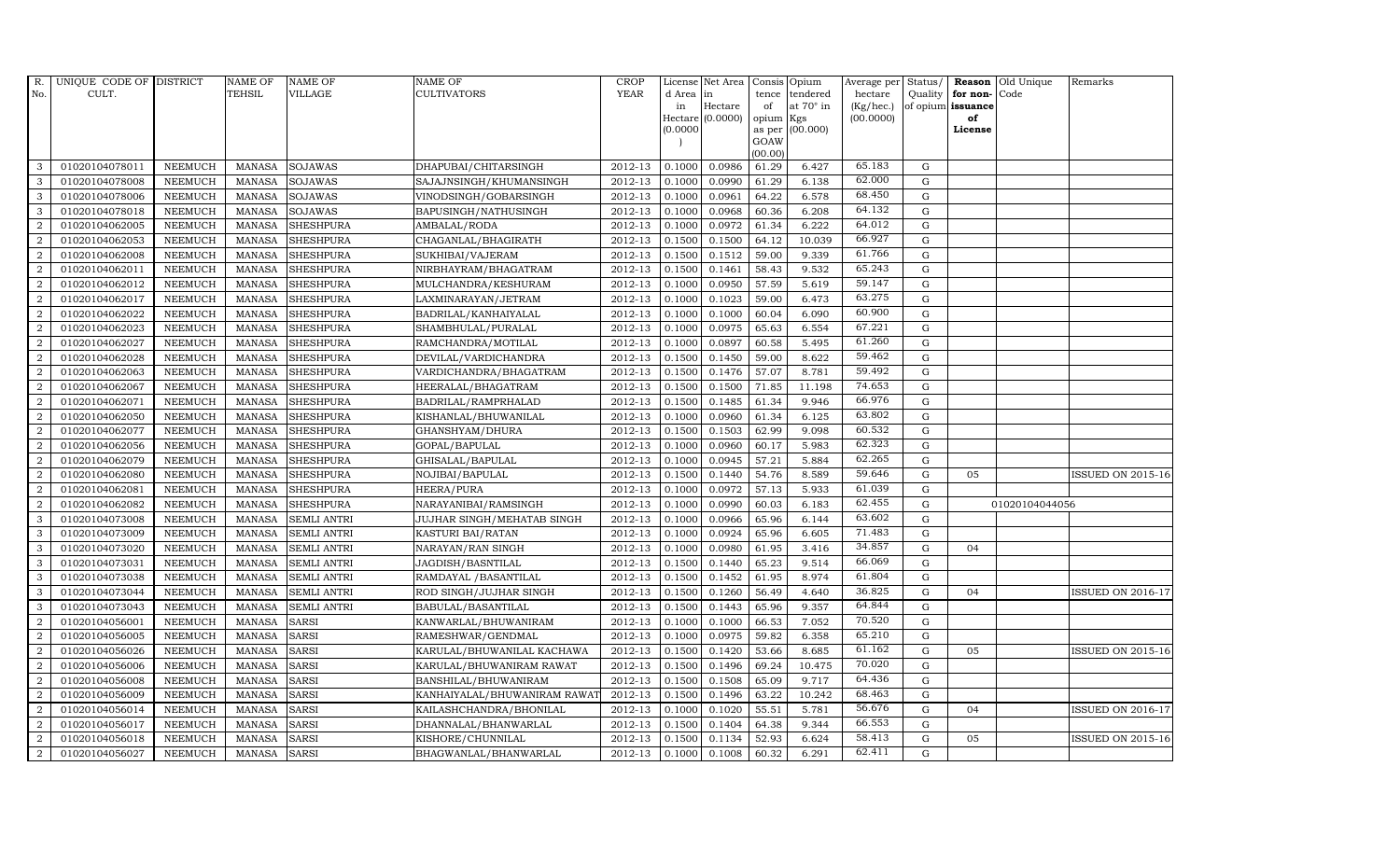| R.               | UNIQUE CODE OF DISTRICT |                | <b>NAME OF</b> | <b>NAME OF</b>      | <b>NAME OF</b>           | CROP        |           | License Net Area | Consis         | Opium            | Average per Status/ |              |                   | <b>Reason</b> Old Unique | Remarks                  |
|------------------|-------------------------|----------------|----------------|---------------------|--------------------------|-------------|-----------|------------------|----------------|------------------|---------------------|--------------|-------------------|--------------------------|--------------------------|
| No.              | CULT.                   |                | <b>TEHSIL</b>  | <b>VILLAGE</b>      | <b>CULTIVATORS</b>       | <b>YEAR</b> | d Area in |                  | tence          | tendered         | hectare             | Quality      | for non-Code      |                          |                          |
|                  |                         |                |                |                     |                          |             | in        | Hectare          | of             | at $70^\circ$ in | (Kg/hec.)           |              | of opium issuance |                          |                          |
|                  |                         |                |                |                     |                          |             | 0.0000    | Hectare (0.0000) | opium          | Kgs<br>(00.000)  | (00.0000)           |              | of<br>License     |                          |                          |
|                  |                         |                |                |                     |                          |             |           |                  | as per<br>GOAW |                  |                     |              |                   |                          |                          |
|                  |                         |                |                |                     |                          |             |           |                  | (00.00)        |                  |                     |              |                   |                          |                          |
| $\overline{2}$   | 01020104056028          | <b>NEEMUCH</b> | <b>MANASA</b>  | <b>SARSI</b>        | GANGARAM/DAYARAM         | 2012-13     | 0.1000    | 0.1000           | 50.57          | 5.505            | 55.050              | G            | 04                |                          | <b>ISSUED ON 2016-17</b> |
| $\overline{2}$   | 01020104056030          | <b>NEEMUCH</b> | <b>MANASA</b>  | <b>SARSI</b>        | TULSIRAM/PRABHULAL       | 2012-13     | 0.1000    | 0.0960           | 60.10          | 5.993            | 62.427              | G            |                   |                          |                          |
| 2                | 01020104056033          | <b>NEEMUCH</b> | <b>MANASA</b>  | <b>SARSI</b>        | MOHANLAL/BHUWANILAL      | 2012-13     | 0.1000    | 0.1000           | 68.41          | 7.085            | 70.850              | G            |                   |                          |                          |
| $\overline{2}$   | 01020104056044          | <b>NEEMUCH</b> | <b>MANASA</b>  | <b>SARSI</b>        | SURAJMAL/RAMLAL          | 2012-13     | 0.1000    | 0.0990           | 60.07          | 6.204            | 62.667              | G            |                   |                          |                          |
| $\overline{2}$   | 01020104056004          | <b>NEEMUCH</b> | <b>MANASA</b>  | <b>SARSI</b>        | BHUWANIRAM/KALU          | 2012-13     | 0.1500    | 0.1500           | 59.29          | 9.105            | 60.700              | G            |                   |                          |                          |
| $\overline{a}$   | 01020104056038          | <b>NEEMUCH</b> | <b>MANASA</b>  | SARSI               | JHUMALAL/KHYALIRAM       | 2012-13     | 0.1500    | 0.1518           | 59.29          | 9.546            | 62.885              | G            |                   |                          |                          |
| $\overline{a}$   | 01020104056019          | <b>NEEMUCH</b> | <b>MANASA</b>  | <b>SARSI</b>        | OMPRAKASH/MANGILAL       | 2012-13     | 0.1500    | 0.1504           | 57.94          | 8.832            | 58.723              | G            |                   |                          |                          |
| 2                | 01020104056036          | <b>NEEMUCH</b> | <b>MANASA</b>  | <b>SARSI</b>        | DEVKISHAN/RAMCHANDRA     | 2012-13     | 0.1000    | 0.0960           | 45.51          | 5.169            | 53.844              | G            | 04                |                          |                          |
| $\overline{2}$   | 01020104056007          | <b>NEEMUCH</b> | <b>MANASA</b>  | <b>SARSI</b>        | RAMNARAYAN/CHGANIBAI     | 2012-13     | 0.1000    | 0.0999           | 63.22          | 6.683            | 66.897              | G            |                   |                          |                          |
| $\boldsymbol{2}$ | 01020104056022          | <b>NEEMUCH</b> | <b>MANASA</b>  | SARSI               | RAMSINGH/NANALAL         | 2012-13     | 0.1500    | 0.1392           | 59.82          | 8.426            | 60.532              | ${\rm G}$    |                   |                          |                          |
| $\overline{2}$   | 01020104056042          | <b>NEEMUCH</b> | <b>MANASA</b>  | <b>SARSI</b>        | BHURIBAI/BHAGIRATH       | 2012-13     | 0.1500    |                  |                |                  |                     | $\, {\rm N}$ |                   |                          | TRANSER/BHOPALI          |
| $\overline{a}$   | 01020104060003          | <b>NEEMUCH</b> | <b>MANASA</b>  | <b>SANDIYA</b>      | RAMCHANDRA/GHASI         | 2012-13     | 0.1000    | 0.0990           | 52.47          | 5.554            | 56.101              | G            | 04                |                          | ISSUED ON 2016-17        |
| $\overline{2}$   | 01020104060011          | <b>NEEMUCH</b> | <b>MANASA</b>  | <b>SANDIYA</b>      | DINESHCHANDRA/MANGILAL   | 2012-13     | 0.1000    | 0.1026           | 56.02          | 5.978            | 58.265              | G            |                   |                          |                          |
| $\overline{2}$   | 01020104060012          | <b>NEEMUCH</b> | <b>MANASA</b>  | <b>SANDIYA</b>      | MUKANDAS/KISHANDAS       | 2012-13     | 0.1500    | 0.1360           | 55.75          | 8.593            | 63.184              | $\mathbf G$  |                   |                          |                          |
| $\overline{2}$   | 01020104060016          | <b>NEEMUCH</b> | <b>MANASA</b>  | <b>SANDIYA</b>      | UDALKUMAR/BHERULAL       | 2012-13     | 0.1500    | 0.1480           | 54.92          | 9.187            | 62.074              | ${\rm G}$    | 05                |                          | ISSUED ON 2015-16        |
| 2                | 01020104060018          | <b>NEEMUCH</b> | <b>MANASA</b>  | <b>SANDIYA</b>      | NIHALCHAND/NANDLAL       | 2012-13     | 0.1500    | 0.1495           | 57.30          | 9.585            | $64.11\overline{4}$ | G            |                   |                          |                          |
| $\overline{a}$   | 01020104060024          | <b>NEEMUCH</b> | <b>MANASA</b>  | <b>SANDIYA</b>      | SURAJMAL/KANHAIYALAL     | 2012-13     | 0.1000    | 0.1000           | 49.78          | 5.860            | 58.600              | G            | 05                |                          | <b>ISSUED ON 2015-16</b> |
| $\overline{a}$   | 01020104060029          | <b>NEEMUCH</b> | <b>MANASA</b>  | <b>SANDIYA</b>      | JHANAKBAI/BHAWANISHANKAR | 2012-13     | 0.1000    | 0.0999           | 57.22          | 6.597            | 66.036              | G            |                   |                          |                          |
| $\overline{2}$   | 01020104060065          | <b>NEEMUCH</b> | <b>MANASA</b>  | <b>SANDIYA</b>      | MOHANLAL/CHATARBAI       | 2012-13     | 0.1000    | 0.0980           | 55.33          | 6.031            | 61.541              | G            |                   | 037                      |                          |
| $\overline{2}$   | 01020104060008          | NEEMUCH        | <b>MANASA</b>  | <b>SANDIYA</b>      | MANGILAL/KISHANLAL       | 2012-13     | 0.1500    | 0.1511           | 46.57          | 7.518            | 49.755              | ${\bf G}$    | 04                |                          | <b>ISSUED ON 2016-17</b> |
| $\overline{2}$   | 01020104060007          | <b>NEEMUCH</b> | <b>MANASA</b>  | <b>SANDIYA</b>      | MOTYABAI/KISHANDAS       | 2012-13     | 0.1000    | 0.0986           | 54.83          | 6.063            | 61.491              | G            | 05                |                          | <b>ISSUED ON 2015-16</b> |
| 2                | 01020104060033          | <b>NEEMUCH</b> | <b>MANASA</b>  | <b>SANDIYA</b>      | KANHAIYALAL/KACHRU       | 2012-13     | 0.1500    | 0.1500           | 60.44          | 9.912            | 66.080              | G            |                   |                          |                          |
| 3                | 01020104064004          | <b>NEEMUCH</b> | <b>MANASA</b>  | <b>SAMIYA</b>       | NAGUSINGH/RATANLAL       | 2012-13     | 0.1500    | 0.1410           | 61.54          | 9.671            | 68.589              | G            |                   |                          |                          |
| 3                | 01020104064011          | <b>NEEMUCH</b> | <b>MANASA</b>  | <b>SAMIYA</b>       | BHERULAL/NANDRAM         | 2012-13     | 0.1500    | 0.1260           | 59.13          | 8.092            | 64.222              | $\mathbf G$  |                   |                          |                          |
| 3                | 01020104064014          | <b>NEEMUCH</b> | <b>MANASA</b>  | <b>SAMIYA</b>       | MANGILAL/KUKA JI         | 2012-13     | 0.1500    | 0.1476           | 61.54          | 9.750            | 66.057              | ${\bf G}$    |                   |                          |                          |
| 3                | 01020104064007          | <b>NEEMUCH</b> | <b>MANASA</b>  | SAMIYA              | BAGDIRAM/BHAVARLAL       | 2012-13     | 0.1500    | 0.1479           | 62.13          | 9.541            | 64.510              | G            |                   |                          |                          |
| 3                | 01020104064002          | <b>NEEMUCH</b> | <b>MANASA</b>  | <b>SAMIYA</b>       | SHOBARAM/SHANKARLAL      | 2012-13     | 0.1500    | 0.1488           | 59.13          | 8.912            | 59.892              | G            |                   |                          |                          |
| 3                | 01020104064010          | <b>NEEMUCH</b> | <b>MANASA</b>  | <b>SAMIYA</b>       | RATANLAL/AMRA JI         | 2012-13     | 0.1500    | 0.1392           | 61.54          | 8.906            | 63.980              | G            |                   |                          |                          |
| 3                | 01020104080003          | <b>NEEMUCH</b> | <b>MANASA</b>  | <b>RUPAWAS</b>      | BHAGATRAM/KACHRU         | 2012-13     | 0.1000    | 0.0990           | 59.73          | 6.536            | 66.020              | G            | 08                |                          |                          |
| 3                | 01020104080006          | <b>NEEMUCH</b> | <b>MANASA</b>  | <b>RUPAWAS</b>      | MANGILAL/RAMLAL          | 2012-13     | 0.1000    | 0.0988           | 60.76          | 6.276            | 63.522              | ${\bf G}$    |                   |                          |                          |
| 3                | 01020104080014          | <b>NEEMUCH</b> | <b>MANASA</b>  | <b>RUPAWAS</b>      | BADRILAL/SEVA            | 2012-13     | 0.1000    | 0.0960           | 61.93          | 6.591            | 68.656              | G            |                   |                          |                          |
| $\mathbf{3}$     | 01020104080017          | <b>NEEMUCH</b> | <b>MANASA</b>  | <b>RUPAWAS</b>      | BHAGIRATH/KARULAL        | 2012-13     | 0.1000    | 0.0950           | 61.93          | 6.520            | 68.632              | ${\bf G}$    |                   |                          |                          |
| 3                | 01020104080028          | <b>NEEMUCH</b> | <b>MANASA</b>  | <b>RUPAWAS</b>      | SALIGRAM/DHANRAJ         | 2012-13     | 0.1000    | 0.0986           | 63.31          | 6.747            | 68.428              | $\mathbf G$  |                   |                          |                          |
| 3                | 01020104080012          | <b>NEEMUCH</b> | <b>MANASA</b>  | <b>RUPAWAS</b>      | HIRALAL/ KARULAL         | 2012-13     | 0.1500    | 0.1462           | 60.94          | 9.811            | 67.107              | G            |                   |                          |                          |
| 3                | 01020104080030          | <b>NEEMUCH</b> | <b>MANASA</b>  | <b>RUPAWAS</b>      | SUNDARLAL/RAMLAL         | 2012-13     | 0.1000    | 0.0990           | 59.93          | 6.430            | 64.949              | G            |                   |                          |                          |
| 3                | 01020104080013          | <b>NEEMUCH</b> | <b>MANASA</b>  | <b>RUPAWAS</b>      | BHURIBAI/MOHANLAL        | 2012-13     | 0.1000    | 0.0960           | 57.27          | 6.038            | 62.896              | G            |                   |                          |                          |
| 3                | 01020104080021          | <b>NEEMUCH</b> | <b>MANASA</b>  | <b>RUPAWAS</b>      | SHIVNARAYAN/MOHANLAL     | 2012-13     | 0.1000    | 0.0962           | 60.51          | 6.293            | 65.416              | G            |                   |                          |                          |
| 3                | 01020104085002          | <b>NEEMUCH</b> | <b>MANASA</b>  | RAISINGHPURA        | KAMLABAI/BAPUSINGH       | 2012-13     | 0.1000    | 0.0990           | 66.10          | 7.214            | 72.869              | G            |                   |                          |                          |
| 3                | 01020104086061          | <b>NEEMUCH</b> | <b>MANASA</b>  | RAISINGHPURA        | NAHAR SINGH/ DEVI SINGH  | 2012-13     | 0.1000    | 0.0960           | 64.18          | 6.849            | 71.344              | G            |                   |                          |                          |
| 3                | 01020104085012          | <b>NEEMUCH</b> | <b>MANASA</b>  | <b>RAISINGHPURA</b> | BHERULAL/BHAGVAN         | 2012-13     | 0.1500    | 0.1440           | 64.18          | 10.590           | 73.542              | G            |                   |                          |                          |
| 3                | 01020104085015          | <b>NEEMUCH</b> | MANASA         | <b>RAISINGHPURA</b> | BHARAT SINGH/ RUP SINGH  | 2012-13     | 0.1500    | 0.1500           | 64.18          | 10.205           | 68.033              | G            |                   |                          |                          |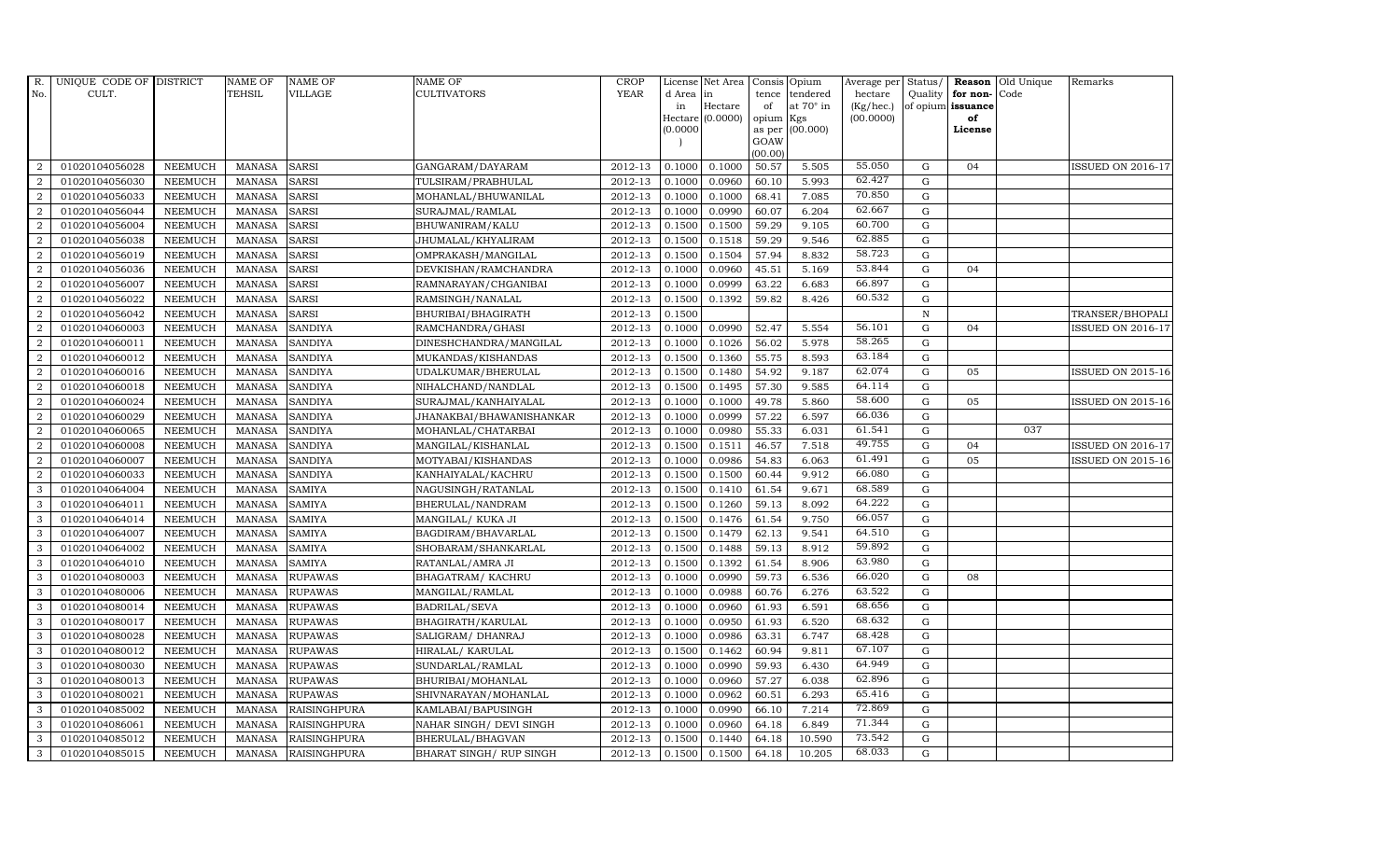| $R$ .<br>No.   | UNIQUE CODE OF DISTRICT<br>CULT. |                | NAME OF<br>TEHSIL | <b>NAME OF</b><br>VILLAGE | <b>NAME OF</b><br><b>CULTIVATORS</b> | <b>CROP</b><br><b>YEAR</b> | d Area in<br>in<br>(0.0000) | License Net Area Consis Opium<br>Hectare<br>Hectare (0.0000) | tence<br>of<br>opium<br>as per<br>GOAW<br>(00.00) | tendered<br>at $70^\circ$ in<br>Kgs<br>(00.000) | Average per Status/<br>hectare<br>(Kg/hec.)<br>(00.0000) | Quality      | for non-Code<br>of opium issuance<br>of<br>License | Reason Old Unique | Remarks                  |
|----------------|----------------------------------|----------------|-------------------|---------------------------|--------------------------------------|----------------------------|-----------------------------|--------------------------------------------------------------|---------------------------------------------------|-------------------------------------------------|----------------------------------------------------------|--------------|----------------------------------------------------|-------------------|--------------------------|
| 3              | 01020104085026                   | <b>NEEMUCH</b> | MANASA            | <b>RAISINGHPURA</b>       | BALVANT SINGH/ AMAR SINGH            | 2012-13                    | 0.1500                      | 0.1496                                                       | 66.10                                             | 10.878                                          | 72.714                                                   | G            |                                                    |                   |                          |
| 3              | 01020104085031                   | <b>NEEMUCH</b> | MANASA            | <b>RAISINGHPURA</b>       | KANHYALAL/AMAR                       | 2012-13                    | 0.1000                      | 0.1000                                                       | 63.42                                             | 6.886                                           | 68.860                                                   | G            |                                                    |                   |                          |
| 3              | 01020104085003                   | <b>NEEMUCH</b> | <b>MANASA</b>     | <b>RAISINGHPURA</b>       | BHAVARSINGH/MOTISINGH                | 2012-13                    | 0.1000                      | 0.0980                                                       | 59.19                                             | 6.325                                           | 64.541                                                   | G            |                                                    |                   |                          |
| 3              | 01020104085035                   | <b>NEEMUCH</b> | <b>MANASA</b>     | <b>RAISINGHPURA</b>       | UDAYSINGH/BHAVARSINGH                | 2012-13                    | 0.1000                      | 0.0950                                                       | 55.94                                             | 5.682                                           | 59.811                                                   | G            |                                                    |                   |                          |
| 3              | 01020104085033                   | <b>NEEMUCH</b> | <b>MANASA</b>     | <b>RAISINGHPURA</b>       | TUFANSINGH/BHOPALSINGH D.P. M        | 2012-13                    | 0.1000                      | 0.0960                                                       | 63.01                                             | 6.652                                           | 69.292                                                   | $\mathbf G$  |                                                    |                   |                          |
| 3              | 01020104085050                   | <b>NEEMUCH</b> | <b>MANASA</b>     | <b>RAISINGHPURA</b>       | RUPSINGH/BHERUSINGH                  | 2012-13                    | 0.1000                      | 0.0975                                                       | 56.06                                             | 5.982                                           | 61.354                                                   | G            |                                                    |                   |                          |
| 3              | 01020104085052                   | <b>NEEMUCH</b> | MANASA            | <b>RAISINGHPURA</b>       | DHAPUBAI/BHAVARSINGH                 | 2012-13                    | 0.1000                      | 0.0989                                                       | 58.51                                             | 6.327                                           | 63.974                                                   | G            |                                                    |                   |                          |
| 3              | 01020104085008                   | <b>NEEMUCH</b> | MANASA            | <b>RAISINGHPURA</b>       | DEVISINGH/BHUVANISINGH               | 2012-13                    | 0.1500                      | 0.1406                                                       | 55.21                                             | 8.865                                           | 63.051                                                   | G            |                                                    |                   |                          |
| 3              | 01020104085065                   | <b>NEEMUCH</b> | <b>MANASA</b>     | <b>RAISINGHPURA</b>       | KACHRI BAI/ PARTHE SINGH             | 2012-13                    | 0.1000                      | 0.0975                                                       | 58.25                                             | 6.041                                           | 61.959                                                   | G            |                                                    |                   |                          |
| 3              | 01020104085010                   | <b>NEEMUCH</b> | MANASA            | <b>RAISINGHPURA</b>       | NANI BAI/ RAM SINGH                  | 2012-13                    | 0.1000                      | 0.1000                                                       | 70.37                                             | 7.550                                           | 75.500                                                   | G            |                                                    |                   |                          |
| 3              | 01020104085011                   | <b>NEEMUCH</b> | MANASA            | <b>RAISINGHPURA</b>       | SARJU BAI/ BHERU SINGH               | 2012-13                    | 0.1000                      | 0.1020                                                       | 60.84                                             | 6.727                                           | 65.951                                                   | G            |                                                    |                   |                          |
| 3              | 01020104085017                   | <b>NEEMUCH</b> | <b>MANASA</b>     | <b>RAISINGHPURA</b>       | SAJJANBAI/BHERUSINGH                 | 2012-13                    | 0.1000                      | 0.0986                                                       | 66.10                                             | 6.752                                           | 68.479                                                   | G            |                                                    |                   |                          |
| 3              | 01020104086004                   | NEEMUCH        | MANASA            | PRATAPPURA                | SHARDABAI/KISHANLAL                  | 2012-13                    | 0.1500                      | 0.1466                                                       | 65.49                                             | 9.917                                           | 67.647                                                   | G            |                                                    |                   |                          |
| 3              | 01020104086005                   | <b>NEEMUCH</b> | MANASA            | <b>PRATAPPURA</b>         | MANGI BAI/BHAWARLAL                  | 2012-13                    | 0.1500                      | 0.1421                                                       | 57.44                                             | 8.641                                           | 60.809                                                   | G            |                                                    |                   |                          |
| 3              | 01020104086006                   | <b>NEEMUCH</b> | <b>MANASA</b>     | <b>PRATAPPURA</b>         | JAGDISH/BHERULAL                     | 2012-13                    | 0.1500                      | 0.1470                                                       | 65.38                                             | 10.470                                          | 71.224                                                   | $\mathbf G$  |                                                    |                   |                          |
| 3              | 01020104086012                   | <b>NEEMUCH</b> | MANASA            | PRATAPPURA                | BANSHILAL/ONKARLAL                   | 2012-13                    | 0.1500                      | 0.1488                                                       | 65.38                                             | 10.293                                          | 69.173                                                   | G            |                                                    |                   |                          |
| 3              | 01020104086013                   | <b>NEEMUCH</b> | MANASA            | PRATAPPURA                | BALKISHAN/NANDLAL                    | 2012-13                    | 0.1500                      | 0.1452                                                       | 66.51                                             | 10.594                                          | 72.961                                                   | G            |                                                    |                   | NAME CHANGE              |
| 3              | 01020104086015                   | <b>NEEMUCH</b> | <b>MANASA</b>     | <b>PRATAPPURA</b>         | SHYAMLAL/ONKARLAL                    | 2012-13                    | 0.1500                      | 0.1443                                                       | 63.44                                             | 10.332                                          | 71.601                                                   | G            |                                                    |                   |                          |
| 3              | 01020104086020                   | <b>NEEMUCH</b> | <b>MANASA</b>     | PRATAPPURA                | JASVANTLAL/NANDLAL                   | 2012-13                    | 0.1000                      | 0.0960                                                       | 66.74                                             | 7.017                                           | 73.094                                                   | G            |                                                    |                   |                          |
| 3              | 01020104086025                   | <b>NEEMUCH</b> | MANASA            | PRATAPPURA                | DURGASHANKAR/BHAWARLAL               | 2012-13                    | 0.1500                      | 0.1482                                                       | 65.49                                             | 10.375                                          | 70.007                                                   | G            |                                                    |                   |                          |
| 3              | 01020104086028                   | <b>NEEMUCH</b> | MANASA            | PRATAPPURA                | DASHRATH/GOPAL                       | 2012-13                    | 0.1000                      |                                                              |                                                   |                                                 |                                                          | $\, {\rm N}$ |                                                    |                   |                          |
| 3              | 01020104086029                   | <b>NEEMUCH</b> | MANASA            | PRATAPPURA                | BAPULAL/GOPAL                        | 2012-13                    | 0.1500                      | 0.1472                                                       | 58.68                                             | 9.598                                           | 65.204                                                   | G            |                                                    |                   |                          |
| 3              | 01020104086032                   | <b>NEEMUCH</b> | MANASA            | PRATAPPURA                | JHAMAKLAL/GOUTAMLAL                  | 2012-13                    | 0.1000                      | 0.0980                                                       | 69.59                                             | 7.476                                           | 76.286                                                   | G            |                                                    |                   |                          |
| 3              | 01020104086033                   | <b>NEEMUCH</b> | <b>MANASA</b>     | PRATAPPURA                | MADANLAL/RATANLAL                    | 2012-13                    | 0.1000                      | 0.0957                                                       | 64.57                                             | 6.623                                           | 69.206                                                   | G            |                                                    |                   |                          |
| $\mathcal{A}$  | 01020104086042                   | <b>NEEMUCH</b> | <b>MANASA</b>     | <b>PRATAPPURA</b>         | SARDAR SINGH./DUNGAR SINGH           | 2012-13                    | 0.1000                      | 0.0918                                                       | 61.20                                             | 7.064                                           | 76.950                                                   | $\mathbf G$  |                                                    |                   |                          |
| 3              | 01020104086045                   | <b>NEEMUCH</b> | MANASA            | <b>PRATAPPURA</b>         | SALAGRAM/NANURAM                     | 2012-13                    | 0.1000                      | 0.0957                                                       | 63.44                                             | 6.933                                           | 72.445                                                   | G            |                                                    |                   |                          |
| 3              | 01020104086047                   | <b>NEEMUCH</b> | <b>MANASA</b>     | PRATAPPURA                | RAMESHCHANDR/MOHANLAL                | 2012-13                    | 0.1000                      | 0.1008                                                       | 66.28                                             | 7.130                                           | 70.734                                                   | G            |                                                    |                   |                          |
| 3              | 01020104086023                   | <b>NEEMUCH</b> | MANASA            | PRATAPPURA                | BHAWARLAL/SALAGRAM                   | 2012-13                    | 0.1000                      | 0.1000                                                       | 61.20                                             | 6.592                                           | 65.920                                                   | G            |                                                    |                   |                          |
| 3              | 01020104086052                   | <b>NEEMUCH</b> | MANASA            | <b>PRATAPPURA</b>         | AMBALAL/HIRALAL                      | 2012-13                    | 0.1500                      | 0.1457                                                       | 59.79                                             | 9.472                                           | 65.010                                                   | G            |                                                    |                   |                          |
| 3              | 01020104086054                   | <b>NEEMUCH</b> | <b>MANASA</b>     | <b>PRATAPPURA</b>         | AMBALAL/GAMER                        | 2012-13                    | 0.1000                      | 0.0980                                                       | 62.56                                             | 6.676                                           | 68.122                                                   | G            |                                                    |                   |                          |
| 3              | 01020104086026                   | <b>NEEMUCH</b> | <b>MANASA</b>     | PRATAPPURA                | BHAGIRATH/MANGUDAS                   | 2012-13                    | 0.1000                      | 0.0825                                                       | 60.03                                             | 5.343                                           | 64.764                                                   | G            |                                                    |                   |                          |
| 3              | 01020104086018                   | <b>NEEMUCH</b> | MANASA            | PRATAPPURA                | TARACHAND/BHAWARLAL                  | 2012-13                    | 0.1000                      | 0.0986                                                       | 69.59                                             | 7.565                                           | 76.724                                                   | G            |                                                    |                   |                          |
| 3              | 01020104086057                   | <b>NEEMUCH</b> | <b>MANASA</b>     | <b>PRATAPPURA</b>         | RAMESHCHANDR/LAXMINARAYAN            | 2012-13                    | 0.1000                      | 0.0986                                                       | 63.44                                             | 6.670                                           | 67.647                                                   | G            |                                                    |                   |                          |
| 3              | 01020104086030                   | <b>NEEMUCH</b> | <b>MANASA</b>     | PRATAPPURA                | PARASRAM/JAGANNATH                   | 2012-13                    | 0.1000                      | 0.0972                                                       | 65.49                                             | 6.717                                           | 69.105                                                   | G            |                                                    |                   |                          |
| 3              | 01020104086043                   | <b>NEEMUCH</b> | <b>MANASA</b>     | <b>PRATAPPURA</b>         | BHAVRIBAI/DEVILAL                    | 2012-13                    | 0.1000                      | 0.1000                                                       | 65.38                                             | 7.369                                           | 73.690                                                   | G            |                                                    |                   |                          |
| 3              | 01020104086060                   | <b>NEEMUCH</b> | <b>MANASA</b>     | <b>PRATAPPURA</b>         | AMBALAL/ONKARLAL                     | 2012-13                    | 0.1500                      | 0.1470                                                       | 61.20                                             | 9.757                                           | 66.374                                                   | G            |                                                    |                   |                          |
|                | 01020104015002                   | <b>NEEMUCH</b> | <b>MANASA</b>     | PIPLON                    | MOTILAL/BHAGIRATH                    | 2012-13                    | 0.1000                      | 0.1000                                                       | 56.69                                             | 6.455                                           | 64.550                                                   | ${\rm G}$    |                                                    |                   | TRANSFER/BALAGANJ        |
|                | 01020104015020                   | <b>NEEMUCH</b> | <b>MANASA</b>     | <b>PIPLON</b>             | BHANWARLAL/BHERULAL                  | 2012-13                    | 0.1500                      | 0.1550                                                       | 57.06                                             | 8.918                                           | 57.535                                                   | $\mathbf{I}$ | 02                                                 |                   |                          |
|                | 01020104015029                   | <b>NEEMUCH</b> | <b>MANASA</b>     | <b>PIPLON</b>             | KALABAI/SURESH                       | 2012-13                    | 0.1000                      | 0.1020                                                       | 51.85                                             | 5.629                                           | 55.186                                                   | G            | 05                                                 |                   | <b>ISSUED ON 2016-17</b> |
| $\overline{1}$ | 01020104015022                   | <b>NEEMUCH</b> | MANASA            | <b>PIPLON</b>             | GHISALAL/RAMCHANDRA                  | 2012-13                    | 0.1000                      | 0.0990                                                       | 56.11                                             | 6.044                                           | 61.051                                                   | G            |                                                    |                   | TRANSFER/ BHATKHEDIII    |
|                | 01020104015060                   | <b>NEEMUCH</b> | MANASA            | <b>PIPLON</b>             | PANNALAL/BHAGIRATH                   | 2012-13                    | 0.1000                      | 0.1023                                                       | 58.94                                             | 6.214                                           | 60.743                                                   | G            |                                                    |                   | TRANSFER/ BHATKHEDIII    |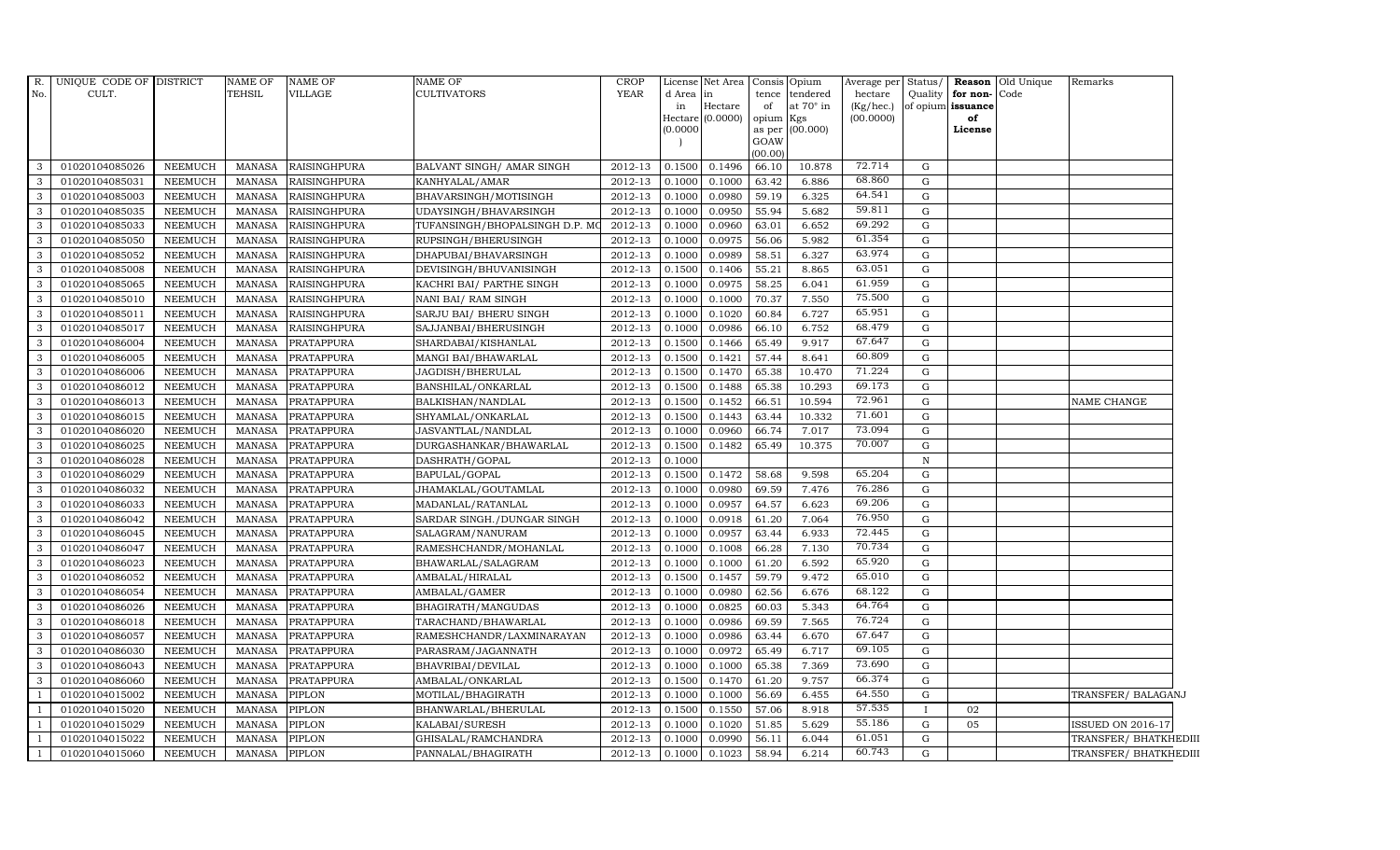| R.             | UNIQUE CODE OF DISTRICT |                | <b>NAME OF</b> | <b>NAME OF</b>       | <b>NAME OF</b>               | CROP        |           | License Net Area   Consis   Opium |           |                  | Average per | Status/     | Reason            | Old Unique | Remarks                  |
|----------------|-------------------------|----------------|----------------|----------------------|------------------------------|-------------|-----------|-----------------------------------|-----------|------------------|-------------|-------------|-------------------|------------|--------------------------|
| No.            | CULT.                   |                | <b>TEHSIL</b>  | <b>VILLAGE</b>       | <b>CULTIVATORS</b>           | <b>YEAR</b> | d Area in |                                   |           | tence tendered   | hectare     | Quality     | for non-          | Code       |                          |
|                |                         |                |                |                      |                              |             | in        | Hectare                           | of        | at $70^\circ$ in | (Kg/hec.)   |             | of opium issuance |            |                          |
|                |                         |                |                |                      |                              |             |           | Hectare (0.0000)                  | opium Kgs |                  | (00.0000)   |             | of<br>License     |            |                          |
|                |                         |                |                |                      |                              |             | (0.0000)  |                                   | GOAW      | as per (00.000)  |             |             |                   |            |                          |
|                |                         |                |                |                      |                              |             |           |                                   | (00.00)   |                  |             |             |                   |            |                          |
|                | 01020104015068          | <b>NEEMUCH</b> | MANASA         | <b>PIPLON</b>        | BAGDIRAM/BHERULAL            | 2012-13     | 0.1000    | 0.0990                            | 53.09     | 5.529            | 55.848      | $\mathbf G$ | 04                |            |                          |
| $\overline{2}$ | 01020104051011          | <b>NEEMUCH</b> | MANASA         | PIPLIYA RAOJI        | CHATARBHUJ/MATHURALAL        | 2012-13     | 0.1000    | 0.0960                            | 63.17     | 6.389            | 66.552      | $\mathbf G$ |                   |            |                          |
| 2              | 01020104051017          | <b>NEEMUCH</b> | <b>MANASA</b>  | PIPLIYA RAOJI        | SHYAMLAL/SHIVNARAYAN         | 2012-13     | 0.1000    | 0.1000                            | 61.10     | 6.311            | 63.110      | G           |                   |            |                          |
| $\overline{2}$ | 01020104051024          | <b>NEEMUCH</b> | MANASA         | PIPLIYA RAOJI        | GOTULAL/KASHIRAM             | 2012-13     | 0.1500    | 0.1458                            | 57.56     | 8.568            | 58.765      | $\mathbf G$ |                   |            |                          |
| $\overline{a}$ | 01020104051025          | <b>NEEMUCH</b> | <b>MANASA</b>  | PIPLIYA RAOJI        | KACHRU/DHANNA                | 2012-13     | 0.1500    | 0.1044                            | 61.27     | 7.177            | 68.745      | ${\rm G}$   |                   |            |                          |
| 2              | 01020104051028          | <b>NEEMUCH</b> | <b>MANASA</b>  | PIPLIYA RAOJI        | AMRA/DALLA                   | 2012-13     | 0.1500    | 0.1464                            | 57.77     | 8.905            | 60.827      | $\mathbf G$ |                   |            |                          |
| $\overline{a}$ | 01020104051029          | <b>NEEMUCH</b> | <b>MANASA</b>  | PIPLIYA RAOJI        | BACHHIBAI/MANGU              | 2012-13     | 0.1000    | 0.1000                            | 69.09     | 7.501            | 75.010      | $\mathbf G$ |                   |            |                          |
| $\overline{2}$ | 01020104051037          | <b>NEEMUCH</b> | <b>MANASA</b>  | PIPLIYA RAOJI        | GANESHLAL/PANNALAL           | 2012-13     | 0.1500    | 0.1452                            | 58.48     | 9.399            | 64.731      | $\mathbf G$ |                   |            |                          |
| $\overline{2}$ | 01020104051081          | <b>NEEMUCH</b> | <b>MANASA</b>  | PIPLIYA RAOJI        | PRAHALAD/GANESHLAL           | 2012-13     | 0.1500    | 0.1472                            | 56.81     | 8.992            | 61.087      | $\mathbf G$ |                   |            |                          |
| $\overline{2}$ | 01020104051044          | <b>NEEMUCH</b> | <b>MANASA</b>  | PIPLIYA RAOJI        | MANJUKUMARI/RANJEETSINGH URF | 2012-13     | 0.1000    | 0.1020                            | 64.22     | 6.651            | 65.206      | $\mathbf G$ |                   |            |                          |
| $\overline{a}$ | 01020104051045          | <b>NEEMUCH</b> | <b>MANASA</b>  | PIPLIYA RAOJI        | RAMSINGH/NANDSINGH           | 2012-13     | 0.1000    | 0.0975                            | 61.02     | 6.041            | 61.959      | ${\rm G}$   |                   |            |                          |
| $\overline{2}$ | 01020104051049          | <b>NEEMUCH</b> | MANASA         | PIPLIYA RAOJI        | BHIMA/KISHNA                 | 2012-13     | 0.1000    | 0.0966                            | 55.77     | 5.776            | 59.793      | G           |                   |            |                          |
| 2              | 01020104051051          | <b>NEEMUCH</b> | <b>MANASA</b>  | PIPLIYA RAOJI        | RAMESHWAR/HEERALAL           | 2012-13     | 0.1000    | 0.0960                            | 52.29     | 5.423            | 56.490      | $\mathbf G$ | 04                |            | <b>ISSUED ON 2016-17</b> |
| $\overline{2}$ | 01020104051063          | <b>NEEMUCH</b> | MANASA         | PIPLIYA RAOJI        | DHANRAJ/LALA                 | 2012-13     | 0.1000    | 0.1000                            | 60.20     | 6.665            | 66.650      | G           |                   |            |                          |
| $\overline{2}$ | 01020104051067          | <b>NEEMUCH</b> | <b>MANASA</b>  | PIPLIYA RAOJI        | DINESHKUMAR/GANESHRAM        | 2012-13     | 0.1500    | 0.1512                            | 60.20     | 10.415           | 68.882      | G           |                   |            |                          |
| $\overline{2}$ | 01020104051071          | <b>NEEMUCH</b> | <b>MANASA</b>  | PIPLIYA RAOJI        | RAJESHKUMAR/MANOHARLAL       | 2012-13     | 0.1000    | 0.0990                            | 61.81     | 6.349            | 64.131      | ${\rm G}$   |                   |            |                          |
| 2              | 01020104051073          | <b>NEEMUCH</b> | <b>MANASA</b>  | PIPLIYA RAOJI        | SHYAMLAL/KARULAL             | 2012-13     | 0.1000    | 0.1000                            | 58.77     | 6.120            | 61.200      | G           |                   |            |                          |
| 2              | 01020104051074          | <b>NEEMUCH</b> | MANASA         | PIPLIYA RAOJI        | HIMMATSINGH/BHERUSINGH       | 2012-13     | 0.1000    | 0.0968                            | 59.73     | 6.178            | 63.822      | $\mathbf G$ |                   |            |                          |
| $\overline{2}$ | 01020104051079          | <b>NEEMUCH</b> | MANASA         | PIPLIYA RAOJI        | SAMRATHSINGH/KALYANSINGH     | 2012-13     | 0.1500    | 0.1443                            | 58.71     | 9.503            | 65.856      | $\mathbf G$ |                   |            |                          |
| $\overline{2}$ | 01020104051080          | <b>NEEMUCH</b> | <b>MANASA</b>  | PIPLIYA RAOJI        | SHANTILAL/CHATARBHUJ         | 2012-13     | 0.1000    | 0.0960                            | 58.77     | 6.129            | 63.844      | $\mathbf G$ |                   |            |                          |
| $\overline{2}$ | 01020104051082          | <b>NEEMUCH</b> | <b>MANASA</b>  | PIPLIYA RAOJI        | SABUBAI/BIHARI               | 2012-13     | 0.1000    | 0.1000                            | 63.17     | 6.822            | 68.220      | ${\rm G}$   |                   |            |                          |
| $\overline{a}$ | 01020104051084          | <b>NEEMUCH</b> | <b>MANASA</b>  | PIPLIYA RAOJI        | RAJMAL/GORA                  | 2012-13     | 0.1000    | 0.1020                            | 64.11     | 6.658            | 65.275      | ${\rm G}$   |                   |            |                          |
| $\overline{a}$ | 01020104051086          | <b>NEEMUCH</b> | MANASA         | PIPLIYA RAOJI        | SURAJMAL/NATHU               | 2012-13     | 0.1000    | 0.0987                            | 55.49     | 5.890            | 59.676      | G           |                   |            |                          |
| $\overline{2}$ | 01020104051087          | <b>NEEMUCH</b> | <b>MANASA</b>  | PIPLIYA RAOJI        | CHAGANLAL/UDA                | 2012-13     | 0.1000    | 0.1020                            | 64.22     | 7.055            | 69.167      | $\mathbf G$ |                   |            |                          |
| $\sqrt{2}$     | 01020104051088          | <b>NEEMUCH</b> | <b>MANASA</b>  | PIPLIYA RAOJI        | KESHARBAI/KISHANLAL          | 2012-13     | 0.1500    | 0.1488                            | 58.46     | 9.337            | 62.749      | $\mathbf G$ |                   |            |                          |
| $\overline{2}$ | 01020104051091          | <b>NEEMUCH</b> | <b>MANASA</b>  | PIPLIYA RAOJI        | <b>BHONA/HEERA</b>           | 2012-13     | 0.1000    | 0.1020                            | 61.10     | 6.546            | 64.176      | G           |                   |            |                          |
| $\overline{a}$ | 01020104051092          | <b>NEEMUCH</b> | <b>MANASA</b>  | PIPLIYA RAOJI        | RATAN/HEERA                  | 2012-13     | 0.1000    | 0.1000                            | 64.11     | 6.658            | 66.580      | ${\rm G}$   |                   |            |                          |
| 2              | 01020104051094          | <b>NEEMUCH</b> | MANASA         | PIPLIYA RAOJI        | GANGARAM/HEERA               | 2012-13     | 0.1500    | 0.1480                            | 61.81     | 9.934            | 67.122      | $\mathbf G$ |                   |            |                          |
| 2              | 01020104051095          | <b>NEEMUCH</b> | <b>MANASA</b>  | PIPLIYA RAOJI        | KESHYA/BHAWSINGH             | 2012-13     | 0.1000    | 0.0950                            | 61.02     | 6.259            | 65.884      | $\mathbf G$ |                   |            |                          |
| $\overline{2}$ | 01020104051098          | <b>NEEMUCH</b> | <b>MANASA</b>  | PIPLIYA RAOJI        | SHYAMLAL/NATHU               | 2012-13     | 0.1000    | 0.1000                            | 68.62     | 7.352            | 73.520      | $\mathbf G$ |                   |            |                          |
| $\overline{2}$ | 01020104051099          | <b>NEEMUCH</b> | <b>MANASA</b>  | PIPLIYA RAOJI        | SABUBAI/GORULAL              | 2012-13     | 0.1500    | 0.1404                            | 61.81     | 8.962            | 63.832      | G           |                   |            |                          |
| $\overline{a}$ | 01020104051100          | <b>NEEMUCH</b> | <b>MANASA</b>  | PIPLIYA RAOJI        | RODILAL/MANGILAL             | 2012-13     | 0.1000    | 0.1000                            | 61.27     | 6.652            | 66.520      | ${\rm G}$   |                   |            |                          |
| $\overline{a}$ | 01020104051101          | <b>NEEMUCH</b> | MANASA         | PIPLIYA RAOJI        | BIHARI/UDA                   | 2012-13     | 0.1000    | 0.1000                            | 63.17     | 6.507            | 65.070      | ${\rm G}$   |                   |            |                          |
| 2              | 01020104051104          | <b>NEEMUCH</b> | <b>MANASA</b>  | PIPLIYA RAOJI        | RADHESHYAM/MANGILAL          | 2012-13     | 0.1500    | 0.1500                            | 59.09     | 9.564            | 63.760      | $\mathbf G$ |                   |            |                          |
| $\overline{2}$ | 01020104051105          | <b>NEEMUCH</b> | <b>MANASA</b>  | PIPLIYA RAOJI        | CHATARBHUJ/PRABHULAL         | 2012-13     | 0.1000    | 0.0980                            | 64.11     | 6.283            | 64.112      | $\mathbf G$ |                   |            |                          |
| $\overline{a}$ | 01020104051108          | <b>NEEMUCH</b> | <b>MANASA</b>  | PIPLIYA RAOJI        | SHANIBAI/BHERULAL            | 2012-13     | 0.1000    | 0.1020                            | 55.47     | 5.729            | 56.167      | ${\rm G}$   | 04                |            | <b>ISSUED ON 2016-17</b> |
| $\overline{2}$ | 01020104051114          | <b>NEEMUCH</b> | <b>MANASA</b>  | PIPLIYA RAOJI        | CHOGALAL/BHERA               | 2012-13     | 0.1000    | 0.0980                            | 60.20     | 5.986            | 61.082      | ${\rm G}$   |                   |            |                          |
| $\overline{a}$ | 01020104051115          | <b>NEEMUCH</b> | <b>MANASA</b>  | PIPLIYA RAOJI        | GANPAT/KESHURAM              | $2012 - 13$ | 0.1000    | 0.0992                            | 56.86     | 5.930            | 59.778      | ${\rm G}$   |                   |            |                          |
| $\overline{2}$ | 01020104051124          | <b>NEEMUCH</b> | <b>MANASA</b>  | PIPLIYA RAOJI        | GANGABAI/NANURAM             | 2012-13     | 0.1000    | 0.1019                            | 57.18     | 6.371            | 62.522      | $\mathbf G$ |                   |            |                          |
| 2              | 01020104051125          | <b>NEEMUCH</b> | <b>MANASA</b>  | PIPLIYA RAOJI        | BHAGWATIBAI/RAMGOPAL         | 2012-13     | 0.1000    | 0.0957                            | 55.85     | 5.561            | 58.109      | $\mathbf G$ |                   |            |                          |
| $\overline{a}$ | 01020104051132          | <b>NEEMUCH</b> |                | MANASA PIPLIYA RAOJI | MOHANLAL/FATEHLAL            | 2012-13     | 0.1000    | 0.0999                            | 59.73     | 6.451            | 64.575      | G           |                   |            |                          |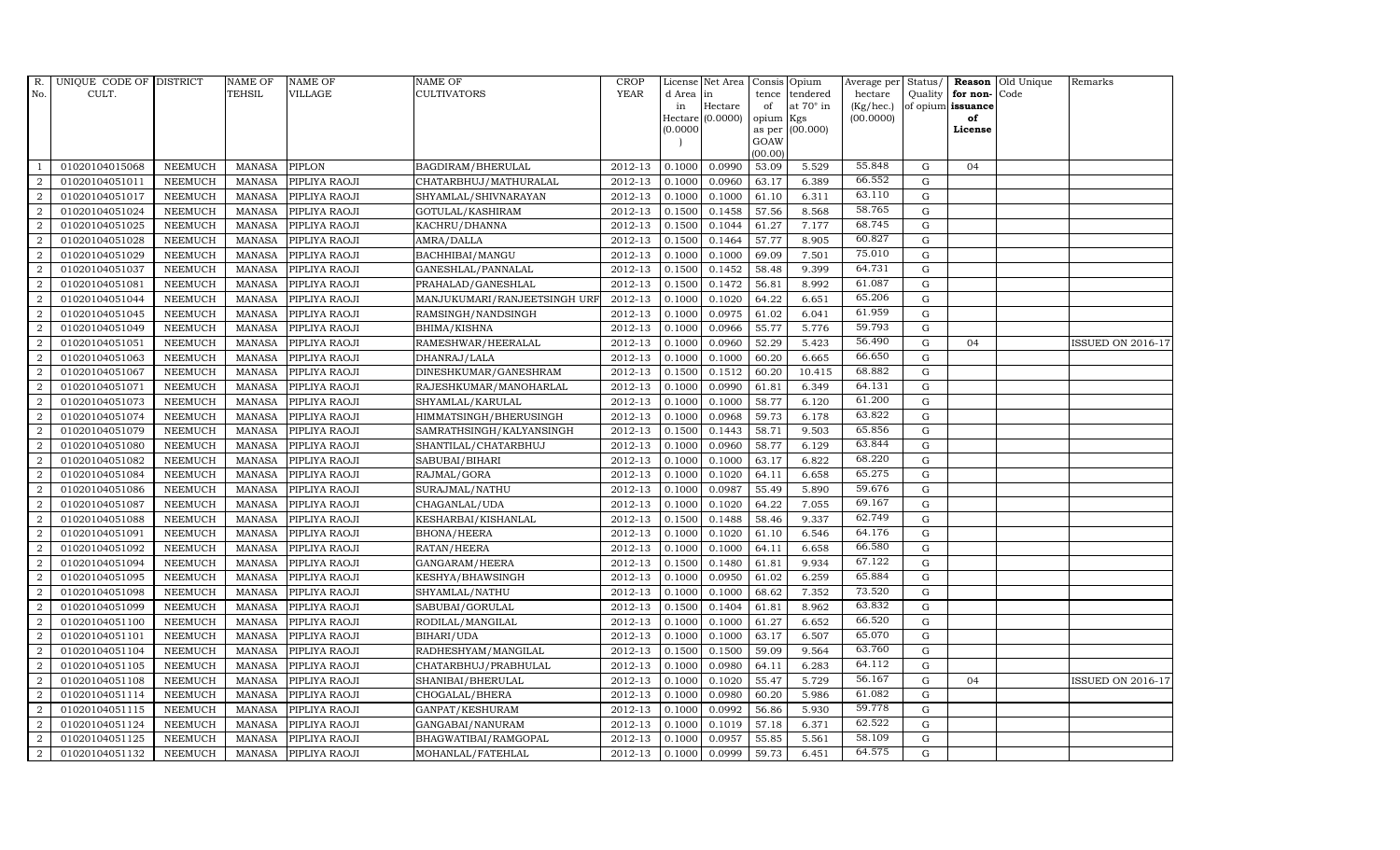| R.             | UNIQUE CODE OF DISTRICT |                | NAME OF        | <b>NAME OF</b> | <b>NAME OF</b>            | CROP                   |          | License Net Area   Consis   Opium |           |                  | Average per | Status/     | Reason            | Old Unique | Remarks                  |
|----------------|-------------------------|----------------|----------------|----------------|---------------------------|------------------------|----------|-----------------------------------|-----------|------------------|-------------|-------------|-------------------|------------|--------------------------|
| No.            | CULT.                   |                | <b>TEHSIL</b>  | <b>VILLAGE</b> | <b>CULTIVATORS</b>        | <b>YEAR</b>            | d Area   | in                                | tence     | tendered         | hectare     | Quality     | for non-          | Code       |                          |
|                |                         |                |                |                |                           |                        | in       | Hectare                           | of        | at $70^\circ$ in | (Kg/hec.)   |             | of opium issuance |            |                          |
|                |                         |                |                |                |                           |                        |          | Hectare (0.0000)                  | opium Kgs |                  | (00.0000)   |             | of                |            |                          |
|                |                         |                |                |                |                           |                        | (0.0000) |                                   | GOAW      | as per (00.000)  |             |             | License           |            |                          |
|                |                         |                |                |                |                           |                        |          |                                   | (00.00)   |                  |             |             |                   |            |                          |
| $\overline{2}$ | 01020104051153          | <b>NEEMUCH</b> | MANASA         | PIPLIYA RAOJI  | CHATRA/BHAWSINGH          | 2012-13                | 0.1500   | 0.1419                            | 58.73     | 8.944            | 63.030      | $\mathbf G$ |                   |            |                          |
| $\overline{2}$ | 01020104051155          | <b>NEEMUCH</b> | MANASA         | PIPLIYA RAOJI  | TAMMUBAI/GIRDHARI         | 2012-13                | 0.1000   | 0.1007                            | 68.62     | 7.244            | 71.936      | $\mathbf G$ |                   |            |                          |
| 2              | 01020104051157          | <b>NEEMUCH</b> | <b>MANASA</b>  | PIPLIYA RAOJI  | GANGARAM/BHAVSINGH        | 2012-13                | 0.1000   | 0.0992                            | 60.11     | 6.380            | 64.315      | G           |                   |            |                          |
| $\overline{2}$ | 01020104051161          | <b>NEEMUCH</b> | MANASA         | PIPLIYA RAOJI  | BANSHILAL/BALUJI          | 2012-13                | 0.1000   | 0.1020                            | 61.10     | 6.398            | 62.725      | $\mathbf G$ |                   |            |                          |
| $\overline{a}$ | 01020104051162          | <b>NEEMUCH</b> | <b>MANASA</b>  | PIPLIYA RAOJI  | HEMA/HEERA                | 2012-13                | 0.1000   | 0.1008                            | 61.27     | 6.372            | 63.214      | ${\rm G}$   |                   |            |                          |
| $\overline{2}$ | 01020104051043          | <b>NEEMUCH</b> | <b>MANASA</b>  | PIPLIYA RAOJI  | BAGDU/HEMA                | 2012-13                | 0.1500   | 0.1517                            | 68.62     | 11.665           | 76.895      | $\mathbf G$ |                   |            |                          |
| $\overline{a}$ | 01020104051077          | <b>NEEMUCH</b> | <b>MANASA</b>  | PIPLIYA RAOJI  | RADHESHYAM/SHANKARJI      | 2012-13                | 0.1500   | 0.1464                            | 58.22     | 9.448            | 64.536      | $\mathbf G$ |                   |            |                          |
| $\overline{2}$ | 01020104051030          | <b>NEEMUCH</b> | <b>MANASA</b>  | PIPLIYA RAOJI  | GENDKUNWAR/SAJJANSINGH    | 2012-13                | 0.1500   | 0.1500                            | 61.02     | 9.292            | 61.947      | $\mathbf G$ |                   |            |                          |
| $\overline{2}$ | 01020104051083          | <b>NEEMUCH</b> | <b>MANASA</b>  | PIPLIYA RAOJI  | MANNALAL/CHATRA           | 2012-13                | 0.1500   | 0.1428                            | 57.76     | 9.176            | 64.258      | $\mathbf G$ |                   |            |                          |
| $\overline{2}$ | 01020104051112          | <b>NEEMUCH</b> | <b>MANASA</b>  | PIPLIYA RAOJI  | MANGILAL/HEERALAL         | 2012-13                | 0.1000   | 0.1000                            | 59.09     | 6.458            | 64.580      | $\mathbf G$ |                   |            |                          |
| $\overline{a}$ | 01020104051118          | <b>NEEMUCH</b> | <b>MANASA</b>  | PIPLIYA RAOJI  | MANKUNWARBAI/KALULAL      | 2012-13                | 0.1000   | 0.1000                            | 53.60     | 5.781            | 57.810      | ${\rm G}$   | 05                |            | <b>ISSUED ON 2015-16</b> |
| $\overline{2}$ | 01020104051168          | <b>NEEMUCH</b> | <b>MANASA</b>  | PIPLIYA RAOJI  | SHYAMLAL/KISHNA           | 2012-13                | 0.1000   | 0.1008                            | 57.98     | 6.220            | 61.706      | $\mathbf G$ |                   |            |                          |
| 2              | 01020104051170          | <b>NEEMUCH</b> | <b>MANASA</b>  | PIPLIYA RAOJI  | SHYAMLAL/BHANWARLAL       | 2012-13                | 0.1000   | 0.0990                            | 50.55     | 5.835            | 58.939      | $\mathbf G$ | 05                |            | <b>ISSUED ON 2015-16</b> |
| $\overline{2}$ | 01020104051173          | <b>NEEMUCH</b> | <b>MANASA</b>  | PIPLIYA RAOJI  | LAXMANSINGH/BHAVSINGH     | 2012-13                | 0.1500   | 0.1512                            | 58.22     | 9.373            | 61.991      | G           |                   |            |                          |
| $\overline{2}$ | 01020104051013          | <b>NEEMUCH</b> | <b>MANASA</b>  | PIPLIYA RAOJI  | GHISIBAI/DAMARLAL         | 2012-13                | 0.1000   | 0.0961                            | 56.91     | 5.927            | 61.675      | ${\rm G}$   |                   |            |                          |
| $\overline{2}$ | 01020104051003          | <b>NEEMUCH</b> | <b>MANASA</b>  | PIPLIYA RAOJI  | AMBALAL/FAKIRCHANDRA      | 2012-13                | 0.1000   | 0.0992                            | 59.29     | 6.353            | 64.042      | ${\rm G}$   |                   |            |                          |
| 2              | 01020104051169          | <b>NEEMUCH</b> | <b>MANASA</b>  | PIPLIYA RAOJI  | CHATRA/KISHNA             | 2012-13                | 0.1000   | 0.0975                            | 60.11     | 6.234            | 63.938      | ${\rm G}$   |                   |            |                          |
| 2              | 01020104051085          | <b>NEEMUCH</b> | MANASA         | PIPLIYA RAOJI  | CHOUSARBAI/GABBA          | 2012-13                | 0.1000   | 0.0960                            | 64.22     | 6.615            | 68.906      | $\mathbf G$ |                   |            |                          |
| $\overline{2}$ | 01020104051122          | <b>NEEMUCH</b> | <b>MANASA</b>  | PIPLIYA RAOJI  | RAMESHCHANDRA/RAMNARAYAN  | 2012-13                | 0.1500   | 0.1440                            | 58.05     | 8.948            | 62.139      | $\mathbf G$ |                   |            |                          |
| $\overline{2}$ | 01020104051008          | <b>NEEMUCH</b> | <b>MANASA</b>  | PIPLIYA RAOJI  | CHANDIBAI/VENIRAM         | 2012-13                | 0.1500   | 0.1502                            | 54.82     | 8.826            | 58.762      | $\mathbf G$ | 05                |            | <b>ISSUED ON 2015-16</b> |
| 2              | 01020104051107          | <b>NEEMUCH</b> | <b>MANASA</b>  | PIPLIYA RAOJI  | DIGVIJAYSINGH/PRATAPSINGH | 2012-13                | 0.1000   | 0.0990                            | 50.13     | 5.285            | 53.384      | ${\rm G}$   | 04                |            | <b>ISSUED ON 2016-17</b> |
| $\overline{1}$ | 01020104027045          | <b>NEEMUCH</b> | <b>MANASA</b>  | PARDA-I        | RADHESHYAM / RAMCHANDR    | 2012-13                | 0.1500   | 0.1558                            | 60.63     | 9.926            | 63.710      | ${\rm G}$   |                   |            |                          |
| $\overline{1}$ | 01020104027002          | <b>NEEMUCH</b> | MANASA         | PARDA-I        | BALMUKAND/GABUR           | 2012-13                | 0.1500   | 0.1525                            | 61.65     | 9.697            | 63.587      | $\mathbf G$ |                   |            |                          |
| $\overline{1}$ | 01020104027005          | <b>NEEMUCH</b> | <b>MANASA</b>  | PARDA-I        | DHAPUBAI/BABRU            | 2012-13                | 0.1500   | 0.1505                            | 60.13     | 10.016           | 66.551      | $\mathbf G$ |                   |            |                          |
|                | 01020104027006          | <b>NEEMUCH</b> | <b>MANASA</b>  | PARDA-I        | SURAJ BAI/BHERULAL        | 2012-13                | 0.1500   | 0.1444                            | 57.12     | 8.584            | 59.446      | $\mathbf G$ |                   |            |                          |
| -1             | 01020104027011          | <b>NEEMUCH</b> | <b>MANASA</b>  | PARDA-I        | GANSHYAM/SALAGRAM         | 2012-13                | 0.1500   | 0.1380                            | 59.41     | 9.226            | 66.855      | ${\rm G}$   |                   |            |                          |
| -1             | 01020104027022          | <b>NEEMUCH</b> | <b>MANASA</b>  | PARDA-I        | PRABHULAL/GHASI           | 2012-13                | 0.1500   | 0.1440                            | 62.05     | 10.619           | 73.743      | ${\rm G}$   |                   |            |                          |
| $\overline{1}$ | 01020104027044          | <b>NEEMUCH</b> | <b>MANASA</b>  | PARDA-I        | SHYAMLAL/SHANKARLAL       | 2012-13                | 0.1500   | 0.1482                            | 53.42     | 7.494            | 50.567      | $\mathbf G$ | 04                |            | <b>ISSUED ON 2016-17</b> |
| $\overline{1}$ | 01020104027055          | <b>NEEMUCH</b> | <b>MANASA</b>  | PARDA-I        | BHAVARLAL/KISHANA         | 2012-13                | 0.1000   | 0.1014                            | 60.11     | 6.337            | 62.495      | $\mathbf G$ |                   |            |                          |
|                | 01020104027056          | <b>NEEMUCH</b> | <b>MANASA</b>  | PARDA-I        | SEVARAM/MANNA             | 2012-13                | 0.1500   | 0.1404                            | 61.65     | 9.230            | 65.741      | $\mathbf G$ |                   |            |                          |
| $\overline{1}$ | 01020104027068          | <b>NEEMUCH</b> | <b>MANASA</b>  | PARDA-I        | KARULAL/BHAGIRATH         | 2012-13                | 0.1500   | 0.1380                            | 58.49     | 8.489            | 61.514      | $\mathbf G$ |                   |            |                          |
|                | 01020104027071          | <b>NEEMUCH</b> | <b>MANASA</b>  | PARDA-I        | GIRJASHANKAR/BHERULAL     | 2012-13                | 0.1000   | 0.0969                            | 58.85     | 6.398            | 66.027      | ${\rm G}$   |                   |            |                          |
| $\overline{1}$ | 01020104027082          | <b>NEEMUCH</b> | MANASA         | PARDA-I        | KANHEYALAL/HIRALAL        | 2012-13                | 0.1500   | 0.1517                            | 62.69     | 10.335           | 68.128      | $\mathbf G$ |                   |            |                          |
| $\overline{1}$ | 01020104027001          | <b>NEEMUCH</b> | <b>MANASA</b>  | PARDA-I        | KESHURAM/GOKUL            | 2012-13                | 0.1500   | 0.1450                            | 57.15     | 9.209            | 63.510      | $\mathbf G$ |                   |            |                          |
|                | 01020104027121          | <b>NEEMUCH</b> | <b>MANASA</b>  | PARDA-I        | KANHEYALAL/ NANDLAL       | 2012-13                | 0.1000   | 0.1026                            | 52.77     | 6.053            | 58.996      | $\mathbf G$ | 05                |            | <b>ISSUED ON 2015-16</b> |
| $\overline{1}$ | 01020104027156          | <b>NEEMUCH</b> | <b>MANASA</b>  | PARDA-I        | SUNDERLAL/ NANALAL        | 2012-13                | 0.1500   | 0.1492                            | 60.84     | 9.639            | 64.605      | ${\rm G}$   |                   |            |                          |
| $\overline{1}$ | 01020104027157          | <b>NEEMUCH</b> | <b>MANASA</b>  | PARDA-I        | TULSIBAI/MOHANLAL         | 2012-13                | 0.1000   | 0.0992                            | 57.97     | 6.501            | 65.534      | ${\rm G}$   |                   |            |                          |
| 1              | 01020104027089          | <b>NEEMUCH</b> | MANASA         | PARDA-I        | NIRMAL/KACHRUMAL          | $\overline{2012} - 13$ | 0.1500   | 0.1386                            | 56.92     | 8.335            | 60.137      | $\mathbf G$ |                   |            | NAME CHANGE              |
| $\overline{1}$ | 01020104027211          | <b>NEEMUCH</b> | <b>MANASA</b>  | PARDA-I        | SHANTILAL/ UDAYRAM        | 2012-13                | 0.1500   | 0.1470                            | 57.15     | 9.209            | 62.646      | $\mathbf G$ |                   |            |                          |
|                | 01020104027094          | <b>NEEMUCH</b> | <b>MANASA</b>  | PARDA-I        | DHAPUBAI/GANGARAM         | 2012-13                | 0.1500   | 0.1421                            | 63.31     | 10.084           | 70.964      | $\mathbf G$ |                   |            |                          |
| $\mathbf{1}$   | 01020104027164          | <b>NEEMUCH</b> | MANASA PARDA-I |                | KACHRULAL/ RUPA           | 2012-13                | 0.1500   | 0.1484                            | 62.69     | 9.717            | 65.478      | G           |                   |            |                          |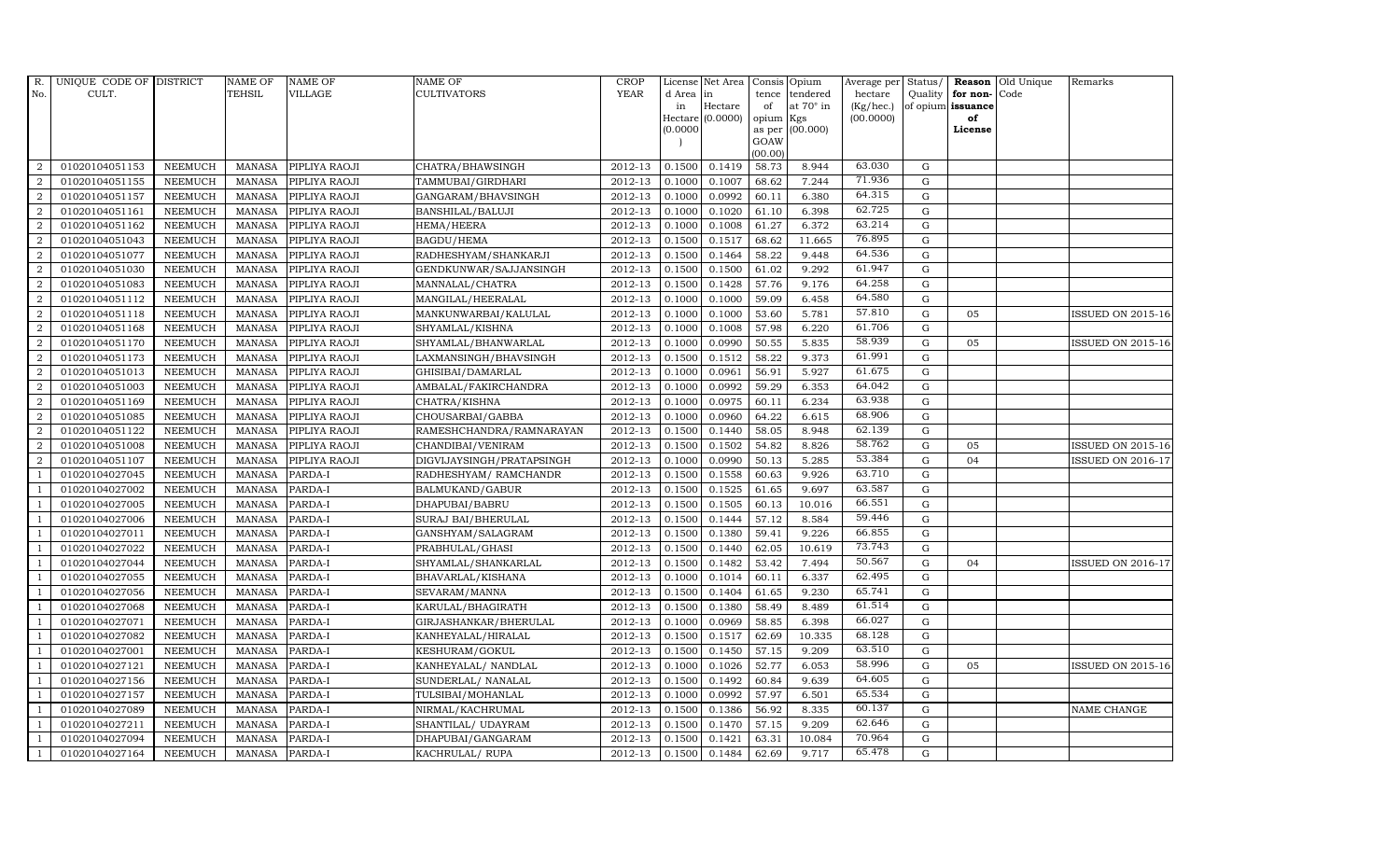| R.             | UNIQUE CODE OF DISTRICT |                | NAME OF       | <b>NAME OF</b>                        | NAME OF                                      | <b>CROP</b> |          | License Net Area   Consis   Opium |                 |                  | Average per Status/    |              |                         | Reason Old Unique | Remarks                  |
|----------------|-------------------------|----------------|---------------|---------------------------------------|----------------------------------------------|-------------|----------|-----------------------------------|-----------------|------------------|------------------------|--------------|-------------------------|-------------------|--------------------------|
| No.            | CULT.                   |                | <b>TEHSIL</b> | VILLAGE                               | <b>CULTIVATORS</b>                           | <b>YEAR</b> | d Area   | lin                               | tence           | tendered         | hectare                |              | Quality   for non- Code |                   |                          |
|                |                         |                |               |                                       |                                              |             | in       | Hectare<br>Hectare $(0.0000)$     | of<br>opium Kgs | at $70^\circ$ in | (Kg/hec.)<br>(00.0000) |              | of opium issuance<br>of |                   |                          |
|                |                         |                |               |                                       |                                              |             | (0.0000) |                                   | as per          | (00.000)         |                        |              | License                 |                   |                          |
|                |                         |                |               |                                       |                                              |             |          |                                   | GOAW            |                  |                        |              |                         |                   |                          |
|                |                         |                |               |                                       |                                              |             |          |                                   | (00.00)         |                  |                        |              |                         |                   |                          |
|                | 01020104027066          | NEEMUCH        | MANASA        | PARDA-I                               | KAILASH/PRABHULAL                            | 2012-13     | 0.1500   | 0.1470                            | 61.65           | 10.331           | 70.279                 | G            |                         |                   |                          |
| 3              | 01020104084069          | NEEMUCH        | <b>MANASA</b> | <b>NALKHEDA</b>                       | AMBALAL/DEVILAL                              | 2012-13     | 0.1000   | 0.1000                            | 55.54           | 6.046            | 60.460                 | G            |                         |                   |                          |
| 3              | 01020104084063          | <b>NEEMUCH</b> | <b>MANASA</b> | <b>NALKHEDA</b>                       | BAJJIBAI/RAMNARAYN                           | 2012-13     | 0.1000   | 0.0952                            | 68.72           | 7.432            | 78.067                 | G            |                         |                   |                          |
| 3              | 01020104084070          | <b>NEEMUCH</b> | <b>MANASA</b> | <b>NALKHEDA</b>                       | BAPU LAL/ RAMCHANDRA                         | 2012-13     | 0.1000   | 0.0920                            | 62.99           | 5.804            | 63.087                 | $\mathbf G$  |                         |                   |                          |
| 3              | 01020104084058          | <b>NEEMUCH</b> | <b>MANASA</b> | <b>NALKHEDA</b>                       | RAMNIWAS/BHANWARLAL                          | 2012-13     | 0.1000   | 0.0990                            | 63.98           | 6.754            | 68.222                 | G            |                         |                   |                          |
| 3              | 01020104084030          | <b>NEEMUCH</b> | <b>MANASA</b> | <b>NALKHEDA</b>                       | BHAWARLAL/ KIESHARIMAL                       | 2012-13     | 0.1000   | 0.0870                            | 57.62           | 5.309            | 61.023                 | G            |                         |                   |                          |
| 3              | 01020104084052          | <b>NEEMUCH</b> | <b>MANASA</b> | <b>NALKHEDA</b>                       | DEVILAL/ BHAWARLAL                           | 2012-13     | 0.1000   | 0.1008                            | 66.27           | 7.025            | 69.692                 | G            |                         |                   |                          |
| 3              | 01020104084020          | <b>NEEMUCH</b> | <b>MANASA</b> | <b>NALKHEDA</b>                       | <b>GAMERI BAI/ NARAYAN</b>                   | 2012-13     | 0.1000   | 0.0945                            | 64.71           | 6.526            | 69.058                 | G            |                         |                   |                          |
| 3              | 01020104084011          | <b>NEEMUCH</b> | <b>MANASA</b> | <b>NALKHEDA</b>                       | HARISHANKAR/ BHAWAR                          | 2012-13     | 0.1000   | 0.0870                            | 60.76           | 5.816            | 66.851                 | G            |                         |                   |                          |
| 3              | 01020104084002          | <b>NEEMUCH</b> | <b>MANASA</b> | <b>NALKHEDA</b>                       | INDARMAL/ NANDLAL                            | 2012-13     | 0.1000   | 0.0950                            | 62.04           | 6.231            | 65.589                 | G            |                         |                   |                          |
| 3              | 01020104084047          | NEEMUCH        | <b>MANASA</b> | <b>NALKHEDA</b>                       | ISHAVARLAL/BHAWARLAL                         | 2012-13     | 0.1000   | 0.0980                            | 62.40           | 6.712            | 68.490                 | G            |                         |                   |                          |
| 3              | 01020104084056          | <b>NEEMUCH</b> | <b>MANASA</b> | <b>NALKHEDA</b>                       | KAVARLAL/RAMNARAYAN                          | 2012-13     | 0.1000   | 0.0987                            | 64.71           | 7.016            | 71.084                 | G            |                         |                   |                          |
| 3              | 01020104084065          | <b>NEEMUCH</b> | <b>MANASA</b> | <b>NALKHEDA</b>                       | MANGILAL/ BAPULAL                            | 2012-13     | 0.1000   | 0.1000                            | 64.71           | 6.942            | 69.420                 | G            |                         |                   |                          |
| 3              | 01020104084072          | <b>NEEMUCH</b> | <b>MANASA</b> | <b>NALKHEDA</b>                       | MOHAN LAL/ RAM CHAND                         | 2012-13     | 0.1000   | 0.0990                            | 59.95           | 6.346            | 64.101                 | G            |                         |                   |                          |
| 3              | 01020104084007          | <b>NEEMUCH</b> | <b>MANASA</b> | <b>NALKHEDA</b>                       | MOHANLAL/ PARASRAM                           | 2012-13     | 0.1000   | 0.0960                            | 62.40           | 6.472            | 67.417                 | G            |                         |                   |                          |
| 3              | 01020104084042          | <b>NEEMUCH</b> | <b>MANASA</b> | <b>NALKHEDA</b>                       | NIRBHAYRAM/BHUVANIRAM                        | 2012-13     | 0.1500   | 0.1472                            | 65.63           | 10.726           | 72.867                 | G            |                         |                   |                          |
| 3              | 01020104084048          | <b>NEEMUCH</b> | <b>MANASA</b> | <b>NALKHEDA</b>                       | RADHESHYAM/RAMCHANDRA                        | 2012-13     | 0.1000   | 0.0920                            | 59.42           | 5.526            | 60.065                 | G            |                         |                   |                          |
| 3              | 01020104084008          | <b>NEEMUCH</b> | <b>MANASA</b> | <b>NALKHEDA</b>                       | RAMDAYAL/BHAWARLAL                           | 2012-13     | 0.1500   | 0.1189                            | 62.04           | 7.658            | 64.407                 | G            |                         |                   |                          |
| 3              | 01020104084005          | <b>NEEMUCH</b> | <b>MANASA</b> | <b>NALKHEDA</b>                       | RAMESHWAR/ MEGHRAJ                           | 2012-13     | 0.1000   | 0.1000                            | 60.76           | 6.961            | 69.610                 | G            |                         |                   | TRANSFER/DHAKNI          |
| 3              | 01020104084057          | <b>NEEMUCH</b> | <b>MANASA</b> | <b>NALKHEDA</b>                       | RATANLAL/DOULATRAM                           | 2012-13     | 0.1000   | 0.0960                            | 57.21           | 5.933            | 61.802                 | G            |                         |                   |                          |
| 3              | 01020104084039          | <b>NEEMUCH</b> | <b>MANASA</b> | <b>NALKHEDA</b>                       | SATYANARAYAN/NATHULAL                        | 2012-13     | 0.1500   | 0.1443                            | 57.46           | 9.399            | 65.135                 | G            |                         |                   | NAMECHANGE               |
| 3              | 01020104084012          | <b>NEEMUCH</b> | <b>MANASA</b> | <b>NALKHEDA</b>                       | SHANKARLAL/PYARCHAND                         | 2012-13     | 0.1000   | 0.0986                            | 56.55           | 5.962            | 60.467                 | $\mathbf{G}$ |                         |                   |                          |
| 3              | 01020104084067          | <b>NEEMUCH</b> | <b>MANASA</b> | <b>NALKHEDA</b>                       | SHANTI BAI/ RAMESHWAR                        | 2012-13     | 0.1000   | 0.0912                            | 62.04           | 6.124            | 67.149                 | G            |                         |                   |                          |
| 3              | 01020104084038          | <b>NEEMUCH</b> | <b>MANASA</b> | <b>NALKHEDA</b>                       | UDAYRAM/BHAWANIRAM                           | 2012-13     | 0.1000   | 0.1024                            | 60.76           | 6.527            | 63.740                 | G            |                         |                   |                          |
| 3              | 01020104074004          | <b>NEEMUCH</b> | <b>MANASA</b> | MOKHAMPURA KANCHI                     | CHUNNILAL/KASHIRAM                           | 2012-13     | 0.1000   | 0.1020                            | 65.23           | 7.567            | 74.186                 | G            |                         |                   | TRANSFER/CHAPLANA        |
| 3              | 01020104074005          | <b>NEEMUCH</b> | <b>MANASA</b> | MOKHAMPURA KANCHI                     | <b>BHERULAL/SEVA JI</b>                      | 2012-13     | 0.1000   | 0.1026                            | 68.75           | 7.602            | 74.094                 | G            |                         |                   | TRANSFER/CHAPLANA        |
| 3              | 01020104074012          | <b>NEEMUCH</b> | <b>MANASA</b> | MOKHAMPURA KANCHI                     | NARAYAN/CHATARBHUJ                           | 2012-13     | 0.1000   | 0.1020                            | 61.38           | 6.796            | 66.627                 | G            |                         |                   | TRANSFER/CHAPLANA        |
| 3              | 01020104074021          | <b>NEEMUCH</b> | <b>MANASA</b> | MOKHAMPURA KANCHI                     | JANIBAI/VAKTURAM                             | 2012-13     | 0.1500   | 0.1470                            | 60.50           | 9.326            | 63.442                 | G            |                         |                   | TRANSFER/CHAPLANA        |
| 3              | 01020104074030          | <b>NEEMUCH</b> | <b>MANASA</b> | MOKHAMPURA KANCHI                     | MOHNI BAI/ RAM KUNWAR                        | 2012-13     | 0.1500   | 0.1275                            | 47.08           | 6.208            | 48.690                 | $\mathbf{I}$ | 02                      |                   |                          |
| 3              | 01020104074001          | <b>NEEMUCH</b> | <b>MANASA</b> | MOKHAMPURA KANCHI                     | LAXMINARAYAN / BHAWARLAL                     | 2012-13     | 0.1500   | 0.1462                            | 65.23           | 9.962            | 68.140                 | G            |                         |                   | TRANSFER/CHAPLANA        |
| 3              | 01020104074047          | <b>NEEMUCH</b> | <b>MANASA</b> | MOKHAMPURA KANCHI                     | DHAPU BAI / SAJJAN NATH                      | 2012-13     | 0.1500   | 0.1368                            | 54.73           | 8.421            | 61.557                 | G            | 05                      |                   | <b>ISSUED ON 2015-16</b> |
| 3              | 01020104044001          | <b>NEEMUCH</b> | <b>MANASA</b> | MOKHAMPURA (MAHAGA KESHURAM/SEVA      |                                              | 2012-13     | 0.1000   | 0.0836                            | 56.16           | 4.894            | 58.541                 | G            |                         |                   |                          |
| 3              | 01020104044012          | <b>NEEMUCH</b> | <b>MANASA</b> | MOKHAMPURA (MAHAGA MOHANLAL/KASHIRAM  |                                              | 2012-13     | 0.1000   | 0.0984                            | 57.22           | 5.935            | 60.315                 | G            |                         |                   |                          |
| 3              | 01020104044014          | <b>NEEMUCH</b> | <b>MANASA</b> | MOKHAMPURA (MAHAGA FULCHAND/BHONA     |                                              | 2012-13     | 0.1000   | 0.1020                            | 57.49           | 6.078            | 59.588                 | G            |                         |                   |                          |
| 3              | 01020104044022          | <b>NEEMUCH</b> | <b>MANASA</b> |                                       | MOKHAMPURA (MAHAGA SHARWANSINGH/SWAROOPSINGH | 2012-13     | 0.1000   | 0.0960                            | 56.60           | 5.943            | 61.906                 | $\mathbf{I}$ | 02                      |                   |                          |
| 3              | 01020104044028          | <b>NEEMUCH</b> | <b>MANASA</b> | MOKHAMPURA (MAHAGA GHISALAL/AMRITRAM  |                                              | 2012-13     | 0.1000   | 0.1020                            | 56.71           | 6.181            | 60.598                 | G            |                         |                   |                          |
| 3              | 01020104044040          | <b>NEEMUCH</b> | <b>MANASA</b> | MOKHAMPURA (MAHAGA GANGARAM/RAMNIWAS  |                                              | 2012-13     | 0.1500   | 0.1512                            | 64.15           | 10.310           | 68.188                 | G            |                         |                   |                          |
| 3              | 01020104044045          | <b>NEEMUCH</b> | <b>MANASA</b> |                                       | MOKHAMPURA (MAHAGA GHANSHYAM/MAGNIRAM        | 2012-13     | 0.1500   | 0.1522                            | 54.64           | 8.914            | 58.568                 | ${\rm G}$    | 05                      |                   | <b>ISSUED ON 2015-16</b> |
| 3              | 01020104044049          | <b>NEEMUCH</b> | <b>MANASA</b> | MOKHAMPURA (MAHAGA RAMDAYAL/KARULAL   |                                              | 2012-13     | 0.1000   | 0.1026                            | 64.15           | 7.084            | 69.045                 | G            |                         |                   |                          |
| 3              | 01020104044051          | <b>NEEMUCH</b> | <b>MANASA</b> | MOKHAMPURA (MAHAGA HEERALAL/JAGANNATH |                                              | 2012-13     | 0.1000   | 0.0975                            | 58.98           | 6.606            | 67.754                 | G            |                         |                   |                          |
| $\overline{a}$ | 01020104053003          | <b>NEEMUCH</b> | MANASA        | <b>MANASA</b>                         | MOHANLAL/RUPLAL                              | 2012-13     | 0.1000   | 0.1000                            | 60.91           | 6.726            | 67.260                 | G            |                         |                   | TRANSFER/AKHEPUR         |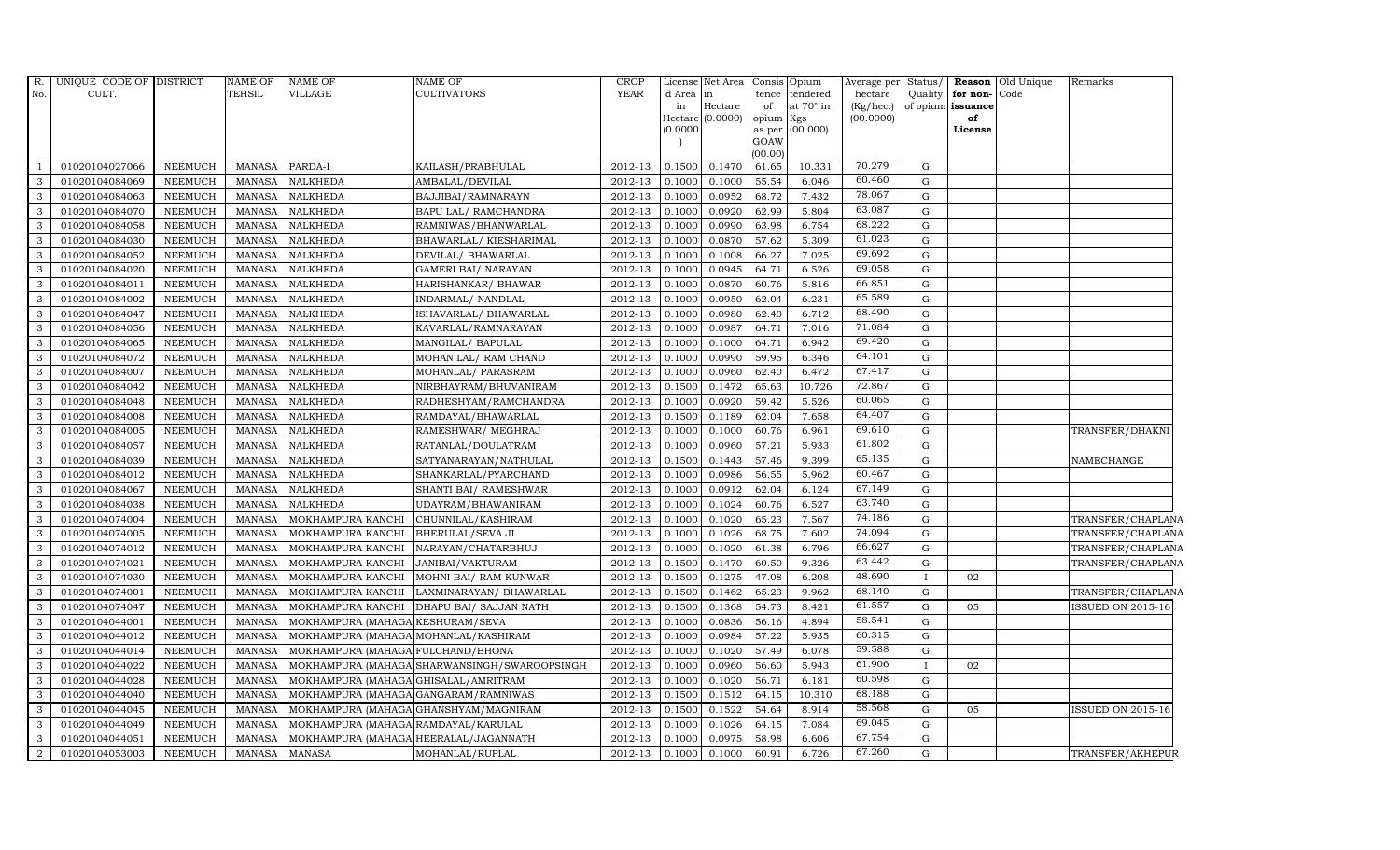|                | R. UNIQUE CODE OF DISTRICT |                | NAME OF       | <b>NAME OF</b>  | <b>NAME OF</b>               | <b>CROP</b> | License       | Net Area            |                 | Consis Opium     | Average per Status/    |              |                         | <b>Reason</b> Old Unique | Remarks                  |
|----------------|----------------------------|----------------|---------------|-----------------|------------------------------|-------------|---------------|---------------------|-----------------|------------------|------------------------|--------------|-------------------------|--------------------------|--------------------------|
| No.            | CULT.                      |                | <b>TEHSIL</b> | VILLAGE         | <b>CULTIVATORS</b>           | <b>YEAR</b> | d Area        | in                  | tence           | tendered         | hectare                |              | Quality for non-Code    |                          |                          |
|                |                            |                |               |                 |                              |             | in<br>Hectare | Hectare<br>(0.0000) | of<br>opium Kgs | at $70^\circ$ in | (Kg/hec.)<br>(00.0000) |              | of opium issuance<br>of |                          |                          |
|                |                            |                |               |                 |                              |             | (0.0000)      |                     |                 | as per (00.000)  |                        |              | License                 |                          |                          |
|                |                            |                |               |                 |                              |             |               |                     | GOAW            |                  |                        |              |                         |                          |                          |
|                |                            |                |               |                 |                              |             |               |                     | (00.00)         |                  |                        |              |                         |                          |                          |
| -2             | 01020104053006             | <b>NEEMUCH</b> | MANASA        | <b>MANASA</b>   | JUGALKISHORE/HEMRAJ          | 2012-13     | 0.1000        | 0.1020              | 59.17           | 6.610            | 64.804                 | G            | 08                      |                          |                          |
| $\overline{2}$ | 01020104053032             | <b>NEEMUCH</b> | <b>MANASA</b> | <b>MANASA</b>   | HARLAL/RODILAL               | 2012-13     | 0.1000        | 0.1000              | 51.66           | 5.675            | 56.750                 | G            | 04                      |                          | ISSUED ON 2016-17        |
| 2              | 01020104053042             | <b>NEEMUCH</b> | <b>MANASA</b> | <b>MANASA</b>   | MANGILAL/BHERULAL            | 2012-13     | 0.1000        | 0.1025              | 55.29           | 5.750            | 56.098                 | G            | 04                      |                          | ISSUED ON 2016-17        |
| $\overline{2}$ | 01020104053034             | <b>NEEMUCH</b> | <b>MANASA</b> | <b>MANASA</b>   | BHERULAL/NANALAL             | 2012-13     | 0.1000        |                     |                 |                  |                        | $\mathbf N$  |                         |                          | TRANSFER/AKHEPUR         |
| 2              | 01020104053039             | <b>NEEMUCH</b> | <b>MANASA</b> | <b>MANASA</b>   | BAGDIRAM/RATANLAL            | 2012-13     | 0.1000        | 0.0960              | 56.59           | 5.109            | 53.219                 | G            | 04                      |                          | <b>ISSUED ON 2016-17</b> |
| 2              | 01020104053002             | <b>NEEMUCH</b> | MANASA        | <b>MANASA</b>   | RADHABAI/BHUWANIRAM          | 2012-13     | 0.1000        | 0.1000              | 55.61           | 6.133            | 61.330                 | G            |                         |                          | TRANSFER/HASPURA         |
| 2              | 01020104053001             | <b>NEEMUCH</b> | <b>MANASA</b> | <b>MANASA</b>   | SHANTIBAI/SUKHLAL            | 2012-13     | 0.1000        | 0.0992              | 59.55           | 5.623            | 56.683                 | G            | 04                      |                          | <b>ISSUED ON 2016-17</b> |
| $\overline{2}$ | 01020104009027             | <b>NEEMUCH</b> | <b>MANASA</b> | <b>MALKHEDA</b> | MANGILAL/NAVLA               | 2012-13     | 0.1000        | 0.0990              | 56.07           | 5.999            | 60.596                 | G            |                         |                          |                          |
| $\overline{2}$ | 01020104009050             | <b>NEEMUCH</b> | <b>MANASA</b> | <b>MALKHEDA</b> | LACHUBAI/DEEPA               | 2012-13     | 0.1000        | 0.1037              | 61.37           | 6.759            | 65.178                 | G            |                         |                          |                          |
| $\overline{a}$ | 01020104009072             | <b>NEEMUCH</b> | <b>MANASA</b> | MALKHEDA        | RUKHMANIBAI/KANHAIYALAL      | 2012-13     | 0.1000        | 0.1032              | 60.05           | 6.271            | 60.766                 | G            |                         |                          |                          |
| $\overline{a}$ | 01020104009073             | <b>NEEMUCH</b> | MANASA        | <b>MALKHEDA</b> | BHANWARIBAI NANDA            | 2012-13     | 0.1000        | 0.1036              | 60.81           | 6.142            | 59.286                 | G            |                         |                          |                          |
| 2              | 01020104009023             | <b>NEEMUCH</b> | <b>MANASA</b> | <b>MALKHEDA</b> | DHAPUBAI/BHAWSINGH           | 2012-13     | 0.1000        | 0.0989              | 68.92           | 7.729            | 78.150                 | G            |                         |                          |                          |
| 2              | 01020104009030             | <b>NEEMUCH</b> | <b>MANASA</b> | <b>MALKHEDA</b> | DHAPUBAI/MANGILAL            | 2012-13     | 0.1000        | 0.1033              | 54.92           | 6.120            | 59.245                 | G            | 05                      |                          | <b>ISSUED ON 2015-16</b> |
| 2              | 01020104009051             | <b>NEEMUCH</b> | <b>MANASA</b> | <b>MALKHEDA</b> | SURAJMAL/MANGU               | 2012-13     | 0.1000        | 0.1000              | 58.23           | 6.297            | 62.970                 | G            |                         |                          |                          |
| -2             | 01020104047122             | <b>NEEMUCH</b> | <b>MANASA</b> | MAHAGARH-II     | PRABHULAL/KACHRU             | 2012-13     | 0.1000        | 0.1000              | 60.09           | 6.112            | 61.120                 | G            |                         |                          |                          |
| 2              | 01020104047123             | <b>NEEMUCH</b> | <b>MANASA</b> | MAHAGARH-II     | OMPRAKASH/DAYASHANKAR        | 2012-13     | 0.1000        | 0.0960              | 64.38           | 6.447            | 67.156                 | G            |                         |                          |                          |
| 2              | 01020104047125             | <b>NEEMUCH</b> | <b>MANASA</b> | MAHAGARH-II     | AJABNOOR/IBRAHIM             | 2012-13     | 0.1000        | 0.0897              | 58.16           | 6.705            | 74.749                 | G            |                         |                          |                          |
| 2              | 01020104047126             | <b>NEEMUCH</b> | <b>MANASA</b> | MAHAGARH-II     | SHABBIRHUSSAIN/VAJIRMOHANNAD | 2012-13     | 0.1000        | 0.0903              | 57.36           | 5.974            | 66.157                 | G            |                         |                          |                          |
| $\overline{2}$ | 01020104047129             | <b>NEEMUCH</b> | <b>MANASA</b> | MAHAGARH-II     | MARIYAMBAI/SULEMAN           | 2012-13     | 0.1000        | 0.1000              | 61.53           | 6.364            | 63.640                 | G            |                         |                          |                          |
| $\overline{2}$ | 01020104047130             | <b>NEEMUCH</b> | <b>MANASA</b> | MAHAGARH-II     | LAXMINARAYAN / MANGILAL      | 2012-13     | 0.1000        | 0.1020              | 62.87           | 6.691            | 65.598                 | G            |                         |                          |                          |
| 2              | 01020104047131             | <b>NEEMUCH</b> | <b>MANASA</b> | MAHAGARH-II     | MOHANLAL/RAMNARAYAN CHOTA    | 2012-13     | 0.1000        | 0.0975              | 64.95           | 6.838            | 70.133                 | G            |                         |                          |                          |
| 2              | 01020104047134             | <b>NEEMUCH</b> | <b>MANASA</b> | MAHAGARH-II     | SHAMBHU/KACHRULAL            | 2012-13     | 0.1000        | 0.0992              | 56.63           | 6.116            | 61.653                 | G            |                         |                          |                          |
| 2              | 01020104047135             | <b>NEEMUCH</b> | <b>MANASA</b> | MAHAGARH-II     | RAJARAM / RAMNARAYAN         | 2012-13     | 0.1000        | 0.0989              | 63.17           | 6.452            | 65.238                 | G            |                         |                          |                          |
| $\overline{2}$ | 01020104047136             | <b>NEEMUCH</b> | <b>MANASA</b> | MAHAGARH-II     | IQBALHUSSAIN/SHABBIR         | 2012-13     | 0.1000        | 0.1008              | 59.36           | 6.462            | 64.107                 | G            |                         |                          |                          |
| $\overline{2}$ | 01020104047141             | <b>NEEMUCH</b> | <b>MANASA</b> | MAHAGARH-II     | LAL MOHAMMAD/VALI MOHAMMAD   | 2012-13     | 0.1000        | 0.0960              | 56.15           | 6.152            | 64.083                 | G            |                         |                          |                          |
| 2              | 01020104047149             | <b>NEEMUCH</b> | <b>MANASA</b> | MAHAGARH-II     | KARULAL/BHANWARLAL           | 2012-13     | 0.1500        | 0.1520              | 57.80           | 9.851            | 64.809                 | G            |                         |                          |                          |
| 2              | 01020104047150             | <b>NEEMUCH</b> | <b>MANASA</b> | MAHAGARH-II     | NABINOOR/VAJIRKHAN           | 2012-13     | 0.1000        | 0.0975              | 60.06           | 6.615            | 67.846                 | G            |                         |                          |                          |
| 2              | 01020104047157             | <b>NEEMUCH</b> | <b>MANASA</b> | MAHAGARH-II     | BHERULAL/ONKARLAL            | 2012-13     | 0.1000        | 0.0960              | 59.83           | 6.265            | 65.260                 | G            |                         |                          |                          |
| 2              | 01020104047159             | <b>NEEMUCH</b> | <b>MANASA</b> | MAHAGARH-II     | NANHEKHAN/NATHUKHAN          | 2012-13     | 0.1000        | 0.0952              | 59.83           | 6.316            | 66.345                 | G            |                         |                          |                          |
| $\overline{2}$ | 01020104047151             | <b>NEEMUCH</b> | <b>MANASA</b> | MAHAGARH-II     | RAISMOHAMMAD/IMAMBAKSH       | 2012-13     | 0.1000        | 0.1000              | 66.70           | 7.423            | 74.230                 | G            |                         |                          |                          |
| 2              | 01020104047179             | <b>NEEMUCH</b> | <b>MANASA</b> | MAHAGARH-II     | GAFURKHAN/SHABUDDIN          | 2012-13     | 0.1000        | 0.0924              | 52.57           | 5.107            | 55.271                 | G            | 04                      |                          |                          |
| 2              | 01020104047201             | <b>NEEMUCH</b> | <b>MANASA</b> | MAHAGARH-II     | SHIVLAL/KISHANLAL            | 2012-13     | 0.1000        | 0.0975              | 61.92           | 6.404            | 65.682                 | G            |                         |                          |                          |
| 2              | 01020104047202             | <b>NEEMUCH</b> | <b>MANASA</b> | MAHAGARH-II     | RADHESHYAM/SHANKARLAL        | 2012-13     | 0.1000        | 0.1000              | 58.76           | 6.086            | 60.860                 | G            |                         |                          |                          |
| -2             | 01020104047191             | <b>NEEMUCH</b> | <b>MANASA</b> | MAHAGARH-II     | RAMESHWAR/KANHAIYALAL        | 2012-13     | 0.1000        | 0.1000              | 51.29           | 5.312            | 53.120                 | G            | 04                      |                          | ISSUED ON 2016-17        |
| $\overline{2}$ | 01020104047193             | <b>NEEMUCH</b> | <b>MANASA</b> | MAHAGARH-II     | GHANSHYAM/NARULAL            | 2012-13     | 0.1000        | 0.0984              | 54.10           | 5.982            | 60.793                 | G            | 05                      |                          | <b>ISSUED ON 2015-16</b> |
| $\overline{2}$ | 01020104047226             | <b>NEEMUCH</b> | MANASA        | MAHAGARH-II     | GOVINDRAM/KANHAIYALAL        | 2012-13     | 0.1000        | 0.1014              | 63.17           | 6.786            | 66.923                 | G            |                         |                          |                          |
| 2              | 01020104047227             | <b>NEEMUCH</b> | <b>MANASA</b> | MAHAGARH-II     | MADANSINGH/BALWANTSINGH      | 2012-13     | 0.1000        | 0.0992              | 60.82           | 6.334            | 63.851                 | $\mathbf{I}$ | 02                      |                          |                          |
| $\overline{2}$ | 01020104047230             | <b>NEEMUCH</b> | MANASA        | MAHAGARH-II     | KANHAIYALAL/KARUJI           | 2012-13     | 0.1000        | 0.0960              | 62.87           | 6.763            | 70.448                 | G            |                         |                          |                          |
| 2              | 01020104047228             | <b>NEEMUCH</b> | <b>MANASA</b> | MAHAGARH-II     | MANGILAL/NANURAM BALAI       | 2012-13     | 0.1000        | 0.1000              | 60.68           | 6.493            | 64.930                 | G            |                         |                          |                          |
| $\overline{2}$ | 01020104047233             | <b>NEEMUCH</b> | <b>MANASA</b> | MAHAGARH-II     | RAMRATAN/KALURAM             | 2012-13     | 0.1000        | 0.0936              | 67.18           | 6.920            | 73.932                 | G            |                         |                          |                          |
| $\overline{2}$ | 01020104047099             | <b>NEEMUCH</b> | MANASA        | MAHAGARH-II     | BABULAL/KANHAIYALAL          | 2012-13     | 0.1500        | 0.1170              | 62.08           | 7.370            | 62.991                 |              | 02                      |                          |                          |
|                |                            |                |               |                 |                              |             |               |                     |                 |                  |                        |              |                         |                          |                          |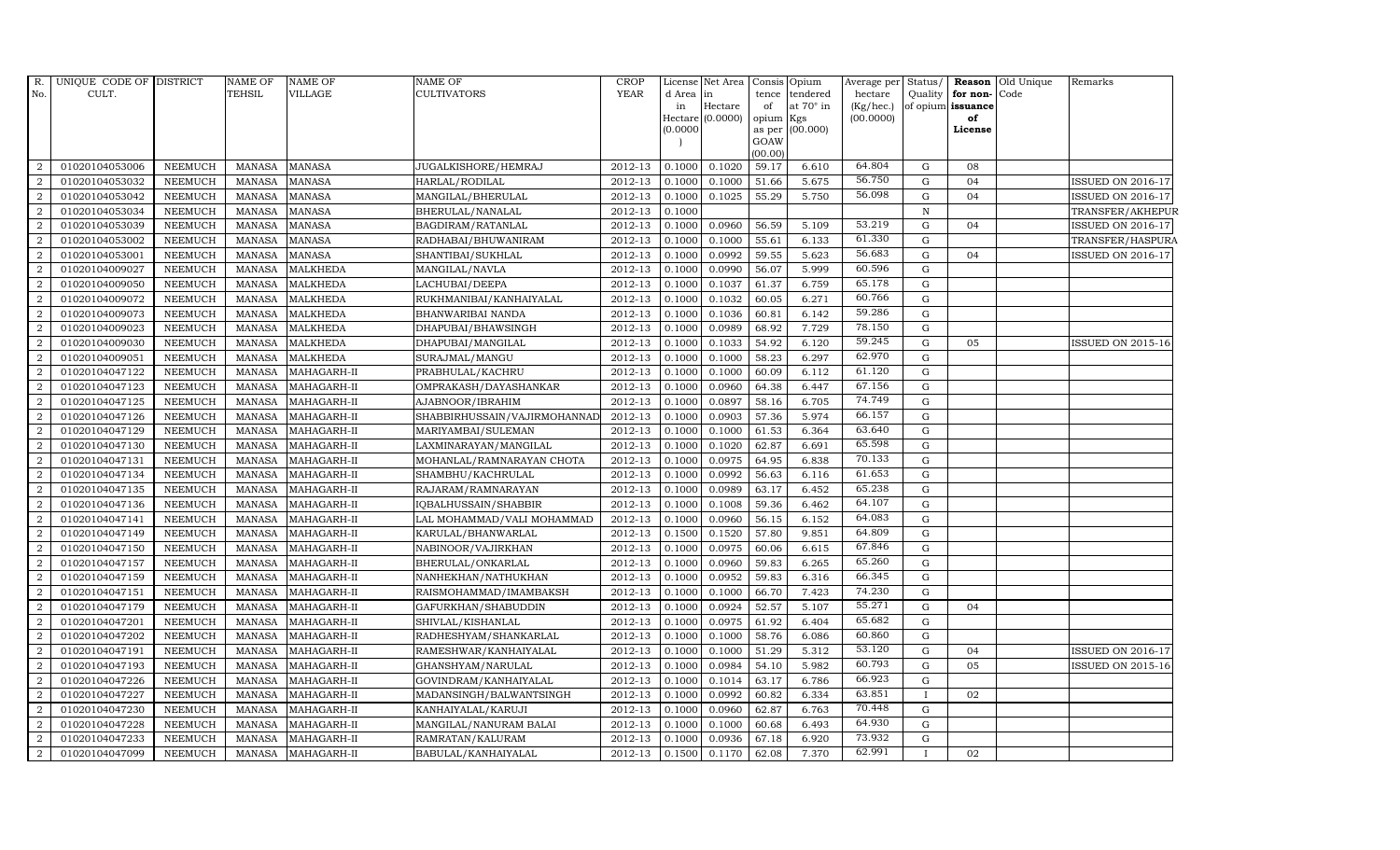| R.               | UNIQUE CODE OF DISTRICT |                | <b>NAME OF</b> | <b>NAME OF</b> | <b>NAME OF</b>             | CROP        |          | License Net Area   |           | Consis Opium     | Average per | Status/     | Reason            | Old Unique | Remarks                  |
|------------------|-------------------------|----------------|----------------|----------------|----------------------------|-------------|----------|--------------------|-----------|------------------|-------------|-------------|-------------------|------------|--------------------------|
| No.              | CULT.                   |                | <b>TEHSIL</b>  | VILLAGE        | CULTIVATORS                | <b>YEAR</b> | d Area   | in                 | tence     | tendered         | hectare     | Quality     | for non-          | Code       |                          |
|                  |                         |                |                |                |                            |             | in       | Hectare            | of        | at $70^\circ$ in | (Kg/hec.)   |             | of opium issuance |            |                          |
|                  |                         |                |                |                |                            |             | (0.0000) | Hectare $(0.0000)$ | opium Kgs | as per (00.000)  | (00.0000)   |             | of<br>License     |            |                          |
|                  |                         |                |                |                |                            |             |          |                    | GOAW      |                  |             |             |                   |            |                          |
|                  |                         |                |                |                |                            |             |          |                    | (00.00)   |                  |             |             |                   |            |                          |
| 2                | 01020104047242          | <b>NEEMUCH</b> | MANASA         | MAHAGARH-II    | OMPRAKASH/KHIMAJI          | 2012-13     | 0.1000   | 0.1000             | 64.14     | 6.973            | 69.730      | G           |                   |            |                          |
| 2                | 01020104047107          | <b>NEEMUCH</b> | <b>MANASA</b>  | MAHAGARH-II    | MOHANLAL/RAMNARAYAN BADA   | 2012-13     | 0.1500   | 0.1508             | 55.43     | 8.647            | 57.341      | $\mathbf G$ |                   |            |                          |
| 2                | 01020104047133          | <b>NEEMUCH</b> | <b>MANASA</b>  | MAHAGARH-II    | RAJMAL/RAMCHANDRA          | 2012-13     | 0.1000   | 0.0924             | 64.95     | 6.560            | 70.996      | G           |                   |            |                          |
| $\overline{2}$   | 01020104047038          | <b>NEEMUCH</b> | <b>MANASA</b>  | MAHAGARH-II    | SHANTIBAI/RAMSUKH          | 2012-13     | 0.1000   | 0.0990             | 68.05     | 7.077            | 71.485      | $\mathbf G$ |                   |            |                          |
| $\overline{2}$   | 01020104047172          | <b>NEEMUCH</b> | <b>MANASA</b>  | MAHAGARH-II    | BADRILAL/PANNALAL          | 2012-13     | 0.1000   | 0.0990             | 64.14     | 6.900            | 69.697      | ${\rm G}$   |                   |            |                          |
| 2                | 01020104047029          | <b>NEEMUCH</b> | <b>MANASA</b>  | MAHAGARH-II    | RAMPRASAD/PRABHULAL        | 2012-13     | 0.1000   | 0.1040             | 51.42     | 5.605            | 53.894      | $\mathbf G$ | 04                |            | <b>ISSUED ON 2016-17</b> |
| 2                | 01020104047235          | <b>NEEMUCH</b> | <b>MANASA</b>  | MAHAGARH-II    | NANDUBAI/RAMESHWAR         | 2012-13     | 0.1000   | 0.0988             | 56.59     | 5.934            | 60.061      | ${\rm G}$   |                   |            |                          |
| 2                | 01020104047205          | <b>NEEMUCH</b> | <b>MANASA</b>  | MAHAGARH-II    | SAJJANBAI/RAMCHANDRA       | 2012-13     | 0.1000   | 0.0990             | 61.92     | 6.767            | 68.354      | $\mathbf G$ |                   |            |                          |
| $\overline{2}$   | 01020104047152          | <b>NEEMUCH</b> | <b>MANASA</b>  | MAHAGARH-II    | BHUWANISHANKAR/ONKARLAL    | 2012-13     | 0.1000   | 0.0851             | 52.16     | 4.329            | 50.870      | G           | 04                |            |                          |
| 2                | 01020104047132          | <b>NEEMUCH</b> | <b>MANASA</b>  | MAHAGARH-II    | DEVILAL/RAMNARAYAN         | 2012-13     | 0.1000   | 0.1015             | 64.95     | 6.848            | 67.468      | ${\rm G}$   |                   |            |                          |
| $\overline{2}$   | 01020104047139          | <b>NEEMUCH</b> | <b>MANASA</b>  | MAHAGARH-II    | NARBADABAI/DEVILAL         | 2012-13     | 0.1500   | 0.1480             | 60.13     | 9.921            | 67.034      | ${\rm G}$   |                   |            |                          |
| 2                | 01020104047234          | <b>NEEMUCH</b> | <b>MANASA</b>  | MAHAGARH-II    | RAMNIWAS/LAXMINARAYAN      | 2012-13     | 0.1000   | 0.0994             | 60.86     | 6.164            | 62.012      | G           |                   |            |                          |
| $\overline{2}$   | 01020104047167          | <b>NEEMUCH</b> | <b>MANASA</b>  | MAHAGARH-II    | KALURAM/RAMNATH            | 2012-13     | 0.1000   | 0.1012             | 57.13     | 6.023            | 59.516      | G           |                   |            |                          |
| $\overline{2}$   | 01020104047039          | <b>NEEMUCH</b> | <b>MANASA</b>  | MAHAGARH-II    | SHANTIBAI/RADHESHYAM       | 2012-13     | 0.1000   | 0.1015             | 50.89     | 5.787            | 57.015      | $\mathbf G$ | 05                |            | <b>ISSUED ON 2015-16</b> |
| 2                | 01020104047171          | <b>NEEMUCH</b> | <b>MANASA</b>  | MAHAGARH-II    | SHAMBHUSINGH/RAMSINGH      | 2012-13     | 0.1500   | 0.1496             | 52.45     | 7.987            | 53.389      | ${\rm G}$   | 04                |            |                          |
| $\overline{2}$   | 01020104047002          | <b>NEEMUCH</b> | <b>MANASA</b>  | MAHAGARH-I     | NASIBANBAI/IBRAHIM KHAN    | 2012-13     | 0.1000   | 0.0936             | 55.97     | 5.949            | 63.558      | ${\rm G}$   |                   |            |                          |
| 2                | 01020104047004          | <b>NEEMUCH</b> | <b>MANASA</b>  | MAHAGARH-I     | SHAMBHULAL/MANGILAL        | 2012-13     | 0.1000   | 0.0957             | 59.67     | 6.342            | 66.270      | G           |                   |            |                          |
| $\overline{2}$   | 01020104047008          | <b>NEEMUCH</b> | <b>MANASA</b>  | MAHAGARH-I     | BHERULAL/GOPAL             | 2012-13     | 0.1000   | 0.0948             | 62.73     | 6.739            | 71.086      | $\mathbf G$ |                   |            |                          |
| $\overline{2}$   | 01020104047010          | <b>NEEMUCH</b> | <b>MANASA</b>  | MAHAGARH-I     | GODAVRIBAI/SHIVLAL         | 2012-13     | 0.1000   | 0.0999             | 63.74     | 6.583            | 65.896      | $\mathbf G$ |                   |            |                          |
| $\overline{2}$   | 01020104047011          | <b>NEEMUCH</b> | <b>MANASA</b>  | MAHAGARH-I     | JAGDISH/FAKIRCHANDRA       | 2012-13     | 0.1500   | 0.1480             | 61.53     | 9.854            | 66.581      | ${\rm G}$   |                   |            |                          |
| $\overline{2}$   | 01020104047015          | <b>NEEMUCH</b> | <b>MANASA</b>  | MAHAGARH-I     | RANSINGH/BHOPALSINGH       | 2012-13     | 0.1000   | 0.0975             | 63.74     | 7.084            | 72.656      | ${\rm G}$   |                   |            |                          |
| $\boldsymbol{2}$ | 01020104047020          | <b>NEEMUCH</b> | <b>MANASA</b>  | MAHAGARH-I     | OMPRAKASH/NANDLAL          | 2012-13     | 0.1000   | 0.0962             | 54.71     | 5.643            | 58.659      | ${\rm G}$   | 05                |            | <b>ISSUED ON 2015-16</b> |
| 2                | 01020104047021          | <b>NEEMUCH</b> | <b>MANASA</b>  | MAHAGARH-I     | AMBALAL/BHANWARLAL         | 2012-13     | 0.1500   | 0.1476             | 54.71     | 8.246            | 55.867      | G           | 04                |            |                          |
| $\overline{2}$   | 01020104047025          | <b>NEEMUCH</b> | <b>MANASA</b>  | MAHAGARH-I     | KALURAM/SALAGRAM           | 2012-13     | 0.1500   | 0.1444             | 62.20     | 9.774            | 67.687      | G           |                   |            |                          |
| $\overline{2}$   | 01020104047033          | <b>NEEMUCH</b> | <b>MANASA</b>  | MAHAGARH-I     | <b>BADRILAL/NATHU TELI</b> | 2012-13     | 0.1000   | 0.0990             | 63.60     | 6.860            | 69.293      | ${\rm G}$   |                   |            |                          |
| 2                | 01020104047041          | <b>NEEMUCH</b> | <b>MANASA</b>  | MAHAGARH-I     | DAMARLAL/BHUWANI           | 2012-13     | 0.1000   | 0.0990             | 60.79     | 6.548            | 66.141      | G           |                   |            |                          |
| $\overline{2}$   | 01020104047211          | <b>NEEMUCH</b> | <b>MANASA</b>  | MAHAGARH-I     | BHAGWATIBAI/KANHAIYALAL    | 2012-13     | 0.1000   | 0.1014             | 62.61     | 6.780            | 66.864      | ${\rm G}$   |                   |            |                          |
| $\overline{2}$   | 01020104047046          | <b>NEEMUCH</b> | <b>MANASA</b>  | MAHAGARH-I     | SHIVNARAYAN/PRABHULAL      | 2012-13     | 0.1000   | 0.1014             | 60.16     | 6.609            | 65.178      | G           |                   |            |                          |
| $\overline{2}$   | 01020104047057          | <b>NEEMUCH</b> | <b>MANASA</b>  | MAHAGARH-I     | SHIVSHANKAR/BHERU BAKSH    | 2012-13     | 0.1000   | 0.0990             | 57.24     | 6.264            | 63.273      | $\mathbf G$ |                   |            |                          |
| $\overline{2}$   | 01020104047058          | <b>NEEMUCH</b> | <b>MANASA</b>  | MAHAGARH-I     | RATANLAL/BHUWANIRAM        | 2012-13     | 0.1000   | 0.0918             | 51.60     | 4.968            | 54.118      | $\mathbf G$ | 04                |            | <b>ISSUED ON 2016-17</b> |
| $\overline{2}$   | 01020104047061          | <b>NEEMUCH</b> | <b>MANASA</b>  | MAHAGARH-I     | MANGILAL/KACHRULAL         | 2012-13     | 0.1000   | 0.0988             | 52.52     | 5.867            | 59.383      | G           | 05                |            | <b>ISSUED ON 2015-16</b> |
| 2                | 01020104047063          | <b>NEEMUCH</b> | <b>MANASA</b>  | MAHAGARH-I     | SHARIF KHAN/NANHE KHAN     | 2012-13     | 0.1000   | 0.0952             | 63.19     | 6.662            | 69.979      | ${\rm G}$   |                   |            |                          |
| $\overline{2}$   | 01020104047068          | <b>NEEMUCH</b> | <b>MANASA</b>  | MAHAGARH-I     | RAJAK MOHAMMAD/KALE KHAN   | 2012-13     | 0.1000   | 0.0992             | 59.08     | 6.533            | 65.857      | ${\rm G}$   |                   |            |                          |
| 2                | 01020104047069          | <b>NEEMUCH</b> | <b>MANASA</b>  | MAHAGARH-I     | YUSUF MONAMMAD/LAL MOHAMMA | 2012-13     | 0.1000   | 0.0936             | 57.36     | 6.105            | 65.224      | $\mathbf G$ |                   |            |                          |
| 2                | 01020104047071          | <b>NEEMUCH</b> | <b>MANASA</b>  | MAHAGARH-I     | AHMADNOOR/MOHAMMAD         | 2012-13     | 0.1000   | 0.1014             | 62.61     | 6.726            | 66.331      | $\mathbf G$ |                   |            |                          |
| $\overline{2}$   | 01020104047073          | <b>NEEMUCH</b> | <b>MANASA</b>  | MAHAGARH-I     | GANIMOHAMMAD/VALIMOHAMMAD  | 2012-13     | 0.1000   | 0.0999             | 47.98     | 2.200            | 22.022      | ${\rm G}$   | 04                |            |                          |
| $\overline{2}$   | 01020104047076          | <b>NEEMUCH</b> | <b>MANASA</b>  | MAHAGARH-I     | KALLUKHAN/NANHEKHAN        | 2012-13     | 0.1000   | 0.1014             | 58.57     | 6.510            | 64.201      | G           |                   |            |                          |
| $\overline{2}$   | 01020104047078          | <b>NEEMUCH</b> | <b>MANASA</b>  | MAHAGARH-I     | OMPRAKASH/CHAMPALAL        | 2012-13     | 0.1000   | 0.1008             | 60.02     | 6.276            | 62.262      | ${\rm G}$   |                   |            |                          |
| 2                | 01020104047085          | <b>NEEMUCH</b> | <b>MANASA</b>  | MAHAGARH-I     | GHANSHYAM/CHAMPALAL        | 2012-13     | 0.1000   | 0.0989             | 59.21     | 6.149            | 62.174      | G           |                   |            |                          |
| 2                | 01020104047087          | <b>NEEMUCH</b> | <b>MANASA</b>  | MAHAGARH-I     | RAMESHWAR/BHERULAL         | 2012-13     | 0.1000   | 0.1000             | 57.62     | 6.495            | 64.950      | $\mathbf G$ |                   |            |                          |
| $\overline{2}$   | 01020104047089          | <b>NEEMUCH</b> | MANASA         | MAHAGARH-I     | PRAKASHCHANDRA/UDAJI       | 2012-13     | 0.1500   | 0.1500             | 62.52     | 10.789           | 71.927      | G           |                   |            |                          |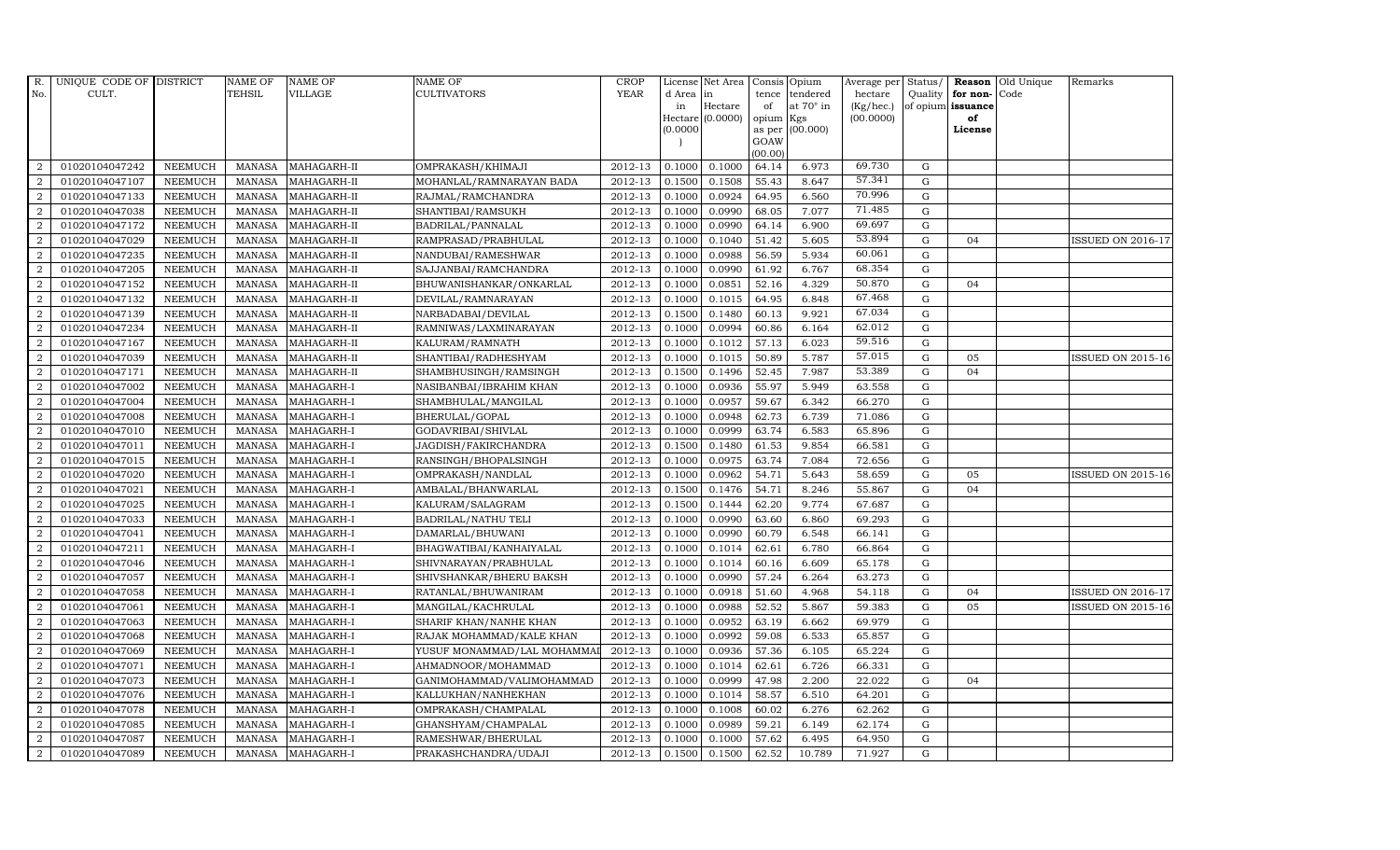| R.             | UNIQUE CODE OF DISTRICT |                | <b>NAME OF</b> | <b>NAME OF</b> | <b>NAME OF</b>              | <b>CROP</b> |          | License Net Area   Consis   Opium |           |                  | Average per | Status/      | Reason            | Old Unique | Remarks                       |
|----------------|-------------------------|----------------|----------------|----------------|-----------------------------|-------------|----------|-----------------------------------|-----------|------------------|-------------|--------------|-------------------|------------|-------------------------------|
| No.            | CULT.                   |                | TEHSIL         | <b>VILLAGE</b> | <b>CULTIVATORS</b>          | YEAR        | d Area   | in                                | tence     | tendered         | hectare     | Quality      | for non-          | Code       |                               |
|                |                         |                |                |                |                             |             | in       | Hectare                           | of        | at $70^\circ$ in | (Kg/hec.)   |              | of opium issuance |            |                               |
|                |                         |                |                |                |                             |             |          | Hectare (0.0000)                  | opium Kgs |                  | (00.0000)   |              | of<br>License     |            |                               |
|                |                         |                |                |                |                             |             | (0.0000) |                                   | GOAW      | as per (00.000)  |             |              |                   |            |                               |
|                |                         |                |                |                |                             |             |          |                                   | (00.00)   |                  |             |              |                   |            |                               |
| $\overline{2}$ | 01020104047090          | <b>NEEMUCH</b> | MANASA         | MAHAGARH-I     | MUNNALAL/RATANLAL           | 2012-13     | 0.1000   | 0.0924                            | 57.54     | 6.058            | 65.563      | ${\rm G}$    |                   |            |                               |
| $\overline{2}$ | 01020104047091          | <b>NEEMUCH</b> | MANASA         | MAHAGARH-I     | BAPULAL/RAMNARAYAN          | 2012-13     | 0.1000   | 0.0960                            | 56.60     | 5.959            | 62.073      | $\mathbf G$  |                   |            |                               |
| 2              | 01020104047093          | <b>NEEMUCH</b> | <b>MANASA</b>  | MAHAGARH-I     | ABDULKARIM/JAKIR            | 2012-13     | 0.1000   | 0.0975                            | 59.08     | 6.609            | 67.785      | G            |                   |            |                               |
| $\overline{2}$ | 01020104047100          | <b>NEEMUCH</b> | <b>MANASA</b>  | MAHAGARH-I     | BANSHILAL/KANWARLAL         | 2012-13     | 0.1000   | 0.0990                            | 63.60     | 6.705            | 67.727      | $\mathbf G$  |                   |            |                               |
| $\overline{a}$ | 01020104047102          | <b>NEEMUCH</b> | <b>MANASA</b>  | MAHAGARH-I     | SATYANARAYAN/KANHAIYALAL    | 2012-13     | 0.1000   | 0.1020                            | 61.53     | 6.522            | 63.941      | ${\rm G}$    |                   |            |                               |
| $\overline{2}$ | 01020104047103          | <b>NEEMUCH</b> | <b>MANASA</b>  | MAHAGARH-I     | RAMESHCHANDRA/BADRILAL      | 2012-13     | 0.1000   | 0.0990                            | 54.89     | 6.116            | 61.778      | $\mathbf G$  | 05                |            | <b>ISSUED ON 2015-16</b>      |
| $\overline{a}$ | 01020104047108          | <b>NEEMUCH</b> | <b>MANASA</b>  | MAHAGARH-I     | RAJMAL/LAXMINARAYAN         | 2012-13     | 0.1000   | 0.0912                            | 57.96     | 5.788            | 63.465      | $\mathbf G$  |                   |            |                               |
| $\overline{2}$ | 01020104047110          | <b>NEEMUCH</b> | <b>MANASA</b>  | MAHAGARH-I     | SURESHCHANDRA/RAMPRATAP     | 2012-13     | 0.1000   | 0.1000                            | 58.59     | 6.395            | 63.950      | $\mathbf{I}$ | 02                |            |                               |
| $\overline{2}$ | 01020104047209          | <b>NEEMUCH</b> | <b>MANASA</b>  | MAHAGARH-I     | RUPCHANDRA/SHANKARLAL       | 2012-13     | 0.1000   | 0.0990                            | 59.36     | 6.521            | 65.869      | $\mathbf G$  |                   |            |                               |
| $\overline{2}$ | 01020104047214          | <b>NEEMUCH</b> | <b>MANASA</b>  | MAHAGARH-I     | DEVILAL/BHERULAL            | 2012-13     | 0.1000   | 0.0957                            | 56.00     | 5.968            | 62.362      | ${\rm G}$    |                   |            |                               |
| $\overline{a}$ | 01020104047215          | <b>NEEMUCH</b> | <b>MANASA</b>  | MAHAGARH-I     | DHANSINGH/GOKULSINGH        | 2012-13     | 0.1000   | 0.0960                            | 55.26     | 6.071            | 63.240      | ${\rm G}$    |                   |            |                               |
| $\overline{2}$ | 01020104047220          | <b>NEEMUCH</b> | <b>MANASA</b>  | MAHAGARH-I     | MUNNALAL/SHANKARLAL         | 2012-13     | 0.1000   | 0.1023                            | 63.80     | 7.465            | 72.972      | G            |                   |            |                               |
| 2              | 01020104047001          | <b>NEEMUCH</b> | <b>MANASA</b>  | MAHAGARH-I     | PARASRAM/KANWARLAL          | 2012-13     | 0.1500   | 0.1240                            | 61.00     | 7.520            | 60.645      | $\mathbf G$  |                   |            |                               |
| $\overline{2}$ | 01020104047119          | <b>NEEMUCH</b> | <b>MANASA</b>  | MAHAGARH-I     | BALARAM/ONKARLAL            | 2012-13     | 0.1000   | 0.0980                            | 63.63     | 7.127            | 72.724      | G            |                   |            |                               |
| $\overline{2}$ | 01020104047237          | <b>NEEMUCH</b> | <b>MANASA</b>  | MAHAGARH-I     | GHANSHYAM/JAGANNATH         | 2012-13     | 0.1000   | 0.1024                            | 64.38     | 7.753            | 75.713      | G            |                   |            |                               |
| $\overline{a}$ | 01020104047147          | <b>NEEMUCH</b> | <b>MANASA</b>  | MAHAGARH-I     | SUSHILABAI/RAMNIWAS         | 2012-13     | 0.1000   | 0.0990                            | 61.43     | 6.617            | 66.838      | <b>I</b>     | 02                |            |                               |
| 2              | 01020104047113          | <b>NEEMUCH</b> | <b>MANASA</b>  | MAHAGARH-I     | GHISALAL/KANHAIYALAL        | 2012-13     | 0.1000   | 0.0950                            | 60.79     | 6.496            | 68.379      | $\mathbf G$  |                   |            |                               |
| 2              | 01020104047026          | <b>NEEMUCH</b> | MANASA         | MAHAGARH-I     | JARILAL/BHUWANIRAM          | 2012-13     | 0.1000   | 0.0988                            | 54.53     | 5.889            | 59.605      | G            | 05                |            | <b>ISSUED ON 2015-16</b>      |
| $\overline{2}$ | 01020104047037          | <b>NEEMUCH</b> | <b>MANASA</b>  | MAHAGARH-I     | MANGIBAI/RAMNARAYAN         | 2012-13     | 0.1000   | 0.0990                            | 62.52     | 6.404            | 64.687      | $\mathbf G$  |                   |            |                               |
| $\overline{2}$ | 01020104047092          | <b>NEEMUCH</b> | <b>MANASA</b>  | MAHAGARH-I     | MOHANLAL/HEERALAL           | 2012-13     | 0.1000   | 0.1000                            | 57.69     | 6.008            | 60.080      | $\mathbf G$  |                   |            |                               |
| $\overline{2}$ | 01020104047009          | <b>NEEMUCH</b> | <b>MANASA</b>  | MAHAGARH-I     | RAMPRASAD/RAMLAL            | 2012-13     | 0.1000   | 0.1000                            | 62.73     | 6.506            | 65.060      | ${\rm G}$    |                   |            |                               |
| $\overline{2}$ | 01020104047075          | <b>NEEMUCH</b> | <b>MANASA</b>  | MAHAGARH-I     | ABDUL KARIM/VAJIR MOHAMMAD  | 2012-13     | 0.1000   | 0.0966                            | 57.81     | 6.433            | 66.594      | ${\rm G}$    |                   |            |                               |
| $\overline{a}$ | 01020104047047          | <b>NEEMUCH</b> | MANASA         | MAHAGARH-I     | ISHAKH MOHAMMAD/VAJIR KHAN  | 2012-13     | 0.1000   | 0.0936                            | 61.00     | 6.152            | 65.726      | G            |                   |            |                               |
| 3              | 01020104083002          | <b>NEEMUCH</b> | <b>MANASA</b>  | <b>LUMDI</b>   | KARULAL/KAWARLAL            | 2012-13     | 0.1500   | 0.1440                            | 62.43     | 9.677            | 67.201      | $\mathbf G$  |                   |            |                               |
| 3              | 01020104083018          | <b>NEEMUCH</b> | <b>MANASA</b>  | <b>LUMDI</b>   | BHAGVANLAL/RAMKISHAN        | 2012-13     | 0.1000   | 0.0992                            | 57.93     | 5.925            | 59.728      | $\mathbf G$  |                   |            |                               |
| 3              | 01020104083038          | <b>NEEMUCH</b> | <b>MANASA</b>  | <b>LUMDI</b>   | AMRATLAL/MANGILAL           | 2012-13     | 0.1500   | 0.1274                            | 62.40     | 8.736            | 68.571      | G            |                   |            |                               |
| 3              | 01020104083004          | <b>NEEMUCH</b> | <b>MANASA</b>  | <b>LUMDI</b>   | KOMALDAS/KACHRUDAS          | 2012-13     | 0.1000   | 0.0990                            | 55.59     | 6.345            | 64.091      | ${\rm G}$    |                   |            |                               |
| 3              | 01020104083049          | <b>NEEMUCH</b> | <b>MANASA</b>  | <b>LUMDI</b>   | SURESHKUMAR/DWARKADAS       | 2012-13     | 0.1000   | 0.0986                            | 53.88     | 6.227            | 63.154      | $\mathbf G$  | 05                |            | <b>ISSUED ON 2015-16</b>      |
| 3              | 01020104083023          | <b>NEEMUCH</b> | <b>MANASA</b>  | <b>LUMDI</b>   | MOHANBAI/BHANWARLAL         | 2012-13     | 0.1000   | 0.0990                            | 56.72     | 5.883            | 59.424      | $\mathbf G$  |                   |            |                               |
| 3              | 01020104083047          | <b>NEEMUCH</b> | <b>MANASA</b>  | <b>LUMDI</b>   | GAYTRIBAI/RODILAL           | 2012-13     | 0.1500   | 0.1368                            | 54.97     | 8.458            | 61.827      | $\mathbf G$  | 05                |            | 102010409507ISSUED ON 2015-16 |
| 3              | 01020104046002          | <b>NEEMUCH</b> | <b>MANASA</b>  | <b>LODKIYA</b> | MANGILAL/FAKIRCHANDRA CHOTA | 2012-13     | 0.1000   | 0.0975                            | 60.82     | 6.377            | 65.405      | G            |                   |            |                               |
| 3              | 01020104046004          | <b>NEEMUCH</b> | <b>MANASA</b>  | <b>LODKIYA</b> | RADHESHYAM/BHERA            | 2012-13     | 0.1000   | 0.0957                            | 59.75     | 6.180            | 64.577      | ${\rm G}$    |                   |            |                               |
| 3              | 01020104046006          | <b>NEEMUCH</b> | MANASA         | <b>LODKIYA</b> | KAMLABAI/MEGHRAJ            | 2012-13     | 0.1000   | 0.0960                            | 60.82     | 6.473            | 67.427      | $\mathbf G$  |                   |            |                               |
| 3              | 01020104046007          | <b>NEEMUCH</b> | <b>MANASA</b>  | <b>LODKIYA</b> | GYARASIBAI/VARDA            | 2012-13     | 0.1000   | 0.0936                            | 63.49     | 6.530            | 69.765      | $\mathbf G$  |                   |            |                               |
| 3              | 01020104046016          | <b>NEEMUCH</b> | <b>MANASA</b>  | <b>LODKIYA</b> | RADHIBAI/HEERALAL           | 2012-13     | 0.1000   | 0.0992                            | 59.64     | 6.168            | 62.177      | $\mathbf G$  |                   |            |                               |
| 3              | 01020104046020          | <b>NEEMUCH</b> | <b>MANASA</b>  | <b>LODKIYA</b> | VARDICHANDRA/NANDA          | 2012-13     | 0.1000   | 0.0990                            | 59.95     | 6.115            | 61.768      | $\mathbf G$  |                   |            |                               |
| 3              | 01020104046103          | <b>NEEMUCH</b> | <b>MANASA</b>  | <b>LODKIYA</b> | MANGILAL/BHUWANIRAM         | 2012-13     | 0.1000   | 0.0988                            | 63.89     | 6.535            | 66.144      | ${\rm G}$    |                   |            |                               |
| 3              | 01020104046029          | <b>NEEMUCH</b> | <b>MANASA</b>  | <b>LODKIYA</b> | RAMCHANDRA/SHALA            | 2012-13     | 0.1000   | 0.0990                            | 59.95     | 6.363            | 64.273      | $\mathbf G$  |                   |            |                               |
| 3              | 01020104046105          | <b>NEEMUCH</b> | <b>MANASA</b>  | <b>LODKIYA</b> | RAMESHCHANDRA/SALAGRAM      | 2012-13     | 0.1000   | 0.0928                            | 63.49     | 6.295            | 67.834      | $\mathbf G$  |                   |            |                               |
| 3              | 01020104046035          | <b>NEEMUCH</b> | <b>MANASA</b>  | <b>LODKIYA</b> | RAMIBAI/NANDA               | 2012-13     | 0.1000   | 0.0986                            | 57.42     | 6.144            | 62.312      | $\mathbf G$  |                   |            |                               |
| 3              | 01020104046033          | <b>NEEMUCH</b> |                | MANASA LODKIYA | DEVILAL/BHANWARLAL          | 2012-13     | 0.1000   | 0.0990                            | 60.21     | 6.038            | 60.990      | G            |                   |            |                               |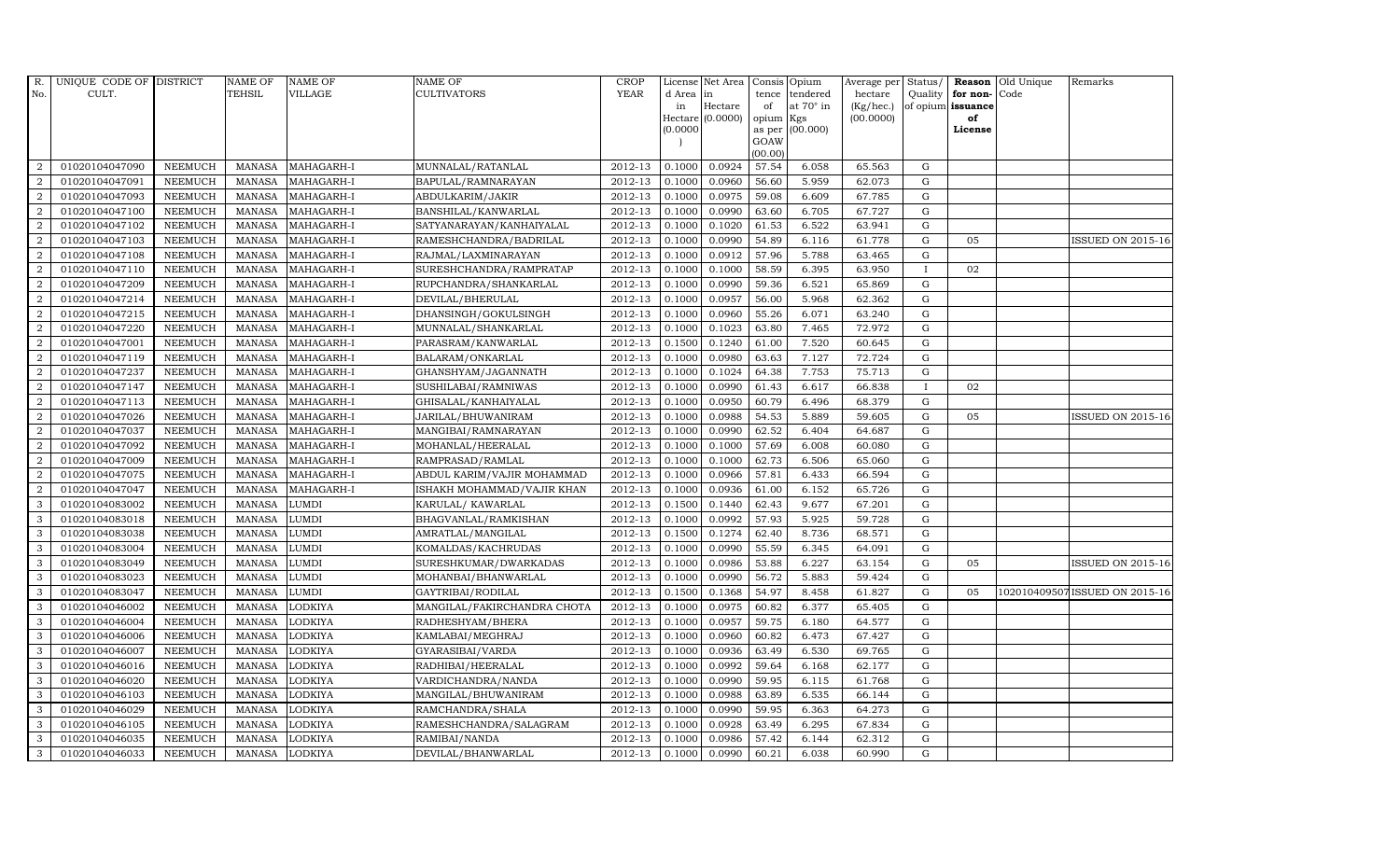| R.           | UNIQUE CODE OF DISTRICT |                | <b>NAME OF</b> | <b>NAME OF</b> | <b>NAME OF</b>              | CROP        |          | License Net Area   Consis   Opium |           |                  | Average per | Status/     | Reason            | Old Unique | Remarks                  |
|--------------|-------------------------|----------------|----------------|----------------|-----------------------------|-------------|----------|-----------------------------------|-----------|------------------|-------------|-------------|-------------------|------------|--------------------------|
| No.          | CULT.                   |                | <b>TEHSIL</b>  | <b>VILLAGE</b> | <b>CULTIVATORS</b>          | <b>YEAR</b> | d Area   | in                                | tence     | tendered         | hectare     | Quality     | for non-          | Code       |                          |
|              |                         |                |                |                |                             |             | in       | Hectare                           | of        | at $70^\circ$ in | (Kg/hec.)   |             | of opium issuance |            |                          |
|              |                         |                |                |                |                             |             |          | Hectare (0.0000)                  | opium Kgs |                  | (00.0000)   |             | of                |            |                          |
|              |                         |                |                |                |                             |             | (0.0000) |                                   | GOAW      | as per (00.000)  |             |             | License           |            |                          |
|              |                         |                |                |                |                             |             |          |                                   | (00.00)   |                  |             |             |                   |            |                          |
| 3            | 01020104046038          | <b>NEEMUCH</b> | MANASA         | <b>LODKIYA</b> | DEVILAL/LAXMINARAYAN        | 2012-13     | 0.1000   | 0.0990                            | 64.81     | 6.879            | 69.485      | $\mathbf G$ |                   |            |                          |
| 3            | 01020104046039          | <b>NEEMUCH</b> | MANASA         | <b>LODKIYA</b> | SHANKARLAL/BHERULAL         | 2012-13     | 0.1000   | 0.0990                            | 59.64     | 6.143            | 62.051      | $\mathbf G$ |                   |            |                          |
| 3            | 01020104046043          | <b>NEEMUCH</b> | <b>MANASA</b>  | <b>LODKIYA</b> | JAGDISHCHANDRA/BHERULAL     | 2012-13     | 0.1000   | 0.0990                            | 63.89     | 6.663            | 67.303      | G           |                   |            |                          |
| 3            | 01020104046044          | <b>NEEMUCH</b> | <b>MANASA</b>  | <b>LODKIYA</b> | BAGDIRAM/NANDLAL            | 2012-13     | 0.1000   | 0.0950                            | 65.37     | 6.939            | 73.042      | $\mathbf G$ |                   |            |                          |
| 3            | 01020104046047          | <b>NEEMUCH</b> | <b>MANASA</b>  | <b>LODKIYA</b> | DEVILAL/NANURAM             | 2012-13     | 0.1000   | 0.0976                            | 64.16     | 6.572            | 67.336      | ${\rm G}$   |                   |            |                          |
| $\mathbf{3}$ | 01020104046048          | <b>NEEMUCH</b> | MANASA         | <b>LODKIYA</b> | NALINIRANJAN/SHYAMSUNDER    | 2012-13     | 0.1500   | 0.1485                            | 69.38     | 10.308           | 69.414      | $\mathbf G$ |                   |            |                          |
| 3            | 01020104046049          | <b>NEEMUCH</b> | <b>MANASA</b>  | <b>LODKIYA</b> | MADANLAL/BHANWARLAL         | 2012-13     | 0.1000   | 0.0990                            | 58.83     | 6.043            | 61.040      | $\mathbf G$ |                   |            |                          |
| 3            | 01020104046052          | <b>NEEMUCH</b> | <b>MANASA</b>  | <b>LODKIYA</b> | BAGDIRAM/MANSINGH           | 2012-13     | 0.1000   | 0.0986                            | 58.42     | 5.942            | 60.264      | $\mathbf G$ |                   |            |                          |
| 3            | 01020104046053          | <b>NEEMUCH</b> | <b>MANASA</b>  | <b>LODKIYA</b> | MADANLAL/NANDLAL            | 2012-13     | 0.1000   | 0.0980                            | 64.81     | 6.805            | 69.439      | $\mathbf G$ |                   |            |                          |
| 3            | 01020104046056          | <b>NEEMUCH</b> | <b>MANASA</b>  | <b>LODKIYA</b> | CHAGANLAL/HEERALAL          | 2012-13     | 0.1500   | 0.1480                            | 62.95     | 9.730            | 65.743      | ${\rm G}$   |                   |            |                          |
| 3            | 01020104046058          | <b>NEEMUCH</b> | <b>MANASA</b>  | <b>LODKIYA</b> | HULASMAL/HEERALAL           | 2012-13     | 0.1000   | 0.1000                            | 63.33     | 6.577            | 65.770      | ${\rm G}$   |                   |            |                          |
| 3            | 01020104046063          | <b>NEEMUCH</b> | <b>MANASA</b>  | <b>LODKIYA</b> | KAILASHCHANDRA/FAKIRCHANDRA | 2012-13     | 0.1000   | 0.0960                            | 60.82     | 6.143            | 63.990      | $\mathbf G$ |                   |            |                          |
| 3            | 01020104046064          | <b>NEEMUCH</b> | <b>MANASA</b>  | <b>LODKIYA</b> | VISHNULAL/BHANWARLAL        | 2012-13     | 0.1000   | 0.0990                            | 59.75     | 6.248            | 63.111      | $\mathbf G$ |                   |            |                          |
| 3            | 01020104046065          | <b>NEEMUCH</b> | <b>MANASA</b>  | <b>LODKIYA</b> | SUNIL/SHYAMSUNDER           | 2012-13     | 0.1000   | 0.0990                            | 60.89     | 6.219            | 62.818      | G           |                   |            |                          |
| 3            | 01020104046067          | <b>NEEMUCH</b> | <b>MANASA</b>  | <b>LODKIYA</b> | RATANLAL/BAGDIRAM           | 2012-13     | 0.1000   | 0.0980                            | 57.14     | 5.959            | 60.806      | G           |                   |            |                          |
| 3            | 01020104046077          | <b>NEEMUCH</b> | <b>MANASA</b>  | <b>LODKIYA</b> | BANSHILAL/KESHURAM          | 2012-13     | 0.1000   | 0.1003                            | 60.21     | 6.193            | 61.745      | ${\rm G}$   |                   |            |                          |
| 3            | 01020104046078          | <b>NEEMUCH</b> | <b>MANASA</b>  | <b>LODKIYA</b> | BHAGWANLAL/BAPULAL          | 2012-13     | 0.1000   | 0.0990                            | 57.89     | 5.930            | 59.899      | $\mathbf G$ |                   |            |                          |
| 3            | 01020104046104          | <b>NEEMUCH</b> | MANASA         | <b>LODKIYA</b> | NANDUBAI/BHAGWAN            | 2012-13     | 0.1000   | 0.0899                            | 60.20     | 5.392            | 59.978      | G           |                   |            |                          |
| 3            | 01020104046082          | <b>NEEMUCH</b> | <b>MANASA</b>  | <b>LODKIYA</b> | RUKMANIBAI/LALURAM          | 2012-13     | 0.1000   | 0.0990                            | 65.10     | 6.733            | 68.010      | $\mathbf G$ |                   |            |                          |
| 3            | 01020104046086          | <b>NEEMUCH</b> | <b>MANASA</b>  | <b>LODKIYA</b> | KISHANLAL/BHERA             | 2012-13     | 0.1000   | 0.0936                            | 60.20     | 5.822            | 62.201      | $\mathbf G$ |                   |            |                          |
| $\mathbf{3}$ | 01020104046093          | <b>NEEMUCH</b> | <b>MANASA</b>  | <b>LODKIYA</b> | RADHESHYAM/NATHULAL         | 2012-13     | 0.1000   | 0.0960                            | 67.94     | 6.716            | 69.958      | ${\rm G}$   |                   |            |                          |
| 3            | 01020104046036          | <b>NEEMUCH</b> | <b>MANASA</b>  | <b>LODKIYA</b> | LAXMINARAYAN/NANURAM        | 2012-13     | 0.1500   | 0.1419                            | 65.10     | 9.477            | 66.786      | ${\rm G}$   |                   |            |                          |
| $\mathbf{3}$ | 01020104046100          | <b>NEEMUCH</b> | <b>MANASA</b>  | <b>LODKIYA</b> | BHANWARLAL/KISHANLAL        | 2012-13     | 0.1000   | 0.1000                            | 60.21     | 6.236            | 62.360      | G           |                   |            |                          |
| 3            | 01020104046097          | <b>NEEMUCH</b> | <b>MANASA</b>  | <b>LODKIYA</b> | SHYAMABAI/MOHANLAL          | 2012-13     | 0.1000   | 0.0990                            | 63.33     | 6.442            | 65.071      | $\mathbf G$ |                   |            |                          |
| 3            | 01020104046001          | NEEMUCH        | <b>MANASA</b>  | <b>LODKIYA</b> | BAGDIRAM/SALAGRAM           | 2012-13     | 0.1500   | 0.1491                            | 67.32     | 10.608           | 71.147      | $\mathbf G$ |                   |            |                          |
| 3            | 01020104046087          | <b>NEEMUCH</b> | <b>MANASA</b>  | <b>LODKIYA</b> | PRAHALAD/MOHANLAL           | 2012-13     | 0.1000   | 0.1000                            | 58.16     | 6.024            | 60.240      | G           |                   |            |                          |
| 3            | 01020104046071          | <b>NEEMUCH</b> | <b>MANASA</b>  | <b>LODKIYA</b> | RUKMANBAI/KACHRU            | 2012-13     | 0.1000   | 0.0960                            | 59.95     | 6.235            | 64.948      | ${\rm G}$   |                   |            |                          |
| 3            | 01020104046106          | <b>NEEMUCH</b> | MANASA         | <b>LODKIYA</b> | KANHAIYALAL/BHANWARLAL      | 2012-13     | 0.1000   | 0.1000                            | 60.89     | 6.524            | 65.240      | $\mathbf G$ |                   |            |                          |
| 3            | 01020104046102          | <b>NEEMUCH</b> | <b>MANASA</b>  | <b>LODKIYA</b> | RAMPRAHALAD/BADRILAL        | 2012-13     | 0.1000   | 0.0984                            | 57.18     | 5.971            | 60.681      | $\mathbf G$ |                   |            |                          |
| 3            | 01020104063049          | <b>NEEMUCH</b> | <b>MANASA</b>  | <b>KUNDLA</b>  | BALU/NANURAM                | 2012-13     | 0.1000   | 0.1025                            | 61.43     | 7.012            | 68.410      | $\mathbf G$ |                   |            |                          |
| 3            | 01020104063014          | <b>NEEMUCH</b> | <b>MANASA</b>  | <b>KUNDLA</b>  | BAPULAL/KACHRU CHOTA        | 2012-13     | 0.1500   | 0.1520                            | 56.29     | 8.958            | 58.934      | G           |                   |            |                          |
| 3            | 01020104063121          | <b>NEEMUCH</b> | <b>MANASA</b>  | <b>KUNDLA</b>  | BAPULAL/RAMLAL CHHOTA       | 2012-13     | 0.1500   | 0.1500                            | 63.26     | 10.781           | 71.873      | ${\rm G}$   |                   |            |                          |
| 3            | 01020104063086          | <b>NEEMUCH</b> | MANASA         | <b>KUNDLA</b>  | BAPULAL/RAMLAL BADA         | 2012-13     | 0.1500   | 0.1500                            | 58.73     | 9.598            | 63.987      | $\mathbf G$ |                   |            |                          |
| 3            | 01020104063158          | <b>NEEMUCH</b> | <b>MANASA</b>  | <b>KUNDLA</b>  | <b>BHAGIRATH/ KACHRU</b>    | 2012-13     | 0.1000   | 0.0918                            | 55.93     | 5.497            | 59.880      | $\mathbf G$ |                   |            |                          |
| 3            | 01020104063137          | <b>NEEMUCH</b> | <b>MANASA</b>  | <b>KUNDLA</b>  | <b>BHAGU BAI/AMARA</b>      | 2012-13     | 0.1000   | 0.1000                            | 57.70     | 6.149            | 61.490      | $\mathbf G$ |                   |            |                          |
| 3            | 01020104063109          | <b>NEEMUCH</b> | <b>MANASA</b>  | <b>KUNDLA</b>  | BHAWARI BAI/MOHANLAL        | 2012-13     | 0.1000   | 0.1008                            | 69.61     | 7.757            | 76.954      | ${\rm G}$   |                   |            |                          |
| 3            | 01020104063031          | <b>NEEMUCH</b> | <b>MANASA</b>  | <b>KUNDLA</b>  | BHONIBAI/KACHRULAL          | 2012-13     | 0.1000   | 0.0966                            | 63.26     | 6.543            | 67.733      | ${\rm G}$   |                   |            |                          |
| 3            | 01020104063088          | <b>NEEMUCH</b> | <b>MANASA</b>  | <b>KUNDLA</b>  | CHANDRIBAI/MANGILAL         | $2012 - 13$ | 0.1500   | 0.1521                            | 62.53     | 11.095           | 72.945      | $\mathbf G$ |                   |            |                          |
| 3            | 01020104063009          | <b>NEEMUCH</b> | <b>MANASA</b>  | <b>KUNDLA</b>  | DEVILAL/BHAWARLAL           | 2012-13     | 0.1000   | 0.1008                            | 61.43     | 6.661            | 66.081      | G           |                   |            |                          |
| 3            | 01020104063048          | <b>NEEMUCH</b> | <b>MANASA</b>  | <b>KUNDLA</b>  | DEVILAL/NARAYAN             | 2012-13     | 0.1000   | 0.0943                            | 63.22     | 6.792            | 72.025      | $\mathbf G$ |                   |            |                          |
| 3            | 01020104063079          | <b>NEEMUCH</b> | MANASA KUNDLA  |                | DHANNA/JAY SINGH            | 2012-13     | 0.1000   | 0.1012                            | 54.88     | 5.935            | 58.646      | G           | 05                |            | <b>ISSUED ON 2015-16</b> |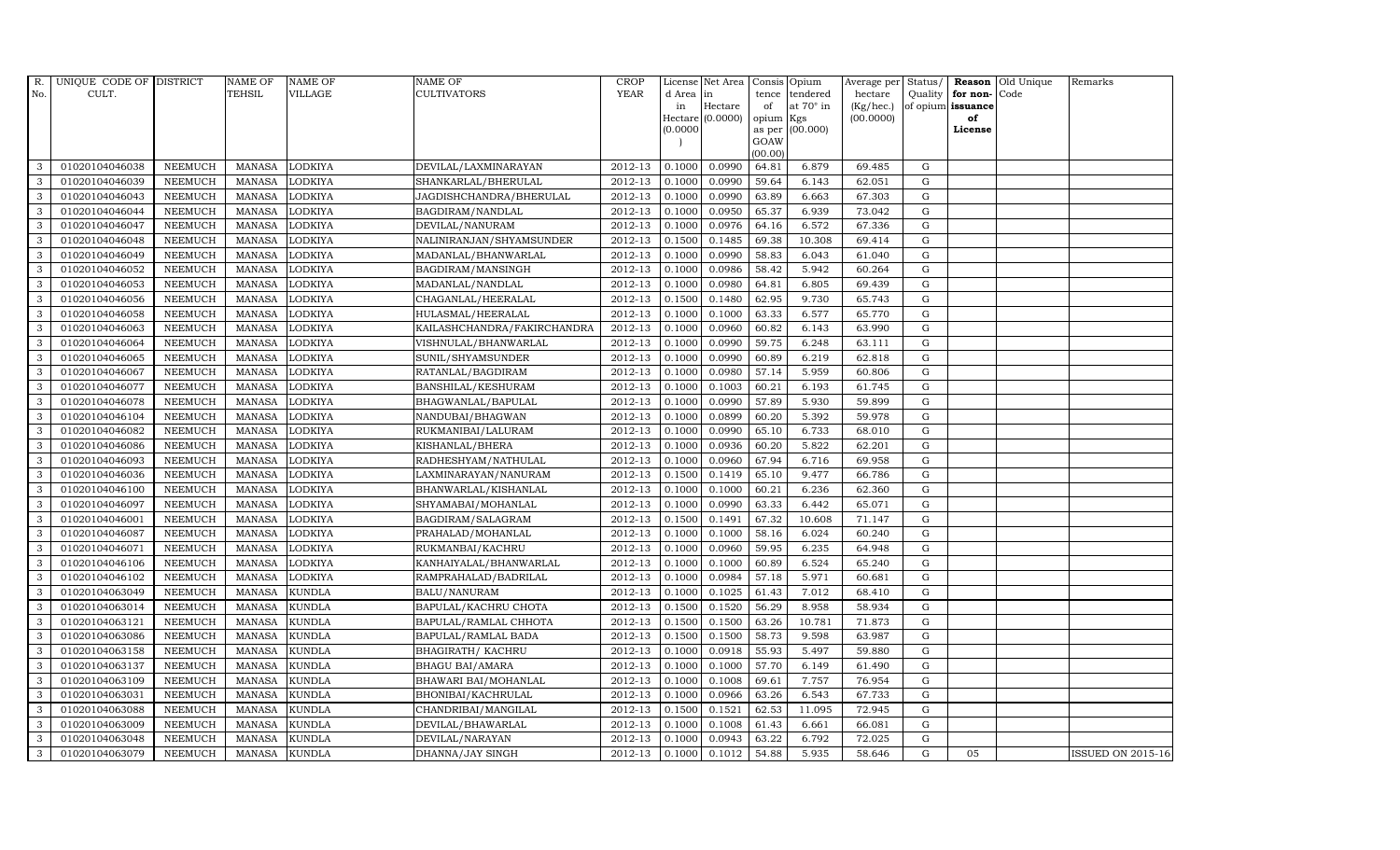| R.           | UNIQUE CODE OF DISTRICT |                | NAME OF       | <b>NAME OF</b>     | NAME OF                        | <b>CROP</b>    |          | License Net Area Consis Opium |           |                  | Average per  | Status/ |                   | <b>Reason</b> Old Unique | Remarks                  |                                                |
|--------------|-------------------------|----------------|---------------|--------------------|--------------------------------|----------------|----------|-------------------------------|-----------|------------------|--------------|---------|-------------------|--------------------------|--------------------------|------------------------------------------------|
| No.          | CULT.                   |                | TEHSIL        | VILLAGE            | <b>CULTIVATORS</b>             | YEAR           | d Area   | in                            |           | tence tendered   | hectare      | Quality | for non-Code      |                          |                          |                                                |
|              |                         |                |               |                    |                                |                | in       | Hectare                       | of        | at $70^\circ$ in | $(Kg/$ hec.) |         | of opium issuance |                          |                          |                                                |
|              |                         |                |               |                    |                                |                | (0.0000) | Hectare $(0.0000)$            | opium Kgs | as per (00.000)  | (00.0000)    |         | of<br>License     |                          |                          |                                                |
|              |                         |                |               |                    |                                |                |          |                               | GOAW      |                  |              |         |                   |                          |                          |                                                |
|              |                         |                |               |                    |                                |                |          |                               | (00.00)   |                  |              |         |                   |                          |                          |                                                |
| 3            | 01020104063016          | NEEMUCH        | MANASA        | <b>KUNDLA</b>      | GANGARAM/GOPAL                 | 2012-13        | 0.1500   | 0.1394                        | 65.85     | 10.508           | 75.380       | G       |                   |                          |                          |                                                |
| 3            | 01020104063064          | <b>NEEMUCH</b> | MANASA        | <b>KUNDLA</b>      | GANGARAM/PARTHA                | 2012-13        | 0.1500   | 0.1440                        | 61.25     | 9.284            | 64.472       | G       |                   |                          |                          |                                                |
| $\mathbf{3}$ | 01020104063042          | <b>NEEMUCH</b> | <b>MANASA</b> | <b>KUNDLA</b>      | GATTUBAI/MANGILAL              | 2012-13        | 0.1000   | 0.1035                        | 64.89     | 6.758            | 65.295       | G       |                   |                          |                          |                                                |
| $\mathbf{3}$ | 01020104063084          | <b>NEEMUCH</b> | MANASA        | <b>KUNDLA</b>      | GHANSHYAM/BAPULAL              | 2012-13        | 0.1000   | 0.1000                        | 60.40     | 6.377            | 63.770       | G       |                   |                          |                          |                                                |
| 3            | 01020104063145          | <b>NEEMUCH</b> | <b>MANASA</b> | <b>KUNDLA</b>      | GIRIJA KUNWAR/MAHENDRA SINGH   | 2012-13        | 0.1500   | 0.1520                        | 57.10     | 8.647            | 56.888       | G       | 04                |                          | <b>ISSUED ON 2016-17</b> |                                                |
| $\mathbf{3}$ | 01020104063043          | <b>NEEMUCH</b> | <b>MANASA</b> | <b>KUNDLA</b>      | GOBAR SINGH/SHANKARLAL         | 2012-13        | 0.1500   | 0.1530                        | 57.40     | 10.373           | 67.797       | G       |                   |                          |                          |                                                |
| $\mathbf{3}$ | 01020104063090          | <b>NEEMUCH</b> | MANASA        | <b>KUNDLA</b>      | JAGDISH/SHANKARLAL             | 2012-13        | 0.1500   | 0.1500                        | 55.88     | 9.460            | 63.067       | G       |                   |                          |                          |                                                |
| $\mathbf{3}$ | 01020104063010          | <b>NEEMUCH</b> | <b>MANASA</b> | <b>KUNDLA</b>      | KANKU BAI/AMARA JI             | 2012-13        | 0.1000   | 0.0968                        | 56.19     | 5.988            | 61.860       | G       |                   |                          |                          |                                                |
| $\mathbf{3}$ | 01020104063129          | <b>NEEMUCH</b> | <b>MANASA</b> | <b>KUNDLA</b>      | KARULAL/KANWARLAL              | 2012-13        | 0.1500   | 0.1391                        | 57.50     | 8.551            | 61.474       | G       |                   |                          |                          |                                                |
| $\mathbf{3}$ | 01020104063023          | <b>NEEMUCH</b> | <b>MANASA</b> | <b>KUNDLA</b>      | KANWARLAL/KALU                 | 2012-13        | 0.1500   | 0.1428                        | 62.53     | 9.880            | 69.188       | G       |                   |                          |                          |                                                |
| $\mathbf{3}$ | 01020104063061          | <b>NEEMUCH</b> | <b>MANASA</b> | <b>KUNDLA</b>      | LAXMAN/BHERULAL                | $2012-13$      | 0.1500   | 0.1480                        | 63.22     | 10.603           | 71.642       | G       |                   |                          |                          |                                                |
| $\mathbf{3}$ | 01020104063123          | <b>NEEMUCH</b> | <b>MANASA</b> | <b>KUNDLA</b>      | MANGILAL/PYARA                 | 2012-13        | 0.1500   | 0.1495                        | 63.22     | 10.570           | 70.702       | G       |                   |                          |                          |                                                |
| $\mathbf{3}$ | 01020104063089          | <b>NEEMUCH</b> | <b>MANASA</b> | <b>KUNDLA</b>      | NANDU BAI/NANDRAM              | 2012-13        | 0.1000   | 0.0992                        | 55.98     | 5.718            | 57.641       | G       |                   |                          |                          |                                                |
| $\mathbf{3}$ | 01020104063091          | <b>NEEMUCH</b> | <b>MANASA</b> | <b>KUNDLA</b>      | NARAYAN BAI/DHURA              | 2012-13        | 0.1000   | 0.1020                        | 58.22     | 6.487            | 63.598       | G       |                   |                          |                          |                                                |
| $\mathbf{3}$ | 01020104063060          | <b>NEEMUCH</b> | <b>MANASA</b> | <b>KUNDLA</b>      | NARAYAN SINGH/BHERULAL         | 2012-13        | 0.1500   | 0.1428                        | 57.36     | 9.210            | 64.496       | G       |                   |                          |                          |                                                |
| $\mathbf{3}$ | 01020104063157          | <b>NEEMUCH</b> | <b>MANASA</b> | <b>KUNDLA</b>      | NONDRAM/HAJARI                 | 2012-13        | 0.1000   | 0.0975                        | 53.21     | 5.709            | 58.554       | G       | 05                |                          |                          | ISSUED ON 2015-16/TRANSFER MERIYAKHEDI 2015-16 |
| 3            | 01020104063026          | <b>NEEMUCH</b> | <b>MANASA</b> | <b>KUNDLA</b>      | ONKARLAL/PURA                  | 2012-13        | 0.1500   | 0.1500                        | 57.72     | 9.738            | 64.920       | G       |                   |                          |                          |                                                |
| $\mathbf{3}$ | 01020104063112          | <b>NEEMUCH</b> | <b>MANASA</b> | <b>KUNDLA</b>      | OMPRAKASH/RODSINGH D.P. NATHIE | 2012-13        | 0.1000   | 0.0980                        | 63.22     | 6.665            | 68.010       | G       |                   |                          |                          |                                                |
| 3            | 01020104063035          | <b>NEEMUCH</b> | <b>MANASA</b> | <b>KUNDLA</b>      | PARVATI BAI/BAPULAL            | 2012-13        | 0.1000   | 0.0943                        | 61.28     | 5.988            | 63.499       | G       |                   |                          |                          |                                                |
| 3            | 01020104063126          | <b>NEEMUCH</b> | <b>MANASA</b> | <b>KUNDLA</b>      | RADHESHYAM/ NARAYAN            | 2012-13        | 0.1500   | 0.1470                        | 60.40     | 9.828            | 66.857       | G       |                   |                          |                          |                                                |
| $\mathbf{3}$ | 01020104063017          | <b>NEEMUCH</b> | <b>MANASA</b> | <b>KUNDLA</b>      | RAM KUNWAR/HIRA                | 2012-13        | 0.1000   | 0.1004                        | 64.89     | 6.915            | 68.875       | G       |                   |                          |                          |                                                |
| $\mathbf{3}$ | 01020104063076          | <b>NEEMUCH</b> | <b>MANASA</b> | <b>KUNDLA</b>      | RAM SINGH/KISHANLAL            | 2012-13        | 0.1000   | 0.0999                        | 56.00     | 6.136            | 61.421       | G       |                   |                          |                          |                                                |
| $\mathbf{3}$ | 01020104063001          | <b>NEEMUCH</b> | <b>MANASA</b> | <b>KUNDLA</b>      | RAMLAL/BHUVANA                 | 2012-13        | 0.1000   | 0.0954                        | 57.94     | 6.382            | 66.897       | G       |                   |                          |                          |                                                |
| 3            | 01020104063055          | <b>NEEMUCH</b> | <b>MANASA</b> | <b>KUNDLA</b>      | RATAN/LAXMAN CHOTA             | 2012-13        | 0.1500   | 0.1472                        | 61.25     | 10.553           | 71.692       | G       |                   |                          |                          |                                                |
| $\mathbf{3}$ | 01020104063007          | <b>NEEMUCH</b> | <b>MANASA</b> | <b>KUNDLA</b>      | ROD SINGH/NATHU SINGH          | 2012-13        | 0.1000   | 0.0960                        | 58.85     | 6.028            | 62.792       | G       |                   |                          |                          |                                                |
| $\mathbf{3}$ | 01020104063058          | <b>NEEMUCH</b> | <b>MANASA</b> | <b>KUNDLA</b>      | RODMAL/KACHRU LAL              | 2012-13        | 0.1500   | 0.1421                        | 62.53     | 9.469            | 66.636       | G       |                   |                          |                          |                                                |
| $\mathbf{3}$ | 01020104063154          | <b>NEEMUCH</b> | <b>MANASA</b> | <b>KUNDLA</b>      | SHAMBHULAL/HIRALAL             | $2012 - 13$    | 0.1500   | 0.1520                        | 61.43     | 9.978            | 65.645       | G       |                   |                          |                          |                                                |
| $\mathbf{3}$ | 01020104063025          | <b>NEEMUCH</b> | <b>MANASA</b> | <b>KUNDLA</b>      | SHIVNARAYAN/RAMLAL             | 2012-13        | 0.1500   | 0.1512                        | 59.12     | 9.459            | 62.560       | G       |                   |                          |                          |                                                |
| 3            | 01020104063018          | <b>NEEMUCH</b> | <b>MANASA</b> | <b>KUNDLA</b>      | SONI BAI/ BHANWAR LAL          | 2012-13        | 0.1000   | 0.0989                        | 63.26     | 6.579            | 66.522       | G       |                   |                          |                          |                                                |
| $\mathbf{1}$ | 01020104022001          | <b>NEEMUCH</b> | <b>MANASA</b> | KULTHANA BUJURG    | BHANWARLAL/HAJARILAL           | 2012-13        | 0.1500   | 0.1452                        | 64.75     | 10.110           | 69.628       | G       |                   |                          |                          |                                                |
| $\mathbf{1}$ | 01020104022002          | <b>NEEMUCH</b> | MANASA        | KULTHANA BUJURG    | SHRILAL/HAJARILAL              | 2012-13        | 0.1500   | 0.1392                        | 69.04     | 10.366           | 74.468       | G       |                   |                          |                          |                                                |
| $\mathbf{1}$ | 01020104022006          | <b>NEEMUCH</b> | <b>MANASA</b> | KULTHANA BUJURG    | BANSHILAL/AMARCHAND            | 2012-13        | 0.1500   | 0.1496                        | 66.23     | 10.890           | 72.794       | G       |                   |                          |                          |                                                |
| $\mathbf{1}$ | 01020104022010          | NEEMUCH        | <b>MANASA</b> | KULTHANA BUJURG    | GOPAL/KANHEYALAL               | 2012-13        | 0.1500   | 0.1522                        | 66.91     | 10.782           | 70.841       | G       |                   |                          |                          |                                                |
| $\mathbf{1}$ | 01020104022027          | <b>NEEMUCH</b> | <b>MANASA</b> | KULTHANA BUJURG    | MUKESH/ KANHEYALAL             | 2012-13        | 0.1000   | 0.1000                        | 66.23     | 7.124            | 71.240       | G       |                   |                          |                          |                                                |
| $\mathbf{1}$ | 01020104022012          | <b>NEEMUCH</b> | <b>MANASA</b> | KULTHANA BUJURG    | MOTILAL/JAIRAM                 | 2012-13        | 0.1500   | 0.1460                        | 69.40     | 10.906           | 74.699       | G       |                   |                          |                          |                                                |
| $\mathbf{1}$ | 01020104022004          | <b>NEEMUCH</b> | MANASA        | KULTHANA BUJURG    | LABHCHAND/GHISALAL             | 2012-13        | 0.1500   | 0.1496                        | 65.19     | 10.747           | 71.838       | G       |                   |                          |                          |                                                |
| $\mathbf{1}$ | 01020104022017          | <b>NEEMUCH</b> | <b>MANASA</b> | KULTHANA BUJURG    | RAMESH/PRITHVIRAJ              | 2012-13        | 0.1500   | 0.1322                        | 64.75     | 9.435            | 71.369       | G       |                   |                          |                          |                                                |
| $\mathbf{1}$ | 01020104022018          | <b>NEEMUCH</b> | MANASA        | KULTHANA BUJURG    | PARMANAND/ PYARCHAND           | $2012 - 13$    | 0.1500   | 0.1000                        | 63.28     | 6.780            | 67.800       | G       |                   |                          |                          |                                                |
| $\mathbf{1}$ | 01020104022019          | <b>NEEMUCH</b> | MANASA        | KULTHANA BUJURG    | NANDLAL/JAYRAM                 | 2012-13        | 0.1500   | 0.1495                        | 66.82     | 10.548           | 70.555       | G       |                   |                          |                          |                                                |
| $\mathbf{1}$ | 01020104022020          | <b>NEEMUCH</b> | <b>MANASA</b> | KULTHANA BUJURG    | NARAYAN/NANALAL                | 2012-13        | 0.1000   | 0.0960                        | 66.23     | 7.087            | 73.823       | G       |                   |                          |                          |                                                |
| 3            | 01020104094003          | <b>NEEMUCH</b> |               | MANASA KHUSHALPURA | BHAWARLAL/AMARA                | 2012-13 0.1500 |          | 0.1450                        | 57.43     | 8.984            | 61.959       | G       |                   |                          |                          |                                                |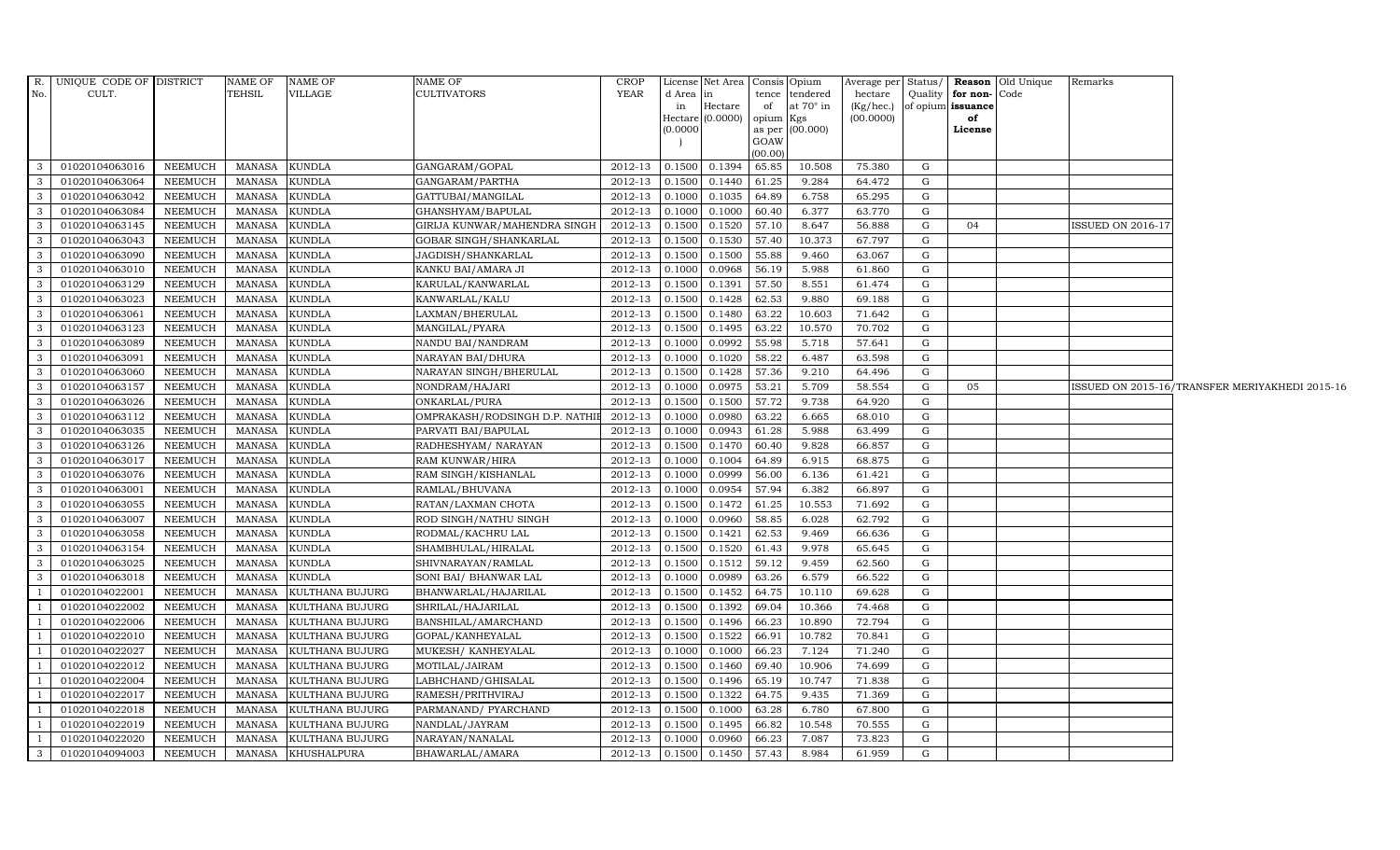| R.             | UNIQUE CODE OF DISTRICT |                | <b>NAME OF</b> | <b>NAME OF</b>     | NAME OF                    | <b>CROP</b> |           | License Net Area | Consis Opium   |                  |           |             |                      | Average per Status/ Reason Old Unique | Remarks                  |
|----------------|-------------------------|----------------|----------------|--------------------|----------------------------|-------------|-----------|------------------|----------------|------------------|-----------|-------------|----------------------|---------------------------------------|--------------------------|
| No.            | CULT.                   |                | <b>TEHSIL</b>  | <b>VILLAGE</b>     | <b>CULTIVATORS</b>         | <b>YEAR</b> | d Area in |                  | tence          | tendered         | hectare   |             | Quality for non-Code |                                       |                          |
|                |                         |                |                |                    |                            |             | in        | Hectare          | of             | at $70^\circ$ in | (Kg/hec.) |             | of opium issuance    |                                       |                          |
|                |                         |                |                |                    |                            |             |           | Hectare (0.0000) | opium          | Kgs              | (00.0000) |             | of                   |                                       |                          |
|                |                         |                |                |                    |                            |             | (0.0000)  |                  | as per<br>GOAW | (00.000)         |           |             | License              |                                       |                          |
|                |                         |                |                |                    |                            |             |           |                  | (00.00)        |                  |           |             |                      |                                       |                          |
| 3              | 01020104094006          | <b>NEEMUCH</b> | MANASA         | <b>KHUSHALPURA</b> | RAMCHANDRA/RAMLAL          | 2012-13     | 0.1000    | 0.0968           | 57.95          | 6.168            | 63.719    | G           |                      |                                       |                          |
| 3              | 01020104094012          | <b>NEEMUCH</b> | <b>MANASA</b>  | <b>KHUSHALPURA</b> | MANSINGH/RAJARAM           | 2012-13     | 0.1000    | 0.0910           | 61.28          | 6.391            | 70.231    | G           |                      |                                       |                          |
| 3              | 01020104094014          | <b>NEEMUCH</b> | <b>MANASA</b>  | KHUSHALPURA        | RAMESHWAR/MANGILAL         | 2012-13     | 0.1000    | 0.0912           | 53.35          | 5.198            | 56.996    | G           | 04                   |                                       | <b>ISSUED ON 2016-17</b> |
| 3              | 01020104094015          | <b>NEEMUCH</b> | <b>MANASA</b>  | <b>KHUSHALPURA</b> | DALU/AMRA                  | 2012-13     | 0.1000    | 0.1000           | 65.85          | 7.046            | 70.460    | G           |                      |                                       |                          |
| 3              | 01020104094010          | <b>NEEMUCH</b> | <b>MANASA</b>  | KHUSHALPURA        | RAMLAL/NANURAM             | 2012-13     | 0.1500    | 0.1452           | 57.36          | 8.735            | 60.158    | G           |                      |                                       |                          |
| 3              | 01020104094023          | <b>NEEMUCH</b> | <b>MANASA</b>  | <b>KHUSHALPURA</b> | <b>HULASI BAI/BHERA</b>    | 2012-13     | 0.1000    | 0.0988           | 59.00          | 6.220            | 62.955    | G           |                      |                                       |                          |
| 3              | 01020104094035          | <b>NEEMUCH</b> | <b>MANASA</b>  | KHUSHALPURA        | LALURAM/NARAYAN            | 2012-13     | 0.1500    | 0.1406           | 61.14          | 9.223            | 65.597    | G           |                      |                                       |                          |
| 3              | 01020104094036          | <b>NEEMUCH</b> | <b>MANASA</b>  | <b>KHUSHALPURA</b> | GHISIBAI/MANGILAL          | 2012-13     | 0.1000    | 0.0888           | 61.28          | 5.576            | 62.793    | $\mathbf G$ |                      |                                       |                          |
| 3              | 01020104081027          | <b>NEEMUCH</b> | <b>MANASA</b>  | <b>KHETPALIA</b>   | BHANVARLAL/RAMLAL          | 2012-13     | 0.1000    | 0.0992           | 63.07          | 5.730            | 57.762    | G           |                      |                                       |                          |
| 3              | 01020104081004          | <b>NEEMUCH</b> | <b>MANASA</b>  | <b>KHETPALIA</b>   | KESHRIMAL/DHANRAJ          | 2012-13     | 0.1500    | 0.1360           | 60.92          | 8.146            | 59.897    | G           |                      |                                       |                          |
| 3              | 01020104081009          | <b>NEEMUCH</b> | <b>MANASA</b>  | <b>KHETPALIA</b>   | LALSINGH/PANNALAL          | 2012-13     | 0.1000    | 0.0988           | 63.07          | 6.361            | 64.383    | G           |                      |                                       |                          |
| 3              | 01020104081012          | <b>NEEMUCH</b> | <b>MANASA</b>  | <b>KHETPALIA</b>   | MOHANLAL/RAMLAL            | 2012-13     | 0.1000    | 0.0961           | 60.92          | 5.796            | 60.312    | G           |                      |                                       |                          |
| 3              | 01020104081006          | <b>NEEMUCH</b> | <b>MANASA</b>  | <b>KHETPALIA</b>   | RAMDAYAL / BAPULAL         | 2012-13     | 0.1000    | 0.0990           | 61.80          | 5.915            | 59.747    | G           |                      |                                       |                          |
| 3              | 01020104081015          | <b>NEEMUCH</b> | <b>MANASA</b>  | <b>KHETPALIA</b>   | RAMPRASAD/DEVILAL          | 2012-13     | 0.1500    | 0.1470           | 63.51          | 9.454            | 64.313    | G           |                      |                                       |                          |
| 3              | 01020104081011          | <b>NEEMUCH</b> | <b>MANASA</b>  | <b>KHETPALIA</b>   | RANGLAL/KACHRU             | 2012-13     | 0.1000    | 0.1025           | 62.39          | 6.854            | 66.868    | G           |                      |                                       |                          |
| $\mathbf{3}$   | 01020104081034          | <b>NEEMUCH</b> | <b>MANASA</b>  | <b>KHETPALIA</b>   | SHAMBHULAL/RAMLAL          | 2012-13     | 0.1000    | 0.0990           | 61.35          | 6.126            | 61.879    | G           |                      |                                       |                          |
| 3              | 01020104081017          | <b>NEEMUCH</b> | <b>MANASA</b>  | <b>KHETPALIA</b>   | SHAMBHULAL/SEVA            | 2012-13     | 0.1000    | 0.0992           | 61.80          | 6.286            | 63.367    | G           |                      |                                       |                          |
| 3              | 01020104087034          | <b>NEEMUCH</b> | <b>MANASA</b>  | <b>KHEMPURA</b>    | BHANWARLAL/RAMLAL          | 2012-13     | 0.1000    | 0.1020           | 62.81          | 6.846            | 67.118    | $\mathbf G$ |                      |                                       |                          |
| 3              | 01020104087021          | <b>NEEMUCH</b> | <b>MANASA</b>  | <b>KHEMPURA</b>    | BHARAT SINGH/ LAL SINGH    | 2012-13     | 0.1000    | 0.0988           | 55.78          | 6.088            | 61.619    | G           |                      |                                       |                          |
| 3              | 01020104087002          | <b>NEEMUCH</b> | <b>MANASA</b>  | <b>KHEMPURA</b>    | BHAWAR SINGH / BHERU SINGH | 2012-13     | 0.1000    | 0.1024           | 60.36          | 6.778            | 66.191    | G           |                      |                                       |                          |
| 3              | 01020104087023          | <b>NEEMUCH</b> | <b>MANASA</b>  | <b>KHEMPURA</b>    | DASHRATHSINGH/KALU SINGH   | 2012-13     | 0.1000    | 0.1020           | 58.78          | 6.793            | 66.598    | G           |                      |                                       |                          |
| 3              | 01020104087030          | <b>NEEMUCH</b> | <b>MANASA</b>  | <b>KHEMPURA</b>    | DEVILAL/NANDA              | 2012-13     | 0.1000    | 0.0980           | 62.32          | 6.704            | 68.408    | G           |                      |                                       |                          |
| 3              | 01020104087001          | <b>NEEMUCH</b> | MANASA         | <b>KHEMPURA</b>    | HARISINGH/KACHRUSINGH      | 2012-13     | 0.1000    | 0.0984           | 60.36          | 6.070            | 61.687    | G           |                      |                                       |                          |
| 3              | 01020104087014          | <b>NEEMUCH</b> | <b>MANASA</b>  | <b>KHEMPURA</b>    | ISHVARSINGH/BHERUSINGH     | 2012-13     | 0.1000    | 0.1008           | 62.32          | 6.980            | 69.246    | G           |                      |                                       |                          |
| 3              | 01020104087012          | <b>NEEMUCH</b> | <b>MANASA</b>  | <b>KHEMPURA</b>    | KUSHAL BAI/ PRABHUSINGH    | 2012-13     | 0.1000    | 0.0990           | 60.27          | 6.630            | 66.970    | G           |                      |                                       |                          |
| 3              | 01020104087029          | <b>NEEMUCH</b> | <b>MANASA</b>  | KHEMPURA           | LAXMAN SINGH/ HARI SINGH   | 2012-13     | 0.1000    | 0.0960           | 50.23          | 5.310            | 55.313    | G           | 04                   |                                       | ISSUED ON 2016-17        |
| 3              | 01020104087016          | <b>NEEMUCH</b> | <b>MANASA</b>  | <b>KHEMPURA</b>    | MADANLAL/RAMLAL            | 2012-13     | 0.1000    | 0.0990           | 60.21          | 6.761            | 68.293    | G           |                      |                                       |                          |
| 3              | 01020104087006          | <b>NEEMUCH</b> | <b>MANASA</b>  | <b>KHEMPURA</b>    | MAN SINGH/KISHOR SINGH     | 2012-13     | 0.1000    | 0.0960           | 57.33          | 6.151            | 64.073    | G           |                      |                                       |                          |
| 3              | 01020104087007          | <b>NEEMUCH</b> | <b>MANASA</b>  | <b>KHEMPURA</b>    | SATYANARAYAN/ MANGILAL     | 2012-13     | 0.1000    | 0.0990           | 62.32          | 6.695            | 67.626    | G           |                      |                                       |                          |
| 3              | 01020104087020          | <b>NEEMUCH</b> | <b>MANASA</b>  | <b>KHEMPURA</b>    | SUKHIBAI/BABULAL           | 2012-13     | 0.1000    | 0.0960           | 60.97          | 6.367            | 66.323    | G           |                      |                                       |                          |
| 3              | 01020104087018          | <b>NEEMUCH</b> | <b>MANASA</b>  | <b>KHEMPURA</b>    | VINOD SINGH/ DEVI SINGH    | 2012-13     | 0.1000    | 0.0972           | 58.74          | 6.336            | 65.185    | G           |                      |                                       |                          |
| -1             | 01020104010120          | <b>NEEMUCH</b> | <b>MANASA</b>  | <b>KHEDLI</b>      | BHULIBAI/BOTLAL            | 2012-13     | 0.1500    | 0.1302           | 60.35          | 9.449            | 72.573    | G           |                      |                                       |                          |
| $\overline{1}$ | 01020104010051          | <b>NEEMUCH</b> | <b>MANASA</b>  | <b>KHEDLI</b>      | PRAKASH CHANDR/ MANGILAL   | 2012-13     | 0.1500    | 0.1452           | 61.98          | 10.165           | 70.007    | G           |                      |                                       |                          |
| $\overline{1}$ | 01020104010041          | <b>NEEMUCH</b> | <b>MANASA</b>  | <b>KHEDLI</b>      | SHAMBHUSINGH/DEVISINGH     | 2012-13     | 0.1000    | 0.1026           | 59.87          | 7.022            | 68.441    | $\mathbf G$ |                      |                                       |                          |
|                | 01020104010001          | <b>NEEMUCH</b> | <b>MANASA</b>  | KHEDLI             | RAMSINGH/KISHORESINGH      | 2012-13     | 0.1500    | 0.1520           | 58.86          | 9.813            | 64.559    | G           |                      |                                       |                          |
| $\overline{1}$ | 01020104010003          | <b>NEEMUCH</b> | <b>MANASA</b>  | KHEDLI             | LALURAM/NARAYAN            | 2012-13     | 0.1000    | 0.0990           | 66.68          | 7.097            | 71.687    | G           |                      |                                       |                          |
|                | 01020104010005          | <b>NEEMUCH</b> | <b>MANASA</b>  | <b>KHEDLI</b>      | YASHODABAI/BHONIRAM        | 2012-13     | 0.1500    | 0.1517           | 56.05          | 9.384            | 61.859    | G           |                      |                                       |                          |
| $\overline{1}$ | 01020104010006          | <b>NEEMUCH</b> | <b>MANASA</b>  | <b>KHEDLI</b>      | NATHULAL/GOKUL             | 2012-13     | 0.1500    | 0.1500           | 65.59          | 11.516           | 76.773    | G           |                      |                                       |                          |
| $\overline{1}$ | 01020104010008          | <b>NEEMUCH</b> | <b>MANASA</b>  | <b>KHEDLI</b>      | RATANSINGH/MODSINGH        | 2012-13     | 0.1500    | 0.1502           | 65.26          | 10.982           | 73.116    | G           |                      |                                       |                          |
|                | 01020104010284          | <b>NEEMUCH</b> | <b>MANASA</b>  | <b>KHEDLI</b>      | SHYALU BAI/ PRABHULAL      | 2012-13     | 0.1500    | 0.1500           | 66.22          | 11.503           | 76.687    | G           |                      |                                       |                          |
| $\mathbf{1}$   | 01020104010290          | <b>NEEMUCH</b> | MANASA         | <b>KHEDLI</b>      | KAWARLAL/ MODA             | 2012-13     | 0.1500    | 0.1460           | 61.98          | 10.997           | 75.322    | G           |                      |                                       |                          |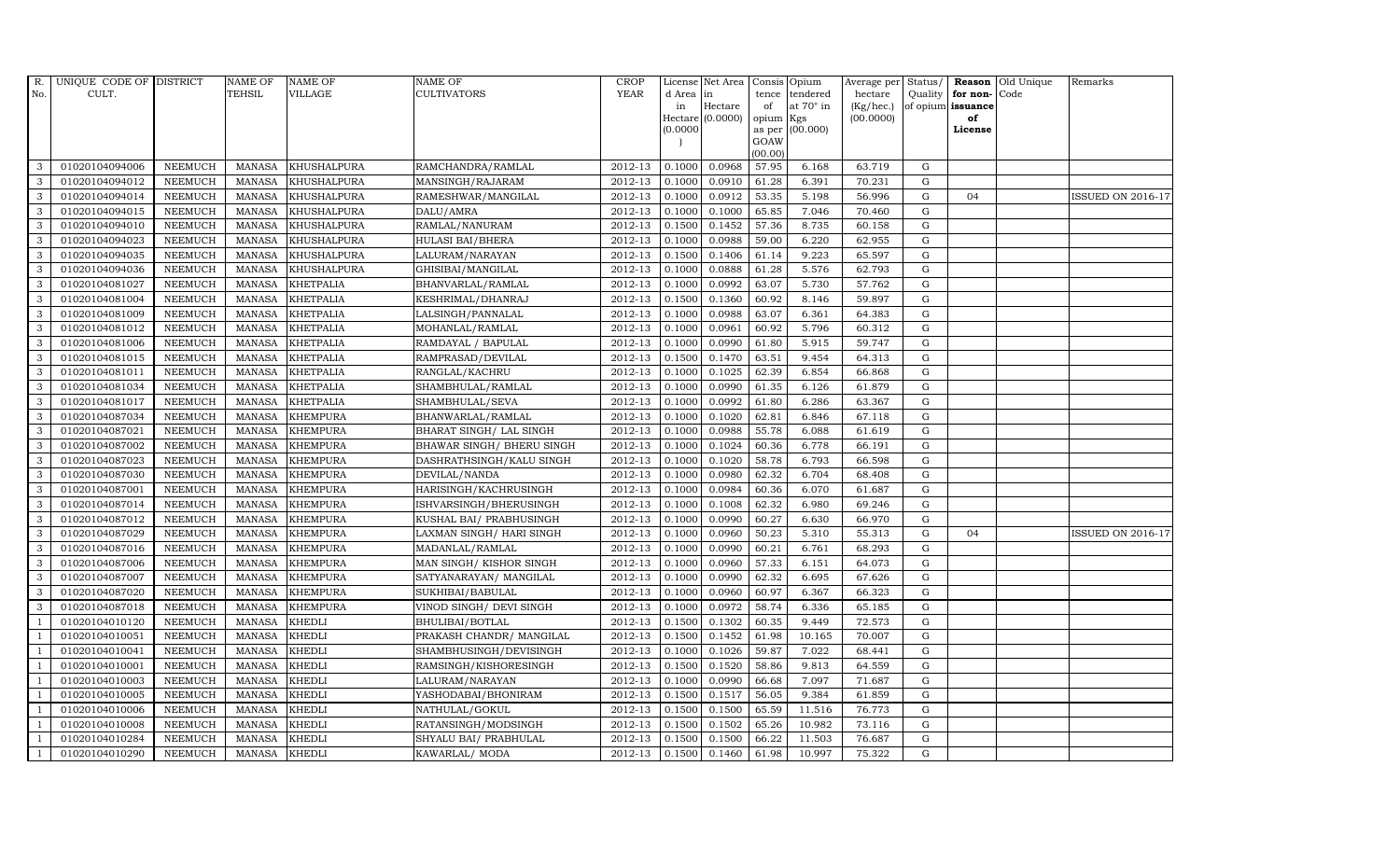| R.             | UNIQUE CODE OF DISTRICT |                | <b>NAME OF</b> | <b>NAME OF</b> | <b>NAME OF</b>                | <b>CROP</b> |           | License Net Area   |           | Consis Opium     | Average per Status/ |             |                      | Reason Old Unique | Remarks |
|----------------|-------------------------|----------------|----------------|----------------|-------------------------------|-------------|-----------|--------------------|-----------|------------------|---------------------|-------------|----------------------|-------------------|---------|
| No.            | CULT.                   |                | <b>TEHSIL</b>  | VILLAGE        | <b>CULTIVATORS</b>            | <b>YEAR</b> | d Area in |                    | tence     | tendered         | hectare             |             | Quality $ $ for non- | Code              |         |
|                |                         |                |                |                |                               |             | in        | Hectare            | of        | at $70^\circ$ in | (Kg/hec.)           |             | of opium issuance    |                   |         |
|                |                         |                |                |                |                               |             |           | $Hectare (0.0000)$ | opium Kgs |                  | (00.0000)           |             | of                   |                   |         |
|                |                         |                |                |                |                               |             | (0.0000)  |                    | GOAW      | as per (00.000)  |                     |             | License              |                   |         |
|                |                         |                |                |                |                               |             |           |                    | (00.00)   |                  |                     |             |                      |                   |         |
|                | 01020104010017          | <b>NEEMUCH</b> | MANASA         | <b>KHEDLI</b>  | RAM SINGH/NATHU SINGH         | 2012-13     | 0.1500    | 0.1450             | 56.54     | 9.531            | 65.731              | G           |                      |                   |         |
| -1             | 01020104010018          | <b>NEEMUCH</b> | MANASA         | <b>KHEDLI</b>  | DULESINGH/NATHUSINGH          | 2012-13     | 0.1500    | 0.1480             | 59.87     | 10.161           | 68.655              | $\mathbf G$ |                      |                   |         |
|                | 01020104010019          | <b>NEEMUCH</b> | <b>MANASA</b>  | <b>KHEDLI</b>  | RUKMANIBAI/GORILAL            | 2012-13     | 0.1500    | 0.1488             | 65.26     | 11.085           | 74.496              | G           |                      |                   |         |
|                | 01020104010021          | <b>NEEMUCH</b> | MANASA         | <b>KHEDLI</b>  | SUGANBAI/ARJUNSINGH           | 2012-13     | 0.1500    | 0.1500             | 62.03     | 10.412           | 69.413              | G           |                      |                   |         |
| $\overline{1}$ | 01020104010022          | <b>NEEMUCH</b> | <b>MANASA</b>  | <b>KHEDLI</b>  | GHISALAL/DUDHA                | 2012-13     | 0.1500    | 0.1472             | 59.73     | 10.060           | 68.342              | G           |                      |                   |         |
| $\overline{1}$ | 01020104010023          | <b>NEEMUCH</b> | MANASA         | <b>KHEDLI</b>  | SHAMBHURAM/GANGARAM           | $2012 - 13$ | 0.1500    | 0.1482             | 65.26     | 11.215           | 75.675              | G           |                      |                   |         |
| $\overline{1}$ | 01020104010026          | <b>NEEMUCH</b> | <b>MANASA</b>  | <b>KHEDLI</b>  | BHANWARLAL/MODA               | 2012-13     | 0.1500    | 0.1469             | 62.03     | 10.084           | 68.645              | ${\rm G}$   |                      |                   |         |
| $\overline{1}$ | 01020104010031          | <b>NEEMUCH</b> | <b>MANASA</b>  | <b>KHEDLI</b>  | VIJAYSINGH/RAMSINGH URF NAHAR | 2012-13     | 0.1000    | 0.0960             | 75.07     | 8.365            | 87.135              | $\mathbf G$ |                      |                   |         |
|                | 01020104010289          | <b>NEEMUCH</b> | <b>MANASA</b>  | <b>KHEDLI</b>  | MADANKUWAR/AMAR SINGH         | 2012-13     | 0.1000    | 0.0990             | 60.92     | 6.736            | 68.040              | $\mathbf G$ |                      |                   |         |
|                | 01020104010036          | <b>NEEMUCH</b> | <b>MANASA</b>  | <b>KHEDLI</b>  | BADRINATH/NATHUNATH           | 2012-13     | 0.1500    | 0.1476             | 57.57     | 8.964            | 60.732              | G           |                      |                   |         |
| $\overline{1}$ | 01020104010037          | <b>NEEMUCH</b> | <b>MANASA</b>  | <b>KHEDLI</b>  | JUJHARSINGH/PRITHVISINGH      | 2012-13     | 0.1000    | 0.0972             | 66.68     | 7.335            | 75.463              | G           |                      |                   |         |
| $\overline{1}$ | 01020104010039          | <b>NEEMUCH</b> | <b>MANASA</b>  | <b>KHEDLI</b>  | MADANSINGH/PRITHVISINGH       | 2012-13     | 0.1000    | 0.1020             | 60.27     | 7.017            | 68.794              | G           |                      |                   |         |
| $\overline{1}$ | 01020104010043          | <b>NEEMUCH</b> | <b>MANASA</b>  | <b>KHEDLI</b>  | MANGUSINGH/HAMERSINGH         | 2012-13     | 0.1500    | 0.1520             | 68.19     | 11.797           | 77.612              | G           |                      |                   |         |
|                | 01020104010046          | <b>NEEMUCH</b> | <b>MANASA</b>  | <b>KHEDLI</b>  | MULCHAND/MOHANLAL             | 2012-13     | 0.1500    | 0.1386             | 62.46     | 10.119           | 73.009              | G           |                      |                   |         |
| $\overline{1}$ | 01020104010048          | <b>NEEMUCH</b> | <b>MANASA</b>  | <b>KHEDLI</b>  | SURESH/BHAWANILAL             | 2012-13     | 0.1500    | 0.1517             | 57.70     | 9.694            | 63.902              | G           |                      |                   |         |
| -1             | 01020104010049          | <b>NEEMUCH</b> | <b>MANASA</b>  | <b>KHEDLI</b>  | HARISINGH/JORAWARSINGH        | 2012-13     | 0.1000    | 0.1020             | 60.35     | 6.707            | 65.755              | G           |                      |                   |         |
|                | 01020104010056          | <b>NEEMUCH</b> | <b>MANASA</b>  | <b>KHEDLI</b>  | RESHAMKUNWAR/HARISINGH        | 2012-13     | 0.1500    | 0.1500             | 62.32     | 10.327           | 68.847              | G           |                      |                   |         |
| $\overline{1}$ | 01020104010057          | <b>NEEMUCH</b> | MANASA         | <b>KHEDLI</b>  | PRATAPSINGH/MADHOSINGH        | 2012-13     | 0.1000    | 0.0984             | 59.07     | 6.312            | 64.146              | G           |                      |                   |         |
|                | 01020104010063          | <b>NEEMUCH</b> | <b>MANASA</b>  | <b>KHEDLI</b>  | MANOJ/MADANLAL                | 2012-13     | 0.1000    | 0.1020             | 60.35     | 6.501            | 63.735              | G           |                      |                   |         |
|                | 01020104010065          | <b>NEEMUCH</b> | <b>MANASA</b>  | <b>KHEDLI</b>  | SUNDER/BHANWARLAL             | 2012-13     | 0.1500    | 0.1494             | 61.69     | 10.170           | 68.072              | G           |                      |                   |         |
| -1             | 01020104010075          | <b>NEEMUCH</b> | <b>MANASA</b>  | <b>KHEDLI</b>  | MOHANLAL/PYARA MEGHWAL        | 2012-13     | 0.1500    | 0.1449             | 62.46     | 9.860            | 68.047              | G           |                      |                   |         |
| $\overline{1}$ | 01020104010076          | <b>NEEMUCH</b> | <b>MANASA</b>  | <b>KHEDLI</b>  | SOHANLAL/LALURAM              | 2012-13     | 0.1000    | 0.0990             | 61.69     | 6.645            | 67.121              | G           |                      |                   |         |
| $\overline{1}$ | 01020104010077          | <b>NEEMUCH</b> | MANASA         | <b>KHEDLI</b>  | BAPUSINGH/DHULSINGH           | 2012-13     | 0.1500    | 0.1479             | 66.22     | 10.860           | 73.428              | G           |                      |                   |         |
|                | 01020104010080          | <b>NEEMUCH</b> | <b>MANASA</b>  | <b>KHEDLI</b>  | NANALAL/KALU DHOBI            | 2012-13     | 0.1500    | 0.1525             | 60.27     | 10.315           | 67.639              | $\mathbf G$ |                      |                   |         |
|                | 01020104010091          | <b>NEEMUCH</b> | MANASA         | <b>KHEDLI</b>  | HEERABAI/VIJAYRAM             | 2012-13     | 0.1500    | 0.1482             | 60.92     | 10.417           | 70.290              | G           |                      |                   |         |
| - 1            | 01020104010095          | <b>NEEMUCH</b> | <b>MANASA</b>  | <b>KHEDLI</b>  | GISHIBAI/NANALAL              | 2012-13     | 0.1500    | 0.1495             | 62.32     | 10.034           | 67.117              | G           |                      |                   |         |
| $\overline{1}$ | 01020104010099          | <b>NEEMUCH</b> | <b>MANASA</b>  | <b>KHEDLI</b>  | RAMCHANDRA/SHANKARLALJI       | 2012-13     | 0.1500    | 0.1517             | 70.46     | 12.018           | 79.222              | G           |                      |                   |         |
| $\overline{1}$ | 01020104010106          | <b>NEEMUCH</b> | MANASA         | <b>KHEDLI</b>  | RAJKUMAR/SUKHLAL              | 2012-13     | 0.1500    | 0.1503             | 65.59     | 10.569           | 70.319              | G           |                      |                   |         |
| $\overline{1}$ | 01020104010108          | <b>NEEMUCH</b> | <b>MANASA</b>  | <b>KHEDLI</b>  | CHUNNILAL/HUKHMA              | 2012-13     | 0.1000    | 0.1020             | 62.32     | 6.401            | 62.755              | $\mathbf G$ |                      |                   |         |
|                | 01020104010291          | <b>NEEMUCH</b> | <b>MANASA</b>  | <b>KHEDLI</b>  | NARAYAN/ HUKMAA               | 2012-13     | 0.1500    | 0.1523             | 60.92     | 10.278           | 67.485              | G           |                      |                   |         |
| $\overline{1}$ | 01020104010115          | <b>NEEMUCH</b> | <b>MANASA</b>  | <b>KHEDLI</b>  | DEVA/GANGARAM                 | 2012-13     | 0.1500    | 0.1508             | 59.44     | 9.859            | 65.378              | G           |                      |                   |         |
|                | 01020104010124          | <b>NEEMUCH</b> | <b>MANASA</b>  | <b>KHEDLI</b>  | TULSIRAM/MODIRAM              | 2012-13     | 0.1500    | 0.1462             | 61.69     | 10.249           | 70.103              | G           |                      |                   |         |
| $\overline{1}$ | 01020104010125          | <b>NEEMUCH</b> | MANASA         | <b>KHEDLI</b>  | NATHULAL/MODIRAM              | $2012 - 13$ | 0.1500    | 0.1353             | 57.93     | 9.169            | 67.768              | G           |                      |                   |         |
| $\overline{1}$ | 01020104010187          | <b>NEEMUCH</b> | <b>MANASA</b>  | <b>KHEDLI</b>  | NATHULAL/KALU                 | 2012-13     | 0.1500    | 0.1444             | 66.22     | 11.097           | 76.849              | G           |                      |                   |         |
|                | 01020104010188          | <b>NEEMUCH</b> | <b>MANASA</b>  | <b>KHEDLI</b>  | GANGARAM/GOBAR                | 2012-13     | 0.1500    | 0.1452             | 56.99     | 9.086            | 62.576              | $\mathbf G$ |                      |                   |         |
| $\overline{1}$ | 01020104010012          | <b>NEEMUCH</b> | <b>MANASA</b>  | <b>KHEDLI</b>  | UDAIRAM/MADHO                 | 2012-13     | 0.1500    | 0.1504             | 60.09     | 9.151            | 60.844              | G           |                      |                   |         |
| $\overline{1}$ | 01020104010279          | <b>NEEMUCH</b> | <b>MANASA</b>  | <b>KHEDLI</b>  | GANGA BAI/GULABCHAND          | 2012-13     | 0.1500    | 0.1408             | 60.27     | 9.531            | 67.692              | G           |                      |                   |         |
| $\overline{1}$ | 01020104010281          | <b>NEEMUCH</b> | <b>MANASA</b>  | <b>KHEDLI</b>  | RAMCHANDR/GOBARLAL            | $2012 - 13$ | 0.1500    | 0.1496             | 62.46     | 10.511           | 70.261              | ${\rm G}$   |                      |                   |         |
| $\overline{1}$ | 01020104010283          | <b>NEEMUCH</b> | <b>MANASA</b>  | <b>KHEDLI</b>  | BHANWAR LAL/ KANHAIYA LAL     | 2012-13     | 0.1500    | 0.1496             | 66.68     | 11.097           | 74.178              | G           |                      |                   |         |
|                | 01020104010013          | <b>NEEMUCH</b> | <b>MANASA</b>  | <b>KHEDLI</b>  | NATHULAL / DUDHA              | 2012-13     | 0.1500    | 0.1500             | 65.59     | 11.132           | 74.213              | $\mathbf G$ |                      |                   |         |
| $\mathbf{1}$   | 01020104010038          | <b>NEEMUCH</b> | MANASA KHEDLI  |                | PURANSINGH/VIJAYSINGH         | 2012-13     | 0.1500    | 0.1500             | 70.83     | 11.677           | 77.847              | G           |                      |                   |         |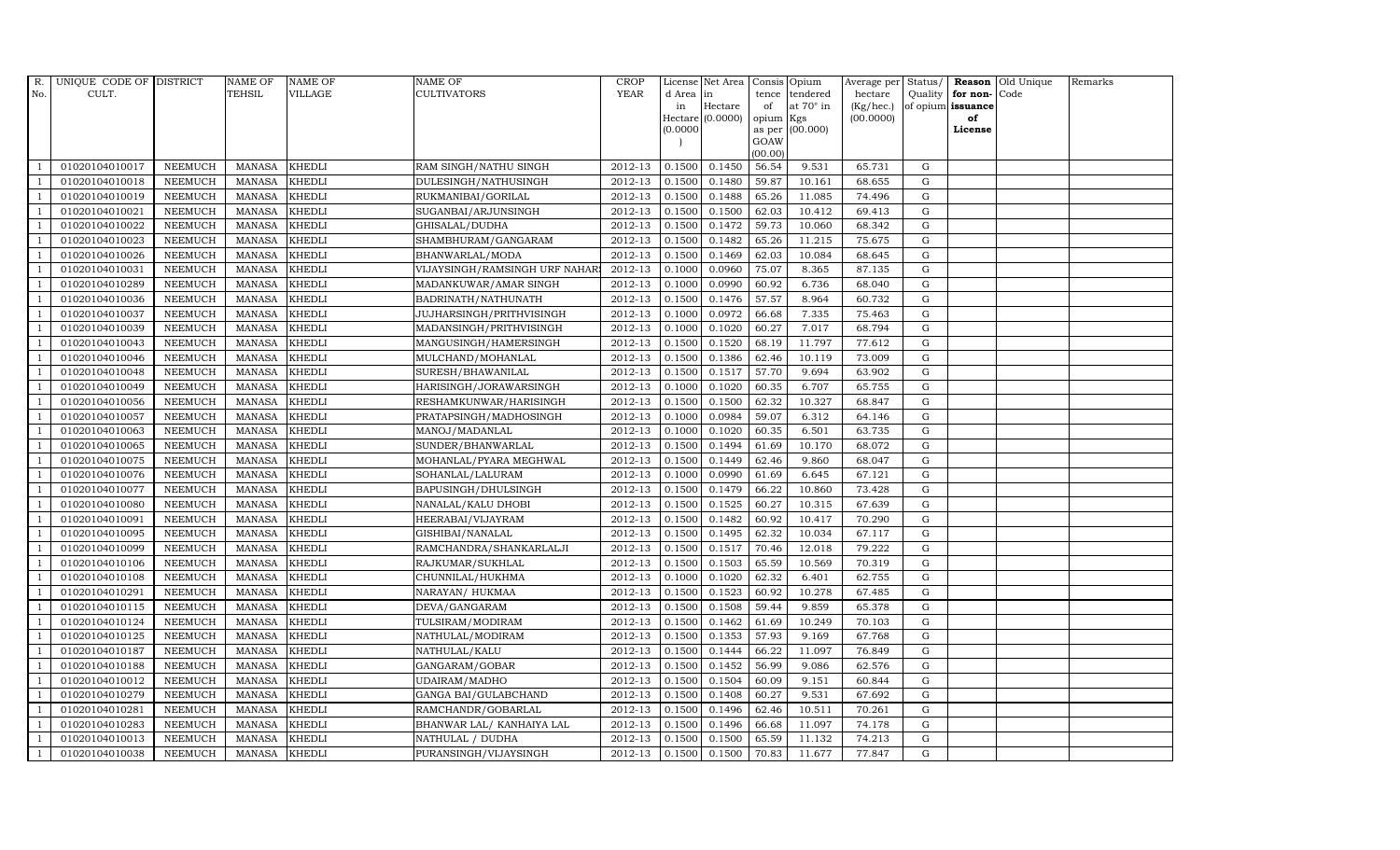| R.             | UNIQUE CODE OF DISTRICT |                | <b>NAME OF</b> | <b>NAME OF</b>   | <b>NAME OF</b>              | CROP        |           | License Net Area   |           | Consis Opium     | Average per | Status/     |                      | Reason Old Unique | Remarks                  |
|----------------|-------------------------|----------------|----------------|------------------|-----------------------------|-------------|-----------|--------------------|-----------|------------------|-------------|-------------|----------------------|-------------------|--------------------------|
| No.            | CULT.                   |                | <b>TEHSIL</b>  | VILLAGE          | <b>CULTIVATORS</b>          | <b>YEAR</b> | d Area in |                    | tence     | tendered         | hectare     |             | Quality $ $ for non- | Code              |                          |
|                |                         |                |                |                  |                             |             | in        | Hectare            | of        | at $70^\circ$ in | (Kg/hec.)   |             | of opium issuance    |                   |                          |
|                |                         |                |                |                  |                             |             |           | Hectare $(0.0000)$ | opium Kgs |                  | (00.0000)   |             | of                   |                   |                          |
|                |                         |                |                |                  |                             |             | (0.0000)  |                    | GOAW      | as per (00.000)  |             |             | License              |                   |                          |
|                |                         |                |                |                  |                             |             |           |                    | (00.00)   |                  |             |             |                      |                   |                          |
|                | 01020104010287          | <b>NEEMUCH</b> | MANASA         | <b>KHEDLI</b>    | RODA/ DEVA                  | 2012-13     | 0.1500    | 0.1508             | 59.72     | 10.408           | 69.019      | G           |                      |                   |                          |
| $\overline{1}$ | 01020104010025          | <b>NEEMUCH</b> | MANASA         | <b>KHEDLI</b>    | GANGABAI/PARBHULAL          | 2012-13     | 0.1500    | 0.1491             | 62.03     | 10.049           | 67.398      | G           |                      |                   |                          |
|                | 01020104010009          | <b>NEEMUCH</b> | <b>MANASA</b>  | <b>KHEDLI</b>    | RADHESHYAM PYARCHAND        | 2012-13     | 0.1000    | 0.0968             | 57.84     | 6.090            | 62.913      | G           |                      |                   |                          |
|                | 01020104010011          | <b>NEEMUCH</b> | MANASA         | <b>KHEDLI</b>    | JAMANASHANKAR/ PRABHULAL    | 2012-13     | 0.1500    | 0.1464             | 59.87     | 10.084           | 68.880      | G           |                      |                   |                          |
| $\overline{1}$ | 01020104010010          | <b>NEEMUCH</b> | <b>MANASA</b>  | <b>KHEDLI</b>    | RAMCHANDR/ SUNDERLAL        | 2012-13     | 0.1500    | 0.1500             | 65.47     | 10.597           | 70.647      | G           |                      |                   |                          |
| -1             | 01020104010029          | <b>NEEMUCH</b> | <b>MANASA</b>  | <b>KHEDLI</b>    | GITA BAI/ TARACHAND         | 2012-13     | 0.1500    | 0.1505             | 55.55     | 9.134            | 60.691      | G           |                      |                   |                          |
| $\overline{1}$ | 01020104010114          | <b>NEEMUCH</b> | <b>MANASA</b>  | <b>KHEDLI</b>    | BHANWARLAL/BHERULAL         | 2012-13     | 0.1500    | 0.1470             | 56.23     | 8.957            | 60.932      | G           |                      |                   |                          |
| $\overline{1}$ | 01020104010116          | <b>NEEMUCH</b> | <b>MANASA</b>  | <b>KHEDLI</b>    | RODA/HEMA                   | 2012-13     | 0.1500    | 0.1470             | 57.88     | 9.129            | 62.102      | $\mathbf G$ |                      |                   |                          |
| 3              | 01020104075001          | <b>NEEMUCH</b> | <b>MANASA</b>  | <b>KHEDI</b>     | SUNDARBAI/KAVARLAL          | 2012-13     | 0.1000    | 0.0986             | 62.39     | 6.658            | 67.525      | G           |                      |                   |                          |
| 3              | 01020104075002          | <b>NEEMUCH</b> | <b>MANASA</b>  | <b>KHEDI</b>     | KISHANLAL/ BHAWARLAL        | 2012-13     | 0.1000    | 0.0936             | 54.40     | 5.712            | 61.026      | G           | 05                   |                   | <b>ISSUED ON 2015-16</b> |
| 3              | 01020104075022          | <b>NEEMUCH</b> | <b>MANASA</b>  | <b>KHEDI</b>     | VAKHTRAM/NATHURAM           | 2012-13     | 0.1000    | 0.0984             | 55.89     | 6.172            | 62.724      | G           |                      |                   |                          |
| 3              | 01020104075035          | <b>NEEMUCH</b> | <b>MANASA</b>  | <b>KHEDI</b>     | ONKAR/JETRAM                | 2012-13     | 0.1000    | 0.0984             | 62.39     | 6.934            | 70.467      | G           |                      |                   |                          |
| 3              | 01020104075040          | <b>NEEMUCH</b> | MANASA         | <b>KHEDI</b>     | SUKHLAL/RAMLAL BADA         | 2012-13     | 0.1000    | 0.1000             | 60.55     | 6.487            | 64.870      | G           |                      |                   |                          |
| 3              | 01020104075012          | <b>NEEMUCH</b> | <b>MANASA</b>  | <b>KHEDI</b>     | SUKHLAL/RAMLAL CHOTA        | 2012-13     | 0.1000    | 0.0990             | 60.22     | 6.522            | 65.879      | G           |                      |                   |                          |
| 3              | 01020104075011          | <b>NEEMUCH</b> | <b>MANASA</b>  | <b>KHEDI</b>     | BHARATRAM / BAPULAL         | 2012-13     | 0.1000    | 0.0960             | 58.47     | 6.557            | 68.302      | G           |                      |                   |                          |
| 3              | 01020104075043          | <b>NEEMUCH</b> | <b>MANASA</b>  | <b>KHEDI</b>     | UDAILAL/DEVRAM              | 2012-13     | 0.1000    | 0.1008             | 62.39     | 7.300            | 72.421      | G           |                      |                   |                          |
| $\mathbf{1}$   | 01020104031004          | <b>NEEMUCH</b> | <b>MANASA</b>  | <b>KHEDAMODI</b> | GISHALAL/CHUNILAL           | 2012-13     | 0.1500    | 0.1564             | 54.47     | 9.229            | 59.009      | ${\rm G}$   | 05                   |                   | <b>ISSUED ON 2015-16</b> |
| $\overline{1}$ | 01020104031010          | <b>NEEMUCH</b> | <b>MANASA</b>  | <b>KHEDAMODI</b> | HARIRAM/ RODMAL URF RODILAL | 2012-13     | 0.1500    | 0.1485             | 58.42     | 10.098           | 68.000      | $\mathbf G$ |                      |                   |                          |
|                | 01020104031013          | <b>NEEMUCH</b> | MANASA         | <b>KHEDAMODI</b> | JAMNASHANKAR/KHEMRAJ        | 2012-13     | 0.1500    | 0.1522             | 62.59     | 10.605           | 69.678      | G           |                      |                   |                          |
| $\overline{1}$ | 01020104031022          | <b>NEEMUCH</b> | <b>MANASA</b>  | <b>KHEDAMODI</b> | BHURALAL/CHUNNILAL          | 2012-13     | 0.1000    | 0.0990             | 56.21     | 6.247            | 63.101      | G           |                      |                   |                          |
| -1             | 01020104031011          | <b>NEEMUCH</b> | <b>MANASA</b>  | <b>KHEDAMODI</b> | BHANWARIBAI/MANGILAL        | 2012-13     | 0.1500    | 0.1482             | 58.15     | 9.287            | 62.665      | G           |                      |                   |                          |
| -1             | 01020104031012          | <b>NEEMUCH</b> | MANASA         | <b>KHEDAMODI</b> | RADHESHYAM / NARAYAN KHATI  | 2012-13     | 0.1500    | 0.1564             | 59.37     | 10.466           | 66.918      | ${\rm G}$   |                      |                   |                          |
| $\overline{1}$ | 01020104031015          | <b>NEEMUCH</b> | <b>MANASA</b>  | <b>KHEDAMODI</b> | JAYSINGH/KALYANSINGH        | 2012-13     | 0.1000    | 0.1020             | 62.78     | 6.861            | 67.265      | G           |                      |                   |                          |
|                | 01020104031027          | <b>NEEMUCH</b> | <b>MANASA</b>  | <b>KHEDAMODI</b> | SURESH/YAMUNASHANKAR        | 2012-13     | 0.1000    | 0.1037             | 59.03     | 6.249            | 60.260      | G           |                      |                   |                          |
| 3              | 01020104066175          | <b>NEEMUCH</b> | <b>MANASA</b>  | <b>KHANKHEDI</b> | BAGDIRAM/NANALAL            | 2012-13     | 0.1500    | 0.1403             | 66.27     | 9.552            | 68.083      | $\mathbf G$ |                      |                   |                          |
| 3              | 01020104066088          | <b>NEEMUCH</b> | <b>MANASA</b>  | <b>KHANKHEDI</b> | BAGDIRAM/NARAYAN            | 2012-13     | 0.1500    | 0.1521             | 60.92     | 9.364            | 61.565      | G           |                      |                   |                          |
| 3              | 01020104066106          | <b>NEEMUCH</b> | MANASA         | <b>KHANKHEDI</b> | <b>BALARAM/ NARAYAN</b>     | 2012-13     | 0.1000    | 0.1000             | 63.18     | 6.652            | 66.520      | G           |                      |                   |                          |
| 3              | 01020104066007          | <b>NEEMUCH</b> | <b>MANASA</b>  | <b>KHANKHEDI</b> | BALMUKUND/FAKIRCHAND        | 2012-13     | 0.1000    | 0.1012             | 63.85     | 6.941            | 68.587      | G           |                      |                   |                          |
| 3              | 01020104066099          | <b>NEEMUCH</b> | <b>MANASA</b>  | <b>KHANKHEDI</b> | BANSHILAL/CHAMPALAL         | 2012-13     | 0.1500    | 0.1504             | 63.85     | 10.125           | 67.320      | G           |                      |                   |                          |
| 3              | 01020104066057          | <b>NEEMUCH</b> | <b>MANASA</b>  | <b>KHANKHEDI</b> | BANSHILAL/DEVILAL           | 2012-13     | 0.1500    | 0.1386             | 66.49     | 9.565            | 69.012      | ${\bf G}$   |                      |                   |                          |
| 3              | 01020104066074          | <b>NEEMUCH</b> | <b>MANASA</b>  | <b>KHANKHEDI</b> | BANSHILAL/LAXMINARAYAN      | 2012-13     | 0.1000    | 0.0992             | 63.85     | 6.814            | 68.690      | G           |                      |                   |                          |
| 3              | 01020104066009          | <b>NEEMUCH</b> | MANASA         | <b>KHANKHEDI</b> | BANSHILAL/NARAYAN           | 2012-13     | 0.1500    | 0.1519             | 62.37     | 10.006           | 65.872      | G           |                      |                   |                          |
| $\mathbf{3}$   | 01020104066139          | <b>NEEMUCH</b> | MANASA         | <b>KHANKHEDI</b> | BAPULAL/KANHYALAL           | 2012-13     | 0.1500    | 0.1496             | 63.18     | 9.775            | 65.341      | ${\rm G}$   |                      |                   |                          |
| 3              | 01020104066008          | <b>NEEMUCH</b> | <b>MANASA</b>  | <b>KHANKHEDI</b> | BHAGATRAM/KACHRU            | 2012-13     | 0.1500    | 0.1440             | 65.52     | 9.688            | 67.278      | $\mathbf G$ |                      |                   |                          |
| 3              | 01020104066176          | <b>NEEMUCH</b> | <b>MANASA</b>  | <b>KHANKHEDI</b> | BHAGIRATH / BADRILAL        | 2012-13     | 0.1500    | 0.1400             | 64.36     | 9.764            | 69.743      | G           |                      |                   |                          |
| $\mathbf{3}$   | 01020104066002          | <b>NEEMUCH</b> | <b>MANASA</b>  | <b>KHANKHEDI</b> | BHERU LAL/ KANI RAM         | 2012-13     | 0.1500    | 0.1404             | 67.52     | 10.089           | 71.859      | G           |                      |                   |                          |
| 3              | 01020104066150          | <b>NEEMUCH</b> | MANASA         | <b>KHANKHEDI</b> | BIHARIDAS/NARAYANDAS        | 2012-13     | 0.1500    | 0.1440             | 65.52     | 9.931            | 68.965      | G           |                      |                   |                          |
| $\mathbf{3}$   | 01020104066064          | <b>NEEMUCH</b> | MANASA         | <b>KHANKHEDI</b> | CHAMPALAL/GANPAT            | 2012-13     | 0.1500    | 0.1440             | 67.52     | 10.659           | 74.021      | $\mathbf G$ |                      |                   |                          |
| 3              | 01020104066052          | <b>NEEMUCH</b> | <b>MANASA</b>  | <b>KHANKHEDI</b> | DEVICHAND/CHUNNILAL         | 2012-13     | 0.1000    | 0.1000             | 65.52     | 6.655            | 66.550      | G           |                      |                   |                          |
| 3              | 01020104066180          | <b>NEEMUCH</b> | <b>MANASA</b>  | <b>KHANKHEDI</b> | DHAPU BAI/KANHEYALAL        | 2012-13     | 0.1000    | 0.0960             | 56.32     | 5.576            | 58.083      | G           |                      |                   |                          |
| $\mathbf{3}$   | 01020104066037          | <b>NEEMUCH</b> |                | MANASA KHANKHEDI | DINESH/KANHYALAL            | 2012-13     | 0.1000    | 0.1007             | 63.18     | 6.471            | 64.260      | G           |                      |                   |                          |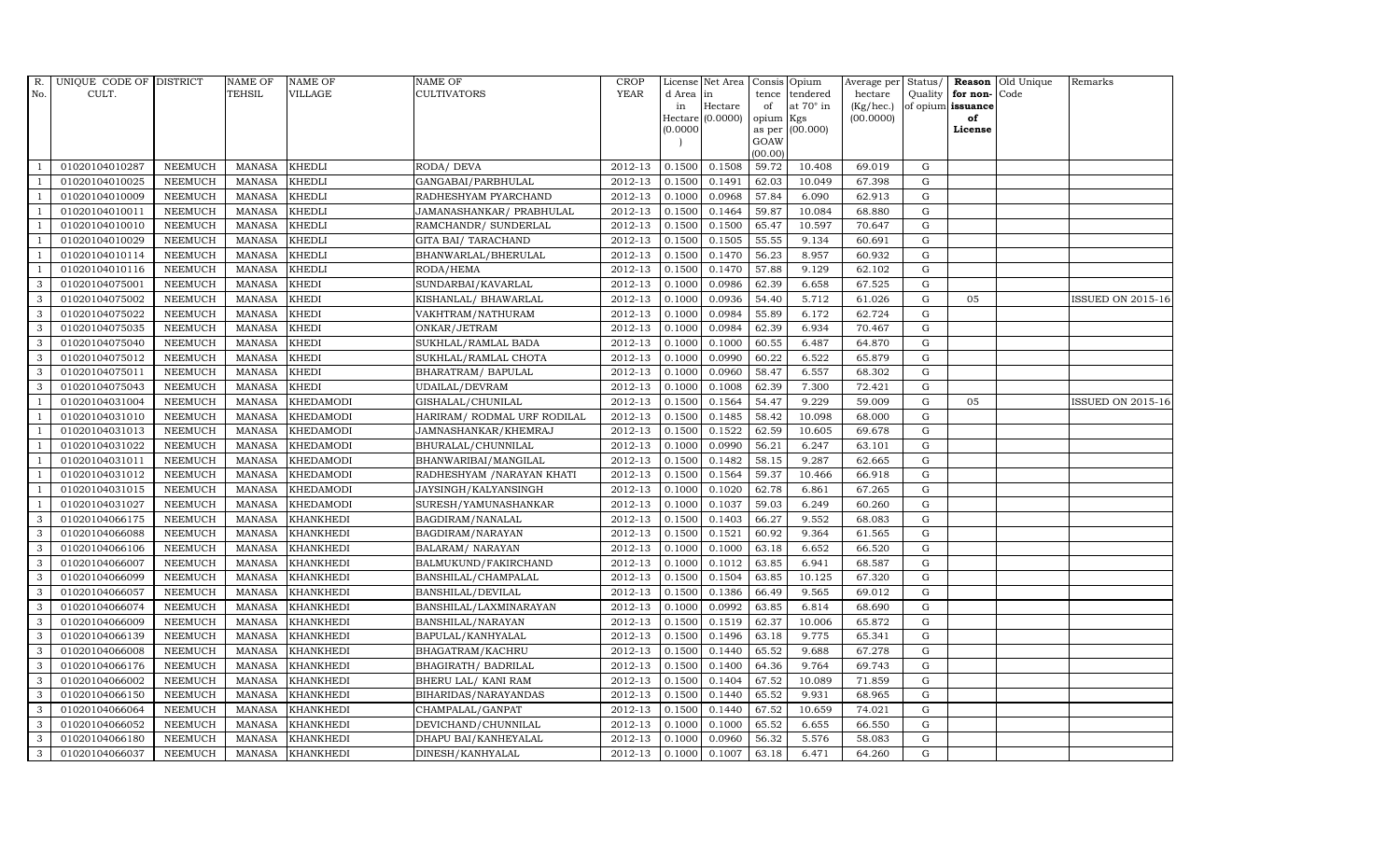| R.  | UNIQUE CODE OF DISTRICT |                | <b>NAME OF</b> | <b>NAME OF</b>   | NAME OF                       | <b>CROP</b> |           | License Net Area   |                | Consis Opium     | Average per Status/ |             |                   | Reason Old Unique | Remarks                  |
|-----|-------------------------|----------------|----------------|------------------|-------------------------------|-------------|-----------|--------------------|----------------|------------------|---------------------|-------------|-------------------|-------------------|--------------------------|
| No. | CULT.                   |                | <b>TEHSIL</b>  | <b>VILLAGE</b>   | CULTIVATORS                   | <b>YEAR</b> | d Area in |                    | tence          | tendered         | hectare             |             | Quality for non-  | Code              |                          |
|     |                         |                |                |                  |                               |             | in        | Hectare            | of             | at $70^\circ$ in | (Kg/hec.)           |             | of opium issuance |                   |                          |
|     |                         |                |                |                  |                               |             |           | Hectare $(0.0000)$ | opium          | Kgs              | (00.0000)           |             | of                |                   |                          |
|     |                         |                |                |                  |                               |             | (0.0000)  |                    | as per<br>GOAW | (00.000)         |                     |             | License           |                   |                          |
|     |                         |                |                |                  |                               |             |           |                    | (00.00)        |                  |                     |             |                   |                   |                          |
| 3   | 01020104066077          | <b>NEEMUCH</b> | <b>MANASA</b>  | <b>KHANKHEDI</b> | DINESH/SHIVPRASAD             | 2012-13     | 0.1500    | 0.1512             | 65.21          | 10.368           | 68.571              | G           |                   |                   |                          |
| 3   | 01020104066105          | <b>NEEMUCH</b> | <b>MANASA</b>  | <b>KHANKHEDI</b> | GORISHANKAR/KARULAL           | 2012-13     | 0.1500    | 0.1521             | 59.64          | 9.338            | 61.394              | $\mathbf G$ |                   |                   |                          |
| 3   | 01020104091105          | <b>NEEMUCH</b> | <b>MANASA</b>  | <b>KHANKHEDI</b> | GENDMAL/NANDA                 | 2012-13     | 0.1000    | 0.1000             | 57.37          | 5.966            | 59.660              | G           |                   |                   |                          |
| 3   | 01020104066103          | <b>NEEMUCH</b> | <b>MANASA</b>  | <b>KHANKHEDI</b> | GOPAL/MOHANLAL VYAS           | 2012-13     | 0.1000    | 0.1012             | 66.96          | 6.916            | 68.340              | G           |                   |                   |                          |
| 3   | 01020104066062          | <b>NEEMUCH</b> | <b>MANASA</b>  | KHANKHEDI        | GOVINDRAM/GANPAT              | 2012-13     | 0.1500    | 0.1380             | 65.21          | 9.530            | 69.058              | G           |                   |                   |                          |
| 3   | 01020104066067          | <b>NEEMUCH</b> | <b>MANASA</b>  | <b>KHANKHEDI</b> | HARISHANKAR/NARAYAN           | 2012-13     | 0.1500    | 0.1520             | 59.64          | 9.363            | 61.599              | G           |                   |                   |                          |
| 3   | 01020104066063          | <b>NEEMUCH</b> | <b>MANASA</b>  | <b>KHANKHEDI</b> | HIRALAL/GANPAT                | 2012-13     | 0.1500    | 0.1470             | 65.21          | 10.396           | 70.721              | G           |                   |                   |                          |
| 3   | 01020104066084          | <b>NEEMUCH</b> | <b>MANASA</b>  | <b>KHANKHEDI</b> | <b>JUGALKISHOR/FAKIRCHAND</b> | 2012-13     | 0.1500    | 0.1517             | 62.19          | 9.915            | 65.359              | $\mathbf G$ |                   |                   |                          |
| 3   | 01020104066121          | <b>NEEMUCH</b> | <b>MANASA</b>  | <b>KHANKHEDI</b> | KANHYALAL/KARUJI              | 2012-13     | 0.1000    | 0.1007             | 65.68          | 6.699            | 66.524              | $\mathbf G$ |                   |                   |                          |
| 3   | 01020104066054          | <b>NEEMUCH</b> | <b>MANASA</b>  | <b>KHANKHEDI</b> | KANHYALAL/RAMRATAN            | 2012-13     | 0.1000    | 0.1000             | 60.43          | 6.406            | 64.060              | ${\rm G}$   |                   |                   |                          |
| 3   | 01020104066128          | <b>NEEMUCH</b> | <b>MANASA</b>  | <b>KHANKHEDI</b> | KANHYALAL/SHIVLAL             | 2012-13     | 0.1000    | 0.1012             | 57.22          | 6.049            | 59.773              | G           |                   |                   |                          |
| 3   | 01020104066061          | <b>NEEMUCH</b> | <b>MANASA</b>  | <b>KHANKHEDI</b> | KAVARLAL/DHANRAJ              | 2012-13     | 0.1000    | 0.1012             | 61.00          | 6.544            | 64.664              | G           |                   |                   |                          |
| 3   | 01020104066013          | <b>NEEMUCH</b> | <b>MANASA</b>  | <b>KHANKHEDI</b> | KAVARLAL/SITARAM              | 2012-13     | 0.1000    | 0.1000             | 69.56          | 7.314            | 73.140              | $\mathbf G$ |                   |                   |                          |
| 3   | 01020104066127          | <b>NEEMUCH</b> | <b>MANASA</b>  | <b>KHANKHEDI</b> | KAVERIBAI/MATHURADAS          | 2012-13     | 0.1500    | 0.1458             | 65.68          | 9.796            | 67.188              | G           |                   |                   |                          |
| 3   | 01020104066102          | <b>NEEMUCH</b> | <b>MANASA</b>  | <b>KHANKHEDI</b> | KELASH/KRISHNKANT             | 2012-13     | 0.1500    | 0.1470             | 64.36          | 9.599            | 65.299              | G           |                   |                   |                          |
| 3   | 01020104066017          | <b>NEEMUCH</b> | <b>MANASA</b>  | <b>KHANKHEDI</b> | KELASH/NARAYAN                | 2012-13     | 0.1000    | 0.1000             | 57.59          | 6.105            | 61.050              | G           |                   |                   |                          |
| 3   | 01020104066055          | <b>NEEMUCH</b> | <b>MANASA</b>  | <b>KHANKHEDI</b> | KELASH/RADHESHYAM             | 2012-13     | 0.1000    | 0.0990             | 65.68          | 6.971            | 70.414              | G           |                   |                   |                          |
| 3   | 01020104066043          | <b>NEEMUCH</b> | <b>MANASA</b>  | <b>KHANKHEDI</b> | SUMITRABAI/KISHANLAL          | 2012-13     | 0.1000    | 0.0990             | 60.43          | 6.449            | 65.141              | G           |                   |                   |                          |
| 3   | 01020104066066          | <b>NEEMUCH</b> | <b>MANASA</b>  | <b>KHANKHEDI</b> | KISHANLAL/NARAYAN             | 2012-13     | 0.1500    | 0.1517             | 61.00          | 9.725            | 64.107              | G           |                   |                   |                          |
| 3   | 01020104066140          | <b>NEEMUCH</b> | <b>MANASA</b>  | <b>KHANKHEDI</b> | KISHOR/RADHAKISHAN            | 2012-13     | 0.1500    | 0.1485             | 60.74          | 9.493            | 63.926              | G           |                   |                   |                          |
| 3   | 01020104066027          | <b>NEEMUCH</b> | <b>MANASA</b>  | <b>KHANKHEDI</b> | LAXMICHAND/BADRILAL           | 2012-13     | 0.1500    | 0.1500             | 60.74          | 9.406            | 62.707              | G           |                   |                   |                          |
| 3   | 01020104066010          | <b>NEEMUCH</b> | <b>MANASA</b>  | KHANKHEDI        | LAXMINARAYAN/UDAYLAL          | 2012-13     | 0.1500    | 0.1476             | 61.00          | 9.612            | 65.122              | G           |                   |                   |                          |
| 3   | 01020104066042          | <b>NEEMUCH</b> | <b>MANASA</b>  | <b>KHANKHEDI</b> | LAXMINARAYAN/MATHURADAS       | 2012-13     | 0.1500    | 0.1344             | 66.92          | 9.828            | 73.125              | G           |                   |                   |                          |
| 3   | 01020104066114          | <b>NEEMUCH</b> | <b>MANASA</b>  | <b>KHANKHEDI</b> | LILABAI/BADRILAL              | 2012-13     | 0.1500    | 0.1500             | 66.92          | 10.698           | 71.320              | $\mathbf G$ |                   |                   |                          |
| 3   | 01020104066044          | <b>NEEMUCH</b> | <b>MANASA</b>  | KHANKHEDI        | MADAN/MOHANLAL                | 2012-13     | 0.1500    | 0.1480             | 66.92          | 10.554           | 71.311              | G           |                   |                   |                          |
| 3   | 01020104066033          | <b>NEEMUCH</b> | <b>MANASA</b>  | <b>KHANKHEDI</b> | MADANLAL/NARAYAN              | 2012-13     | 0.1500    | 0.1512             | 69.74          | 10.869           | 71.885              | G           |                   |                   |                          |
| 3   | 01020104066097          | <b>NEEMUCH</b> | <b>MANASA</b>  | <b>KHANKHEDI</b> | MANGILAL/BHERULAL             | 2012-13     | 0.1000    | 0.1020             | 65.87          | 6.982            | 68.451              | G           |                   |                   |                          |
| 3   | 01020104066026          | <b>NEEMUCH</b> | <b>MANASA</b>  | <b>KHANKHEDI</b> | BANSHILAL/SHIVNARAYAN         | 2012-13     | 0.1500    | 0.1462             | 66.49          | 10.049           | 68.735              | G           |                   |                   |                          |
| 3   | 01020104066179          | <b>NEEMUCH</b> | <b>MANASA</b>  | <b>KHANKHEDI</b> | MANGILAL/NARAYAN              | 2012-13     | 0.1500    | 0.1474             | 56.82          | 8.166            | 55.400              | $\mathbf G$ | 04                |                   | <b>ISSUED ON 2016-17</b> |
| 3   | 01020104066075          | <b>NEEMUCH</b> | <b>MANASA</b>  | <b>KHANKHEDI</b> | MANGILAL/RAMCHANDRA           | 2012-13     | 0.1500    | 0.1512             | 65.41          | 10.559           | 69.835              | $\mathbf G$ |                   |                   |                          |
| 3   | 01020104066135          | <b>NEEMUCH</b> | <b>MANASA</b>  | <b>KHANKHEDI</b> | KANHYALAL/UDAYRAM             | 2012-13     | 0.1500    | 0.1470             | 56.49          | 8.603            | 58.524              | G           |                   |                   |                          |
| 3   | 01020104066073          | <b>NEEMUCH</b> | <b>MANASA</b>  | <b>KHANKHEDI</b> | MOHANLAL/ NANDRAM             | 2012-13     | 0.1000    | 0.1008             | 62.73          | 7.088            | 70.317              | G           |                   |                   |                          |
| 3   | 01020104066006          | <b>NEEMUCH</b> | <b>MANASA</b>  | <b>KHANKHEDI</b> | MOHANLAL/KACHRU               | 2012-13     | 0.1500    | 0.1508             | 65.87          | 9.918            | 65.769              | G           |                   |                   |                          |
| 3   | 01020104066100          | <b>NEEMUCH</b> | <b>MANASA</b>  | <b>KHANKHEDI</b> | MOHANLAL/RAMCHANDRA           | 2012-13     | 0.1000    | 0.1044             | 65.87          | 7.208            | 69.042              | $\mathbf G$ |                   |                   |                          |
| 3   | 01020104066153          | <b>NEEMUCH</b> | <b>MANASA</b>  | <b>KHANKHEDI</b> | NANDKISHOR/KISHANLAL          | 2012-13     | 0.1500    | 0.1476             | 66.27          | 10.556           | 71.518              | $\mathbf G$ |                   |                   |                          |
| 3   | 01020104066001          | <b>NEEMUCH</b> | <b>MANASA</b>  | <b>KHANKHEDI</b> | NARAYAN/KANIRAM               | 2012-13     | 0.1500    | 0.1475             | 64.36          | 10.454           | 70.875              | G           |                   |                   |                          |
| 3   | 01020104066141          | <b>NEEMUCH</b> | <b>MANASA</b>  | <b>KHANKHEDI</b> | PARVATIBAI/NATHULAL           | 2012-13     | 0.1000    | 0.0980             | 57.15          | 6.262            | 63.898              | G           |                   |                   |                          |
| 3   | 01020104066076          | <b>NEEMUCH</b> | <b>MANASA</b>  | <b>KHANKHEDI</b> | PRABHU LAL/FAKIR CHAND        | 2012-13     | 0.1500    | 0.1500             | 61.01          | 9.474            | 63.160              | G           |                   |                   |                          |
| 3   | 01020104066038          | <b>NEEMUCH</b> | <b>MANASA</b>  | <b>KHANKHEDI</b> | PRAHLAD/KAVARLAL              | 2012-13     | 0.1500    | 0.1369             | 62.19          | 9.080            | 66.326              | G           |                   |                   |                          |
| 3   | 01020104066041          | <b>NEEMUCH</b> | <b>MANASA</b>  | <b>KHANKHEDI</b> | PRAHLADDAS/MATHURADAS         | 2012-13     | 0.1500    | 0.1440             | 60.92          | 9.678            | 67.208              | $\mathbf G$ |                   |                   |                          |
| 3   | 01020104066107          | <b>NEEMUCH</b> | MANASA         | <b>KHANKHEDI</b> | KAMLABAI/PURUSHOTTAMDAS       | 2012-13     | 0.1000    | 0.1035             | 61.89          | 6.534            | 63.130              | G           |                   |                   |                          |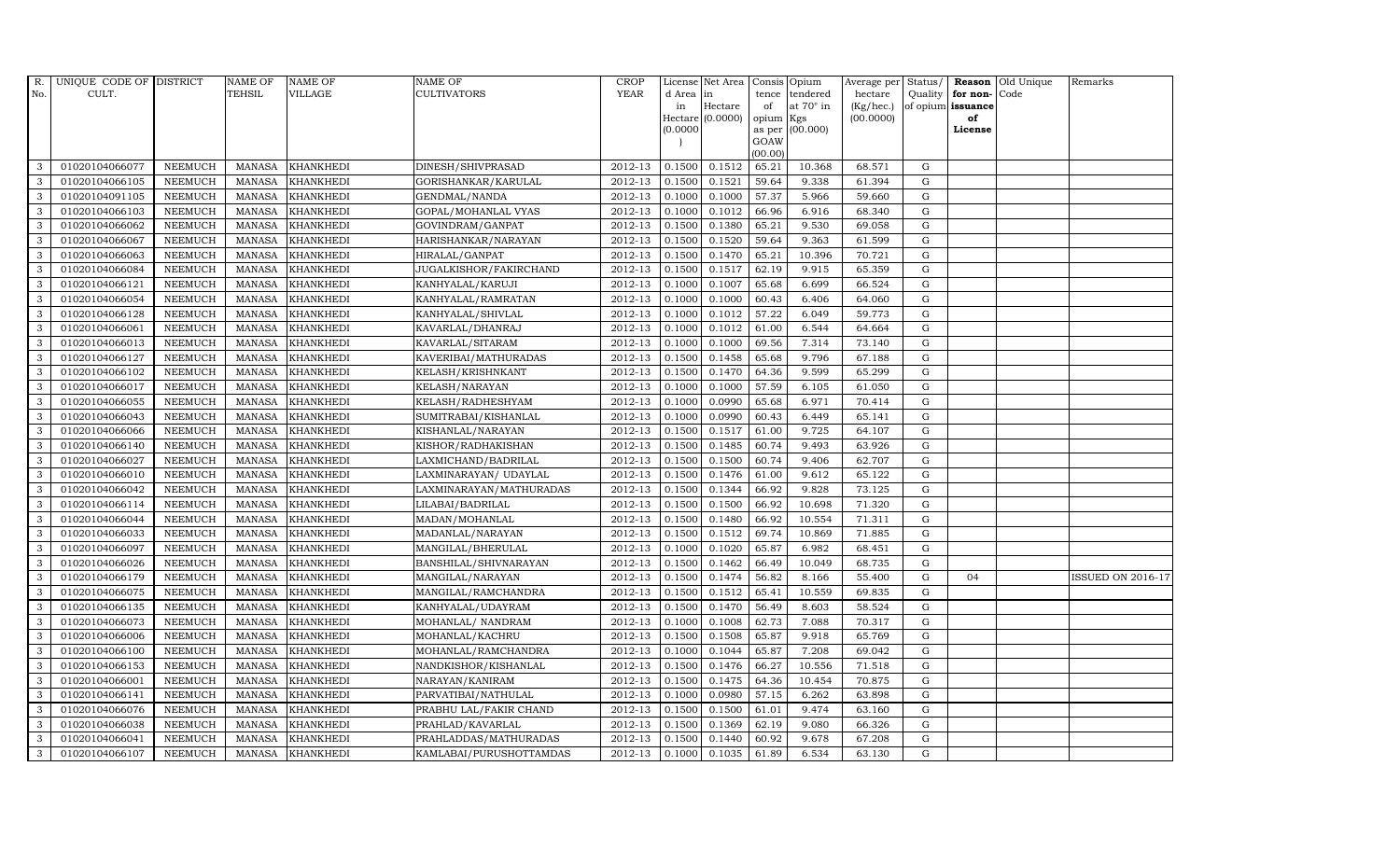| R.           | UNIQUE CODE OF DISTRICT |                | <b>NAME OF</b> | <b>NAME OF</b>   | NAME OF                 | <b>CROP</b> |           | License Net Area |                | Consis Opium     | Average per | Status/     |                   | Reason Old Unique | Remarks |
|--------------|-------------------------|----------------|----------------|------------------|-------------------------|-------------|-----------|------------------|----------------|------------------|-------------|-------------|-------------------|-------------------|---------|
| No.          | CULT.                   |                | TEHSIL         | VILLAGE          | CULTIVATORS             | <b>YEAR</b> | d Area in |                  | tence          | tendered         | hectare     | Quality     | for non-Code      |                   |         |
|              |                         |                |                |                  |                         |             | in        | Hectare          | of             | at $70^\circ$ in | (Kg/hec.)   |             | of opium issuance |                   |         |
|              |                         |                |                |                  |                         |             |           | Hectare (0.0000) | opium          | Kgs              | (00.0000)   |             | of                |                   |         |
|              |                         |                |                |                  |                         |             | (0.0000)  |                  | as per<br>GOAW | (00.000)         |             |             | License           |                   |         |
|              |                         |                |                |                  |                         |             |           |                  | (00.00)        |                  |             |             |                   |                   |         |
| 3            | 01020104066029          | <b>NEEMUCH</b> | MANASA         | <b>KHANKHEDI</b> | RADHESHYAM/MOTILAL      | 2012-13     | 0.1500    | 0.1414           | 65.19          | 9.397            | 66.457      | G           |                   |                   |         |
| 3            | 01020104066143          | <b>NEEMUCH</b> | <b>MANASA</b>  | <b>KHANKHEDI</b> | RADHESHYAM/PRABHULAL    | 2012-13     | 0.1500    | 0.1475           | 61.89          | 9.991            | 67.736      | $\mathbf G$ |                   |                   |         |
| 3            | 01020104066079          | <b>NEEMUCH</b> | <b>MANASA</b>  | <b>KHANKHEDI</b> | RAJESH/JUGALKISHOR      | 2012-13     | 0.1500    | 0.1476           | 61.89          | 9.902            | 67.087      | G           |                   |                   |         |
| 3            | 01020104066080          | <b>NEEMUCH</b> | <b>MANASA</b>  | <b>KHANKHEDI</b> | RAKESH/JUGALKISHOR      | 2012-13     | 0.1500    | 0.1484           | 62.19          | 9.942            | 66.995      | ${\rm G}$   |                   |                   |         |
| 3            | 01020104066011          | <b>NEEMUCH</b> | <b>MANASA</b>  | <b>KHANKHEDI</b> | RAMCHANDR/DHANNA JI     | 2012-13     | 0.1500    | 0.1500           | 57.64          | 9.082            | 60.547      | ${\rm G}$   |                   |                   |         |
| $\mathbf{3}$ | 01020104066048          | NEEMUCH        | <b>MANASA</b>  | <b>KHANKHEDI</b> | RAMCHANDR/HIRALAL       | 2012-13     | 0.1500    | 0.1520           | 62.37          | 9.614            | 63.250      | G           |                   |                   |         |
| 3            | 01020104066058          | <b>NEEMUCH</b> | <b>MANASA</b>  | <b>KHANKHEDI</b> | RAMESH/DEVILAL          | 2012-13     | 0.1500    | 0.1421           | 63.46          | 9.147            | 64.370      | $\mathbf G$ |                   |                   |         |
| 3            | 01020104066081          | <b>NEEMUCH</b> | <b>MANASA</b>  | <b>KHANKHEDI</b> | SANTOSH/BAPULAL         | 2012-13     | 0.1500    | 0.1520           | 60.92          | 9.886            | 65.039      | G           |                   |                   |         |
| 3            | 01020104066034          | <b>NEEMUCH</b> | <b>MANASA</b>  | <b>KHANKHEDI</b> | SATYANARAYN/SITARAM     | 2012-13     | 0.1500    | 0.1512           | 67.19          | 10.664           | 70.529      | G           |                   |                   |         |
| 3            | 01020104066071          | <b>NEEMUCH</b> | <b>MANASA</b>  | <b>KHANKHEDI</b> | SHAMBHUDAYAL/MOHAN      | 2012-13     | 0.1000    | 0.1029           | 66.96          | 7.107            | 69.067      | G           |                   |                   |         |
| $\mathbf{3}$ | 01020104066178          | <b>NEEMUCH</b> | <b>MANASA</b>  | <b>KHANKHEDI</b> | SHANTIBAI/SUNDERLAL     | 2012-13     | 0.1500    | 0.1504           | 61.01          | 9.831            | 65.366      | ${\rm G}$   |                   |                   |         |
| 3            | 01020104066032          | <b>NEEMUCH</b> | <b>MANASA</b>  | <b>KHANKHEDI</b> | SHANTILAL/KASHIRAM      | 2012-13     | 0.1500    | 0.1485           | 62.37          | 9.828            | 66.182      | $\mathbf G$ |                   |                   |         |
| $\mathbf{3}$ | 01020104066083          | <b>NEEMUCH</b> | <b>MANASA</b>  | <b>KHANKHEDI</b> | SHIVPRASAD/FAKIRCHANDRA | 2012-13     | 0.1500    | 0.1460           | 63.46          | 9.501            | 65.075      | $\mathbf G$ |                   |                   |         |
| 3            | 01020104066047          | <b>NEEMUCH</b> | <b>MANASA</b>  | <b>KHANKHEDI</b> | SURESH/HIRALAL          | 2012-13     | 0.1000    | 0.1000           | 61.01          | 6.441            | 64.410      | G           |                   |                   |         |
| 3            | 01020104066078          | <b>NEEMUCH</b> | <b>MANASA</b>  | <b>KHANKHEDI</b> | SURESH/SHIVPRASAD       | 2012-13     | 0.1500    | 0.1512           | 63.46          | 9.945            | 65.774      | ${\rm G}$   |                   |                   |         |
| $\mathbf{3}$ | 01020104066126          | <b>NEEMUCH</b> | <b>MANASA</b>  | <b>KHANKHEDI</b> | TULSIRAM/RADHU          | 2012-13     | 0.1500    | 0.1517           | 67.19          | 10.510           | 69.281      | G           |                   |                   |         |
| 3            | 01020104091006          | <b>NEEMUCH</b> | <b>MANASA</b>  | <b>KHAJURI</b>   | AAYODHYA BAI/ DHULA     | 2012-13     | 0.1000    | 0.0990           | 51.46          | 5.514            | 55.697      | G           | 04                |                   |         |
| 3            | 01020104091072          | <b>NEEMUCH</b> | <b>MANASA</b>  | <b>KHAJURI</b>   | AMBALAL/CHUNNILAL       | 2012-13     | 0.1000    | 0.0986           | 66.73          | 7.169            | 72.708      | $\mathbf G$ |                   |                   |         |
| 3            | 01020104091012          | <b>NEEMUCH</b> | <b>MANASA</b>  | <b>KHAJURI</b>   | <b>BADAM BAI/ BABRU</b> | 2012-13     | 0.1500    | 0.1402           | 62.67          | 9.562            | 68.203      | $\mathbf G$ |                   |                   |         |
| 3            | 01020104091030          | <b>NEEMUCH</b> | <b>MANASA</b>  | <b>KHAJURI</b>   | <b>BAGDIRAM/ BABRU</b>  | 2012-13     | 0.1000    | 0.0930           | 55.61          | 5.648            | 60.731      | $\mathbf G$ |                   |                   |         |
| 3            | 01020104091122          | <b>NEEMUCH</b> | <b>MANASA</b>  | <b>KHAJURI</b>   | BANSHILAL/ BHAWARLAL    | 2012-13     | 0.1500    | 0.1443           | 65.22          | 10.072           | 69.799      | G           |                   |                   |         |
| 3            | 01020104091033          | <b>NEEMUCH</b> | <b>MANASA</b>  | <b>KHAJURI</b>   | BANSHILAL/BHUVANILAL    | 2012-13     | 0.1500    | 0.1368           | 66.28          | 9.933            | 72.610      | ${\rm G}$   |                   |                   |         |
| 3            | 01020104091103          | <b>NEEMUCH</b> | <b>MANASA</b>  | <b>KHAJURI</b>   | BANSHILAL/RAMPRATAP     | 2012-13     | 0.1500    | 0.1470           | 64.57          | 9.953            | 67.707      | G           |                   |                   |         |
| 3            | 01020104091054          | <b>NEEMUCH</b> | <b>MANASA</b>  | <b>KHAJURI</b>   | BAPU SINGH/ DHUL SINGH  | 2012-13     | 0.1000    | 0.0960           | 62.67          | 6.491            | 67.615      | $\mathbf G$ |                   |                   |         |
| 3            | 01020104091066          | <b>NEEMUCH</b> | <b>MANASA</b>  | <b>KHAJURI</b>   | BAPULAL/ BHUVANILAL     | 2012-13     | 0.1500    | 0.1496           | 66.73          | 10.257           | 68.563      | G           |                   |                   |         |
| 3            | 01020104091040          | <b>NEEMUCH</b> | <b>MANASA</b>  | <b>KHAJURI</b>   | BHAWARLAL/TULSHIRAM     | 2012-13     | 0.1500    | 0.1520           | 64.57          | 10.331           | 67.967      | G           |                   |                   |         |
| 3            | 01020104091083          | <b>NEEMUCH</b> | <b>MANASA</b>  | <b>KHAJURI</b>   | CHENRAM/ KALURAM        | 2012-13     | 0.1000    | 0.1020           | 65.17          | 6.917            | 67.814      | G           |                   |                   |         |
| 3            | 01020104091101          | <b>NEEMUCH</b> | <b>MANASA</b>  | <b>KHAJURI</b>   | DURGASHANKAR/HARLAL     | 2012-13     | 0.1000    | 0.0980           | 65.17          | 6.675            | 68.112      | G           |                   |                   |         |
| 3            | 01020104091022          | <b>NEEMUCH</b> | <b>MANASA</b>  | <b>KHAJURI</b>   | DEVILAL/RAMPRATAP       | 2012-13     | 0.1500    | 0.1406           | 67.08          | 10.005           | 71.159      | G           |                   |                   |         |
| 3            | 01020104091093          | <b>NEEMUCH</b> | <b>MANASA</b>  | <b>KHAJURI</b>   | DHARMENDRA/MANGILAL     | 2012-13     | 0.1500    | 0.1515           | 64.71          | 10.529           | 69.498      | $\mathbf G$ |                   |                   |         |
| 3            | 01020104091003          | <b>NEEMUCH</b> | <b>MANASA</b>  | <b>KHAJURI</b>   | MANGILAL/FAKIRCHAND     | 2012-13     | 0.1500    | 0.1443           | 69.59          | 11.343           | 78.607      | G           |                   |                   |         |
| 3            | 01020104091011          | <b>NEEMUCH</b> | <b>MANASA</b>  | <b>KHAJURI</b>   | GANGARAM/DHANNAJI       | 2012-13     | 0.1000    | 0.0960           | 64.28          | 6.345            | 66.094      | ${\rm G}$   |                   |                   |         |
| 3            | 01020104091079          | <b>NEEMUCH</b> | <b>MANASA</b>  | <b>KHAJURI</b>   | GHISALAL/UDA            | 2012-13     | 0.1000    | 0.0936           | 64.28          | 6.777            | 72.404      | $\mathbf G$ |                   |                   |         |
| 3            | 01020104091045          | <b>NEEMUCH</b> | <b>MANASA</b>  | <b>KHAJURI</b>   | HARISHCHAND/BANSHILAL   | 2012-13     | 0.1000    | 0.0972           | 68.25          | 7.196            | 74.033      | $\mathbf G$ |                   |                   |         |
| 3            | 01020104091058          | <b>NEEMUCH</b> | <b>MANASA</b>  | <b>KHAJURI</b>   | HARLAL/ KACHRU          | 2012-13     | 0.1000    | 0.0936           | 62.13          | 5.876            | 62.778      | $\mathbf G$ |                   |                   |         |
| 3            | 01020104091043          | <b>NEEMUCH</b> | <b>MANASA</b>  | <b>KHAJURI</b>   | JAMUNALAL/ NANDLAL      | 2012-13     | 0.1500    | 0.1512           | 62.13          | 9.692            | 64.101      | ${\rm G}$   |                   |                   |         |
| $\mathbf{3}$ | 01020104091004          | <b>NEEMUCH</b> | <b>MANASA</b>  | <b>KHAJURI</b>   | KACHRULAL/SHANKARLAL    | 2012-13     | 0.1500    | 0.1500           | 66.28          | 10.605           | 70.700      | ${\rm G}$   |                   |                   |         |
| 3            | 01020104091064          | <b>NEEMUCH</b> | <b>MANASA</b>  | <b>KHAJURI</b>   | KAILASHCHAND/MOHANLAL   | 2012-13     | 0.1000    | 0.0957           | 63.18          | 7.085            | 74.033      | G           |                   |                   |         |
| 3            | 01020104091053          | <b>NEEMUCH</b> | <b>MANASA</b>  | <b>KHAJURI</b>   | GOVINDKUNWAR/KALUSINGH  | 2012-13     | 0.1000    | 0.0990           | 56.76          | 6.106            | 61.677      | $\mathbf G$ |                   |                   |         |
| 3            | 01020104091009          | <b>NEEMUCH</b> | <b>MANASA</b>  | <b>KHAJURI</b>   | KANHYALAL/NIRBHAYRAM    | 2012-13     | 0.1500    | 0.1480           | 71.51          | 11.564           | 78.135      | $\mathbf G$ |                   |                   |         |
| 3            | 01020104091019          | <b>NEEMUCH</b> | MANASA KHAJURI |                  | KHIMA/NANURAM           | 2012-13     | 0.1500    | 0.1400           | 60.03          | 8.524            | 60.886      | G           |                   |                   |         |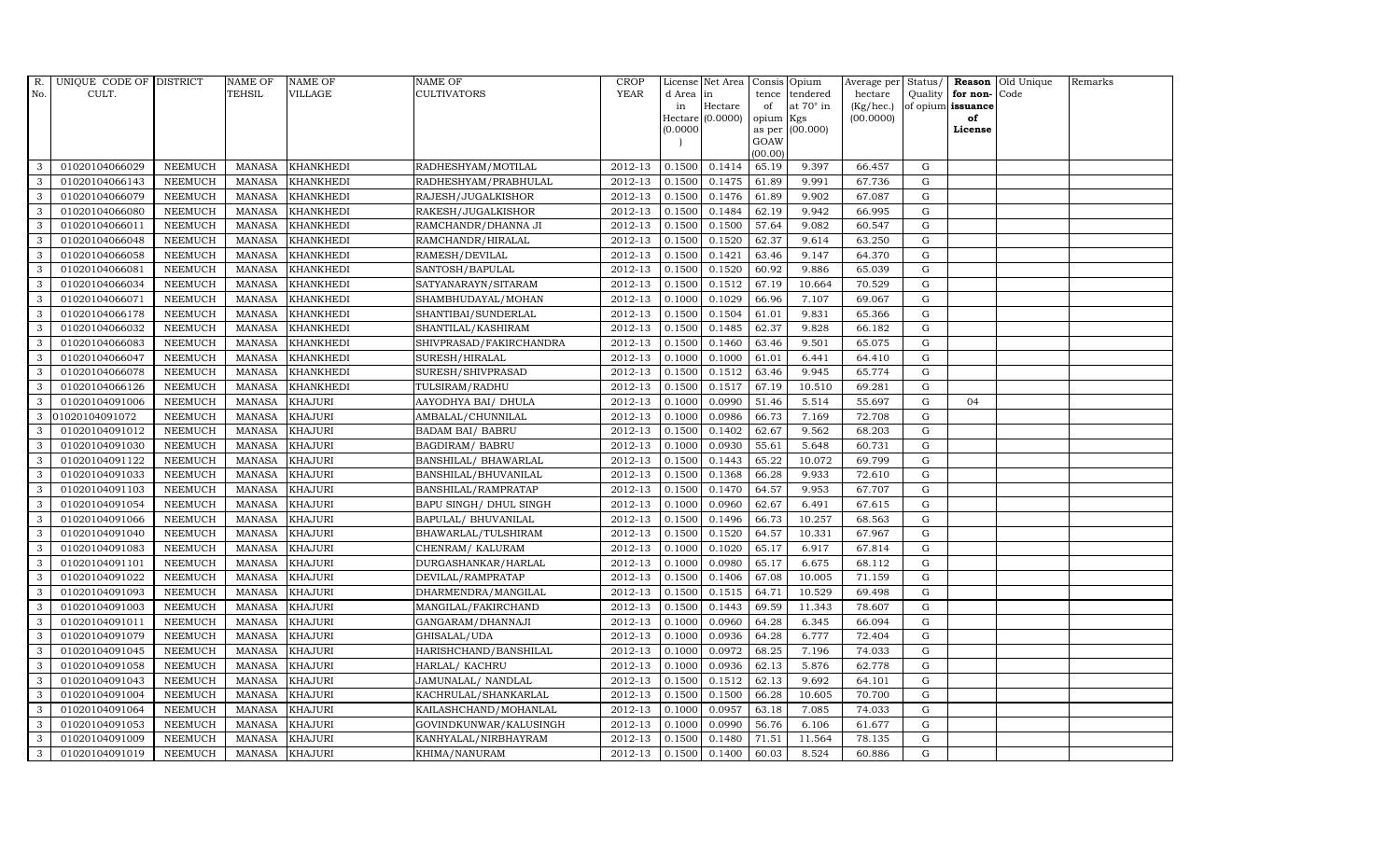|                | R. UNIQUE CODE OF DISTRICT |                | <b>NAME OF</b> | <b>NAME OF</b> | <b>NAME OF</b>                | <b>CROP</b> |            | License Net Area Consis            |                 | Opium            | Average per Status/          |             |                         | <b>Reason</b> Old Unique | Remarks              |  |
|----------------|----------------------------|----------------|----------------|----------------|-------------------------------|-------------|------------|------------------------------------|-----------------|------------------|------------------------------|-------------|-------------------------|--------------------------|----------------------|--|
| No.            | CULT.                      |                | <b>TEHSIL</b>  | <b>VILLAGE</b> | CULTIVATORS                   | <b>YEAR</b> | d Area  in |                                    | tence           | tendered         | hectare                      | Quality     | for non-Code            |                          |                      |  |
|                |                            |                |                |                |                               |             | in         | $\rm{Hectare}$<br>Hectare (0.0000) | of<br>opium Kgs | at $70^\circ$ in | $(Kg/$ hec. $)$<br>(00.0000) |             | of opium issuance<br>of |                          |                      |  |
|                |                            |                |                |                |                               |             | 00000(0)   |                                    | as per          | (00.000)         |                              |             | License                 |                          |                      |  |
|                |                            |                |                |                |                               |             |            |                                    | GOAW            |                  |                              |             |                         |                          |                      |  |
|                |                            |                |                |                |                               |             |            |                                    | (00.00)         |                  |                              |             |                         |                          |                      |  |
| 3              | 01020104091077             | NEEMUCH        | MANASA         | <b>KHAJURI</b> | LABHCHANDR/HARLAL             | 2012-13     | 0.1500     | 0.1522                             | 64.71           | 10.455           | 68.693                       | G           |                         |                          |                      |  |
| 3              | 01020104091052             | NEEMUCH        | MANASA         | <b>KHAJURI</b> | MANOHAR/HARISHCHNADRA         | 2012-13     | 0.1500     | 0.1470                             | 63.18           | 10.100           | 68.707                       | $\mathbf G$ |                         |                          |                      |  |
| 3              | 01020104091082             | <b>NEEMUCH</b> | <b>MANASA</b>  | <b>KHAJURI</b> | RAKESH/MANGILAL               | 2012-13     | 0.1500     | 0.1470                             | 65.17           | 10.353           | 70.429                       | $\mathbf G$ |                         |                          | TRANSFER/NAME CHANGE |  |
| 3              | 01020104091055             | <b>NEEMUCH</b> | <b>MANASA</b>  | <b>KHAJURI</b> | MATHURALAL/MANGILAL           | 2012-13     | 0.1000     | 0.0990                             | 64.28           | 6.878            | 69.475                       | $\mathbf G$ |                         |                          |                      |  |
| 3              | 01020104091098             | <b>NEEMUCH</b> | <b>MANASA</b>  | <b>KHAJURI</b> | MODIRAM/GULAB                 | 2012-13     | 0.1000     | 0.1008                             | 60.03           | 6.209            | 61.597                       | G           |                         |                          |                      |  |
| 3              | 01020104091016             | <b>NEEMUCH</b> | <b>MANASA</b>  | KHAJURI        | MULCHAND/BANSHILAL            | 2012-13     | 0.1500     | 0.1517                             | 63.18           | 9.811            | 64.674                       | G           |                         |                          |                      |  |
| 3              | 01020104091070             | <b>NEEMUCH</b> | <b>MANASA</b>  | <b>KHAJURI</b> | MULCHAND/RATANLAL             | 2012-13     | 0.1500     | 0.1452                             | 68.01           | 10.716           | 73.802                       | $\mathbf G$ |                         |                          |                      |  |
| 3              | 01020104091071             | <b>NEEMUCH</b> | <b>MANASA</b>  | <b>KHAJURI</b> | MULCHAND/TULSIRAM             | 2012-13     | 0.1000     | 0.0990                             | 65.24           | 6.953            | 70.232                       | $\mathbf G$ |                         |                          |                      |  |
|                | 01020104091023             | <b>NEEMUCH</b> | <b>MANASA</b>  | <b>KHAJURI</b> | NAJRI BAI/ BHAGWAN            | 2012-13     | 0.1000     | 0.0966                             | 56.97           | 5.811            | 60.155                       | $\mathbf G$ |                         |                          |                      |  |
| 3              | 01020104091015             | <b>NEEMUCH</b> | <b>MANASA</b>  | <b>KHAJURI</b> | NANDLAL/ BHERULAL             | 2012-13     | 0.1000     | 0.0962                             | 65.22           | 6.662            | 69.252                       | $\mathbf G$ |                         |                          |                      |  |
| 3              | 01020104091051             | <b>NEEMUCH</b> | <b>MANASA</b>  | <b>KHAJURI</b> | NANDLAL/ MANGILAL             | 2012-13     | 0.1000     | 0.0990                             | 62.52           | 6.931            | 70.010                       | G           |                         |                          |                      |  |
| 3              | 01020104091027             | <b>NEEMUCH</b> | <b>MANASA</b>  | <b>KHAJURI</b> | NANDLAL/CHOTELAL              | 2012-13     | 0.1500     | 0.1519                             | 65.24           | 10.811           | 71.172                       | G           |                         |                          |                      |  |
| 3              | 01020104091010             | NEEMUCH        | MANASA         | <b>KHAJURI</b> | ONKARLAL/NIRBHAYRAM           | 2012-13     | 0.1000     | 0.0980                             | 61.38           | 6.462            | 65.939                       | $\mathbf G$ |                         |                          |                      |  |
| 3              | 01020104091061             | <b>NEEMUCH</b> | MANASA         | <b>KHAJURI</b> | PRABHULAL/BHAWAR              | 2012-13     | 0.1000     | 0.0969                             | 63.48           | 6.321            | 65.232                       | $\mathbf G$ |                         |                          |                      |  |
| 3              | 01020104091057             | <b>NEEMUCH</b> | MANASA         | <b>KHAJURI</b> | PRABHULAL/KACHRU              | 2012-13     | 0.1000     | 0.0936                             | 65.24           | 6.515            | 69.605                       | G           |                         |                          |                      |  |
| 3              | 01020104091050             | <b>NEEMUCH</b> | <b>MANASA</b>  | <b>KHAJURI</b> | PRABHULAL/RATANLAL            | 2012-13     | 0.1000     | 0.1020                             | 63.48           | 6.965            | 68.284                       | G           |                         |                          |                      |  |
| 3              | 01020104091074             | <b>NEEMUCH</b> | <b>MANASA</b>  | <b>KHAJURI</b> | PRAKASHCHANDR/KACHRU          | 2012-13     | 0.1000     | 0.0957                             | 67.33           | 7.012            | 73.271                       | G           |                         |                          |                      |  |
| 3              | 01020104091047             | <b>NEEMUCH</b> | <b>MANASA</b>  | <b>KHAJURI</b> | RATAN/PRATAPJI                | 2012-13     | 0.1000     | 0.0986                             | 63.48           | 7.064            | 71.643                       | $\mathbf G$ |                         |                          |                      |  |
| 3              | 01020104091110             | <b>NEEMUCH</b> | <b>MANASA</b>  | <b>KHAJURI</b> | PUSHKAR / LAXMINARAYAN        | 2012-13     | 0.1000     | 0.0957                             | 64.71           | 6.758            | 70.617                       | $\mathbf G$ |                         |                          |                      |  |
| 3              | 01020104091105             | <b>NEEMUCH</b> | <b>MANASA</b>  | <b>KHAJURI</b> | RAGHUVIR/ BASANTILAL          | 2012-13     | 0.1500     | 0.1496                             | 62.67           | 9.785            | 65.408                       | ${\rm G}$   |                         |                          |                      |  |
| 3              | 01020104091085             | <b>NEEMUCH</b> | <b>MANASA</b>  | <b>KHAJURI</b> | RAJARAM/ BABRU                | 2012-13     | 0.1500     | 0.1500                             | 62.13           | 10.021           | 66.807                       | G           |                         |                          |                      |  |
| 3              | 01020104091092             | <b>NEEMUCH</b> | <b>MANASA</b>  | <b>KHAJURI</b> | VARJIBAI/CHUNNILAL            | 2012-13     | 0.1500     | 0.1502                             | 68.01           | 10.493           | 69.860                       | G           | 08                      |                          |                      |  |
| 3              | 01020104091029             | <b>NEEMUCH</b> | <b>MANASA</b>  | <b>KHAJURI</b> | RAM CHAND/ RATAN LAL          | 2012-13     | 0.1500     | 0.1480                             | 62.52           | 10.012           | 67.649                       | G           |                         |                          |                      |  |
| 3              | 01020104091041             | <b>NEEMUCH</b> | MANASA         | <b>KHAJURI</b> | RAMKISHAN/MAANGILAL           | 2012-13     | 0.1500     | 0.1512                             | 70.24           | 11.660           | 77.116                       | $\mathbf G$ |                         |                          |                      |  |
| 3              | 01020104091099             | <b>NEEMUCH</b> | <b>MANASA</b>  | <b>KHAJURI</b> | RAMNARAYAN / BHAWARLAL        | 2012-13     | 0.1000     | 0.0969                             | 67.33           | 7.089            | 73.158                       | G           |                         |                          |                      |  |
| 3              | 01020104091095             | <b>NEEMUCH</b> | <b>MANASA</b>  | <b>KHAJURI</b> | RAMPRASAD/GHISHALAL D.P. BHUV | 2012-13     | 0.1500     | 0.1410                             | 63.56           | 10.251           | 72.702                       | G           |                         |                          |                      |  |
| 3              | 01020104091060             | <b>NEEMUCH</b> | <b>MANASA</b>  | <b>KHAJURI</b> | RAMPRASAD/NANDLAL             | 2012-13     | 0.1000     | 0.0968                             | 62.52           | 6.323            | 65.320                       | $\mathbf G$ |                         |                          |                      |  |
| 3              | 01020104091076             | <b>NEEMUCH</b> | <b>MANASA</b>  | <b>KHAJURI</b> | NANDUBAI/SALAGRAM             | 2012-13     | 0.1000     | 0.0992                             | 61.38           | 6.725            | 67.792                       | $\mathbf G$ |                         |                          |                      |  |
| 3              | 01020104091001             | <b>NEEMUCH</b> | <b>MANASA</b>  | <b>KHAJURI</b> | SHIVNARAYAN/BHAVARLAL         | 2012-13     | 0.1000     | 0.0972                             | 65.22           | 6.736            | 69.300                       | G           |                         |                          |                      |  |
| 3              | 01020104091124             | <b>NEEMUCH</b> | <b>MANASA</b>  | <b>KHAJURI</b> | SUNDER BAI/KHEMRAJ            | 2012-13     | 0.1000     | 0.1008                             | 58.58           | 5.992            | 59.444                       | $\mathbf G$ |                         |                          |                      |  |
| 3              | 01020104091036             | NEEMUCH        | <b>MANASA</b>  | <b>KHAJURI</b> | SURESHCHANDR/KANHEYALAL       | 2012-13     | 0.1500     | 0.1470                             | 66.73           | 10.010           | 68.095                       | G           |                         |                          |                      |  |
| 3              | 01020104091017             | <b>NEEMUCH</b> | MANASA         | <b>KHAJURI</b> | GANGABAI/UDA                  | 2012-13     | 0.1000     | 0.0945                             | 61.38           | 6.699            | 70.889                       | G           |                         |                          |                      |  |
| $\overline{1}$ | 01020104026262             | <b>NEEMUCH</b> | MANASA         | KANJARDA-II    | PRATHVIRAJ / BHURALAL         | 2012-13     | 0.1500     | 0.1525                             | 64.21           | 11.118           | 72.905                       | $\mathbf G$ |                         |                          |                      |  |
|                | 01020104026119             | <b>NEEMUCH</b> | <b>MANASA</b>  | KANJARDA-II    | GANGARAM/HEERA                | 2012-13     | 0.1500     | 0.1550                             | 63.19           | 10.968           | 70.761                       | G           |                         |                          |                      |  |
|                | 01020104026120             | <b>NEEMUCH</b> | <b>MANASA</b>  | KANJARDA-II    | BANSHILAL/GOPI                | 2012-13     | 0.1500     | 0.1506                             | 65.48           | 10.655           | 70.750                       | G           |                         |                          |                      |  |
|                | 01020104026121             | <b>NEEMUCH</b> | <b>MANASA</b>  | KANJARDA-II    | MEGHRAJ/PRITHVIRAJ            | 2012-13     | 0.1500     | 0.1442                             | 62.05           | 9.706            | 67.309                       | G           |                         |                          |                      |  |
|                | 01020104026526             | NEEMUCH        | <b>MANASA</b>  | KANJARDA-II    | RAMESHCHAND/HARLAL            | 2012-13     | 0.1500     | 0.1519                             | 63.51           | 10.561           | 69.526                       | G           |                         |                          |                      |  |
|                | 01020104026123             | <b>NEEMUCH</b> | MANASA         | KANJARDA-II    | AMARTIBAI/MANGILAL            | 2012-13     | 0.1500     | 0.1480                             | 65.48           | 10.514           | 71.041                       | $\mathbf G$ |                         |                          |                      |  |
|                | 01020104026124             | <b>NEEMUCH</b> | <b>MANASA</b>  | KANJARDA-II    | MODIRAM/MYACHAND              | 2012-13     | 0.1500     | 0.1435                             | 66.02           | 10.950           | 76.307                       | $\mathbf G$ |                         |                          |                      |  |
|                | 01020104026127             | <b>NEEMUCH</b> | <b>MANASA</b>  | KANJARDA-II    | AMARCHAND/MOHANLAL            | 2012-13     | 0.1500     | 0.1496                             | 69.49           | 11.327           | 75.715                       | G           |                         |                          |                      |  |
| $\mathbf{1}$   | 01020104026130             | NEEMUCH        | MANASA         | KANJARDA-II    | BHIMRAJ/JALAM                 | 2012-13     | 0.1500     | $0.1517$ 61.88                     |                 | 9.927            | 65.438                       | $\mathbf G$ |                         |                          |                      |  |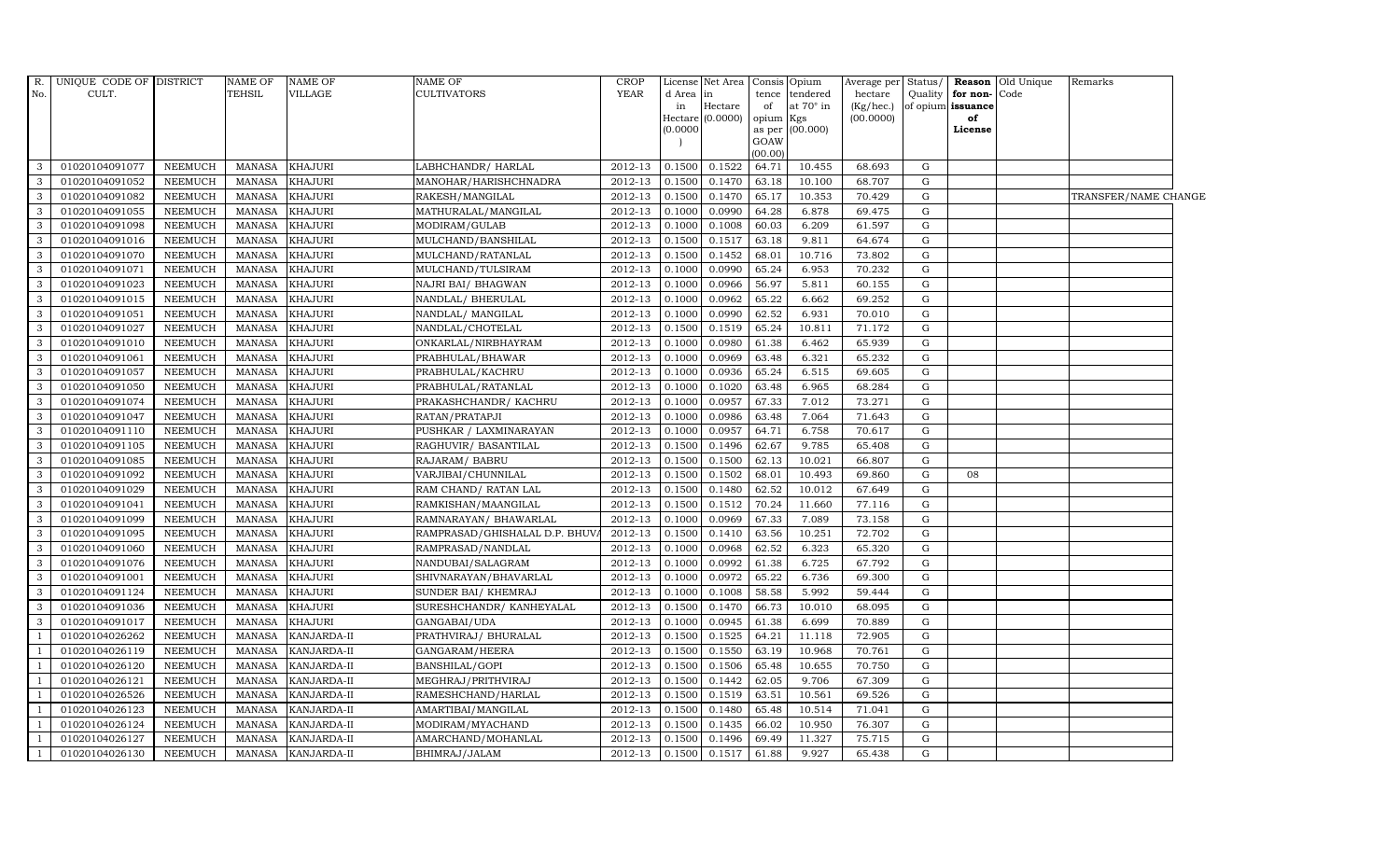| $R_{\cdot}$    | UNIQUE CODE OF DISTRICT |                | <b>NAME OF</b> | <b>NAME OF</b>     | <b>NAME OF</b>         | CROP        |           | License Net Area Consis Opium |           |                  | Average per | Status/      |                   | <b>Reason</b> Old Unique | Remarks                  |
|----------------|-------------------------|----------------|----------------|--------------------|------------------------|-------------|-----------|-------------------------------|-----------|------------------|-------------|--------------|-------------------|--------------------------|--------------------------|
| No.            | CULT.                   |                | <b>TEHSIL</b>  | <b>VILLAGE</b>     | <b>CULTIVATORS</b>     | <b>YEAR</b> | d Area in |                               |           | tence tendered   | hectare     | Quality      | for non-          | Code                     |                          |
|                |                         |                |                |                    |                        |             | in        | Hectare                       | of        | at $70^\circ$ in | (Kg/hec.)   |              | of opium issuance |                          |                          |
|                |                         |                |                |                    |                        |             |           | Hectare (0.0000)              | opium Kgs |                  | (00.0000)   |              | of<br>License     |                          |                          |
|                |                         |                |                |                    |                        |             | (0.0000)  |                               | GOAW      | as per (00.000)  |             |              |                   |                          |                          |
|                |                         |                |                |                    |                        |             |           |                               | (00.00)   |                  |             |              |                   |                          |                          |
|                | 01020104026131          | <b>NEEMUCH</b> | MANASA         | <b>KANJARDA-II</b> | MANGILAL/JAGANNATH     | 2012-13     | 0.1500    | 0.1502                        | 71.23     | 11.285           | 75.133      | $\mathbf G$  |                   |                          |                          |
| -1             | 01020104026133          | <b>NEEMUCH</b> | MANASA         | KANJARDA-II        | PRABHULAL/NARAYAN      | 2012-13     | 0.1500    | 0.1481                        | 63.63     | 10.853           | 73.282      | $\mathbf G$  |                   |                          |                          |
|                | 01020104026136          | <b>NEEMUCH</b> | <b>MANASA</b>  | KANJARDA-II        | KASHIBAI/MATHURALAL    | 2012-13     | 0.1500    | 0.1480                        | 61.77     | 9.724            | 65.703      | G            |                   |                          |                          |
|                | 01020104026137          | <b>NEEMUCH</b> | MANASA         | KANJARDA-II        | NATHULAL/KISHANA       | 2012-13     | 0.1500    | 0.1507                        | 69.29     | 10.997           | 72.973      | $\mathbf G$  |                   |                          |                          |
| $\overline{1}$ | 01020104026138          | <b>NEEMUCH</b> | <b>MANASA</b>  | KANJARDA-II        | SUKHLAL/RAMLAL         | 2012-13     | 0.1500    | 0.1492                        | 61.43     | 9.987            | 66.937      | ${\rm G}$    |                   |                          |                          |
| $\overline{1}$ | 01020104026139          | <b>NEEMUCH</b> | <b>MANASA</b>  | KANJARDA-II        | SHANTILAL/ DEVILAL     | 2012-13     | 0.1000    | 0.1000                        | 57.91     | 5.832            | 58.320      | $\mathbf{I}$ | 02                |                          |                          |
| $\overline{1}$ | 01020104026142          | <b>NEEMUCH</b> | MANASA         | KANJARDA-II        | KAILASHCHANDR/DOLATRAM | 2012-13     | 0.1500    | 0.1439                        | 62.05     | 9.644            | 67.019      | $\mathbf G$  |                   |                          |                          |
| $\overline{1}$ | 01020104026144          | <b>NEEMUCH</b> | <b>MANASA</b>  | KANJARDA-II        | MANGILAL/KHEMAJI       | 2012-13     | 0.1500    | 0.1512                        | 71.23     | 12.119           | 80.152      | $\mathbf G$  |                   |                          |                          |
|                | 01020104026145          | <b>NEEMUCH</b> | MANASA         | KANJARDA-II        | MURLI/GOPI             | 2012-13     | 0.1500    | 0.1500                        | 65.35     | 10.456           | 69.707      | $\mathbf G$  |                   |                          |                          |
|                | 01020104026146          | <b>NEEMUCH</b> | <b>MANASA</b>  | KANJARDA-II        | MOTILAL/BALU           | 2012-13     | 0.1500    | 0.1440                        | 66.02     | 10.186           | 70.736      | ${\rm G}$    |                   |                          |                          |
| $\overline{1}$ | 01020104026147          | <b>NEEMUCH</b> | <b>MANASA</b>  | KANJARDA-II        | NANDKISHOR/KACHRULAL   | 2012-13     | 0.1500    | 0.1480                        | 55.23     | 9.208            | 62.216      | ${\rm G}$    |                   |                          |                          |
| $\overline{1}$ | 01020104026148          | <b>NEEMUCH</b> | MANASA         | <b>KANJARDA-II</b> | MADHO/ KAWARLAL        | 2012-13     | 0.1500    | 0.1512                        | 57.75     | 9.900            | 65.476      | $\mathbf G$  |                   |                          |                          |
| $\overline{1}$ | 01020104026149          | <b>NEEMUCH</b> | <b>MANASA</b>  | KANJARDA-II        | BANSILAL/GOBARLAL      | 2012-13     | 0.1500    | 0.1464                        | 65.03     | 10.786           | 73.675      | $\mathbf G$  |                   |                          |                          |
|                | 01020104026152          | <b>NEEMUCH</b> | MANASA         | KANJARDA-II        | BHURALAL/AMARCHAND     | 2012-13     | 0.1500    | 0.1520                        | 60.49     | 10.257           | 67.480      | G            |                   |                          |                          |
| $\overline{1}$ | 01020104026153          | <b>NEEMUCH</b> | MANASA         | KANJARDA-II        | GORILAL/ JADAVCHAND    | 2012-13     | 0.1500    | 0.1495                        | 64.72     | 10.993           | 73.532      | G            |                   |                          |                          |
| -1             | 01020104026156          | <b>NEEMUCH</b> | MANASA         | KANJARDA-II        | SUNDERLAL/ CHUNNILAL   | 2012-13     | 0.1500    | 0.1210                        | 45.84     | 6.378            | 52.711      | ${\rm G}$    | 04                |                          | <b>ISSUED ON 2016-17</b> |
|                | 01020104026157          | <b>NEEMUCH</b> | MANASA         | KANJARDA-II        | SITARAM/KISHANLAL      | 2012-13     | 0.1000    | 0.1008                        | 66.50     | 7.239            | 71.815      | $\mathbf G$  |                   |                          | NAME CHANGE              |
| $\overline{1}$ | 01020104026168          | <b>NEEMUCH</b> | MANASA         | KANJARDA-II        | GHISALAL/NARAYAN       | 2012-13     | 0.1000    | 0.0975                        | 64.72     | 6.962            | 71.405      | G            |                   |                          |                          |
|                | 01020104026493          | <b>NEEMUCH</b> | MANASA         | KANJARDA-II        | <b>BALU/ BHERULAL</b>  | 2012-13     | 0.1000    | 0.1000                        | 64.85     | 7.736            | 77.360      | $\mathbf G$  |                   |                          |                          |
|                | 01020104026174          | <b>NEEMUCH</b> | <b>MANASA</b>  | KANJARDA-II        | BHERULAL/NARAYAN       | 2012-13     | 0.1500    | 0.1494                        | 59.92     | 10.435           | 69.846      | G            |                   |                          |                          |
| -1             | 01020104026176          | <b>NEEMUCH</b> | <b>MANASA</b>  | KANJARDA-II        | RAMLAL/PYARA           | 2012-13     | 0.1500    | 0.1508                        | 62.33     | 10.160           | 67.374      | G            |                   |                          |                          |
|                | 01020104026183          | <b>NEEMUCH</b> | MANASA         | KANJARDA-II        | JAGANNATH/CHAGAN       | 2012-13     | 0.1500    | 0.1500                        | 66.50     | 10.773           | 71.820      | ${\rm G}$    |                   |                          |                          |
| $\overline{1}$ | 01020104026207          | <b>NEEMUCH</b> | MANASA         | <b>KANJARDA-II</b> | <b>BHORI BAI/ MOTI</b> | 2012-13     | 0.1500    | 0.1479                        | 62.61     | 10.152           | 68.641      | G            |                   |                          |                          |
|                | 01020104026184          | <b>NEEMUCH</b> | <b>MANASA</b>  | KANJARDA-II        | MOTYABAI/MEGHRAJ       | 2012-13     | 0.1500    | 0.1496                        | 65.54     | 10.917           | 72.975      | $\mathbf G$  |                   |                          |                          |
|                | 01020104026188          | NEEMUCH        | <b>MANASA</b>  | KANJARDA-II        | PYARCHAND/UDAJI        | 2012-13     | 0.1500    | 0.1495                        | 62.69     | 10.881           | 72.783      | $\mathbf G$  |                   |                          |                          |
| -1             | 01020104026521          | <b>NEEMUCH</b> | <b>MANASA</b>  | KANJARDA-II        | CHAGANLAL/PYARCHAND    | 2012-13     | 0.1500    | 0.1480                        | 66.58     | 11.081           | 74.872      | G            |                   |                          |                          |
| $\overline{1}$ | 01020104026191          | <b>NEEMUCH</b> | <b>MANASA</b>  | KANJARDA-II        | GORILAL/ GANGARAM      | 2012-13     | 0.1000    | 0.1024                        | 59.38     | 6.829            | 66.689      | ${\rm G}$    |                   |                          |                          |
| $\overline{1}$ | 01020104026192          | <b>NEEMUCH</b> | MANASA         | <b>KANJARDA-II</b> | GHISIBAI/GHISALAL      | 2012-13     | 0.1500    | 0.1460                        | 62.61     | 9.892            | 67.753      | $\mathbf G$  |                   |                          |                          |
| $\overline{1}$ | 01020104026195          | <b>NEEMUCH</b> | MANASA         | KANJARDA-II        | LALURAM/RAMA           | 2012-13     | 0.1500    | 0.1480                        | 66.50     | 10.906           | 73.689      | $\mathbf G$  |                   |                          |                          |
|                | 01020104026196          | <b>NEEMUCH</b> | <b>MANASA</b>  | KANJARDA-II        | LAHARMAL/ PYARCHAND    | 2012-13     | 0.1500    | 0.1443                        | 65.20     | 10.926           | 75.717      | $\mathbf G$  |                   |                          |                          |
| $\overline{1}$ | 01020104026201          | <b>NEEMUCH</b> | MANASA         | <b>KANJARDA-II</b> | SHANKARLAL/ MODA       | 2012-13     | 0.1500    | 0.1470                        | 64.21     | 11.072           | 75.320      | G            |                   |                          |                          |
|                | 01020104026517          | <b>NEEMUCH</b> | MANASA         | KANJARDA-II        | BHANWARLAL/NANDA       | 2012-13     | 0.1000    | 0.0999                        | 67.19     | 6.556            | 65.626      | ${\rm G}$    |                   |                          |                          |
| $\overline{1}$ | 01020104026211          | <b>NEEMUCH</b> | MANASA         | KANJARDA-II        | GHISALAL/ HARLAL       | $2012 - 13$ | 0.1500    | 0.1470                        | 69.24     | 12.236           | 83.238      | ${\rm G}$    |                   |                          |                          |
| $\overline{1}$ | 01020104026212          | <b>NEEMUCH</b> | <b>MANASA</b>  | KANJARDA-II        | CHATRIBAI/GHISALAL     | 2012-13     | 0.1500    | 0.1410                        | 63.19     | 10.869           | 77.085      | $\mathbf G$  |                   |                          |                          |
|                | 01020104026213          | <b>NEEMUCH</b> | <b>MANASA</b>  | KANJARDA-II        | RADHESHYAM/GORILAL     | 2012-13     | 0.1000    | 0.0924                        | 66.58     | 6.962            | 75.346      | $\mathbf G$  |                   |                          |                          |
| $\overline{1}$ | 01020104026216          | <b>NEEMUCH</b> | <b>MANASA</b>  | KANJARDA-II        | NANALAL/DOULA          | 2012-13     | 0.1500    | 0.1505                        | 65.75     | 11.102           | 73.767      | ${\rm G}$    |                   |                          |                          |
| $\overline{1}$ | 01020104026220          | <b>NEEMUCH</b> | <b>MANASA</b>  | KANJARDA-II        | SHANTILAL/BHAWARLAL    | 2012-13     | 0.1500    | 0.1512                        | 65.35     | 11.016           | 72.857      | ${\rm G}$    |                   |                          |                          |
| 1              | 01020104026222          | <b>NEEMUCH</b> | MANASA         | KANJARDA-II        | NATHULAL/KASHIRAM      | $2012 - 13$ | 0.1500    | 0.0999                        | 63.51     | 6.914            | 69.209      | ${\rm G}$    |                   |                          |                          |
| $\overline{1}$ | 01020104026223          | <b>NEEMUCH</b> | <b>MANASA</b>  | KANJARDA-II        | GHANSHYAM/NANDLAL      | 2012-13     | 0.1000    | 0.0989                        | 61.43     | 6.731            | 68.059      | ${\rm G}$    |                   |                          |                          |
|                | 01020104026519          | <b>NEEMUCH</b> | <b>MANASA</b>  | KANJARDA-II        | RAMCHANDRA/DOULTRAM    | 2012-13     | 0.1500    | 0.1475                        | 61.77     | 10.298           | 69.817      | $\mathbf G$  |                   |                          | NAME CHANGE              |
| $\mathbf{1}$   | 01020104026228          | <b>NEEMUCH</b> |                | MANASA KANJARDA-II | BADRILAL/GANGARAM      | 2012-13     | 0.1500    | 0.1568                        | 57.75     | 9.653            | 61.563      | G            |                   |                          |                          |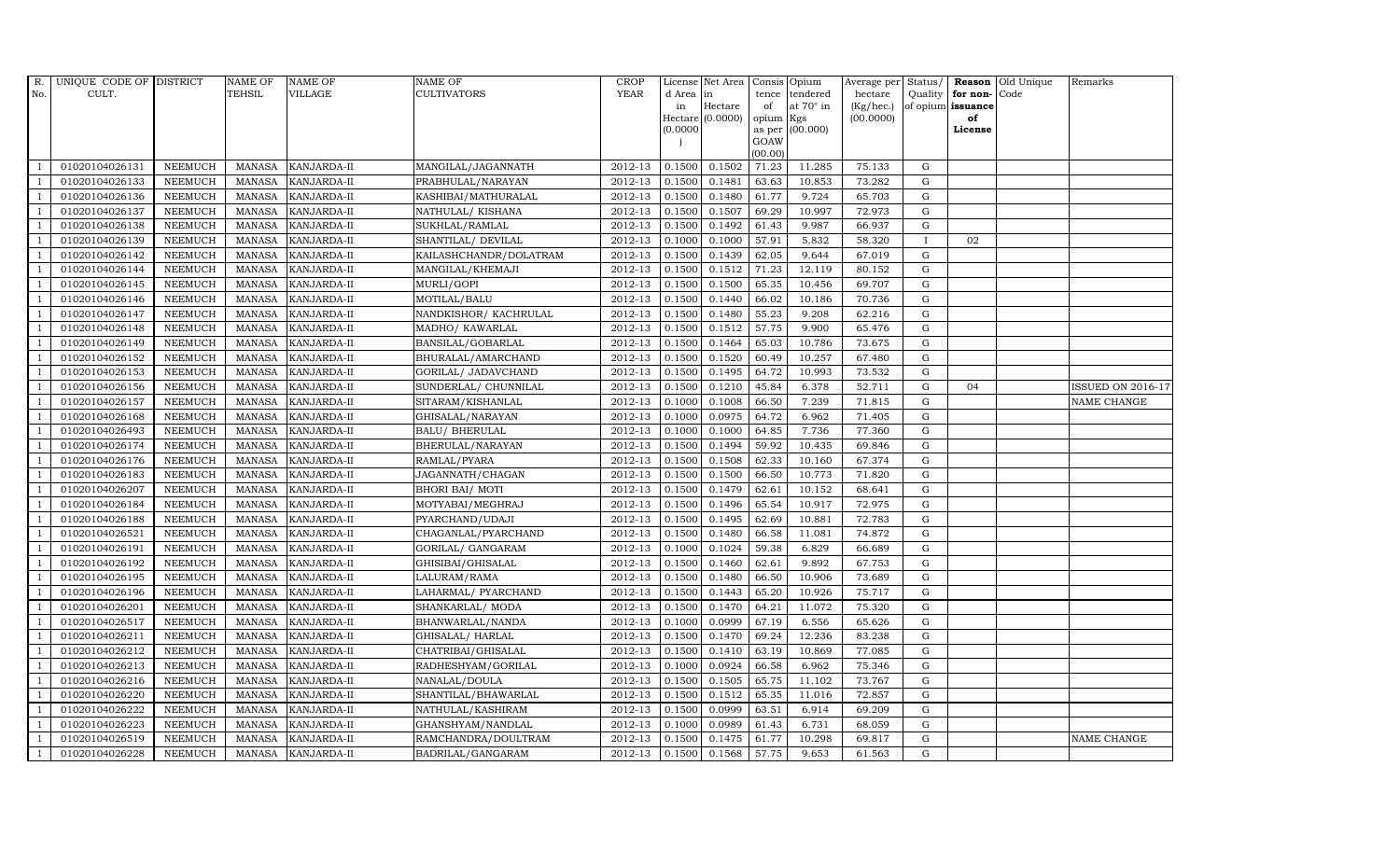| R.             | UNIQUE CODE OF DISTRICT |                | <b>NAME OF</b> | <b>NAME OF</b>     | <b>NAME OF</b>         | CROP    |           | License Net Area   Consis   Opium |           |                  | Average per | Status/     | Reason            | Old Unique | Remarks                  |
|----------------|-------------------------|----------------|----------------|--------------------|------------------------|---------|-----------|-----------------------------------|-----------|------------------|-------------|-------------|-------------------|------------|--------------------------|
| No.            | CULT.                   |                | <b>TEHSIL</b>  | <b>VILLAGE</b>     | <b>CULTIVATORS</b>     | YEAR    | d Area in |                                   |           | tence tendered   | hectare     | Quality     | for non-          | Code       |                          |
|                |                         |                |                |                    |                        |         | in        | Hectare                           | of        | at $70^\circ$ in | (Kg/hec.)   |             | of opium issuance |            |                          |
|                |                         |                |                |                    |                        |         |           | Hectare (0.0000)                  | opium Kgs |                  | (00.0000)   |             | of                |            |                          |
|                |                         |                |                |                    |                        |         | (0.0000)  |                                   | GOAW      | as per (00.000)  |             |             | License           |            |                          |
|                |                         |                |                |                    |                        |         |           |                                   | (00.00)   |                  |             |             |                   |            |                          |
|                | 01020104026229          | <b>NEEMUCH</b> | MANASA         | <b>KANJARDA-II</b> | DEVILAL/KAWARLAL       | 2012-13 | 0.1500    | 0.1476                            | 63.72     | 10.769           | 72.961      | ${\rm G}$   |                   |            |                          |
| -1             | 01020104026231          | <b>NEEMUCH</b> | MANASA         | <b>KANJARDA-II</b> | NANALAL/ BABRU         | 2012-13 | 0.1500    | 0.1440                            | 62.47     | 10.700           | 74.306      | $\mathbf G$ |                   |            |                          |
|                | 01020104026233          | <b>NEEMUCH</b> | <b>MANASA</b>  | KANJARDA-II        | NARAYAN/GORILAL        | 2012-13 | 0.1500    | 0.1444                            | 64.76     | 10.732           | 74.321      | G           |                   |            |                          |
|                | 01020104026235          | <b>NEEMUCH</b> | MANASA         | KANJARDA-II        | DEVILAL/ GORILAL       | 2012-13 | 0.1500    | 0.1532                            | 57.28     | 9.770            | 63.773      | $\mathbf G$ |                   |            |                          |
| $\overline{1}$ | 01020104026239          | <b>NEEMUCH</b> | <b>MANASA</b>  | KANJARDA-II        | HARIRAM/ MOTILAL       | 2012-13 | 0.1500    | 0.1500                            | 62.36     | 10.396           | 69.307      | ${\rm G}$   |                   |            |                          |
| $\overline{1}$ | 01020104026242          | <b>NEEMUCH</b> | <b>MANASA</b>  | KANJARDA-II        | GHISALAL/ NANURAM      | 2012-13 | 0.1500    | 0.1435                            | 62.47     | 10.352           | 72.139      | ${\rm G}$   |                   |            | NAME CHANGE              |
| $\overline{1}$ | 01020104026243          | <b>NEEMUCH</b> | <b>MANASA</b>  | KANJARDA-II        | GHISALAL/ MEGHARAJ     | 2012-13 | 0.1500    | 0.1440                            | 63.63     | 10.672           | 74.111      | $\mathbf G$ |                   |            |                          |
| $\overline{1}$ | 01020104026245          | <b>NEEMUCH</b> | <b>MANASA</b>  | KANJARDA-II        | GHISALAL/KALU          | 2012-13 | 0.1500    | 0.1498                            | 63.23     | 10.596           | 70.734      | $\mathbf G$ |                   |            |                          |
|                | 01020104026246          | <b>NEEMUCH</b> | <b>MANASA</b>  | KANJARDA-II        | NANDUBAI/SEVARAM       | 2012-13 | 0.1500    | 0.1445                            | 64.76     | 10.704           | 74.076      | $\mathbf G$ |                   |            |                          |
|                | 01020104026247          | <b>NEEMUCH</b> | <b>MANASA</b>  | KANJARDA-II        | SURESHCHAND/MANGILAL   | 2012-13 | 0.1500    | 0.1428                            | 61.21     | 10.213           | 71.520      | ${\rm G}$   |                   |            |                          |
| $\overline{1}$ | 01020104026252          | <b>NEEMUCH</b> | <b>MANASA</b>  | KANJARDA-II        | PANNALAL/AMARCHAND     | 2012-13 | 0.1500    | 0.1500                            | 65.35     | 11.194           | 74.627      | ${\rm G}$   |                   |            |                          |
| $\overline{1}$ | 01020104026260          | <b>NEEMUCH</b> | <b>MANASA</b>  | KANJARDA-II        | NANALAL/MODA CHOUDHARY | 2012-13 | 0.1500    | 0.1513                            | 66.02     | 11.101           | 73.371      | ${\rm G}$   |                   |            |                          |
| $\overline{1}$ | 01020104026261          | <b>NEEMUCH</b> | <b>MANASA</b>  | KANJARDA-II        | BHANWARLAL/NANDA       | 2012-13 | 0.1500    | 0.1480                            | 71.23     | 11.366           | 76.797      | $\mathbf G$ |                   |            |                          |
|                | 01020104026264          | <b>NEEMUCH</b> | <b>MANASA</b>  | KANJARDA-II        | PRAKASH/ GOBAR         | 2012-13 | 0.1500    | 0.1500                            | 60.38     | 9.851            | 65.673      | $\mathbf G$ |                   |            |                          |
| $\overline{1}$ | 01020104026268          | <b>NEEMUCH</b> | <b>MANASA</b>  | KANJARDA-II        | PRAHLAD/RAMSUKH        | 2012-13 | 0.1500    | 0.1550                            | 64.43     | 9.941            | 64.135      | G           |                   |            |                          |
| -1             | 01020104026117          | <b>NEEMUCH</b> | <b>MANASA</b>  | KANJARDA-II        | ONKARLAL/NATHULAL      | 2012-13 | 0.1500    | 0.1550                            | 62.69     | 10.577           | 68.239      | ${\rm G}$   |                   |            |                          |
|                | 01020104026284          | <b>NEEMUCH</b> | <b>MANASA</b>  | KANJARDA-II        | BHANWARLAL/SITARAM     | 2012-13 | 0.1500    | 0.1456                            | 53.90     | 8.870            | 60.920      | G           | 05                |            | <b>ISSUED ON 2015-16</b> |
| $\overline{1}$ | 01020104026287          | <b>NEEMUCH</b> | MANASA         | <b>KANJARDA-II</b> | RAMESHCHANDR/MOTILAL   | 2012-13 | 0.1500    | 0.1518                            | 63.48     | 10.365           | 68.281      | G           |                   |            |                          |
|                | 01020104026288          | <b>NEEMUCH</b> | <b>MANASA</b>  | KANJARDA-II        | DEVIKISHAN/POKHARLAL   | 2012-13 | 0.1500    | 0.1530                            | 65.48     | 10.888           | 71.163      | $\mathbf G$ |                   |            |                          |
|                | 01020104026299          | <b>NEEMUCH</b> | <b>MANASA</b>  | KANJARDA-II        | DEU BAI/ KACHRU        | 2012-13 | 0.1500    | 0.1386                            | 65.03     | 10.024           | 72.323      | G           |                   |            |                          |
| -1             | 01020104026305          | <b>NEEMUCH</b> | <b>MANASA</b>  | KANJARDA-II        | VARDICHAND/MEGHRAJ     | 2012-13 | 0.1500    | 0.1512                            | 59.10     | 10.106           | 66.839      | ${\rm G}$   |                   |            |                          |
| $\overline{1}$ | 01020104026306          | <b>NEEMUCH</b> | <b>MANASA</b>  | KANJARDA-II        | CHANDIBAI/RAMCHANDRA   | 2012-13 | 0.1000    | 0.0936                            | 62.33     | 6.482            | 69.252      | ${\rm G}$   |                   |            |                          |
| $\overline{1}$ | 01020104026308          | <b>NEEMUCH</b> | MANASA         | <b>KANJARDA-II</b> | BASANTILAL/MADHAVLAL   | 2012-13 | 0.1500    | 0.1500                            | 65.03     | 9.820            | 65.467      | G           |                   |            |                          |
|                | 01020104026309          | <b>NEEMUCH</b> | <b>MANASA</b>  | KANJARDA-II        | RADHESHYAM/NANALAL     | 2012-13 | 0.1500    | 0.1530                            | 64.43     | 10.263           | 67.078      | $\mathbf G$ |                   |            |                          |
|                | 01020104026310          | <b>NEEMUCH</b> | <b>MANASA</b>  | KANJARDA-II        | KANHAIYALAL/NARAYAN    | 2012-13 | 0.1500    | 0.1200                            | 57.91     | 8.107            | 67.558      | $\mathbf G$ |                   |            |                          |
| - 1            | 01020104026167          | <b>NEEMUCH</b> | <b>MANASA</b>  | KANJARDA-II        | KANHAIYALAL/NARAYAN    | 2012-13 | 0.1500    | 0.1190                            | 59.80     | 7.801            | 65.555      | G           |                   |            |                          |
| $\overline{1}$ | 01020104026311          | <b>NEEMUCH</b> | <b>MANASA</b>  | KANJARDA-II        | PARKASHCHAND/MADHAVLAL | 2012-13 | 0.1500    | 0.1520                            | 59.91     | 10.305           | 67.796      | ${\rm G}$   |                   |            |                          |
| $\overline{1}$ | 01020104026312          | <b>NEEMUCH</b> | MANASA         | <b>KANJARDA-II</b> | RAMPRASAD/NANALAL      | 2012-13 | 0.1500    | 0.1479                            | 66.58     | 10.957           | 74.084      | G           |                   |            |                          |
| $\overline{1}$ | 01020104026316          | <b>NEEMUCH</b> | <b>MANASA</b>  | KANJARDA-II        | MOHANLAL/KANHAIYALAL   | 2012-13 | 0.1500    | 0.1426                            | 65.20     | 10.181           | 71.396      | $\mathbf G$ |                   |            |                          |
|                | 01020104026317          | <b>NEEMUCH</b> | <b>MANASA</b>  | KANJARDA-II        | BANSHILAL/LALURAM      | 2012-13 | 0.1500    | 0.1539                            | 69.49     | 11.853           | 77.018      | $\mathbf G$ |                   |            |                          |
| $\overline{1}$ | 01020104026322          | <b>NEEMUCH</b> | <b>MANASA</b>  | KANJARDA-II        | RUGHNATH/NARAYAN       | 2012-13 | 0.1500    | 0.1512                            | 69.29     | 11.789           | 77.970      | G           |                   |            |                          |
|                | 01020104026323          | <b>NEEMUCH</b> | <b>MANASA</b>  | KANJARDA-II        | NATHULAL/GENDMAL       | 2012-13 | 0.1000    | 0.1020                            | 64.76     | 7.373            | 72.284      | ${\rm G}$   |                   |            |                          |
| $\overline{1}$ | 01020104026332          | <b>NEEMUCH</b> | <b>MANASA</b>  | KANJARDA-II        | GANGABAI/KAJODIMAL     | 2012-13 | 0.1500    | 0.1410                            | 62.36     | 10.307           | 73.099      | $\mathbf G$ |                   |            |                          |
| $\overline{1}$ | 01020104026129          | <b>NEEMUCH</b> | <b>MANASA</b>  | KANJARDA-II        | JANIBAI/NANDLAL        | 2012-13 | 0.1500    | 0.1500                            | 62.55     | 10.079           | 67.193      | $\mathbf G$ |                   |            | NAME CHANGE              |
|                | 01020104026163          | <b>NEEMUCH</b> | <b>MANASA</b>  | KANJARDA-II        | JANIBAI/RATANLAL       | 2012-13 | 0.1500    | 0.1475                            | 62.30     | 10.609           | 71.925      | $\mathbf G$ |                   |            |                          |
| $\overline{1}$ | 01020104026473          | <b>NEEMUCH</b> | <b>MANASA</b>  | KANJARDA-II        | PRABHULAL/HIRA         | 2012-13 | 0.1500    | 0.1492                            | 64.43     | 10.889           | 72.983      | ${\rm G}$   |                   |            |                          |
| $\overline{1}$ | 01020104026490          | <b>NEEMUCH</b> | <b>MANASA</b>  | KANJARDA-II        | RAMESHCHAND/KACHRULAL  | 2012-13 | 0.1000    | 0.1000                            | 56.83     | 5.959            | 59.590      | ${\rm G}$   |                   |            |                          |
| $\overline{1}$ | 01020104026491          | NEEMUCH        | <b>MANASA</b>  | KANJARDA-II        | TULSIRAM/KISHANLAL     | 2012-13 | 0.1500    | 0.1479                            | 69.24     | 11.810           | 79.851      | $\mathbf G$ |                   |            |                          |
| $\overline{1}$ | 01020104026494          | <b>NEEMUCH</b> | <b>MANASA</b>  | KANJARDA-II        | DHAPU BAI/KANHAIYALAL  | 2012-13 | 0.1500    | 0.1470                            | 65.75     | 10.915           | 74.252      | $\mathbf G$ |                   |            |                          |
|                | 01020104026210          | <b>NEEMUCH</b> | <b>MANASA</b>  | KANJARDA-II        | MANGILAL/GORILAL       | 2012-13 | 0.1500    | 0.1492                            | 63.23     | 10.876           | 72.895      | $\mathbf G$ |                   |            |                          |
| $\mathbf{1}$   | 01020104026215          | <b>NEEMUCH</b> |                | MANASA KANJARDA-II | NANIBAI/NANDLAL        | 2012-13 | 0.1500    | 0.1498                            | 69.29     | 11.601           | 77.443      | G           |                   |            |                          |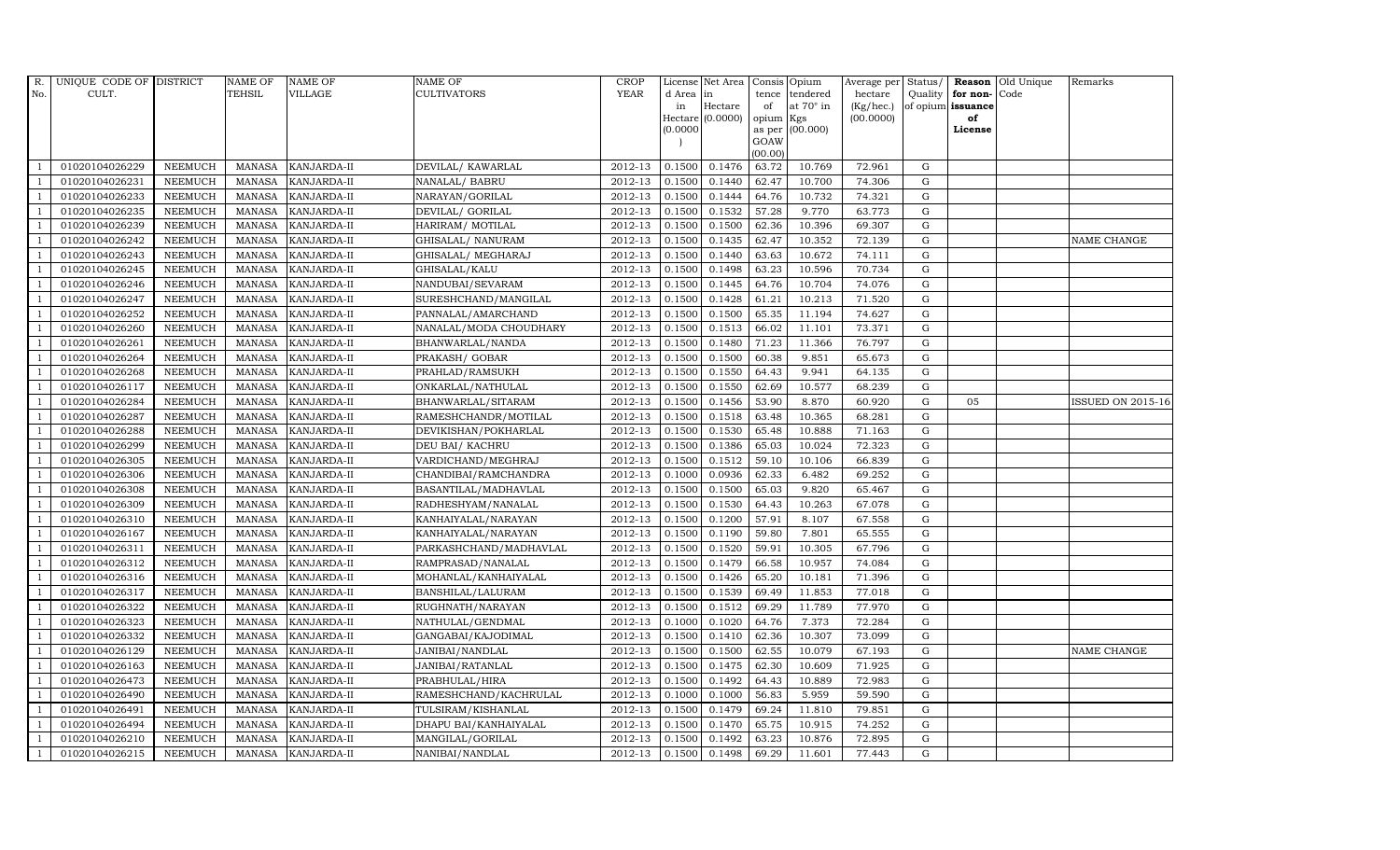| R.             | UNIQUE CODE OF DISTRICT |                | <b>NAME OF</b>  | <b>NAME OF</b>     | <b>NAME OF</b>               | CROP                   |          | License Net Area   |           | Consis Opium     | Average per | Status/     |                      | <b>Reason</b> Old Unique | Remarks                        |
|----------------|-------------------------|----------------|-----------------|--------------------|------------------------------|------------------------|----------|--------------------|-----------|------------------|-------------|-------------|----------------------|--------------------------|--------------------------------|
| No.            | CULT.                   |                | TEHSIL          | VILLAGE            | <b>CULTIVATORS</b>           | <b>YEAR</b>            | d Area   | in                 | tence     | tendered         | hectare     |             | Quality $ $ for non- | Code                     |                                |
|                |                         |                |                 |                    |                              |                        | in       | Hectare            | of        | at $70^\circ$ in | (Kg/hec.)   |             | of opium issuance    |                          |                                |
|                |                         |                |                 |                    |                              |                        |          | Hectare $(0.0000)$ | opium Kgs |                  | (00.0000)   |             | of                   |                          |                                |
|                |                         |                |                 |                    |                              |                        | (0.0000) |                    | GOAW      | as per (00.000)  |             |             | License              |                          |                                |
|                |                         |                |                 |                    |                              |                        |          |                    | (00.00)   |                  |             |             |                      |                          |                                |
|                | 01020104026266          | <b>NEEMUCH</b> | MANASA          | <b>KANJARDA-II</b> | RATANLAL/MADHOLAL            | 2012-13                | 0.1500   | 0.1505             | 63.48     | 10.247           | 68.086      | G           |                      |                          |                                |
| -1             | 01020104026141          | <b>NEEMUCH</b> | MANASA          | <b>KANJARDA-II</b> | BHAGIRATH/KHEMRAJ            | 2012-13                | 0.1500   | 0.1428             | 71.23     | 11.234           | 78.669      | ${\rm G}$   |                      |                          |                                |
|                | 01020104026198          | <b>NEEMUCH</b> | <b>MANASA</b>   | KANJARDA-II        | MANGILAL/MADHAVLAL           | 2012-13                | 0.1000   | 0.0990             | 65.20     | 6.650            | 67.172      | G           |                      |                          |                                |
|                | 01020104026126          | <b>NEEMUCH</b> | MANASA          | KANJARDA-II        | HARKU BAI/ BHANWAR LAL       | 2012-13                | 0.1500   | 0.1512             | 62.55     | 10.267           | 67.903      | G           |                      |                          |                                |
| $\overline{1}$ | 01020104026180          | <b>NEEMUCH</b> | <b>MANASA</b>   | KANJARDA-II        | HUDI BAI/ SHANTILAL          | 2012-13                | 0.1500   | 0.1092             | 57.43     | 6.728            | 61.612      | G           |                      |                          |                                |
| $\overline{1}$ | 01020104026169          | NEEMUCH        | <b>MANASA</b>   | KANJARDA-II        | ANIBAI/NANDLAL               | 2012-13                | 0.1500   | 0.1520             | 63.72     | 10.350           | 68.092      | G           |                      |                          |                                |
| $\overline{1}$ | 01020104026276          | <b>NEEMUCH</b> | MANASA          | KANJARDA-II        | <b>GENDI BAI/ BHAWARLAL</b>  | 2012-13                | 0.1500   | 0.1453             | 60.49     | 9.877            | 67.977      | ${\rm G}$   |                      |                          |                                |
| $\overline{1}$ | 01020104026541          | <b>NEEMUCH</b> | <b>MANASA</b>   | KANJARDA-II        | CHANDRI BAI / GORILAL        | 2012-13                | 0.1500   | 0.1504             | 64.85     | 10.830           | 72.008      | ${\rm G}$   |                      |                          |                                |
|                | 01020104026140          | <b>NEEMUCH</b> | <b>MANASA</b>   | KANJARDA-II        | ABDUL SATTAR/ MOHAMMAD HUSAI | 2012-13                | 0.1500   | 0.1504             | 64.85     | 10.357           | 68.863      | $\mathbf G$ |                      |                          |                                |
|                | 01020104026530          | <b>NEEMUCH</b> | <b>MANASA</b>   | KANJARDA-II        | BAJJIBAI/HARIRAM             | 2012-13                | 0.1500   | 0.1480             | 59.21     | 9.888            | 66.811      | ${\bf G}$   |                      |                          | TRANSFER/KHEDLI                |
| $\overline{1}$ | 01020104026518          | <b>NEEMUCH</b> | <b>MANASA</b>   | KANJARDA-II        | SUKHIBAI/AMRA                | 2012-13                | 0.1000   | 0.0899             | 52.96     | 5.599            | 62.280      | G           | 05                   |                          | 102010400600 ISSUED ON 2016-17 |
| $\overline{1}$ | 01020104026520          | <b>NEEMUCH</b> | MANASA          | KANJARDA-II        | BASANTILAL/UDAYRAM           | 2012-13                | 0.1500   | 0.1406             | 59.81     | 9.399            | 66.849      | G           |                      |                          |                                |
| $\overline{1}$ | 01020104026522          | <b>NEEMUCH</b> | <b>MANASA</b>   | KANJARDA-II        | BHAGUBAI/HARIRAM             | 2012-13                | 0.1500   | 0.1489             | 63.76     | 10.730           | 72.062      | $\mathbf G$ |                      |                          | NAME CHANGE                    |
|                | 01020104026161          | <b>NEEMUCH</b> | <b>MANASA</b>   | KANJARDA-II        | CHAGANLAL/BHANWARLAL         | 2012-13                | 0.1500   | 0.1440             | 63.51     | 9.635            | 66.910      | G           |                      |                          |                                |
| $\overline{1}$ | 01020104026525          | <b>NEEMUCH</b> | MANASA          | KANJARDA-II        | MAHESH/MANGILAL              | 2012-13                | 0.1500   | 0.1372             | 59.28     | 9.654            | 70.364      | G           |                      |                          |                                |
| $\overline{1}$ | 01020104026527          | <b>NEEMUCH</b> | <b>MANASA</b>   | KANJARDA-II        | RAMLAL/BADRILAL              | 2012-13                | 0.1500   | 0.1472             | 67.19     | 10.731           | 72.901      | G           |                      |                          |                                |
|                | 01020104026528          | <b>NEEMUCH</b> | MANASA          | KANJARDA-II        | PRABHULAL/SUNDERLAL          | $2012 - 13$            | 0.1500   | 0.1520             | 67.19     | 11.192           | 73.632      | G           |                      |                          |                                |
| $\overline{1}$ | 01020104026529          | <b>NEEMUCH</b> | MANASA          | KANJARDA-II        | DHAPUBAI/NANALAL             | 2012-13                | 0.1500   | 0.1512             | 65.75     | 10.605           | 70.139      | G           |                      |                          |                                |
|                | 01020104026017          | <b>NEEMUCH</b> | <b>MANASA</b>   | KANJARDA-I         | NANDUBAI/MOTILAL             | 2012-13                | 0.1000   | 0.0995             | 60.91     | 6.587            | 66.201      | G           |                      |                          |                                |
|                | 01020104026531          | <b>NEEMUCH</b> | <b>MANASA</b>   | KANJARDA-I         | RAMESH/SHOBHALAL             | 2012-13                | 0.1500   | 0.1479             | 60.91     | 9.867            | 66.714      | G           |                      |                          |                                |
| -1             | 01020104026532          | <b>NEEMUCH</b> | <b>MANASA</b>   | KANJARDA-I         | KHEMRAJ/NANALAL              | 2012-13                | 0.1500   | 0.1496             | 61.88     | 9.901            | 66.183      | G           |                      |                          |                                |
|                | 01020104026505          | <b>NEEMUCH</b> | <b>MANASA</b>   | KANJARDA-I         | MATHURALAL/ RUPA             | 2012-13                | 0.1500   | 0.1500             | 64.71     | 10.936           | 72.907      | G           |                      |                          |                                |
| $\overline{1}$ | 01020104026506          | <b>NEEMUCH</b> | MANASA          | KANJARDA-I         | NANDU BAI/ PYARCHAND         | 2012-13                | 0.1500   | 0.1311             | 66.63     | 9.652            | 73.623      | G           |                      |                          |                                |
|                | 01020104026507          | <b>NEEMUCH</b> | <b>MANASA</b>   | KANJARDA-I         | MODIRAM/ NARAYAN             | 2012-13                | 0.1500   | 0.1512             | 64.71     | 10.585           | 70.007      | $\mathbf G$ |                      |                          |                                |
|                | 01020104026109          | <b>NEEMUCH</b> | $\mbox{MANASA}$ | KANJARDA-I         | LAXMAN/GORILAL               | 2012-13                | 0.1500   | 0.1512             | 65.84     | 10.233           | 67.679      | G           |                      |                          |                                |
| - 1            | 01020104026002          | <b>NEEMUCH</b> | <b>MANASA</b>   | KANJARDA-I         | MODIRAM/DEVA                 | 2012-13                | 0.1500   | 0.1548             | 66.20     | 11.074           | 71.537      | G           |                      |                          |                                |
| $\overline{1}$ | 01020104026005          | <b>NEEMUCH</b> | <b>MANASA</b>   | KANJARDA-I         | SITABAI/MANGILAL             | 2012-13                | 0.1500   | 0.1438             | 65.97     | 10.169           | 70.716      | G           |                      |                          |                                |
| $\overline{1}$ | 01020104026006          | <b>NEEMUCH</b> | MANASA          | KANJARDA-I         | BABULAL/BANSHILAL            | 2012-13                | 0.1500   | 0.1504             | 63.69     | 10.290           | 68.418      | G           |                      |                          | NAME CHANGE                    |
| $\overline{1}$ | 01020104026007          | <b>NEEMUCH</b> | <b>MANASA</b>   | KANJARDA-I         | RAMSUKH/LALU                 | 2012-13                | 0.1500   | 0.1480             | 66.25     | 10.250           | 69.257      | $\mathbf G$ |                      |                          |                                |
|                | 01020104026010          | <b>NEEMUCH</b> | <b>MANASA</b>   | KANJARDA-I         | RAMESHCHAND/CHUNNILAL        | 2012-13                | 0.1000   | 0.1020             | 63.37     | 7.215            | 70.735      | G           |                      |                          |                                |
| $\overline{1}$ | 01020104026014          | <b>NEEMUCH</b> | MANASA          | <b>KANJARDA-I</b>  | AMARCHAND/CHHAGANLAL         | 2012-13                | 0.1500   | 0.1422             | 62.05     | 9.458            | 66.512      | G           |                      |                          |                                |
|                | 01020104026016          | <b>NEEMUCH</b> | <b>MANASA</b>   | KANJARDA-I         | JHAMAKLAL/PRITHVIRAJ         | 2012-13                | 0.1500   | 0.1540             | 61.33     | 9.988            | 64.857      | G           |                      |                          |                                |
| $\overline{1}$ | 01020104026019          | <b>NEEMUCH</b> | <b>MANASA</b>   | KANJARDA-I         | RADHESHYAM/ RATANLAL         | 2012-13                | 0.1000   | 0.1020             | 66.37     | 7.016            | 68.784      | ${\rm G}$   |                      |                          |                                |
| $\overline{1}$ | 01020104026022          | <b>NEEMUCH</b> | <b>MANASA</b>   | KANJARDA-I         | SHANKARLAL/CHHAGANLAL        | 2012-13                | 0.1500   | 0.1504             | 59.87     | 9.707            | 64.541      | $\mathbf G$ |                      |                          |                                |
|                | 01020104026028          | <b>NEEMUCH</b> | <b>MANASA</b>   | KANJARDA-I         | BHANWARLAL/NARAYAN           | 2012-13                | 0.1000   | 0.0994             | 69.38     | 7.315            | 73.592      | $\mathbf G$ |                      |                          |                                |
| $\overline{1}$ | 01020104026030          | <b>NEEMUCH</b> | <b>MANASA</b>   | KANJARDA-I         | SUNDERLAL/SHIVLAL            | 2012-13                | 0.1500   | 0.1518             | 63.37     | 9.822            | 64.704      | G           |                      |                          |                                |
|                | 01020104026033          | <b>NEEMUCH</b> | <b>MANASA</b>   | KANJARDA-I         | MANGILAL/GOPI                | 2012-13                | 0.1500   | 0.1512             | 66.41     | 11.584           | 76.614      | ${\rm G}$   |                      |                          |                                |
| $\overline{1}$ | 01020104026037          | <b>NEEMUCH</b> | <b>MANASA</b>   | KANJARDA-I         | <b>GIRJA BAI/ BABRU</b>      | $\overline{2012} - 13$ | 0.1500   | 0.1508             | 63.02     | 10.317           | 68.415      | ${\rm G}$   |                      |                          |                                |
| $\overline{1}$ | 01020104026038          | <b>NEEMUCH</b> | <b>MANASA</b>   | KANJARDA-I         | AMRITRAM/LALURAM             | 2012-13                | 0.1500   | 0.1482             | 63.12     | 9.856            | 66.505      | G           |                      |                          |                                |
|                | 01020104026039          | <b>NEEMUCH</b> | <b>MANASA</b>   | KANJARDA-I         | PREMSHANKAR/LAXMAN           | 2012-13                | 0.1500   | 0.1519             | 69.55     | 11.366           | 74.826      | $\mathbf G$ |                      |                          |                                |
| $\mathbf{1}$   | 01020104026040          | <b>NEEMUCH</b> |                 | MANASA KANJARDA-I  | GORILAL/KANHEYALAL           | 2012-13                | 0.1500   | 0.1512             | 66.41     | 11.176           | 73.915      | G           |                      |                          |                                |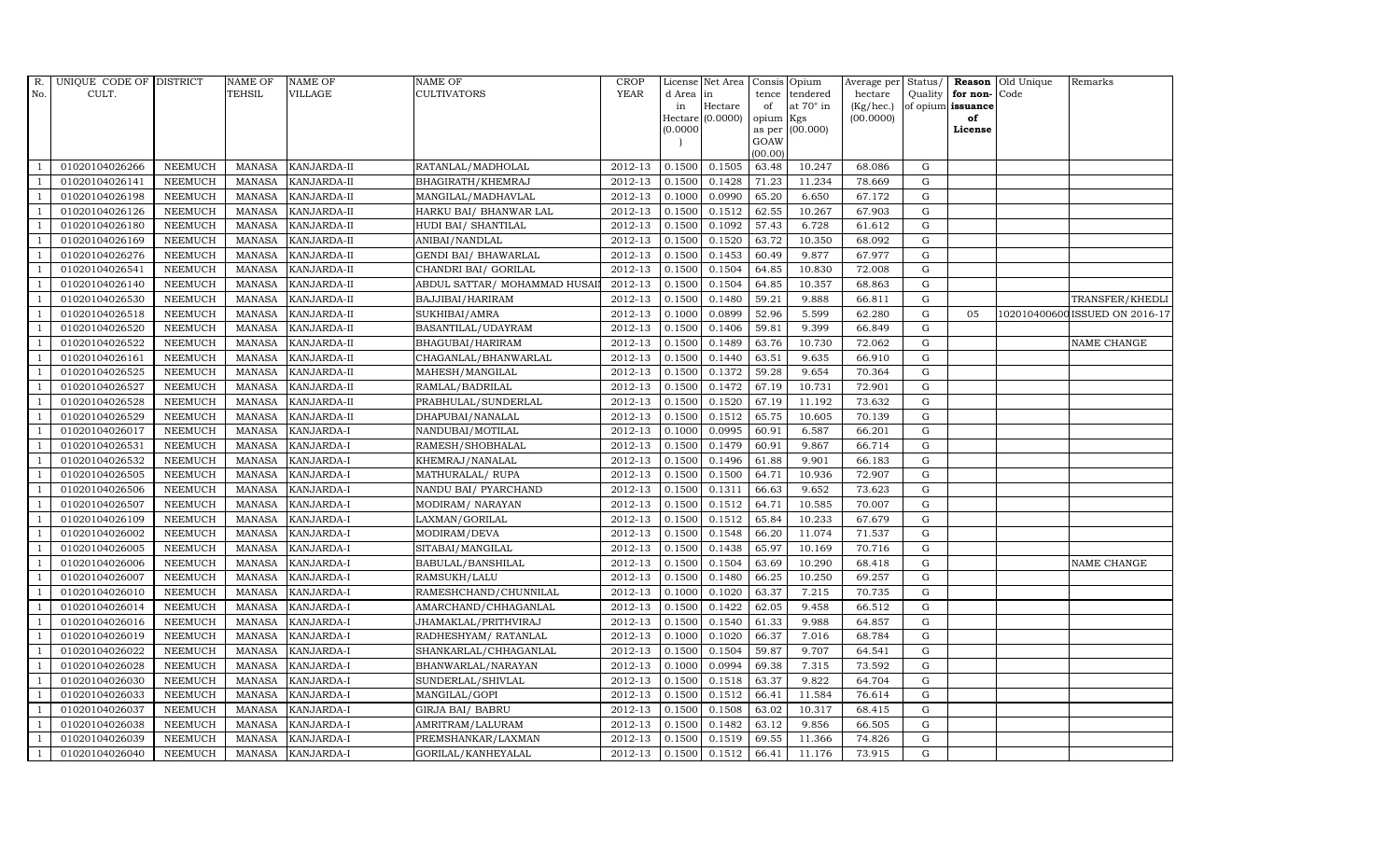| $R_{\cdot}$    | UNIQUE CODE OF DISTRICT |                | <b>NAME OF</b> | <b>NAME OF</b>    | <b>NAME OF</b>              | CROP        |           | License Net Area   |           | Consis Opium     | Average per Status/ |             |                      | <b>Reason</b> Old Unique | Remarks     |
|----------------|-------------------------|----------------|----------------|-------------------|-----------------------------|-------------|-----------|--------------------|-----------|------------------|---------------------|-------------|----------------------|--------------------------|-------------|
| No.            | CULT.                   |                | TEHSIL         | VILLAGE           | <b>CULTIVATORS</b>          | <b>YEAR</b> | d Area in |                    | tence     | tendered         | hectare             |             | Quality $ $ for non- | Code                     |             |
|                |                         |                |                |                   |                             |             | in        | Hectare            | of        | at $70^\circ$ in | (Kg/hec.)           |             | of opium issuance    |                          |             |
|                |                         |                |                |                   |                             |             |           | Hectare $(0.0000)$ | opium Kgs |                  | (00.0000)           |             | of                   |                          |             |
|                |                         |                |                |                   |                             |             | (0.0000)  |                    | GOAW      | as per (00.000)  |                     |             | License              |                          |             |
|                |                         |                |                |                   |                             |             |           |                    | (00.00)   |                  |                     |             |                      |                          |             |
|                | 01020104026041          | <b>NEEMUCH</b> | MANASA         | <b>KANJARDA-I</b> | LAXMAN/RAMSUKH              | 2012-13     | 0.1000    | 0.0990             | 66.63     | 7.148            | 72.202              | G           |                      |                          |             |
| $\overline{1}$ | 01020104026042          | <b>NEEMUCH</b> | MANASA         | <b>KANJARDA-I</b> | RAJARAM/JAGANNATH           | 2012-13     | 0.1500    | 0.1470             | 59.01     | 9.399            | 63.939              | G           |                      |                          |             |
|                | 01020104026043          | <b>NEEMUCH</b> | <b>MANASA</b>  | KANJARDA-I        | BABULAL/RAMNARAYAN          | 2012-13     | 0.1500    | 0.1485             | 62.05     | 9.742            | 65.603              | G           |                      |                          |             |
|                | 01020104026044          | <b>NEEMUCH</b> | MANASA         | <b>KANJARDA-I</b> | RAMCHANDR/ PYARCHANDR       | 2012-13     | 0.1500    | 0.1386             | 65.57     | 10.117           | 72.994              | G           |                      |                          |             |
| $\overline{1}$ | 01020104026009          | <b>NEEMUCH</b> | <b>MANASA</b>  | KANJARDA-I        | SOKINKUMAR/RAMNARAYAN       | 2012-13     | 0.1500    | 0.1462             | 67.14     | 10.733           | 73.413              | G           |                      |                          |             |
| -1             | 01020104026054          | <b>NEEMUCH</b> | MANASA         | KANJARDA-I        | AMOLAKSINGH/NANDLAL         | 2012-13     | 0.1500    | 0.1520             | 62.87     | 10.230           | 67.303              | G           |                      |                          | NAME CHANGE |
| $\overline{1}$ | 01020104026055          | <b>NEEMUCH</b> | MANASA         | KANJARDA-I        | SHAMBHU NATH / SHANKAR NATH | 2012-13     | 0.1000    | 0.0969             | 65.50     | 6.569            | 67.792              | G           |                      |                          |             |
| $\overline{1}$ | 01020104026058          | <b>NEEMUCH</b> | <b>MANASA</b>  | KANJARDA-I        | NARAYANIBAI/MANGILAL        | 2012-13     | 0.1500    | 0.1482             | 63.69     | 9.954            | 67.166              | $\mathbf G$ |                      |                          |             |
| $\overline{1}$ | 01020104026065          | <b>NEEMUCH</b> | MANASA         | KANJARDA-I        | SUNDER BAI/ BANSHILAL       | 2012-13     | 0.1000    | 0.0969             | 67.72     | 6.927            | 71.486              | G           |                      |                          |             |
| $\overline{1}$ | 01020104026514          | <b>NEEMUCH</b> | <b>MANASA</b>  | KANJARDA-I        | BANSHILAL/RUPA              | 2012-13     | 0.1500    | 0.1520             | 68.43     | 10.968           | 72.158              | $\bf{I}$    | 02                   |                          |             |
| $\overline{1}$ | 01020104026070          | <b>NEEMUCH</b> | <b>MANASA</b>  | KANJARDA-I        | SUNDERLAL/DEVA              | 2012-13     | 0.1500    | 0.1484             | 62.87     | 10.131           | 68.268              | G           |                      |                          |             |
| $\overline{1}$ | 01020104026072          | <b>NEEMUCH</b> | MANASA         | KANJARDA-I        | KANHEYALAL/ RAMSUKH         | 2012-13     | 0.1000    | 0.0960             | 70.09     | 7.049            | 73.427              | G           |                      |                          |             |
| $\overline{1}$ | 01020104026074          | <b>NEEMUCH</b> | MANASA         | KANJARDA-I        | BANSILAL/SUKHLAL            | 2012-13     | 0.1500    | 0.1489             | 63.94     | 10.349           | 69.503              | G           |                      |                          |             |
|                | 01020104026076          | <b>NEEMUCH</b> | MANASA         | KANJARDA-I        | RAMNARAYAN/SHIVRAM          | 2012-13     | 0.1000    | 0.0988             | 67.72     | 7.236            | 73.239              | G           |                      |                          |             |
| $\overline{1}$ | 01020104026085          | <b>NEEMUCH</b> | <b>MANASA</b>  | KANJARDA-I        | MOTILAL/BHAWARLAL           | 2012-13     | 0.1500    | 0.1488             | 66.20     | 10.214           | 68.642              | G           |                      |                          |             |
| $\overline{1}$ | 01020104026089          | <b>NEEMUCH</b> | <b>MANASA</b>  | KANJARDA-I        | DEVKISHAN/GORILAL           | 2012-13     | 0.1500    | 0.1386             | 62.87     | 9.484            | 68.427              | G           |                      |                          |             |
| $\overline{1}$ | 01020104026090          | <b>NEEMUCH</b> | MANASA         | KANJARDA-I        | HARIRAM/ KANHEYALAL         | 2012-13     | 0.1000    | 0.0986             | 63.25     | 6.795            | 68.915              | ${\rm G}$   |                      |                          |             |
| $\overline{1}$ | 01020104026094          | <b>NEEMUCH</b> | <b>MANASA</b>  | KANJARDA-I        | PUKHRAJ/ CHUNNILAL          | 2012-13     | 0.1500    | 0.1504             | 63.11     | 10.512           | 69.894              | $\mathbf G$ |                      |                          |             |
|                | 01020104026095          | <b>NEEMUCH</b> | MANASA         | KANJARDA-I        | RAMCHAND/SEVARAM            | 2012-13     | 0.1500    | 0.1364             | 66.25     | 10.127           | 74.245              | G           |                      |                          |             |
|                | 01020104026100          | <b>NEEMUCH</b> | <b>MANASA</b>  | KANJARDA-I        | BABULAL/RAMKISHAN           | 2012-13     | 0.1500    | 0.1444             | 64.60     | 10.493           | 72.666              | G           |                      |                          |             |
| $\overline{1}$ | 01020104026096          | <b>NEEMUCH</b> | <b>MANASA</b>  | KANJARDA-I        | SURAMAL/NARAYAN             | 2012-13     | 0.1500    | 0.1426             | 66.71     | 9.959            | 69.839              | G           |                      |                          |             |
| $\overline{1}$ | 01020104026097          | <b>NEEMUCH</b> | MANASA         | KANJARDA-I        | PRAKASH/SEVARAM             | 2012-13     | 0.1500    | 0.1508             | 66.37     | 10.979           | 72.805              | ${\rm G}$   |                      |                          |             |
| $\overline{1}$ | 01020104026098          | <b>NEEMUCH</b> | MANASA         | KANJARDA-I        | RAMESH/KISHANLAL            | 2012-13     | 0.1500    | 0.1500             | 60.95     | 10.153           | 67.687              | G           |                      |                          |             |
|                | 01020104026103          | <b>NEEMUCH</b> | MANASA         | <b>KANJARDA-I</b> | RAMLAL/MANGILAL             | 2012-13     | 0.1500    | 0.1436             | 63.02     | 9.651            | 67.208              | G           |                      |                          |             |
|                | 01020104026105          | <b>NEEMUCH</b> | <b>MANASA</b>  | KANJARDA-I        | HARISH/PREMCHAND            | 2012-13     | 0.1000    | 0.0946             | 63.69     | 6.760            | 71.459              | $\mathbf G$ |                      |                          |             |
| $\overline{1}$ | 01020104026106          | <b>NEEMUCH</b> | <b>MANASA</b>  | KANJARDA-I        | PRABHULAL/PRITHVIRAJ        | 2012-13     | 0.1500    | 0.1425             | 65.57     | 10.126           | 71.060              | G           |                      |                          |             |
|                | 01020104026110          | <b>NEEMUCH</b> | MANASA         | KANJARDA-I        | BABULAL/NANALAL             | 2012-13     | 0.1500    | 0.1444             | 66.71     | 10.321           | 71.475              | ${\rm G}$   |                      |                          |             |
| $\overline{1}$ | 01020104026114          | <b>NEEMUCH</b> | MANASA         | <b>KANJARDA-I</b> | OMPRAKASH/RAMCHANDRA        | 2012-13     | 0.1500    | 0.1485             | 67.62     | 11.582           | 77.993              | G           |                      |                          | NAME CHANGE |
|                | 01020104026257          | <b>NEEMUCH</b> | <b>MANASA</b>  | <b>KANJARDA-I</b> | GORILAL/ DOLAJI             | 2012-13     | 0.1500    | 0.1456             | 57.26     | 9.407            | 64.609              | G           |                      |                          |             |
|                | 01020104026300          | <b>NEEMUCH</b> | <b>MANASA</b>  | KANJARDA-I        | JAGANNATH/PYARCHANDRA       | 2012-13     | 0.1500    | 0.1492             | 66.03     | 10.395           | 69.672              | ${\rm G}$   |                      |                          |             |
| $\overline{1}$ | 01020104026301          | <b>NEEMUCH</b> | <b>MANASA</b>  | KANJARDA-I        | HEERALAL/NANALAL            | 2012-13     | 0.1500    | 0.1416             | 63.11     | 9.494            | 67.048              | G           |                      |                          |             |
| $\overline{1}$ | 01020104026302          | <b>NEEMUCH</b> | MANASA         | KANJARDA-I        | BADRILAL/BHANWARLAL         | $2012 - 13$ | 0.1500    | 0.1340             | 63.25     | 8.620            | 64.328              | G           |                      |                          |             |
| $\overline{1}$ | 01020104026328          | <b>NEEMUCH</b> | MANASA         | KANJARDA-I        | GOPAL/ BHURALAL             | 2012-13     | 0.1500    | 0.1485             | 64.60     | 9.985            | 67.239              | ${\rm G}$   |                      |                          |             |
|                | 01020104026330          | <b>NEEMUCH</b> | <b>MANASA</b>  | KANJARDA-I        | SHOBALAL/JAGANNATH          | 2012-13     | 0.1500    | 0.1444             | 65.84     | 10.092           | 69.889              | $\mathbf G$ |                      |                          |             |
|                | 01020104026082          | <b>NEEMUCH</b> | <b>MANASA</b>  | KANJARDA-I        | GOPAL/SITARAM               | 2012-13     | 0.1000    | 0.0950             | 69.38     | 6.997            | 73.653              | G           |                      |                          |             |
| $\overline{1}$ | 01020104026051          | <b>NEEMUCH</b> | <b>MANASA</b>  | KANJARDA-I        | MOHANLAL/NANDLAL            | 2012-13     | 0.1500    | 0.1500             | 65.66     | 10.393           | 69.287              | G           |                      |                          |             |
| $\overline{1}$ | 01020104026290          | <b>NEEMUCH</b> | MANASA         | KANJARDA-I        | BHURALAL/GORILAL            | 2012-13     | 0.1500    | 0.1507             | 66.03     | 10.480           | 69.542              | G           |                      |                          |             |
| $\mathbf{1}$   | 01020104026061          | <b>NEEMUCH</b> | MANASA         | KANJARDA-I        | MADANLAL/NANALAL            | 2012-13     | 0.1500    | 0.1500             | 65.26     | 10.507           | 70.047              | $\mathbf G$ |                      |                          |             |
|                | 01020104026012          | <b>NEEMUCH</b> | <b>MANASA</b>  | KANJARDA-I        | KALABAI/DAMARSILAL          | 2012-13     | 0.1500    | 0.1500             | 63.94     | 9.838            | 65.587              | G           |                      |                          |             |
|                | 01020104026091          | <b>NEEMUCH</b> | <b>MANASA</b>  | KANJARDA-I        | NANDKISHORE/ONKAR           | 2012-13     | 0.1500    | 0.1040             | 66.20     | 7.575            | 72.837              | G           |                      |                          |             |
| $\mathbf{1}$   | 01020104026111          | <b>NEEMUCH</b> |                | MANASA KANJARDA-I | NANDLAL/MANGILAL            | 2012-13     | 0.1500    | 0.1512             | 65.66     | 10.918           | 72.209              | G           |                      |                          |             |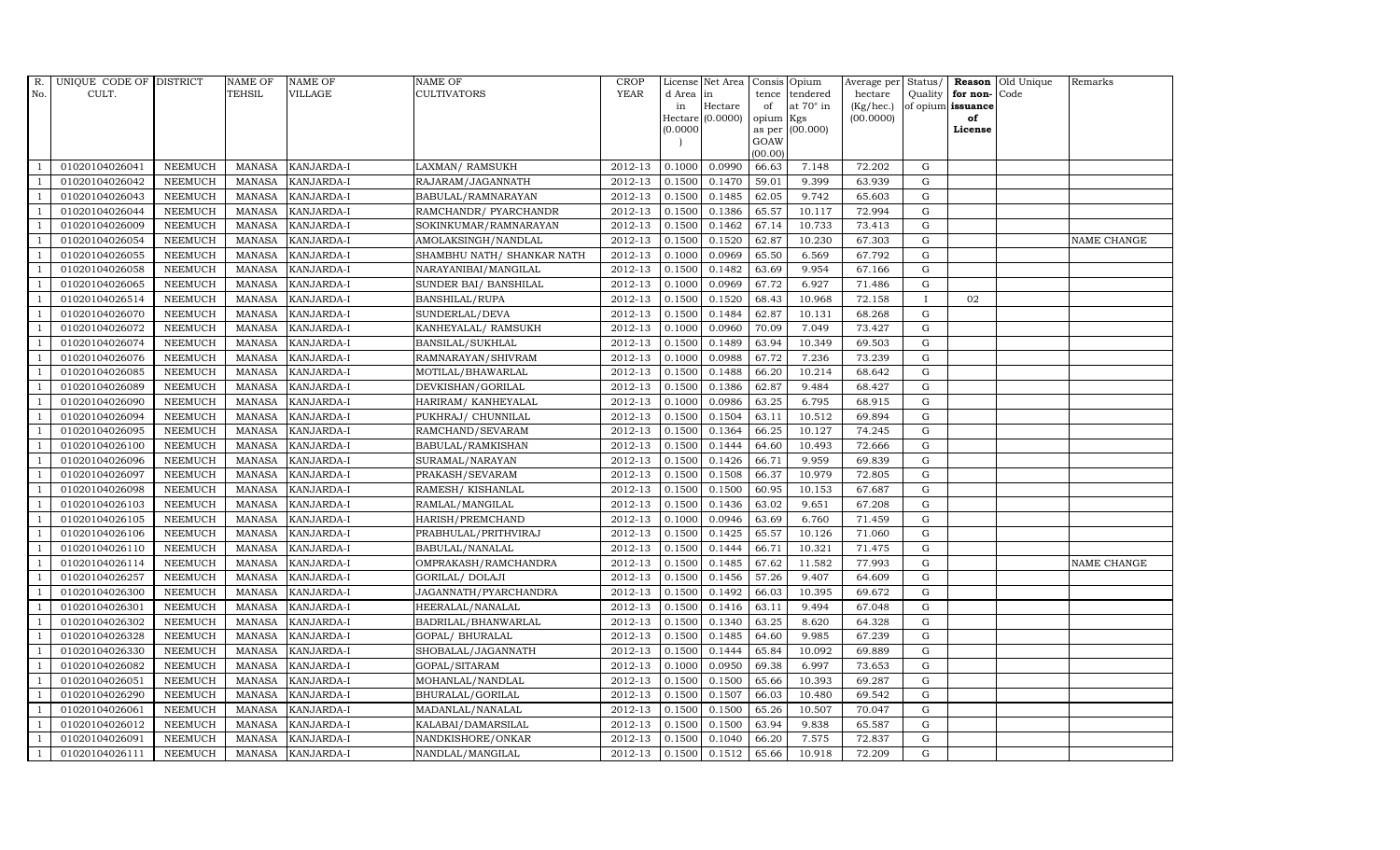| R.             | UNIQUE CODE OF DISTRICT |                | <b>NAME OF</b> | <b>NAME OF</b>        | NAME OF                 | <b>CROP</b> |           | License Net Area |                 | Consis Opium     |           |             |                   | Average per Status/ Reason Old Unique | Remarks                  |
|----------------|-------------------------|----------------|----------------|-----------------------|-------------------------|-------------|-----------|------------------|-----------------|------------------|-----------|-------------|-------------------|---------------------------------------|--------------------------|
| No.            | CULT.                   |                | <b>TEHSIL</b>  | <b>VILLAGE</b>        | CULTIVATORS             | <b>YEAR</b> | d Area in |                  | tence           | tendered         | hectare   |             | Quality for non-  | Code                                  |                          |
|                |                         |                |                |                       |                         |             | in        | Hectare          | of              | at $70^\circ$ in | (Kg/hec.) |             | of opium issuance |                                       |                          |
|                |                         |                |                |                       |                         |             | (0.0000)  | Hectare (0.0000) | opium<br>as per | Kgs<br>(00.000)  | (00.0000) |             | of<br>License     |                                       |                          |
|                |                         |                |                |                       |                         |             |           |                  | GOAW            |                  |           |             |                   |                                       |                          |
|                |                         |                |                |                       |                         |             |           |                  | (00.00)         |                  |           |             |                   |                                       |                          |
|                | 01020104026112          | <b>NEEMUCH</b> | MANASA         | <b>KANJARDA-I</b>     | NANIBAI/RAMESHWAR       | 2012-13     | 0.1500    | 0.1500           | 66.25           | 10.127           | 67.513    | G           |                   |                                       |                          |
| -1             | 01020104026077          | <b>NEEMUCH</b> | <b>MANASA</b>  | KANJARDA-I            | <b>JANI BAI/DEVILAL</b> | 2012-13     | 0.1000    | 0.1020           | 65.97           | 7.040            | 69.020    | G           |                   |                                       |                          |
|                | 01020104026500          | <b>NEEMUCH</b> | <b>MANASA</b>  | KANJARDA-I            | JAGDISH/BHURALAL        | 2012-13     | 0.1500    | 0.1452           | 61.33           | 9.296            | 64.022    | G           |                   |                                       |                          |
|                | 01020104026503          | <b>NEEMUCH</b> | <b>MANASA</b>  | KANJARDA-I            | RAMESH/MANGILAL         | 2012-13     | 0.1500    | 0.1452           | 63.37           | 9.940            | 68.457    | G           |                   |                                       |                          |
| $\overline{1}$ | 01020104026509          | <b>NEEMUCH</b> | <b>MANASA</b>  | KANJARDA-I            | DASHRATH / MANGILAL     | 2012-13     | 0.1500    | 0.1517           | 60.91           | 9.711            | 64.015    | $\mathbf G$ |                   |                                       |                          |
| $\overline{1}$ | 01020104026080          | <b>NEEMUCH</b> | <b>MANASA</b>  | KANJARDA-I            | BADRILAL/BHERULAL       | 2012-13     | 0.1500    | 0.1464           | 62.69           | 10.236           | 69.918    | G           |                   |                                       |                          |
| $\mathbf{1}$   | 01020104026334          | <b>NEEMUCH</b> | <b>MANASA</b>  | KANJARDA-I            | DEVILAL/NARAYAN         | 2012-13     | 0.1500    | 0.1485           | 63.94           | 10.504           | 70.734    | $\mathbf G$ |                   |                                       |                          |
|                | 01020104026023          | <b>NEEMUCH</b> | <b>MANASA</b>  | KANJARDA-I            | TEJMAL / GORILAL        | 2012-13     | 0.1500    | 0.1508           | 59.30           | 9.768            | 64.775    | G           |                   |                                       |                          |
|                | 01020104026063          | <b>NEEMUCH</b> | <b>MANASA</b>  | KANJARDA-I            | CHHAGANI BAI/ BHAWARLAL | 2012-13     | 0.1000    | 0.1026           | 63.25           | 6.867            | 66.930    | G           |                   |                                       |                          |
| -1             | 01020104026045          | <b>NEEMUCH</b> | <b>MANASA</b>  | KANJARDA-I            | JANI BAI/ GULABCHAND    | 2012-13     | 0.1500    | 0.1500           | 63.11           | 9.971            | 66.473    | G           |                   |                                       |                          |
| -1             | 01020104026069          | <b>NEEMUCH</b> | <b>MANASA</b>  | KANJARDA-I            | KANCHAN BAI/ BHURALAL   | 2012-13     | 0.1500    | 0.1551           | 63.02           | 10.065           | 64.894    | G           |                   |                                       |                          |
| $\overline{1}$ | 01020104026511          | <b>NEEMUCH</b> | <b>MANASA</b>  | KANJARDA-I            | GOPAL/ GANGARAM         | 2012-13     | 0.1500    | 0.1495           | 63.86           | 10.035           | 67.124    | $\mathbf G$ |                   |                                       |                          |
| $\overline{1}$ | 01020104026515          | <b>NEEMUCH</b> | <b>MANASA</b>  | KANJARDA-I            | KHEMRAJ/HIRA            | 2012-13     | 0.1500    | 0.1518           | 64.71           | 10.372           | 68.327    | $\mathbf G$ |                   |                                       |                          |
|                | 01020104026533          | <b>NEEMUCH</b> | <b>MANASA</b>  | KANJARDA-I            | VARDICHANDRA/NANURAM    | 2012-13     | 0.1000    | 0.1023           | 64.53           | 7.071            | 69.120    | G           |                   | 01020104007008                        |                          |
| $\mathbf{1}$   | 01020104026534          | <b>NEEMUCH</b> | <b>MANASA</b>  | KANJARDA-I            | JAGDISH/PRABHULAL       | 2012-13     | 0.1000    | 0.1003           | 64.53           | 7.071            | 70.499    | ${\bf G}$   |                   | 01020104007035                        |                          |
| $\overline{1}$ | 01020104026535          | <b>NEEMUCH</b> | <b>MANASA</b>  | KANJARDA-I            | SHANKARLAL/GORILAL      | 2012-13     | 0.1000    | 0.1020           | 67.59           | 7.280            | 71.373    | G           |                   | 01020104007057                        |                          |
|                | 01020104026536          | <b>NEEMUCH</b> | <b>MANASA</b>  | KANJARDA-I            | DEVILAL / NANALAL       | 2012-13     | 0.1000    | 0.1014           | 65.83           | 7.241            | 71.410    | G           |                   | 01020104032008                        |                          |
| $\overline{1}$ | 01020104026537          | <b>NEEMUCH</b> | <b>MANASA</b>  | KANJARDA-I            | SHOKINKUMAR/MODIRAM     | 2012-13     | 0.1500    | 0.1482           | 65.50           | 10.265           | 69.265    | G           |                   | 01020104007076                        |                          |
|                | 01020104026032          | <b>NEEMUCH</b> | <b>MANASA</b>  | KANJARDA-I            | RAMLAL/KANHAIYALAL      | 2012-13     | 0.1500    | 0.1458           | 67.14           | 11.548           | 79.204    | $\mathbf G$ |                   |                                       |                          |
| 3              | 01020104065009          | <b>NEEMUCH</b> | <b>MANASA</b>  | KADI ANTRI            | MANGILAL/RATANLAL       | 2012-13     | 0.1000    | 0.1028           | 57.73           | 6.235            | 60.652    | G           |                   |                                       |                          |
| $\mathbf{3}$   | 01020104065013          | <b>NEEMUCH</b> | <b>MANASA</b>  | KADI ANTRI            | MANOHAR/TEJRAM          | 2012-13     | 0.1000    | 0.1008           | 57.05           | 6.251            | 62.014    | G           |                   |                                       |                          |
| 3              | 01020104065016          | <b>NEEMUCH</b> | <b>MANASA</b>  | KADI ANTRI            | MADANLAL/NARAYAN        | 2012-13     | 0.1000    | 0.0992           | 57.11           | 5.980            | 60.282    | $\mathbf G$ |                   |                                       |                          |
| $\mathbf{3}$   | 01020104065022          | <b>NEEMUCH</b> | <b>MANASA</b>  | KADI ANTRI            | GANGA BAI/NONDRAM       | 2012-13     | 0.1000    | 0.0990           | 56.15           | 6.136            | 61.980    | G           |                   |                                       |                          |
| 3              | 01020104065024          | <b>NEEMUCH</b> | <b>MANASA</b>  | KADI ANTRI            | BHAGATRAM/RATANLAL      | 2012-13     | 0.1000    | 0.1036           | 57.73           | 6.499            | 62.732    | $\mathbf G$ |                   |                                       |                          |
| 3              | 01020104065039          | <b>NEEMUCH</b> | <b>MANASA</b>  | KADI ANTRI            | NANIBAI/RAMESH          | 2012-13     | 0.1000    | 0.0990           | 56.36           | 6.127            | 61.889    | ${\rm G}$   |                   |                                       |                          |
| 3              | 01020104065023          | <b>NEEMUCH</b> | <b>MANASA</b>  | KADI ANTRI            | GOPAL/RAMLAL            | 2012-13     | 0.1000    | 0.0984           | 62.81           | 6.909            | 70.213    | G           |                   |                                       |                          |
| 3              | 01020104065049          | <b>NEEMUCH</b> | <b>MANASA</b>  | KADI ANTRI            | KARULAL/KHEMRAJ         | 2012-13     | 0.1000    | 0.1020           | 57.73           | 6.301            | 61.775    | G           |                   |                                       |                          |
| 2              | 01020104058015          | <b>NEEMUCH</b> | <b>MANASA</b>  | <b>KACHOLI</b>        | KANHAIYALAL/NANALAL     | 2012-13     | 0.1000    | 0.0962           | 57.96           | 6.020            | 62.578    | G           |                   |                                       | TRANSFER/TALAU           |
| 2              | 01020104058032          | <b>NEEMUCH</b> | <b>MANASA</b>  | <b>KACHOLI</b>        | MOTYABAI/UDA            | 2012-13     | 0.1500    | 0.1404           | 59.43           | 9.254            | 65.912    | G           |                   |                                       | TRANSFER/CHUKANI         |
| $\overline{2}$ | 01020104058037          | <b>NEEMUCH</b> | <b>MANASA</b>  | <b>KACHOLI</b>        | PRABHULAL/VARDICHAND    | 2012-13     | 0.1000    | 0.0960           | 57.21           | 5.983            | 62.323    | ${\rm G}$   |                   |                                       | TRANSFER/CHUKANI         |
| 2              | 01020104058038          | <b>NEEMUCH</b> | <b>MANASA</b>  | KACHOLI               | NANDLAL/DHANNA          | 2012-13     | 0.1500    | 0.1400           | 58.76           | 5.952            | 42.514    | G           | 04                |                                       | <b>ISSUED ON 2016-17</b> |
| $\overline{2}$ | 01020104058031          | <b>NEEMUCH</b> | <b>MANASA</b>  | <b>KACHOLI</b>        | CHAMPALAL/GOPAL         | 2012-13     | 0.1000    | 0.1012           | 65.02           | 7.069            | 69.852    | G           |                   |                                       | TRANSFER/CHUKANI         |
| $\overline{a}$ | 01020104058026          | <b>NEEMUCH</b> | <b>MANASA</b>  | <b>KACHOLI</b>        | MOHANBAI/SHAMBHUNATH    | 2012-13     | 0.1500    | 0.1480           | 63.49           | 10.131           | 68.453    | $\mathbf G$ |                   |                                       | TRANSFER/CHUKANI         |
| $\overline{2}$ | 01020104017002          | <b>NEEMUCH</b> | <b>MANASA</b>  | JAMUNIYA RAOJI        | KANHEYALAL/KISHANLAL    | 2012-13     | 0.1500    | 0.1482           | 64.90           | 10.032           | 67.692    | G           |                   |                                       |                          |
| $\overline{2}$ | 01020104017004          | <b>NEEMUCH</b> | <b>MANASA</b>  | JAMUNIYA RAOJI        | MANGILAL/ MOTILAL       | 2012-13     | 0.1500    | 0.1500           | 61.76           | 9.776            | 65.173    | $\mathbf G$ |                   |                                       |                          |
| $\overline{2}$ | 01020104017010          | <b>NEEMUCH</b> | <b>MANASA</b>  | JAMUNIYA RAOJI        | GENDI BAI/PARTHA        | 2012-13     | 0.1500    | 0.1524           | 59.63           | 10.095           | 66.240    | G           |                   |                                       |                          |
| $\overline{2}$ | 01020104017015          | <b>NEEMUCH</b> | <b>MANASA</b>  | JAMUNIYA RAOJI        | LACHHIRAM/SHANKAR       | 2012-13     | 0.1000    | 0.0945           | 61.46           | 6.339            | 67.079    | G           |                   |                                       |                          |
| $\overline{a}$ | 01020104017017          | <b>NEEMUCH</b> | <b>MANASA</b>  | JAMUNIYA RAOJI        | SHANTILAL/RATANLAL      | 2012-13     | 0.1500    | 0.1500           | 58.79           | 9.213            | 61.420    | G           |                   |                                       |                          |
| 2              | 01020104017018          | <b>NEEMUCH</b> | <b>MANASA</b>  | JAMUNIYA RAOJI        | BHURBAI/NANDA           | 2012-13     | 0.1000    | 0.1000           | 58.32           | 6.215            | 62.150    | G           |                   |                                       |                          |
| 2              | 01020104017021          | <b>NEEMUCH</b> | <b>MANASA</b>  | <b>JAMUNIYA RAOJI</b> | GHISALAL/CHIMAN         | 2012-13     | 0.1500    | 0.1500           | 61.27           | 9.129            | 60.860    | $\mathbf G$ |                   |                                       |                          |
| $\overline{a}$ | 01020104017022          | NEEMUCH        | <b>MANASA</b>  | JAMUNIYA RAOJI        | BASANTILAL/GABURLAL     | 2012-13     | 0.1000    | 0.1014           | 60.86           | 6.434            | 63.452    | $\mathbf G$ |                   |                                       |                          |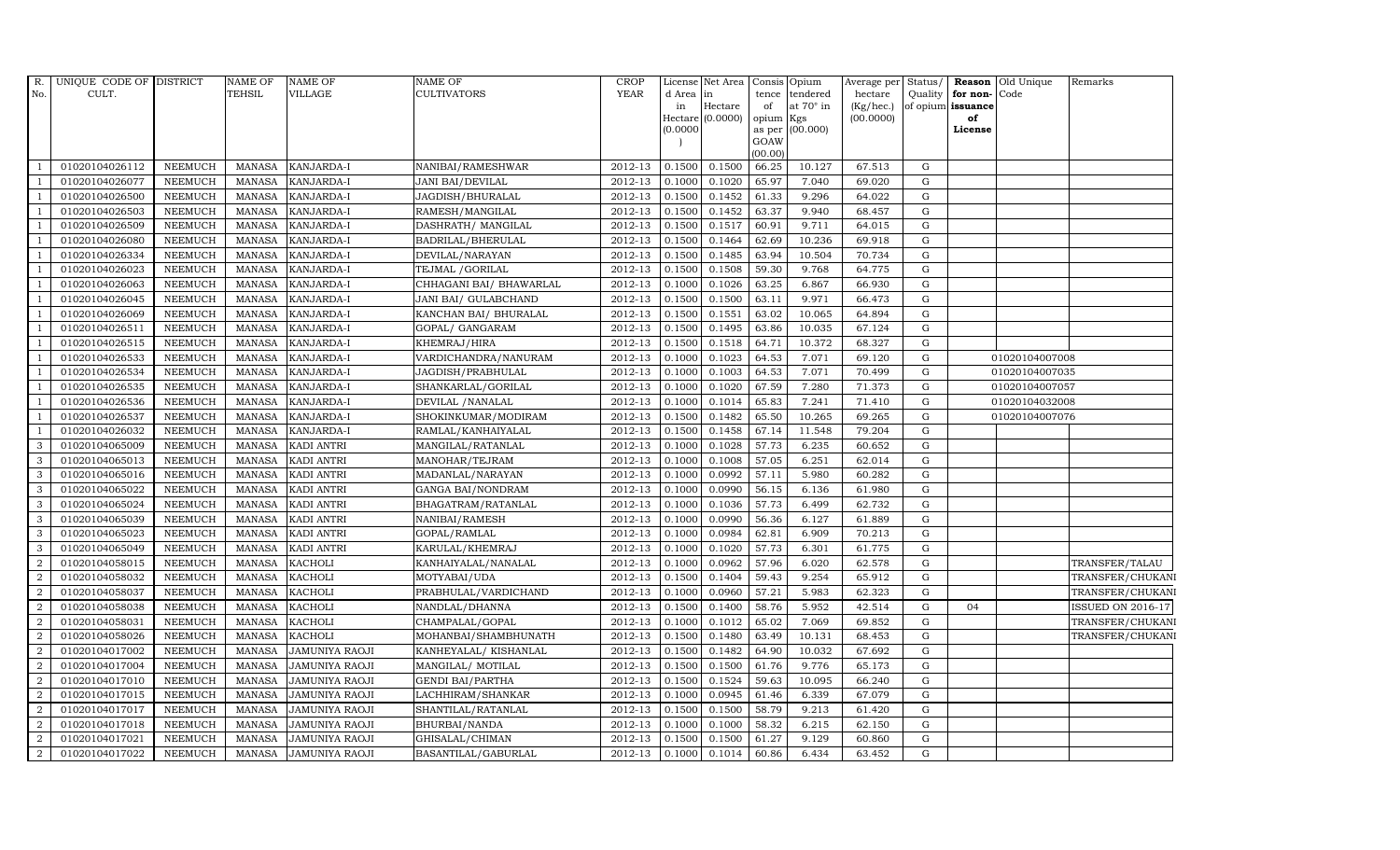| $R_{\cdot}$    | UNIQUE CODE OF DISTRICT |                | <b>NAME OF</b> | <b>NAME OF</b>        | <b>NAME OF</b>            | CROP        |           | License Net Area   Consis   Opium |           |                  | Average per Status/ |             |                   | <b>Reason</b> Old Unique | Remarks                  |
|----------------|-------------------------|----------------|----------------|-----------------------|---------------------------|-------------|-----------|-----------------------------------|-----------|------------------|---------------------|-------------|-------------------|--------------------------|--------------------------|
| No.            | CULT.                   |                | TEHSIL         | VILLAGE               | <b>CULTIVATORS</b>        | <b>YEAR</b> | d Area in |                                   |           | tence tendered   | hectare             | Quality     | for non-          | Code                     |                          |
|                |                         |                |                |                       |                           |             | in        | Hectare                           | of        | at $70^\circ$ in | (Kg/hec.)           |             | of opium issuance |                          |                          |
|                |                         |                |                |                       |                           |             |           | Hectare (0.0000)                  | opium Kgs |                  | (00.0000)           |             | of<br>License     |                          |                          |
|                |                         |                |                |                       |                           |             | (0.0000)  |                                   | GOAW      | as per (00.000)  |                     |             |                   |                          |                          |
|                |                         |                |                |                       |                           |             |           |                                   | (00.00)   |                  |                     |             |                   |                          |                          |
| 2              | 01020104017023          | <b>NEEMUCH</b> | MANASA         | <b>JAMUNIYA RAOJI</b> | MANGIBAI/BHANWARSINGH     | 2012-13     | 0.1000    | 0.0966                            | 60.86     | 6.364            | 65.880              | G           |                   |                          |                          |
| 2              | 01020104017028          | <b>NEEMUCH</b> | <b>MANASA</b>  | <b>JAMUNIYA RAOJI</b> | PARMANAND/DURGA SHANKAR   | 2012-13     | 0.1500    | 0.1406                            | 63.47     | 9.901            | 70.420              | $\mathbf G$ |                   |                          |                          |
| 2              | 01020104017029          | <b>NEEMUCH</b> | <b>MANASA</b>  | JAMUNIYA RAOJI        | SUGANA BAI/ MADAN SINGH   | 2012-13     | 0.1000    | 0.0940                            | 51.31     | 5.351            | 56.926              | G           | 04                |                          | <b>ISSUED ON 2016-17</b> |
| $\overline{2}$ | 01020104017030          | <b>NEEMUCH</b> | <b>MANASA</b>  | <b>JAMUNIYA RAOJI</b> | KHEMRAJ/ NANURAM          | 2012-13     | 0.1000    | 0.0986                            | 58.05     | 6.568            | 66.613              | $\mathbf G$ |                   |                          |                          |
| 2              | 01020104017040          | <b>NEEMUCH</b> | <b>MANASA</b>  | JAMUNIYA RAOJI        | GYANCHAND/ KISHANLAL      | 2012-13     | 0.1000    | 0.0960                            | 66.43     | 6.425            | 66.927              | ${\bf G}$   |                   |                          |                          |
| 2              | 01020104017041          | <b>NEEMUCH</b> | <b>MANASA</b>  | JAMUNIYA RAOJI        | HANGAMIBAI/MANGILAL       | 2012-13     | 0.1000    | 0.1020                            | 60.18     | 6.173            | 60.520              | $\mathbf G$ |                   |                          |                          |
| 2              | 01020104017042          | <b>NEEMUCH</b> | <b>MANASA</b>  | JAMUNIYA RAOJI        | MATHRI BAI/UDAYRAM        | 2012-13     | 0.1000    | 0.0950                            | 63.47     | 6.356            | 66.905              | ${\bf G}$   |                   |                          |                          |
| 2              | 01020104017044          | <b>NEEMUCH</b> | <b>MANASA</b>  | <b>JAMUNIYA RAOJI</b> | GORALAL/LALA              | 2012-13     | 0.1500    | 0.1462                            | 60.33     | 9.894            | 67.674              | $\mathbf G$ |                   |                          |                          |
| 2              | 01020104017046          | <b>NEEMUCH</b> | <b>MANASA</b>  | <b>JAMUNIYA RAOJI</b> | KAILASH/NANDA             | 2012-13     | 0.1500    | 0.1485                            | 65.55     | 9.243            | 62.242              | G           |                   |                          |                          |
| 2              | 01020104017050          | <b>NEEMUCH</b> | <b>MANASA</b>  | <b>JAMUNIYA RAOJI</b> | MOTILAL/ GOURISHANKAR     | 2012-13     | 0.1500    | 0.1470                            | 56.50     | 9.298            | 63.252              | ${\rm G}$   |                   |                          |                          |
| $\overline{2}$ | 01020104017055          | <b>NEEMUCH</b> | <b>MANASA</b>  | JAMUNIYA RAOJI        | SAMRATHMAL/RAMCHANDR      | 2012-13     | 0.1500    | 0.1450                            | 57.47     | 8.891            | 61.317              | G           |                   |                          |                          |
| 2              | 01020104017061          | <b>NEEMUCH</b> | <b>MANASA</b>  | <b>JAMUNIYA RAOJI</b> | NANDUBAI/AMRA             | 2012-13     | 0.1500    | 0.1476                            | 55.15     | 8.556            | 57.967              | $\mathbf G$ |                   |                          |                          |
| 2              | 01020104017069          | <b>NEEMUCH</b> | <b>MANASA</b>  | <b>JAMUNIYA RAOJI</b> | HEERALAL/ NARAYAN         | 2012-13     | 0.1000    | 0.0984                            | 56.98     | 6.260            | 63.618              | G           |                   |                          |                          |
| 2              | 01020104017105          | <b>NEEMUCH</b> | <b>MANASA</b>  | <b>JAMUNIYA RAOJI</b> | UDAYLAL/MANGILAL/KACHHAVA | 2012-13     | 0.1500    | 0.1450                            | 63.47     | 10.191           | 70.283              | $\mathbf G$ |                   |                          |                          |
| $\overline{2}$ | 01020104017048          | <b>NEEMUCH</b> | <b>MANASA</b>  | <b>JAMUNIYA RAOJI</b> | INDR SINGH/ SITARAM       | 2012-13     | 0.1500    | 0.1500                            | 61.76     | 9.864            | 65.760              | ${\bf G}$   |                   |                          |                          |
| $\overline{2}$ | 01020104017113          | <b>NEEMUCH</b> | <b>MANASA</b>  | JAMUNIYA RAOJI        | RAMCHANDRA/BHAGIRATH      | 2012-13     | 0.1500    | 0.1508                            | 56.94     | 9.159            | 60.736              | G           |                   |                          |                          |
| 2              | 01020104017114          | <b>NEEMUCH</b> | <b>MANASA</b>  | <b>JAMUNIYA RAOJI</b> | SUDHEER KUMAR/SHANTILAL   | 2012-13     | 0.1000    | 0.0957                            | 60.86     | 6.199            | 64.775              | $\mathbf G$ |                   |                          |                          |
| 2              | 01020104017065          | <b>NEEMUCH</b> | <b>MANASA</b>  | <b>JAMUNIYA RAOJI</b> | KANWARLAL/BHANWARLAL      | 2012-13     | 0.1500    | 0.1500                            | 53.75     | 8.101            | 54.007              | $\mathbf G$ | 04                |                          | <b>ISSUED ON 2016-17</b> |
| $\overline{2}$ | 01020104017007          | <b>NEEMUCH</b> | <b>MANASA</b>  | <b>JAMUNIYA RAOJI</b> | LEELABAI/NIRMALKUMAR      | 2012-13     | 0.1000    | 0.1014                            | 64.12     | 6.714            | 66.213              | $\mathbf G$ |                   |                          |                          |
| 2              | 01020104017031          | <b>NEEMUCH</b> | <b>MANASA</b>  | <b>JAMUNIYA RAOJI</b> | ROSHANLAL/GABURLAL        | 2012-13     | 0.1000    | 0.1014                            | 61.76     | 6.529            | 64.389              | $\mathbf G$ |                   |                          |                          |
| 2              | 01020104017118          | <b>NEEMUCH</b> | <b>MANASA</b>  | JAMUNIYA RAOJI        | UMAA BAI/ DHANRAJ         | 2012-13     | 0.1000    | 0.1000                            | 56.56     | 6.125            | 61.250              | $\mathbf G$ |                   |                          |                          |
| $\overline{2}$ | 01020104017119          | <b>NEEMUCH</b> | <b>MANASA</b>  | JAMUNIYA RAOJI        | DURGA/NANURAM             | 2012-13     | 0.1500    | 0.1554                            | 57.35     | 9.168            | 58.996              | ${\rm G}$   |                   |                          |                          |
| 3              | 01020104082009          | <b>NEEMUCH</b> | <b>MANASA</b>  | <b>JALINER</b>        | BABUGIR/SUNDARGIR         | 2012-13     | 0.1000    | 0.0960                            | 61.80     | 6.480            | 67.500              | G           |                   |                          |                          |
| 3              | 01020104082013          | <b>NEEMUCH</b> | <b>MANASA</b>  | <b>JALINER</b>        | BAGDULAL/KISHANLAL        | 2012-13     | 0.1000    | 0.1000                            | 63.08     | 6.686            | 66.860              | $\mathbf G$ |                   |                          |                          |
| 3              | 01020104082088          | <b>NEEMUCH</b> | <b>MANASA</b>  | <b>JALINER</b>        | BAPULAL/ GIRDHARI         | 2012-13     | 0.1500    | 0.1517                            | 60.78     | 10.272           | 67.713              | ${\rm G}$   |                   |                          |                          |
| 3              | 01020104082045          | <b>NEEMUCH</b> | <b>MANASA</b>  | <b>JALINER</b>        | BHAGVANIBAI/RATAN         | 2012-13     | 0.1000    | 0.0969                            | 63.08     | 6.650            | 68.627              | G           |                   |                          |                          |
| 3              | 01020104082014          | <b>NEEMUCH</b> | <b>MANASA</b>  | <b>JALINER</b>        | BHERULAL/ GOPI            | 2012-13     | 0.1000    | 0.1014                            | 60.78     | 6.286            | 61.992              | ${\rm G}$   |                   |                          |                          |
| 3              | 01020104082130          | <b>NEEMUCH</b> | <b>MANASA</b>  | <b>JALINER</b>        | BHONI BAI/ BAGDU          | 2012-13     | 0.1500    | 0.1512                            | 67.55     | 11.030           | 72.950              | G           |                   |                          |                          |
| 3              | 01020104082125          | <b>NEEMUCH</b> | <b>MANASA</b>  | <b>JALINER</b>        | GANESH GIR/ MOHAN GIR     | 2012-13     | 0.1000    | 0.0957                            | 66.35     | 6.929            | 72.403              | $\mathbf G$ |                   |                          |                          |
| 3              | 01020104082164          | <b>NEEMUCH</b> | <b>MANASA</b>  | <b>JALINER</b>        | GORDHAN/ LAXMINARAYAN     | 2012-13     | 0.1500    | 0.1457                            | 63.09     | 10.121           | 69.465              | ${\rm G}$   |                   |                          |                          |
| 3              | 01020104082039          | <b>NEEMUCH</b> | <b>MANASA</b>  | <b>JALINER</b>        | INDR SINGH/ PYARCHAND     | 2012-13     | 0.1000    | 0.0986                            | 57.23     | 6.222            | 63.103              | G           |                   |                          |                          |
| 3              | 01020104082004          | <b>NEEMUCH</b> | <b>MANASA</b>  | <b>JALINER</b>        | KANKU BAI/ NANDA          | 2012-13     | 0.1000    | 0.0960                            | 60.60     | 6.519            | 67.906              | ${\bf G}$   |                   |                          |                          |
| $\mathbf{3}$   | 01020104082030          | NEEMUCH        | <b>MANASA</b>  | <b>JALINER</b>        | KARULAL/ KUKA JI          | 2012-13     | 0.1000    | 0.0988                            | 60.78     | 6.469            | 65.476              | ${\rm G}$   |                   |                          |                          |
| 3              | 01020104082061          | <b>NEEMUCH</b> | <b>MANASA</b>  | <b>JALINER</b>        | KAWARLAL/ MEGHRAJ         | 2012-13     | 0.1000    | 0.1008                            | 61.43     | 6.169            | 61.200              | $\mathbf G$ |                   |                          |                          |
| 3              | 01020104082036          | <b>NEEMUCH</b> | <b>MANASA</b>  | <b>JALINER</b>        | MAN SINGH/ GIRDHARI       | 2012-13     | 0.1500    | 0.1470                            | 58.58     | 9.666            | 65.755              | $\mathbf G$ |                   |                          |                          |
| 3              | 01020104082020          | <b>NEEMUCH</b> | <b>MANASA</b>  | <b>JALINER</b>        | MANGILAL/KANIRAM          | 2012-13     | 0.1000    | 0.0990                            | 67.55     | 7.199            | 72.717              | ${\rm G}$   |                   |                          |                          |
| 3              | 01020104082120          | <b>NEEMUCH</b> | <b>MANASA</b>  | <b>JALINER</b>        | MANOHARLAL/ HEMRAJ        | 2012-13     | 0.1000    | 0.1024                            | 59.65     | 6.485            | 63.330              | G           |                   |                          |                          |
| 3              | 01020104082162          | NEEMUCH        | <b>MANASA</b>  | <b>JALINER</b>        | MOHANLAL/ RATANLAL        | 2012-13     | 0.1500    | 0.1450                            | 63.09     | 10.194           | 70.303              | ${\rm G}$   |                   |                          |                          |
| 3              | 01020104082114          | <b>NEEMUCH</b> | <b>MANASA</b>  | <b>JALINER</b>        | NANDU BAI/ GANESHRAM      | 2012-13     | 0.1000    | 0.0986                            | 66.35     | 6.881            | 69.787              | $\mathbf G$ |                   |                          |                          |
| 3              | 01020104082010          | <b>NEEMUCH</b> | <b>MANASA</b>  | <b>JALINER</b>        | PRABHULAL/NANA            | 2012-13     | 0.1500    | 0.1494                            | 60.56     | 9.863            | 66.017              | $\mathbf G$ |                   |                          |                          |
| 3              | 01020104082031          | NEEMUCH        | MANASA JALINER |                       | PRABHULAL/BHAVAR          | 2012-13     | 0.1000    | 0.0950                            | 67.55     | 6.697            | 70.495              | G           |                   |                          |                          |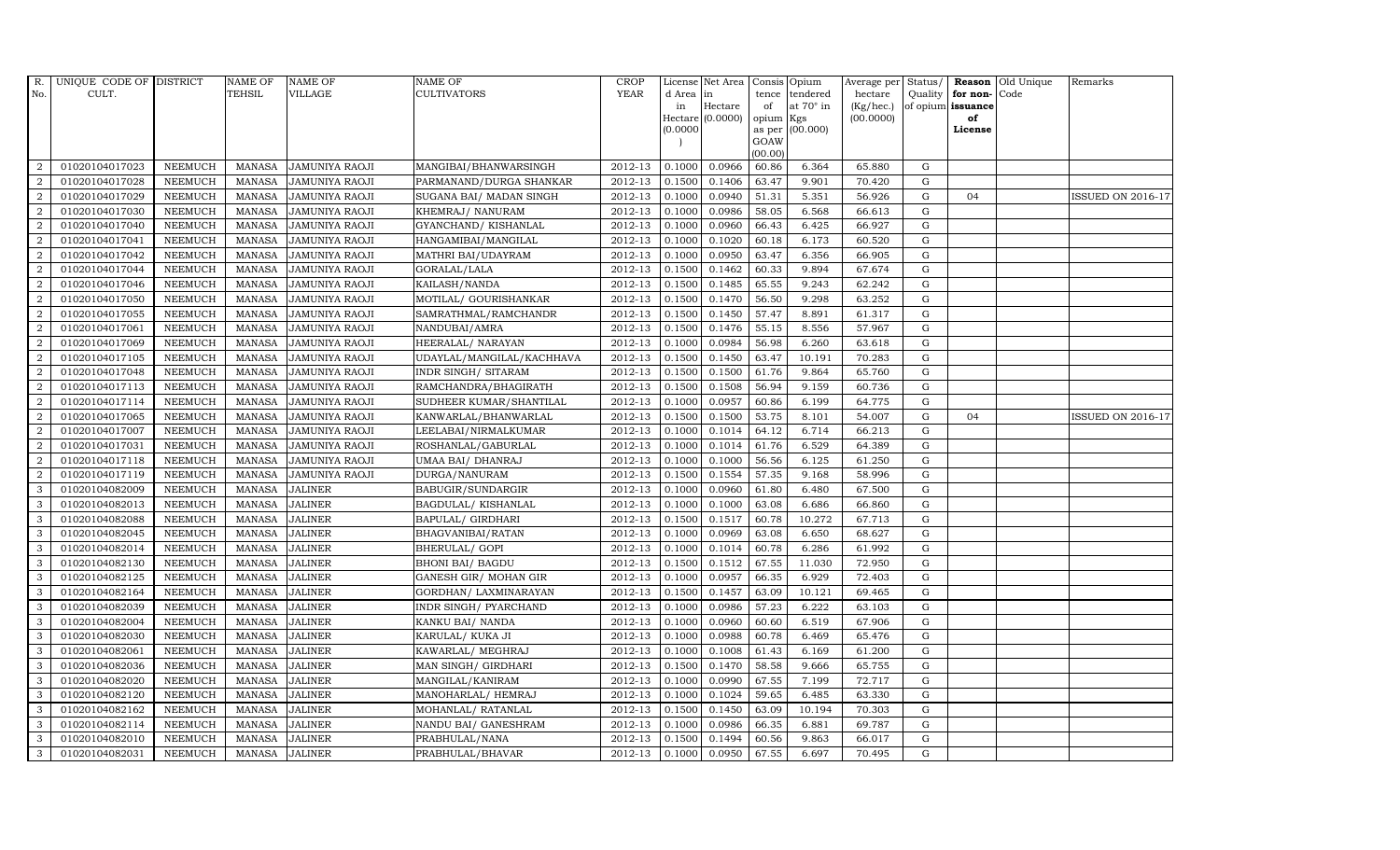| R.               | UNIQUE CODE OF DISTRICT |                | <b>NAME OF</b> | <b>NAME OF</b>          | <b>NAME OF</b>          | CROP        |           | License Net Area   Consis   Opium |           |                  | Average per Status/ |             |                   | <b>Reason</b> Old Unique | Remarks                  |
|------------------|-------------------------|----------------|----------------|-------------------------|-------------------------|-------------|-----------|-----------------------------------|-----------|------------------|---------------------|-------------|-------------------|--------------------------|--------------------------|
| No.              | CULT.                   |                | TEHSIL         | VILLAGE                 | <b>CULTIVATORS</b>      | <b>YEAR</b> | d Area in |                                   |           | tence tendered   | hectare             | Quality     | for non-          | Code                     |                          |
|                  |                         |                |                |                         |                         |             | in        | Hectare                           | of        | at $70^\circ$ in | (Kg/hec.)           |             | of opium issuance |                          |                          |
|                  |                         |                |                |                         |                         |             |           | Hectare (0.0000)                  | opium Kgs |                  | (00.0000)           |             | of                |                          |                          |
|                  |                         |                |                |                         |                         |             | (0.0000)  |                                   | GOAW      | as per (00.000)  |                     |             | License           |                          |                          |
|                  |                         |                |                |                         |                         |             |           |                                   | (00.00)   |                  |                     |             |                   |                          |                          |
| 3                | 01020104082050          | <b>NEEMUCH</b> | MANASA         | <b>JALINER</b>          | PRABHULAL/LAXMAN        | 2012-13     | 0.1000    | 0.0963                            | 63.08     | 6.371            | 66.158              | G           |                   |                          |                          |
| 3                | 01020104082083          | <b>NEEMUCH</b> | <b>MANASA</b>  | <b>JALINER</b>          | PRAKASH / KANIRAM       | 2012-13     | 0.1000    | 0.0989                            | 58.87     | 6.383            | 64.540              | $\mathbf G$ |                   |                          |                          |
| 3                | 01020104082023          | <b>NEEMUCH</b> | <b>MANASA</b>  | <b>JALINER</b>          | RADHESHYAM/BHERULAL     | 2012-13     | 0.1000    | 0.0960                            | 66.35     | 7.204            | 75.042              | G           |                   |                          |                          |
| 3                | 01020104082113          | <b>NEEMUCH</b> | <b>MANASA</b>  | <b>JALINER</b>          | RAMGIR/ NAND GIR        | 2012-13     | 0.1000    | 0.0957                            | 67.38     | 7.190            | 75.131              | $\mathbf G$ |                   |                          |                          |
| 3                | 01020104082012          | <b>NEEMUCH</b> | <b>MANASA</b>  | <b>JALINER</b>          | RAMLAL/HIRA             | 2012-13     | 0.1500    | 0.1512                            | 60.92     | 9.991            | 66.078              | ${\bf G}$   |                   |                          |                          |
| 3                | 01020104082015          | <b>NEEMUCH</b> | <b>MANASA</b>  | <b>JALINER</b>          | RAMLAL/ NANURAM         | 2012-13     | 0.1000    | 0.1015                            | 60.89     | 5.993            | 59.044              | $\mathbf G$ |                   |                          |                          |
| 3                | 01020104082128          | <b>NEEMUCH</b> | <b>MANASA</b>  | <b>JALINER</b>          | RAY SINGH/ NANURAM      | 2012-13     | 0.1000    | 0.1012                            | 63.09     | 6.859            | 67.777              | ${\bf G}$   |                   |                          |                          |
| 3                | 01020104082001          | <b>NEEMUCH</b> | <b>MANASA</b>  | <b>JALINER</b>          | SHAMBHU GIR/ SOHAN GIR  | 2012-13     | 0.1000    | 0.0962                            | 67.38     | 7.123            | 74.044              | $\mathbf G$ |                   |                          |                          |
| 3                | 01020104082084          | <b>NEEMUCH</b> | <b>MANASA</b>  | <b>JALINER</b>          | SHIVRAM/GOPAL           | 2012-13     | 0.1000    | 0.0990                            | 60.12     | 6.201            | 62.636              | G           |                   |                          |                          |
| 2                | 01020104049001          | <b>NEEMUCH</b> | <b>MANASA</b>  | HATHIPURA MANASA        | BANSHILAL/CHENRAM       | 2012-13     | 0.1000    | 0.0990                            | 62.13     | 6.719            | 67.869              | ${\rm G}$   |                   |                          |                          |
| $\overline{2}$   | 01020104049005          | <b>NEEMUCH</b> | <b>MANASA</b>  | HATHIPURA MANASA        | CHAMPALAL/CHENRAM       | 2012-13     | 0.1000    | 0.1000                            | 57.82     | 6.253            | 62.530              | G           |                   |                          |                          |
| 2                | 01020104049006          | <b>NEEMUCH</b> | <b>MANASA</b>  | HATHIPURA MANASA        | SHAMBHU/BHANWARLAL      | 2012-13     | 0.1000    | 0.0975                            | 60.99     | 6.613            | 67.826              | $\mathbf G$ |                   |                          |                          |
| 2                | 01020104049009          | <b>NEEMUCH</b> | <b>MANASA</b>  | HATHIPURA MANASA        | CHAGANLAL/BADRILAL      | 2012-13     | 0.1500    | 0.1416                            | 60.99     | 9.270            | 65.466              | G           |                   |                          |                          |
| 2                | 01020104049018          | <b>NEEMUCH</b> | <b>MANASA</b>  | <b>HATHIPURA MANASA</b> | RAJMAL/KHETA            | 2012-13     | 0.1000    | 0.0972                            | 61.44     | 6.346            | 65.288              | $\mathbf G$ |                   |                          |                          |
| $\overline{2}$   | 01020104049023          | <b>NEEMUCH</b> | <b>MANASA</b>  | HATHIPURA MANASA        | DINESH/SHANTILAL        | 2012-13     | 0.1000    | 0.0950                            | 62.13     | 6.612            | 69.600              | $\mathbf G$ |                   |                          |                          |
| $\overline{2}$   | 01020104049021          | <b>NEEMUCH</b> | <b>MANASA</b>  | HATHIPURA MANASA        | CHAMPALAL/MANNALAL      | 2012-13     | 0.1500    | 0.1443                            | 57.24     | 9.068            | 62.841              | G           |                   |                          |                          |
| 2                | 01020104049003          | <b>NEEMUCH</b> | <b>MANASA</b>  | HATHIPURA MANASA        | NOJIBAI/NAGGA           | 2012-13     | 0.1000    | 0.0950                            | 63.79     | 6.333            | 66.663              | $\mathbf G$ |                   |                          |                          |
| $\overline{2}$   | 01020104049013          | <b>NEEMUCH</b> | <b>MANASA</b>  | HATHIPURA MANASA        | GABBALAL/NAGGA          | 2012-13     | 0.1000    | 0.0986                            | 62.13     | 6.559            | 66.521              | $\mathbf G$ |                   |                          |                          |
| $\overline{2}$   | 01020104049025          | <b>NEEMUCH</b> | <b>MANASA</b>  | HATHIPURA MANASA        | HEERALAL/PRATAP         | 2012-13     | 0.1500    | 0.1509                            | 65.12     | 10.168           | 67.382              | $\mathbf G$ |                   |                          |                          |
| $\overline{2}$   | 01020104049026          | <b>NEEMUCH</b> | <b>MANASA</b>  | HATHIPURA MANASA        | SURAJMAL/BHAVSINGH      | 2012-13     | 0.1000    | 0.0960                            | 59.34     | 6.112            | 63.667              | $\mathbf G$ |                   |                          |                          |
| $\overline{2}$   | 01020104049007          | <b>NEEMUCH</b> | <b>MANASA</b>  | HATHIPURA MANASA        | KALURAM/BADRILAL        | 2012-13     | 0.1000    | 0.0864                            | 62.48     | 5.329            | 61.678              | $\mathbf G$ |                   |                          |                          |
| $\boldsymbol{2}$ | 01020104049016          | <b>NEEMUCH</b> | <b>MANASA</b>  | HATHIPURA MANASA        | GOPAL/HARIRAM           | 2012-13     | 0.1000    | 0.1000                            | 62.48     | 6.650            | 66.500              | ${\rm G}$   |                   |                          |                          |
| $\overline{2}$   | 01020104049017          | <b>NEEMUCH</b> | <b>MANASA</b>  | HATHIPURA MANASA        | RODILAL/KHETA           | 2012-13     | 0.1000    | 0.0957                            | 61.03     | 6.347            | 66.322              | G           |                   |                          |                          |
| $\overline{2}$   | 01020104049019          | <b>NEEMUCH</b> | <b>MANASA</b>  | HATHIPURA MANASA        | BADAMBAI/GANGARAM       | 2012-13     | 0.1500    | 0.1530                            | 62.48     | 9.934            | 64.928              | $\mathbf G$ |                   |                          |                          |
| $\overline{2}$   | 01020104049027          | <b>NEEMUCH</b> | <b>MANASA</b>  | HATHIPURA MANASA        | BAHADUR/MANSINGH        | 2012-13     | 0.1000    | 0.1015                            | 61.03     | 6.478            | 63.823              | ${\rm G}$   |                   |                          |                          |
| 2                | 01020104049028          | <b>NEEMUCH</b> | <b>MANASA</b>  | HATHIPURA MANASA        | HALIBAI/CHATARSINGH     | 2012-13     | 0.1000    | 0.0960                            | 59.34     | 6.070            | 63.229              | $\mathbf G$ |                   |                          |                          |
| $\overline{2}$   | 01020104049024          | <b>NEEMUCH</b> | <b>MANASA</b>  | HATHIPURA MANASA        | CHOUSARBAI/KHETA        | 2012-13     | 0.1000    | 0.0960                            | 59.27     | 5.961            | 62.094              | ${\rm G}$   |                   |                          |                          |
| 2                | 01020104049030          | <b>NEEMUCH</b> | <b>MANASA</b>  | HATHIPURA MANASA        | KARULAL/ KESHURAM       | 2012-13     | 0.1500    | 0.1470                            | 61.03     | 9.896            | 67.320              | G           |                   |                          |                          |
| 2                | 01020104049029          | <b>NEEMUCH</b> | <b>MANASA</b>  | HATHIPURA MANASA        | DASHRATH / ONKARLAL     | 2012-13     | 0.1000    | 0.0960                            | 64.10     | 6.859            | 71.448              | $\mathbf G$ |                   |                          |                          |
| $\overline{2}$   | 01020104049031          | <b>NEEMUCH</b> | <b>MANASA</b>  | HATHIPURA MANASA        | HEMIBAI/MANGILAL        | 2012-13     | 0.1500    | 0.1505                            | 59.27     | 9.763            | 64.870              | $\mathbf G$ |                   |                          |                          |
| $\overline{2}$   | 01020104039002          | <b>NEEMUCH</b> | <b>MANASA</b>  | <b>HASPURA</b>          | MATHURI/HARLAL          | 2012-13     | 0.1000    | 0.0990                            | 58.23     | 5.989            | 60.495              | G           |                   |                          |                          |
| $\overline{2}$   | 01020104039008          | <b>NEEMUCH</b> | <b>MANASA</b>  | <b>HASPURA</b>          | RAMSUKH/DEVILAL         | 2012-13     | 0.1000    | 0.1010                            | 63.54     | 6.935            | 68.663              | $\mathbf G$ |                   |                          |                          |
| $\overline{2}$   | 01020104039009          | <b>NEEMUCH</b> | <b>MANASA</b>  | <b>HASPURA</b>          | RAMLAL/BHERU BOHRA      | 2012-13     | 0.1000    | 0.0990                            | 60.41     | 6.127            | 61.889              | ${\rm G}$   |                   |                          |                          |
| 2                | 01020104039010          | <b>NEEMUCH</b> | <b>MANASA</b>  | <b>HASPURA</b>          | DALURAM/CHUNNILAL       | 2012-13     | 0.1500    | 0.1497                            | 59.45     | 9.826            | 65.638              | $\mathbf G$ |                   |                          |                          |
| $\overline{2}$   | 01020104039012          | <b>NEEMUCH</b> | <b>MANASA</b>  | <b>HASPURA</b>          | NANDLAL/UDA             | 2012-13     | 0.1000    | 0.0980                            | 60.47     | 6.790            | 69.286              | $\mathbf G$ |                   |                          |                          |
| $\overline{2}$   | 01020104039020          | <b>NEEMUCH</b> | <b>MANASA</b>  | <b>HASPURA</b>          | GOVERDHANLAL/SHANKARLAL | 2012-13     | 0.1500    | 0.1476                            | 71.40     | 11.251           | 76.226              | ${\rm G}$   |                   |                          |                          |
| $\overline{2}$   | 01020104039021          | <b>NEEMUCH</b> | <b>MANASA</b>  | <b>HASPURA</b>          | GEETABAI/BHANWARLAL     | 2012-13     | 0.1500    | 0.1470                            | 56.72     | 9.456            | 64.327              | ${\rm G}$   |                   |                          |                          |
| $\boldsymbol{2}$ | 01020104039031          | <b>NEEMUCH</b> | <b>MANASA</b>  | <b>HASPURA</b>          | BAGDIRAM/RAMA           | $2012 - 13$ | 0.1500    | 0.1457                            | 61.47     | 10.371           | 71.181              | ${\rm G}$   |                   |                          |                          |
| $\overline{2}$   | 01020104039035          | <b>NEEMUCH</b> | <b>MANASA</b>  | <b>HASPURA</b>          | RAMCHANDRA/NARAYAN      | 2012-13     | 0.1500    | 0.1431                            | 60.47     | 9.580            | 66.946              | $\mathbf G$ |                   |                          |                          |
| $\overline{2}$   | 01020104039036          | <b>NEEMUCH</b> | <b>MANASA</b>  | <b>HASPURA</b>          | BHUWANA/GENDA           | 2012-13     | 0.1000    | 0.0999                            | 61.60     | 6.362            | 63.684              | $\mathbf G$ |                   |                          |                          |
| $\overline{2}$   | 01020104039037          | <b>NEEMUCH</b> |                | MANASA HASPURA          | BHANWARLAL/JAGANNATH    | 2012-13     | 0.1000    | 0.1025                            | 53.96     | 5.859            | 57.161              | G           | 05                |                          | <b>ISSUED ON 2015-16</b> |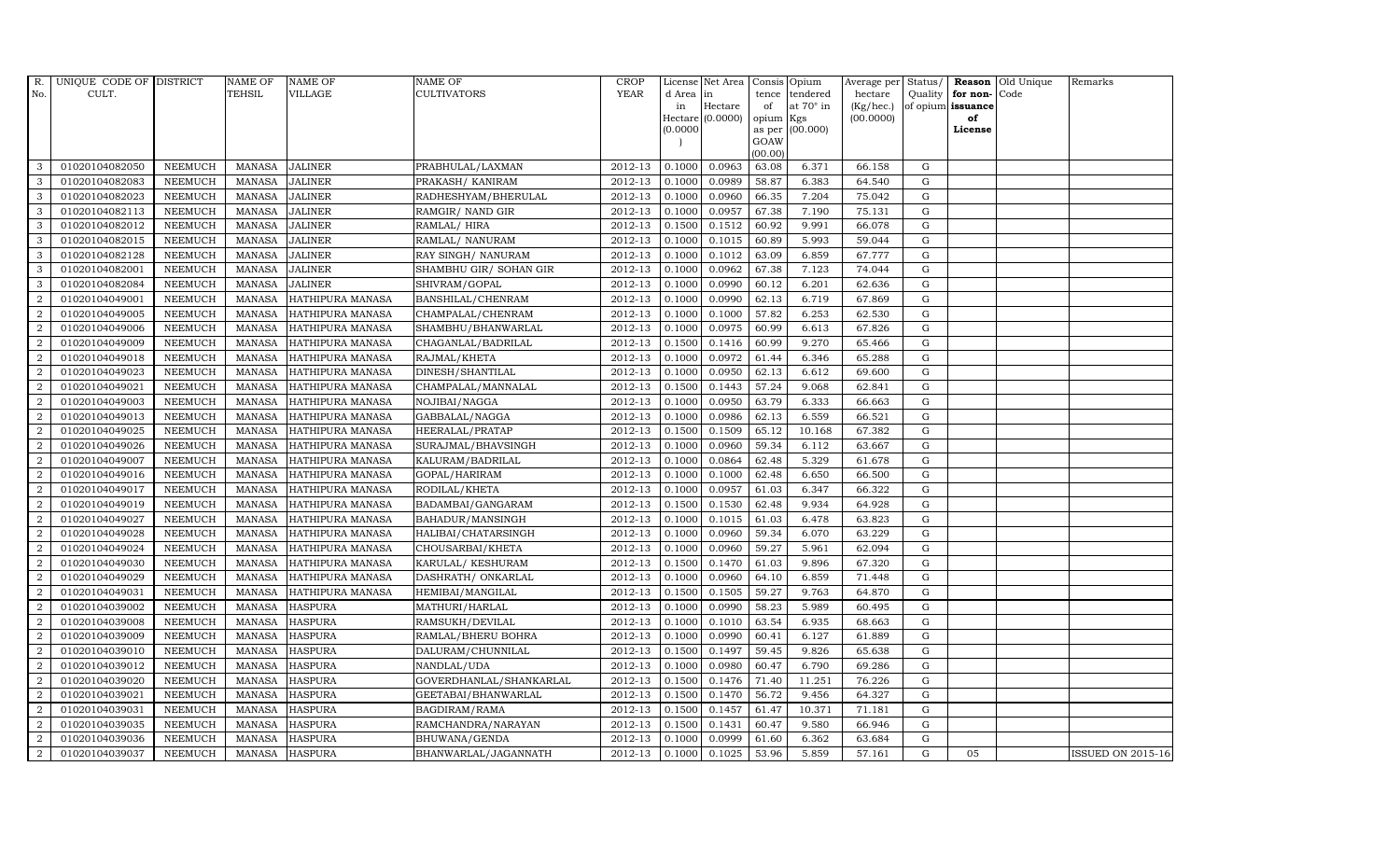| R.             | UNIQUE CODE OF DISTRICT |                | <b>NAME OF</b> | <b>NAME OF</b>       | <b>NAME OF</b>         | CROP        |           | License Net Area   Consis   Opium |           |                  | Average per | Status/     | Reason            | Old Unique | Remarks                  |
|----------------|-------------------------|----------------|----------------|----------------------|------------------------|-------------|-----------|-----------------------------------|-----------|------------------|-------------|-------------|-------------------|------------|--------------------------|
| No.            | CULT.                   |                | <b>TEHSIL</b>  | <b>VILLAGE</b>       | <b>CULTIVATORS</b>     | <b>YEAR</b> | d Area in |                                   | tence     | tendered         | hectare     | Quality     | for non-          | Code       |                          |
|                |                         |                |                |                      |                        |             | in        | Hectare                           | of        | at $70^\circ$ in | (Kg/hec.)   |             | of opium issuance |            |                          |
|                |                         |                |                |                      |                        |             |           | Hectare (0.0000)                  | opium Kgs |                  | (00.0000)   |             | of                |            |                          |
|                |                         |                |                |                      |                        |             | (0.0000)  |                                   | GOAW      | as per (00.000)  |             |             | License           |            |                          |
|                |                         |                |                |                      |                        |             |           |                                   | (00.00)   |                  |             |             |                   |            |                          |
| $\overline{2}$ | 01020104039040          | <b>NEEMUCH</b> |                | MANASA HASPURA       | AYODHYABAI/BADRILAL    | 2012-13     | 0.1000    | 0.1023                            | 52.24     | 5.575            | 54.497      | $\mathbf G$ | 04                |            |                          |
| $\overline{2}$ | 01020104039074          | <b>NEEMUCH</b> | MANASA         | <b>HASPURA</b>       | FULCHANDRA/BHANWARLAL  | 2012-13     | 0.1000    | 0.1008                            | 68.97     | 7.232            | 71.746      | $\mathbf G$ |                   |            |                          |
| 2              | 01020104039075          | <b>NEEMUCH</b> | <b>MANASA</b>  | <b>HASPURA</b>       | RAMPRASAD/DEVRAM       | 2012-13     | 0.1500    | 0.1500                            | 60.65     | 9.401            | 62.673      | G           |                   |            |                          |
| $\overline{2}$ | 01020104039078          | <b>NEEMUCH</b> | MANASA         | <b>HASPURA</b>       | AMRITRAM/GHASIRAM      | 2012-13     | 0.1000    | 0.0999                            | 61.47     | 6.516            | 65.225      | $\mathbf G$ |                   |            |                          |
| $\overline{a}$ | 01020104039079          | <b>NEEMUCH</b> | <b>MANASA</b>  | <b>HASPURA</b>       | SURESHCHANDRA/MOHANLAL | 2012-13     | 0.1500    | 0.1521                            | 63.54     | 10.275           | 67.554      | ${\rm G}$   |                   |            |                          |
| $\overline{2}$ | 01020104039080          | <b>NEEMUCH</b> | MANASA         | <b>HASPURA</b>       | MANGILAL/UDA           | 2012-13     | 0.1000    | 0.1049                            | 66.40     | 7.465            | 71.163      | $\mathbf G$ |                   |            |                          |
| $\overline{a}$ | 01020104039028          | <b>NEEMUCH</b> | <b>MANASA</b>  | <b>HASPURA</b>       | JANIBAI/ONKAR          | 2012-13     | 0.1000    | 0.0998                            | 57.35     | 6.186            | 61.984      | $\mathbf G$ |                   |            |                          |
| $\overline{2}$ | 01020104039082          | <b>NEEMUCH</b> | <b>MANASA</b>  | <b>HASPURA</b>       | KANWARLAL/DEVILAL      | 2012-13     | 0.1000    | 0.1014                            | 59.74     | 6.358            | 62.702      | $\mathbf G$ |                   |            |                          |
| $\overline{2}$ | 01020104039091          | <b>NEEMUCH</b> | <b>MANASA</b>  | <b>HASPURA</b>       | KASHIRAM/HEERALAL      | 2012-13     | 0.1500    | 0.1510                            | 61.26     | 9.574            | 63.404      | $\mathbf G$ |                   |            |                          |
| $\overline{2}$ | 01020104039095          | <b>NEEMUCH</b> | <b>MANASA</b>  | <b>HASPURA</b>       | KARULAL/PYARA          | 2012-13     | 0.1000    | 0.1014                            | 58.45     | 6.254            | 61.677      | ${\rm G}$   |                   |            |                          |
| $\overline{a}$ | 01020104039096          | <b>NEEMUCH</b> | <b>MANASA</b>  | <b>HASPURA</b>       | DEVILAL/RAMLAL         | 2012-13     | 0.1000    | 0.0980                            | 62.24     | 6.482            | 66.143      | ${\rm G}$   |                   |            |                          |
| $\overline{2}$ | 01020104039099          | <b>NEEMUCH</b> | <b>MANASA</b>  | <b>HASPURA</b>       | KANHAIYALAL/DEVILAL    | 2012-13     | 0.1500    | 0.1496                            | 58.45     | 9.394            | 62.794      | $\mathbf G$ |                   |            |                          |
| 2              | 01020104039102          | <b>NEEMUCH</b> | <b>MANASA</b>  | <b>HASPURA</b>       | RAMPRASAD/RATANLAL     | 2012-13     | 0.1500    | 0.1480                            | 64.47     | 9.772            | 66.027      | $\mathbf G$ |                   |            | TRANSFER/BANI            |
| $\overline{2}$ | 01020104039103          | <b>NEEMUCH</b> | <b>MANASA</b>  | <b>HASPURA</b>       | SHANTIBAI/MOTILAL      | 2012-13     | 0.1000    | 0.1008                            | 68.59     | 7.212            | 71.548      | G           |                   |            |                          |
| $\overline{2}$ | 01020104039044          | <b>NEEMUCH</b> | <b>MANASA</b>  | <b>HASPURA</b>       | MOHANLAL/KALU          | 2012-13     | 0.1500    | 0.1470                            | 55.88     | 9.611            | 65.381      | G           |                   |            |                          |
| $\overline{2}$ | 01020104039030          | <b>NEEMUCH</b> | <b>MANASA</b>  | <b>HASPURA</b>       | CHATARBHUJ/NANDA       | 2012-13     | 0.1000    | 0.1020                            | 65.25     | 7.019            | 68.814      | ${\rm G}$   |                   |            |                          |
| 2              | 01020104039111          | <b>NEEMUCH</b> | <b>MANASA</b>  | <b>HASPURA</b>       | RAMKISHAN/PRITHAVIRAJ  | 2012-13     | 0.1000    | 0.1023                            | 60.47     | 6.315            | 61.730      | $\mathbf G$ |                   |            |                          |
| 2              | 01020104039032          | <b>NEEMUCH</b> | MANASA         | <b>HASPURA</b>       | DHANNA/BHAGWAN         | 2012-13     | 0.1000    | 0.1012                            | 56.72     | 6.272            | 61.976      | G           |                   |            |                          |
| $\overline{2}$ | 01020104039059          | <b>NEEMUCH</b> | <b>MANASA</b>  | <b>HASPURA</b>       | BHERULAL/RATANLAL      | 2012-13     | 0.1000    | 0.1023                            | 61.26     | 6.599            | 64.506      | $\mathbf G$ |                   |            |                          |
| $\overline{2}$ | 01020104039113          | <b>NEEMUCH</b> | <b>MANASA</b>  | <b>HASPURA</b>       | BHAGIRATH/KISHANLAL    | 2012-13     | 0.1500    | 0.1440                            | 58.10     | 8.947            | 62.132      | $\mathbf G$ |                   |            |                          |
| $\overline{2}$ | 01020104039013          | <b>NEEMUCH</b> | <b>MANASA</b>  | <b>HASPURA</b>       | AVANTIBAI/DEVILAL      | 2012-13     | 0.1000    | 0.1020                            | 61.47     | 6.595            | 64.657      | ${\rm G}$   |                   |            |                          |
| $\overline{a}$ | 01020104039023          | <b>NEEMUCH</b> | <b>MANASA</b>  | <b>HASPURA</b>       | BALRAM/KASHIRAM        | 2012-13     | 0.1500    | 0.1480                            | 58.10     | 9.238            | 62.419      | ${\rm G}$   |                   |            |                          |
| $\overline{a}$ | 01020104039001          | <b>NEEMUCH</b> | MANASA         | <b>HASPURA</b>       | DAKHIBAI/CHUNNILAL     | 2012-13     | 0.1000    | 0.0980                            | 62.40     | 6.463            | 65.949      | G           |                   |            |                          |
| $\overline{2}$ | 01020104039088          | <b>NEEMUCH</b> | <b>MANASA</b>  | <b>HASPURA</b>       | DEVILAL/BHERULAL       | 2012-13     | 0.1500    | 0.1464                            | 62.40     | 9.975            | 68.135      | $\mathbf G$ |                   |            |                          |
| $\sqrt{2}$     | 01020104039089          | <b>NEEMUCH</b> | <b>MANASA</b>  | <b>HASPURA</b>       | DEVILAL/CHATARBHUJ     | 2012-13     | 0.1000    | 0.1012                            | 61.26     | 6.450            | 63.735      | $\mathbf G$ |                   |            |                          |
| $\overline{2}$ | 01020104039038          | <b>NEEMUCH</b> | <b>MANASA</b>  | <b>HASPURA</b>       | JANIBAI/BHERULAL       | 2012-13     | 0.1500    | 0.1520                            | 58.23     | 9.866            | 64.908      | G           |                   |            |                          |
| $\overline{a}$ | 01020104039006          | <b>NEEMUCH</b> | <b>MANASA</b>  | <b>HASPURA</b>       | KAMERIBAI/RAMLAL       | 2012-13     | 0.1500    | 0.1470                            | 57.35     | 9.283            | 63.150      | ${\rm G}$   |                   |            |                          |
| 2              | 01020104039029          | <b>NEEMUCH</b> | MANASA         | <b>HASPURA</b>       | KANWARLAL/RODILAL      | 2012-13     | 0.1500    | 0.1519                            | 62.40     | 10.314           | 67.900      | $\mathbf G$ |                   |            |                          |
| 2              | 01020104039007          | <b>NEEMUCH</b> | <b>MANASA</b>  | <b>HASPURA</b>       | MANGILAL/KACHRU        | 2012-13     | 0.1000    | 0.1000                            | 60.41     | 6.455            | 64.550      | $\mathbf G$ |                   |            |                          |
| $\overline{2}$ | 01020104039087          | <b>NEEMUCH</b> | <b>MANASA</b>  | <b>HASPURA</b>       | RAMESHCHANDRA/BHERULAL | 2012-13     | 0.1000    | 0.0990                            | 60.32     | 6.480            | 65.455      | $\mathbf G$ |                   |            |                          |
| $\overline{2}$ | 01020104039025          | <b>NEEMUCH</b> | <b>MANASA</b>  | <b>HASPURA</b>       | SRIRAM/DAMARLAL        | 2012-13     | 0.1500    | 0.1500                            | 63.54     | 9.649            | 64.327      | G           |                   |            |                          |
| $\overline{a}$ | 01020104039106          | <b>NEEMUCH</b> | <b>MANASA</b>  | <b>HASPURA</b>       | MANGILAL/PARTHA        | 2012-13     | 0.1000    | 0.1007                            | 53.14     | 5.845            | 58.044      | ${\rm G}$   | 05                |            | <b>ISSUED ON 2015-16</b> |
| 3              | 01020104067010          | <b>NEEMUCH</b> | <b>MANASA</b>  | <b>GANGNIA KHEDI</b> | BHULI BAI/ TULSIRAM    | 2012-13     | 0.1000    | 0.0999                            | 58.43     | 6.277            | 62.833      | $\mathbf G$ |                   |            |                          |
| 3              | 01020104067013          | <b>NEEMUCH</b> | <b>MANASA</b>  | <b>GANGNIA KHEDI</b> | GITA BAI/ MANGILAL     | 2012-13     | 0.1000    | 0.0990                            | 64.22     | 7.257            | 73.303      | $\mathbf G$ |                   |            |                          |
| 3              | 01020104067015          | <b>NEEMUCH</b> | <b>MANASA</b>  | <b>GANGNIA KHEDI</b> | KACHRU/KAVARLAL        | 2012-13     | 0.1000    | 0.1014                            | 61.15     | 6.412            | 63.235      | $\mathbf G$ |                   |            |                          |
| 3              | 01020104067021          | <b>NEEMUCH</b> | <b>MANASA</b>  | <b>GANGNIA KHEDI</b> | BHAWAR BAI/ BAPULAL    | 2012-13     | 0.1000    | 0.0990                            | 54.58     | 5.559            | 56.152      | ${\rm G}$   | 04                |            | <b>ISSUED ON 2016-17</b> |
| 3              | 01020104067022          | <b>NEEMUCH</b> | <b>MANASA</b>  | <b>GANGNIA KHEDI</b> | GANESHRAM/ NATHU       | 2012-13     | 0.1000    | 0.1023                            | 55.75     | 5.655            | 55.279      | ${\rm G}$   | 04                |            | <b>ISSUED ON 2016-17</b> |
| 3              | 01020104067028          | <b>NEEMUCH</b> | <b>MANASA</b>  | <b>GANGNIA KHEDI</b> | DURGASHANKAR/ KALURAM  | $2012 - 13$ | 0.1000    | 0.0975                            | 62.11     | 6.406            | 65.703      | $\mathbf G$ |                   |            |                          |
| 3              | 01020104067032          | <b>NEEMUCH</b> | <b>MANASA</b>  | <b>GANGNIA KHEDI</b> | MANGILAL/LALARAM       | 2012-13     | 0.1000    | 0.1000                            | 60.55     | 5.994            | 59.940      | $\mathbf G$ |                   |            |                          |
| 3              | 01020104067003          | <b>NEEMUCH</b> | <b>MANASA</b>  | <b>GANGNIA KHEDI</b> | BHERULAL/LALA          | 2012-13     | 0.1000    | 0.0975                            | 61.88     | 6.489            | 66.554      | $\mathbf G$ |                   |            |                          |
| 3              | 01020104067039          | <b>NEEMUCH</b> |                | MANASA GANGNIA KHEDI | BAPULAL/ DEVA          | 2012-13     | 0.1000    | 0.1000                            | 48.16     | 5.160            | 51.600      | G           | 04                |            | <b>ISSUED ON 2016-17</b> |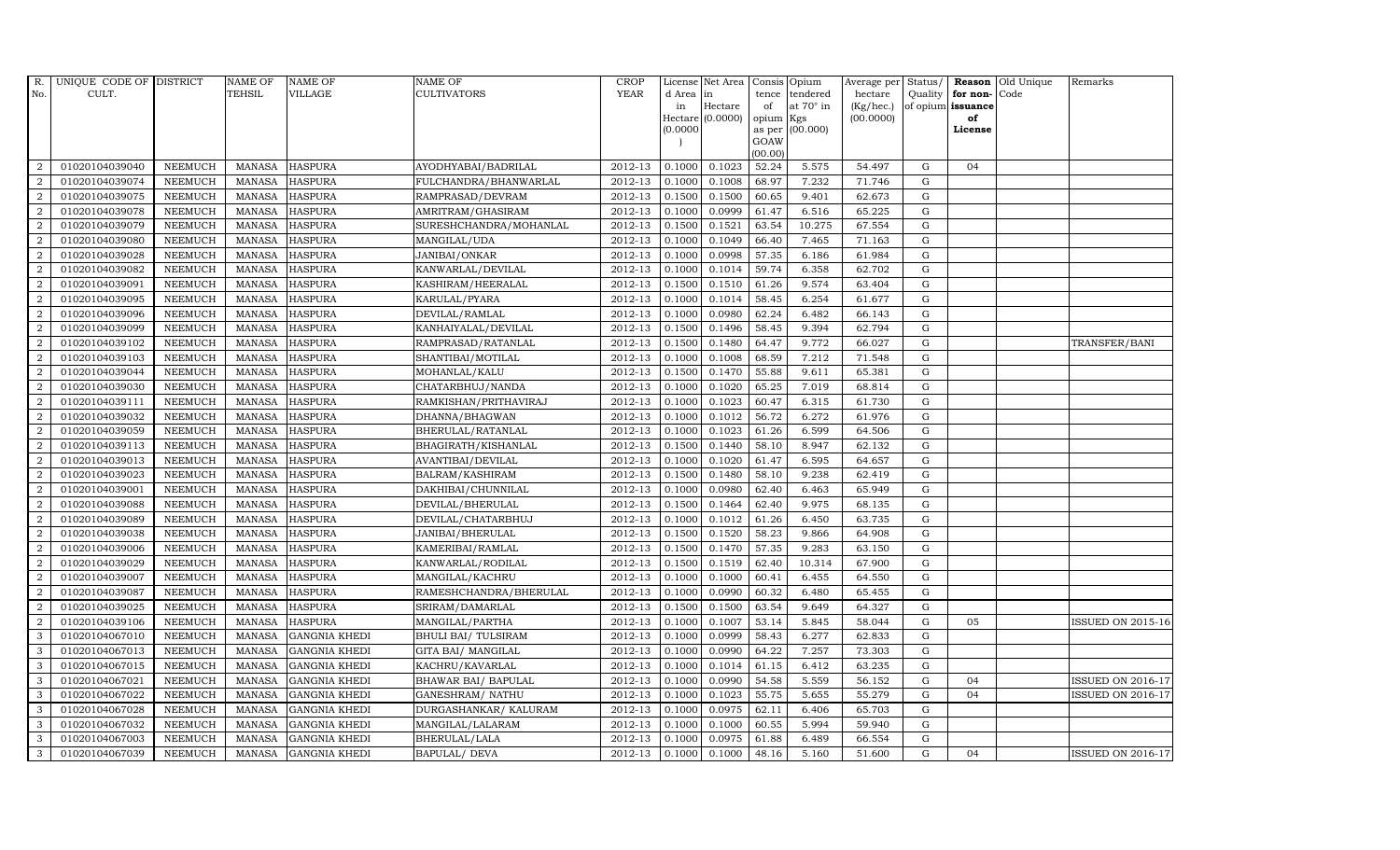| R.             | UNIQUE CODE OF DISTRICT |                | NAME OF       | <b>NAME OF</b>       | <b>NAME OF</b>            | <b>CROP</b> |           | License Net Area   Consis   Opium |           |                  | Average per Status/ |             | Reason            | Old Unique     | Remarks                  |
|----------------|-------------------------|----------------|---------------|----------------------|---------------------------|-------------|-----------|-----------------------------------|-----------|------------------|---------------------|-------------|-------------------|----------------|--------------------------|
| No.            | CULT.                   |                | TEHSIL        | VILLAGE              | <b>CULTIVATORS</b>        | <b>YEAR</b> | d Area in |                                   |           | tence tendered   | hectare             | Quality     | for non-          | Code           |                          |
|                |                         |                |               |                      |                           |             | in        | Hectare                           | of        | at $70^\circ$ in | (Kg/hec.)           |             | of opium issuance |                |                          |
|                |                         |                |               |                      |                           |             |           | $Hectare (0.0000)$                | opium Kgs |                  | (00.0000)           |             | of<br>License     |                |                          |
|                |                         |                |               |                      |                           |             | (0.0000)  |                                   | GOAW      | as per (00.000)  |                     |             |                   |                |                          |
|                |                         |                |               |                      |                           |             |           |                                   | (00.00)   |                  |                     |             |                   |                |                          |
| 3              | 01020104067040          | <b>NEEMUCH</b> | MANASA        | <b>GANGNIA KHEDI</b> | RAMNARAYAN/DALLA          | 2012-13     | 0.1000    | 0.0984                            | 60.55     | 6.427            | 65.315              | $\mathbf G$ |                   |                |                          |
| 3              | 01020104067038          | <b>NEEMUCH</b> | <b>MANASA</b> | <b>GANGNIA KHEDI</b> | <b>BAGDULAL/ KASHIRAM</b> | 2012-13     | 0.1000    | 0.0990                            | 58.26     | 5.959            | 60.192              | $\mathbf G$ |                   |                |                          |
|                | 01020104023001          | <b>NEEMUCH</b> | <b>MANASA</b> | <b>GAFARDA</b>       | TULSIBAI/ NONDRAM         | 2012-13     | 0.1000    | 0.1008                            | 62.59     | 6.751            | 66.974              | G           |                   |                |                          |
|                | 01020104023002          | <b>NEEMUCH</b> | <b>MANASA</b> | <b>GAFARDA</b>       | MATHRIBAI/MODIRAM         | 2012-13     | 0.1000    | 0.0986                            | 62.59     | 6.563            | 66.562              | $\mathbf G$ |                   |                | NAME CHANGE              |
|                | 01020104023006          | <b>NEEMUCH</b> | <b>MANASA</b> | <b>GAFARDA</b>       | LAHRIBAI/NANALAL          | 2012-13     | 0.1500    | 0.1557                            | 60.74     | 10.447           | 67.097              | $\mathbf G$ |                   |                |                          |
|                | 01020104023009          | NEEMUCH        | <b>MANASA</b> | <b>GAFARDA</b>       | SHANTILAL/MODIRAM         | 2012-13     | 0.1000    | 0.0950                            | 65.64     | 6.967            | 73.337              | $\mathbf G$ |                   |                |                          |
|                | 01020104023004          | <b>NEEMUCH</b> | <b>MANASA</b> | <b>GAFARDA</b>       | MANGIBAI/MODIRAM          | 2012-13     | 0.1500    | 0.1568                            | 62.30     | 10.689           | 68.170              | $\mathbf G$ |                   |                |                          |
|                | 01020104023014          | <b>NEEMUCH</b> | <b>MANASA</b> | <b>GAFARDA</b>       | RAMLAL/KESHURAM           | 2012-13     | 0.1000    | 0.0990                            | 61.15     | 6.683            | 67.505              | $\mathbf G$ |                   |                |                          |
|                | 01020104023041          | <b>NEEMUCH</b> | <b>MANASA</b> | <b>GAFARDA</b>       | MOTILAL/NARAYAN           | 2012-13     | 0.1000    | 0.1512                            | 65.64     | 11.196           | 74.048              | $\mathbf G$ |                   |                |                          |
|                | 01020104023043          | <b>NEEMUCH</b> | <b>MANASA</b> | <b>GAFARDA</b>       | AMRITLAL/NANDLAL          | 2012-13     | 0.1000    | 0.0999                            | 55.87     | 6.058            | 60.641              | $\mathbf G$ |                   |                |                          |
|                | 01020104023052          | <b>NEEMUCH</b> | <b>MANASA</b> | <b>GAFARDA</b>       | KACHRULAL/MODIRAM         | 2012-13     | 0.1500    | 0.1470                            | 62.30     | 10.075           | 68.537              | ${\rm G}$   |                   |                |                          |
|                | 01020104023053          | <b>NEEMUCH</b> | <b>MANASA</b> | <b>GAFARDA</b>       | BHANWARLAL/NONDRAM        | 2012-13     | 0.1500    | 0.0969                            | 65.64     | 7.428            | 76.656              | ${\rm G}$   |                   |                |                          |
|                | 01020104023067          | <b>NEEMUCH</b> | <b>MANASA</b> | <b>GAFARDA</b>       | MATHURALAL/RAMA           | 2012-13     | 0.1000    | 0.1020                            | 71.12     | 7.661            | 75.108              | $\mathbf G$ |                   | 01020104007013 |                          |
| $\overline{2}$ | 01020104041001          | <b>NEEMUCH</b> | <b>MANASA</b> | <b>DURGPURA</b>      | RAMLAL/NARAYAN            | 2012-13     | 0.1000    | 0.1000                            | 58.41     | 6.141            | 61.410              | G           |                   |                |                          |
| 2              | 01020104041002          | <b>NEEMUCH</b> | <b>MANASA</b> | <b>DURGPURA</b>      | KANHAIYALAL/CHAMPA        | 2012-13     | 0.1000    | 0.0960                            | 60.62     | 6.244            | 65.042              | G           |                   |                |                          |
| 2              | 01020104041003          | <b>NEEMUCH</b> | <b>MANASA</b> | <b>DURGPURA</b>      | BHULIBAI/RAMRATAN         | 2012-13     | 0.1500    | 0.1490                            | 63.85     | 10.070           | 67.584              | ${\rm G}$   |                   |                |                          |
| 2              | 01020104041005          | <b>NEEMUCH</b> | <b>MANASA</b> | <b>DURGPURA</b>      | RAJARAM / GIRDHARI        | 2012-13     | 0.1000    | 0.0990                            | 50.88     | 5.379            | 54.333              | $\mathbf G$ | 04                |                | <b>ISSUED ON 2016-17</b> |
| $\overline{2}$ | 01020104041006          | <b>NEEMUCH</b> | <b>MANASA</b> | <b>DURGPURA</b>      | BAGDURAM/GHASI            | 2012-13     | 0.1000    | 0.1000                            | 61.42     | 6.458            | 64.580              | G           |                   |                |                          |
| $\overline{2}$ | 01020104041009          | <b>NEEMUCH</b> | <b>MANASA</b> | <b>DURGPURA</b>      | KAMLABAI/LAXMINARAYAN     | 2012-13     | 0.1000    | 0.1000                            | 54.48     | 5.643            | 56.430              | $\mathbf G$ | 04                |                | <b>ISSUED ON 2016-17</b> |
| 2              | 01020104041015          | <b>NEEMUCH</b> | <b>MANASA</b> | <b>DURGPURA</b>      | RAMESHWAR/NATHURAM        | 2012-13     | 0.1500    | 0.1504                            | 64.81     | 10.138           | 67.407              | $\mathbf G$ |                   |                |                          |
| $\overline{2}$ | 01020104041017          | <b>NEEMUCH</b> | <b>MANASA</b> | <b>DURGPURA</b>      | RAMKISHAN/KARU            | 2012-13     | 0.1500    | 0.1517                            | 59.09     | 9.615            | 63.382              | ${\rm G}$   |                   |                |                          |
| 2              | 01020104041021          | NEEMUCH        | <b>MANASA</b> | <b>DURGPURA</b>      | TULSIRAM/KANWARLAL        | 2012-13     | 0.1500    | 0.1480                            | 61.03     | 9.774            | 66.041              | $\mathbf G$ |                   |                |                          |
| $\overline{2}$ | 01020104041023          | <b>NEEMUCH</b> | MANASA        | <b>DURGPURA</b>      | MANGILAL/LALURAM          | 2012-13     | 0.1000    | 0.0960                            | 61.86     | 6.416            | 66.833              | G           |                   |                |                          |
| 2              | 01020104041025          | <b>NEEMUCH</b> | <b>MANASA</b> | <b>DURGPURA</b>      | DALU/ONKAR                | 2012-13     | 0.1000    | 0.0960                            | 64.81     | 6.648            | 69.250              | $\mathbf G$ |                   |                |                          |
| $\overline{2}$ | 01020104041038          | <b>NEEMUCH</b> | MANASA        | <b>DURGPURA</b>      | DEUBAI/MANGILAL           | 2012-13     | 0.1500    | 0.1443                            | 56.68     | 8.907            | 61.726              | $\mathbf G$ |                   |                |                          |
| $\overline{2}$ | 01020104041007          | <b>NEEMUCH</b> | <b>MANASA</b> | <b>DURGPURA</b>      | VARDICHAND/KASHIRAM       | 2012-13     | 0.1500    | 0.1480                            | 65.18     | 9.991            | 67.507              | G           |                   |                |                          |
| 2              | 01020104041042          | <b>NEEMUCH</b> | <b>MANASA</b> | <b>DURGPURA</b>      | RADHESHYAM/KISHANLAL      | 2012-13     | 0.1000    | 0.1008                            | 58.41     | 6.408            | 63.571              | ${\rm G}$   |                   |                |                          |
| 2              | 01020104041039          | <b>NEEMUCH</b> | <b>MANASA</b> | <b>DURGPURA</b>      | RAMKANYABAI/RAMGOPAL      | 2012-13     | 0.1500    | 0.1520                            | 57.84     | 9.197            | 60.507              | $\mathbf G$ |                   |                |                          |
| 2              | 01020104041040          | <b>NEEMUCH</b> | <b>MANASA</b> | <b>DURGPURA</b>      | RAMNATH/DEVA              | 2012-13     | 0.1000    | 0.0960                            | 59.09     | 6.551            | 68.240              | $\mathbf G$ |                   |                |                          |
| 2              | 01020104041004          | <b>NEEMUCH</b> | <b>MANASA</b> | <b>DURGPURA</b>      | DHANNIBAI/KALU            | 2012-13     | 0.1000    | 0.0993                            | 57.23     | 6.124            | 61.672              | $\mathbf G$ |                   |                |                          |
|                | 01020104029002          | <b>NEEMUCH</b> | <b>MANASA</b> | <b>DHAMNIYA</b>      | GITABAI/RAMLAL            | 2012-13     | 0.1000    | 0.1000                            | 60.34     | 6.379            | 63.790              | G           |                   |                |                          |
|                | 01020104029003          | <b>NEEMUCH</b> | <b>MANASA</b> | <b>DHAMNIYA</b>      | KACHRULAL/DEVILAL/JANIBAI | 2012-13     | 0.1500    | 0.1525                            | 63.05     | 10.250           | 67.213              | ${\rm G}$   |                   |                | NAME CHANGE              |
|                | 01020104029004          | <b>NEEMUCH</b> | <b>MANASA</b> | <b>DHAMNIYA</b>      | UDAIRAM/GANGARAM          | 2012-13     | 0.1500    | 0.1465                            | 67.88     | 10.686           | 72.942              | $\mathbf G$ |                   |                |                          |
|                | 01020104029007          | <b>NEEMUCH</b> | <b>MANASA</b> | <b>DHAMNIYA</b>      | <b>BHURALAL/ MANGU</b>    | 2012-13     | 0.1500    | 0.1440                            | 58.24     | 9.227            | 64.076              | $\mathbf G$ |                   |                |                          |
|                | 01020104029010          | <b>NEEMUCH</b> | <b>MANASA</b> | <b>DHAMNIYA</b>      | KISHANLAL/ASHU            | 2012-13     | 0.1500    | 0.1520                            | 60.70     | 10.024           | 65.947              | $\mathbf G$ |                   |                |                          |
|                | 01020104029011          | <b>NEEMUCH</b> | <b>MANASA</b> | <b>DHAMNIYA</b>      | <b>BHERULAL/ OKAR</b>     | 2012-13     | 0.1000    | 0.0992                            | 59.02     | 6.054            | 61.028              | $\mathbf G$ |                   |                |                          |
|                | 01020104029012          | <b>NEEMUCH</b> | <b>MANASA</b> | <b>DHAMNIYA</b>      | JAMNI BAI/ DUDHA NATHA    | 2012-13     | 0.1500    | 0.1514                            | 63.05     | 9.890            | 65.324              | ${\rm G}$   |                   |                |                          |
|                | 01020104029016          | NEEMUCH        | <b>MANASA</b> | <b>DHAMNIYA</b>      | ASHOKKUMAR/NARAYANDAS     | 2012-13     | 0.1500    | 0.1452                            | 61.21     | 9.269            | 63.836              | $\mathbf G$ |                   |                |                          |
|                | 01020104029017          | <b>NEEMUCH</b> | <b>MANASA</b> | <b>DHAMNIYA</b>      | HANSRAJ/PYARA             | 2012-13     | 0.1500    | 0.1514                            | 63.37     | 10.175           | 67.206              | $\mathbf G$ |                   |                |                          |
|                | 01020104029019          | <b>NEEMUCH</b> | <b>MANASA</b> | <b>DHAMNIYA</b>      | JAMNIBAI/BHAGIRATH        | 2012-13     | 0.1000    | 0.1008                            | 58.21     | 6.204            | 61.548              | $\mathbf G$ |                   |                |                          |
|                | 01020104029023          | <b>NEEMUCH</b> | <b>MANASA</b> | <b>DHAMNIYA</b>      | BHANWARLAL/KHEMA          | 2012-13     | 0.1500    | 0.1470                            | 61.97     | 9.473            | 64.442              | $\mathbf G$ |                   |                |                          |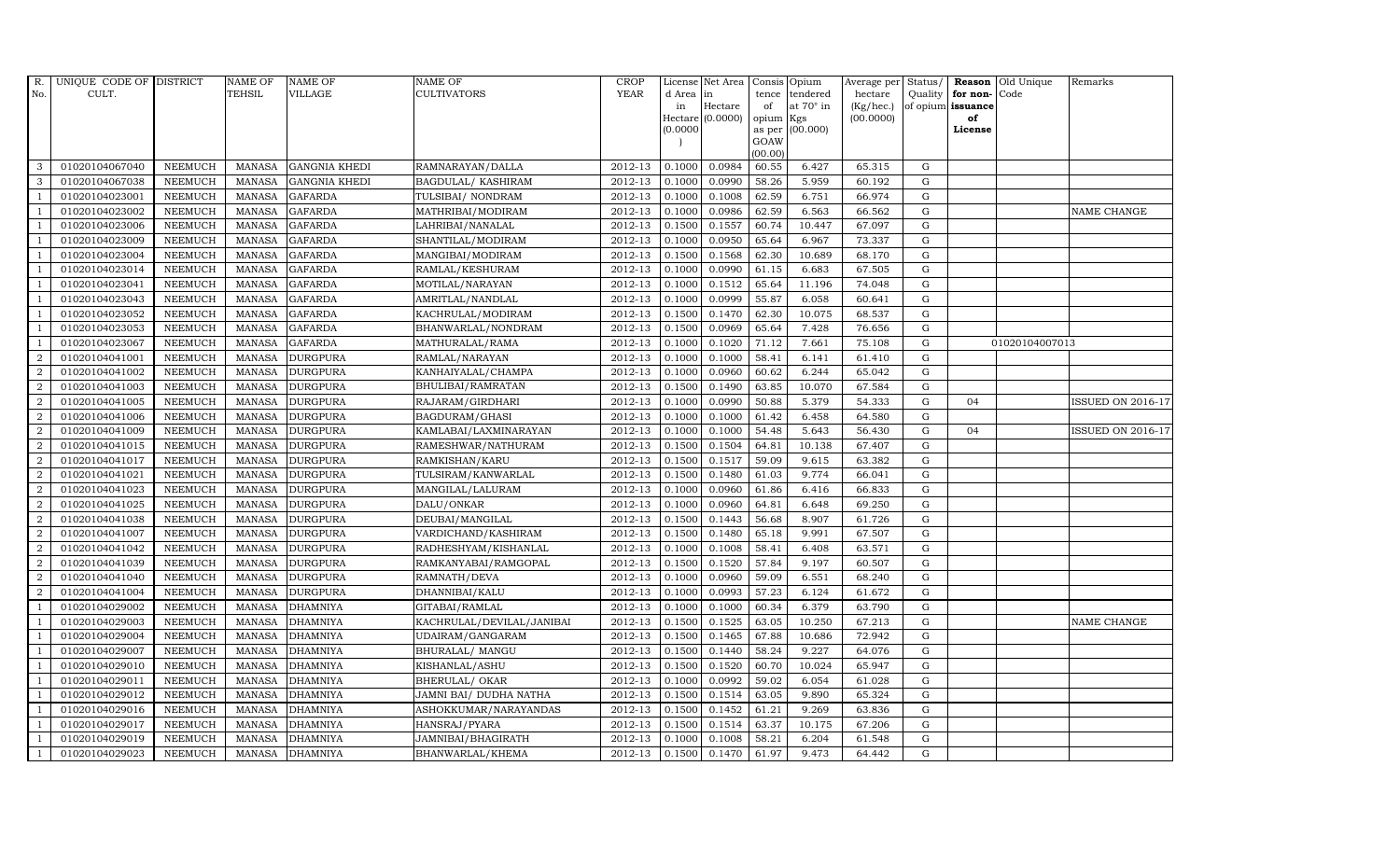| R.             | UNIQUE CODE OF DISTRICT |                | <b>NAME OF</b> | <b>NAME OF</b>     | <b>NAME OF</b>          | CROP        |          | License Net Area   Consis   Opium |           |                  | Average per | Status/     | Reason            | Old Unique     | Remarks                  |
|----------------|-------------------------|----------------|----------------|--------------------|-------------------------|-------------|----------|-----------------------------------|-----------|------------------|-------------|-------------|-------------------|----------------|--------------------------|
| No.            | CULT.                   |                | <b>TEHSIL</b>  | <b>VILLAGE</b>     | <b>CULTIVATORS</b>      | <b>YEAR</b> | d Area   | in                                | tence     | tendered         | hectare     | Quality     | for non-          | Code           |                          |
|                |                         |                |                |                    |                         |             | in       | Hectare                           | of        | at $70^\circ$ in | (Kg/hec.)   |             | of opium issuance |                |                          |
|                |                         |                |                |                    |                         |             |          | Hectare (0.0000)                  | opium Kgs |                  | (00.0000)   |             | of                |                |                          |
|                |                         |                |                |                    |                         |             | (0.0000) |                                   | GOAW      | as per (00.000)  |             |             | License           |                |                          |
|                |                         |                |                |                    |                         |             |          |                                   | (00.00)   |                  |             |             |                   |                |                          |
|                | 01020104029024          | <b>NEEMUCH</b> | MANASA         | <b>DHAMNIYA</b>    | RAJU/ MANGILAL          | 2012-13     | 0.1500   | 0.1530                            | 61.21     | 9.995            | 65.327      | $\mathbf G$ |                   |                |                          |
| -1             | 01020104029027          | <b>NEEMUCH</b> | MANASA         | <b>DHAMNIYA</b>    | DHANRAJ/NARAYAN         | 2012-13     | 0.1500   | 0.1500                            | 65.91     | 10.677           | 71.180      | $\mathbf G$ |                   |                |                          |
|                | 01020104029029          | <b>NEEMUCH</b> | <b>MANASA</b>  | <b>DHAMNIYA</b>    | SHANTILAL/MANNALAL      | 2012-13     | 0.1500   | 0.1500                            | 64.90     | 10.328           | 68.853      | G           |                   |                |                          |
|                | 01020104029032          | <b>NEEMUCH</b> | <b>MANASA</b>  | <b>DHAMNIYA</b>    | PANNALAL/KANWARLAL      | 2012-13     | 0.1000   | 0.1023                            | 60.34     | 6.422            | 62.776      | $\mathbf G$ |                   |                |                          |
| $\overline{1}$ | 01020104029033          | <b>NEEMUCH</b> | <b>MANASA</b>  | <b>DHAMNIYA</b>    | SUNDARBAI/KARULAL       | 2012-13     | 0.1500   | 0.1022                            | 65.91     | 7.052            | 69.002      | ${\rm G}$   |                   |                |                          |
| $\overline{1}$ | 01020104029035          | <b>NEEMUCH</b> | MANASA         | <b>DHAMNIYA</b>    | KAMLABAI/TULSIRAM       | 2012-13     | 0.1500   | 0.1520                            | 64.90     | 10.180           | 66.974      | $\mathbf G$ |                   |                | NAME CHANGE              |
| $\overline{1}$ | 01020104029039          | <b>NEEMUCH</b> | <b>MANASA</b>  | <b>DHAMNIYA</b>    | RAMSINGH/ANSU           | 2012-13     | 0.1500   | 0.1258                            | 64.90     | 9.364            | 74.436      | $\mathbf G$ |                   |                |                          |
| $\overline{1}$ | 01020104029040          | <b>NEEMUCH</b> | <b>MANASA</b>  | <b>DHAMNIYA</b>    | SHIVLAL/RUGHNATH        | 2012-13     | 0.1500   | 0.1550                            | 61.03     | 9.808            | 63.277      | $\mathbf G$ |                   |                |                          |
|                | 01020104029043          | <b>NEEMUCH</b> | <b>MANASA</b>  | <b>DHAMNIYA</b>    | GOPAL/HEERA             | 2012-13     | 0.1000   | 0.1003                            | 56.63     | 6.084            | 60.658      | $\mathbf G$ |                   |                |                          |
|                | 01020104029044          | <b>NEEMUCH</b> | <b>MANASA</b>  | <b>DHAMNIYA</b>    | MOHANLAL/MANGILAL       | 2012-13     | 0.1500   | 0.1500                            | 61.13     | 9.772            | 65.147      | $\mathbf G$ |                   |                |                          |
| $\overline{1}$ | 01020104029045          | <b>NEEMUCH</b> | <b>MANASA</b>  | <b>DHAMNIYA</b>    | SHANTILAL/JAISINGH      | 2012-13     | 0.1500   | 0.1540                            | 61.13     | 10.183           | 66.123      | ${\rm G}$   |                   |                |                          |
| $\overline{1}$ | 01020104029048          | <b>NEEMUCH</b> | <b>MANASA</b>  | <b>DHAMNIYA</b>    | BHONIBAI/BHUWANA        | 2012-13     | 0.1000   | 0.1020                            | 63.05     | 6.863            | 67.284      | $\mathbf G$ |                   |                |                          |
| $\overline{1}$ | 01020104029057          | <b>NEEMUCH</b> | <b>MANASA</b>  | <b>DHAMNIYA</b>    | MEHTABBAI/MANGILAL      | 2012-13     | 0.1000   | 0.0988                            | 61.13     | 6.445            | 65.233      | $\mathbf G$ |                   |                |                          |
|                | 01020104029066          | <b>NEEMUCH</b> | <b>MANASA</b>  | <b>DHAMNIYA</b>    | RUKMANI BAI/ NARAYAN    | 2012-13     | 0.1500   | 0.1464                            | 66.65     | 10.416           | 71.148      | G           |                   |                |                          |
| 3              | 01020104097001          | <b>NEEMUCH</b> | <b>MANASA</b>  | <b>DHAKNI</b>      | HAJARILAL/MANGILAL      | 2012-13     | 0.1500   | 0.1494                            | 66.57     | 11.279           | 75.495      | G           |                   |                |                          |
| 3              | 01020104097064          | <b>NEEMUCH</b> | <b>MANASA</b>  | <b>DHAKNI</b>      | MANGILAL/ JAGANNATH     | 2012-13     | 0.1500   | 0.1512                            | 62.73     | 10.566           | 69.881      | ${\rm G}$   |                   |                |                          |
| 3              | 01020104097035          | <b>NEEMUCH</b> | <b>MANASA</b>  | <b>DHAKNI</b>      | DEVIKISHAN / MADANLAL   | 2012-13     | 0.1000   | 0.0999                            | 62.77     | 6.779            | 67.858      | $\mathbf G$ |                   |                |                          |
| 3              | 01020104097057          | <b>NEEMUCH</b> | <b>MANASA</b>  | <b>DHAKNI</b>      | RAMGOPAL/CHHAGANLAL     | 2012-13     | 0.1000   | 0.0999                            | 56.25     | 5.971            | 59.770      | G           |                   |                |                          |
| 3              | 01020104097066          | <b>NEEMUCH</b> | <b>MANASA</b>  | <b>DHAKNI</b>      | RAMCHANDR/ MOHANLAL     | 2012-13     | 0.1500   | 0.1518                            | 61.23     | 9.718            | 64.018      | $\mathbf G$ |                   |                |                          |
| 3              | 01020104097002          | <b>NEEMUCH</b> | <b>MANASA</b>  | <b>DHAKNI</b>      | MUKESHKUMAR/UDAYRAM     | 2012-13     | 0.1500   | 0.1452                            | 57.70     | 9.652            | 66.474      | $\mathbf G$ |                   |                |                          |
| $\mathbf{3}$   | 01020104097013          | <b>NEEMUCH</b> | <b>MANASA</b>  | <b>DHAKNI</b>      | RAMCHANDRA/RUGGA        | 2012-13     | 0.1000   | 0.0992                            | 57.13     | 6.652            | 67.056      | ${\rm G}$   |                   |                |                          |
| 3              | 01020104097014          | NEEMUCH        | <b>MANASA</b>  | <b>DHAKNI</b>      | KISHANLAL/ MEGHRAJ      | 2012-13     | 0.1500   | 0.1430                            | 49.48     | 8.079            | 56.497      | $\mathbf G$ | 04                |                | <b>ISSUED ON 2016-17</b> |
| $\mathbf{3}$   | 01020104097015          | <b>NEEMUCH</b> | <b>MANASA</b>  | <b>DHAKNI</b>      | BHERUPRASAD/HARCHAND    | 2012-13     | 0.1000   | 0.0980                            | 66.57     | 7.133            | 72.786      | G           | 06                |                |                          |
| 3              | 01020104097016          | <b>NEEMUCH</b> | <b>MANASA</b>  | <b>DHAKNI</b>      | <b>BANSHILAL/ VAJJA</b> | 2012-13     | 0.1000   | 0.0999                            | 60.00     | 6.643            | 66.496      | $\mathbf G$ |                   |                |                          |
| 3              | 01020104097018          | <b>NEEMUCH</b> | <b>MANASA</b>  | <b>DHAKNI</b>      | BANSHILAL/KISHANLAL     | 2012-13     | 0.1500   | 0.1490                            | 62.77     | 10.752           | 72.161      | $\mathbf G$ |                   |                |                          |
| 3              | 01020104097023          | <b>NEEMUCH</b> | <b>MANASA</b>  | <b>DHAKNI</b>      | NANDUBAI/NANDLAL        | 2012-13     | 0.1500   | 0.1440                            | 56.24     | 8.701            | 60.424      | G           |                   |                |                          |
| 3              | 01020104097027          | <b>NEEMUCH</b> | <b>MANASA</b>  | <b>DHAKNI</b>      | RAMBAKSH/SALAGRAM       | 2012-13     | 0.1000   | 0.1000                            | 59.53     | 6.659            | 66.590      | ${\rm G}$   |                   |                |                          |
| 3              | 01020104097039          | <b>NEEMUCH</b> | <b>MANASA</b>  | <b>DHAKNI</b>      | GHISALAL/BHUVANIRAM     | 2012-13     | 0.1000   | 0.0989                            | 65.23     | 7.222            | 73.023      | $\mathbf G$ |                   |                |                          |
| 3              | 01020104097045          | <b>NEEMUCH</b> | <b>MANASA</b>  | <b>DHAKNI</b>      | DHANRAJ/ BHUWANIRAM     | 2012-13     | 0.1000   | 0.1006                            | 58.81     | 5.982            | 59.463      | $\mathbf G$ |                   |                |                          |
| 3              | 01020104097040          | <b>NEEMUCH</b> | <b>MANASA</b>  | <b>DHAKNI</b>      | BADRILAL/MOHAN          | 2012-13     | 0.1000   | 0.1020                            | 60.97     | 6.724            | 65.922      | $\mathbf G$ |                   |                |                          |
| 3              | 01020104097069          | <b>NEEMUCH</b> | <b>MANASA</b>  | <b>DHAKNI</b>      | NARMADABAI/DEVILAL      | 2012-13     | 0.1500   | 0.1496                            | 57.83     | 9.112            | 60.909      | G           |                   |                |                          |
| 3              | 01020104097043          | <b>NEEMUCH</b> | <b>MANASA</b>  | <b>DHAKNI</b>      | BAGDIRAM/MANA           | 2012-13     | 0.1000   | 0.0999                            | 65.23     | 7.147            | 71.542      | ${\rm G}$   |                   |                |                          |
| 3              | 01020104097074          | <b>NEEMUCH</b> | MANASA         | <b>DHAKNI</b>      | MADHU/RUGGA             | 2012-13     | 0.1000   | 0.0980                            | 63.77     | 7.242            | 73.898      | $\mathbf G$ |                   |                |                          |
| 3              | 01020104097006          | <b>NEEMUCH</b> | <b>MANASA</b>  | <b>DHAKNI</b>      | VINOD/BHANWARLAL        | 2012-13     | 0.1500   | 0.1470                            | 63.77     | 10.486           | 71.333      | $\mathbf G$ |                   |                |                          |
| 3              | 01020104097005          | <b>NEEMUCH</b> | <b>MANASA</b>  | <b>DHAKNI</b>      | BHUVANIRAM/PARASRAM     | 2012-13     | 0.1000   | 0.1000                            | 60.82     | 7.212            | 72.120      | $\mathbf G$ |                   |                |                          |
| 3              | 01020104097003          | <b>NEEMUCH</b> | <b>MANASA</b>  | <b>DHAKNI</b>      | CHATARBAI/GULABCHAND    | 2012-13     | 0.1500   | 0.1453                            | 58.84     | 9.011            | 62.017      | ${\rm G}$   |                   |                |                          |
| 3              | 01020104097029          | <b>NEEMUCH</b> | <b>MANASA</b>  | <b>DHAKNI</b>      | PREMSUKH/ VARDI CHAND   | 2012-13     | 0.1500   | 0.1452                            | 60.84     | 9.578            | 65.964      | ${\rm G}$   |                   |                |                          |
| 3              | 01020104097078          | <b>NEEMUCH</b> | MANASA         | <b>DHAKNI</b>      | SURESHCHANDR/ MOHANLAL  | $2012 - 13$ | 0.1500   | 0.1500                            | 64.52     | 10.987           | 73.247      | $\mathbf G$ |                   |                |                          |
| 3              | 01020104097076          | <b>NEEMUCH</b> | <b>MANASA</b>  | <b>DHAKNI</b>      | VILAS BAI/ RAMCHANDR    | 2012-13     | 0.1500   | 0.1447                            | 64.52     | 9.890            | 68.348      | G           |                   |                |                          |
| 3              | 01020104097077          | <b>NEEMUCH</b> | <b>MANASA</b>  | <b>DHAKNI</b>      | RAMRATAN/BAPULAL        | 2012-13     | 0.1500   | 0.1470                            | 62.73     | 10.216           | 69.497      | $\mathbf G$ |                   | 01020104095019 |                          |
| $\mathbf{1}$   | 01020104013041          | <b>NEEMUCH</b> |                | MANASA DEVRI PARDA | GENDIBAI/SOJI           | 2012-13     | 0.1000   | 0.1036                            | 61.42     | 6.686            | 64.537      | G           |                   |                |                          |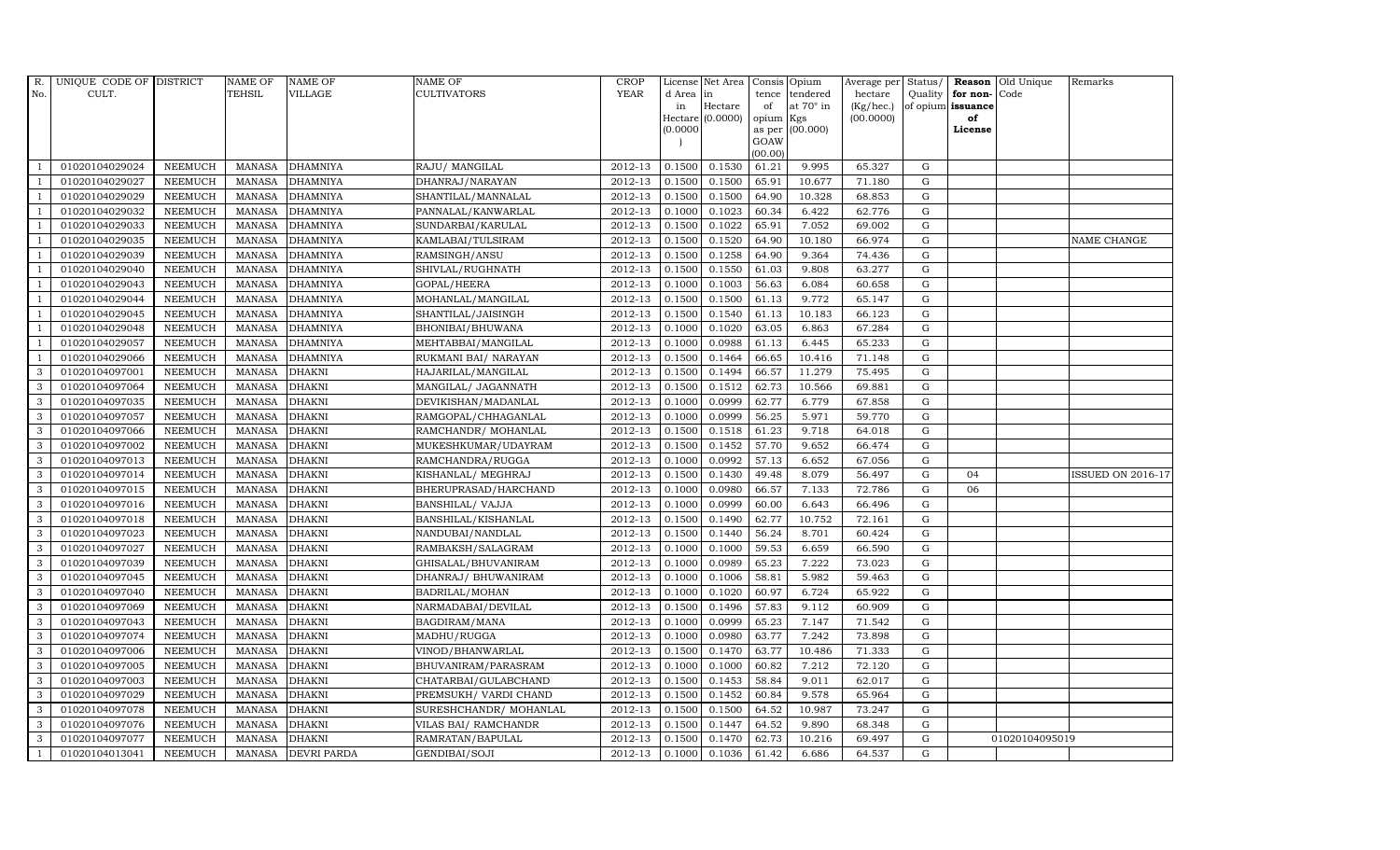| R.               | UNIQUE CODE OF DISTRICT |                | <b>NAME OF</b> | <b>NAME OF</b>          | <b>NAME OF</b>              | CROP    |           | License Net Area   Consis   Opium |           |                  | Average per Status/ |             |                   | <b>Reason</b> Old Unique | Remarks                  |
|------------------|-------------------------|----------------|----------------|-------------------------|-----------------------------|---------|-----------|-----------------------------------|-----------|------------------|---------------------|-------------|-------------------|--------------------------|--------------------------|
| No.              | CULT.                   |                | <b>TEHSIL</b>  | VILLAGE                 | <b>CULTIVATORS</b>          | YEAR    | d Area in |                                   |           | tence tendered   | hectare             | Quality     | for non-          | Code                     |                          |
|                  |                         |                |                |                         |                             |         | in        | Hectare                           | of        | at $70^\circ$ in | (Kg/hec.)           |             | of opium issuance |                          |                          |
|                  |                         |                |                |                         |                             |         |           | Hectare (0.0000)                  | opium Kgs |                  | (00.0000)           |             | of                |                          |                          |
|                  |                         |                |                |                         |                             |         | (0.0000)  |                                   | GOAW      | as per (00.000)  |                     |             | License           |                          |                          |
|                  |                         |                |                |                         |                             |         |           |                                   | (00.00)   |                  |                     |             |                   |                          |                          |
|                  | 01020104013042          | <b>NEEMUCH</b> | MANASA         | <b>DEVRI PARDA</b>      | SHYAMLAL/SHOLA              | 2012-13 | 0.1000    | 0.1024                            | 57.54     | 6.288            | 61.406              | G           |                   |                          |                          |
| -1               | 01020104013043          | <b>NEEMUCH</b> | MANASA         | <b>DEVRI PARDA</b>      | RODILAL/SHOLA               | 2012-13 | 0.1000    | 0.1036                            | 61.42     | 6.660            | 64.286              | $\mathbf G$ |                   |                          |                          |
|                  | 01020104013002          | <b>NEEMUCH</b> | <b>MANASA</b>  | <b>DEVRI PARDA</b>      | SHIVLAL / DHANNA            | 2012-13 | 0.1500    | 0.1500                            | 61.21     | 9.662            | 64.413              | G           |                   |                          |                          |
|                  | 01020104013007          | <b>NEEMUCH</b> | MANASA         | <b>DEVRI PARDA</b>      | SHAYMLAL/BIHARI             | 2012-13 | 0.1000    | 0.0980                            | 60.34     | 6.327            | 64.561              | $\mathbf G$ |                   |                          |                          |
| $\overline{1}$   | 01020104013018          | <b>NEEMUCH</b> | <b>MANASA</b>  | <b>DEVRI PARDA</b>      | KHIMA/MEGHA                 | 2012-13 | 0.1500    | 0.1479                            | 58.13     | 9.151            | 61.873              | ${\rm G}$   |                   |                          |                          |
| $\overline{1}$   | 01020104013019          | <b>NEEMUCH</b> | <b>MANASA</b>  | <b>DEVRI PARDA</b>      | CHHAGAN/CHHOGALAL           | 2012-13 | 0.1000    | 0.1040                            | 58.48     | 6.475            | 62.260              | $\mathbf G$ |                   |                          |                          |
| $\overline{1}$   | 01020104013020          | <b>NEEMUCH</b> | MANASA         | DEVRI PARDA             | PIRU/SHOLA                  | 2012-13 | 0.1500    | 0.1550                            | 62.14     | 10.209           | 65.865              | $\mathbf G$ |                   |                          |                          |
| $\overline{1}$   | 01020104013023          | <b>NEEMUCH</b> | <b>MANASA</b>  | <b>DEVRI PARDA</b>      | SEVA/LALU                   | 2012-13 | 0.1000    | 0.1024                            | 58.55     | 6.315            | 61.670              | $\mathbf G$ |                   |                          |                          |
|                  | 01020104013024          | <b>NEEMUCH</b> | MANASA         | <b>DEVRI PARDA</b>      | MOHANLAL/LALU               | 2012-13 | 0.1000    | 0.0899                            | 59.68     | 5.823            | 64.772              | $\mathbf G$ |                   |                          |                          |
| $\overline{1}$   | 01020104013038          | <b>NEEMUCH</b> | <b>MANASA</b>  | <b>DEVRI PARDA</b>      | GENDA/LALA                  | 2012-13 | 0.1000    | 0.1024                            | 60.40     | 6.480            | 63.281              | ${\bf G}$   |                   |                          |                          |
| -1               | 01020104013021          | <b>NEEMUCH</b> | <b>MANASA</b>  | <b>DEVRI PARDA</b>      | KHETA/KHEMA                 | 2012-13 | 0.1000    | 0.1000                            | 60.43     | 6.414            | 64.140              | ${\rm G}$   |                   |                          |                          |
| $\overline{1}$   | 01020104013014          | <b>NEEMUCH</b> | MANASA         | <b>DEVRI PARDA</b>      | BANSHILAL/DEVAJI            | 2012-13 | 0.1000    | 0.1000                            | 66.20     | 6.752            | 67.520              | ${\rm G}$   |                   |                          |                          |
| $\overline{1}$   | 01020104013044          | <b>NEEMUCH</b> | <b>MANASA</b>  | <b>DEVRI PARDA</b>      | SABUDIBAI/NANDLAL           | 2012-13 | 0.1500    | 0.1504                            | 61.42     | 9.880            | 65.691              | $\mathbf G$ |                   |                          |                          |
|                  | 01020104013010          | <b>NEEMUCH</b> | <b>MANASA</b>  | <b>DEVRI PARDA</b>      | SONI BAI/ HEMA              | 2012-13 | 0.1500    | 0.1572                            | 61.33     | 9.927            | 63.149              | G           |                   |                          |                          |
| $\overline{2}$   | 01020104045084          | <b>NEEMUCH</b> | <b>MANASA</b>  | <b>DEVRI KHAWASA-II</b> | MOHANLAL/KALURAM            | 2012-13 | 0.1000    | 0.0980                            | 56.94     | 5.840            | 59.592              | G           |                   |                          |                          |
| $\overline{a}$   | 01020104045087          | <b>NEEMUCH</b> | <b>MANASA</b>  | <b>DEVRI KHAWASA-II</b> | SATYANARAYAN/MULCHANDRA     | 2012-13 | 0.1500    | 0.1512                            | 59.23     | 9.299            | 61.501              | ${\rm G}$   |                   |                          |                          |
| 2                | 01020104045089          | <b>NEEMUCH</b> | <b>MANASA</b>  | <b>DEVRI KHAWASA-II</b> | RAMESHWAR/PYARCHANDRA       | 2012-13 | 0.1000    | 0.0990                            | 63.82     | 6.437            | 65.020              | ${\rm G}$   |                   |                          |                          |
| 2                | 01020104045093          | <b>NEEMUCH</b> | MANASA         | <b>DEVRI KHAWASA-II</b> | BANSHIDAS/ONKARDAS          | 2012-13 | 0.1000    | 0.1000                            | 64.40     | 6.799            | 67.990              | G           |                   |                          |                          |
| $\boldsymbol{2}$ | 01020104045094          | <b>NEEMUCH</b> | <b>MANASA</b>  | <b>DEVRI KHAWASA-II</b> | BANSHILAL/BHANWARLAL        | 2012-13 | 0.1000    | 0.1012                            | 54.50     | 5.847            | 57.777              | $\mathbf G$ | 05                |                          | <b>ISSUED ON 2015-16</b> |
| $\overline{2}$   | 01020104045095          | <b>NEEMUCH</b> | <b>MANASA</b>  | <b>DEVRI KHAWASA-II</b> | BANSHILAL/BAPULAL           | 2012-13 | 0.1000    | 0.0950                            | 62.12     | 5.680            | 59.789              | $\mathbf G$ |                   |                          |                          |
| $\overline{2}$   | 01020104045098          | <b>NEEMUCH</b> | <b>MANASA</b>  | <b>DEVRI KHAWASA-II</b> | OMPRAKASH/CHAGANLAL         | 2012-13 | 0.1500    | 0.1520                            | 72.31     | 11.394           | 74.961              | ${\rm G}$   |                   |                          |                          |
| $\overline{a}$   | 01020104045156          | <b>NEEMUCH</b> | <b>MANASA</b>  | DEVRI KHAWASA-II        | BHAGIRATH/MODIRAM           | 2012-13 | 0.1000    | 0.1020                            | 64.40     | 6.753            | 66.206              | ${\rm G}$   |                   |                          |                          |
| $\overline{a}$   | 01020104045103          | <b>NEEMUCH</b> | MANASA         | <b>DEVRI KHAWASA-II</b> | HEERALAL/RUPRAM             | 2012-13 | 0.1000    | 0.0999                            | 65.21     | 7.164            | 71.712              | G           |                   |                          |                          |
| $\overline{2}$   | 01020104045064          | <b>NEEMUCH</b> | <b>MANASA</b>  | <b>DEVRI KHAWASA-II</b> | RAJIBAI/RAMGOPAL            | 2012-13 | 0.1000    | 0.0980                            | 56.90     | 5.950            | 60.714              | $\mathbf G$ |                   |                          |                          |
| $\sqrt{2}$       | 01020104045106          | <b>NEEMUCH</b> | <b>MANASA</b>  | DEVRI KHAWASA-II        | SUNDERLAL/ONKARLAL          | 2012-13 | 0.1000    | 0.0960                            | 65.45     | 6.807            | 70.906              | $\mathbf G$ |                   |                          |                          |
| $\overline{2}$   | 01020104045109          | <b>NEEMUCH</b> | <b>MANASA</b>  | <b>DEVRI KHAWASA-II</b> | OMPRAKASH/BHUWANILAL        | 2012-13 | 0.1000    | 0.0975                            | 73.03     | 7.752            | 79.508              | G           |                   |                          |                          |
| $\overline{a}$   | 01020104045110          | <b>NEEMUCH</b> | <b>MANASA</b>  | <b>DEVRI KHAWASA-II</b> | GOPIBAI/BANSILAL            | 2012-13 | 0.1500    | 0.1404                            | 62.12     | 9.105            | 64.850              | ${\rm G}$   |                   |                          |                          |
| 2                | 01020104045113          | <b>NEEMUCH</b> | MANASA         | <b>DEVRI KHAWASA-II</b> | MANNALAL/GULABCHANDRA       | 2012-13 | 0.1000    | 0.0972                            | 60.97     | 6.254            | 64.342              | G           |                   |                          |                          |
| 2                | 01020104045116          | <b>NEEMUCH</b> | <b>MANASA</b>  | <b>DEVRI KHAWASA-II</b> | RAMNATH/PYARCHANDRA         | 2012-13 | 0.1000    | 0.1000                            | 61.70     | 6.320            | 63.200              | $\mathbf G$ |                   |                          |                          |
| $\overline{2}$   | 01020104045120          | <b>NEEMUCH</b> | <b>MANASA</b>  | <b>DEVRI KHAWASA-II</b> | GEETABAI/RADHESHYAM         | 2012-13 | 0.1000    | 0.1029                            | 60.97     | 6.437            | 62.556              | $\mathbf G$ |                   |                          |                          |
| $\overline{2}$   | 01020104045124          | <b>NEEMUCH</b> | <b>MANASA</b>  | <b>DEVRI KHAWASA-II</b> | INDARMAL/UDAIRAM            | 2012-13 | 0.1500    | 0.1469                            | 65.21     | 10.005           | 68.108              | G           |                   |                          |                          |
| $\overline{a}$   | 01020104045130          | <b>NEEMUCH</b> | <b>MANASA</b>  | <b>DEVRI KHAWASA-II</b> | MOHANLAL/MATHURALAL         | 2012-13 | 0.1000    | 0.1000                            | 62.34     | 6.430            | 64.300              | ${\rm G}$   |                   |                          |                          |
| $\overline{2}$   | 01020104045136          | <b>NEEMUCH</b> | <b>MANASA</b>  | DEVRI KHAWASA-II        | AMBARAM/BALMUKUND           | 2012-13 | 0.1000    | 0.1015                            | 61.70     | 6.461            | 63.655              | $\mathbf G$ |                   |                          |                          |
| $\overline{2}$   | 01020104045145          | <b>NEEMUCH</b> | <b>MANASA</b>  | <b>DEVRI KHAWASA-II</b> | JAGDISHCHANDRA/LAXMINARAYAN | 2012-13 | 0.1500    | 0.1520                            | 65.21     | 10.648           | 70.053              | $\mathbf G$ |                   |                          |                          |
| $\overline{2}$   | 01020104045147          | <b>NEEMUCH</b> | <b>MANASA</b>  | DEVRI KHAWASA-II        | GHASIRAM/BHAGIRATH          | 2012-13 | 0.1000    | 0.0999                            | 68.86     | 7.171            | 71.782              | $\mathbf G$ |                   |                          |                          |
| $\overline{a}$   | 01020104045152          | <b>NEEMUCH</b> | <b>MANASA</b>  | <b>DEVRI KHAWASA-II</b> | RAMPRAHALAD/RAMESHWAR       | 2012-13 | 0.1000    | 0.0972                            | 56.77     | 5.880            | 60.494              | ${\rm G}$   |                   |                          |                          |
| $\overline{2}$   | 01020104045150          | <b>NEEMUCH</b> | <b>MANASA</b>  | <b>DEVRI KHAWASA-II</b> | KANHAIYALAL/JETRAM          | 2012-13 | 0.1000    | 0.1023                            | 61.70     | 6.408            | 62.639              | ${\rm G}$   |                   |                          |                          |
| $\overline{a}$   | 01020104045129          | <b>NEEMUCH</b> | <b>MANASA</b>  | DEVRI KHAWASA-II        | RAMESHNATH/MOHANNATH        | 2012-13 | 0.1000    | 0.0966                            | 57.54     | 6.075            | 62.888              | $\mathbf G$ |                   |                          |                          |
| 2                | 01020104045159          | <b>NEEMUCH</b> | <b>MANASA</b>  | <b>DEVRI KHAWASA-II</b> | BALCHANDRA/BHAGWAN          | 2012-13 | 0.1000    | 0.1029                            | 57.95     | 6.317            | 61.390              | $\mathbf G$ |                   |                          |                          |
| 2                | 01020104045118          | <b>NEEMUCH</b> | <b>MANASA</b>  | <b>DEVRI KHAWASA-II</b> | GOPAL/ONKARLAL              | 2012-13 | 0.1000    | 0.0992                            | 65.45     | 6.788            | 68.427              | $\mathbf G$ |                   |                          |                          |
| $\overline{a}$   | 01020104045028          | <b>NEEMUCH</b> |                | MANASA DEVRI KHAWASA-II | RAMNARAYAN/RAMCHANDRA       | 2012-13 | 0.1000    | 0.1008                            | 67.25     | 7.080            | 70.238              | G           |                   |                          |                          |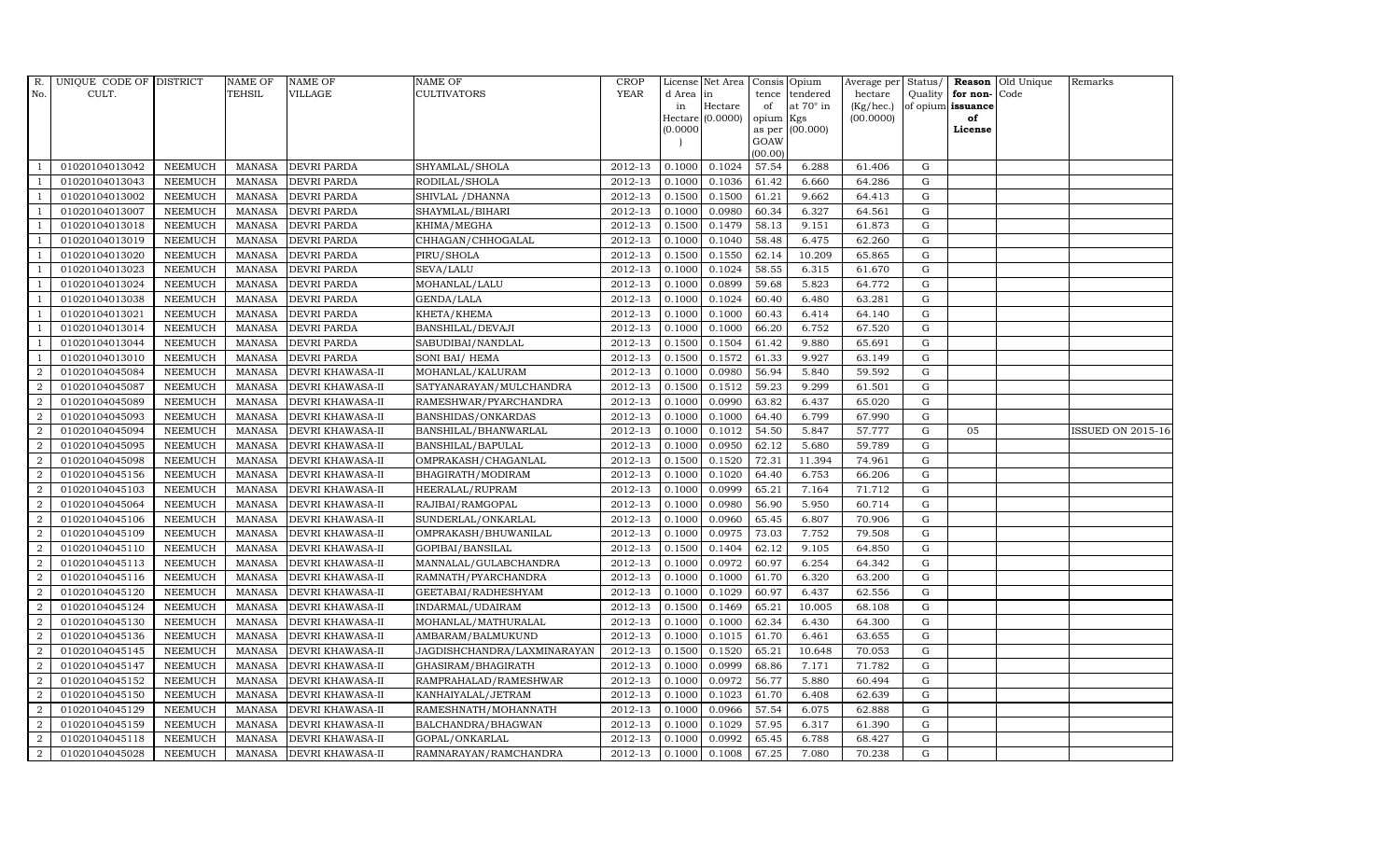| R.             | UNIQUE CODE OF DISTRICT |                | <b>NAME OF</b> | <b>NAME OF</b>          | <b>NAME OF</b>            | CROP    |           | License Net Area   Consis   Opium |           |                  | Average per | Status/     | Reason            | Old Unique | Remarks |
|----------------|-------------------------|----------------|----------------|-------------------------|---------------------------|---------|-----------|-----------------------------------|-----------|------------------|-------------|-------------|-------------------|------------|---------|
| No.            | CULT.                   |                | TEHSIL         | VILLAGE                 | <b>CULTIVATORS</b>        | YEAR    | d Area in |                                   |           | tence tendered   | hectare     | Quality     | for non-          | Code       |         |
|                |                         |                |                |                         |                           |         | in        | Hectare                           | of        | at $70^\circ$ in | (Kg/hec.)   |             | of opium issuance |            |         |
|                |                         |                |                |                         |                           |         |           | Hectare (0.0000)                  | opium Kgs |                  | (00.0000)   |             | of                |            |         |
|                |                         |                |                |                         |                           |         | (0.0000)  |                                   | GOAW      | as per (00.000)  |             |             | License           |            |         |
|                |                         |                |                |                         |                           |         |           |                                   | (00.00)   |                  |             |             |                   |            |         |
| $\overline{2}$ | 01020104045137          | <b>NEEMUCH</b> | MANASA         | <b>DEVRI KHAWASA-II</b> | KALURAM/RAMNARAYAN        | 2012-13 | 0.1000    | 0.0992                            | 68.90     | 6.546            | 65.988      | G           |                   |            |         |
| $\overline{2}$ | 01020104045053          | <b>NEEMUCH</b> | MANASA         | <b>DEVRI KHAWASA-II</b> | RATANLAL/RAMCHANDRA       | 2012-13 | 0.1000    | 0.1020                            | 67.25     | 7.551            | 74.029      | $\mathbf G$ |                   |            |         |
| 2              | 01020104045164          | <b>NEEMUCH</b> | <b>MANASA</b>  | <b>DEVRI KHAWASA-II</b> | INDARMAL/FULCHAND         | 2012-13 | 0.1000    | 0.1020                            | 62.12     | 6.567            | 64.382      | G           |                   |            |         |
| $\overline{2}$ | 01020104045125          | <b>NEEMUCH</b> | <b>MANASA</b>  | <b>DEVRI KHAWASA-II</b> | KANWARLAL/RAJARAM         | 2012-13 | 0.1000    | 0.1012                            | 65.76     | 6.830            | 67.490      | $\mathbf G$ |                   |            |         |
| $\overline{2}$ | 01020104045042          | <b>NEEMUCH</b> | <b>MANASA</b>  | <b>DEVRI KHAWASA-II</b> | ONKARLAL/GULABCHANDRA     | 2012-13 | 0.1500    | 0.1469                            | 61.70     | 9.960            | 67.801      | ${\rm G}$   |                   |            |         |
| 2              | 01020104045043          | <b>NEEMUCH</b> | <b>MANASA</b>  | <b>DEVRI KHAWASA-II</b> | SURESHCHANDRA/UDAIRAM     | 2012-13 | 0.1000    | 0.0990                            | 67.25     | 6.917            | 69.869      | $\mathbf G$ |                   |            |         |
| $\overline{a}$ | 01020104045143          | <b>NEEMUCH</b> | <b>MANASA</b>  | <b>DEVRI KHAWASA-II</b> | KARIBAI/BALMUKUND         | 2012-13 | 0.1000    | 0.1000                            | 60.53     | 5.958            | 59.580      | $\mathbf G$ |                   |            |         |
| $\overline{2}$ | 01020104045123          | <b>NEEMUCH</b> | <b>MANASA</b>  | <b>DEVRI KHAWASA-II</b> | KALURAM/SALAGRAM          | 2012-13 | 0.1000    | 0.1020                            | 65.76     | 6.661            | 65.304      | $\mathbf G$ |                   |            |         |
| $\overline{2}$ | 01020104045166          | <b>NEEMUCH</b> | <b>MANASA</b>  | <b>DEVRI KHAWASA-II</b> | GAMERIBAI/RAMLAL          | 2012-13 | 0.1000    | 0.1024                            | 68.90     | 7.520            | 73.438      | G           |                   |            |         |
| $\overline{2}$ | 01020104045091          | <b>NEEMUCH</b> | <b>MANASA</b>  | DEVRI KHAWASA-II        | MADANLAL/RAMPRATAP        | 2012-13 | 0.1000    | 0.0966                            | 65.76     | 6.754            | 69.917      | $\mathbf G$ |                   |            |         |
| $\overline{a}$ | 01020104045131          | <b>NEEMUCH</b> | <b>MANASA</b>  | <b>DEVRI KHAWASA-II</b> | KALURAM/CHAGANLAL         | 2012-13 | 0.1500    | 0.1520                            | 68.90     | 10.935           | 71.941      | ${\rm G}$   |                   |            |         |
| $\overline{2}$ | 01020104045096          | <b>NEEMUCH</b> | <b>MANASA</b>  | <b>DEVRI KHAWASA-II</b> | DHAPUBAI//SUBHASHCHANDRA  | 2012-13 | 0.1000    | 0.1020                            | 56.48     | 5.995            | 58.775      | ${\rm G}$   |                   |            |         |
| 2              | 01020104045117          | <b>NEEMUCH</b> | <b>MANASA</b>  | <b>DEVRI KHAWASA-II</b> | KAILASHCHANDRA/ONKARLAL   | 2012-13 | 0.1000    | 0.0990                            | 68.90     | 7.205            | 72.778      | $\mathbf G$ |                   |            |         |
| $\overline{2}$ | 01020104045100          | <b>NEEMUCH</b> | <b>MANASA</b>  | <b>DEVRI KHAWASA-II</b> | SAMANDBAI/BHAGIRATH       | 2012-13 | 0.1000    | 0.1024                            | 63.82     | 6.491            | 63.389      | $\mathbf G$ |                   |            |         |
| $\overline{2}$ | 01020104045112          | <b>NEEMUCH</b> | <b>MANASA</b>  | <b>DEVRI KHAWASA-II</b> | BALMUKUND/YASHODABAI      | 2012-13 | 0.1000    | 0.1024                            | 63.82     | 6.893            | 67.314      | G           |                   |            |         |
| $\overline{a}$ | 01020104045139          | <b>NEEMUCH</b> | <b>MANASA</b>  | <b>DEVRI KHAWASA-II</b> | NIVASIBAI/BAPULAL         | 2012-13 | 0.1000    | 0.1000                            | 60.97     | 6.463            | 64.630      | ${\rm G}$   |                   |            |         |
| 2              | 01020104045062          | <b>NEEMUCH</b> | <b>MANASA</b>  | <b>DEVRI KHAWASA-II</b> | GEETABAI/RAMRATAN         | 2012-13 | 0.1000    | 0.1020                            | 62.34     | 6.590            | 64.608      | G           |                   |            |         |
| 2              | 01020104045026          | <b>NEEMUCH</b> | MANASA         | <b>DEVRI KHAWASA-II</b> | SATYANARAYAN/PYARCHANDRA  | 2012-13 | 0.1000    | 0.1008                            | 62.34     | 6.510            | 64.583      | G           |                   |            |         |
| $\overline{2}$ | 01020104045005          | <b>NEEMUCH</b> | <b>MANASA</b>  | <b>DEVRI KHAWASA-I</b>  | RAMGOPAL/BHANWARLAL       | 2012-13 | 0.1000    | 0.0984                            | 65.50     | 7.271            | 73.892      | $\mathbf G$ |                   |            |         |
| $\overline{2}$ | 01020104045001          | <b>NEEMUCH</b> | <b>MANASA</b>  | <b>DEVRI KHAWASA-I</b>  | BALMUKUND/PANNALAL        | 2012-13 | 0.1500    | 0.1505                            | 66.44     | 10.564           | 70.193      | $\mathbf G$ |                   |            |         |
| 2              | 01020104045002          | <b>NEEMUCH</b> | <b>MANASA</b>  | <b>DEVRI KHAWASA-I</b>  | GYARSILAL/KISHORE         | 2012-13 | 0.1000    | 0.1023                            | 59.17     | 6.179            | 60.401      | ${\rm G}$   |                   |            |         |
| $\overline{a}$ | 01020104045009          | <b>NEEMUCH</b> | <b>MANASA</b>  | DEVRI KHAWASA-I         | SHANKARLAL/SUKHLAL        | 2012-13 | 0.1000    | 0.0999                            | 57.63     | 5.969            | 59.750      | ${\rm G}$   |                   |            |         |
| $\overline{a}$ | 01020104045014          | <b>NEEMUCH</b> | MANASA         | <b>DEVRI KHAWASA-I</b>  | RAMESHWAR/NANDRAM         | 2012-13 | 0.1000    | 0.1014                            | 66.91     | 7.437            | 73.343      | G           |                   |            |         |
| $\overline{2}$ | 01020104045015          | <b>NEEMUCH</b> | <b>MANASA</b>  | <b>DEVRI KHAWASA-I</b>  | JANKILAL/ONKARLAL         | 2012-13 | 0.1000    | 0.0990                            | 65.21     | 6.828            | 68.970      | $\mathbf G$ |                   |            |         |
| $\overline{2}$ | 01020104045017          | <b>NEEMUCH</b> | <b>MANASA</b>  | <b>DEVRI KHAWASA-I</b>  | RAJARAM/SUKHLAL           | 2012-13 | 0.1000    | 0.1040                            | 62.35     | 6.671            | 64.144      | $\mathbf G$ |                   |            |         |
| 2              | 01020104045018          | <b>NEEMUCH</b> | <b>MANASA</b>  | <b>DEVRI KHAWASA-I</b>  | BANSHILAL/SUKHLAL         | 2012-13 | 0.1500    | 0.1484                            | 70.91     | 10.981           | 73.996      | G           |                   |            |         |
| $\overline{a}$ | 01020104045020          | <b>NEEMUCH</b> | <b>MANASA</b>  | <b>DEVRI KHAWASA-I</b>  | BHANWARLAL/DEVILAL        | 2012-13 | 0.1000    | 0.1008                            | 66.91     | 6.576            | 65.238      | ${\rm G}$   |                   |            |         |
| 2              | 01020104045023          | <b>NEEMUCH</b> | MANASA         | <b>DEVRI KHAWASA-I</b>  | AMRITRAM/KHEMRAJ          | 2012-13 | 0.1000    | 0.1000                            | 62.35     | 6.440            | 64.400      | G           |                   |            |         |
| 2              | 01020104045030          | <b>NEEMUCH</b> | <b>MANASA</b>  | <b>DEVRI KHAWASA-I</b>  | NANDLAL/ONKAR             | 2012-13 | 0.1000    | 0.0999                            | 65.95     | 6.915            | 69.219      | $\mathbf G$ |                   |            |         |
| $\overline{2}$ | 01020104045031          | <b>NEEMUCH</b> | <b>MANASA</b>  | <b>DEVRI KHAWASA-I</b>  | LAXMINARAYAN/SUKHLAL      | 2012-13 | 0.1500    | 0.1520                            | 65.21     | 10.722           | 70.539      | $\mathbf G$ |                   |            |         |
| $\overline{2}$ | 01020104045035          | <b>NEEMUCH</b> | <b>MANASA</b>  | <b>DEVRI KHAWASA-I</b>  | RUKMANIBAI/BAGDIRAM       | 2012-13 | 0.1500    | 0.1500                            | 61.70     | 9.290            | 61.933      | G           |                   |            |         |
| $\overline{a}$ | 01020104045038          | <b>NEEMUCH</b> | <b>MANASA</b>  | <b>DEVRI KHAWASA-I</b>  | JAYCHANDRA/SURATRAM       | 2012-13 | 0.1000    | 0.0990                            | 65.29     | 7.107            | 71.788      | ${\rm G}$   |                   |            |         |
| $\overline{a}$ | 01020104045039          | <b>NEEMUCH</b> | <b>MANASA</b>  | <b>DEVRI KHAWASA-I</b>  | DEVILAL/KASHIRAM          | 2012-13 | 0.1000    | 0.1020                            | 66.44     | 7.052            | 69.137      | $\mathbf G$ |                   |            |         |
| $\overline{2}$ | 01020104045044          | <b>NEEMUCH</b> | <b>MANASA</b>  | <b>DEVRI KHAWASA-I</b>  | FATEHLAL/MATHURALAL       | 2012-13 | 0.1500    | 0.1512                            | 66.91     | 10.132           | 67.011      | $\mathbf G$ |                   |            |         |
| $\overline{2}$ | 01020104045048          | <b>NEEMUCH</b> | <b>MANASA</b>  | <b>DEVRI KHAWASA-I</b>  | KALURAM/RAMCHANDRA GURJAR | 2012-13 | 0.1000    | 0.0990                            | 65.50     | 6.756            | 68.242      | $\mathbf G$ |                   |            |         |
| $\overline{a}$ | 01020104045068          | <b>NEEMUCH</b> | <b>MANASA</b>  | <b>DEVRI KHAWASA-I</b>  | JAGANNATH/RAMKISHAN       | 2012-13 | 0.1500    | 0.1504                            | 65.56     | 10.162           | 67.566      | ${\rm G}$   |                   |            |         |
| $\overline{2}$ | 01020104045056          | <b>NEEMUCH</b> | <b>MANASA</b>  | <b>DEVRI KHAWASA-I</b>  | RADHESHYAM/MULCHANDRA     | 2012-13 | 0.1000    | 0.1020                            | 66.01     | 7.101            | 69.618      | ${\rm G}$   |                   |            |         |
| $\overline{a}$ | 01020104045008          | <b>NEEMUCH</b> | <b>MANASA</b>  | <b>DEVRI KHAWASA-I</b>  | GANGABAI/MANGILAL         | 2012-13 | 0.1500    | 0.1404                            | 65.56     | 9.965            | 70.976      | $\mathbf G$ |                   |            |         |
| $\overline{2}$ | 01020104045063          | <b>NEEMUCH</b> | <b>MANASA</b>  | <b>DEVRI KHAWASA-I</b>  | SALAGRAM/ONKARLAL         | 2012-13 | 0.1000    | 0.0999                            | 66.01     | 6.997            | 70.040      | $\mathbf G$ |                   |            |         |
| 2              | 01020104045071          | <b>NEEMUCH</b> | <b>MANASA</b>  | <b>DEVRI KHAWASA-I</b>  | BHANWARBAI/DEVILAL        | 2012-13 | 0.1500    | 0.1536                            | 65.56     | 10.415           | 67.806      | $\mathbf G$ |                   |            |         |
| $\overline{a}$ | 01020104045075          | <b>NEEMUCH</b> | MANASA         | <b>DEVRI KHAWASA-I</b>  | KESARBAI/GOPALDAS         | 2012-13 | 0.1000    | 0.0990                            | 70.20     | 7.341            | 74.152      | G           |                   |            |         |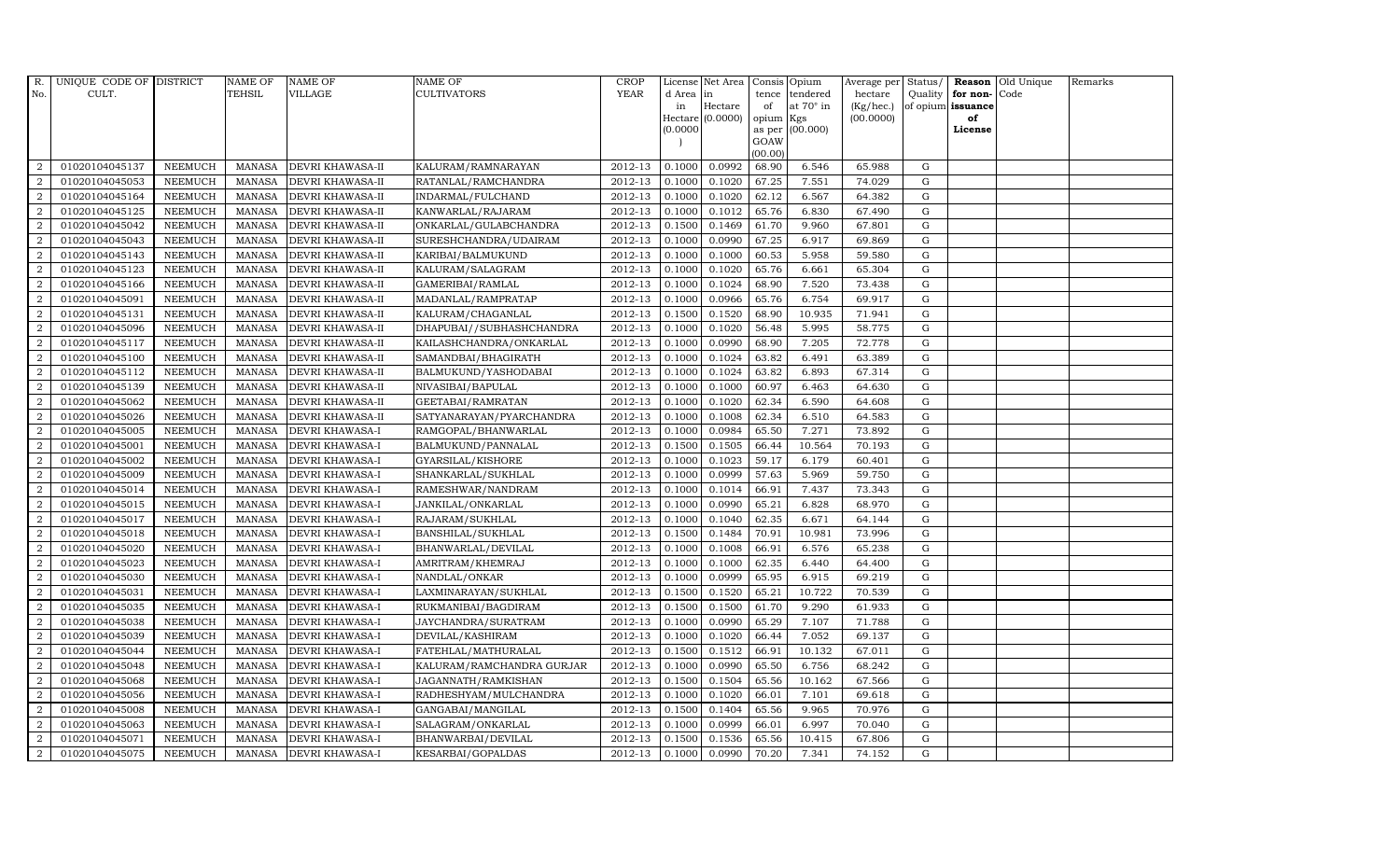|                  | R. UNIQUE CODE OF DISTRICT |                | NAME OF       | NAME OF            | <b>NAME OF</b>                 | <b>CROP</b>    |          | License Net Area   Consis   Opium |                 |                 |           |   |                      | Average per Status/ <b>Reason</b> Old Unique | Remarks                                 |
|------------------|----------------------------|----------------|---------------|--------------------|--------------------------------|----------------|----------|-----------------------------------|-----------------|-----------------|-----------|---|----------------------|----------------------------------------------|-----------------------------------------|
| No.              | CULT.                      |                | TEHSIL        | VILLAGE            | CULTIVATORS                    | YEAR           | d Area   | in                                | tence           | tendered        | hectare   |   | Quality for non-Code |                                              |                                         |
|                  |                            |                |               |                    |                                |                | in       | Hectare                           | of              | at 70° in       | (Kg/hec.) |   | of opium issuance    |                                              |                                         |
|                  |                            |                |               |                    |                                |                | (0.0000) | Hectare (0.0000)                  | opium<br>as per | Kgs<br>(00.000) | (00.0000) |   | of<br>License        |                                              |                                         |
|                  |                            |                |               |                    |                                |                |          |                                   | GOAW            |                 |           |   |                      |                                              |                                         |
|                  |                            |                |               |                    |                                |                |          |                                   | (00.00)         |                 |           |   |                      |                                              |                                         |
| $\overline{2}$   | 01020104045076             | NEEMUCH        | <b>MANASA</b> | DEVRI KHAWASA-I    | DINESHKUMAR/KASTURIBAI         | 2012-13        | 0.1000   | 0.1012                            | 68.88           | 6.957           | 68.745    | G |                      |                                              |                                         |
| 2                | 01020104045078             | NEEMUCH        | <b>MANASA</b> | DEVRI KHAWASA-I    | MOHANLAL/SHRINIWAS             | 2012-13        | 0.1000   | 0.1000                            | 63.15           | 6.459           | 64.590    | G |                      |                                              |                                         |
| $\overline{2}$   | 01020104045079             | <b>NEEMUCH</b> | MANASA        | DEVRI KHAWASA-I    | AMBALAL/CHENRAM                | 2012-13        | 0.1000   | 0.1000                            | 63.00           | 6.813           | 68.130    | G |                      |                                              |                                         |
| 2                | 01020104045019             | NEEMUCH        | MANASA        | DEVRI KHAWASA-I    | BALMUKUND/RAMLAL               | 2012-13        | 0.1000   | 0.0990                            | 65.50           | 6.756           | 68.242    | G |                      |                                              |                                         |
| 2                | 01020104045154             | NEEMUCH        | <b>MANASA</b> | DEVRI KHAWASA-I    | RAMNIWAS/BANSHILAL             | 2012-13        | 0.1000   | 0.1000                            | 62.35           | 6.850           | 68.500    | G |                      |                                              |                                         |
| $\overline{2}$   | 01020104045101             | NEEMUCH        | <b>MANASA</b> | DEVRI KHAWASA-I    | MANGILAL/PREMCHAND             | 2012-13        | 0.1000   | 0.0986                            | 65.95           | 7.123           | 72.241    | G |                      |                                              |                                         |
| 2                | 01020104045006             | NEEMUCH        | <b>MANASA</b> | DEVRI KHAWASA-I    | BANSHILAL/JETRAM               | 2012-13        | 0.1000   | 0.0986                            | 66.44           | 6.625           | 67.191    | G |                      |                                              |                                         |
| $\overline{2}$   | 01020104045024             | NEEMUCH        | <b>MANASA</b> | DEVRI KHAWASA-I    | GEETABAI/MANGILAL              | 2012-13        | 0.1000   | 0.1008                            | 63.15           | 6.649           | 65.962    | G |                      |                                              |                                         |
| $\overline{2}$   | 01020104045036             | NEEMUCH        | MANASA        | DEVRI KHAWASA-I    | KAILASHCHANDRA/LAXMAN          | 2012-13        | 0.1000   | 0.1000                            | 63.15           | 6.874           | 68.740    | G |                      |                                              |                                         |
| $\overline{a}$   | 01020104045025             | <b>NEEMUCH</b> | <b>MANASA</b> | DEVRI KHAWASA-I    | KALURAM/BHUWANIRAM             | 2012-13        | 0.1500   | 0.1500                            | 65.21           | 10.163          | 67.753    | G |                      |                                              |                                         |
| $\overline{2}$   | 01020104045059             | NEEMUCH        | <b>MANASA</b> | DEVRI KHAWASA-I    | YASHWANTKUMAR/GANGABAI         | 2012-13        | 0.1000   | 0.0990                            | 66.01           | 7.195           | 72.677    | G |                      |                                              |                                         |
| 2                | 01020104045065             | NEEMUCH        | MANASA        | DEVRI KHAWASA-I    | NATHULAL/KALURAM               | 2012-13        | 0.1000   | 0.1008                            | 65.95           | 6.783           | 67.292    | G |                      |                                              |                                         |
| 2                | 01020104045052             | <b>NEEMUCH</b> | <b>MANASA</b> | DEVRI KHAWASA-I    | OMPRAKASH/SALAGRAM             | 2012-13        | 0.1500   | 0.1482                            | 70.20           | 11.102          | 74.912    | G |                      |                                              |                                         |
| $\boldsymbol{2}$ | 01020104045032             | <b>NEEMUCH</b> | MANASA        | DEVRI KHAWASA-I    | VARDICHANDRA/SURATRAM          | 2012-13        | 0.1500   | 0.1456                            | 65.63           | 11.382          | 78.173    | G |                      |                                              |                                         |
| 2                | 01020104045003             | <b>NEEMUCH</b> | <b>MANASA</b> | DEVRI KHAWASA-I    | MOTYABAI/BANSHILAL             | 2012-13        | 0.1500   | 0.1508                            | 69.28           | 10.729          | 71.147    | G |                      |                                              |                                         |
| 2                | 01020104045051             | NEEMUCH        | MANASA        | DEVRI KHAWASA-I    | KALABAI/GOTAMRAM               | 2012-13        | 0.1000   | 0.1008                            | 61.70           | 6.672           | 66.190    | G |                      |                                              |                                         |
| $\overline{2}$   | 01020104045041             | NEEMUCH        | <b>MANASA</b> | DEVRI KHAWASA-I    | AMBARAM/KANIRAM                | 2012-13        | 0.1000   | 0.0992                            | 59.98           | 6.366           | 64.173    | G |                      |                                              |                                         |
| $\overline{2}$   | 01020104045074             | NEEMUCH        | <b>MANASA</b> | DEVRI KHAWASA-I    | BAGDIRAM/VAKTRAM               | 2012-13        | 0.1000   | 0.1020                            | 57.47           | 6.346           | 62.216    | G |                      |                                              |                                         |
| $\overline{2}$   | 01020104045033             | NEEMUCH        | MANASA        | DEVRI KHAWASA-I    | BADRILAL/BHUWANA               | 2012-13        | 0.1000   | 0.1046                            | 64.40           | 7.277           | 69.570    | G |                      |                                              |                                         |
| $\mathbf{3}$     | 01020104090004             | NEEMUCH        | <b>MANASA</b> | <b>DEVRI ANTRI</b> | SAMPATBAI/BANSHILAL            | 2012-13        | 0.1000   | 0.0980                            | 61.59           | 6.564           | 66.980    | G |                      |                                              |                                         |
| 3 <sup>1</sup>   | 01020104090008             | NEEMUCH        | <b>MANASA</b> | DEVRI ANTRI        | MEGHRAJ/NATHU                  | 2012-13        | 0.1500   | 0.1482                            | 59.79           | 9.695           | 65.418    | G |                      |                                              |                                         |
| $\mathbf{3}$     | 01020104090011             | <b>NEEMUCH</b> | <b>MANASA</b> | <b>DEVRI ANTRI</b> | MADHULAL/LAXMAN                | 2012-13        | 0.1000   | 0.0986                            | 59.79           | 6.107           | 61.937    | G |                      |                                              |                                         |
| $\mathbf{3}$     | 01020104090013             | NEEMUCH        | <b>MANASA</b> | <b>DEVRI ANTRI</b> | NATHUSINGH/NANURAM             | 2012-13        | 0.1000   | 0.1014                            | 61.59           | 6.564           | 64.734    | G |                      |                                              |                                         |
| $\mathbf{3}$     | 01020104090014             | NEEMUCH        | <b>MANASA</b> | <b>DEVRI ANTRI</b> | RATAN/NANDA                    | 2012-13        | 0.1500   | 0.1452                            | 55.16           | 8.510           | 58.609    | G |                      |                                              |                                         |
| $\mathbf{3}$     | 01020104090018             | NEEMUCH        | <b>MANASA</b> | <b>DEVRI ANTRI</b> | GOKAL/SHAVRAM                  | 2012-13        | 0.1500   | 0.0950                            | 55.16           | 5.997           | 63.126    | G |                      |                                              |                                         |
| 3 <sup>1</sup>   | 01020104090021             | NEEMUCH        | <b>MANASA</b> | DEVRI ANTRI        | PREMSUKH/NANURAM               | 2012-13        | 0.1500   | 0.1500                            | 57.89           | 9.122           | 60.813    | G |                      |                                              |                                         |
| $\mathbf{3}$     | 01020104090066             | NEEMUCH        | <b>MANASA</b> | DEVRI ANTRI        | RUKMANIBAI/SHANKARLAL          | 2012-13        | 0.1000   | 0.0960                            | 62.56           | 6.462           | 67.313    | G |                      |                                              |                                         |
| $\mathbf{3}$     | 01020104090039             | NEEMUCH        | <b>MANASA</b> | <b>DEVRI ANTRI</b> | DEVU BAI/SHANKARLAL            | 2012-13        | 0.1500   | 0.1490                            | 57.75           | 9.215           | 61.846    | G |                      |                                              |                                         |
| $\mathbf{3}$     | 01020104090032             | NEEMUCH        | <b>MANASA</b> | <b>DEVRI ANTRI</b> | NANALAL/BHUVANA                | 2012-13        | 0.1500   | 0.1410                            | 55.46           | 9.016           | 63.943    | G |                      |                                              |                                         |
| $\mathbf{3}$     | 01020104090038             | NEEMUCH        | <b>MANASA</b> | <b>DEVRI ANTRI</b> | BHARAT SINGH/SHANKARLAL D.P. V | 2012-13        | 0.1000   | 0.0870                            | 66.51           | 6.527           | 75.023    | G |                      |                                              |                                         |
| $\mathbf{3}$     | 01020104090041             | NEEMUCH        | <b>MANASA</b> | <b>DEVRI ANTRI</b> | SHANKARLAL/BHERULAL            | 2012-13        | 0.1000   | 0.0900                            | 62.56           | 6.229           | 69.211    | G |                      |                                              |                                         |
| $\mathbf{3}$     | 01020104090045             | NEEMUCH        | <b>MANASA</b> | DEVRI ANTRI        | JAGDISH/MADHU JI               | 2012-13        | 0.1000   | 0.0960                            | 56.44           | 5.838           | 60.813    | G |                      |                                              |                                         |
| $\mathbf{3}$     | 01020104090057             | NEEMUCH        | <b>MANASA</b> | <b>DEVRI ANTRI</b> | RAJU/SEVA                      | 2012-13        | 0.1000   | 0.0998                            | 54.72           | 5.996           | 60.080    | G | 05                   |                                              | ISSUED ON 2015-16                       |
| $\mathbf{3}$     | 01020104090028             | NEEMUCH        | <b>MANASA</b> | <b>DEVRI ANTRI</b> | BAPULAL/RATANLAL               | 2012-13        | 0.1000   | 0.0990                            | 66.51           | 7.022           | 70.929    | G |                      |                                              |                                         |
| $\mathbf{3}$     | 01020104090062             | NEEMUCH        | <b>MANASA</b> | <b>DEVRI ANTRI</b> | LAL BAI/MANOHAR SINGH          | 2012-13        | 0.1000   | 0.0960                            | 61.59           | 6.405           | 66.719    | G |                      |                                              |                                         |
| $\mathbf{3}$     | 01020104090010             | <b>NEEMUCH</b> | <b>MANASA</b> | DEVRI ANTRI        | BHAGAT RAM/ NANDA              | 2012-13        | 0.1000   | 0.0990                            | 55.53           | 5.973           | 60.333    |   | 02                   |                                              |                                         |
| $\mathbf{3}$     | 01020104090063             | NEEMUCH        | <b>MANASA</b> | DEVRI ANTRI        | KANHAIYA LAL/ SHANKAR LAL      | 2012-13        | 0.1500   | 0.1488                            | 55.02           | 8.465           | 56.888    | G | 04                   |                                              | <b>ISSUED ON 2016-17</b>                |
| 3 <sup>1</sup>   | 01020104090030             | NEEMUCH        | <b>MANASA</b> | <b>DEVRI ANTRI</b> | SAVRAM/NANDA                   | 2012-13        | 0.1500   | 0.1482                            | 53.46           | 8.653           | 58.387    | G | 05                   |                                              | <b>ISSUED ON 2015-16</b>                |
| $\mathbf{3}$     | 01020104090055             | NEEMUCH        | <b>MANASA</b> | <b>DEVRI ANTRI</b> | DEVILAL/RUGHANATH              | 2012-13        | 0.1000   | 0.0986                            | 53.83           | 5.614           | 56.937    | G | 04                   |                                              | ISSUED ON 2016-17/TRANSFER PIPLIA KHURD |
| $\mathbf{3}$     | 01020104089001             | NEEMUCH        | <b>MANASA</b> | <b>DETHAL</b>      | CHUNNILAL/OKARLAL              | 2012-13        | 0.1000   | 0.0912                            | 64.04           | 6.120           | 67.105    | G |                      |                                              |                                         |
| 3 <sup>1</sup>   | 01020104089006             | NEEMUCH        | MANASA        | <b>DETHAL</b>      | RADHESHYAM / BAPULAL           | 2012-13 0.1000 |          | 0.0940                            | 56.70           | 5.443           | 57.904    | G |                      |                                              |                                         |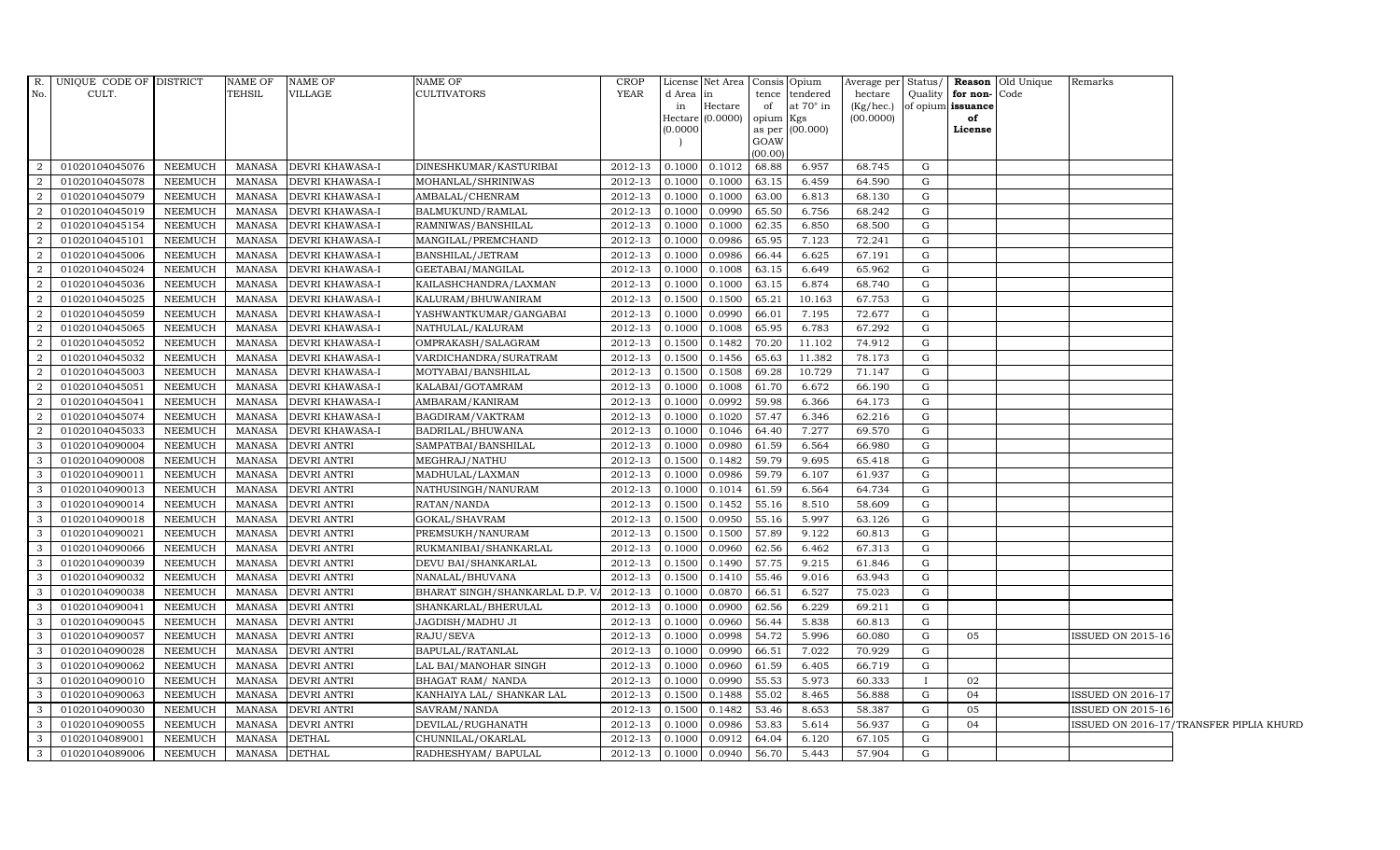| R.  | UNIQUE CODE OF DISTRICT |                | <b>NAME OF</b> | <b>NAME OF</b> | NAME OF                       | <b>CROP</b> |           | License Net Area   |                | Consis Opium     | Average per Status/ |             |                   | Reason Old Unique | Remarks                  |
|-----|-------------------------|----------------|----------------|----------------|-------------------------------|-------------|-----------|--------------------|----------------|------------------|---------------------|-------------|-------------------|-------------------|--------------------------|
| No. | CULT.                   |                | <b>TEHSIL</b>  | <b>VILLAGE</b> | CULTIVATORS                   | <b>YEAR</b> | d Area in |                    | tence          | tendered         | hectare             |             | Quality for non-  | Code              |                          |
|     |                         |                |                |                |                               |             | in        | Hectare            | of             | at $70^\circ$ in | (Kg/hec.)           |             | of opium issuance |                   |                          |
|     |                         |                |                |                |                               |             |           | Hectare $(0.0000)$ | opium          | Kgs              | (00.0000)           |             | of                |                   |                          |
|     |                         |                |                |                |                               |             | (0.0000)  |                    | as per<br>GOAW | (00.000)         |                     |             | License           |                   |                          |
|     |                         |                |                |                |                               |             |           |                    | (00.00)        |                  |                     |             |                   |                   |                          |
| 3   | 01020104089010          | <b>NEEMUCH</b> | <b>MANASA</b>  | <b>DETHAL</b>  | BHAGAWTSINGH/BHERUSINGH       | 2012-13     | 0.1500    | 0.1440             | 65.19          | 10.840           | 75.278              | G           |                   |                   |                          |
| 3   | 01020104089011          | <b>NEEMUCH</b> | <b>MANASA</b>  | <b>DETHAL</b>  | RAM SINGH/HEMRAJ              | 2012-13     | 0.1500    | 0.1520             | 56.94          | 9.468            | 62.289              | $\mathbf G$ |                   |                   |                          |
| 3   | 01020104089014          | <b>NEEMUCH</b> | <b>MANASA</b>  | <b>DETHAL</b>  | JAMNA BAI/HIRA                | 2012-13     | 0.1000    | 0.0975             | 57.87          | 6.085            | 62.410              | G           |                   |                   |                          |
| 3   | 01020104089017          | <b>NEEMUCH</b> | <b>MANASA</b>  | <b>DETHAL</b>  | <b>BANSHILAL/NATHU</b>        | 2012-13     | 0.1000    | 0.0992             | 57.48          | 6.684            | 67.379              | G           |                   |                   |                          |
| 3   | 01020104089018          | <b>NEEMUCH</b> | <b>MANASA</b>  | <b>DETHAL</b>  | RAJU/HIRA                     | 2012-13     | 0.1500    | 0.1440             | 59.65          | 9.348            | 64.917              | G           |                   |                   |                          |
| 3   | 01020104089024          | <b>NEEMUCH</b> | <b>MANASA</b>  | <b>DETHAL</b>  | KANHYALAL/SURAJMAL            | 2012-13     | 0.1500    | 0.1495             | 62.93          | 9.916            | 66.328              | G           |                   |                   |                          |
| 3   | 01020104089025          | <b>NEEMUCH</b> | <b>MANASA</b>  | <b>DETHAL</b>  | KACHRU/HAMERA                 | 2012-13     | 0.1000    | 0.1000             | 57.44          | 6.138            | 61.380              | G           |                   |                   |                          |
| 3   | 01020104089032          | <b>NEEMUCH</b> | <b>MANASA</b>  | <b>DETHAL</b>  | VAJJI BAI/GOPAL               | 2012-13     | 0.1000    | 0.0986             | 60.51          | 6.509            | 66.014              | $\mathbf G$ |                   |                   |                          |
| 3   | 01020104089040          | <b>NEEMUCH</b> | <b>MANASA</b>  | <b>DETHAL</b>  | <b>BANE SINGH/BHERU SINGH</b> | 2012-13     | 0.1000    | 0.0990             | 65.57          | 7.306            | 73.798              | $\mathbf G$ |                   |                   |                          |
| 3   | 01020104089042          | <b>NEEMUCH</b> | <b>MANASA</b>  | <b>DETHAL</b>  | JAGDISH/NATHU                 | 2012-13     | 0.1000    | 0.1008             | 57.74          | 6.063            | 60.149              | G           |                   |                   | NAMECHANGE               |
| 3   | 01020104089044          | <b>NEEMUCH</b> | <b>MANASA</b>  | <b>DETHAL</b>  | PRAHLAD/BHAVARLAL             | 2012-13     | 0.1000    | 0.1020             | 67.43          | 7.244            | 71.020              | G           |                   |                   |                          |
| 3   | 01020104089045          | <b>NEEMUCH</b> | <b>MANASA</b>  | <b>DETHAL</b>  | BHUVANA/NANURAM               | 2012-13     | 0.1500    | 0.1400             | 57.08          | 8.586            | 61.329              | G           |                   |                   | NAMECHANGE               |
| 3   | 01020104089055          | <b>NEEMUCH</b> | <b>MANASA</b>  | <b>DETHAL</b>  | HANGAMI BAI/GOMA JI           | 2012-13     | 0.1500    | 0.1443             | 63.75          | 9.717            | 67.339              | $\mathbf G$ |                   |                   |                          |
| 3   | 01020104089073          | <b>NEEMUCH</b> | <b>MANASA</b>  | <b>DETHAL</b>  | MUKUNDCHAND/MANGILAL          | 2012-13     | 0.1500    | 0.1482             | 64.04          | 9.588            | 64.696              | G           |                   |                   |                          |
| 3   | 01020104089211          | <b>NEEMUCH</b> | <b>MANASA</b>  | <b>DETHAL</b>  | RAJESH/LAXMANPRASAD           | 2012-13     | 0.1500    | 0.1505             | 67.43          | 10.375           | 68.937              | G           |                   |                   |                          |
| 3   | 01020104089106          | <b>NEEMUCH</b> | <b>MANASA</b>  | <b>DETHAL</b>  | RAM SINGH/SAVRAM              | 2012-13     | 0.1500    | 0.1400             | 63.92          | 9.743            | 69.593              | G           |                   |                   |                          |
| 3   | 01020104089089          | <b>NEEMUCH</b> | <b>MANASA</b>  | <b>DETHAL</b>  | CHANDI BAI/UDAYRAM            | 2012-13     | 0.1000    | 0.1004             | 55.25          | 6.180            | 61.554              | G           |                   |                   |                          |
| 3   | 01020104089090          | <b>NEEMUCH</b> | <b>MANASA</b>  | <b>DETHAL</b>  | FAKIRCHAND/RAMLAL             | 2012-13     | 0.1500    | 0.1362             | 63.42          | 9.287            | 68.186              | G           |                   |                   |                          |
| 3   | 01020104089092          | <b>NEEMUCH</b> | <b>MANASA</b>  | <b>DETHAL</b>  | RANGLAL/NANALAL               | 2012-13     | 0.1500    | 0.1500             | 61.22          | 9.568            | 63.787              | G           |                   |                   |                          |
| 3   | 01020104089094          | <b>NEEMUCH</b> | <b>MANASA</b>  | <b>DETHAL</b>  | BANSHILAL/RAMLAL              | 2012-13     | 0.1500    | 0.1440             | 63.42          | 10.356           | 71.917              | G           |                   |                   |                          |
| 3   | 01020104089098          | <b>NEEMUCH</b> | <b>MANASA</b>  | <b>DETHAL</b>  | HANSRAJ/RAMLAL                | 2012-13     | 0.1500    | 0.1520             | 63.63          | 10.708           | 70.447              | G           |                   |                   |                          |
| 3   | 01020104089100          | <b>NEEMUCH</b> | <b>MANASA</b>  | <b>DETHAL</b>  | KALULAL/LAXMINARAYAN          | 2012-13     | 0.1500    | 0.1470             | 63.63          | 10.190           | 69.320              | G           |                   |                   |                          |
| 3   | 01020104089101          | <b>NEEMUCH</b> | <b>MANASA</b>  | <b>DETHAL</b>  | SHIVPRASAD/BHUVANIRAM         | 2012-13     | 0.1500    |                    |                |                  |                     | $_{\rm F}$  |                   |                   |                          |
| 3   | 01020104089111          | <b>NEEMUCH</b> | <b>MANASA</b>  | <b>DETHAL</b>  | DEVILAL/KALURAM               | 2012-13     | 0.1500    | 0.1400             | 63.69          | 9.890            | 70.643              | $\mathbf G$ |                   |                   |                          |
| 3   | 01020104089112          | <b>NEEMUCH</b> | <b>MANASA</b>  | <b>DETHAL</b>  | SHIVPRASAD/NANALAL            | 2012-13     | 0.1500    | 0.1392             | 63.92          | 9.926            | 71.307              | G           |                   |                   |                          |
| 3   | 01020104089116          | <b>NEEMUCH</b> | <b>MANASA</b>  | <b>DETHAL</b>  | DEVILAL/RAMLAL                | 2012-13     | 0.1500    | 0.1360             | 60.44          | 9.256            | 68.059              | G           |                   |                   |                          |
| 3   | 01020104089118          | <b>NEEMUCH</b> | <b>MANASA</b>  | <b>DETHAL</b>  | SUKHALAL/RAJARAM              | 2012-13     | 0.1000    | 0.0990             | 55.91          | 6.342            | 64.061              | G           |                   |                   |                          |
| 3   | 01020104089122          | <b>NEEMUCH</b> | <b>MANASA</b>  | <b>DETHAL</b>  | SHANTI BAI/MANGILAL           | 2012-13     | 0.1000    | 0.1000             | 68.06          | 7.389            | 73.890              | G           |                   |                   |                          |
| 3   | 01020104089137          | <b>NEEMUCH</b> | <b>MANASA</b>  | <b>DETHAL</b>  | BANE SINGH/BHAWANI SINGH      | 2012-13     | 0.1000    | 0.1000             | 64.04          | 6.852            | 68.520              | $\mathbf G$ |                   |                   |                          |
| 3   | 01020104089141          | <b>NEEMUCH</b> | <b>MANASA</b>  | <b>DETHAL</b>  | DHANNALAL/BANSHILAL           | 2012-13     | 0.1500    | 0.1416             | 63.69          | 9.927            | 70.106              | G           |                   |                   |                          |
| 3   | 01020104089144          | <b>NEEMUCH</b> | <b>MANASA</b>  | <b>DETHAL</b>  | DILIP/HIRALAL                 | 2012-13     | 0.1500    | 0.1470             | 63.69          | 10.345           | 70.374              | G           |                   |                   |                          |
| 3   | 01020104089145          | <b>NEEMUCH</b> | <b>MANASA</b>  | <b>DETHAL</b>  | MUKUNDAS/RAMDAS               | 2012-13     | 0.1000    | 0.0960             | 59.65          | 6.161            | 64.177              | G           |                   |                   |                          |
| 3   | 01020104089148          | <b>NEEMUCH</b> | <b>MANASA</b>  | <b>DETHAL</b>  | RAMNARAYAN/KACHRULAL          | 2012-13     | 0.1000    | 0.1008             | 63.48          | 6.910            | 68.552              | G           |                   |                   |                          |
| 3   | 01020104089150          | <b>NEEMUCH</b> | <b>MANASA</b>  | <b>DETHAL</b>  | BHAWARLAL/PANNA               | 2012-13     | 0.1000    | 0.0924             | 57.44          | 5.194            | 56.212              | $\mathbf G$ | 04                |                   | <b>ISSUED ON 2016-17</b> |
| 3   | 01020104089174          | <b>NEEMUCH</b> | <b>MANASA</b>  | <b>DETHAL</b>  | MANGIBAI/MANGILAL             | 2012-13     | 0.1500    | 0.1504             | 60.58          | 9.952            | 66.170              | $\mathbf G$ |                   |                   |                          |
| 3   | 01020104089183          | <b>NEEMUCH</b> | <b>MANASA</b>  | <b>DETHAL</b>  | LAXMINARAYAN/BHUVANIRAM       | 2012-13     | 0.1500    | 0.1470             | 62.93          | 9.997            | 68.007              | G           |                   |                   |                          |
| 3   | 01020104089185          | <b>NEEMUCH</b> | <b>MANASA</b>  | <b>DETHAL</b>  | SUNDARLAL/GANGARAM            | 2012-13     | 0.1000    | 0.0952             | 58.67          | 5.859            | 61.544              | G           |                   |                   |                          |
| 3   | 01020104089189          | <b>NEEMUCH</b> | <b>MANASA</b>  | <b>DETHAL</b>  | HIRALAL/NANURAM               | 2012-13     | 0.1000    | 0.1000             | 68.38          | 7.580            | 75.800              | G           |                   |                   |                          |
| 3   | 01020104089197          | <b>NEEMUCH</b> | <b>MANASA</b>  | <b>DETHAL</b>  | TULSIBAI/NANALAL              | 2012-13     | 0.1500    | 0.1404             | 61.22          | 9.559            | 68.084              | G           |                   |                   |                          |
| 3   | 01020104089242          | <b>NEEMUCH</b> | <b>MANASA</b>  | <b>DETHAL</b>  | BANSHILAL/DHANNA              | 2012-13     | 0.1000    | 0.1000             | 60.44          | 6.502            | 65.020              | $\mathbf G$ |                   |                   |                          |
| 3   | 01020104089206          | <b>NEEMUCH</b> | MANASA         | <b>DETHAL</b>  | SOHAN BAI/SITARAM             | 2012-13     | 0.1500    | 0.1456             | 59.32          | 9.483            | 65.130              | G           |                   |                   |                          |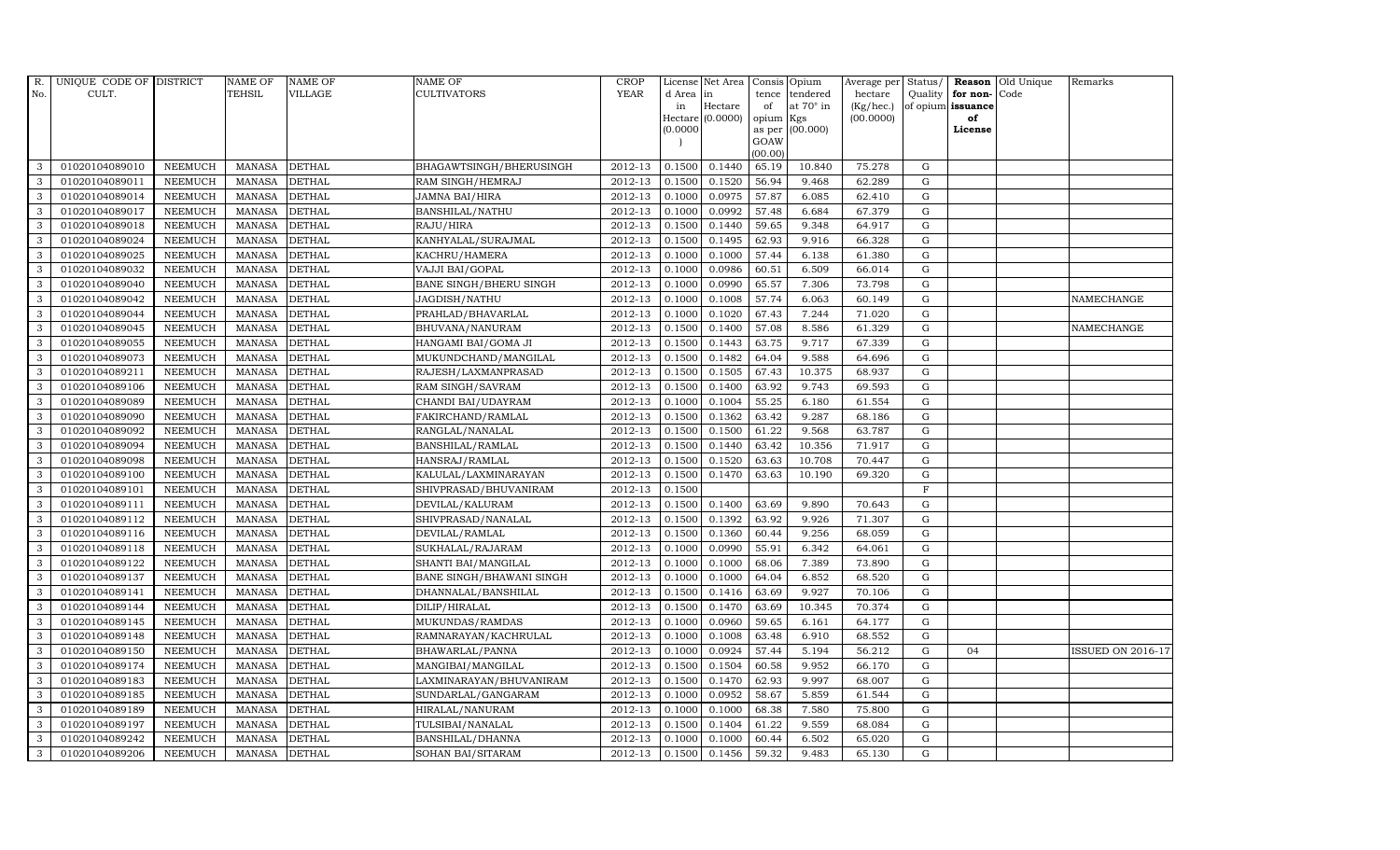| R.               | UNIQUE CODE OF DISTRICT |                | <b>NAME OF</b> | <b>NAME OF</b> | NAME OF                   | <b>CROP</b> |           | License Net Area |                | Consis Opium     | Average per | Status/     |                   | Reason Old Unique | Remarks    |
|------------------|-------------------------|----------------|----------------|----------------|---------------------------|-------------|-----------|------------------|----------------|------------------|-------------|-------------|-------------------|-------------------|------------|
| No.              | CULT.                   |                | <b>TEHSIL</b>  | VILLAGE        | CULTIVATORS               | <b>YEAR</b> | d Area in |                  | tence          | tendered         | hectare     | Quality     | for non-Code      |                   |            |
|                  |                         |                |                |                |                           |             | in        | Hectare          | of             | at $70^\circ$ in | (Kg/hec.)   |             | of opium issuance |                   |            |
|                  |                         |                |                |                |                           |             |           | Hectare (0.0000) | opium          | Kgs              | (00.0000)   |             | of<br>License     |                   |            |
|                  |                         |                |                |                |                           |             | (0.0000)  |                  | as per<br>GOAW | (00.000)         |             |             |                   |                   |            |
|                  |                         |                |                |                |                           |             |           |                  | (00.00)        |                  |             |             |                   |                   |            |
| 3                | 01020104089210          | <b>NEEMUCH</b> | MANASA         | <b>DETHAL</b>  | RAMESH/NANDLAL            | 2012-13     | 0.1000    | 0.0988           | 57.86          | 5.869            | 59.403      | G           |                   |                   |            |
| 3                | 01020104089212          | <b>NEEMUCH</b> | MANASA         | <b>DETHAL</b>  | SANTOSH/NARAYAN           | 2012-13     | 0.1500    | 0.1470           | 63.48          | 9.921            | 67.490      | $\mathbf G$ |                   |                   |            |
| 3                | 01020104089213          | <b>NEEMUCH</b> | <b>MANASA</b>  | <b>DETHAL</b>  | KANHAIYALAL/ NARAYAN      | 2012-13     | 0.1500    | 0.1470           | 63.63          | 10.635           | 72.347      | G           |                   |                   |            |
| 3                | 01020104089223          | <b>NEEMUCH</b> | <b>MANASA</b>  | <b>DETHAL</b>  | RADHESHYAM/RAMCHANDR      | 2012-13     | 0.1500    | 0.1421           | 60.55          | 9.108            | 64.096      | ${\rm G}$   |                   |                   |            |
| 3                | 01020104089225          | <b>NEEMUCH</b> | <b>MANASA</b>  | <b>DETHAL</b>  | RAMLAL/MANGILAL           | 2012-13     | 0.1500    | 0.1435           | 64.89          | 9.585            | 66.794      | ${\rm G}$   |                   |                   |            |
| $\mathbf{3}$     | 01020104089135          | <b>NEEMUCH</b> | <b>MANASA</b>  | <b>DETHAL</b>  | JAGNNATH/HIRALAL          | 2012-13     | 0.1000    | 0.1000           | 65.19          | 6.947            | 69.470      | G           |                   |                   |            |
| 3                | 01020104089228          | <b>NEEMUCH</b> | <b>MANASA</b>  | <b>DETHAL</b>  | KARULAL/KHEMALAL          | 2012-13     | 0.1500    | 0.1476           | 60.44          | 9.144            | 61.951      | $\mathbf G$ |                   |                   |            |
| 3                | 01020104089237          | <b>NEEMUCH</b> | <b>MANASA</b>  | <b>DETHAL</b>  | MOTILAL/BHANWARLAL        | 2012-13     | 0.1000    | 0.1000           | 63.48          | 6.765            | 67.650      | $\mathbf G$ |                   |                   | NAMECHANGE |
| 3                | 01020104089049          | <b>NEEMUCH</b> | <b>MANASA</b>  | <b>DETHAL</b>  | SANJAY KUMAR/MADANLAL     | 2012-13     | 0.1000    | 0.0936           | 56.00          | 5.864            | 62.650      | $\mathbf G$ |                   |                   |            |
| 3                | 01020104089061          | <b>NEEMUCH</b> | <b>MANASA</b>  | <b>DETHAL</b>  | BHERULAL/JAGANNATH        | 2012-13     | 0.1000    | 0.0924           | 57.58          | 6.309            | 68.279      | G           |                   |                   | NAMECHANGE |
| $\mathbf{3}$     | 01020104089080          | <b>NEEMUCH</b> | <b>MANASA</b>  | <b>DETHAL</b>  | KANA/JETRAM               | 2012-13     | 0.1000    | 0.0980           | 62.93          | 7.057            | 72.010      | ${\rm G}$   |                   |                   |            |
| 3                | 01020104089243          | <b>NEEMUCH</b> | <b>MANASA</b>  | <b>DETHAL</b>  | SHANTIBAI/GANGARAM        | 2012-13     | 0.1500    | 0.1468           | 59.23          | 8.952            | 60.981      | $\mathbf G$ |                   |                   | NAMECHANGE |
| $\mathbf{3}$     | 01020104089015          | <b>NEEMUCH</b> | <b>MANASA</b>  | <b>DETHAL</b>  | KISHORLAL/BOTLAL          | 2012-13     | 0.1500    | 0.1500           | 65.19          | 10.356           | 69.040      | $\mathbf G$ |                   |                   |            |
| 3                | 01020104089163          | <b>NEEMUCH</b> | <b>MANASA</b>  | <b>DETHAL</b>  | PARMANAND/KACHRULAL       | 2012-13     | 0.1000    | 0.1020           | 59.65          | 6.221            | 60.990      | G           |                   |                   |            |
| 3                | 01020104089064          | <b>NEEMUCH</b> | <b>MANASA</b>  | <b>DETHAL</b>  | RAMNARAYAN/NANALAL        | 2012-13     | 0.1000    | 0.0957           | 61.22          | 6.323            | 66.071      | $\mathbf G$ |                   |                   |            |
| $\mathbf{3}$     | 01020104089109          | <b>NEEMUCH</b> | <b>MANASA</b>  | <b>DETHAL</b>  | RAM PRAHLAD/ HARI SHANKAR | 2012-13     | 0.1500    | 0.1518           | 67.43          | 11.155           | 73.485      | G           |                   |                   |            |
| 3                | 01020104089209          | <b>NEEMUCH</b> | <b>MANASA</b>  | <b>DETHAL</b>  | RAMPRASAD/NANDRAM         | 2012-13     | 0.1000    | 0.0992           | 69.61          | 7.259            | 73.175      | G           |                   |                   |            |
| $\mathbf{3}$     | 01020104089084          | <b>NEEMUCH</b> | <b>MANASA</b>  | <b>DETHAL</b>  | PRAKASH/KISHOR            | 2012-13     | 0.1500    | 0.1500           | 65.57          | 10.482           | 69.880      | $\mathbf G$ |                   |                   |            |
| 3                | 01020104089034          | <b>NEEMUCH</b> | <b>MANASA</b>  | <b>DETHAL</b>  | RUKMANIBAI/LAXMINARAYAN   | 2012-13     | 0.1500    | 0.1350           | 68.38          | 9.974            | 73.881      | $\mathbf G$ |                   |                   |            |
| 3                | 01020104089254          | <b>NEEMUCH</b> | <b>MANASA</b>  | <b>DETHAL</b>  | BHERULAL/BADRILAL         | 2012-13     | 0.1000    | 0.0950           | 63.75          | 6.402            | 67.389      | $\mathbf G$ |                   |                   |            |
| 3                | 01020104089255          | <b>NEEMUCH</b> | <b>MANASA</b>  | <b>DETHAL</b>  | HARISHANKAR/BADRILAL      | 2012-13     | 0.1000    | 0.0990           | 57.59          | 6.187            | 62.495      | G           |                   |                   |            |
| 3                | 01020104089257          | <b>NEEMUCH</b> | <b>MANASA</b>  | <b>DETHAL</b>  | RAMPRTAP/BHAGATRAM        | 2012-13     | 0.1000    | 0.1020           | 57.05          | 5.925            | 58.088      | G           |                   |                   |            |
| $\mathbf{3}$     | 01020104089258          | <b>NEEMUCH</b> | <b>MANASA</b>  | <b>DETHAL</b>  | SHIVPRASAD/KANHEYALAL     | 2012-13     | 0.1500    | 0.1495           | 63.75          | 10.009           | 66.950      | G           |                   |                   |            |
| 3                | 01020104089125          | <b>NEEMUCH</b> | <b>MANASA</b>  | <b>DETHAL</b>  | SOHANBAI/MANGILAL         | 2012-13     | 0.1000    | 0.0980           | 65.57          | 6.482            | 66.143      | $\mathbf G$ |                   |                   |            |
| 3                | 01020104089166          | <b>NEEMUCH</b> | <b>MANASA</b>  | <b>DETHAL</b>  | KACHRI BAI/KARULAL        | 2012-13     | 0.1000    | 0.1004           | 60.40          | 7.006            | 69.781      | G           |                   |                   |            |
| 3                | 01020104089029          | <b>NEEMUCH</b> | <b>MANASA</b>  | <b>DETHAL</b>  | KARULAL/JAYCHAND          | 2012-13     | 0.1500    | 0.1445           | 63.92          | 10.081           | 69.765      | G           |                   |                   |            |
| 3                | 01020104089173          | <b>NEEMUCH</b> | <b>MANASA</b>  | <b>DETHAL</b>  | <b>BHONI BAI/KISHOR</b>   | 2012-13     | 0.1500    | 0.1518           | 57.56          | 9.423            | 62.075      | ${\rm G}$   |                   |                   |            |
| 3                | 01020104089252          | <b>NEEMUCH</b> | <b>MANASA</b>  | <b>DETHAL</b>  | NATHU/LALA                | 2012-13     | 0.1500    | 0.1512           | 59.73          | 10.222           | 67.606      | G           |                   |                   |            |
| $\overline{1}$   | 01020104032002          | <b>NEEMUCH</b> | <b>MANASA</b>  | <b>DATLAI</b>  | NANALAL/BHERU             | 2012-13     | 0.1000    | 0.1008           | 65.99          | 7.231            | 71.736      | $\mathbf G$ |                   |                   |            |
|                  | 01020104032004          | <b>NEEMUCH</b> | <b>MANASA</b>  | <b>DATLAI</b>  | MOHAN/BADRILAL            | 2012-13     | 0.1000    | 0.0960           | 65.64          | 6.920            | 72.083      | $\mathbf G$ |                   |                   |            |
| $\mathbf{1}$     | 01020104032015          | <b>NEEMUCH</b> | <b>MANASA</b>  | <b>DATLAI</b>  | SHANKAR/PANNA             | 2012-13     | 0.1500    | 0.1504           | 65.99          | 10.681           | 71.017      | G           |                   |                   |            |
| -1               | 01020104032009          | <b>NEEMUCH</b> | <b>MANASA</b>  | <b>DATLAI</b>  | KAILASH/MANGILAL          | 2012-13     | 0.1000    | 0.1008           | 62.78          | 6.987            | 69.315      | ${\rm G}$   |                   |                   |            |
| $\overline{1}$   | 01020104032010          | <b>NEEMUCH</b> | <b>MANASA</b>  | <b>DATLAI</b>  | NANURAM/PYARA             | 2012-13     | 0.1000    | 0.1014           | 65.99          | 7.297            | 71.963      | $\mathbf G$ |                   |                   |            |
| $\overline{1}$   | 01020104032005          | <b>NEEMUCH</b> | <b>MANASA</b>  | <b>DATLAI</b>  | CHHAGANLAL/RUPA           | 2012-13     | 0.1500    | 0.1500           | 62.78          | 10.404           | 69.360      | $\mathbf G$ |                   |                   |            |
| $\overline{2}$   | 01020104061050          | <b>NEEMUCH</b> | <b>MANASA</b>  | CHUKNI         | MANNALAL/KANWARLAL        | 2012-13     | 0.1000    | 0.1000           | 60.55          | 6.643            | 66.430      | $\mathbf G$ |                   |                   |            |
| $\overline{a}$   | 01020104061069          | <b>NEEMUCH</b> | <b>MANASA</b>  | <b>CHUKNI</b>  | ONKARLAL/CHENRAM          | 2012-13     | 0.1500    | 0.1480           | 65.09          | 10.647           | 71.939      | ${\rm G}$   |                   |                   |            |
| $\overline{2}$   | 01020104061055          | <b>NEEMUCH</b> | <b>MANASA</b>  | <b>CHUKNI</b>  | MANGUDAS/KISHANDAS        | 2012-13     | 0.1500    | 0.1219           | 62.89          | 8.355            | 68.540      | ${\rm G}$   |                   |                   |            |
| $\overline{a}$   | 01020104061005          | <b>NEEMUCH</b> | <b>MANASA</b>  | CHUKNI         | KACHRULAL/GAMER           | 2012-13     | 0.1500    | 0.1457           | 65.79          | 10.132           | 69.540      | G           |                   |                   |            |
| 2                | 01020104061038          | <b>NEEMUCH</b> | <b>MANASA</b>  | <b>CHUKNI</b>  | NANDUBAI/KISHANLAL        | 2012-13     | 0.1500    | 0.1462           | 69.55          | 11.247           | 76.929      | $\mathbf G$ |                   |                   |            |
| 2                | 01020104061112          | <b>NEEMUCH</b> | <b>MANASA</b>  | <b>CHUKNI</b>  | SURAJBAI/RAMESHWAR        | 2012-13     | 0.1500    | 0.1520           | 64.54          | 10.363           | 68.178      | $\mathbf G$ |                   |                   |            |
| $\boldsymbol{2}$ | 01020104061042          | <b>NEEMUCH</b> | MANASA         | <b>CHUKNI</b>  | RAMNIWAS/KESHURAM         | 2012-13     | 0.1500    | 0.1520           | 67.53          | 11.065           | 72.796      | G           |                   |                   |            |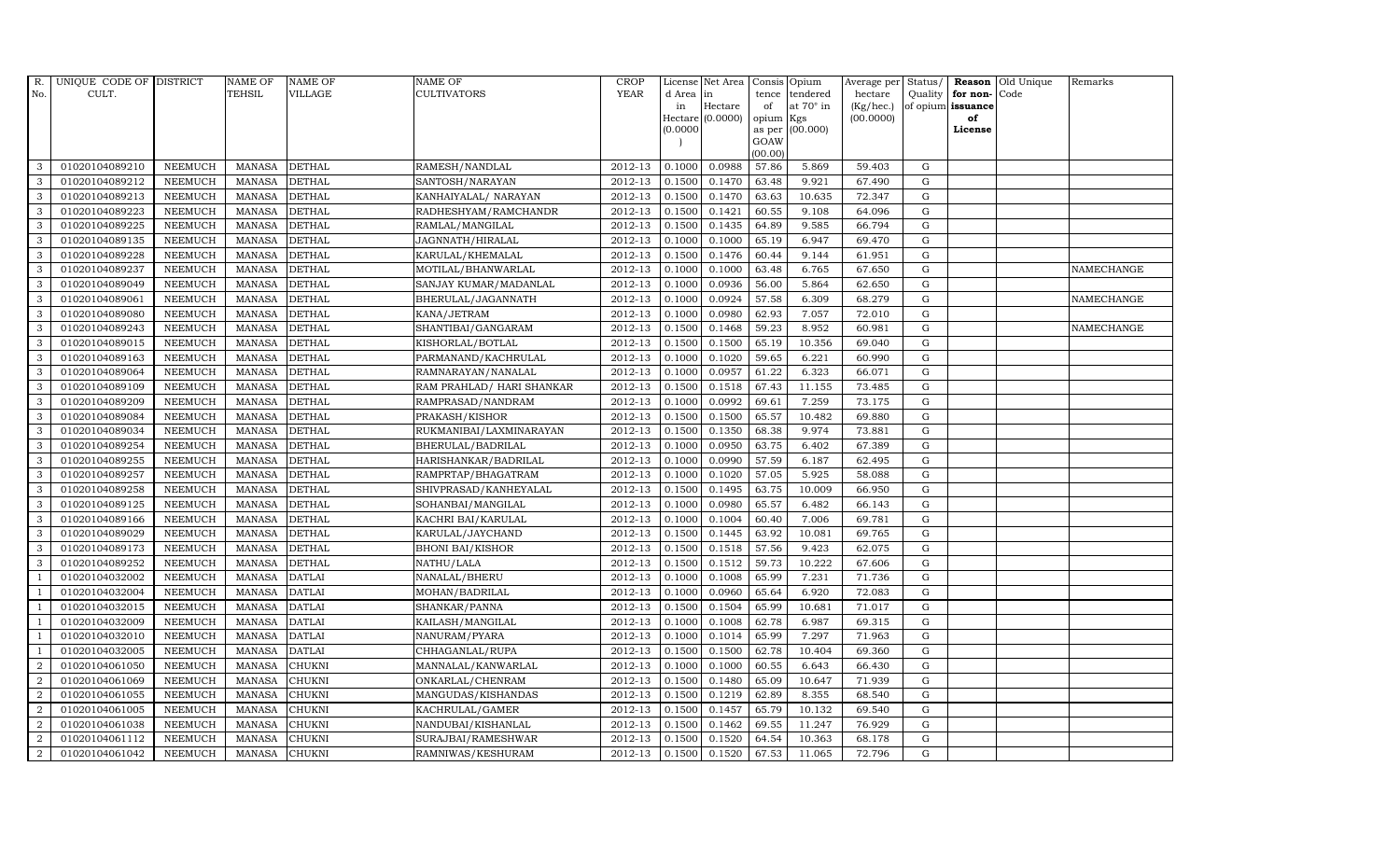| R.             | UNIQUE CODE OF DISTRICT |                | <b>NAME OF</b> | <b>NAME OF</b> | <b>NAME OF</b>               | <b>CROP</b> |           | License Net Area   |           | Consis Opium     | Average per | Status/     |                      | Reason Old Unique | Remarks |
|----------------|-------------------------|----------------|----------------|----------------|------------------------------|-------------|-----------|--------------------|-----------|------------------|-------------|-------------|----------------------|-------------------|---------|
| No.            | CULT.                   |                | <b>TEHSIL</b>  | VILLAGE        | <b>CULTIVATORS</b>           | <b>YEAR</b> | d Area in |                    | tence     | tendered         | hectare     |             | Quality $ $ for non- | Code              |         |
|                |                         |                |                |                |                              |             | in        | Hectare            | of        | at $70^\circ$ in | (Kg/hec.)   |             | of opium issuance    |                   |         |
|                |                         |                |                |                |                              |             |           | $Hectare (0.0000)$ | opium Kgs |                  | (00.0000)   |             | of                   |                   |         |
|                |                         |                |                |                |                              |             | (0.0000)  |                    | GOAW      | as per (00.000)  |             |             | License              |                   |         |
|                |                         |                |                |                |                              |             |           |                    | (00.00)   |                  |             |             |                      |                   |         |
| $\overline{2}$ | 01020104061052          | <b>NEEMUCH</b> | MANASA         | <b>CHUKNI</b>  | MANNALAL/RATANLAL            | 2012-13     | 0.1500    | 0.1435             | 62.89     | 9.676            | 67.429      | G           |                      |                   |         |
| $\overline{2}$ | 01020104061098          | <b>NEEMUCH</b> | <b>MANASA</b>  | <b>CHUKNI</b>  | MATHRIBAI/GORA               | 2012-13     | 0.1000    | 0.0986             | 59.12     | 6.419            | 65.101      | $\mathbf G$ |                      |                   |         |
| 2              | 01020104061033          | <b>NEEMUCH</b> | <b>MANASA</b>  | <b>CHUKNI</b>  | HEERALAL/GULAB               | 2012-13     | 0.1500    | 0.1520             | 61.63     | 10.116           | 66.553      | G           |                      |                   |         |
| $\overline{2}$ | 01020104061036          | <b>NEEMUCH</b> | <b>MANASA</b>  | <b>CHUKNI</b>  | SABUBAI/JAGANNATH            | 2012-13     | 0.1000    | 0.1008             | 67.44     | 7.322            | 72.639      | G           |                      |                   |         |
| $\overline{a}$ | 01020104061049          | <b>NEEMUCH</b> | <b>MANASA</b>  | <b>CHUKNI</b>  | RAMESHWAR/KHYALIRAM          | 2012-13     | 0.1000    | 0.0984             | 66.57     | 7.056            | 71.707      | G           |                      |                   |         |
| 2              | 01020104061063          | <b>NEEMUCH</b> | MANASA         | <b>CHUKNI</b>  | ONKARLAL/MATHURALAL          | 2012-13     | 0.1500    | 0.1512             | 65.09     | 10.545           | 69.742      | G           |                      |                   |         |
| $\overline{a}$ | 01020104061023          | <b>NEEMUCH</b> | <b>MANASA</b>  | <b>CHUKNI</b>  | BHERULAL/KANIRAM             | 2012-13     | 0.1500    | 0.1505             | 69.55     | 11.416           | 75.854      | ${\rm G}$   |                      |                   |         |
| $\overline{2}$ | 01020104061077          | <b>NEEMUCH</b> | <b>MANASA</b>  | <b>CHUKNI</b>  | OMPRAKASH/BHAGATRAM          | 2012-13     | 0.1500    | 0.1496             | 62.24     | 10.207           | 68.229      | ${\rm G}$   |                      |                   |         |
| $\overline{2}$ | 01020104061009          | <b>NEEMUCH</b> | <b>MANASA</b>  | <b>CHUKNI</b>  | RAMESHCHANDRA/SITABAI        | 2012-13     | 0.1500    | 0.1496             | 64.22     | 9.945            | 66.477      | $\mathbf G$ |                      |                   |         |
| $\overline{2}$ | 01020104061001          | <b>NEEMUCH</b> | <b>MANASA</b>  | <b>CHUKNI</b>  | MANGILAL/KHYALIRAM           | 2012-13     | 0.1500    | 0.1518             | 66.66     | 10.951           | 72.141      | G           |                      |                   |         |
| $\overline{a}$ | 01020104061044          | <b>NEEMUCH</b> | <b>MANASA</b>  | <b>CHUKNI</b>  | PURALAL/MEGHA                | 2012-13     | 0.1500    | 0.1480             | 66.89     | 10.836           | 73.216      | G           |                      |                   |         |
| $\overline{2}$ | 01020104061021          | <b>NEEMUCH</b> | <b>MANASA</b>  | <b>CHUKNI</b>  | SURESHKUMAR/GORISHANKAR      | 2012-13     | 0.1500    | 0.1485             | 65.50     | 10.592           | 71.327      | G           |                      |                   |         |
| 2              | 01020104061037          | <b>NEEMUCH</b> | <b>MANASA</b>  | <b>CHUKNI</b>  | MANGILAL/GULABCHANDRA        | 2012-13     | 0.1000    | 0.0992             | 62.52     | 6.690            | 67.440      | $\mathbf G$ |                      |                   |         |
| 2              | 01020104061076          | <b>NEEMUCH</b> | <b>MANASA</b>  | <b>CHUKNI</b>  | MANGILAL/BHANWARLAL PATIDAR  | 2012-13     | 0.1000    | 0.1020             | 70.27     | 8.031            | 78.735      | G           |                      |                   |         |
| $\overline{2}$ | 01020104061032          | <b>NEEMUCH</b> | <b>MANASA</b>  | <b>CHUKNI</b>  | KANWARLAL/MANGILAL           | 2012-13     | 0.1500    | 0.1480             | 57.45     | 9.602            | 64.878      | G           |                      |                   |         |
| $\overline{a}$ | 01020104061035          | <b>NEEMUCH</b> | <b>MANASA</b>  | <b>CHUKNI</b>  | RUKMANBAI/BAPULAL            | 2012-13     | 0.1500    | 0.1515             | 64.29     | 10.314           | 68.079      | G           |                      |                   |         |
| 2              | 01020104061013          | <b>NEEMUCH</b> | <b>MANASA</b>  | <b>CHUKNI</b>  | MANGILAL/RAJARAM             | 2012-13     | 0.1500    | 0.1500             | 62.52     | 10.182           | 67.880      | G           |                      |                   |         |
| 2              | 01020104061026          | <b>NEEMUCH</b> | MANASA         | <b>CHUKNI</b>  | MANGILAL/BHANWARLAL RATHORE  | 2012-13     | 0.1500    | 0.1473             | 68.82     | 10.805           | 73.354      | G           |                      |                   |         |
| $\overline{2}$ | 01020104061015          | <b>NEEMUCH</b> | <b>MANASA</b>  | <b>CHUKNI</b>  | RAMESHCHANDRA/AEKARILAL      | 2012-13     | 0.1500    | 0.1444             | 62.89     | 9.955            | 68.940      | G           |                      |                   |         |
| $\overline{2}$ | 01020104061041          | <b>NEEMUCH</b> | <b>MANASA</b>  | <b>CHUKNI</b>  | RAMKRISHNA/MOTILAL           | 2012-13     | 0.1500    | 0.1462             | 66.89     | 10.702           | 73.201      | G           |                      |                   |         |
| 2              | 01020104061047          | <b>NEEMUCH</b> | <b>MANASA</b>  | <b>CHUKNI</b>  | BADRILAL/RAJARAM             | 2012-13     | 0.1500    | 0.1518             | 66.35     | 10.891           | 71.746      | G           |                      |                   |         |
| $\overline{a}$ | 01020104061008          | <b>NEEMUCH</b> | <b>MANASA</b>  | CHUKNI         | TULSIRAM/BAPULAL             | 2012-13     | 0.1000    | 0.1000             | 65.50     | 7.130            | 71.300      | G           |                      |                   |         |
| $\overline{2}$ | 01020104061028          | <b>NEEMUCH</b> | <b>MANASA</b>  | <b>CHUKNI</b>  | SALAGRAM/BHURA               | 2012-13     | 0.1500    | 0.1460             | 68.82     | 11.385           | 77.979      | G           |                      |                   |         |
| $\overline{2}$ | 01020104061061          | <b>NEEMUCH</b> | <b>MANASA</b>  | <b>CHUKNI</b>  | MOJAMBAI/CHANDA              | 2012-13     | 0.1000    | 0.0930             | 68.15     | 7.506            | 80.710      | $\mathbf G$ |                      |                   |         |
| 2              | 01020104061024          | <b>NEEMUCH</b> | <b>MANASA</b>  | <b>CHUKNI</b>  | DHAPUBAI/NAGJIRAM            | 2012-13     | 0.1500    | 0.1472             | 68.15     | 10.797           | 73.349      | G           |                      |                   |         |
| $\overline{2}$ | 01020104061089          | <b>NEEMUCH</b> | <b>MANASA</b>  | <b>CHUKNI</b>  | MATHURALAL/NATHUJI           | 2012-13     | 0.1500    | 0.1458             | 66.66     | 10.342           | 70.933      | G           |                      |                   |         |
| 2              | 01020104061075          | <b>NEEMUCH</b> | <b>MANASA</b>  | <b>CHUKNI</b>  | RAMPRATAP/KISHANLAL          | 2012-13     | 0.1500    | 0.1462             | 66.57     | 10.737           | 73.440      | G           |                      |                   |         |
| 2              | 01020104061020          | <b>NEEMUCH</b> | MANASA         | <b>CHUKNI</b>  | RAMPRASAD/SALAGRAM           | 2012-13     | 0.1500    | 0.1476             | 69.86     | 11.437           | 77.486      | G           |                      |                   |         |
| 2              | 01020104061027          | <b>NEEMUCH</b> | <b>MANASA</b>  | <b>CHUKNI</b>  | NATHULAL/MULCHANDRA          | 2012-13     | 0.1500    | 0.1505             | 61.38     | 9.979            | 66.306      | $\mathbf G$ |                      |                   |         |
| $\overline{2}$ | 01020104061072          | <b>NEEMUCH</b> | <b>MANASA</b>  | CHUKNI         | DASARATHDAS/MANGUDAS         | 2012-13     | 0.1500    | 0.1504             | 61.45     | 9.885            | 65.725      | G           |                      |                   |         |
| $\overline{2}$ | 01020104061059          | <b>NEEMUCH</b> | <b>MANASA</b>  | <b>CHUKNI</b>  | RAJMAL/BHAWSINGH             | 2012-13     | 0.1500    | 0.1440             | 62.91     | 9.859            | 68.465      | G           |                      |                   |         |
| $\overline{a}$ | 01020104061048          | <b>NEEMUCH</b> | <b>MANASA</b>  | <b>CHUKNI</b>  | SHANKARLAL/VARDICHANDRA      | 2012-13     | 0.1500    | 0.1508             | 62.91     | 10.012           | 66.393      | G           |                      |                   |         |
| $\overline{a}$ | 01020104061060          | <b>NEEMUCH</b> | MANASA         | <b>CHUKNI</b>  | RAJMAL/BALRAM                | 2012-13     | 0.1000    | 0.0930             | 59.20     | 6.774            | 72.839      | ${\rm G}$   |                      |                   |         |
| 2              | 01020104061081          | <b>NEEMUCH</b> | <b>MANASA</b>  | <b>CHUKNI</b>  | ASHOK POTRA KANIRAM/DEVPRASA | 2012-13     | 0.1000    | 0.1012             | 61.63     | 6.999            | 69.160      | G           |                      |                   |         |
| $\overline{2}$ | 01020104061025          | <b>NEEMUCH</b> | <b>MANASA</b>  | CHUKNI         | RAMKUNWARBAI/PYARCHANDRA     | 2012-13     | 0.1000    | 0.1014             | 66.57     | 7.094            | 69.961      | $\mathbf G$ |                      |                   |         |
| $\overline{a}$ | 01020104061014          | <b>NEEMUCH</b> | <b>MANASA</b>  | <b>CHUKNI</b>  | DEVILAL/VARDICHANDRA         | 2012-13     | 0.1500    | 0.1517             | 62.24     | 9.718            | 64.061      | G           |                      |                   |         |
| $\overline{2}$ | 01020104061057          | <b>NEEMUCH</b> | <b>MANASA</b>  | <b>CHUKNI</b>  | KESHARBAI/BHAWSINGH          | 2012-13     | 0.1500    | 0.1444             | 57.62     | 8.882            | 61.510      | ${\rm G}$   |                      |                   |         |
| $\overline{a}$ | 01020104061066          | <b>NEEMUCH</b> | <b>MANASA</b>  | <b>CHUKNI</b>  | RAMESHWAR/KISHANLAL          | 2012-13     | 0.1500    | 0.1462             | 67.44     | 10.848           | 74.200      | ${\rm G}$   |                      |                   |         |
| $\overline{2}$ | 01020104061003          | <b>NEEMUCH</b> | <b>MANASA</b>  | <b>CHUKNI</b>  | PARWATIBAI/MANGILAL          | 2012-13     | 0.1500    | 0.1487             | 62.52     | 9.967            | 67.028      | G           |                      |                   |         |
| 2              | 01020104061082          | <b>NEEMUCH</b> | <b>MANASA</b>  | <b>CHUKNI</b>  | BAGDIRAM/SWAROOP             | 2012-13     | 0.1500    | 0.1485             | 69.28     | 10.709           | 72.114      | $\mathbf G$ |                      |                   |         |
| $\overline{a}$ | 01020104061105          | <b>NEEMUCH</b> | MANASA CHUKNI  |                | MANGILAL/CHAGANLAL           | 2012-13     | 0.1500    | 0.1472             | 65.79     | 10.235           | 69.531      | G           |                      |                   |         |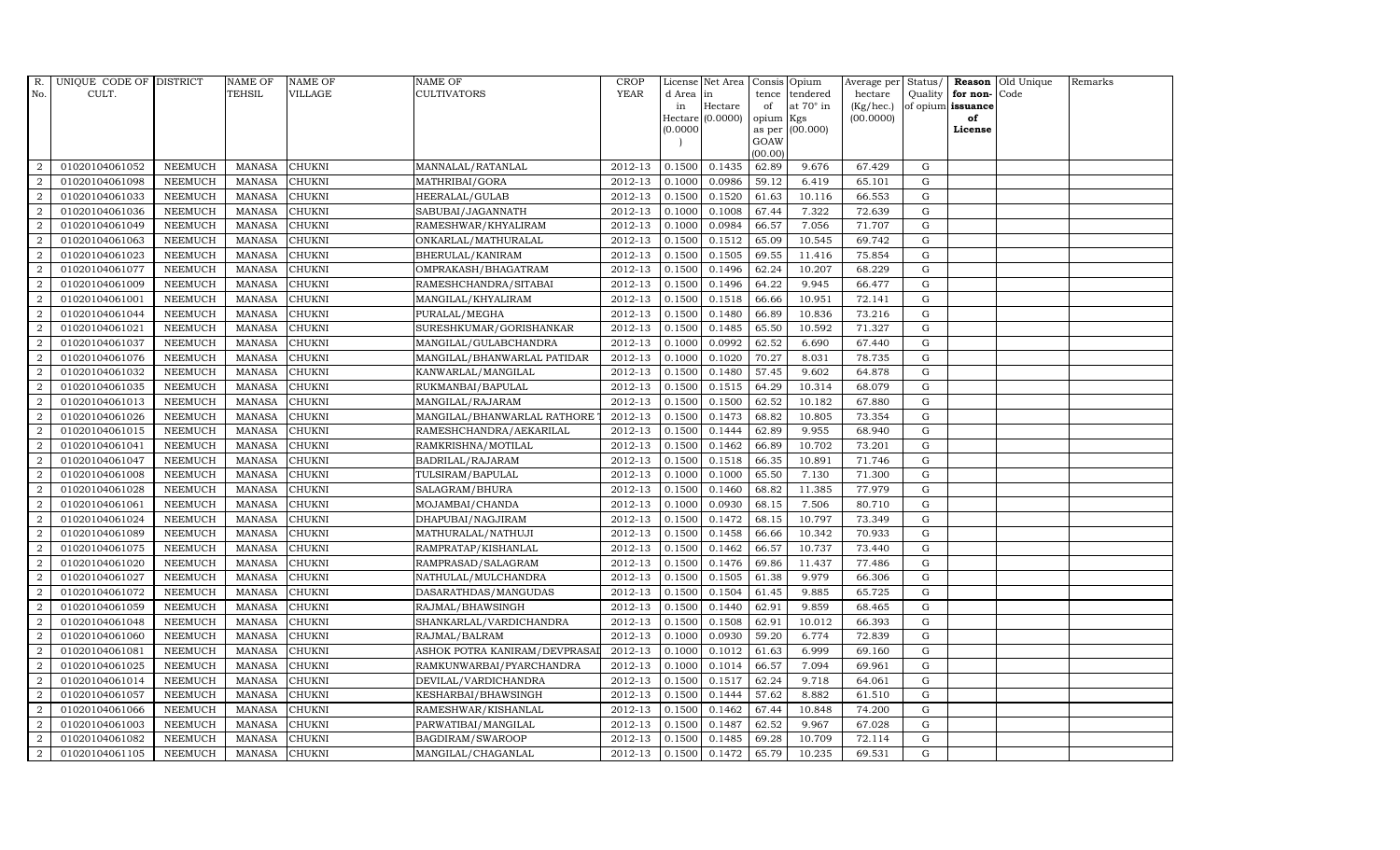| R.             | UNIQUE CODE OF DISTRICT |                | <b>NAME OF</b> | <b>NAME OF</b>  | <b>NAME OF</b>        | <b>CROP</b>            |           | License Net Area   |           | Consis Opium     | Average per Status/ |             |                      | Reason Old Unique | Remarks |
|----------------|-------------------------|----------------|----------------|-----------------|-----------------------|------------------------|-----------|--------------------|-----------|------------------|---------------------|-------------|----------------------|-------------------|---------|
| No.            | CULT.                   |                | <b>TEHSIL</b>  | VILLAGE         | <b>CULTIVATORS</b>    | <b>YEAR</b>            | d Area in |                    | tence     | tendered         | hectare             |             | Quality $ $ for non- | Code              |         |
|                |                         |                |                |                 |                       |                        | in        | Hectare            | of        | at $70^\circ$ in | (Kg/hec.)           |             | of opium issuance    |                   |         |
|                |                         |                |                |                 |                       |                        |           | Hectare $(0.0000)$ | opium Kgs |                  | (00.0000)           |             | of                   |                   |         |
|                |                         |                |                |                 |                       |                        | (0.0000)  |                    | GOAW      | as per (00.000)  |                     |             | License              |                   |         |
|                |                         |                |                |                 |                       |                        |           |                    | (00.00)   |                  |                     |             |                      |                   |         |
| $\overline{2}$ | 01020104061022          | <b>NEEMUCH</b> | MANASA         | <b>CHUKNI</b>   | NARAYAN/BHANWARLAL    | 2012-13                | 0.1500    | 0.1482             | 65.09     | 10.684           | 72.092              | G           |                      |                   |         |
| $\overline{2}$ | 01020104061114          | <b>NEEMUCH</b> | <b>MANASA</b>  | <b>CHUKNI</b>   | CHANDMAL/MANGILAL     | 2012-13                | 0.1500    | 0.1486             | 69.28     | 10.926           | 73.526              | G           |                      |                   |         |
| 2              | 01020104061002          | <b>NEEMUCH</b> | <b>MANASA</b>  | <b>CHUKNI</b>   | NANDLAL/AMRITRAM      | 2012-13                | 0.1000    | 0.0960             | 68.15     | 8.139            | 84.781              | G           |                      |                   |         |
| $\overline{2}$ | 01020104061006          | <b>NEEMUCH</b> | <b>MANASA</b>  | <b>CHUKNI</b>   | SAJJANBAI/HEERALAL    | 2012-13                | 0.1500    | 0.1512             | 57.19     | 9.208            | 60.899              | G           |                      |                   |         |
| $\overline{a}$ | 01020104061111          | <b>NEEMUCH</b> | <b>MANASA</b>  | <b>CHUKNI</b>   | KAMLABAI/JERILAL      | 2012-13                | 0.1500    | 0.1500             | 64.22     | 10.450           | 69.667              | G           |                      |                   |         |
| 2              | 01020104061073          | <b>NEEMUCH</b> | MANASA         | <b>CHUKNI</b>   | SHOBHARAM/PRABHULAL   | $2012 - 13$            | 0.1500    | 0.1505             | 67.44     | 10.858           | 72.146              | G           |                      |                   |         |
| $\overline{a}$ | 01020104061071          | <b>NEEMUCH</b> | <b>MANASA</b>  | <b>CHUKNI</b>   | PYARCHANDRA/RAMPRASAD | 2012-13                | 0.1500    | 0.1457             | 66.89     | 10.702           | 73.452              | ${\rm G}$   |                      |                   |         |
| $\overline{2}$ | 01020104061011          | <b>NEEMUCH</b> | <b>MANASA</b>  | <b>CHUKNI</b>   | MANGILAL/MODA         | 2012-13                | 0.1500    | 0.1443             | 66.66     | 10.504           | 72.793              | ${\rm G}$   |                      |                   |         |
| $\overline{2}$ | 01020104061029          | <b>NEEMUCH</b> | <b>MANASA</b>  | <b>CHUKNI</b>   | PRABHULAL/TULSIRAM    | 2012-13                | 0.1500    | 0.1400             | 67.53     | 10.313           | 73.664              | $\mathbf G$ |                      |                   |         |
| $\overline{2}$ | 01020104061074          | <b>NEEMUCH</b> | <b>MANASA</b>  | CHUKNI          | DEVPRASAD/KANHAIYALAL | 2012-13                | 0.1500    | 0.1500             | 61.63     | 9.914            | 66.093              | ${\rm G}$   |                      |                   |         |
| $\overline{a}$ | 01020104061065          | <b>NEEMUCH</b> | <b>MANASA</b>  | <b>CHUKNI</b>   | MANGILAL/CHATARBHUJ   | 2012-13                | 0.1500    | 0.1500             | 67.88     | 10.560           | 70.400              | G           |                      |                   |         |
| $\overline{2}$ | 01020104061034          | <b>NEEMUCH</b> | <b>MANASA</b>  | <b>CHUKNI</b>   | AEKARILAL/GULABCHAND  | 2012-13                | 0.1500    | 0.1426             | 64.29     | 10.057           | 70.526              | G           |                      |                   |         |
| 2              | 01020104061109          | <b>NEEMUCH</b> | <b>MANASA</b>  | <b>CHUKNI</b>   | CHATARBHUJ/PANNALAL   | 2012-13                | 0.1500    | 0.1393             | 69.28     | 10.016           | 71.902              | G           |                      |                   |         |
| $\overline{2}$ | 01020104061070          | <b>NEEMUCH</b> | <b>MANASA</b>  | <b>CHUKNI</b>   | GHANSHYAM/MATHURALAL  | 2012-13                | 0.1500    | 0.1458             | 65.79     | 10.282           | 70.521              | G           |                      |                   |         |
| $\overline{2}$ | 01020104061086          | <b>NEEMUCH</b> | <b>MANASA</b>  | <b>CHUKNI</b>   | KISHANLAL/PANNALAL    | 2012-13                | 0.1500    | 0.1462             | 64.89     | 10.457           | 71.525              | G           |                      |                   |         |
| 1              | 01020104020046          | <b>NEEMUCH</b> | <b>MANASA</b>  | <b>CHOWKADI</b> | GHASI GIR/DHUL GIR    | 2012-13                | 0.1000    | 0.0989             | 60.94     | 6.460            | 65.319              | G           |                      |                   |         |
| $\overline{1}$ | 01020104020054          | <b>NEEMUCH</b> | <b>MANASA</b>  | <b>CHOWKADI</b> | KANHAIYALAL/MANGILAL  | $2012 - 13$            | 0.1500    | 0.1512             | 57.19     | 9.134            | 60.410              | G           |                      |                   |         |
| $\overline{1}$ | 01020104020067          | <b>NEEMUCH</b> | <b>MANASA</b>  | <b>CHOWKADI</b> | PYARIBAI/DEVA         | 2012-13                | 0.1500    | 0.1500             | 66.64     | 10.310           | 68.733              | G           |                      |                   |         |
|                | 01020104020007          | <b>NEEMUCH</b> | <b>MANASA</b>  | <b>CHOWKADI</b> | BHERULAL / MANGILAL   | 2012-13                | 0.1500    | 0.1485             | 65.64     | 10.634           | 71.609              | G           |                      |                   |         |
|                | 01020104020001          | <b>NEEMUCH</b> | <b>MANASA</b>  | <b>CHOWKADI</b> | MANGILAL/MYACHAND     | 2012-13                | 0.1500    | 0.1512             | 61.13     | 10.078           | 66.653              | G           |                      |                   |         |
| -1             | 01020104020002          | <b>NEEMUCH</b> | <b>MANASA</b>  | <b>CHOWKADI</b> | SOHNIBAI/MOTILAL      | 2012-13                | 0.1500    | 0.1368             | 65.08     | 9.530            | 69.664              | G           |                      |                   |         |
|                | 01020104020005          | <b>NEEMUCH</b> | <b>MANASA</b>  | <b>CHOWKADI</b> | DAMARJI/CHUNNILAL     | 2012-13                | 0.1500    | 0.1516             | 58.25     | 9.586            | 63.232              | G           |                      |                   |         |
| $\overline{1}$ | 01020104020011          | <b>NEEMUCH</b> | <b>MANASA</b>  | <b>CHOWKADI</b> | TULSIRAM/JAIRAM       | 2012-13                | 0.1500    | 0.1440             | 65.51     | 10.500           | 72.917              | G           |                      |                   |         |
|                | 01020104020013          | <b>NEEMUCH</b> | <b>MANASA</b>  | <b>CHOWKADI</b> | CHHAGANLAL/BHERULAL   | 2012-13                | 0.1500    | 0.1400             | 60.88     | 8.923            | 63.736              | $\mathbf G$ |                      |                   |         |
|                | 01020104020014          | <b>NEEMUCH</b> | <b>MANASA</b>  | <b>CHOWKADI</b> | MODIRAM/MEGHA         | 2012-13                | 0.1500    | 0.1482             | 65.39     | 10.603           | 71.545              | G           |                      |                   |         |
| -1             | 01020104020018          | <b>NEEMUCH</b> | <b>MANASA</b>  | <b>CHOWKADI</b> | BOTLAL/ NARAYAN       | 2012-13                | 0.1500    | 0.1456             | 63.28     | 9.872            | 67.802              | G           |                      |                   |         |
| $\overline{1}$ | 01020104020020          | <b>NEEMUCH</b> | <b>MANASA</b>  | <b>CHOWKADI</b> | SHANKARLAL/KASHIRAM   | 2012-13                | 0.1500    | 0.1400             | 65.51     | 10.210           | 72.929              | G           |                      |                   |         |
| $\overline{1}$ | 01020104020021          | <b>NEEMUCH</b> | MANASA         | <b>CHOWKADI</b> | CHHAGANLAL/MEGHA      | 2012-13                | 0.1500    | 0.1484             | 66.58     | 10.986           | 74.030              | G           |                      |                   |         |
| $\overline{1}$ | 01020104020024          | <b>NEEMUCH</b> | <b>MANASA</b>  | <b>CHOWKADI</b> | BALIBAI/DEVILAL       | 2012-13                | 0.1500    | 0.1496             | 62.77     | 10.196           | 68.155              | $\mathbf G$ |                      |                   |         |
|                | 01020104020026          | <b>NEEMUCH</b> | <b>MANASA</b>  | CHOWKADI        | <b>BABRU/ NANA</b>    | 2012-13                | 0.1500    | 0.1475             | 57.30     | 9.135            | 61.932              | G           |                      |                   |         |
| -1             | 01020104020031          | <b>NEEMUCH</b> | <b>MANASA</b>  | <b>CHOWKADI</b> | MOTILAL/NANDA         | 2012-13                | 0.1500    | 0.1392             | 61.83     | 9.451            | 67.895              | G           |                      |                   |         |
|                | 01020104020032          | <b>NEEMUCH</b> | <b>MANASA</b>  | <b>CHOWKADI</b> | SHANKARLAL GHISALAL   | 2012-13                | 0.1500    | 0.1410             | 64.31     | 9.839            | 69.780              | G           |                      |                   |         |
| $\overline{1}$ | 01020104020033          | <b>NEEMUCH</b> | <b>MANASA</b>  | CHOWKADI        | KISHANLAL/BHANWARLAL  | 2012-13                | 0.1500    | 0.1508             | 64.80     | 10.562           | 70.040              | G           |                      |                   |         |
| $\overline{1}$ | 01020104020034          | <b>NEEMUCH</b> | <b>MANASA</b>  | <b>CHOWKADI</b> | BANSHILAL/MOHANLAL    | 2012-13                | 0.1500    | 0.1485             | 60.88     | 9.889            | 66.593              | G           |                      |                   |         |
|                | 01020104020036          | <b>NEEMUCH</b> | <b>MANASA</b>  | CHOWKADI        | HANSRAJ/CHUNNILAL     | 2012-13                | 0.1000    | 0.1008             | 61.83     | 6.607            | 65.546              | $\mathbf G$ |                      |                   |         |
| $\overline{1}$ | 01020104020038          | <b>NEEMUCH</b> | <b>MANASA</b>  | <b>CHOWKADI</b> | LAXMIBAI/BHAGCHAND    | 2012-13                | 0.1500    | 0.1554             | 65.53     | 11.037           | 71.023              | G           |                      |                   |         |
|                | 01020104020039          | <b>NEEMUCH</b> | <b>MANASA</b>  | <b>CHOWKADI</b> | MOHANLAL/GHASI        | 2012-13                | 0.1500    | 0.1100             | 64.17     | 7.655            | 69.591              | G           |                      |                   |         |
| $\overline{1}$ | 01020104020045          | <b>NEEMUCH</b> | <b>MANASA</b>  | CHOWKADI        | JADAVCHAND/UDAILAL    | $\overline{2012} - 13$ | 0.1500    | 0.1500             | 63.48     | 10.293           | 68.620              | G           |                      |                   |         |
| $\overline{1}$ | 01020104020047          | <b>NEEMUCH</b> | <b>MANASA</b>  | <b>CHOWKADI</b> | NANDLAL/KASHIRAM      | 2012-13                | 0.1500    | 0.1527             | 66.89     | 10.941           | 71.650              | G           |                      |                   |         |
|                | 01020104020049          | <b>NEEMUCH</b> | <b>MANASA</b>  | <b>CHOWKADI</b> | BHANWARLAL/GORILAL    | 2012-13                | 0.1500    | 0.1290             | 65.64     | 9.068            | 70.295              | $\mathbf G$ |                      |                   |         |
| $\overline{1}$ | 01020104020050          | <b>NEEMUCH</b> |                | MANASA CHOWKADI | SUKHLAL/GHISALAL      | 2012-13                | 0.1500    | 0.1436             | 66.18     | 10.334           | 71.964              | G           |                      |                   |         |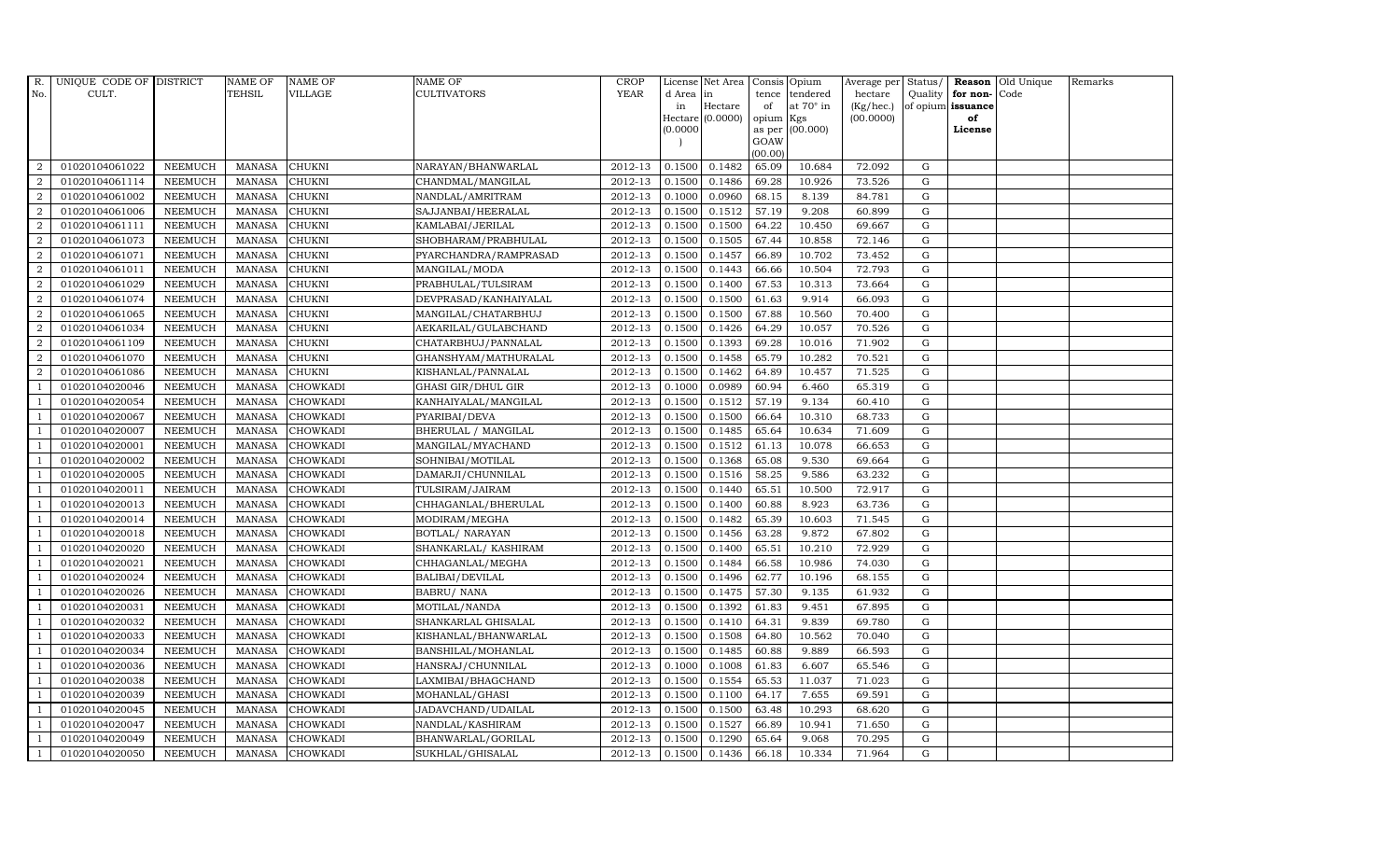| R.             | UNIQUE CODE OF DISTRICT |                | <b>NAME OF</b> | <b>NAME OF</b>  | <b>NAME OF</b>              | CROP        |           | License Net Area   |           | Consis Opium     | Average per Status/ |              |                      | Reason Old Unique | Remarks     |
|----------------|-------------------------|----------------|----------------|-----------------|-----------------------------|-------------|-----------|--------------------|-----------|------------------|---------------------|--------------|----------------------|-------------------|-------------|
| No.            | CULT.                   |                | TEHSIL         | VILLAGE         | <b>CULTIVATORS</b>          | <b>YEAR</b> | d Area in |                    | tence     | tendered         | hectare             |              | Quality $ $ for non- | Code              |             |
|                |                         |                |                |                 |                             |             | in        | Hectare            | of        | at $70^\circ$ in | (Kg/hec.)           |              | of opium issuance    |                   |             |
|                |                         |                |                |                 |                             |             |           | Hectare $(0.0000)$ | opium Kgs |                  | (00.0000)           |              | of                   |                   |             |
|                |                         |                |                |                 |                             |             | (0.0000)  |                    | GOAW      | as per (00.000)  |                     |              | License              |                   |             |
|                |                         |                |                |                 |                             |             |           |                    | (00.00)   |                  |                     |              |                      |                   |             |
|                | 01020104020052          | <b>NEEMUCH</b> | MANASA         | <b>CHOWKADI</b> | NANDUBAI/DEVA               | 2012-13     | 0.1500    | 0.1508             | 66.52     | 10.653           | 70.643              | G            |                      |                   |             |
| -1             | 01020104020056          | <b>NEEMUCH</b> | MANASA         | <b>CHOWKADI</b> | MODIRAM/UDAIRAM             | 2012-13     | 0.1500    | 0.1443             | 65.39     | 10.556           | 73.153              | $\mathbf G$  |                      |                   |             |
|                | 01020104020003          | <b>NEEMUCH</b> | <b>MANASA</b>  | <b>CHOWKADI</b> | KESHURAM/LALURAM            | 2012-13     | 0.1500    | 0.1400             | 66.73     | 10.248           | 73.200              | G            |                      |                   |             |
|                | 01020104020058          | <b>NEEMUCH</b> | <b>MANASA</b>  | <b>CHOWKADI</b> | MOHANLAL/KALU               | 2012-13     | 0.1000    | 0.0989             | 63.29     | 6.790            | 68.655              | G            |                      |                   |             |
| $\overline{1}$ | 01020104020061          | <b>NEEMUCH</b> | <b>MANASA</b>  | <b>CHOWKADI</b> | SUHAGIBAI/JAIRAM            | 2012-13     | 0.1500    | 0.1384             | 68.30     | 10.235           | 73.952              | G            |                      |                   |             |
| $\overline{1}$ | 01020104020062          | <b>NEEMUCH</b> | <b>MANASA</b>  | <b>CHOWKADI</b> | PANNALAL/BHARMAL            | 2012-13     | 0.1500    | 0.1449             | 66.29     | 10.578           | 73.002              | G            |                      |                   |             |
| $\overline{1}$ | 01020104020066          | <b>NEEMUCH</b> | <b>MANASA</b>  | <b>CHOWKADI</b> | FULCHAND/NANALAL            | 2012-13     | 0.1500    | 0.1534             | 68.43     | 11.056           | 72.073              | G            |                      |                   |             |
| $\overline{1}$ | 01020104020069          | <b>NEEMUCH</b> | <b>MANASA</b>  | <b>CHOWKADI</b> | MANGILAL/KISHANLAL BADA     | 2012-13     | 0.1500    | 0.1368             | 61.15     | 9.522            | 69.605              | $\bf{I}$     | 02                   |                   |             |
|                | 01020104020072          | <b>NEEMUCH</b> | <b>MANASA</b>  | <b>CHOWKADI</b> | KESHURAM PARTHIVIRAJ        | 2012-13     | 0.1500    | 0.1539             | 59.50     | 9.852            | 64.016              | $\mathbf G$  |                      |                   | NAME CHANGE |
|                | 01020104020073          | <b>NEEMUCH</b> | <b>MANASA</b>  | CHOWKADI        | RADHESHYAM/BHANWARLAL       | 2012-13     | 0.1500    | 0.1520             | 65.28     | 10.510           | 69.145              | G            |                      |                   |             |
| $\overline{1}$ | 01020104020076          | <b>NEEMUCH</b> | <b>MANASA</b>  | <b>CHOWKADI</b> | GOPALDAS/PRABHUDAS          | 2012-13     | 0.1500    | 0.1485             | 59.43     | 9.653            | 65.003              | G            |                      |                   |             |
| $\overline{1}$ | 01020104020077          | <b>NEEMUCH</b> | <b>MANASA</b>  | <b>CHOWKADI</b> | NATHULAL/MANGILAL           | 2012-13     | 0.1000    | 0.0975             | 63.29     | 6.600            | 67.692              | G            |                      |                   |             |
| $\overline{1}$ | 01020104020078          | <b>NEEMUCH</b> | <b>MANASA</b>  | <b>CHOWKADI</b> | SHANKARLAL/TULSIRAM         | 2012-13     | 0.1500    | 0.1457             | 64.31     | 10.161           | 69.739              | G            |                      |                   |             |
|                | 01020104020152          | <b>NEEMUCH</b> | <b>MANASA</b>  | <b>CHOWKADI</b> | PRABHULAL/BHANWARLAL        | 2012-13     | 0.1500    | 0.1462             | 66.29     | 10.436           | 71.382              | G            |                      |                   |             |
| $\overline{1}$ | 01020104020082          | <b>NEEMUCH</b> | <b>MANASA</b>  | <b>CHOWKADI</b> | SATYANARAYAN/RAMGOPAL       | 2012-13     | 0.1000    | 0.1012             | 66.39     | 7.047            | 69.634              | G            |                      |                   |             |
| $\overline{1}$ | 01020104020084          | <b>NEEMUCH</b> | <b>MANASA</b>  | <b>CHOWKADI</b> | SURESHCHAND/BOTLAL          | 2012-13     | 0.1000    | 0.1008             | 62.61     | 6.413            | 63.621              | G            |                      |                   |             |
|                | 01020104020088          | <b>NEEMUCH</b> | <b>MANASA</b>  | <b>CHOWKADI</b> | SHAMBHULAL/BHARMAL          | $2012 - 13$ | 0.1500    | 0.1512             | 59.81     | 9.664            | 63.915              | G            |                      |                   |             |
| $\overline{1}$ | 01020104020089          | <b>NEEMUCH</b> | <b>MANASA</b>  | <b>CHOWKADI</b> | SANTOSHIBAI/GOPAL           | 2012-13     | 0.1500    | 0.1430             | 61.91     | 9.048            | 63.273              | G            |                      |                   |             |
|                | 01020104020092          | <b>NEEMUCH</b> | <b>MANASA</b>  | <b>CHOWKADI</b> | RADHESHYAM/SUKHLAL          | 2012-13     | 0.1500    | 0.1488             | 65.28     | 10.725           | 72.077              | G            |                      |                   |             |
|                | 01020104020093          | <b>NEEMUCH</b> | <b>MANASA</b>  | <b>CHOWKADI</b> | AMRITLAL/SUKHLAL            | 2012-13     | 0.1500    | 0.1500             | 65.47     | 10.587           | 70.580              | G            |                      |                   |             |
| -1             | 01020104020094          | <b>NEEMUCH</b> | <b>MANASA</b>  | <b>CHOWKADI</b> | SOHANI BAI/ KESHURAM        | 2012-13     | 0.1500    | 0.1440             | 65.08     | 10.524           | 73.083              | G            |                      |                   |             |
|                | 01020104020099          | <b>NEEMUCH</b> | <b>MANASA</b>  | <b>CHOWKADI</b> | BADRILAL/BHANWARLAL         | 2012-13     | 0.1500    | 0.1484             | 65.53     | 10.475           | 70.586              | G            |                      |                   |             |
| $\overline{1}$ | 01020104020102          | <b>NEEMUCH</b> | MANASA         | <b>CHOWKADI</b> | SATYANARAYAN/RAMCHANDRA     | 2012-13     | 0.1000    | 0.0986             | 62.61     | 6.708            | 68.032              | G            |                      |                   |             |
|                | 01020104020103          | <b>NEEMUCH</b> | <b>MANASA</b>  | <b>CHOWKADI</b> | KANKUBAI/CHHAGANLAL         | 2012-13     | 0.1500    | 0.1485             | 63.48     | 10.021           | 67.481              | $\mathbf G$  |                      |                   |             |
|                | 01020104020105          | <b>NEEMUCH</b> | <b>MANASA</b>  | <b>CHOWKADI</b> | BOTLAL/ GANGARAM            | 2012-13     | 0.1500    | 0.0990             | 65.90     | 7.268            | 73.414              | G            |                      |                   |             |
| -1             | 01020104020107          | <b>NEEMUCH</b> | <b>MANASA</b>  | <b>CHOWKADI</b> | HEERALAL/CHHAGANLAL         | 2012-13     | 0.1500    | 0.1508             | 61.25     | 9.713            | 64.410              | G            |                      |                   |             |
| $\overline{1}$ | 01020104020108          | <b>NEEMUCH</b> | <b>MANASA</b>  | <b>CHOWKADI</b> | LABHCHAND/CHHAGANLAL DHAKAD | 2012-13     | 0.1500    | 0.1540             | 65.72     | 9.740            | 63.247              | $\mathbf{I}$ | 02                   |                   |             |
| $\overline{1}$ | 01020104020109          | <b>NEEMUCH</b> | MANASA         | <b>CHOWKADI</b> | NANALAL/LAXMICHAND          | 2012-13     | 0.1500    | 0.1494             | 64.20     | 10.208           | 68.327              | G            |                      |                   |             |
| $\overline{1}$ | 01020104020112          | <b>NEEMUCH</b> | <b>MANASA</b>  | <b>CHOWKADI</b> | SHANTILAL/NARAYAN           | 2012-13     | 0.1500    | 0.1472             | 66.67     | 10.886           | 73.954              | $\mathbf G$  |                      |                   |             |
|                | 01020104020115          | <b>NEEMUCH</b> | <b>MANASA</b>  | CHOWKADI        | MULCHAND/BHERUJI            | 2012-13     | 0.1000    | 0.0946             | 62.96     | 6.764            | 71.501              | G            |                      |                   |             |
| $\overline{1}$ | 01020104020124          | <b>NEEMUCH</b> | <b>MANASA</b>  | <b>CHOWKADI</b> | SHANKARLAL/NARAYAN          | 2012-13     | 0.1500    | 0.1403             | 66.02     | 10.035           | 71.525              | G            |                      |                   |             |
|                | 01020104020122          | <b>NEEMUCH</b> | <b>MANASA</b>  | <b>CHOWKADI</b> | SHANKARLAL/MANGILAL CHAMAR  | 2012-13     | 0.1500    | 0.1440             | 63.28     | 9.989            | 69.368              | G            |                      |                   |             |
| $\overline{1}$ | 01020104020166          | <b>NEEMUCH</b> | <b>MANASA</b>  | <b>CHOWKADI</b> | SHANKARLAL/ MANGILAL        | 2012-13     | 0.1500    | 0.1474             | 59.27     | 9.593            | 65.081              | ${\rm G}$    |                      |                   |             |
| $\overline{1}$ | 01020104020125          | <b>NEEMUCH</b> | <b>MANASA</b>  | <b>CHOWKADI</b> | SHANTILAL/GORILAL           | 2012-13     | 0.1500    | 0.1196             | 65.08     | 8.293            | 69.339              | G            |                      |                   |             |
|                | 01020104020126          | <b>NEEMUCH</b> | <b>MANASA</b>  | CHOWKADI        | DINESH/CHUNNILAL            | 2012-13     | 0.1500    | 0.1464             | 62.96     | 10.029           | 68.504              | $\mathbf G$  |                      |                   |             |
| $\overline{1}$ | 01020104020127          | <b>NEEMUCH</b> | <b>MANASA</b>  | <b>CHOWKADI</b> | BASANTILAL/GORILAL          | 2012-13     | 0.1500    | 0.1386             | 65.47     | 9.624            | 69.437              | G            |                      |                   |             |
|                | 01020104020129          | <b>NEEMUCH</b> | <b>MANASA</b>  | <b>CHOWKADI</b> | DHAPUBAI / BHANWARLAL       | 2012-13     | 0.1500    | 0.1500             | 65.53     | 10.719           | 71.460              | G            |                      |                   |             |
| $\overline{1}$ | 01020104020130          | <b>NEEMUCH</b> | <b>MANASA</b>  | <b>CHOWKADI</b> | BHAGCHAND/ NARAYAN          | 2012-13     | 0.1500    | 0.1458             | 57.18     | 8.977            | 61.571              | G            |                      |                   |             |
| $\overline{1}$ | 01020104020133          | <b>NEEMUCH</b> | <b>MANASA</b>  | <b>CHOWKADI</b> | SHANTIBAI/MANGILAL          | 2012-13     | 0.1500    | 0.1400             | 63.59     | 9.448            | 67.486              | G            |                      |                   |             |
|                | 01020104020138          | <b>NEEMUCH</b> | <b>MANASA</b>  | <b>CHOWKADI</b> | RAMLAL/JAIRAM               | 2012-13     | 0.1500    | 0.1484             | 61.83     | 10.290           | 69.340              | $\mathbf G$  |                      |                   |             |
| $\mathbf{1}$   | 01020104020140          | <b>NEEMUCH</b> |                | MANASA CHOWKADI | NANI BAI/ PYARCHAND         | 2012-13     | 0.1500    | 0.1501             | 66.52     | 10.520           | 70.087              | G            |                      |                   |             |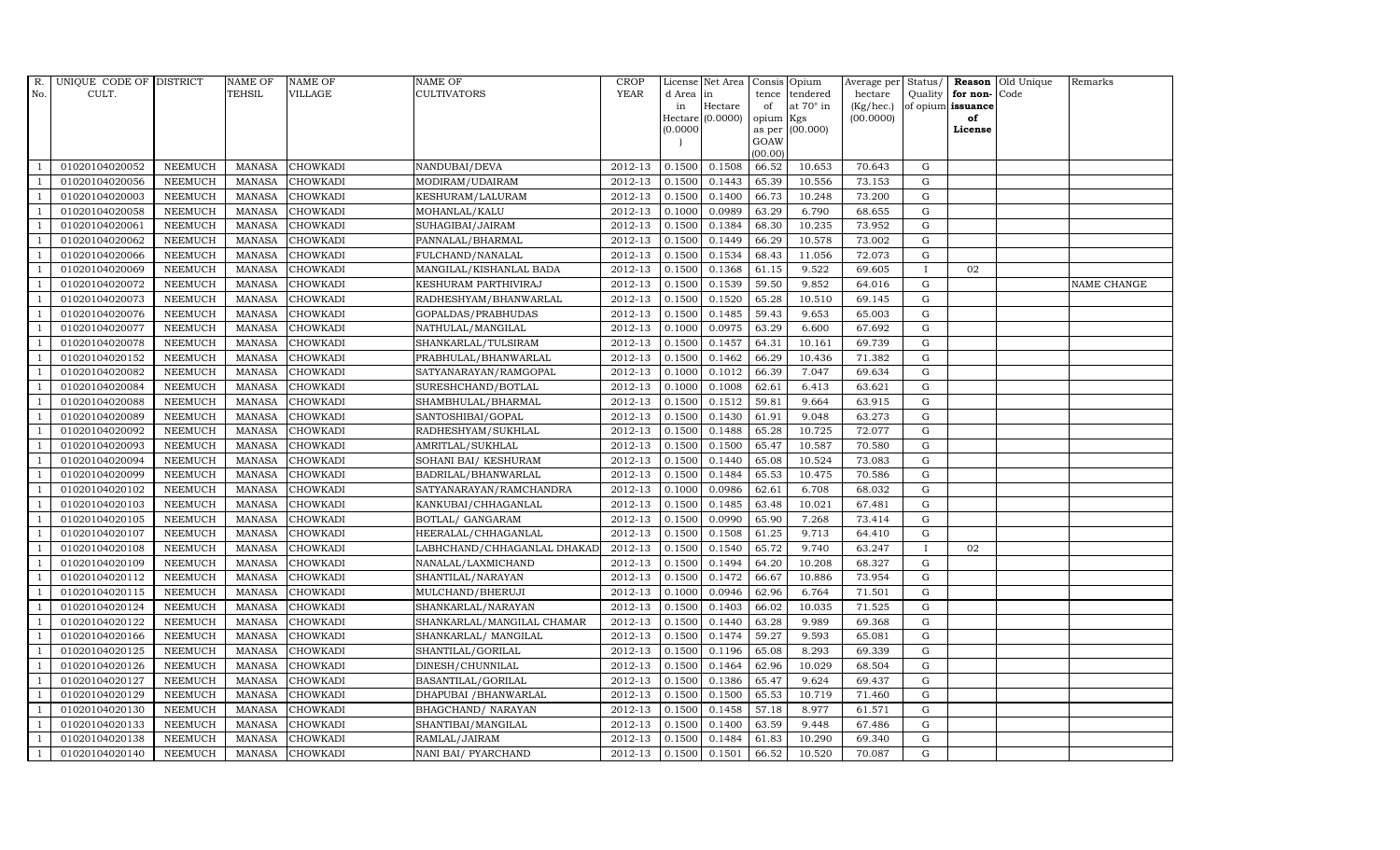| R.  | UNIQUE CODE OF DISTRICT |                | NAME OF       | <b>NAME OF</b>  | NAME OF                    | <b>CROP</b> |           | License Net Area Consis Opium |           |                  | Average per Status/ |             | Reason            | Old Unique | Remarks     |
|-----|-------------------------|----------------|---------------|-----------------|----------------------------|-------------|-----------|-------------------------------|-----------|------------------|---------------------|-------------|-------------------|------------|-------------|
| No. | CULT.                   |                | TEHSIL        | VILLAGE         | <b>CULTIVATORS</b>         | <b>YEAR</b> | d Area in |                               |           | tence tendered   | hectare             | Quality     | for non-          | Code       |             |
|     |                         |                |               |                 |                            |             | in        | Hectare                       | of        | at $70^\circ$ in | (Kg/hec.)           |             | of opium issuance |            |             |
|     |                         |                |               |                 |                            |             |           | $Hectare (0.0000)$            | opium Kgs |                  | (00.0000)           |             | of<br>License     |            |             |
|     |                         |                |               |                 |                            |             | (0.0000)  |                               | GOAW      | as per (00.000)  |                     |             |                   |            |             |
|     |                         |                |               |                 |                            |             |           |                               | (00.00)   |                  |                     |             |                   |            |             |
|     | 01020104020141          | <b>NEEMUCH</b> | MANASA        | <b>CHOWKADI</b> | KESHIBAI/MADANLAL          | 2012-13     | 0.1500    | 0.1564                        | 63.59     | 10.801           | 69.060              | $\mathbf G$ |                   |            |             |
|     | 01020104020144          | <b>NEEMUCH</b> | <b>MANASA</b> | <b>CHOWKADI</b> | PANNALAL/MANGILAL          | 2012-13     | 0.1500    | 0.1467                        | 63.29     | 10.298           | 70.198              | $\mathbf G$ |                   |            |             |
|     | 01020104020148          | <b>NEEMUCH</b> | <b>MANASA</b> | <b>CHOWKADI</b> | BABULAL/SHANKARLAL         | 2012-13     | 0.1500    | 0.1512                        | 61.98     | 10.023           | 66.290              | G           |                   |            |             |
|     | 01020104020150          | <b>NEEMUCH</b> | <b>MANASA</b> | <b>CHOWKADI</b> | HEMRAJ/RODILAL             | 2012-13     | 0.1500    | 0.1494                        | 60.60     | 9.852            | 65.944              | $\mathbf G$ |                   |            |             |
|     | 01020104020153          | <b>NEEMUCH</b> | <b>MANASA</b> | <b>CHOWKADI</b> | RAMLAL/PRABHULAL           | 2012-13     | 0.1500    | 0.1404                        | 58.96     | 8.996            | 64.074              | ${\rm G}$   |                   |            |             |
|     | 01020104020155          | NEEMUCH        | <b>MANASA</b> | CHOWKADI        | SAMRATHMAL/MANGILAL        | 2012-13     | 0.1500    | 0.1485                        | 57.98     | 9.285            | 62.525              | $\mathbf G$ |                   |            |             |
|     | 01020104020156          | <b>NEEMUCH</b> | <b>MANASA</b> | <b>CHOWKADI</b> | MOHAN BAI/BANSHILAL        | 2012-13     | 0.1500    | 0.1488                        | 60.23     | 9.766            | 65.632              | $\mathbf G$ |                   |            |             |
|     | 01020104020157          | <b>NEEMUCH</b> | <b>MANASA</b> | <b>CHOWKADI</b> | BAGDIRAM/MANGILAL          | 2012-13     | 0.1500    | 0.1376                        | 65.72     | 9.896            | 71.919              | $\mathbf G$ |                   |            |             |
|     | 01020104020161          | <b>NEEMUCH</b> | <b>MANASA</b> | <b>CHOWKADI</b> | RATANLAL/MOHANLAL          | 2012-13     | 0.1500    | 0.1505                        | 66.02     | 10.648           | 70.751              | $\mathbf G$ |                   |            |             |
|     | 01020104020169          | <b>NEEMUCH</b> | <b>MANASA</b> | CHOWKADI        | SHOKIN./MANGILAL           | 2012-13     | 0.1500    | 0.1454                        | 66.67     | 10.496           | 72.187              | $\mathbf G$ |                   |            |             |
|     | 01020104020171          | <b>NEEMUCH</b> | <b>MANASA</b> | CHOWKADI        | RAMCHANDRA/PANNALAL        | 2012-13     | 0.1000    | 0.0990                        | 64.31     | 6.863            | 69.323              | ${\rm G}$   |                   |            |             |
|     | 01020104020174          | <b>NEEMUCH</b> | <b>MANASA</b> | <b>CHOWKADI</b> | PRAKASH/BHERULAL           | 2012-13     | 0.1500    | 0.1536                        | 57.53     | 9.566            | 62.279              | ${\rm G}$   |                   |            |             |
|     | 01020104020175          | <b>NEEMUCH</b> | <b>MANASA</b> | <b>CHOWKADI</b> | TANKUBAI/MANGILAL          | 2012-13     | 0.1500    | 0.1496                        | 66.39     | 10.822           | 72.340              | $\mathbf G$ |                   |            |             |
|     | 01020104020176          | <b>NEEMUCH</b> | <b>MANASA</b> | <b>CHOWKADI</b> | SHANKAR/CHAMPA             | 2012-13     | 0.1500    | 0.1500                        | 61.60     | 10.085           | 67.233              | G           |                   |            |             |
|     | 01020104020177          | <b>NEEMUCH</b> | <b>MANASA</b> | <b>CHOWKADI</b> | SHANKARLAL/BHANWARLAL      | 2012-13     | 0.1500    | 0.1512                        | 64.20     | 10.547           | 69.755              | G           |                   |            |             |
|     | 01020104020178          | <b>NEEMUCH</b> | <b>MANASA</b> | CHOWKADI        | KANHAIYALAL/KASHIRAM       | 2012-13     | 0.1500    | 0.1494                        | 60.39     | 9.913            | 66.352              | ${\rm G}$   |                   |            |             |
|     | 01020104020179          | <b>NEEMUCH</b> | <b>MANASA</b> | <b>CHOWKADI</b> | GOPAL/NANALAL              | 2012-13     | 0.1500    | 0.1500                        | 66.58     | 10.843           | 72.287              | $\mathbf G$ |                   |            |             |
|     | 01020104020181          | <b>NEEMUCH</b> | <b>MANASA</b> | <b>CHOWKADI</b> | RAMESHWAR/JAYRAM           | 2012-13     | 0.1500    | 0.1406                        | 66.71     | 10.073           | 71.643              | $\mathbf G$ |                   |            |             |
|     | 01020104020184          | <b>NEEMUCH</b> | <b>MANASA</b> | <b>CHOWKADI</b> | NANDLAL/PRITHVIRAJ         | 2012-13     | 0.1500    | 0.1477                        | 64.17     | 10.579           | 71.625              | $\mathbf G$ |                   |            |             |
|     | 01020104020189          | <b>NEEMUCH</b> | <b>MANASA</b> | <b>CHOWKADI</b> | GEETABAI/RADHESHYAM        | 2012-13     | 0.1500    | 0.1508                        | 63.48     | 10.329           | 68.495              | $\mathbf G$ |                   |            |             |
|     | 01020104020190          | <b>NEEMUCH</b> | <b>MANASA</b> | CHOWKADI        | JADAVCHAND/GORILAL         | 2012-13     | 0.1500    | 0.1489                        | 62.67     | 10.233           | 68.724              | ${\rm G}$   |                   |            |             |
|     | 01020104020191          | <b>NEEMUCH</b> | <b>MANASA</b> | CHOWKADI        | DINESH/KANHAIYALAL         | 2012-13     | 0.1500    | 0.1476                        | 63.68     | 10.271           | 69.587              | ${\rm G}$   |                   |            |             |
|     | 01020104020159          | <b>NEEMUCH</b> | <b>MANASA</b> | <b>CHOWKADI</b> | LAXMICHAND/RODILAL         | 2012-13     | 0.1500    | 0.1514                        | 63.59     | 10.193           | 67.325              | G           |                   |            |             |
|     | 01020104020160          | <b>NEEMUCH</b> | <b>MANASA</b> | CHOWKADI        | RAMESHWAR/DEVJI            | 2012-13     | 0.1500    | 0.1484                        | 61.60     | 9.504            | 64.043              | $\mathbf G$ |                   |            |             |
|     | 01020104020162          | NEEMUCH        | <b>MANASA</b> | CHOWKADI        | LABHCHAND/ SHANKARLAL      | 2012-13     | 0.1500    | 0.1495                        | 64.20     | 10.593           | 70.856              | $\mathbf G$ |                   |            |             |
|     | 01020104020193          | <b>NEEMUCH</b> | <b>MANASA</b> | CHOWKADI        | RADHESHYAM/HEMRAJ          | 2012-13     | 0.1500    | 0.1452                        | 66.91     | 10.476           | 72.149              | G           |                   |            |             |
|     | 01020104020195          | <b>NEEMUCH</b> | <b>MANASA</b> | CHOWKADI        | LABHCHAND/ MATHURALAL      | 2012-13     | 0.1500    | 0.1482                        | 62.97     | 10.111           | 68.225              | ${\rm G}$   |                   |            |             |
|     | 01020104020081          | <b>NEEMUCH</b> | <b>MANASA</b> | <b>CHOWKADI</b> | DHAPUBAI/AMARCHAND         | 2012-13     | 0.1500    | 0.1420                        | 66.58     | 9.920            | 69.859              | $\mathbf G$ |                   |            |             |
|     | 01020104020208          | <b>NEEMUCH</b> | <b>MANASA</b> | <b>CHOWKADI</b> | LABHCHAND/BHANWARLAL       | 2012-13     | 0.1500    | 0.1482                        | 66.73     | 10.572           | 71.336              | $\mathbf G$ |                   |            |             |
|     | 01020104020209          | <b>NEEMUCH</b> | <b>MANASA</b> | CHOWKADI        | RADHESHYAM/VARDICHAND      | 2012-13     | 0.1500    | 0.1540                        | 66.71     | 11.207           | 72.773              | $\mathbf G$ |                   |            |             |
|     | 01020104020224          | <b>NEEMUCH</b> | <b>MANASA</b> | <b>CHOWKADI</b> | GISHALAL/NANDA             | 2012-13     | 0.1000    | 0.1000                        | 62.17     | 6.732            | 67.320              | G           |                   |            |             |
|     | 01020104020113          | <b>NEEMUCH</b> | <b>MANASA</b> | CHOWKADI        | BHANWARLAL/KAJOD           | 2012-13     | 0.1500    | 0.1472                        | 62.77     | 9.989            | 67.860              | ${\rm G}$   |                   |            |             |
|     | 01020104020042          | NEEMUCH        | <b>MANASA</b> | CHOWKADI        | BHANWARI BAI/ MODI RAM     | 2012-13     | 0.1500    | 0.1512                        | 65.64     | 10.840           | 71.693              | $\mathbf G$ |                   |            |             |
|     | 01020104020087          | <b>NEEMUCH</b> | <b>MANASA</b> | <b>CHOWKADI</b> | BHUWANISHANKAR/PARTHA      | 2012-13     | 0.1500    | 0.1512                        | 66.73     | 10.715           | 70.866              | $\mathbf G$ |                   |            |             |
|     | 01020104020118          | <b>NEEMUCH</b> | <b>MANASA</b> | CHOWKADI        | CHAGNIBAI/GISHALAL         | 2012-13     | 0.1500    | 0.1483                        | 60.88     | 9.941            | 67.033              | $\mathbf G$ |                   |            |             |
|     | 01020104020135          | <b>NEEMUCH</b> | <b>MANASA</b> | CHOWKADI        | LABHCHAND/CHHAGANLAL BALAI | 2012-13     | 0.1000    | 0.0990                        | 60.55     | 7.079            | 71.505              | $\mathbf G$ |                   |            |             |
|     | 01020104020070          | <b>NEEMUCH</b> | <b>MANASA</b> | CHOWKADI        | GITABAI/ MANGILAL          | 2012-13     | 0.1500    | 0.1479                        | 61.91     | 9.897            | 66.917              | ${\rm G}$   |                   |            |             |
|     | 01020104020120          | <b>NEEMUCH</b> | <b>MANASA</b> | CHOWKADI        | GOVERDHAN/GORILAL          | 2012-13     | 0.1000    | 0.0990                        | 65.90     | 7.127            | 71.990              | $\mathbf G$ |                   |            | NAME CHANGE |
|     | 01020104020017          | <b>NEEMUCH</b> | <b>MANASA</b> | <b>CHOWKADI</b> | MANGILAL/ MODA             | 2012-13     | 0.1500    | 0.1452                        | 57.24     | 9.093            | 62.624              | $\mathbf G$ |                   |            |             |
|     | 01020104020083          | <b>NEEMUCH</b> | <b>MANASA</b> | <b>CHOWKADI</b> | GOPAL/MANGILAL             | 2012-13     | 0.1500    | 0.1494                        | 66.64     | 10.767           | 72.068              | $\mathbf G$ |                   |            |             |
|     | 01020104020019          | <b>NEEMUCH</b> | <b>MANASA</b> | <b>CHOWKADI</b> | MANGILAL VARDICHAND        | 2012-13     | 0.1500    | 0.1470                        | 65.53     | 10.616           | 72.218              | G           |                   |            |             |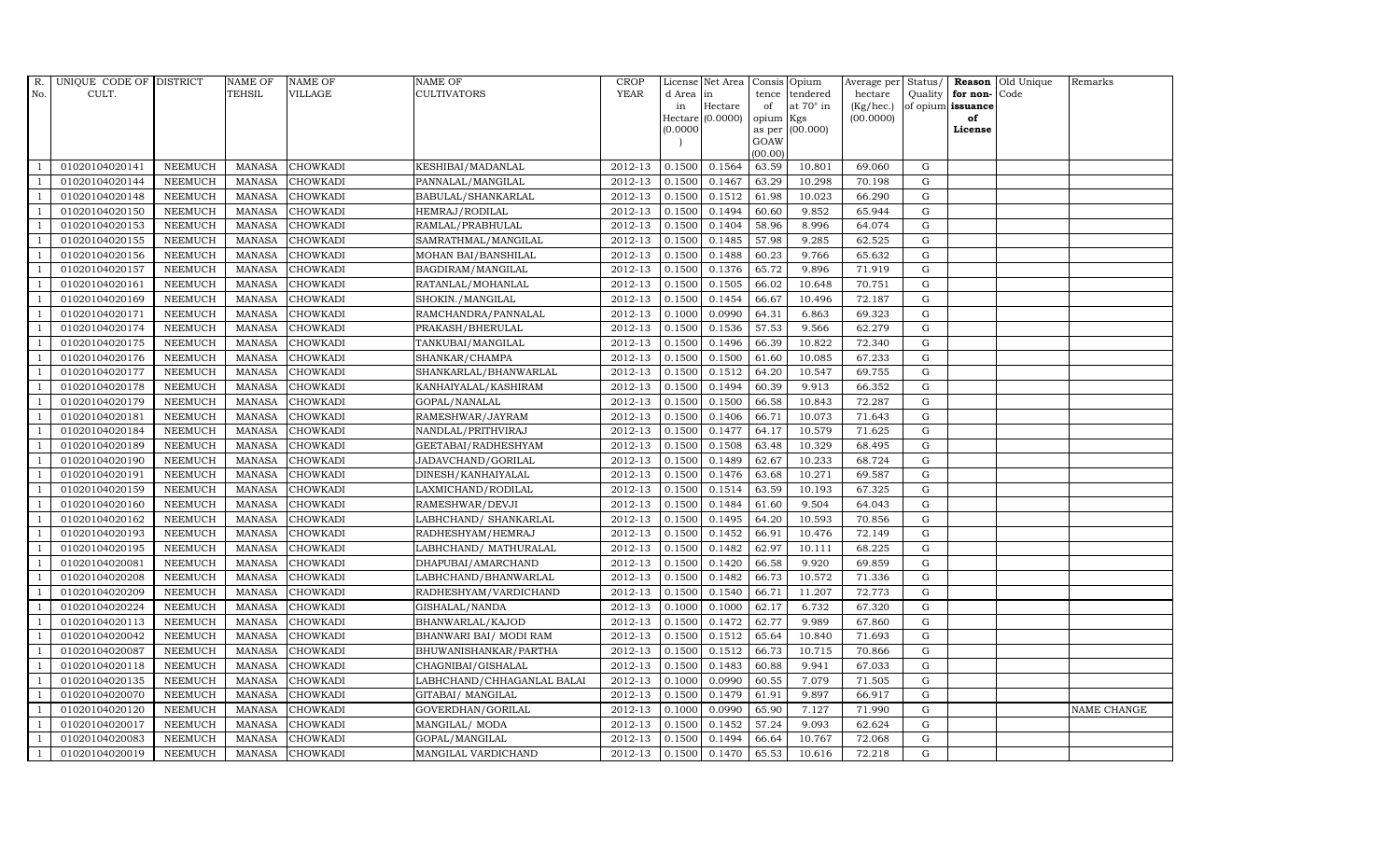| $R_{\cdot}$    | UNIQUE CODE OF DISTRICT |                | <b>NAME OF</b> | <b>NAME OF</b>  | <b>NAME OF</b>             | <b>CROP</b> |                            | License Net Area Consis Opium |         |                  | Average per Status/ |             |                   | <b>Reason</b> Old Unique | Remarks              |  |
|----------------|-------------------------|----------------|----------------|-----------------|----------------------------|-------------|----------------------------|-------------------------------|---------|------------------|---------------------|-------------|-------------------|--------------------------|----------------------|--|
| No.            | CULT.                   |                | TEHSIL         | VILLAGE         | <b>CULTIVATORS</b>         | <b>YEAR</b> | d Area in                  |                               | tence   | tendered         | hectare             | Quality     | for non-Code      |                          |                      |  |
|                |                         |                |                |                 |                            |             | in                         | Hectare                       | of      | at $70^\circ$ in | (Kg/hec.)           |             | of opium issuance |                          |                      |  |
|                |                         |                |                |                 |                            |             | Hectare (0.0000)<br>0.0000 |                               | opium   | Kgs              | (00.0000)           |             | of<br>License     |                          |                      |  |
|                |                         |                |                |                 |                            |             |                            |                               | GOAW    | as per (00.000)  |                     |             |                   |                          |                      |  |
|                |                         |                |                |                 |                            |             |                            |                               | (00.00) |                  |                     |             |                   |                          |                      |  |
| <sup>1</sup>   | 01020104020168          | NEEMUCH        | MANASA         | <b>CHOWKADI</b> | KAMLIBAI/NATHULAL          | 2012-13     | 0.1500                     | 0.1444                        | 62.97   | 9.850            | 68.213              | G           |                   |                          |                      |  |
| $\overline{1}$ | 01020104020012          | <b>NEEMUCH</b> | MANASA         | <b>CHOWKADI</b> | BHANWARIBAI/NARAYAN        | 2012-13     | 0.1500                     | 0.1462                        | 62.77   | 10.438           | 71.395              | G           |                   |                          |                      |  |
| $\overline{1}$ | 01020104020023          | <b>NEEMUCH</b> | <b>MANASA</b>  | CHOWKADI        | SUNDARBAI/MANGILAL         | 2012-13     | 0.1500                     | 0.1443                        | 61.95   | 9.868            | 68.385              | G           |                   |                          |                      |  |
|                | 01020104020080          | <b>NEEMUCH</b> | <b>MANASA</b>  | CHOWKADI        | RAMNARAYAN/LAXMINARAYAN    | 2012-13     | 0.1500                     | 0.1476                        | 61.95   | 9.921            | 67.215              | ${\rm G}$   |                   |                          |                      |  |
| $\overline{1}$ | 01020104020065          | <b>NEEMUCH</b> | <b>MANASA</b>  | CHOWKADI        | RAMKUWARI BAI/ SHANKARLAL  | 2012-13     | 0.1500                     | 0.1470                        | 61.60   | 9.662            | 65.728              | G           |                   |                          |                      |  |
| $\overline{1}$ | 01020104020010          | <b>NEEMUCH</b> | <b>MANASA</b>  | CHOWKADI        | VARDI BAI/BHAWARLAL        | 2012-13     | 0.1500                     | 0.1470                        | 62.61   | 9.982            | 67.905              | G           |                   |                          |                      |  |
| $\overline{1}$ | 01020104020085          | <b>NEEMUCH</b> | <b>MANASA</b>  | CHOWKADI        | VARJIBAI/TULSIRAM          | 2012-13     | 0.1000                     | 0.0990                        | 60.40   | 6.929            | 69.990              | ${\rm G}$   |                   |                          |                      |  |
| $\overline{1}$ | 01020104020048          | <b>NEEMUCH</b> | <b>MANASA</b>  | CHOWKADI        | AMRATLAL/ PRATHVIRAJ       | 2012-13     | 0.1500                     | 0.1471                        | 70.65   | 11.375           | 77.328              | G           |                   |                          |                      |  |
|                | 01020104020123          | <b>NEEMUCH</b> | <b>MANASA</b>  | CHOWKADI        | RAMCHAND/NARAYAN           | 2012-13     | 0.1000                     | 0.0900                        | 61.95   | 5.567            | 61.856              | G           |                   |                          |                      |  |
| $\overline{1}$ | 01020104020225          | <b>NEEMUCH</b> | <b>MANASA</b>  | CHOWKADI        | BHANWARLAL/GANGARAM        | 2012-13     | 0.1000                     | 0.0928                        | 57.86   | 5.827            | 62.791              | G           |                   |                          |                      |  |
| -1             | 01020104020068          | <b>NEEMUCH</b> | <b>MANASA</b>  | CHOWKADI        | BABULAL/BABRU              | 2012-13     | 0.1000                     | 0.0988                        | 62.96   | 7.096            | 71.822              | G           |                   |                          | NAME CHANGE          |  |
| $\overline{1}$ | 01020104020037          | <b>NEEMUCH</b> | <b>MANASA</b>  | CHOWKADI        | MOTYABAI/CHHAGANLAL        | 2012-13     | 0.1000                     | 0.0960                        | 61.91   | 6.501            | 67.719              | ${\rm G}$   |                   |                          |                      |  |
| $\overline{1}$ | 01020104020146          | <b>NEEMUCH</b> | <b>MANASA</b>  | CHOWKADI        | PUSHPA BAI/ KAILASH        | 2012-13     | 0.1500                     | 0.1450                        | 53.85   | 8.231            | 56.766              | G           | 04                |                          |                      |  |
|                | 01020104020057          | <b>NEEMUCH</b> | <b>MANASA</b>  | CHOWKADI        | KAMLIBAI/KESHURAM          | 2012-13     | 0.1000                     | 0.1000                        | 62.97   | 6.747            | 67.470              | $\mathbf G$ |                   |                          |                      |  |
| $\mathbf{J}$   | 01020104020027          | <b>NEEMUCH</b> | <b>MANASA</b>  | CHOWKADI        | KAMLIBAI/MATHURALAL        | 2012-13     | 0.1500                     | 0.1450                        | 65.53   | 10.606           | 73.145              | G           |                   |                          |                      |  |
| $\overline{1}$ | 01020104020134          | <b>NEEMUCH</b> | <b>MANASA</b>  | CHOWKADI        | DEVILAL/ LALURAM           | $2012 - 13$ | 0.1500                     | 0.1470                        | 58.08   | 9.309            | 63.327              | G           |                   |                          |                      |  |
| $\mathbf{3}$   | 01020104093004          | <b>NEEMUCH</b> | <b>MANASA</b>  | <b>CHAPLANA</b> | GORDHAN/JAGANNATH          | 2012-13     | 0.1500                     | 0.1421                        | 62.25   | 9.533            | 67.087              | G           |                   |                          |                      |  |
| $\mathbf{3}$   | 01020104093006          | <b>NEEMUCH</b> | <b>MANASA</b>  | <b>CHAPLANA</b> | BHERULAL/ONKAR             | 2012-13     | 0.1000                     | 0.0946                        | 54.15   | 5.879            | 62.146              | G           | 05                |                          | ISSUED ON 2015-16    |  |
| 3              | 01020104093007          | <b>NEEMUCH</b> | <b>MANASA</b>  | CHAPLANA        | KAMLASHANKAR / CHHAGANLAL  | 2012-13     | 0.1500                     | 0.1480                        | 55.62   | 8.550            | 57.770              | G           |                   |                          |                      |  |
| 3              | 01020104093010          | <b>NEEMUCH</b> | <b>MANASA</b>  | <b>CHAPLANA</b> | SURESHCHANDRA/BHAGIRATH    | 2012-13     | 0.1500                     | 0.1480                        | 65.86   | 9.888            | 66.811              | G           |                   |                          |                      |  |
| 3              | 01020104093013          | NEEMUCH        | <b>MANASA</b>  | CHAPLANA        | MUKESH KUMAR/RATANLAL      | 2012-13     | 0.1500                     | 0.1476                        | 59.85   | 9.311            | 63.083              | G           |                   |                          |                      |  |
| $\mathbf{3}$   | 01020104093015          | <b>NEEMUCH</b> | <b>MANASA</b>  | <b>CHAPLANA</b> | MANOHAR SINGH/ SHIV SINGH  | 2012-13     | 0.1500                     | 0.1476                        | 60.76   | 9.479            | 64.221              | G           |                   |                          |                      |  |
| 3              | 01020104093016          | NEEMUCH        | <b>MANASA</b>  | CHAPLANA        | MUKESH KUMAR/MANGILAL      | 2012-13     | 0.1000                     | 0.0960                        | 57.84   | 5.652            | 58.875              | G           |                   |                          |                      |  |
| 3              | 01020104093018          | <b>NEEMUCH</b> | <b>MANASA</b>  | CHAPLANA        | KANHYALAL/KARULAL          | 2012-13     | 0.1000                     | 0.0984                        | 62.79   | 6.584            | 66.911              | G           |                   |                          |                      |  |
| 3              | 01020104093020          | <b>NEEMUCH</b> | <b>MANASA</b>  | CHAPLANA        | SHANTILAL/ SUKHDEV         | 2012-13     | 0.1500                     | 0.1440                        | 70.69   | 11.119           | 77.215              | ${\rm G}$   |                   |                          |                      |  |
| $\mathbf{3}$   | 01020104093022          | NEEMUCH        | <b>MANASA</b>  | CHAPLANA        | GOPAL/ MANGILAL            | 2012-13     | 0.1000                     | 0.0990                        | 67.42   | 7.281            | 73.545              | G           |                   |                          |                      |  |
| 3              | 01020104093023          | <b>NEEMUCH</b> | <b>MANASA</b>  | <b>CHAPLANA</b> | KANHYALAL/RAMLAL           | 2012-13     | 0.1000                     | 0.0950                        | 66.42   | 6.879            | 72.411              | ${\rm G}$   |                   |                          |                      |  |
| $\mathbf{3}$   | 01020104093001          | <b>NEEMUCH</b> | <b>MANASA</b>  | <b>CHAPLANA</b> | DHAPU BAI / RATANLAL       | 2012-13     | 0.1500                     | 0.1452                        | 67.24   | 10.720           | 73.829              | G           |                   |                          |                      |  |
| 3              | 01020104093032          | <b>NEEMUCH</b> | <b>MANASA</b>  | CHAPLANA        | JAVANSINGH/ONKARSINGH      | 2012-13     | 0.1000                     | 0.1000                        | 62.79   | 6.315            | 63.150              | G           |                   |                          |                      |  |
| 3              | 01020104093033          | <b>NEEMUCH</b> | <b>MANASA</b>  | <b>CHAPLANA</b> | ISHVAR SINGH/MANOHAR SINGH | 2012-13     | 0.1500                     | 0.1462                        | 62.25   | 9.684            | 66.238              | G           |                   |                          |                      |  |
| 3              | 01020104093034          | NEEMUCH        | <b>MANASA</b>  | <b>CHAPLANA</b> | MANOHAR SINGH/ RAN SINGJH  | 2012-13     | 0.1500                     | 0.1394                        | 59.23   | 8.521            | 61.126              | G           |                   |                          |                      |  |
| 3              | 01020104093041          | <b>NEEMUCH</b> | <b>MANASA</b>  | CHAPLANA        | GANPATLAL/JAGANNATH        | 2012-13     | 0.1000                     | 0.1008                        | 65.31   | 6.979            | 69.236              | G           |                   |                          |                      |  |
| 3              | 01020104093042          | <b>NEEMUCH</b> | <b>MANASA</b>  | CHAPLANA        | DHANRAJ/JAGANNATH          | 2012-13     | 0.1000                     | 0.0899                        | 56.90   | 6.096            | 67.809              | G           |                   |                          |                      |  |
| 3              | 01020104093044          | <b>NEEMUCH</b> | <b>MANASA</b>  | CHAPLANA        | ARJUNSINGH/SHIVSINGH       | 2012-13     | 0.1500                     | 0.1450                        | 62.25   | 9.418            | 64.952              | G           |                   |                          | TRANSFER/NAME CHANGE |  |
| 3              | 01020104093079          | <b>NEEMUCH</b> | <b>MANASA</b>  | <b>CHAPLANA</b> | SHANTIBAI/HIRALAL          | 2012-13     | 0.1000                     | 0.0900                        | 59.93   | 5.942            | 66.022              | G           |                   |                          |                      |  |
| $\mathbf{3}$   | 01020104093046          | <b>NEEMUCH</b> | <b>MANASA</b>  | CHAPLANA        | BAGDIRAM/ MANGU            | 2012-13     | 0.1000                     | 0.0945                        | 65.93   | 6.631            | 70.169              | G           |                   |                          |                      |  |
| $\mathbf{3}$   | 01020104093047          | <b>NEEMUCH</b> | <b>MANASA</b>  | <b>CHAPLANA</b> | RADHESHYAM/ BHERA          | 2012-13     | 0.1000                     | 0.0858                        | 57.72   | 5.046            | 58.811              | G           |                   |                          |                      |  |
| $\mathbf{3}$   | 01020104093052          | <b>NEEMUCH</b> | <b>MANASA</b>  | <b>CHAPLANA</b> | DHAPUBAI/AMRITRAM          | 2012-13     | 0.1000                     | 0.0950                        | 65.93   | 6.838            | 71.979              | G           |                   |                          |                      |  |
| 3              | 01020104093064          | <b>NEEMUCH</b> | <b>MANASA</b>  | <b>CHAPLANA</b> | KARULAL/KESHURAM           | 2012-13     | 0.1000                     | 0.0978                        | 63.31   | 6.349            | 64.918              | G           |                   |                          |                      |  |
| 3              | 01020104093089          | <b>NEEMUCH</b> | <b>MANASA</b>  | <b>CHAPLANA</b> | JANIBAI/KARULAL            | 2012-13     | 0.1000                     | 0.0980                        | 60.37   | 6.408            | 65.388              | G           |                   |                          |                      |  |
| $\mathbf{3}$   | 01020104093090          | NEEMUCH        |                | MANASA CHAPLANA | VISHNUPRASAD/SALAGRAM      | 2012-13     | 0.1000                     | 0.0980 65.86                  |         | 7.028            | 71.714              | $\mathbf G$ |                   |                          |                      |  |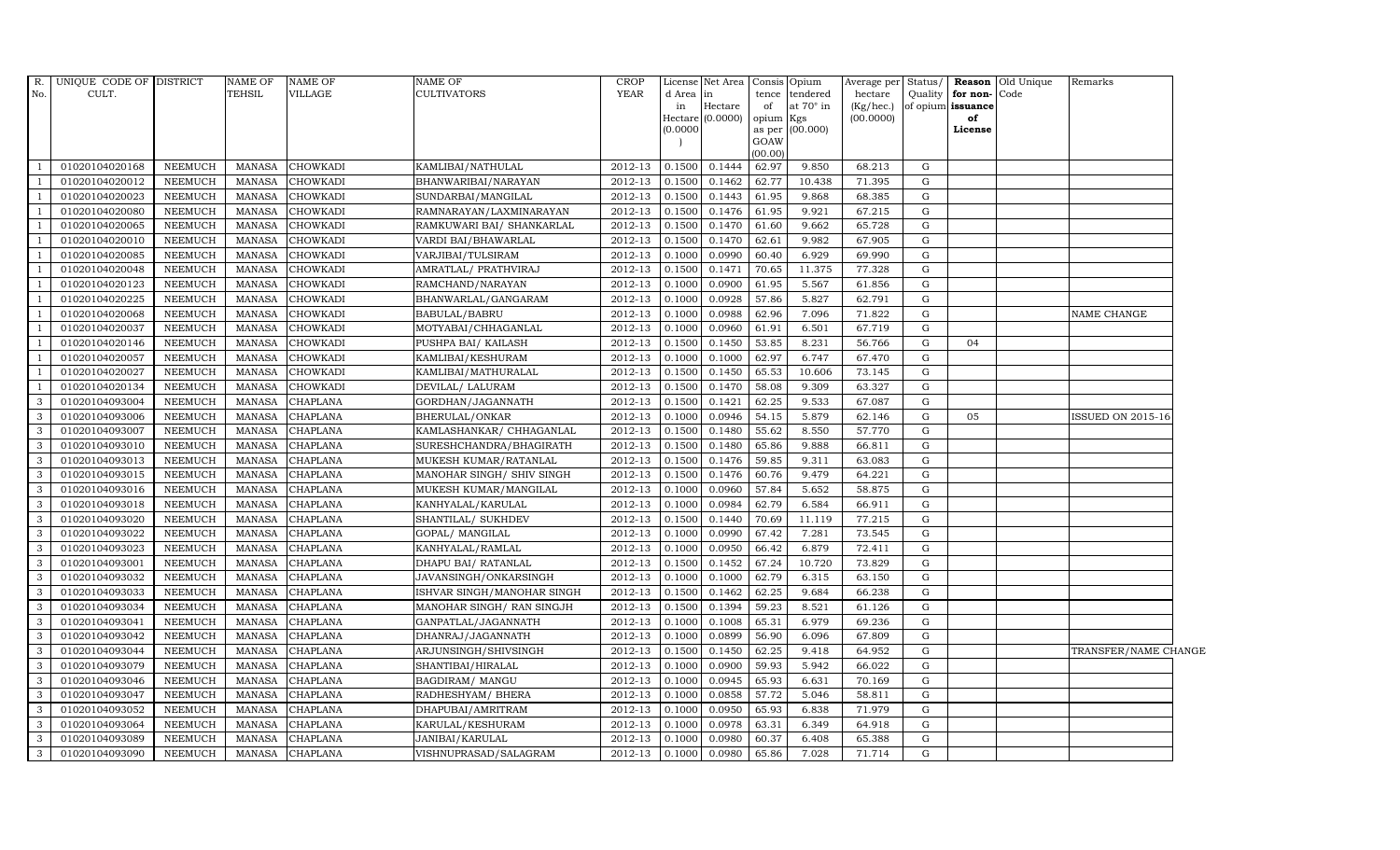| R.             | UNIQUE CODE OF DISTRICT |                | <b>NAME OF</b>  | <b>NAME OF</b>      | <b>NAME OF</b>                | <b>CROP</b> |           | License Net Area   |           | Consis Opium     | Average per Status/ |              |                      | Reason Old Unique | Remarks     |
|----------------|-------------------------|----------------|-----------------|---------------------|-------------------------------|-------------|-----------|--------------------|-----------|------------------|---------------------|--------------|----------------------|-------------------|-------------|
| No.            | CULT.                   |                | TEHSIL          | VILLAGE             | <b>CULTIVATORS</b>            | <b>YEAR</b> | d Area in |                    | tence     | tendered         | hectare             |              | Quality $ $ for non- | Code              |             |
|                |                         |                |                 |                     |                               |             | in        | Hectare            | of        | at $70^\circ$ in | (Kg/hec.)           |              | of opium issuance    |                   |             |
|                |                         |                |                 |                     |                               |             |           | Hectare $(0.0000)$ | opium Kgs |                  | (00.0000)           |              | of                   |                   |             |
|                |                         |                |                 |                     |                               |             | (0.0000)  |                    | GOAW      | as per (00.000)  |                     |              | License              |                   |             |
|                |                         |                |                 |                     |                               |             |           |                    | (00.00)   |                  |                     |              |                      |                   |             |
| 3              | 01020104093058          | <b>NEEMUCH</b> | MANASA          | <b>CHAPLANA</b>     | RATANSINGH/CHATARSINGH        | 2012-13     | 0.1000    | 0.0975             | 58.12     | 5.986            | 61.395              | $\mathbf{I}$ | 02                   |                   |             |
| 3              | 01020104093059          | <b>NEEMUCH</b> | MANASA          | <b>CHAPLANA</b>     | MADAN SINGH/ BHAWANI SINGH    | 2012-13     | 0.1500    | 0.1488             | 56.76     | 9.163            | 61.579              | $\mathbf G$  |                      |                   |             |
| 3              | 01020104093053          | <b>NEEMUCH</b> | <b>MANASA</b>   | <b>CHAPLANA</b>     | KANKU BAI/ NAND LAL           | 2012-13     | 0.1000    | 0.0957             | 62.79     | 6.503            | 67.952              | G            |                      |                   |             |
| 3              | 01020104093074          | <b>NEEMUCH</b> | MANASA          | <b>CHAPLANA</b>     | KARU LAL/ MANGI LAL           | 2012-13     | 0.1500    | 0.1430             | 58.11     | 8.858            | 61.944              | G            |                      |                   |             |
| 3              | 01020104093071          | <b>NEEMUCH</b> | <b>MANASA</b>   | <b>CHAPLANA</b>     | KASHTURI BAI / BHAGIRATH      | 2012-13     | 0.1500    | 0.1440             | 66.42     | 10.191           | 70.771              | G            |                      |                   |             |
| $\mathbf{3}$   | 01020104093076          | <b>NEEMUCH</b> | <b>MANASA</b>   | <b>CHAPLANA</b>     | RAM KUNWAR BAI/ RAMA          | 2012-13     | 0.1500    | 0.1450             | 60.20     | 9.348            | 64.469              | G            |                      |                   |             |
| 3              | 01020104093012          | <b>NEEMUCH</b> | <b>MANASA</b>   | <b>CHAPLANA</b>     | SHANKAR LAL/ RATAN LAL        | 2012-13     | 0.1000    | 0.1008             | 60.70     | 6.556            | 65.040              | ${\rm G}$    |                      |                   |             |
| 3              | 01020104093003          | <b>NEEMUCH</b> | <b>MANASA</b>   | <b>CHAPLANA</b>     | GANESHRAM / OKAARLAL          | 2012-13     | 0.1000    | 0.1008             | 65.86     | 7.263            | 72.054              | G            |                      |                   |             |
| 3              | 01020104093107          | <b>NEEMUCH</b> | MANASA          | <b>CHAPLANA</b>     | CHATARBHUJ/ KISHANLAL         | 2012-13     | 0.1000    | 0.0992             | 63.31     | 6.738            | 67.923              | G            |                      |                   |             |
| $\overline{1}$ | 01020104028040          | <b>NEEMUCH</b> | <b>MANASA</b>   | <b>BHATKHEDI-II</b> | HUDIBAI/RADHAKISHAN           | 2012-13     | 0.1500    | 0.0910             | 61.59     | 5.913            | 64.978              | $\bf{I}$     | 02                   |                   |             |
| -1             | 01020104028142          | <b>NEEMUCH</b> | <b>MANASA</b>   | <b>BHATKHEDI-II</b> | SHYAMLAL/ DATAKPUTRA -PURALAL | 2012-13     | 0.1500    | 0.1550             | 65.80     | 10.989           | 70.897              | G            |                      |                   |             |
| $\overline{1}$ | 01020104028120          | <b>NEEMUCH</b> | MANASA          | <b>BHATKHEDI-II</b> | GITABAI/RAMNIWAS              | 2012-13     | 0.1500    | 0.1520             | 66.24     | 10.561           | 69.480              | G            |                      |                   |             |
| $\overline{1}$ | 01020104028122          | <b>NEEMUCH</b> | MANASA          | <b>BHATKHEDI-II</b> | BHULIBAI/BANSHILAL            | 2012-13     | 0.1500    | 0.1470             | 67.99     | 10.995           | 74.796              | G            |                      |                   |             |
|                | 01020104028123          | <b>NEEMUCH</b> | MANASA          | <b>BHATKHEDI-II</b> | MANGILAL/BADRILAL             | 2012-13     | 0.1500    | 0.1500             | 64.85     | 10.107           | 67.380              | G            |                      |                   |             |
| $\overline{1}$ | 01020104028124          | <b>NEEMUCH</b> | MANASA          | <b>BHATKHEDI-II</b> | RADHESHYAM/NANDLAL BADA       | 2012-13     | 0.1500    | 0.1400             | 62.79     | 9.248            | 66.057              | G            |                      |                   |             |
| -1             | 01020104028125          | <b>NEEMUCH</b> | MANASA          | <b>BHATKHEDI-II</b> | KARURAM/MULCHAND              | 2012-13     | 0.1500    | 0.1496             | 64.94     | 10.845           | 72.493              | G            |                      |                   |             |
|                | 01020104028128          | <b>NEEMUCH</b> | MANASA          | <b>BHATKHEDI-II</b> | BADAMBAI/MANGILAL             | $2012 - 13$ | 0.1500    | 0.1512             | 70.20     | 11.332           | 74.947              | G            |                      |                   |             |
| $\overline{1}$ | 01020104028129          | <b>NEEMUCH</b> | MANASA          | <b>BHATKHEDI-II</b> | NANDLAL/BHAGCHAND             | 2012-13     | 0.1500    | 0.1480             | 60.93     | 9.792            | 66.162              | G            |                      |                   |             |
|                | 01020104028132          | <b>NEEMUCH</b> | MANASA          | <b>BHATKHEDI-II</b> | RAMNIVAS/VARDICHAND           | 2012-13     | 0.1500    | 0.1505             | 70.75     | 11.775           | 78.239              | G            |                      |                   |             |
|                | 01020104028254          | <b>NEEMUCH</b> | <b>MANASA</b>   | <b>BHATKHEDI-II</b> | MANGIBAI/RAMCHANDRA DAS       | 2012-13     | 0.1000    | 0.1008             | 70.20     | 7.582            | 75.218              | G            |                      |                   |             |
| -1             | 01020104028137          | <b>NEEMUCH</b> | <b>MANASA</b>   | <b>BHATKHEDI-II</b> | MOHANLAL/JAGANNATH SUTAR      | 2012-13     | 0.1000    | 0.0999             | 61.64     | 6.684            | 66.907              | G            |                      |                   |             |
| $\overline{1}$ | 01020104028141          | <b>NEEMUCH</b> | MANASA          | <b>BHATKHEDI-II</b> | HIRA/RAMA                     | 2012-13     | 0.1000    | 0.1026             | 57.88     | 6.350            | 61.891              | G            |                      |                   |             |
| $\overline{1}$ | 01020104028143          | <b>NEEMUCH</b> | MANASA          | <b>BHATKHEDI-II</b> | HIRALAL/KISHANA               | 2012-13     | 0.1500    | 0.1491             | 67.30     | 10.739           | 72.025              | G            |                      |                   |             |
|                | 01020104028147          | <b>NEEMUCH</b> | MANASA          | <b>BHATKHEDI-II</b> | DHAPUBAI/MANNALAL             | 2012-13     | 0.1500    | 0.1480             | 64.05     | 10.696           | 72.270              | $\mathbf G$  |                      |                   |             |
|                | 01020104028149          | <b>NEEMUCH</b> | <b>MANASA</b>   | <b>BHATKHEDI-II</b> | SHOBHARAM/RATANLAL            | 2012-13     | 0.1000    | 0.1007             | 67.43     | 7.417            | 73.654              | G            |                      |                   |             |
| - 1            | 01020104028151          | <b>NEEMUCH</b> | <b>MANASA</b>   | <b>BHATKHEDI-II</b> | KAILASH BAI/OKARLAL           | 2012-13     | 0.1000    | 0.0988             | 67.30     | 7.211            | 72.986              | G            |                      |                   |             |
| $\overline{1}$ | 01020104028152          | <b>NEEMUCH</b> | MANASA          | <b>BHATKHEDI-II</b> | KAILASHCHAND/NANDLAL          | 2012-13     | 0.1500    | 0.1512             | 64.94     | 10.511           | 69.517              | G            |                      |                   |             |
| $\overline{1}$ | 01020104028159          | <b>NEEMUCH</b> | MANASA          | <b>BHATKHEDI-II</b> | CHHAGANLAL/RAMLAL             | 2012-13     | 0.1000    | 0.0975             | 58.89     | 6.066            | 62.215              | G            |                      |                   |             |
| $\overline{1}$ | 01020104028161          | <b>NEEMUCH</b> | MANASA          | <b>BHATKHEDI-II</b> | RAMCHANDRA/GANGARAM           | 2012-13     | 0.1500    | 0.1520             | 64.85     | 10.645           | 70.033              | $\mathbf G$  |                      |                   |             |
|                | 01020104028162          | <b>NEEMUCH</b> | MANASA          | <b>BHATKHEDI-II</b> | KISHOR/BALCHAND               | 2012-13     | 0.1500    | 0.1428             | 63.89     | 10.232           | 71.653              | G            |                      |                   |             |
| $\overline{1}$ | 01020104028163          | <b>NEEMUCH</b> | MANASA          | <b>BHATKHEDI-II</b> | NANDLAL/VARDICHAND            | 2012-13     | 0.1000    | 0.1012             | 61.72     | 6.807            | 67.263              | G            |                      |                   |             |
|                | 01020104028164          | <b>NEEMUCH</b> | $\mbox{MANASA}$ | <b>BHATKHEDI-II</b> | LAXIMINARAYAN/KASHIRAM        | 2012-13     | 0.1000    | 0.1026             | 62.16     | 6.376            | 62.144              | G            |                      |                   |             |
| $\overline{1}$ | 01020104028168          | <b>NEEMUCH</b> | MANASA          | <b>BHATKHEDI-II</b> | PARSHRAM/MOTYABAI             | 2012-13     | 0.1000    | 0.1000             | 62.79     | 7.113            | 71.130              | G            |                      |                   |             |
| $\overline{1}$ | 01020104028171          | <b>NEEMUCH</b> | MANASA          | <b>BHATKHEDI-II</b> | SHYAMSUNDER/BHANWARLAL        | 2012-13     | 0.1000    | 0.0987             | 65.80     | 7.191            | 72.857              | G            |                      |                   |             |
|                | 01020104028173          | <b>NEEMUCH</b> | <b>MANASA</b>   | <b>BHATKHEDI-II</b> | GEETABAI/MODIRAM              | 2012-13     | 0.1500    | 0.1500             | 63.23     | 10.794           | 71.960              | $\mathbf G$  |                      |                   |             |
| $\overline{1}$ | 01020104028175          | <b>NEEMUCH</b> | MANASA          | <b>BHATKHEDI-II</b> | PARUBAI/MATHURALAL            | 2012-13     | 0.1000    | 0.1020             | 61.64     | 6.666            | 65.353              | G            |                      |                   |             |
| $\overline{1}$ | 01020104028177          | <b>NEEMUCH</b> | MANASA          | <b>BHATKHEDI-II</b> | SHANTIBAI/GHISALAL            | 2012-13     | 0.1500    | 0.1456             | 64.94     | 10.372           | 71.236              | G            |                      |                   | NAME CHANGE |
| $\overline{1}$ | 01020104028179          | <b>NEEMUCH</b> | MANASA          | <b>BHATKHEDI-II</b> | RAMCHANDRA/MANGILAL           | 2012-13     | 0.1500    | 0.1392             | 61.64     | 9.211            | 66.171              | G            |                      |                   |             |
| $\overline{1}$ | 01020104028180          | <b>NEEMUCH</b> | <b>MANASA</b>   | <b>BHATKHEDI-II</b> | BAGDIRAM/PARTHA               | 2012-13     | 0.1000    | 0.0992             | 66.36     | 6.996            | 70.524              | G            |                      |                   |             |
|                | 01020104028182          | <b>NEEMUCH</b> | <b>MANASA</b>   | <b>BHATKHEDI-II</b> | KAILASH/MANGILAL MALI         | 2012-13     | 0.1500    | 0.1500             | 62.79     | 9.876            | 65.840              | $\mathbf G$  |                      |                   |             |
| $\mathbf{1}$   | 01020104028190          | <b>NEEMUCH</b> |                 | MANASA BHATKHEDI-II | BANSHILAL/NANDLAL             | 2012-13     | 0.1500    | 0.1512             | 62.29     | 10.180           | 67.328              | G            |                      |                   |             |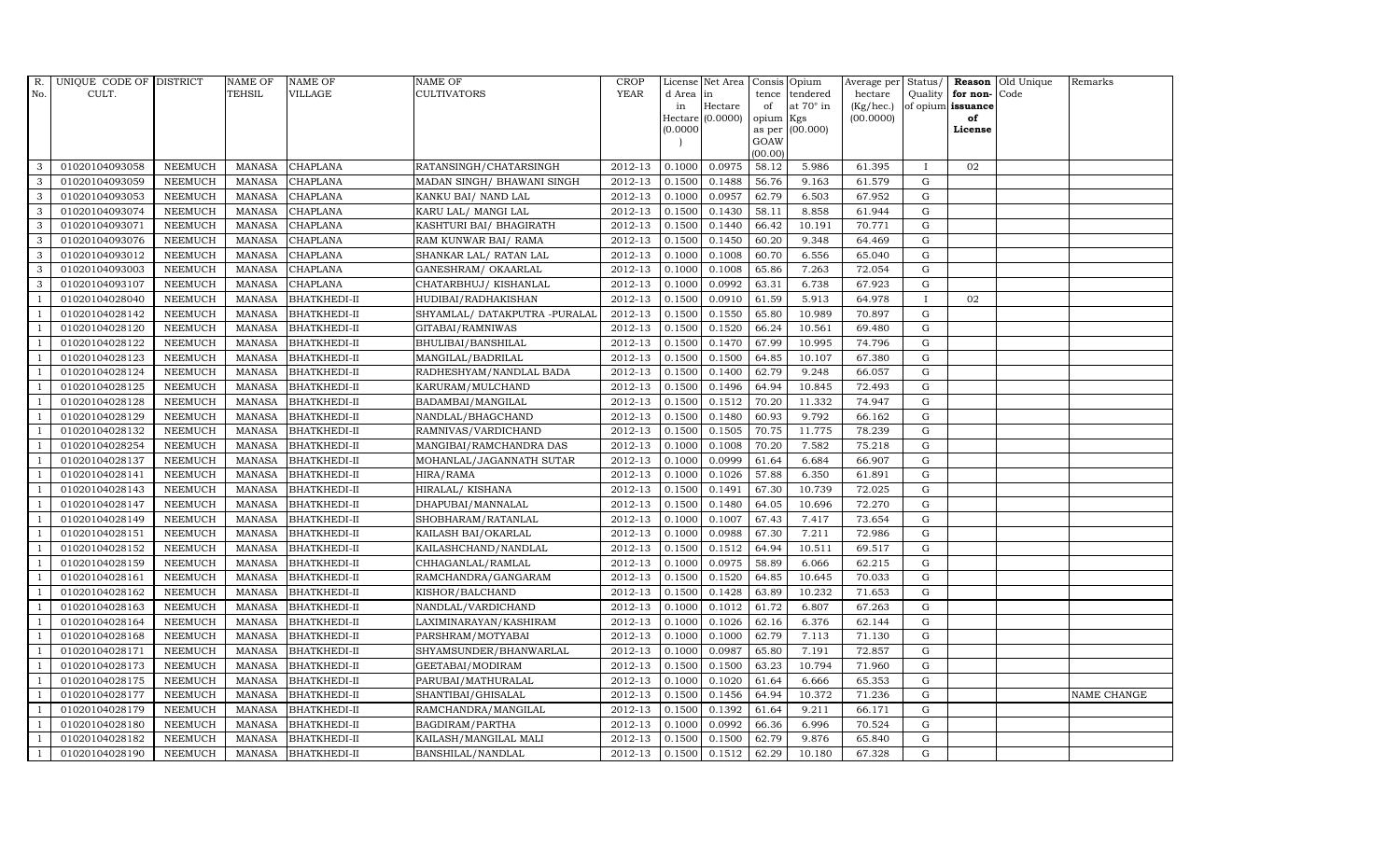| $R_{\cdot}$    | UNIQUE CODE OF DISTRICT |                | <b>NAME OF</b> | <b>NAME OF</b>      | <b>NAME OF</b>              | CROP    |           | License Net Area   Consis   Opium |           |                  | Average per Status/ |              |                   | <b>Reason</b> Old Unique | Remarks     |
|----------------|-------------------------|----------------|----------------|---------------------|-----------------------------|---------|-----------|-----------------------------------|-----------|------------------|---------------------|--------------|-------------------|--------------------------|-------------|
| No.            | CULT.                   |                | <b>TEHSIL</b>  | VILLAGE             | <b>CULTIVATORS</b>          | YEAR    | d Area in |                                   |           | tence tendered   | hectare             | Quality      | for non-          | Code                     |             |
|                |                         |                |                |                     |                             |         | in        | Hectare                           | of        | at $70^\circ$ in | (Kg/hec.)           |              | of opium issuance |                          |             |
|                |                         |                |                |                     |                             |         |           | Hectare (0.0000)                  | opium Kgs |                  | (00.0000)           |              | of                |                          |             |
|                |                         |                |                |                     |                             |         | (0.0000)  |                                   | GOAW      | as per (00.000)  |                     |              | License           |                          |             |
|                |                         |                |                |                     |                             |         |           |                                   | (00.00)   |                  |                     |              |                   |                          |             |
|                | 01020104028188          | <b>NEEMUCH</b> | MANASA         | <b>BHATKHEDI-II</b> | MOHANLAL/JAGANNATH CHAMAR   | 2012-13 | 0.1000    | 0.0960                            | 57.09     | 6.052            | 63.042              | ${\rm G}$    |                   |                          |             |
| $\overline{1}$ | 01020104028196          | <b>NEEMUCH</b> | MANASA         | <b>BHATKHEDI-II</b> | RATANIBAI/RATANLAL          | 2012-13 | 0.1500    |                                   |           |                  |                     | $\mathbf F$  |                   |                          |             |
|                | 01020104028131          | <b>NEEMUCH</b> | <b>MANASA</b>  | <b>BHATKHEDI-II</b> | SHYAM/UDAIRAM               | 2012-13 | 0.1500    | 0.1458                            | 61.72     | 9.963            | 68.333              | G            |                   |                          |             |
|                | 01020104028203          | <b>NEEMUCH</b> | MANASA         | <b>BHATKHEDI-II</b> | BHAGCHAND/PARBHULAL         | 2012-13 | 0.1500    | 0.1512                            | 66.36     | 11.120           | 73.545              | $\mathbf G$  |                   |                          |             |
| $\overline{1}$ | 01020104028208          | <b>NEEMUCH</b> | <b>MANASA</b>  | <b>BHATKHEDI-II</b> | BAPULAL/ RAMLAL             | 2012-13 | 0.1500    | 0.1501                            | 70.75     | 11.340           | 75.550              | $\mathbf G$  |                   |                          |             |
| -1             | 01020104028212          | <b>NEEMUCH</b> | MANASA         | <b>BHATKHEDI-II</b> | SHANTILAL/SHANKARLAL        | 2012-13 | 0.1000    | 0.0975                            | 64.74     | 6.798            | 69.723              | $\mathbf G$  |                   |                          |             |
| $\overline{1}$ | 01020104028215          | <b>NEEMUCH</b> | MANASA         | <b>BHATKHEDI-II</b> | BHERULAL/KHEMA JI           | 2012-13 | 0.1000    | 0.1040                            | 63.23     | 7.317            | 70.356              | ${\rm G}$    |                   |                          |             |
| $\overline{1}$ | 01020104028216          | <b>NEEMUCH</b> | <b>MANASA</b>  | <b>BHATKHEDI-II</b> | GORDHANLAL/PYARCHAND        | 2012-13 | 0.1000    | 0.1050                            | 58.27     | 6.676            | 63.581              | $\mathbf G$  |                   |                          |             |
| $\overline{1}$ | 01020104028223          | <b>NEEMUCH</b> | MANASA         | <b>BHATKHEDI-II</b> | RAMNARAYAN/BHONA SUTHAR     | 2012-13 | 0.1500    | 0.1512                            | 64.74     | 9.831            | 65.020              | G            |                   |                          |             |
| $\overline{1}$ | 01020104028225          | <b>NEEMUCH</b> | <b>MANASA</b>  | <b>BHATKHEDI-II</b> | PRATAPSINGH/PARTHESINGH     | 2012-13 | 0.1500    | 0.1500                            | 62.16     | 9.839            | 65.593              | ${\rm G}$    |                   |                          |             |
| $\overline{1}$ | 01020104028233          | <b>NEEMUCH</b> | <b>MANASA</b>  | <b>BHATKHEDI-II</b> | GHISALAL/KACHRULAL          | 2012-13 | 0.1500    | 0.1470                            | 68.02     | 11.126           | 75.687              | $\mathbf{I}$ | 02                |                          |             |
| $\overline{1}$ | 01020104028235          | <b>NEEMUCH</b> | MANASA         | <b>BHATKHEDI-II</b> | JHAMAKLAL/SHIVNARAYAN       | 2012-13 | 0.1500    | 0.1500                            | 69.83     | 11.512           | 76.747              | ${\rm G}$    |                   |                          |             |
| $\overline{1}$ | 01020104028248          | <b>NEEMUCH</b> | <b>MANASA</b>  | <b>BHATKHEDI-II</b> | NARAYANIBAI/GHISALAL        | 2012-13 | 0.1000    | 0.1029                            | 57.07     | 6.367            | 61.876              | G            |                   |                          |             |
|                | 01020104028178          | <b>NEEMUCH</b> | MANASA         | <b>BHATKHEDI-II</b> | GHISIBAI/KASHIRAM           | 2012-13 | 0.1000    | 0.1020                            | 52.52     | 5.627            | 55.167              | G            | 04                |                          |             |
| $\overline{1}$ | 01020104028249          | <b>NEEMUCH</b> | <b>MANASA</b>  | <b>BHATKHEDI-II</b> | MOHANLAL/NANDLAL            | 2012-13 | 0.1500    | 0.1459                            | 58.67     | 9.203            | 63.077              | ${\rm G}$    |                   |                          |             |
| -1             | 01020104028075          | <b>NEEMUCH</b> | <b>MANASA</b>  | <b>BHATKHEDI-II</b> | DHAPUBAI/NARAYAN            | 2012-13 | 0.1000    | 0.1050                            | 63.23     | 7.335            | 69.857              | G            |                   |                          |             |
| -1             | 01020104028166          | <b>NEEMUCH</b> | MANASA         | <b>BHATKHEDI-II</b> | KISHANLAL/NATHU             | 2012-13 | 0.1500    | 0.1485                            | 60.39     | 9.559            | 64.370              | $\mathbf G$  |                   |                          |             |
| $\overline{1}$ | 01020104028298          | <b>NEEMUCH</b> | <b>MANASA</b>  | <b>BHATKHEDI-II</b> | MUNNABAI/ONKARLAL PUTRVADHU | 2012-13 | 0.1000    | 0.1008                            | 73.42     | 7.447            | 73.879              | $\mathbf G$  |                   |                          | NAME CHANGE |
|                | 01020104028160          | <b>NEEMUCH</b> | MANASA         | <b>BHATKHEDI-II</b> | SHYAMSUNDER/MANGILAL        | 2012-13 | 0.1000    | 0.1000                            | 62.16     | 6.624            | 66.240              | G            |                   |                          |             |
| $\overline{1}$ | 01020104028185          | <b>NEEMUCH</b> | <b>MANASA</b>  | <b>BHATKHEDI-II</b> | RUGHNATH/DHANNA             | 2012-13 | 0.1500    | 0.1482                            | 64.74     | 10.192           | 68.772              | ${\rm G}$    |                   |                          |             |
| -1             | 01020104028183          | <b>NEEMUCH</b> | <b>MANASA</b>  | <b>BHATKHEDI-II</b> | MANGIBAI/SEVA               | 2012-13 | 0.1000    | 0.1023                            | 67.30     | 7.624            | 74.526              | $\mathbf G$  |                   |                          |             |
| -1             | 01020104028135          | <b>NEEMUCH</b> | MANASA         | <b>BHATKHEDI-II</b> | DEVKISHAN/BHERULAL          | 2012-13 | 0.1500    | 0.1504                            | 69.19     | 11.644           | 77.420              | ${\rm G}$    |                   |                          |             |
| $\overline{1}$ | 01020104028080          | <b>NEEMUCH</b> | MANASA         | <b>BHATKHEDI-II</b> | BHAGWANSINGH/RAMCHANDRA     | 2012-13 | 0.1500    | 0.1480                            | 57.85     | 9.487            | 64.101              | G            |                   |                          |             |
|                | 01020104028139          | <b>NEEMUCH</b> | MANASA         | <b>BHATKHEDI-II</b> | PATASIBAI/BADRILAL          | 2012-13 | 0.1500    | 0.1508                            | 64.85     | 10.533           | 69.847              | $\mathbf G$  |                   |                          |             |
|                | 01020104028327          | <b>NEEMUCH</b> | <b>MANASA</b>  | <b>BHATKHEDI-II</b> | PARBHULAL/MOHANLAL          | 2012-13 | 0.1500    | 0.1482                            | 59.25     | 9.785            | 66.026              | $\mathbf G$  |                   |                          |             |
| -1             | 01020104028226          | <b>NEEMUCH</b> | <b>MANASA</b>  | <b>BHATKHEDI-II</b> | SHAMBHULAL/MANGILAL         | 2012-13 | 0.1000    | 0.1023                            | 62.97     | 7.188            | 70.264              | G            |                   |                          |             |
| $\overline{1}$ | 01020104028134          | <b>NEEMUCH</b> | MANASA         | <b>BHATKHEDI-II</b> | GHANSHYAM/RAMLAL            | 2012-13 | 0.1000    | 0.0971                            | 62.29     | 6.887            | 70.927              | ${\rm G}$    |                   |                          |             |
| $\mathbf{1}$   | 01020104028153          | <b>NEEMUCH</b> | MANASA         | <b>BHATKHEDI-II</b> | YOGESH KUMAR/RAMCHANDRA     | 2012-13 | 0.1000    | 0.1000                            | 65.80     | 7.003            | 70.030              | G            |                   |                          |             |
|                | 01020104028209          | <b>NEEMUCH</b> | <b>MANASA</b>  | <b>BHATKHEDI-II</b> | KOUSHALYABAI/PRABHULAL      | 2012-13 | 0.1500    | 0.1559                            | 57.95     | 9.769            | 62.662              | G            |                   |                          |             |
|                | 01020104028157          | <b>NEEMUCH</b> | <b>MANASA</b>  | <b>BHATKHEDI-II</b> | KAILASHCHANDRA/VISHNU       | 2012-13 | 0.1500    | 0.1500                            | 61.72     | 10.290           | 68.600              | $\mathbf G$  |                   |                          |             |
| $\overline{1}$ | 01020104028219          | <b>NEEMUCH</b> | <b>MANASA</b>  | <b>BHATKHEDI-II</b> | RUPCHANDRA/RAMLAL           | 2012-13 | 0.1500    | 0.1470                            | 62.70     | 10.095           | 68.673              | $\mathbf{I}$ | 02                |                          |             |
| $\overline{1}$ | 01020104028181          | <b>NEEMUCH</b> | MANASA         | <b>BHATKHEDI-II</b> | BOTLAL/ BALAJI              | 2012-13 | 0.1000    | 0.0992                            | 62.12     | 6.771            | 68.256              | G            |                   |                          |             |
| $\mathbf{1}$   | 01020104028158          | <b>NEEMUCH</b> | MANASA         | <b>BHATKHEDI-II</b> | MODI BAI/ SALIGRAM          | 2012-13 | 0.1000    | 0.0960                            | 62.12     | 6.656            | 69.333              | $\mathbf G$  |                   |                          |             |
|                | 01020104028194          | <b>NEEMUCH</b> | <b>MANASA</b>  | <b>BHATKHEDI-II</b> | BAPULAL/NANURAM             | 2012-13 | 0.1500    | 0.1536                            | 60.98     | 10.018           | 65.221              | $\mathbf G$  |                   |                          |             |
|                | 01020104028324          | <b>NEEMUCH</b> | <b>MANASA</b>  | <b>BHATKHEDI-II</b> | AMRATRAM/ PRABHULAL         | 2012-13 | 0.1500    | 0.1503                            | 66.89     | 10.741           | 71.464              | ${\rm G}$    |                   |                          |             |
| $\overline{1}$ | 01020104028250          | <b>NEEMUCH</b> | <b>MANASA</b>  | <b>BHATKHEDI-II</b> | PRAHLAD/ VARDICHAND         | 2012-13 | 0.1000    | 0.1008                            | 66.89     | 7.253            | 71.954              | ${\rm G}$    |                   |                          |             |
| $\overline{1}$ | 01020104028058          | <b>NEEMUCH</b> | MANASA         | <b>BHATKHEDI-I</b>  | BABULAL/CHAMPALAL           | 2012-13 | 0.1500    | 0.1020                            | 69.06     | 7.942            | 77.863              | ${\rm G}$    |                   |                          |             |
| 1              | 01020104028004          | <b>NEEMUCH</b> | MANASA         | <b>BHATKHEDI-I</b>  | BABULAL/KACHRU              | 2012-13 | 0.1500    | 0.1476                            | 68.65     | 11.111           | 75.278              | $\mathbf G$  |                   |                          |             |
| $\overline{1}$ | 01020104028048          | <b>NEEMUCH</b> | <b>MANASA</b>  | <b>BHATKHEDI-I</b>  | BADAMBAI/ONKARLAL           | 2012-13 | 0.1500    | 0.1517                            | 68.07     | 11.455           | 75.511              | G            |                   |                          |             |
|                | 01020104028096          | <b>NEEMUCH</b> | <b>MANASA</b>  | <b>BHATKHEDI-I</b>  | BADRILAL/LAXMICHAND         | 2012-13 | 0.1500    | 0.1521                            | 62.41     | 10.726           | 70.519              | G            |                   |                          |             |
| $\mathbf{1}$   | 01020104028099          | <b>NEEMUCH</b> |                | MANASA BHATKHEDI-I  | BAGDIRAM/BHANWARLAL         | 2012-13 | 0.1000    | 0.1024                            | 59.70     | 6.627            | 64.717              | $\mathbf G$  |                   |                          |             |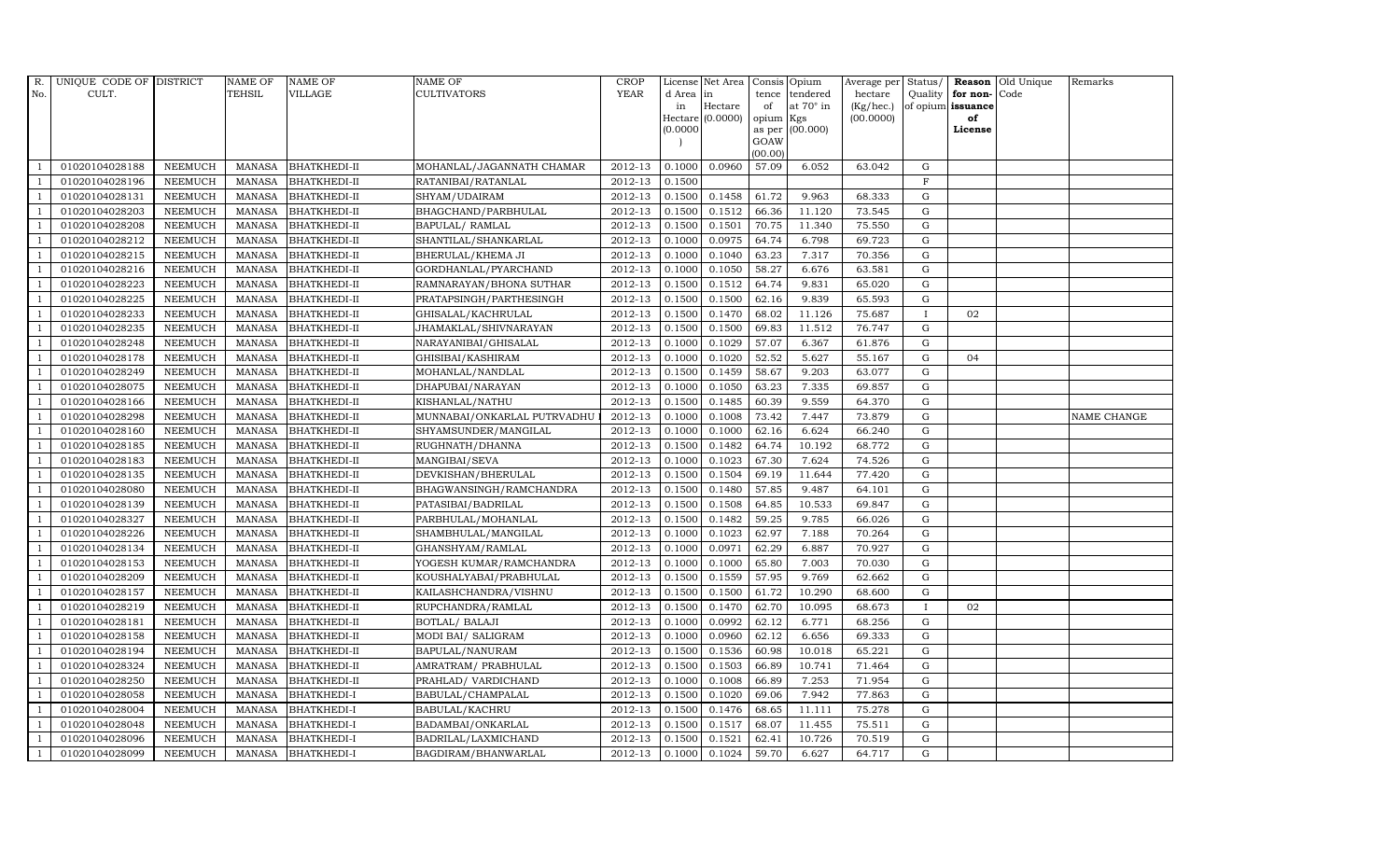| $R_{\cdot}$    | UNIQUE CODE OF DISTRICT |                | <b>NAME OF</b>  | <b>NAME OF</b>     | <b>NAME OF</b>                | <b>CROP</b>            |           | License Net Area |           | Consis Opium     | Average per | Status/     |                   | Reason Old Unique | Remarks     |
|----------------|-------------------------|----------------|-----------------|--------------------|-------------------------------|------------------------|-----------|------------------|-----------|------------------|-------------|-------------|-------------------|-------------------|-------------|
| No.            | CULT.                   |                | <b>TEHSIL</b>   | VILLAGE            | <b>CULTIVATORS</b>            | <b>YEAR</b>            | d Area in |                  | tence     | tendered         | hectare     |             | Quality for non-  | Code              |             |
|                |                         |                |                 |                    |                               |                        | in        | Hectare          | of        | at $70^\circ$ in | (Kg/hec.)   |             | of opium issuance |                   |             |
|                |                         |                |                 |                    |                               |                        |           | Hectare (0.0000) | opium Kgs |                  | (00.0000)   |             | of                |                   |             |
|                |                         |                |                 |                    |                               |                        | (0.0000)  |                  | GOAW      | as per (00.000)  |             |             | License           |                   |             |
|                |                         |                |                 |                    |                               |                        |           |                  | (00.00)   |                  |             |             |                   |                   |             |
|                | 01020104028060          | <b>NEEMUCH</b> | MANASA          | <b>BHATKHEDI-I</b> | BALURAM/KISHANLAL             | 2012-13                | 0.1500    | 0.1517           | 63.07     | 10.127           | 66.757      | G           |                   |                   |             |
| -1             | 01020104028084          | <b>NEEMUCH</b> | MANASA          | <b>BHATKHEDI-I</b> | <b>BANSHILAL/BHERA</b>        | 2012-13                | 0.1000    | 0.1040           | 59.57     | 6.570            | 63.173      | $\mathbf G$ |                   |                   |             |
|                | 01020104028007          | <b>NEEMUCH</b> | <b>MANASA</b>   | <b>BHATKHEDI-I</b> | MODIRAM/BADRILAL              | 2012-13                | 0.1000    | 0.0980           | 68.65     | 7.414            | 75.653      | G           |                   |                   |             |
|                | 01020104028014          | <b>NEEMUCH</b> | MANASA          | <b>BHATKHEDI-I</b> | BHANWARLAL/NARAYAN            | 2012-13                | 0.1500    | 0.1504           | 65.19     | 9.667            | 64.275      | $\mathbf G$ |                   |                   |             |
| $\overline{1}$ | 01020104028169          | <b>NEEMUCH</b> | <b>MANASA</b>   | <b>BHATKHEDI-I</b> | BHANWARLAL/SHANKARLAL         | 2012-13                | 0.1000    | 0.1026           | 69.06     |                  | 0.000       | $\mathbf I$ | 02                |                   |             |
| $\overline{1}$ | 01020104028008          | <b>NEEMUCH</b> | MANASA          | <b>BHATKHEDI-I</b> | BHERULAL/BALA                 | 2012-13                | 0.1000    | 0.1540           | 69.06     | 11.424           | 74.182      | G           |                   |                   |             |
| $\overline{1}$ | 01020104028256          | <b>NEEMUCH</b> | MANASA          | <b>BHATKHEDI-I</b> | DAMARLAL/HIRALAL              | 2012-13                | 0.1500    | 0.1496           | 65.28     | 10.566           | 70.628      | G           |                   |                   |             |
| $\overline{1}$ | 01020104028273          | <b>NEEMUCH</b> | <b>MANASA</b>   | <b>BHATKHEDI-I</b> | DHANJI/BHERAJI                | 2012-13                | 0.1500    | 0.0961           | 62.34     | 6.136            | 63.850      | $\mathbf G$ |                   |                   |             |
|                | 01020104028259          | <b>NEEMUCH</b> | <b>MANASA</b>   | <b>BHATKHEDI-I</b> | DHAPUBAI/BHAGWANDAS           | 2012-13                | 0.1000    | 0.1040           | 63.30     | 6.854            | 65.904      | $\mathbf G$ |                   |                   |             |
|                | 01020104028044          | <b>NEEMUCH</b> | <b>MANASA</b>   | <b>BHATKHEDI-I</b> | DINBANDHU/ JAGANNATH          | 2012-13                | 0.1000    | 0.1500           | 66.16     | 10.567           | 70.447      | G           |                   |                   |             |
| $\overline{1}$ | 01020104028227          | <b>NEEMUCH</b> | <b>MANASA</b>   | <b>BHATKHEDI-I</b> | DINESH/GHISALAL               | 2012-13                | 0.1500    | 0.1508           | 60.74     | 9.475            | 62.832      | G           |                   |                   |             |
| $\overline{1}$ | 01020104028078          | <b>NEEMUCH</b> | MANASA          | <b>BHATKHEDI-I</b> | DINSHCHAND/NATHULAL           | 2012-13                | 0.1500    | 0.1482           | 62.51     | 10.216           | 68.934      | G           |                   |                   |             |
| $\overline{1}$ | 01020104028076          | <b>NEEMUCH</b> | <b>MANASA</b>   | <b>BHATKHEDI-I</b> | DINESHCHAND/RAMNIVIAS POTRA R | 2012-13                | 0.1500    | 0.1494           | 66.16     | 10.482           | 70.161      | G           |                   |                   | NAME CHANGE |
|                | 01020104028100          | <b>NEEMUCH</b> | MANASA          | <b>BHATKHEDI-I</b> | DURGASHANKAR/NARAYAN          | 2012-13                | 0.1500    | 0.1520           | 63.07     | 10.352           | 68.105      | G           |                   |                   |             |
| $\overline{1}$ | 01020104028090          | <b>NEEMUCH</b> | MANASA          | <b>BHATKHEDI-I</b> | GANGABAI/MANGILAL             | 2012-13                | 0.1500    | 0.0990           | 58.13     | 6.104            | 61.657      | G           |                   |                   |             |
| $\overline{1}$ | 01020104028119          | <b>NEEMUCH</b> | MANASA          | <b>BHATKHEDI-I</b> | GHANSHYAM/BALURAM             | 2012-13                | 0.1000    | 0.1517           | 62.39     | 9.813            | 64.687      | G           |                   |                   |             |
|                | 01020104028049          | <b>NEEMUCH</b> | MANASA          | <b>BHATKHEDI-I</b> | GHISALAL/NARAYAN              | 2012-13                | 0.1000    | 0.0936           | 68.06     | 7.127            | 76.143      | G           |                   |                   |             |
| $\overline{1}$ | 01020104028059          | <b>NEEMUCH</b> | MANASA          | <b>BHATKHEDI-I</b> | GHISIBAI/MANNALAL             | 2012-13                | 0.1500    | 0.1517           | 62.51     | 10.216           | 67.343      | G           |                   |                   | NAME CHANGE |
|                | 01020104028023          | <b>NEEMUCH</b> | MANASA          | <b>BHATKHEDI-I</b> | GOPAL/BHAGCHAND               | 2012-13                | 0.1500    | 0.0480           | 65.28     | 3.441            | 71.688      | G           |                   |                   |             |
|                | 01020104028042          | <b>NEEMUCH</b> | $\mbox{MANASA}$ | <b>BHATKHEDI-I</b> | HEERALAL/MOHANLAL             | 2012-13                | 0.1500    | 0.1549           | 65.28     | 10.948           | 70.678      | G           |                   |                   |             |
| -1             | 01020104028022          | <b>NEEMUCH</b> | <b>MANASA</b>   | <b>BHATKHEDI-I</b> | JAGDISH/KISHANLAL             | 2012-13                | 0.1500    | 0.1519           | 64.40     | 10.405           | 68.499      | G           |                   |                   |             |
| $\overline{1}$ | 01020104028037          | <b>NEEMUCH</b> | MANASA          | <b>BHATKHEDI-I</b> | JAMNALAL/TARACHAND            | 2012-13                | 0.1500    | 0.1504           | 64.40     | 10.102           | 67.168      | G           |                   |                   |             |
| $\overline{1}$ | 01020104028317          | <b>NEEMUCH</b> | MANASA          | <b>BHATKHEDI-I</b> | JAMNI BAI/ BOTLAL             | 2012-13                | 0.1500    | 0.1512           | 63.39     | 9.844            | 65.106      | G           |                   |                   |             |
|                | 01020104028003          | <b>NEEMUCH</b> | <b>MANASA</b>   | <b>BHATKHEDI-I</b> | KACHRU/HEERA                  | 2012-13                | 0.1000    | 0.0990           | 68.41     | 7.212            | 72.848      | $\mathbf G$ |                   |                   |             |
|                | 01020104028024          | <b>NEEMUCH</b> | <b>MANASA</b>   | <b>BHATKHEDI-I</b> | KACHRU/MANGILAL               | 2012-13                | 0.1000    | 0.0960           | 62.39     | 6.658            | 69.354      | G           |                   |                   |             |
| -1             | 01020104028109          | <b>NEEMUCH</b> | <b>MANASA</b>   | <b>BHATKHEDI-I</b> | KAILASH/ MANGILAL             | 2012-13                | 0.1500    | 0.1500           | 63.89     | 10.104           | 67.360      | G           |                   |                   |             |
| $\overline{1}$ | 01020104028045          | <b>NEEMUCH</b> | <b>MANASA</b>   | <b>BHATKHEDI-I</b> | KAILASH/ONKARLAL              | 2012-13                | 0.1500    | 0.1473           | 64.40     | 11.123           | 75.513      | G           |                   |                   |             |
| $\overline{1}$ | 01020104028055          | <b>NEEMUCH</b> | MANASA          | <b>BHATKHEDI-I</b> | KALURAM/LAXMICHAND            | 2012-13                | 0.1000    | 0.0992           | 59.69     | 6.532            | 65.847      | G           |                   |                   |             |
| $\overline{1}$ | 01020104028271          | <b>NEEMUCH</b> | MANASA          | <b>BHATKHEDI-I</b> | KANHAIYALAL/KACHRU            | 2012-13                | 0.1000    | 0.1032           | 63.39     | 6.737            | 65.281      | $\mathbf G$ |                   |                   |             |
|                | 01020104028088          | <b>NEEMUCH</b> | <b>MANASA</b>   | <b>BHATKHEDI-I</b> | KANHAIYALAL/LAXMICHAND        | 2012-13                | 0.1500    | 0.1500           | 68.41     | 11.278           | 75.187      | G           |                   |                   |             |
| $\overline{1}$ | 01020104028012          | <b>NEEMUCH</b> | MANASA          | <b>BHATKHEDI-I</b> | KANHAIYALAL/SHANKARLAL        | 2012-13                | 0.1500    | 0.1458           | 65.61     | 10.526           | 72.195      | G           |                   |                   |             |
|                | 01020104028110          | <b>NEEMUCH</b> | MANASA          | <b>BHATKHEDI-I</b> | KARULAL/TULSIRAM              | 2012-13                | 0.1500    | 0.1480           | 66.04     | 10.651           | 71.966      | G           |                   |                   |             |
| $\overline{1}$ | 01020104028069          | <b>NEEMUCH</b> | MANASA          | <b>BHATKHEDI-I</b> | KASTURIBAI/RAMESHWAR          | 2012-13                | 0.1500    | 0.1450           | 63.39     | 9.943            | 68.572      | G           |                   |                   |             |
| $\overline{1}$ | 01020104028085          | <b>NEEMUCH</b> | <b>MANASA</b>   | <b>BHATKHEDI-I</b> | KISHANBAI/NANDLAL             | 2012-13                | 0.1500    | 0.1512           | 59.69     | 9.866            | 65.251      | G           |                   |                   |             |
|                | 01020104028039          | <b>NEEMUCH</b> | <b>MANASA</b>   | <b>BHATKHEDI-I</b> | LAXMANSINGH/RAMSINGH          | 2012-13                | 0.1000    | 0.0984           | 65.61     | 7.198            | 73.150      | $\mathbf G$ |                   |                   |             |
| $\overline{1}$ | 01020104028086          | <b>NEEMUCH</b> | <b>MANASA</b>   | <b>BHATKHEDI-I</b> | LAXMINARAYAN/BHANWARLAL       | 2012-13                | 0.1500    | 0.1451           | 55.84     | 8.863            | 61.082      | G           |                   |                   |             |
| $\overline{1}$ | 01020104028046          | <b>NEEMUCH</b> | <b>MANASA</b>   | <b>BHATKHEDI-I</b> | LAXMINARAYAN/KHEMRAJ          | 2012-13                | 0.1500    | 0.1450           | 62.39     | 9.795            | 67.552      | ${\rm G}$   |                   |                   |             |
| $\overline{1}$ | 01020104028030          | <b>NEEMUCH</b> | MANASA          | <b>BHATKHEDI-I</b> | MADANLAL/RATANLAL             | $\overline{2012} - 13$ | 0.1500    | 0.1475           | 70.09     | 11.284           | 76.502      | G           |                   |                   |             |
| $\overline{1}$ | 01020104028062          | <b>NEEMUCH</b> | <b>MANASA</b>   | <b>BHATKHEDI-I</b> | BHERULAL/JAGANNATH            | 2012-13                | 0.1500    | 0.1568           | 63.07     | 10.650           | 67.921      | G           |                   |                   |             |
|                | 01020104028082          | <b>NEEMUCH</b> | <b>MANASA</b>   | <b>BHATKHEDI-I</b> | MANGILAL/GOVERDHAN            | 2012-13                | 0.1500    | 0.1525           | 62.25     | 10.067           | 66.013      | $\mathbf G$ |                   |                   | NAME CHANGE |
| $\overline{1}$ | 01020104028053          | <b>NEEMUCH</b> |                 | MANASA BHATKHEDI-I | MANGILAL/BHERA                | 2012-13                | 0.1500    | 0.1511           | 60.90     | 9.848            | 65.175      | G           |                   |                   |             |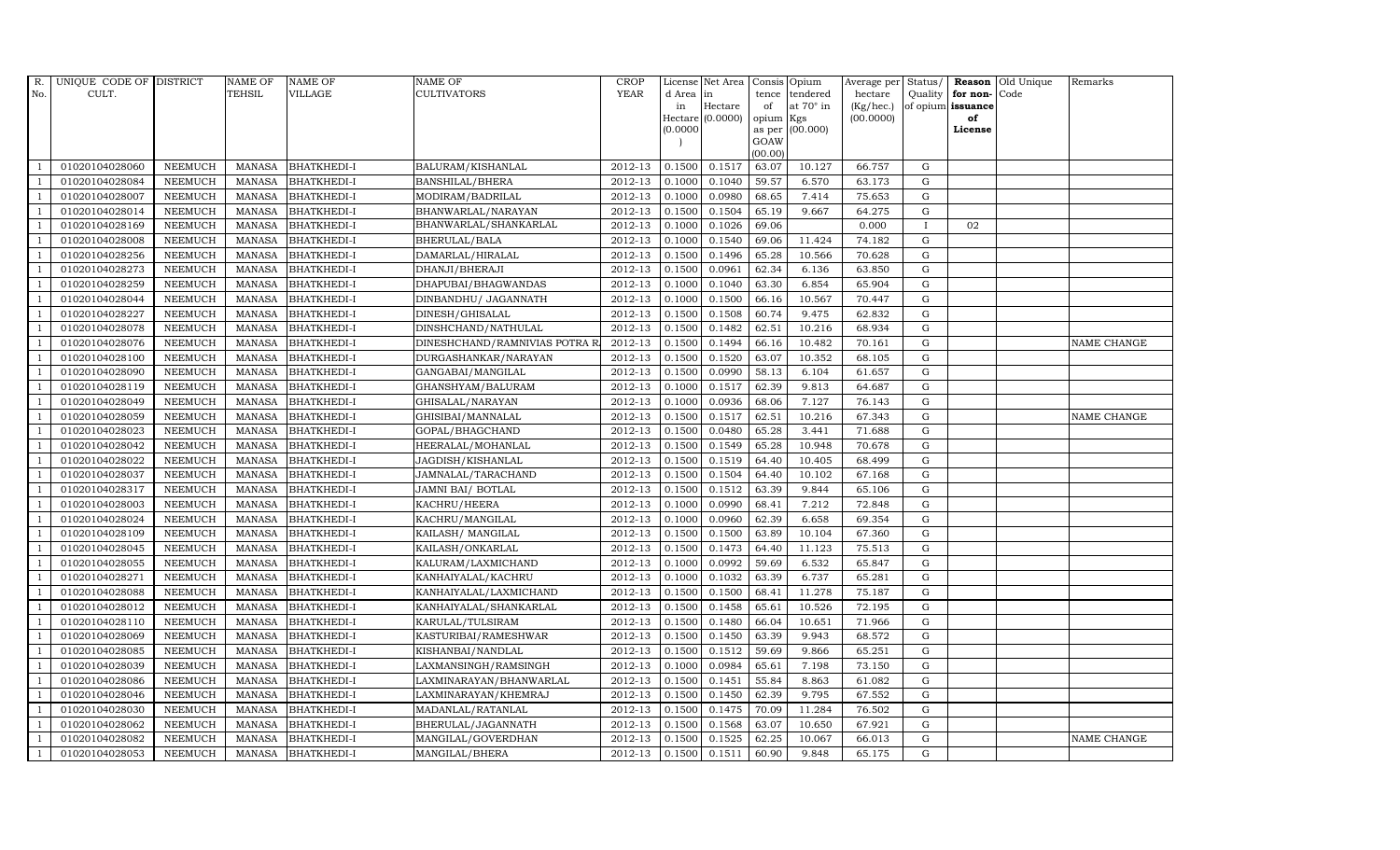| R.             | UNIQUE CODE OF DISTRICT |                | <b>NAME OF</b> | <b>NAME OF</b>     | <b>NAME OF</b>                 | CROP                   |           | License Net Area   |           | Consis Opium     | Average per Status/ |              |                      | Reason Old Unique | Remarks     |
|----------------|-------------------------|----------------|----------------|--------------------|--------------------------------|------------------------|-----------|--------------------|-----------|------------------|---------------------|--------------|----------------------|-------------------|-------------|
| No.            | CULT.                   |                | TEHSIL         | VILLAGE            | <b>CULTIVATORS</b>             | <b>YEAR</b>            | d Area in |                    | tence     | tendered         | hectare             |              | Quality $ $ for non- | Code              |             |
|                |                         |                |                |                    |                                |                        | in        | Hectare            | of        | at $70^\circ$ in | (Kg/hec.)           |              | of opium issuance    |                   |             |
|                |                         |                |                |                    |                                |                        |           | Hectare $(0.0000)$ | opium Kgs |                  | (00.0000)           |              | of                   |                   |             |
|                |                         |                |                |                    |                                |                        | (0.0000)  |                    | GOAW      | as per (00.000)  |                     |              | License              |                   |             |
|                |                         |                |                |                    |                                |                        |           |                    | (00.00)   |                  |                     |              |                      |                   |             |
|                | 01020104028274          | <b>NEEMUCH</b> | MANASA         | <b>BHATKHEDI-I</b> | MANGILAL/NANURAM               | 2012-13                | 0.1500    | 0.1475             | 67.65     | 10.998           | 74.563              | G            |                      |                   |             |
| -1             | 01020104028074          | <b>NEEMUCH</b> | MANASA         | <b>BHATKHEDI-I</b> | MANGILAL/NATHU                 | 2012-13                | 0.1500    | 0.1498             | 66.07     | 10.600           | 70.761              | ${\rm G}$    |                      |                   |             |
|                | 01020104028017          | <b>NEEMUCH</b> | <b>MANASA</b>  | <b>BHATKHEDI-I</b> | MANGILAL/SHIVLAL               | 2012-13                | 0.1500    | 0.1504             | 59.69     | 9.567            | 63.610              | G            |                      |                   |             |
|                | 01020104028319          | <b>NEEMUCH</b> | MANASA         | <b>BHATKHEDI-I</b> | MANISH JOSHI/ RAMKARAN         | 2012-13                | 0.1500    | 0.1452             | 66.07     | 10.411           | 71.701              | G            |                      |                   |             |
| $\overline{1}$ | 01020104028102          | <b>NEEMUCH</b> | <b>MANASA</b>  | <b>BHATKHEDI-I</b> | MOHANLAL/BHANWARLAL            | 2012-13                | 0.1500    | 0.1440             | 68.06     | 10.724           | 74.472              | G            |                      |                   |             |
| $\overline{1}$ | 01020104028063          | <b>NEEMUCH</b> | MANASA         | <b>BHATKHEDI-I</b> | MOHANLAL/RAMLAL                | 2012-13                | 0.1500    | 0.1519             | 57.54     | 9.461            | 62.284              | G            |                      |                   |             |
| $\overline{1}$ | 01020104028320          | <b>NEEMUCH</b> | MANASA         | <b>BHATKHEDI-I</b> | MUSHTAK/ MOHMAD                | 2012-13                | 0.1000    | 0.1032             | 63.12     | 6.844            | 66.318              | ${\rm G}$    |                      |                   |             |
| $\overline{1}$ | 01020104028035          | <b>NEEMUCH</b> | <b>MANASA</b>  | <b>BHATKHEDI-I</b> | NANDLAL/BABRU                  | 2012-13                | 0.1000    | 0.0988             | 62.51     | 6.706            | 67.874              | ${\rm G}$    |                      |                   |             |
|                | 01020104028034          | <b>NEEMUCH</b> | MANASA         | <b>BHATKHEDI-I</b> | NANDLAL/JAGANNATH              | 2012-13                | 0.1500    | 0.1450             | 63.89     | 9.939            | 68.545              | $\mathbf G$  |                      |                   |             |
|                | 01020104028117          | <b>NEEMUCH</b> | <b>MANASA</b>  | <b>BHATKHEDI-I</b> | NATHULAL/DEVAJI                | 2012-13                | 0.1500    | 0.1476             | 63.12     | 10.406           | 70.501              | ${\rm G}$    |                      |                   |             |
| $\overline{1}$ | 01020104028285          | <b>NEEMUCH</b> | <b>MANASA</b>  | <b>BHATKHEDI-I</b> | PARBHULAL/BALCHAND             | 2012-13                | 0.1000    | 0.1020             | 61.19     | 6.539            | 64.108              | G            |                      |                   |             |
| $\overline{1}$ | 01020104028026          | <b>NEEMUCH</b> | MANASA         | <b>BHATKHEDI-I</b> | PRABHULAL/NARAYAN              | 2012-13                | 0.1500    | 0.1442             | 70.09     | 11.034           | 76.519              | G            |                      |                   |             |
| $\overline{1}$ | 01020104028066          | <b>NEEMUCH</b> | <b>MANASA</b>  | <b>BHATKHEDI-I</b> | RADHESHYAM/NANDRAM CHOTA       | 2012-13                | 0.1000    | 0.1000             | 60.05     | 6.400            | 64.000              | ${\rm G}$    |                      |                   |             |
|                | 01020104028322          | <b>NEEMUCH</b> | MANASA         | <b>BHATKHEDI-I</b> | RAMCHANDR/ MANGILAL            | 2012-13                | 0.1500    | 0.1480             | 59.70     | 9.543            | 64.480              | G            |                      |                   |             |
| $\overline{1}$ | 01020104028006          | <b>NEEMUCH</b> | MANASA         | <b>BHATKHEDI-I</b> | RAMCHANDRA/NANA                | 2012-13                | 0.1500    | 0.1551             | 62.29     | 11.194           | 72.173              | G            |                      |                   |             |
| -1             | 01020104028112          | <b>NEEMUCH</b> | MANASA         | <b>BHATKHEDI-I</b> | RAMDAYAL/BALCHAND              | 2012-13                | 0.1500    | 0.1440             | 64.90     | 10.412           | 72.306              | G            |                      |                   |             |
|                | 01020104028118          | <b>NEEMUCH</b> | MANASA         | <b>BHATKHEDI-I</b> | RAMGOPAL/ RAMESH               | $2012 - 13$            | 0.1500    | 0.1440             | 61.19     | 8.986            | 62.403              | G            |                      |                   |             |
| $\overline{1}$ | 01020104028094          | <b>NEEMUCH</b> | MANASA         | <b>BHATKHEDI-I</b> | RAMESHWAR/SHANKARLAL           | 2012-13                | 0.1500    | 0.1485             | 71.10     | 11.924           | 80.296              | G            |                      |                   | NAME CHANGE |
|                | 01020104028025          | <b>NEEMUCH</b> | MANASA         | <b>BHATKHEDI-I</b> | RAMPRASAD/LAXMICHAND           | 2012-13                | 0.1000    | 0.0980             | 59.30     | 6.269            | 63.969              | G            |                      |                   |             |
|                | 01020104028009          | <b>NEEMUCH</b> | <b>MANASA</b>  | <b>BHATKHEDI-I</b> | RAMPRASAD/MEGHA                | 2012-13                | 0.1500    | 0.1505             | 63.12     | 9.576            | 63.628              | G            |                      |                   |             |
| -1             | 01020104028041          | <b>NEEMUCH</b> | <b>MANASA</b>  | <b>BHATKHEDI-I</b> | RAMPRATAP/ONKARLAL             | 2012-13                | 0.1500    | 0.1508             | 65.61     | 10.873           | 72.102              | G            |                      |                   |             |
| $\overline{1}$ | 01020104028101          | <b>NEEMUCH</b> | MANASA         | <b>BHATKHEDI-I</b> | RAMRATAN/BADRILAL              | 2012-13                | 0.1500    | 0.1512             | 62.25     | 10.165           | 67.229              | G            |                      |                   |             |
| $\overline{1}$ | 01020104028010          | <b>NEEMUCH</b> | MANASA         | <b>BHATKHEDI-I</b> | RAMSUKH/RATANLAL               | 2012-13                | 0.1000    | 0.1015             | 65.19     | 7.096            | 69.911              | G            |                      |                   |             |
|                | 01020104028071          | <b>NEEMUCH</b> | <b>MANASA</b>  | <b>BHATKHEDI-I</b> | RAMVILAS/MANGILAL              | 2012-13                | 0.1000    | 0.1000             | 63.65     | 6.829            | 68.290              | $\mathbf G$  |                      |                   |             |
|                | 01020104028031          | <b>NEEMUCH</b> | <b>MANASA</b>  | <b>BHATKHEDI-I</b> | RATNIBAI/NARAYAN               | 2012-13                | 0.1500    | 0.1419             | 59.70     | 9.245            | 65.152              | G            |                      |                   |             |
| $\overline{1}$ | 01020104028052          | <b>NEEMUCH</b> | <b>MANASA</b>  | <b>BHATKHEDI-I</b> | RUKMANI BAI/MANGILAL           | 2012-13                | 0.1000    | 0.1003             | 57.31     | 6.189            | 61.705              | G            |                      |                   |             |
| $\overline{1}$ | 01020104028011          | <b>NEEMUCH</b> | <b>MANASA</b>  | <b>BHATKHEDI-I</b> | RUKMANIBAI/RAMCHANDRA          | 2012-13                | 0.1500    | 0.1512             | 68.18     | 11.104           | 73.439              | G            |                      |                   |             |
| $\overline{1}$ | 01020104028077          | <b>NEEMUCH</b> | MANASA         | <b>BHATKHEDI-I</b> | SAMANBAI/KANWARLAL             | 2012-13                | 0.1000    | 0.0975             | 68.18     | 7.286            | 74.728              | G            |                      |                   |             |
| $\overline{1}$ | 01020104028016          | <b>NEEMUCH</b> | MANASA         | <b>BHATKHEDI-I</b> | SATYNARAYAN/BHAGCHAND          | 2012-13                | 0.1000    | 0.1044             | 66.07     | 7.513            | 71.964              | $\mathbf G$  |                      |                   | NAME CHANGE |
| $\overline{1}$ | 01020104028321          | <b>NEEMUCH</b> | <b>MANASA</b>  | <b>BHATKHEDI-I</b> | SAYNARAYAN/ RAMCHANDRA         | 2012-13                | 0.1500    | 0.1500             | 62.25     | 9.631            | 64.207              | G            |                      |                   |             |
| $\overline{1}$ | 01020104028272          | <b>NEEMUCH</b> | MANASA         | <b>BHATKHEDI-I</b> | SHANTILAL/SHANKARLAL           | 2012-13                | 0.1500    | 0.1444             | 59.30     | 9.107            | 63.068              | G            |                      |                   |             |
|                | 01020104028015          | <b>NEEMUCH</b> | MANASA         | <b>BHATKHEDI-I</b> | SHRINIWAS/NANDLAL              | 2012-13                | 0.1500    | 0.1512             | 65.19     | 10.440           | 69.048              | G            |                      |                   |             |
| $\overline{1}$ | 01020104028081          | <b>NEEMUCH</b> | MANASA         | <b>BHATKHEDI-I</b> | SUNDERBAI/NANDLAL              | 2012-13                | 0.1500    | 0.1479             | 59.57     | 9.616            | 65.017              | ${\rm G}$    |                      |                   |             |
| $\overline{1}$ | 01020104028087          | <b>NEEMUCH</b> | <b>MANASA</b>  | <b>BHATKHEDI-I</b> | TULSI BAI/BHERULAL             | 2012-13                | 0.1500    | 0.1500             | 59.57     | 9.659            | 64.393              | $\mathbf G$  |                      |                   |             |
|                | 01020104028103          | <b>NEEMUCH</b> | <b>MANASA</b>  | <b>BHATKHEDI-I</b> | TULSIRAM/TARACHAND             | 2012-13                | 0.1500    |                    |           |                  |                     | $\mathbf{F}$ |                      |                   |             |
| $\overline{1}$ | 01020104028267          | <b>NEEMUCH</b> | <b>MANASA</b>  | <b>BHATKHEDI-I</b> | VARDISHANKAR/RAMRATAN          | 2012-13                | 0.1000    | 0.1505             | 71.67     | 11.959           | 79.462              | G            |                      |                   |             |
| $\overline{1}$ | 01020104028095          | <b>NEEMUCH</b> | <b>MANASA</b>  | <b>BHATKHEDI-I</b> | VIMLABAI/RUPCHAND              | 2012-13                | 0.1500    | 0.1440             | 68.07     | 10.609           | 73.674              | G            |                      |                   |             |
| $\overline{a}$ | 01020104033004          | <b>NEEMUCH</b> | <b>MANASA</b>  | <b>BAWDA</b>       | KISHANLAL/BAPULAL              | $\overline{2012} - 13$ | 0.1500    | 0.1424             | 58.13     | 8.869            | 62.282              | ${\rm G}$    |                      |                   |             |
| $\overline{2}$ | 01020104033005          | <b>NEEMUCH</b> | <b>MANASA</b>  | <b>BAWDA</b>       | BADRILAL / MANGILAL POTR BHUWA | 2012-13                | 0.1500    | 0.1500             | 58.23     | 9.467            | 63.113              | G            |                      |                   |             |
| 2              | 01020104033006          | <b>NEEMUCH</b> | <b>MANASA</b>  | <b>BAWDA</b>       | LILABAI GOVINDRAM              | 2012-13                | 0.1000    | 0.0992             | 62.69     | 6.735            | 67.893              | $\mathbf G$  |                      |                   |             |
| $\overline{a}$ | 01020104033019          | <b>NEEMUCH</b> | MANASA BAWDA   |                    | OMPRAKASH/SHREELAL             | 2012-13                | 0.1500    | 0.1500             | 62.77     | 9.577            | 63.847              | G            |                      |                   |             |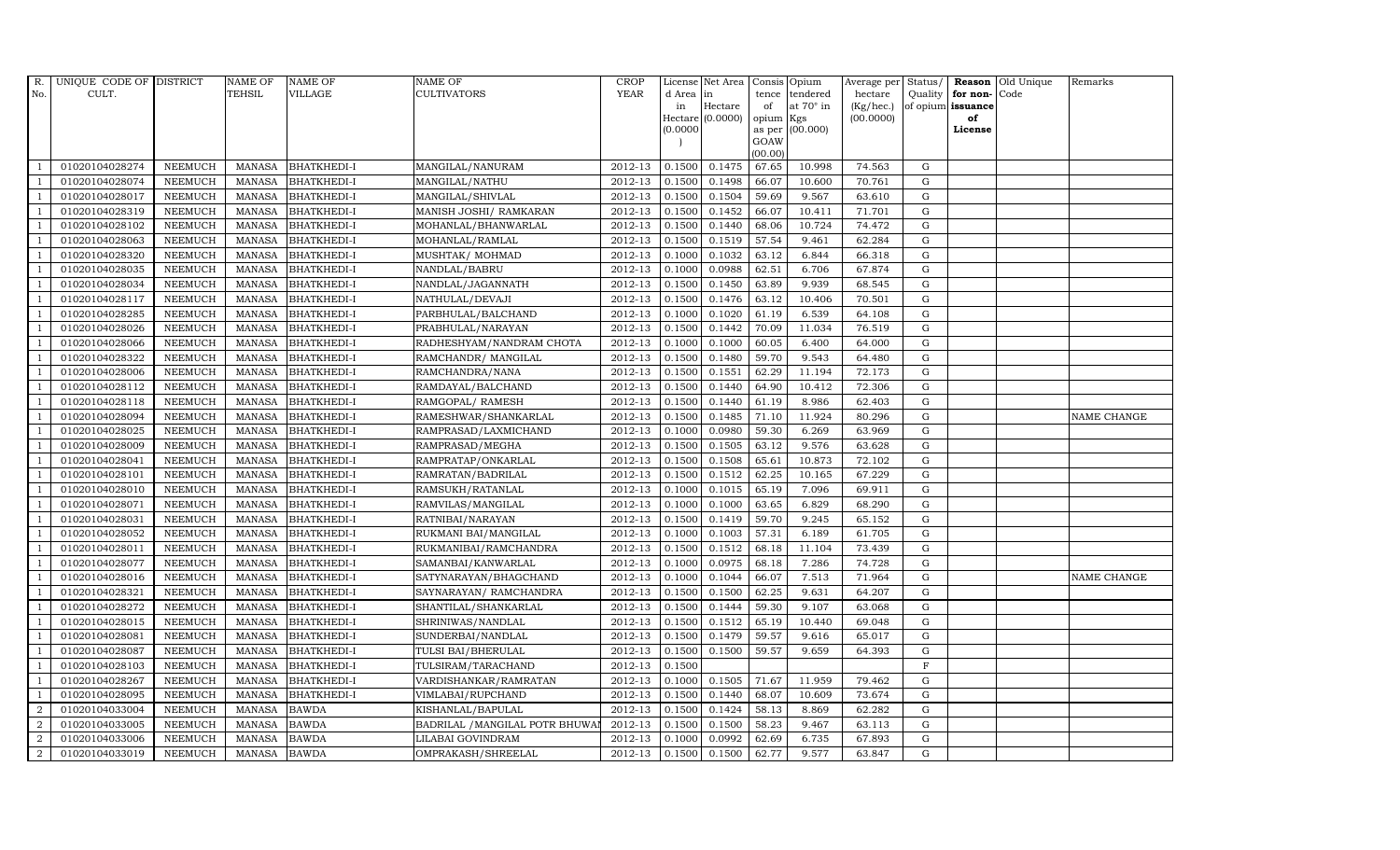| R.             | UNIQUE CODE OF DISTRICT |                | NAME OF       | <b>NAME OF</b> | <b>NAME OF</b>                 | CROP        |           | License Net Area   Consis   Opium |           |                  | Average per | Status/      | Reason            | Old Unique     | Remarks                  |
|----------------|-------------------------|----------------|---------------|----------------|--------------------------------|-------------|-----------|-----------------------------------|-----------|------------------|-------------|--------------|-------------------|----------------|--------------------------|
| No.            | CULT.                   |                | <b>TEHSIL</b> | <b>VILLAGE</b> | <b>CULTIVATORS</b>             | <b>YEAR</b> | d Area in |                                   | tence     | tendered         | hectare     | Quality      | for non-          | Code           |                          |
|                |                         |                |               |                |                                |             | in        | Hectare                           | of        | at $70^\circ$ in | (Kg/hec.)   |              | of opium issuance |                |                          |
|                |                         |                |               |                |                                |             |           | Hectare (0.0000)                  | opium Kgs |                  | (00.0000)   |              | of                |                |                          |
|                |                         |                |               |                |                                |             | (0.0000)  |                                   | GOAW      | as per (00.000)  |             |              | License           |                |                          |
|                |                         |                |               |                |                                |             |           |                                   | (00.00)   |                  |             |              |                   |                |                          |
| $\overline{2}$ | 01020104033021          | <b>NEEMUCH</b> | MANASA        | <b>BAWDA</b>   | GANESHGIR/KACHRUGIR            | 2012-13     | 0.1500    | 0.1462                            | 59.78     | 8.993            | 61.512      | $\mathbf G$  |                   |                | NAME CHANGE              |
| $\overline{2}$ | 01020104033025          | <b>NEEMUCH</b> | MANASA        | <b>BAWDA</b>   | VISHNU/RAMPRASAD               | 2012-13     | 0.1500    | 0.1421                            | 58.39     | 8.792            | 61.872      | $\mathbf G$  |                   |                |                          |
| 2              | 01020104033026          | <b>NEEMUCH</b> | <b>MANASA</b> | <b>BAWDA</b>   | SURESH/DHARAMRAJ               | 2012-13     | 0.1500    | 0.1400                            | 58.39     | 8.391            | 59.936      | G            |                   |                |                          |
| $\overline{2}$ | 01020104033012          | <b>NEEMUCH</b> | <b>MANASA</b> | <b>BAWDA</b>   | KANHAIYALAL/PUNA               | 2012-13     | 0.1500    | 0.1500                            | 65.02     | 9.799            | 65.327      | $\mathbf G$  |                   |                |                          |
| $\overline{a}$ | 01020104033034          | <b>NEEMUCH</b> | <b>MANASA</b> | <b>BAWDA</b>   | BHUWANA/PIRU                   | 2012-13     | 0.1500    | 0.1440                            | 65.38     | 9.919            | 68.882      | ${\rm G}$    |                   |                |                          |
| $\overline{2}$ | 01020104033028          | <b>NEEMUCH</b> | MANASA        | <b>BAWDA</b>   | RADHESHYAM/BAPULAL             | 2012-13     | 0.1500    | 0.1472                            | 58.39     | 9.025            | 61.311      | $\mathbf G$  |                   |                |                          |
| $\overline{a}$ | 01020104033030          | <b>NEEMUCH</b> | <b>MANASA</b> | <b>BAWDA</b>   | RAMPARSAD MATA GITABAI S/O MAI | 2012-13     | 0.1000    | 0.0950                            | 65.38     | 6.379            | 67.147      | $\mathbf G$  |                   |                |                          |
| $\overline{2}$ | 01020104033010          | <b>NEEMUCH</b> | <b>MANASA</b> | <b>BAWDA</b>   | PARASRAM/SHRILAL               | 2012-13     | 0.1500    | 0.1443                            | 60.54     | 9.029            | 62.571      | $\mathbf G$  |                   |                |                          |
| $\overline{2}$ | 01020104033003          | <b>NEEMUCH</b> | <b>MANASA</b> | <b>BAWDA</b>   | SHANTILAL CHAGANLAL            | 2012-13     | 0.1500    | 0.1440                            | 59.78     | 9.283            | 64.465      | $\mathbf G$  |                   |                |                          |
| $\overline{2}$ | 01020104033007          | <b>NEEMUCH</b> | <b>MANASA</b> | <b>BAWDA</b>   | NANIBAI/DHAMRAJ                | 2012-13     | 0.1500    | 0.1460                            | 62.69     | 9.565            | 65.514      | ${\bf G}$    |                   |                |                          |
| $\overline{a}$ | 01020104033009          | <b>NEEMUCH</b> | <b>MANASA</b> | <b>BAWDA</b>   | RAMPRATAP/LAXMINARAYN          | 2012-13     | 0.1500    | 0.1404                            | 62.77     | 8.967            | 63.868      | ${\rm G}$    |                   |                |                          |
| $\overline{2}$ | 01020104033011          | <b>NEEMUCH</b> | <b>MANASA</b> | <b>BAWDA</b>   | RATANLAL/BAPULAL               | 2012-13     | 0.1000    | 0.1000                            | 58.90     | 6.285            | 62.850      | $\mathbf G$  |                   |                |                          |
| 2              | 01020104033013          | <b>NEEMUCH</b> | <b>MANASA</b> | <b>BAWDA</b>   | NATHULAL/RAMLAL                | 2012-13     | 0.1000    | 0.1012                            | 62.77     | 6.681            | 66.018      | $\mathbf G$  |                   |                |                          |
| $\overline{2}$ | 01020104033040          | <b>NEEMUCH</b> | <b>MANASA</b> | <b>BAWDA</b>   | MANNALAL/PREMCHAND             | 2012-13     | 0.1000    | 0.0973                            | 58.90     | 5.840            | 60.021      | G            |                   |                |                          |
| $\overline{2}$ | 01020104033041          | <b>NEEMUCH</b> | <b>MANASA</b> | <b>BAWDA</b>   | RAJMAL/MANNALAL                | 2012-13     | 0.1500    | 0.1520                            | 65.02     | 9.511            | 62.572      | G            |                   |                |                          |
| $\overline{a}$ | 01020104033042          | <b>NEEMUCH</b> | <b>MANASA</b> | <b>BAWDA</b>   | GOPAL GIR/KACHARU GIR GOSAI    | 2012-13     | 0.1500    | 0.1500                            | 62.69     | 10.066           | 67.107      | ${\rm G}$    |                   |                |                          |
| 2              | 01020104033043          | <b>NEEMUCH</b> | <b>MANASA</b> | <b>BAWDA</b>   | BASANTILAL/ SHOBHARAM          | 2012-13     | 0.1500    | 0.1500                            | 66.70     | 10.300           | 68.667      | $\mathbf G$  |                   |                |                          |
| 2              | 01020104033037          | <b>NEEMUCH</b> | MANASA        | <b>BAWDA</b>   | MOHANLAL/NANDLAL               | 2012-13     | 0.1500    | 0.1480                            | 58.90     | 8.810            | 59.527      | G            |                   |                |                          |
| $\overline{2}$ | 01020104033044          | <b>NEEMUCH</b> | <b>MANASA</b> | <b>BAWDA</b>   | JAGDISH / JAYNARAYAN           | 2012-13     | 0.1500    | 0.1425                            | 59.78     | 8.916            | 62.568      | ${\rm G}$    |                   |                |                          |
| $\overline{2}$ | 01020104033001          | <b>NEEMUCH</b> | <b>MANASA</b> | <b>BAWDA</b>   | BHARATRAM/BHAGIRATH            | 2012-13     | 0.1500    | 0.1440                            | 65.38     | 9.760            | 67.778      | G            |                   | 01020104004041 |                          |
| $\overline{2}$ | 01020104043002          | <b>NEEMUCH</b> | <b>MANASA</b> | <b>BARTHUN</b> | GOVERDHANSINGH/BAHADURSINGH    | 2012-13     | 0.1000    | 0.1020                            | 57.61     | 6.066            | 59.471      | G            |                   |                |                          |
| $\overline{a}$ | 01020104043003          | <b>NEEMUCH</b> | <b>MANASA</b> | <b>BARTHUN</b> | ASHOKKUMAR/JAGANNATH           | 2012-13     | 0.1000    | 0.0999                            | 64.92     | 6.677            | 66.837      | ${\rm G}$    |                   |                |                          |
| $\overline{a}$ | 01020104043004          | <b>NEEMUCH</b> | MANASA        | <b>BARTHUN</b> | MAGYA/UDA CHAMAR               | 2012-13     | 0.1000    | 0.0990                            | 56.00     | 6.160            | 62.222      | G            |                   |                |                          |
| $\overline{2}$ | 01020104043005          | <b>NEEMUCH</b> | <b>MANASA</b> | <b>BARTHUN</b> | BALUSINGH/DEVISINGH            | 2012-13     | 0.1000    | 0.0899                            | 57.13     | 5.844            | 65.006      | $\mathbf G$  |                   |                |                          |
| $\overline{2}$ | 01020104043007          | <b>NEEMUCH</b> | <b>MANASA</b> | <b>BARTHUN</b> | LAXMINARAYAN/JAGANNATH         | 2012-13     | 0.1500    | 0.1428                            | 60.34     | 9.103            | 63.746      | $\mathbf G$  |                   |                |                          |
| $\overline{2}$ | 01020104043039          | <b>NEEMUCH</b> | <b>MANASA</b> | <b>BARTHUN</b> | PRAHALADSINGH/BHANWARSINGH     | 2012-13     | 0.1500    | 0.1428                            | 56.54     | 8.610            | 60.294      | G            |                   |                |                          |
| $\overline{a}$ | 01020104043011          | <b>NEEMUCH</b> | <b>MANASA</b> | <b>BARTHUN</b> | DOULATSINGH/GULABKANWAR        | 2012-13     | 0.1500    | 0.1364                            | 57.57     | 8.413            | 61.679      | ${\rm G}$    |                   |                |                          |
| 2              | 01020104043013          | <b>NEEMUCH</b> | MANASA        | <b>BARTHUN</b> | GOVINDSINGH/SHIVSINGH          | 2012-13     | 0.1000    | 0.1020                            | 66.29     | 6.818            | 66.843      | G            |                   |                |                          |
| 2              | 01020104043016          | <b>NEEMUCH</b> | <b>MANASA</b> | <b>BARTHUN</b> | RAMESHCHANDRA/NANURAM          | 2012-13     | 0.1000    | 0.0992                            | 63.80     | 6.508            | 65.605      | $\mathbf G$  |                   |                |                          |
| $\overline{2}$ | 01020104043019          | <b>NEEMUCH</b> | <b>MANASA</b> | <b>BARTHUN</b> | DHAPUBAI/GANGARAM              | 2012-13     | 0.1000    | 0.0980                            | 51.00     | 5.464            | 55.755      | $\mathbf G$  | 04                |                |                          |
| $\overline{2}$ | 01020104043022          | <b>NEEMUCH</b> | <b>MANASA</b> | <b>BARTHUN</b> | KANHAIYALAL/RAMA               | 2012-13     | 0.1500    | 0.1534                            | 62.21     | 10.167           | 66.278      | G            |                   |                |                          |
| $\overline{a}$ | 01020104043024          | <b>NEEMUCH</b> | <b>MANASA</b> | <b>BARTHUN</b> | KOMALSINGH/AMARSINGH           | 2012-13     | 0.1000    | 0.0912                            | 54.81     | 5.270            | 57.785      | ${\rm G}$    | 05                |                | <b>ISSUED ON 2015-16</b> |
| $\overline{a}$ | 01020104043027          | <b>NEEMUCH</b> | MANASA        | <b>BARTHUN</b> | YASHWANTSINGH/RAGHUNATHSING    | 2012-13     | 0.1500    | 0.1460                            | 54.90     | 8.957            | 61.349      | $\mathbf{I}$ | 02                |                |                          |
| 2              | 01020104043038          | <b>NEEMUCH</b> | <b>MANASA</b> | <b>BARTHUN</b> | VISHNUPRASAD/MOHANLAL          | 2012-13     | 0.1500    | 0.1414                            | 61.22     | 8.719            | 61.662      | G            |                   |                |                          |
| $\overline{2}$ | 01020104043042          | <b>NEEMUCH</b> | <b>MANASA</b> | <b>BARTHUN</b> | SURESHCHANDRA/AMRITRAM         | 2012-13     | 0.1500    | 0.1482                            | 60.74     | 9.397            | 63.408      | $\mathbf G$  |                   |                |                          |
| $\overline{a}$ | 01020104043044          | <b>NEEMUCH</b> | <b>MANASA</b> | <b>BARTHUN</b> | GULABSINGH/BHANWARSINGH        | 2012-13     | 0.1000    | 0.1015                            | 58.20     | 6.469            | 63.734      | $\mathbf G$  |                   |                |                          |
| $\overline{2}$ | 01020104043051          | <b>NEEMUCH</b> | <b>MANASA</b> | <b>BARTHUN</b> | BASANTKUNWAR/BHARATSINGH       | 2012-13     | 0.1500    | 0.1530                            | 57.87     | 3.712            | 24.261      | $\mathbf{I}$ | 02                |                |                          |
| $\overline{a}$ | 01020104043067          | <b>NEEMUCH</b> | <b>MANASA</b> | <b>BARTHUN</b> | BHANWARLAL/GANESHRAM           | 2012-13     | 0.1500    | 0.1452                            | 59.55     | 8.737            | 60.172      | $\mathbf G$  |                   |                |                          |
| 2              | 01020104043055          | <b>NEEMUCH</b> | <b>MANASA</b> | <b>BARTHUN</b> | GHANSHYAM/BAPULAL              | 2012-13     | 0.1000    | 0.1026                            | 60.83     | 6.483            | 63.187      | G            |                   |                |                          |
| 2              | 01020104043056          | <b>NEEMUCH</b> | <b>MANASA</b> | <b>BARTHUN</b> | GOVINDSINGH/SAJJANSINGH        | 2012-13     | 0.1000    | 0.1020                            | 59.44     | 6.615            | 64.853      | $\mathbf G$  |                   |                |                          |
| $\overline{a}$ | 01020104043058          | <b>NEEMUCH</b> |               | MANASA BARTHUN | GOVINDSINGH/BAHADURSINGH       | 2012-13     | 0.1000    | 0.1020                            | 57.62     | 5.968            | 58.510      | G            |                   |                |                          |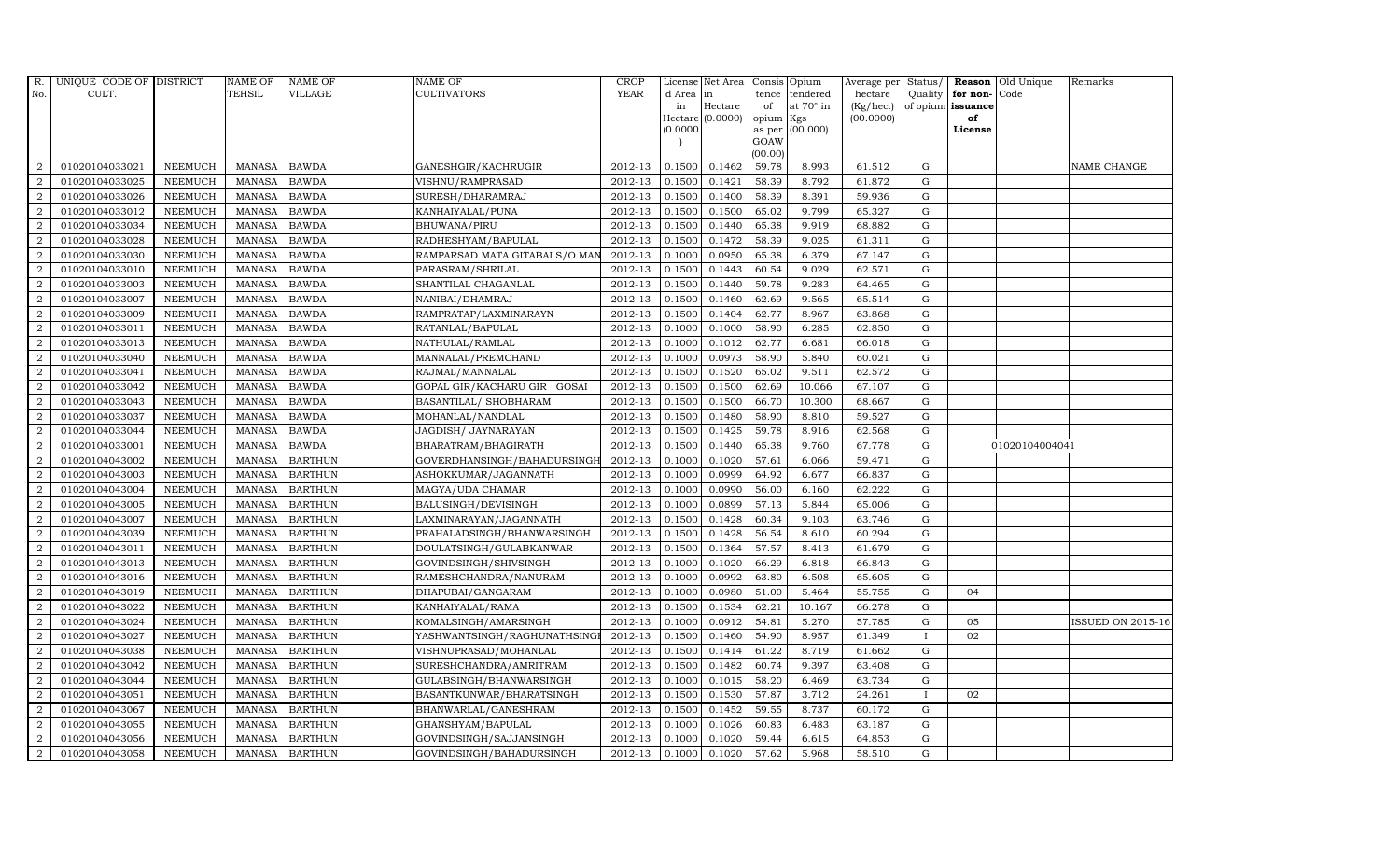| R.             | UNIQUE CODE OF DISTRICT |                | <b>NAME OF</b> | <b>NAME OF</b> | <b>NAME OF</b>            | <b>CROP</b>            |           | License Net Area Consis Opium |           |                  | Average per | Status/      | Reason            | Old Unique | Remarks                  |
|----------------|-------------------------|----------------|----------------|----------------|---------------------------|------------------------|-----------|-------------------------------|-----------|------------------|-------------|--------------|-------------------|------------|--------------------------|
| No.            | CULT.                   |                | <b>TEHSIL</b>  | <b>VILLAGE</b> | <b>CULTIVATORS</b>        | <b>YEAR</b>            | d Area in |                               | tence     | tendered         | hectare     | Quality      | for non-          | Code       |                          |
|                |                         |                |                |                |                           |                        | in        | Hectare                       | of        | at $70^\circ$ in | (Kg/hec.)   |              | of opium issuance |            |                          |
|                |                         |                |                |                |                           |                        |           | Hectare (0.0000)              | opium Kgs |                  | (00.0000)   |              | of                |            |                          |
|                |                         |                |                |                |                           |                        | (0.0000)  |                               | GOAW      | as per (00.000)  |             |              | License           |            |                          |
|                |                         |                |                |                |                           |                        |           |                               | (00.00)   |                  |             |              |                   |            |                          |
| $\overline{2}$ | 01020104043059          | <b>NEEMUCH</b> |                | MANASA BARTHUN | DILIPSINGH/GOVERDHANSINGH | 2012-13                | 0.1000    | 0.0972                        | 55.79     | 6.001            | 61.739      | $\mathbf G$  |                   |            |                          |
| $\overline{2}$ | 01020104043069          | <b>NEEMUCH</b> | MANASA         | <b>BARTHUN</b> | RAGHUVEERSINGH/MOTISINGH  | 2012-13                | 0.1500    | 0.1428                        | 55.61     | 8.675            | 60.749      | $\mathbf G$  |                   |            |                          |
| 2              | 01020104043061          | <b>NEEMUCH</b> | <b>MANASA</b>  | <b>BARTHUN</b> | RAMSINGH/RANSINGH         | 2012-13                | 0.1500    | 0.1504                        | 58.02     | 9.648            | 64.149      | G            |                   |            |                          |
| $\overline{2}$ | 01020104043068          | <b>NEEMUCH</b> | <b>MANASA</b>  | <b>BARTHUN</b> | KESHARSINGH/SURENDRASINGH | 2012-13                | 0.1000    | 0.0972                        | 49.65     | 5.057            | 52.027      | $\mathbf G$  | 04                |            |                          |
| $\overline{a}$ | 01020104043079          | <b>NEEMUCH</b> | <b>MANASA</b>  | <b>BARTHUN</b> | BABULAL/BALMUKUND         | 2012-13                | 0.1000    | 0.1000                        | 59.91     | 6.119            | 61.190      | ${\rm G}$    |                   |            |                          |
| 2              | 01020104043081          | <b>NEEMUCH</b> | <b>MANASA</b>  | <b>BARTHUN</b> | JAGDISHCHANDRA/MANGILAL   | 2012-13                | 0.1500    | 0.1521                        | 55.91     | 8.794            | 57.817      | $\mathbf G$  |                   |            |                          |
| 2              | 01020104043086          | <b>NEEMUCH</b> | <b>MANASA</b>  | <b>BARTHUN</b> | PRAHALAD/VARDICHANDRA     | 2012-13                | 0.1000    | 0.0961                        | 58.15     | 5.699            | 59.303      | $\mathbf G$  |                   |            |                          |
| $\overline{2}$ | 01020104043087          | <b>NEEMUCH</b> | <b>MANASA</b>  | <b>BARTHUN</b> | MOHANLAL/NANDA            | 2012-13                | 0.1500    | 0.1440                        | 64.92     | 10.118           | 70.264      | $\mathbf G$  |                   |            |                          |
| $\overline{2}$ | 01020104043088          | <b>NEEMUCH</b> | <b>MANASA</b>  | <b>BARTHUN</b> | LAXMINARAYAN/SHANKARLAL   | 2012-13                | 0.1000    | 0.0972                        | 60.83     | 6.265            | 64.455      | $\mathbf G$  |                   |            |                          |
| $\overline{2}$ | 01020104043089          | <b>NEEMUCH</b> | <b>MANASA</b>  | <b>BARTHUN</b> | KARULAL/CHENRAM           | 2012-13                | 0.1000    | 0.0957                        | 61.22     | 6.008            | 62.780      | ${\rm G}$    |                   |            |                          |
| $\overline{a}$ | 01020104043090          | <b>NEEMUCH</b> | <b>MANASA</b>  | <b>BARTHUN</b> | NANDLAL/RAMPRAHALAD       | 2012-13                | 0.1500    | 0.1443                        | 59.49     | 9.000            | 62.370      | ${\rm G}$    |                   |            |                          |
| $\overline{2}$ | 01020104043092          | <b>NEEMUCH</b> | MANASA         | <b>BARTHUN</b> | DASHRATHSINGH/BHOPALSINGH | 2012-13                | 0.1500    | 0.1452                        | 59.26     | 9.465            | 65.186      | $\mathbf G$  |                   |            |                          |
| 2              | 01020104043094          | <b>NEEMUCH</b> | <b>MANASA</b>  | <b>BARTHUN</b> | KANHAIYALAL/MAGNIRAM      | 2012-13                | 0.1000    | 0.0990                        | 77.60     | 7.416            | 74.909      | $\mathbf G$  |                   |            |                          |
| 2              | 01020104043095          | <b>NEEMUCH</b> | <b>MANASA</b>  | <b>BARTHUN</b> | LAXMINARAYAN/KANHAIYALAL  | 2012-13                | 0.1000    | 0.0986                        | 63.75     | 6.466            | 65.578      | G            |                   |            |                          |
| $\overline{2}$ | 01020104043098          | <b>NEEMUCH</b> | MANASA         | <b>BARTHUN</b> | GULABSINGH/SWAROOPSINGH   | 2012-13                | 0.1500    | 0.1440                        | 58.01     | 9.199            | 63.882      | G            |                   |            |                          |
| $\overline{a}$ | 01020104043099          | <b>NEEMUCH</b> | <b>MANASA</b>  | <b>BARTHUN</b> | MANOHARSINGH/AMARSINGH    | 2012-13                | 0.1000    | 0.0960                        | 55.26     | 5.084            | 52.958      | ${\rm G}$    | 04                |            |                          |
| 2              | 01020104043100          | <b>NEEMUCH</b> | MANASA         | <b>BARTHUN</b> | PURALAL/BHAGIRATH         | 2012-13                | 0.1500    | 0.1486                        | 54.66     | 8.863            | 59.643      | $\mathbf G$  | 05                |            | <b>ISSUED ON 2015-16</b> |
| 2              | 01020104043106          | <b>NEEMUCH</b> | MANASA         | <b>BARTHUN</b> | NANDLAL/BIHARILAL         | 2012-13                | 0.1000    | 0.0987                        | 60.07     | 6.084            | 61.641      | $\mathbf G$  |                   |            |                          |
| $\overline{2}$ | 01020104043107          | <b>NEEMUCH</b> | <b>MANASA</b>  | <b>BARTHUN</b> | CHENRAM/BHAGIRATH         | 2012-13                | 0.1000    | 0.1003                        | 58.21     | 5.971            | 59.531      | $\mathbf G$  |                   |            |                          |
| $\overline{2}$ | 01020104043112          | <b>NEEMUCH</b> | <b>MANASA</b>  | <b>BARTHUN</b> | BHERULAL/MADHOLAL         | 2012-13                | 0.1000    | 0.0960                        | 60.01     | 5.632            | 58.667      | G            |                   |            |                          |
| 2              | 01020104043020          | <b>NEEMUCH</b> | <b>MANASA</b>  | <b>BARTHUN</b> | SURAJBAI/BALURAM          | 2012-13                | 0.1500    | 0.1328                        | 59.55     | 8.456            | 63.675      | ${\rm G}$    |                   |            |                          |
| $\overline{a}$ | 01020104043119          | <b>NEEMUCH</b> | <b>MANASA</b>  | <b>BARTHUN</b> | MANGILAL/DALURAM          | 2012-13                | 0.1000    | 0.0992                        | 63.09     | 6.462            | 65.141      | $\mathbf{I}$ | 02                |            |                          |
| $\overline{2}$ | 01020104043120          | <b>NEEMUCH</b> | MANASA         | <b>BARTHUN</b> | MANGILAL/TORIRAM          | 2012-13                | 0.1000    | 0.1008                        | 65.21     | 6.642            | 65.893      | G            |                   |            |                          |
| $\overline{2}$ | 01020104043155          | <b>NEEMUCH</b> | <b>MANASA</b>  | <b>BARTHUN</b> | KANHAIYALAL/BAGDIRAM      | 2012-13                | 0.1000    | 0.0920                        | 62.21     | 5.999            | 65.207      | $\mathbf G$  |                   |            |                          |
| 2              | 01020104043137          | <b>NEEMUCH</b> | <b>MANASA</b>  | <b>BARTHUN</b> | RAMKISHAN/CHITAL          | 2012-13                | 0.1500    | 0.1505                        | 62.82     | 9.719            | 64.578      | $\mathbf G$  |                   |            |                          |
| 2              | 01020104043146          | <b>NEEMUCH</b> | <b>MANASA</b>  | <b>BARTHUN</b> | GOPAL/BHERULAL            | 2012-13                | 0.1000    | 0.1000                        | 61.57     | 6.333            | 63.330      | G            |                   |            |                          |
| 2              | 01020104043149          | <b>NEEMUCH</b> | <b>MANASA</b>  | <b>BARTHUN</b> | BHULIBAI/MAGNIRAM         | 2012-13                | 0.1500    | 0.1495                        | 58.80     | 9.122            | 61.017      | ${\rm G}$    |                   |            |                          |
| 2              | 01020104043152          | <b>NEEMUCH</b> | MANASA         | <b>BARTHUN</b> | KAILASHBAI/SHRINIWAS      | 2012-13                | 0.1000    | 0.0990                        | 60.34     | 6.034            | 60.949      | $\mathbf G$  |                   |            |                          |
| 2              | 01020104043048          | <b>NEEMUCH</b> | <b>MANASA</b>  | <b>BARTHUN</b> | BHAGIRATH/KACHRULAL       | 2012-13                | 0.1000    | 0.0987                        | 58.49     | 6.200            | 62.817      | $\mathbf G$  |                   |            |                          |
| $\overline{2}$ | 01020104043156          | <b>NEEMUCH</b> | <b>MANASA</b>  | <b>BARTHUN</b> | PURANSINGH/MANSINGH       | 2012-13                | 0.1000    | 0.0992                        | 58.55     | 6.106            | 61.552      | $\mathbf G$  |                   |            |                          |
| $\overline{2}$ | 01020104043040          | <b>NEEMUCH</b> | <b>MANASA</b>  | <b>BARTHUN</b> | MOHANLAL/GANGARAM         | 2012-13                | 0.1000    | 0.0960                        | 58.76     | 6.430            | 66.979      | G            |                   |            |                          |
| $\overline{a}$ | 01020104043031          | <b>NEEMUCH</b> | MANASA         | <b>BARTHUN</b> | RAMPRAHALAD/JAGANNATH     | 2012-13                | 0.1500    | 0.1440                        | 62.91     | 9.266            | 64.347      | ${\rm G}$    |                   |            |                          |
| $\overline{a}$ | 01020104043064          | <b>NEEMUCH</b> | MANASA         | <b>BARTHUN</b> | KANWARLAL/BIHARILAL       | 2012-13                | 0.1000    | 0.0924                        | 61.57     | 6.271            | 67.868      | $\mathbf G$  |                   |            |                          |
| 2              | 01020104043148          | <b>NEEMUCH</b> | <b>MANASA</b>  | <b>BARTHUN</b> | MANGILAL/SHANKARLAL       | 2012-13                | 0.1000    | 0.0990                        | 57.92     | 6.073            | 61.343      | $\mathbf G$  |                   |            |                          |
| 2              | 01020104043080          | <b>NEEMUCH</b> | <b>MANASA</b>  | <b>BARTHUN</b> | BALRAM/BHANWARLAL         | 2012-13                | 0.1000    | 0.1020                        | 61.57     | 6.711            | 65.794      | $\mathbf G$  |                   |            |                          |
| $\overline{a}$ | 01020104043101          | <b>NEEMUCH</b> | <b>MANASA</b>  | <b>BARTHUN</b> | AMBALAL/BHUWANIRAM        | 2012-13                | 0.1000    | 0.0986                        | 68.11     | 6.860            | 69.574      | ${\rm G}$    |                   |            |                          |
| $\overline{2}$ | 01020104043113          | <b>NEEMUCH</b> | <b>MANASA</b>  | <b>BARTHUN</b> | INDIRABAI/KANHAIYALAL     | 2012-13                | 0.1000    | 0.0992                        | 60.34     | 6.163            | 62.127      | ${\rm G}$    |                   |            |                          |
| $\overline{a}$ | 01020104043147          | <b>NEEMUCH</b> | <b>MANASA</b>  | <b>BARTHUN</b> | BALARAM/BAPULAL           | $\overline{2012} - 13$ | 0.1500    | 0.1479                        | 68.51     | 10.668           | 72.130      | $\mathbf G$  |                   |            |                          |
| $\overline{2}$ | 01020104043130          | <b>NEEMUCH</b> | <b>MANASA</b>  | <b>BARTHUN</b> | SUKHIBAI/MANGILAL         | 2012-13                | 0.1000    | 0.0990                        | 56.72     | 6.150            | 62.121      | $\mathbf G$  |                   |            |                          |
| 2              | 01020104043164          | <b>NEEMUCH</b> | <b>MANASA</b>  | <b>BARTHUN</b> | HAMID KHAN/KHAJU KHAN     | 2012-13                | 0.1000    | 0.0972                        | 53.21     | 5.465            | 56.224      | $\mathbf G$  | 04                |            | <b>ISSUED ON 2016-17</b> |
| $\overline{a}$ | 01020104043065          | <b>NEEMUCH</b> |                | MANASA BARTHUN | PURANKUNWAR/HIMMATSINGH   | 2012-13                | 0.1500    | 0.1404                        | 53.36     | 7.974            | 56.795      | G            | 04                |            |                          |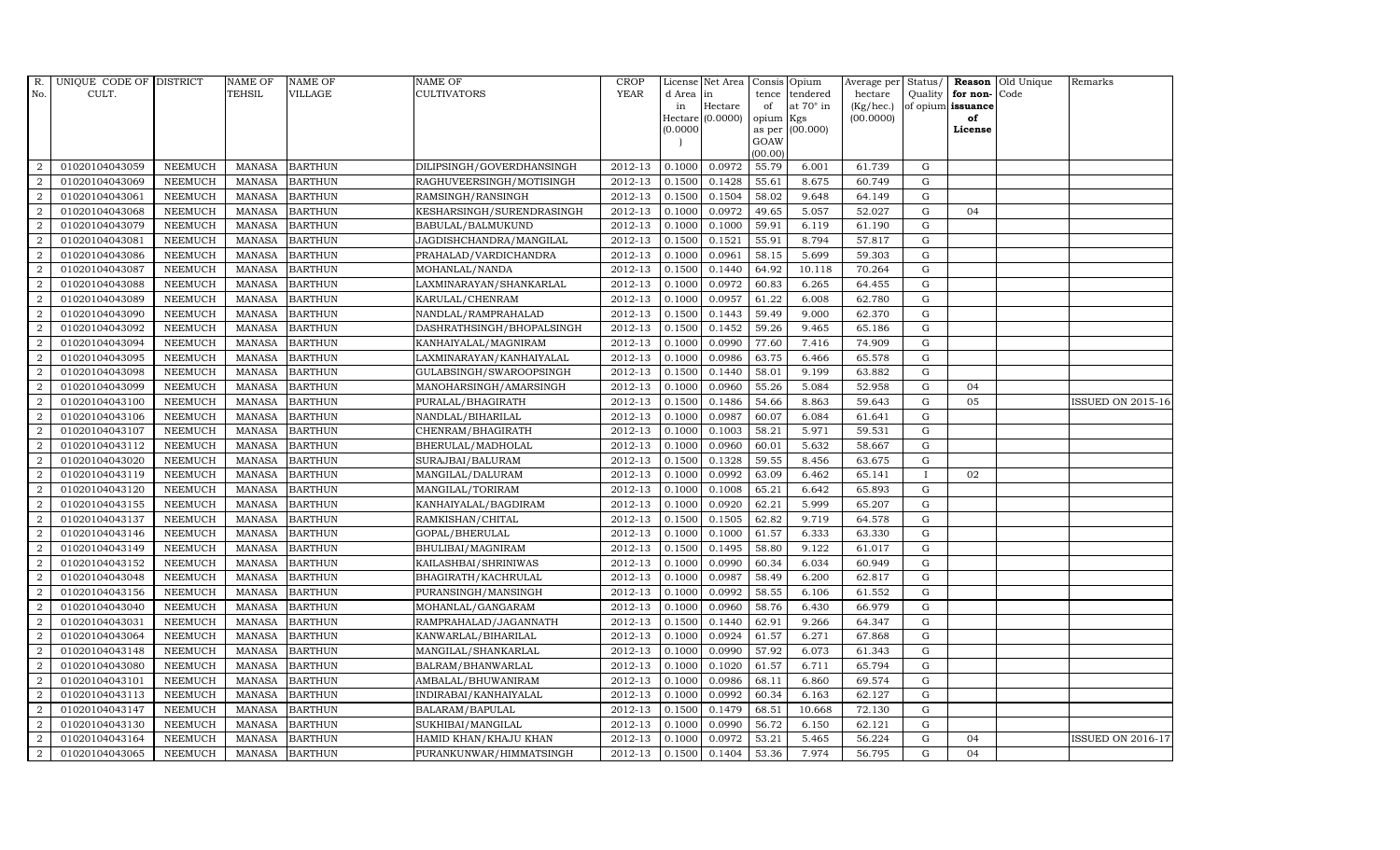| R.             | UNIQUE CODE OF DISTRICT |                | <b>NAME OF</b> | <b>NAME OF</b>        | <b>NAME OF</b>         | CROP        |           | License Net Area   Consis   Opium |           |                  | Average per Status/ |              |                   | <b>Reason</b> Old Unique | Remarks     |
|----------------|-------------------------|----------------|----------------|-----------------------|------------------------|-------------|-----------|-----------------------------------|-----------|------------------|---------------------|--------------|-------------------|--------------------------|-------------|
| No.            | CULT.                   |                | <b>TEHSIL</b>  | <b>VILLAGE</b>        | <b>CULTIVATORS</b>     | <b>YEAR</b> | d Area in |                                   |           | tence tendered   | hectare             | Quality      | for non-          | Code                     |             |
|                |                         |                |                |                       |                        |             | in        | Hectare                           | of        | at $70^\circ$ in | (Kg/hec.)           |              | of opium issuance |                          |             |
|                |                         |                |                |                       |                        |             |           | Hectare (0.0000)                  | opium Kgs |                  | (00.0000)           |              | of                |                          |             |
|                |                         |                |                |                       |                        |             | (0.0000)  |                                   | GOAW      | as per (00.000)  |                     |              | License           |                          |             |
|                |                         |                |                |                       |                        |             |           |                                   | (00.00)   |                  |                     |              |                   |                          |             |
| $\overline{2}$ | 01020104043102          | <b>NEEMUCH</b> |                | MANASA BARTHUN        | JETRAM/KANWARLAL       | 2012-13     | 0.1500    | 0.1462                            | 54.93     | 8.192            | 56.033              | G            | 04                |                          |             |
| $\overline{2}$ | 01020104043129          | <b>NEEMUCH</b> | MANASA         | <b>BARTHUN</b>        | PARWATIBAI/MOHANLAL    | 2012-13     | 0.1000    | 0.0952                            | 58.55     | 6.106            | 64.139              | $\mathbf{I}$ | 02                |                          |             |
| 2              | 01020104043144          | <b>NEEMUCH</b> | <b>MANASA</b>  | <b>BARTHUN</b>        | BALWANTSINGH/DEVISINGH | 2012-13     | 0.1000    | 0.1012                            | 47.87     | 5.245            | 51.828              | G            | 04                |                          |             |
|                | 01020104025003          | <b>NEEMUCH</b> | MANASA         | <b>BARKHEDA GHATA</b> | CHHAGANLAL/BHANWARLAL  | 2012-13     | 0.1500    | 0.1504                            | 63.12     | 10.289           | 68.411              | $\mathbf G$  |                   |                          |             |
| $\overline{1}$ | 01020104025004          | <b>NEEMUCH</b> | <b>MANASA</b>  | <b>BARKHEDA GHATA</b> | MANGILAL/RAMSUKH       | 2012-13     | 0.1500    | 0.1500                            | 63.13     | 10.011           | 66.740              | ${\rm G}$    |                   |                          |             |
| $\overline{1}$ | 01020104025005          | <b>NEEMUCH</b> | <b>MANASA</b>  | <b>BARKHEDA GHATA</b> | KASHIBAI BOTALAL       | 2012-13     | 0.1500    | 0.1507                            | 63.59     | 10.165           | 67.452              | $\mathbf G$  |                   |                          |             |
| $\overline{1}$ | 01020104025006          | <b>NEEMUCH</b> | <b>MANASA</b>  | <b>BARKHEDA GHATA</b> | DAYARAM/HARJI          | 2012-13     | 0.1500    | 0.1518                            | 63.47     | 10.309           | 67.912              | $\mathbf G$  |                   |                          |             |
| $\overline{1}$ | 01020104025011          | <b>NEEMUCH</b> | <b>MANASA</b>  | <b>BARKHEDA GHATA</b> | NANALAL/KALU           | 2012-13     | 0.1500    | 0.1425                            | 63.59     | 9.484            | 66.554              | $\mathbf G$  |                   |                          |             |
|                | 01020104025012          | <b>NEEMUCH</b> | <b>MANASA</b>  | <b>BARKHEDA GHATA</b> | GHISALAL/MANGILAL      | 2012-13     | 0.1000    | 0.1040                            | 65.15     | 6.980            | 67.115              | $\mathbf G$  |                   |                          |             |
|                | 01020104025013          | <b>NEEMUCH</b> | <b>MANASA</b>  | <b>BARKHEDA GHATA</b> | HARLAL/MODA            | 2012-13     | 0.1000    | 0.1008                            | 62.90     | 6.793            | 67.391              | ${\rm G}$    |                   |                          |             |
| $\overline{1}$ | 01020104025018          | <b>NEEMUCH</b> | <b>MANASA</b>  | <b>BARKHEDA GHATA</b> | MEGHRAJ/MODA           | 2012-13     | 0.1500    | 0.1500                            | 66.80     | 10.745           | 71.633              | ${\rm G}$    |                   |                          |             |
| $\overline{1}$ | 01020104025019          | <b>NEEMUCH</b> | <b>MANASA</b>  | <b>BARKHEDA GHATA</b> | KANHAIYALAL/CHOKHA     | 2012-13     | 0.1500    | 0.1470                            | 61.60     | 9.618            | 65.429              | ${\rm G}$    |                   |                          |             |
| $\overline{1}$ | 01020104025020          | <b>NEEMUCH</b> | <b>MANASA</b>  | <b>BARKHEDA GHATA</b> | BHAWARLAL/GOPAL        | 2012-13     | 0.1500    | 0.1440                            | 72.85     | 11.198           | 77.764              | $\mathbf G$  |                   |                          | NAME CHANGE |
|                | 01020104025021          | <b>NEEMUCH</b> | <b>MANASA</b>  | <b>BARKHEDA GHATA</b> | NANALAL/ HANSA         | 2012-13     | 0.1500    | 0.1414                            | 63.47     | 9.856            | 69.703              | G            |                   |                          |             |
| $\overline{1}$ | 01020104025022          | <b>NEEMUCH</b> | <b>MANASA</b>  | <b>BARKHEDA GHATA</b> | PARBHULAL KHEMRAJ      | 2012-13     | 0.1500    | 0.1462                            | 63.20     | 9.688            | 66.265              | G            |                   |                          |             |
| -1             | 01020104025024          | <b>NEEMUCH</b> | <b>MANASA</b>  | <b>BARKHEDA GHATA</b> | LABHCHAND/CHATARBHUJ   | 2012-13     | 0.1500    | 0.1480                            | 62.90     | 9.902            | 66.905              | ${\rm G}$    |                   |                          |             |
|                | 01020104025025          | <b>NEEMUCH</b> | <b>MANASA</b>  | <b>BARKHEDA GHATA</b> | TAPUBAI/PRITHVIRAJ     | 2012-13     | 0.1000    | 0.0994                            | 62.34     | 6.555            | 65.946              | $\mathbf G$  |                   |                          |             |
| $\overline{1}$ | 01020104025026          | <b>NEEMUCH</b> | MANASA         | <b>BARKHEDA GHATA</b> | SOHANLAL/MANGILAL      | 2012-13     | 0.1500    | 0.1484                            | 68.50     | 10.353           | 69.764              | G            |                   |                          |             |
|                | 01020104025028          | <b>NEEMUCH</b> | <b>MANASA</b>  | <b>BARKHEDA GHATA</b> | NANDLAL/KALU           | 2012-13     | 0.1500    | 0.1485                            | 58.91     | 9.081            | 61.152              | $\mathbf G$  |                   |                          |             |
|                | 01020104025032          | <b>NEEMUCH</b> | <b>MANASA</b>  | <b>BARKHEDA GHATA</b> | CHHAGANLAL/KHEMRAJ     | 2012-13     | 0.1500    | 0.1440                            | 63.47     | 9.566            | 66.431              | $\mathbf G$  |                   |                          |             |
| -1             | 01020104025034          | <b>NEEMUCH</b> | <b>MANASA</b>  | <b>BARKHEDA GHATA</b> | MANGIBAI/ CHAMPALAL    | 2012-13     | 0.1500    | 0.1419                            | 57.62     | 8.454            | 59.577              | ${\rm G}$    |                   |                          |             |
| $\overline{1}$ | 01020104025041          | <b>NEEMUCH</b> | <b>MANASA</b>  | <b>BARKHEDA GHATA</b> | GHISALAL/ONKARLAL      | 2012-13     | 0.1000    | 0.0999                            | 57.18     | 5.939            | 59.449              | ${\rm G}$    |                   |                          |             |
| $\overline{1}$ | 01020104025043          | <b>NEEMUCH</b> | MANASA         | <b>BARKHEDA GHATA</b> | SURESHCHAND/BHANWARLAL | 2012-13     | 0.1500    | 0.1476                            | 63.12     | 9.964            | 67.507              | G            |                   |                          | NAME CHANGE |
|                | 01020104025048          | <b>NEEMUCH</b> | <b>MANASA</b>  | <b>BARKHEDA GHATA</b> | MANGIBAI GIRDHARI      | 2012-13     | 0.1500    | 0.1464                            | 58.30     | 8.845            | 60.417              | $\mathbf G$  |                   |                          |             |
|                | 01020104025049          | <b>NEEMUCH</b> | <b>MANASA</b>  | <b>BARKHEDA GHATA</b> | SHANKARLAL/KALURAM     | 2012-13     | 0.1000    | 0.0924                            | 60.42     | 5.783            | 62.587              | $\mathbf G$  |                   |                          |             |
| - 1            | 01020104025052          | <b>NEEMUCH</b> | <b>MANASA</b>  | <b>BARKHEDA GHATA</b> | BHAGCHANDRA/HANRAJ     | 2012-13     | 0.1500    | 0.1513                            | 63.12     | 10.442           | 69.015              | G            |                   |                          |             |
| $\overline{1}$ | 01020104025053          | <b>NEEMUCH</b> | <b>MANASA</b>  | <b>BARKHEDA GHATA</b> | NATHULAL/NANALAL       | 2012-13     | 0.1500    | 0.1496                            | 62.34     | 9.565            | 63.937              | ${\rm G}$    |                   |                          |             |
| $\overline{1}$ | 01020104025054          | <b>NEEMUCH</b> | MANASA         | <b>BARKHEDA GHATA</b> | PRABHULAL/PREMCHANDRA  | 2012-13     | 0.1500    | 0.1488                            | 63.13     | 9.857            | 66.243              | $\mathbf G$  |                   |                          |             |
| $\overline{1}$ | 01020104025055          | <b>NEEMUCH</b> | <b>MANASA</b>  | <b>BARKHEDA GHATA</b> | AMARCHANDRA/NARAYAN    | 2012-13     | 0.1000    | 0.0990                            | 57.38     | 5.894            | 59.535              | $\mathbf G$  |                   |                          |             |
|                | 01020104025057          | <b>NEEMUCH</b> | <b>MANASA</b>  | <b>BARKHEDA GHATA</b> | KANHAIYALAL/SUKHLAL    | 2012-13     | 0.1500    | 0.1521                            | 62.90     | 10.145           | 66.700              | $\mathbf G$  |                   |                          |             |
| $\overline{1}$ | 01020104025061          | <b>NEEMUCH</b> | <b>MANASA</b>  | <b>BARKHEDA GHATA</b> | TULSIRAM/RATANLAL      | 2012-13     | 0.1500    | 0.1488                            | 66.80     | 11.003           | 73.945              | G            |                   |                          |             |
|                | 01020104025067          | <b>NEEMUCH</b> | <b>MANASA</b>  | <b>BARKHEDA GHATA</b> | NANALAL/VARDICHANDRA   | 2012-13     | 0.1500    | 0.1472                            | 63.59     | 9.629            | 65.414              | ${\rm G}$    |                   |                          |             |
| $\overline{1}$ | 01020104025072          | <b>NEEMUCH</b> | <b>MANASA</b>  | <b>BARKHEDA GHATA</b> | KANHAIYALAL/MODA       | 2012-13     | 0.1500    | 0.1495                            | 59.96     | 9.465            | 63.311              | $\mathbf G$  |                   |                          |             |
| $\overline{1}$ | 01020104025078          | <b>NEEMUCH</b> | <b>MANASA</b>  | <b>BARKHEDA GHATA</b> | KAILASH/BHANWARLAL     | 2012-13     | 0.1500    | 0.1445                            | 63.13     | 9.695            | 67.093              | $\mathbf G$  |                   |                          |             |
|                | 01020104025007          | <b>NEEMUCH</b> | <b>MANASA</b>  | <b>BARKHEDA GHATA</b> | CHITARBAI/HEMRAJ       | 2012-13     | 0.1500    | 0.1482                            | 60.40     | 9.474            | 63.927              | $\mathbf G$  |                   |                          |             |
| $\overline{1}$ | 01020104025075          | <b>NEEMUCH</b> | <b>MANASA</b>  | <b>BARKHEDA GHATA</b> | GHISALAL/CHHAGANLAL    | 2012-13     | 0.1500    | 0.1406                            | 58.99     | 8.907            | 63.350              | $\mathbf G$  |                   |                          |             |
| $\overline{1}$ | 01020104025002          | <b>NEEMUCH</b> | <b>MANASA</b>  | <b>BARKHEDA GHATA</b> | NANDLAL PYARCHAND      | 2012-13     | 0.1500    | 0.1479                            | 66.82     | 10.682           | 72.224              | ${\rm G}$    |                   |                          |             |
| $\mathbf{1}$   | 01020104025023          | <b>NEEMUCH</b> | <b>MANASA</b>  | <b>BARKHEDA GHATA</b> | NANIBAI/SHAMBHULAL     | 2012-13     | 0.1500    | 0.1484                            | 62.34     | 9.689            | 65.290              | $\mathbf G$  |                   |                          |             |
| $\overline{1}$ | 01020104025062          | <b>NEEMUCH</b> | <b>MANASA</b>  | <b>BARKHEDA GHATA</b> | KAMLABAI/LAXMAN        | 2012-13     | 0.1000    | 0.1023                            | 57.97     | 5.971            | 58.368              | $\mathbf G$  |                   |                          |             |
|                | 01020104025058          | <b>NEEMUCH</b> | <b>MANASA</b>  | <b>BARKHEDA GHATA</b> | SHANTILAL/GHISALAL     | 2012-13     | 0.1500    | 0.1488                            | 70.15     | 10.523           | 70.719              | $\mathbf G$  |                   |                          |             |
| $\overline{a}$ | 01020104054004          | <b>NEEMUCH</b> |                | MANASA BARDIYA KENT   | SHIVLAL/LALA           | 2012-13     | 0.1500    | 0.1482                            | 60.28     | 10.170           | 68.623              | G            |                   |                          |             |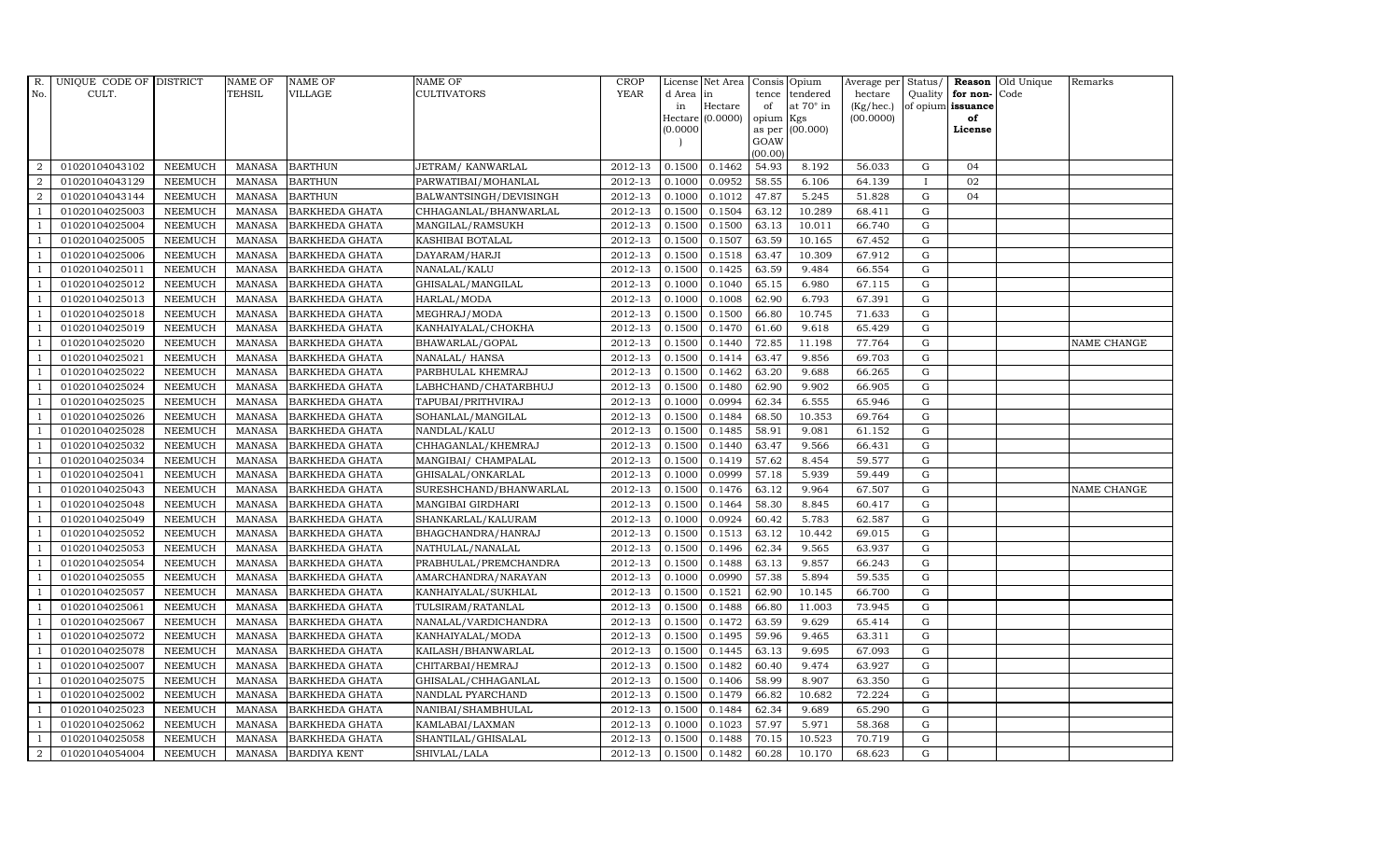| R.               | UNIQUE CODE OF DISTRICT |                | <b>NAME OF</b> | <b>NAME OF</b>       | <b>NAME OF</b>                | CROP        |           | License Net Area   Consis   Opium |           |                  | Average per | Status/     | Reason            | Old Unique | Remarks                  |
|------------------|-------------------------|----------------|----------------|----------------------|-------------------------------|-------------|-----------|-----------------------------------|-----------|------------------|-------------|-------------|-------------------|------------|--------------------------|
| No.              | CULT.                   |                | <b>TEHSIL</b>  | <b>VILLAGE</b>       | <b>CULTIVATORS</b>            | YEAR        | d Area in |                                   |           | tence tendered   | hectare     | Quality     | for non-          | Code       |                          |
|                  |                         |                |                |                      |                               |             | in        | Hectare                           | of        | at $70^\circ$ in | (Kg/hec.)   |             | of opium issuance |            |                          |
|                  |                         |                |                |                      |                               |             |           | Hectare (0.0000)                  | opium Kgs |                  | (00.0000)   |             | of                |            |                          |
|                  |                         |                |                |                      |                               |             | (0.0000)  |                                   | GOAW      | as per (00.000)  |             |             | License           |            |                          |
|                  |                         |                |                |                      |                               |             |           |                                   | (00.00)   |                  |             |             |                   |            |                          |
| $\overline{2}$   | 01020104054005          | <b>NEEMUCH</b> | MANASA         | <b>BARDIYA KENT</b>  | NANALAL/UDA                   | 2012-13     | 0.1000    | 0.0992                            | 62.04     | 6.532            | 65.847      | ${\rm G}$   |                   |            |                          |
| $\overline{2}$   | 01020104054006          | <b>NEEMUCH</b> | MANASA         | <b>BARDIYA KENT</b>  | MOHANLAL/SUNDARBAI            | 2012-13     | 0.1000    | 0.1000                            | 60.91     | 6.761            | 67.610      | $\mathbf G$ |                   |            |                          |
| 2                | 01020104054007          | <b>NEEMUCH</b> | <b>MANASA</b>  | <b>BARDIYA KENT</b>  | AMRITLAL/RAMLAL               | 2012-13     | 0.1000    | 0.1000                            | 60.44     | 6.156            | 61.560      | G           |                   |            |                          |
| $\overline{2}$   | 01020104054010          | <b>NEEMUCH</b> | MANASA         | <b>BARDIYA KENT</b>  | BHULIBAI/KANWARLAL            | 2012-13     | 0.1000    | 0.0960                            | 62.23     | 6.267            | 65.281      | $\mathbf G$ |                   |            |                          |
| $\overline{a}$   | 01020104054011          | <b>NEEMUCH</b> | <b>MANASA</b>  | <b>BARDIYA KENT</b>  | SHYAMUBAI/KARU                | 2012-13     | 0.1000    | 0.0986                            | 48.51     | 5.398            | 54.746      | ${\rm G}$   | 04                |            | <b>ISSUED ON 2016-17</b> |
| $\overline{2}$   | 01020104054015          | <b>NEEMUCH</b> | <b>MANASA</b>  | <b>BARDIYA KENT</b>  | BALCHAND/HEERA                | 2012-13     | 0.1000    | 0.1008                            | 60.44     | 6.389            | 63.383      | $\mathbf G$ |                   |            |                          |
| $\overline{a}$   | 01020104054018          | <b>NEEMUCH</b> | <b>MANASA</b>  | <b>BARDIYA KENT</b>  | SURAJMAL/GORILAL MATA DHAPUB. | 2012-13     | 0.1000    | 0.1020                            | 62.23     | 6.641            | 65.108      | $\mathbf G$ |                   |            |                          |
| $\overline{2}$   | 01020104054024          | <b>NEEMUCH</b> | <b>MANASA</b>  | <b>BARDIYA KENT</b>  | MUNNASINGH/PRATAPSINGH        | 2012-13     | 0.1000    | 0.0990                            | 62.04     | 6.576            | 66.424      | $\mathbf G$ |                   |            |                          |
| $\overline{2}$   | 01020104054030          | <b>NEEMUCH</b> | <b>MANASA</b>  | <b>BARDIYA KENT</b>  | GANGARAM/KARULAL              | 2012-13     | 0.1000    | 0.0990                            | 62.04     | 6.854            | 69.232      | $\mathbf G$ |                   |            |                          |
| $\overline{2}$   | 01020104054034          | <b>NEEMUCH</b> | <b>MANASA</b>  | <b>BARDIYA KENT</b>  | MANGIBAI/NARAYAN              | 2012-13     | 0.1000    | 0.0960                            | 57.42     | 6.119            | 63.740      | ${\rm G}$   |                   |            |                          |
| $\overline{a}$   | 01020104054035          | <b>NEEMUCH</b> | <b>MANASA</b>  | <b>BARDIYA KENT</b>  | CHAMPALAL/MAGNA               | 2012-13     | 0.1500    | 0.1500                            | 62.23     | 9.363            | 62.420      | ${\rm G}$   |                   |            |                          |
| $\overline{2}$   | 01020104054029          | <b>NEEMUCH</b> | MANASA         | <b>BARDIYA KENT</b>  | GHISALAL/KACHRU               | 2012-13     | 0.1500    | 0.1482                            | 62.23     | 9.678            | 65.304      | ${\rm G}$   |                   |            |                          |
| 2                | 01020104054042          | <b>NEEMUCH</b> | <b>MANASA</b>  | <b>BARDIYA KENT</b>  | RADHESHYAM/DALLA              | 2012-13     | 0.1000    | 0.0960                            | 56.11     | 5.835            | 60.781      | $\mathbf G$ |                   |            |                          |
| $\overline{2}$   | 01020104054008          | <b>NEEMUCH</b> | <b>MANASA</b>  | <b>BARDIYA KENT</b>  | BHANWARIBAI/MANGILAL          | 2012-13     | 0.1000    | 0.1014                            | 57.34     | 6.275            | 61.884      | $\mathbf G$ |                   |            |                          |
| $\overline{2}$   | 01020104050001          | <b>NEEMUCH</b> | <b>MANASA</b>  | <b>BARDIYA JAGIR</b> | MOTILAL/RATANLAL              | 2012-13     | 0.1000    | 0.1000                            | 57.51     | 6.260            | 62.600      | G           |                   |            |                          |
| $\overline{2}$   | 01020104050011          | <b>NEEMUCH</b> | <b>MANASA</b>  | <b>BARDIYA JAGIR</b> | BHANWARLAL/PRABHULAL          | 2012-13     | 0.1000    | 0.0960                            | 64.08     | 6.847            | 71.323      | ${\rm G}$   |                   |            |                          |
| 2                | 01020104050012          | <b>NEEMUCH</b> | <b>MANASA</b>  | <b>BARDIYA JAGIR</b> | CHAGANLAL/PRABHULAL           | 2012-13     | 0.1500    | 0.1505                            | 61.50     | 9.910            | 65.847      | G           |                   |            |                          |
| 2                | 01020104050020          | <b>NEEMUCH</b> | MANASA         | <b>BARDIYA JAGIR</b> | MOHANBAI/TULSIRAM             | 2012-13     | 0.1000    | 0.0960                            | 60.78     | 6.894            | 71.813      | G           |                   |            |                          |
| $\overline{2}$   | 01020104050021          | <b>NEEMUCH</b> | <b>MANASA</b>  | <b>BARDIYA JAGIR</b> | UDAYRAM/NANDRAM               | 2012-13     | 0.1500    | 0.1480                            | 60.78     | 10.428           | 70.459      | $\mathbf G$ |                   |            |                          |
| $\overline{2}$   | 01020104050023          | <b>NEEMUCH</b> | <b>MANASA</b>  | <b>BARDIYA JAGIR</b> | DHANRAJ/NANDRAM               | 2012-13     | 0.1000    | 0.0960                            | 62.28     | 7.038            | 73.313      | $\mathbf G$ |                   |            |                          |
| $\overline{2}$   | 01020104050024          | <b>NEEMUCH</b> | <b>MANASA</b>  | <b>BARDIYA JAGIR</b> | RADHIBAI/MULCHANDRA           | 2012-13     | 0.1000    | 0.1024                            | 61.28     | 6.986            | 68.223      | ${\rm G}$   |                   |            |                          |
| $\overline{a}$   | 01020104050027          | <b>NEEMUCH</b> | <b>MANASA</b>  | <b>BARDIYA JAGIR</b> | RANCHOR/RATANLAL              | 2012-13     | 0.1000    | 0.1000                            | 61.28     | 6.820            | 68.200      | ${\rm G}$   |                   |            |                          |
| $\overline{a}$   | 01020104050033          | <b>NEEMUCH</b> | MANASA         | <b>BARDIYA JAGIR</b> | SOHANBAI/AMIRCHAND            | 2012-13     | 0.1500    | 0.1364                            | 64.33     | 10.357           | 75.931      | G           |                   |            |                          |
| $\overline{2}$   | 01020104050008          | <b>NEEMUCH</b> | <b>MANASA</b>  | <b>BARDIYA JAGIR</b> | SUKHIBAI/RAMCHANDRA           | 2012-13     | 0.1000    | 0.0990                            | 58.00     | 6.173            | 62.354      | $\mathbf G$ |                   |            |                          |
| $\boldsymbol{2}$ | 01020104050037          | <b>NEEMUCH</b> | <b>MANASA</b>  | <b>BARDIYA JAGIR</b> | SURAJBAI/RATANNATH            | 2012-13     | 0.1500    | 0.1504                            | 59.70     | 9.799            | 65.153      | $\mathbf G$ |                   |            |                          |
| $\overline{2}$   | 01020104050038          | <b>NEEMUCH</b> | <b>MANASA</b>  | <b>BARDIYA JAGIR</b> | BALARAM/MADHURAM              | 2012-13     | 0.1000    | 0.0960                            | 60.53     | 6.416            | 66.833      | G           |                   |            |                          |
| $\overline{a}$   | 01020104050039          | <b>NEEMUCH</b> | <b>MANASA</b>  | <b>BARDIYA JAGIR</b> | RAJIBAI/KALURAM               | 2012-13     | 0.1500    | 0.1500                            | 61.50     | 9.989            | 66.593      | ${\rm G}$   |                   |            |                          |
| 2                | 01020104050040          | <b>NEEMUCH</b> | MANASA         | <b>BARDIYA JAGIR</b> | MULCHANDRA/NANDRAM PATIDAR    | 2012-13     | 0.1500    | 0.1443                            | 62.84     | 10.036           | 69.550      | G           |                   |            |                          |
| 2                | 01020104050041          | <b>NEEMUCH</b> | <b>MANASA</b>  | <b>BARDIYA JAGIR</b> | KANHAIYALAL/ONKAR             | 2012-13     | 0.1500    | 0.1470                            | 54.30     | 8.874            | 60.367      | $\mathbf G$ | 05                |            | <b>ISSUED ON 2015-16</b> |
| $\overline{2}$   | 01020104050046          | <b>NEEMUCH</b> | <b>MANASA</b>  | <b>BARDIYA JAGIR</b> | CHATARSINGH/ARJUNSINGH        | 2012-13     | 0.1500    | 0.1470                            | 62.84     | 10.378           | 70.599      | $\mathbf G$ |                   |            |                          |
| $\overline{2}$   | 01020104050049          | <b>NEEMUCH</b> | <b>MANASA</b>  | <b>BARDIYA JAGIR</b> | BHANWARLAL/MANGILAL           | 2012-13     | 0.1500    | 0.1504                            | 64.08     | 10.271           | 68.291      | G           |                   |            |                          |
| $\overline{a}$   | 01020104050052          | <b>NEEMUCH</b> | MANASA         | <b>BARDIYA JAGIR</b> | JAGANNATH/RAMLAL              | 2012-13     | 0.1500    | 0.1480                            | 60.36     | 9.821            | 66.358      | ${\rm G}$   |                   |            |                          |
| $\overline{a}$   | 01020104050054          | <b>NEEMUCH</b> | <b>MANASA</b>  | <b>BARDIYA JAGIR</b> | RAJMAL/LAXMAN                 | $2012 - 13$ | 0.1500    | 0.1500                            | 54.96     | 9.806            | 65.373      | $\mathbf G$ | 05                |            | <b>ISSUED ON 2015-16</b> |
| $\overline{2}$   | 01020104050057          | <b>NEEMUCH</b> | <b>MANASA</b>  | <b>BARDIYA JAGIR</b> | BASANTILAL/KANHAIYALAL        | 2012-13     | 0.1500    | 0.1500                            | 64.08     | 10.765           | 71.767      | $\mathbf G$ |                   |            |                          |
| $\overline{2}$   | 01020104050004          | <b>NEEMUCH</b> | <b>MANASA</b>  | <b>BARDIYA JAGIR</b> | BASANTIBAI/KANHAIYALAL        | 2012-13     | 0.1000    | 0.0984                            | 58.28     | 6.319            | 64.217      | $\mathbf G$ |                   |            |                          |
| $\overline{a}$   | 01020104050059          | <b>NEEMUCH</b> | <b>MANASA</b>  | <b>BARDIYA JAGIR</b> | MADANLAL/LAXMAN               | 2012-13     | 0.1000    | 0.1012                            | 62.84     | 7.137            | 70.524      | ${\rm G}$   |                   |            |                          |
| $\overline{2}$   | 01020104050070          | <b>NEEMUCH</b> | <b>MANASA</b>  | <b>BARDIYA JAGIR</b> | KAMLESH KUMAR/KESHARIMAL      | 2012-13     | 0.1500    | 0.1404                            | 56.76     | 8.636            | 61.510      | ${\rm G}$   |                   |            |                          |
| $\overline{a}$   | 01020104050075          | <b>NEEMUCH</b> | <b>MANASA</b>  | <b>BARDIYA JAGIR</b> | MANGILAL/ONKARLAL             | 2012-13     | 0.1500    | 0.1485                            | 61.50     | 10.692           | 72.000      | $\mathbf G$ |                   |            |                          |
| 2                | 01020104050079          | <b>NEEMUCH</b> | <b>MANASA</b>  | <b>BARDIYA JAGIR</b> | JAGDISH/BHANWARLAL            | 2012-13     | 0.1000    | 0.0855                            | 58.51     | 5.617            | 65.696      | $\mathbf G$ |                   |            |                          |
| 2                | 01020104050009          | <b>NEEMUCH</b> | <b>MANASA</b>  | <b>BARDIYA JAGIR</b> | BHANWARLAL/RADHAKISHAN        | 2012-13     | 0.1000    | 0.0996                            | 62.28     | 6.379            | 64.046      | $\mathbf G$ |                   |            |                          |
| $\overline{a}$   | 01020104050073          | <b>NEEMUCH</b> |                | MANASA BARDIYA JAGIR | BABULAL/LAXMAN                | 2012-13     | 0.1000    | 0.0990                            | 61.28     | 6.522            | 65.879      | G           |                   |            |                          |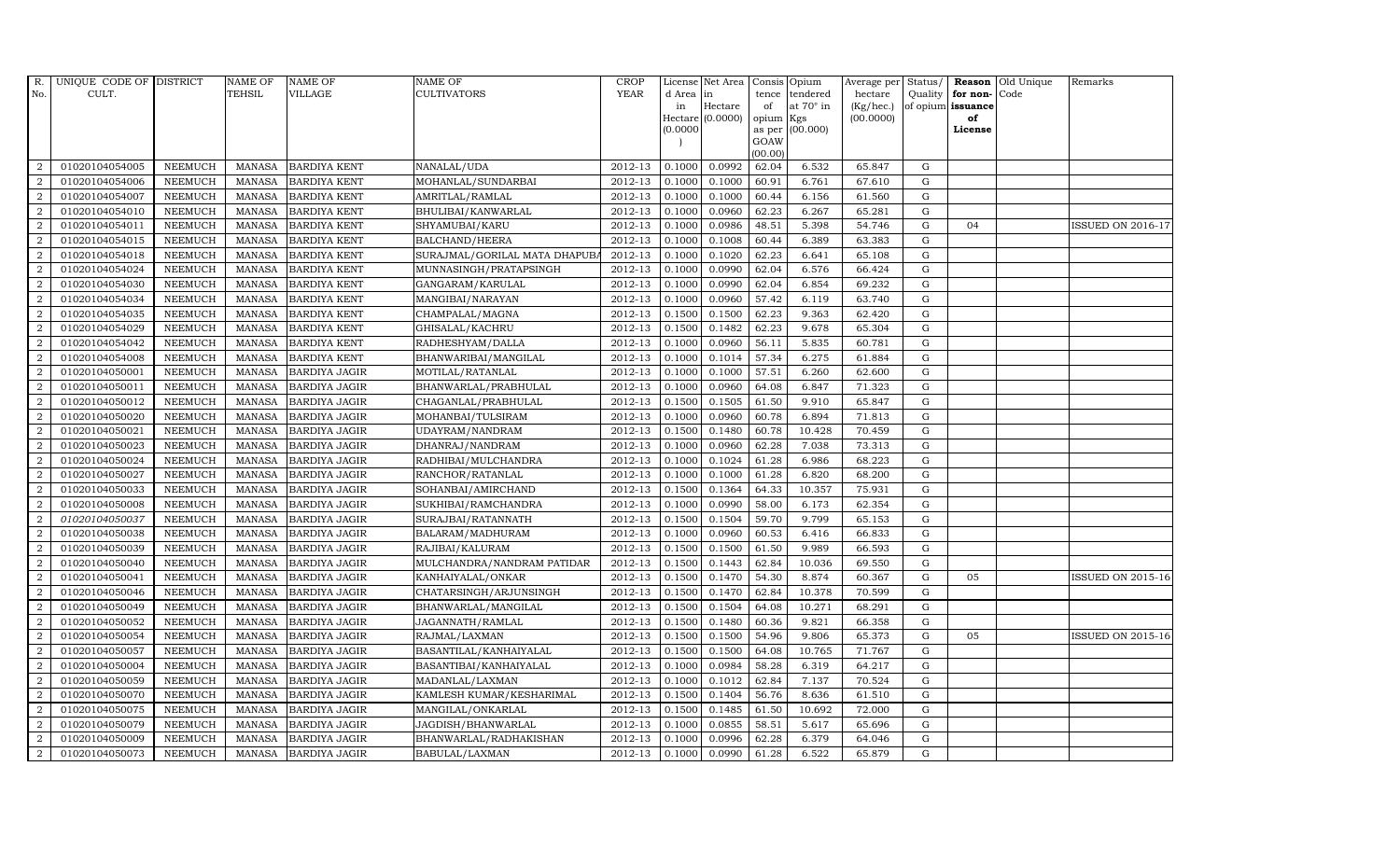| R.             | UNIQUE CODE OF DISTRICT |                | <b>NAME OF</b> | <b>NAME OF</b>       | NAME OF                  | <b>CROP</b> |           | License Net Area | Consis Opium   |                  | Average per Status/ |             |                      | <b>Reason</b> Old Unique | Remarks                  |
|----------------|-------------------------|----------------|----------------|----------------------|--------------------------|-------------|-----------|------------------|----------------|------------------|---------------------|-------------|----------------------|--------------------------|--------------------------|
| No.            | CULT.                   |                | TEHSIL         | <b>VILLAGE</b>       | <b>CULTIVATORS</b>       | <b>YEAR</b> | d Area in |                  | tence          | tendered         | hectare             |             | Quality $ $ for non- | Code                     |                          |
|                |                         |                |                |                      |                          |             | in        | Hectare          | of             | at $70^\circ$ in | (Kg/hec.)           |             | of opium issuance    |                          |                          |
|                |                         |                |                |                      |                          |             |           | Hectare (0.0000) | opium          | Kgs              | (00.0000)           |             | of                   |                          |                          |
|                |                         |                |                |                      |                          |             | (0.0000)  |                  | as per<br>GOAW | (00.000)         |                     |             | License              |                          |                          |
|                |                         |                |                |                      |                          |             |           |                  | (00.00)        |                  |                     |             |                      |                          |                          |
| 2              | 01020104050061          | <b>NEEMUCH</b> | MANASA         | <b>BARDIYA JAGIR</b> | KANKUBAI/KESHURAM        | 2012-13     | 0.1000    | 0.1000           | 57.53          | 6.501            | 65.010              | G           |                      |                          |                          |
| $\overline{2}$ | 01020104050003          | <b>NEEMUCH</b> | <b>MANASA</b>  | <b>BARDIYA JAGIR</b> | SUNDARBAI/MOHANLAL       | 2012-13     | 0.1000    | 0.1000           | 60.78          | 6.434            | 64.340              | $\mathbf G$ |                      |                          |                          |
| $\overline{2}$ | 01020104050006          | <b>NEEMUCH</b> | <b>MANASA</b>  | <b>BARDIYA JAGIR</b> | NANIBAI/GHASILAL         | 2012-13     | 0.1000    | 0.0902           | 51.62          | 5.007            | 55.510              | G           | 04                   |                          | <b>ISSUED ON 2016-17</b> |
| $\overline{2}$ | 01020104050093          | <b>NEEMUCH</b> | <b>MANASA</b>  | <b>BARDIYA JAGIR</b> | SADARAM/KESHURAM         | 2012-13     | 0.1500    | 0.1505           | 64.33          | 10.137           | 67.355              | G           |                      |                          |                          |
| $\overline{a}$ | 01020104050053          | <b>NEEMUCH</b> | <b>MANASA</b>  | <b>BARDIYA JAGIR</b> | BHANWARNATH/RATANNATH    | 2012-13     | 0.1500    | 0.1482           | 59.57          | 10.016           | 67.584              | ${\rm G}$   |                      |                          |                          |
| 2              | 01020104040003          | <b>NEEMUCH</b> | <b>MANASA</b>  | <b>BANI</b>          | MANGILAL/RAMCHANDRA      | 2012-13     | 0.1500    | 0.1500           | 67.82          | 10.658           | 71.053              | G           |                      |                          |                          |
| 2              | 01020104040045          | <b>NEEMUCH</b> | <b>MANASA</b>  | <b>BANI</b>          | RAMPRATAP/HEERALAL       | 2012-13     | 0.1500    | 0.1480           | 69.86          | 10.184           | 68.811              | G           |                      |                          |                          |
| 2              | 01020104040005          | <b>NEEMUCH</b> | <b>MANASA</b>  | <b>BANI</b>          | AMBARAM/BAPULAL          | 2012-13     | 0.1500    | 0.1470           | 58.64          | 8.922            | 60.694              | $\mathbf G$ |                      |                          |                          |
| $\overline{2}$ | 01020104040006          | <b>NEEMUCH</b> | <b>MANASA</b>  | <b>BANI</b>          | JARILAL/HARCHANDRA       | 2012-13     | 0.1500    | 0.1500           | 57.99          | 9.653            | 64.353              | G           |                      |                          |                          |
| $\overline{2}$ | 01020104040007          | <b>NEEMUCH</b> | <b>MANASA</b>  | <b>BANI</b>          | BHULIBAI/RAMLAL          | 2012-13     | 0.1500    | 0.1508           | 58.26          | 8.980            | 59.549              | G           |                      |                          |                          |
| $\overline{a}$ | 01020104040011          | <b>NEEMUCH</b> | <b>MANASA</b>  | <b>BANI</b>          | BHANWARLAL/AMRITRAM      | 2012-13     | 0.1500    | 0.1540           | 64.37          | 9.867            | 64.071              | G           |                      |                          |                          |
| $\overline{2}$ | 01020104040012          | <b>NEEMUCH</b> | <b>MANASA</b>  | <b>BANI</b>          | MOTILAL/AMRITRAM         | 2012-13     | 0.1500    | 0.1403           | 67.99          | 10.449           | 74.476              | G           |                      |                          |                          |
| 2              | 01020104040018          | <b>NEEMUCH</b> | <b>MANASA</b>  | <b>BANI</b>          | NANDLAL/JARILAL          | 2012-13     | 0.1500    | 0.1512           | 67.79          | 10.361           | 68.525              | G           |                      |                          |                          |
| $\overline{2}$ | 01020104040020          | <b>NEEMUCH</b> | <b>MANASA</b>  | <b>BANI</b>          | BHUWANIRAM/MATHURALAL    | 2012-13     | 0.1500    | 0.1320           | 61.93          | 7.989            | 60.523              | G           |                      |                          |                          |
| $\overline{2}$ | 01020104040022          | <b>NEEMUCH</b> | <b>MANASA</b>  | <b>BANI</b>          | KARULAL/MOTILAL          | 2012-13     | 0.1500    | 0.1430           | 62.39          | 10.648           | 74.462              | G           |                      |                          |                          |
| $\overline{2}$ | 01020104040034          | <b>NEEMUCH</b> | <b>MANASA</b>  | <b>BANI</b>          | KASHIRAM/PURALAL         | 2012-13     | 0.1000    | 0.0990           | 62.39          | 6.469            | 65.343              | G           |                      |                          |                          |
| $\overline{2}$ | 01020104040039          | <b>NEEMUCH</b> | <b>MANASA</b>  | <b>BANI</b>          | RAMNIWAS/NATHURAM        | 2012-13     | 0.1500    | 0.1470           | 68.09          | 10.319           | 70.197              | G           |                      |                          |                          |
| 2              | 01020104040040          | <b>NEEMUCH</b> | <b>MANASA</b>  | <b>BANI</b>          | MOHANLAL/RATANLAL        | 2012-13     | 0.1500    | 0.1518           | 68.89          | 10.597           | 69.809              | $\mathbf G$ |                      |                          |                          |
| $\overline{2}$ | 01020104040047          | <b>NEEMUCH</b> | <b>MANASA</b>  | <b>BANI</b>          | BHERULAL/FULCHANDRA      | 2012-13     | 0.1500    | 0.1292           | 64.37          | 8.809            | 68.181              | G           |                      |                          |                          |
| 2              | 01020104040002          | <b>NEEMUCH</b> | <b>MANASA</b>  | <b>BANI</b>          | SUMITRABAI/DEVRAM        | 2012-13     | 0.1000    | 0.1000           | 65.25          | 6.023            | 60.230              | G           |                      |                          |                          |
| $\overline{a}$ | 01020104040048          | <b>NEEMUCH</b> | <b>MANASA</b>  | <b>BANI</b>          | RAMPRAHALAD/BHANWARLAL   | 2012-13     | 0.1500    | 0.1488           | 67.57          | 10.792           | 72.527              | G           |                      |                          |                          |
| $\overline{a}$ | 01020104040025          | <b>NEEMUCH</b> | <b>MANASA</b>  | <b>BANI</b>          | RAJENDRAKUMAR/RADHESHYAM | 2012-13     | 0.1500    | 0.1440           | 66.48          | 10.529           | 73.118              | G           |                      |                          |                          |
| $\overline{2}$ | 01020104040019          | <b>NEEMUCH</b> | MANASA         | <b>BANI</b>          | BHUWANIRAM/JAGANNATH     | 2012-13     | 0.1500    | 0.1452           | 66.48          | 10.285           | 70.833              | G           |                      |                          |                          |
| $\overline{2}$ | 01020104040055          | <b>NEEMUCH</b> | <b>MANASA</b>  | <b>BANI</b>          | BHANWARLAL/LAXMINARAYAN  | 2012-13     | 0.1500    | 0.1480           | 62.12          | 10.011           | 67.642              | G           |                      |                          |                          |
| 2              | 01020104040036          | <b>NEEMUCH</b> | <b>MANASA</b>  | <b>BANI</b>          | MANGILAL/ASHARAM         | 2012-13     | 0.1500    | 0.1444           | 69.06          | 9.807            | 67.916              | G           |                      |                          |                          |
| $\overline{2}$ | 01020104040009          | <b>NEEMUCH</b> | <b>MANASA</b>  | <b>BANI</b>          | AMBARAM/PURALAL          | 2012-13     | 0.1000    | 0.1000           | 58.64          | 6.191            | 61.910              | G           |                      |                          |                          |
| 2              | 01020104040046          | <b>NEEMUCH</b> | <b>MANASA</b>  | <b>BANI</b>          | RADHESHYAM/BHAGIRATH     | 2012-13     | 0.1500    | 0.1480           | 66.48          | 10.000           | 67.568              | G           |                      |                          |                          |
| 2              | 01020104040016          | <b>NEEMUCH</b> | <b>MANASA</b>  | <b>BANI</b>          | BANSHILAL/BHAGIRATH      | 2012-13     | 0.1500    | 0.1250           | 64.37          | 8.432            | 67.456              | G           |                      |                          |                          |
| 2              | 01020104040038          | <b>NEEMUCH</b> | <b>MANASA</b>  | <b>BANI</b>          | BALKISHAN/CHITARMAL      | 2012-13     | 0.1500    | 0.1500           | 58.64          | 9.341            | 62.273              | ${\bf G}$   |                      |                          |                          |
| $\overline{2}$ | 01020104040015          | <b>NEEMUCH</b> | <b>MANASA</b>  | <b>BANI</b>          | HARDAYAL/PURALAL         | 2012-13     | 0.1500    | 0.1508           | 61.93          | 9.599            | 63.654              | G           |                      |                          |                          |
| $\overline{2}$ | 01020104040021          | <b>NEEMUCH</b> | <b>MANASA</b>  | <b>BANI</b>          | BAGDIBAI/BHUWANIRAM      | 2012-13     | 0.1500    | 0.1482           | 66.65          | 10.474           | 70.675              | G           |                      |                          |                          |
| $\overline{2}$ | 01020104040056          | <b>NEEMUCH</b> | <b>MANASA</b>  | <b>BANI</b>          | MADANLAL/LAXMINARAYAN    | 2012-13     | 0.1500    | 0.1480           | 65.25          | 9.644            | 65.162              | G           |                      |                          |                          |
| $\overline{a}$ | 01020104040058          | <b>NEEMUCH</b> | <b>MANASA</b>  | <b>BANI</b>          | DEVILAL/BHARATRAM        | 2012-13     | 0.1500    | 0.1504           | 62.39          | 10.310           | 68.551              | G           |                      |                          |                          |
| 2              | 01020104040059          | <b>NEEMUCH</b> | <b>MANASA</b>  | <b>BANI</b>          | SAMPATBAI/DEVILAL        | 2012-13     | 0.1000    | 0.0988           | 65.25          | 6.604            | 66.842              | G           |                      |                          |                          |
| 2              | 01020104040037          | <b>NEEMUCH</b> | <b>MANASA</b>  | <b>BANI</b>          | JAMUNALAL/RAMCHANDRA     | 2012-13     | 0.1000    | 0.0969           | 54.40          | 5.704            | 58.865              | G           | 05                   |                          | <b>ISSUED ON 2015-16</b> |
| $\overline{a}$ | 01020104040041          | <b>NEEMUCH</b> | <b>MANASA</b>  | <b>BANI</b>          | BHONIBAI/DULICHAND       | 2012-13     | 0.1500    | 0.1495           | 62.12          | 9.558            | 63.933              | G           |                      |                          |                          |
| $\overline{2}$ | 01020104040008          | <b>NEEMUCH</b> | <b>MANASA</b>  | <b>BANI</b>          | DAYARAM/CHITARLAL        | 2012-13     | 0.1500    | 0.1470           | 62.12          | 9.682            | 65.864              | G           |                      |                          |                          |
| $\overline{a}$ | 01020104040014          | <b>NEEMUCH</b> | <b>MANASA</b>  | <b>BANI</b>          | KOSHALYABAI/KISHANLAL    | 2012-13     | 0.1000    | 0.1000           | 67.57          | 7.027            | 70.270              | $\mathbf G$ |                      |                          |                          |
| $\overline{2}$ | 01020104040004          | <b>NEEMUCH</b> | <b>MANASA</b>  | <b>BANI</b>          | FULKUNWAR/RAMNARAYAN     | 2012-13     | 0.1500    | 0.1363           | 67.57          | 9.533            | 69.941              | G           |                      |                          |                          |
| 2              | 01020104040010          | <b>NEEMUCH</b> | <b>MANASA</b>  | <b>BANI</b>          | LAXMINARAYAN/BAPULAL     | 2012-13     | 0.1500    | 0.1488           | 66.65          | 10.674           | 71.734              | G           |                      |                          |                          |
| $\overline{a}$ | 01020104040060          | NEEMUCH        | MANASA         | <b>BANI</b>          | UDAILAL/BHAGIRATH        | 2012-13     | 0.1000    | 0.0992           | 66.65          | 6.855            | 69.103              | G           |                      | 01020104127002           |                          |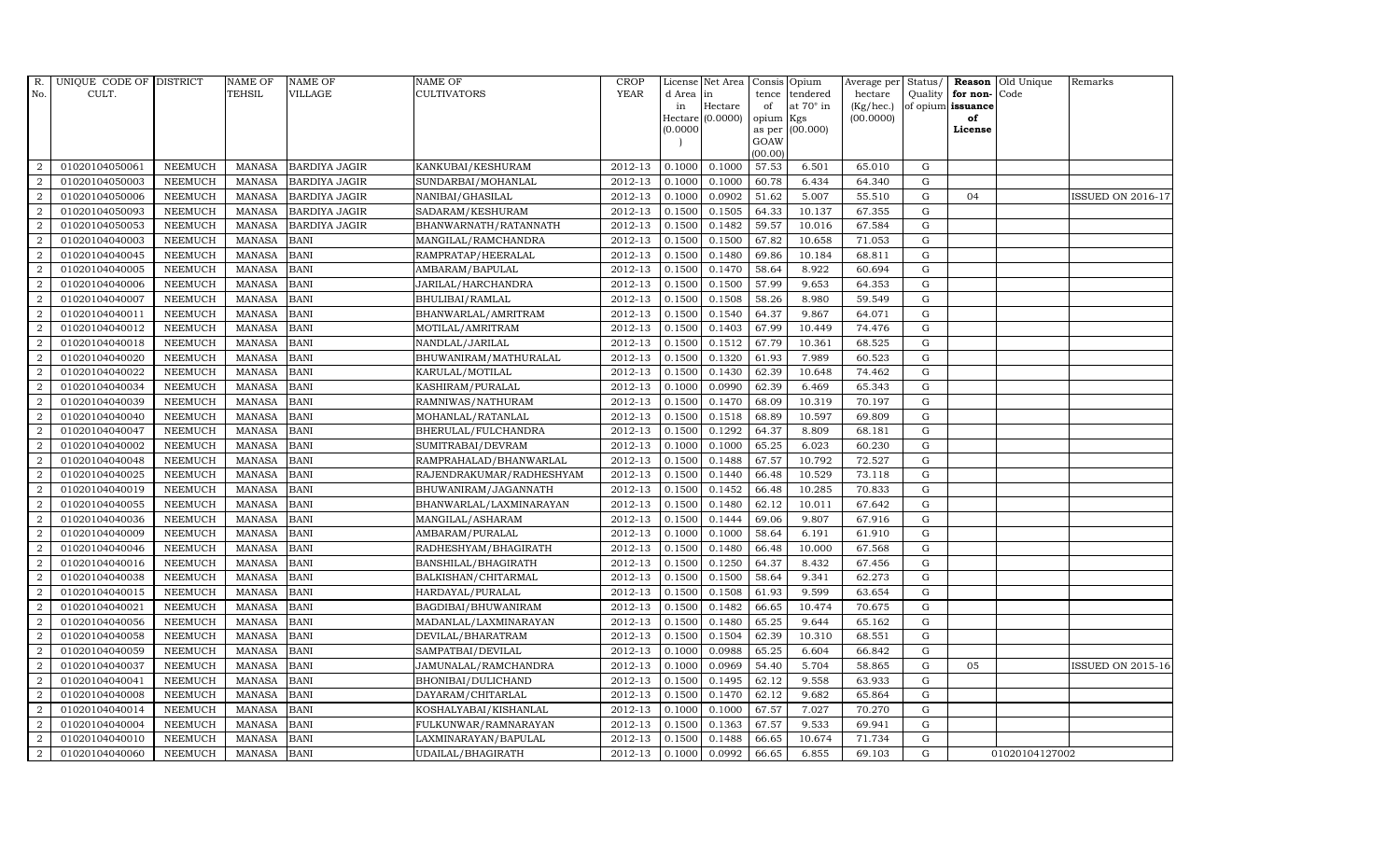| $R$ .          | UNIQUE CODE OF DISTRICT |                | <b>NAME OF</b> | <b>NAME OF</b>         | <b>NAME OF</b>            | <b>CROP</b> |           | License Net Area Consis Opium |           |                  | Average per Status/ |              |                   | <b>Reason</b> Old Unique | Remarks            |
|----------------|-------------------------|----------------|----------------|------------------------|---------------------------|-------------|-----------|-------------------------------|-----------|------------------|---------------------|--------------|-------------------|--------------------------|--------------------|
| No.            | CULT.                   |                | <b>TEHSIL</b>  | VILLAGE                | <b>CULTIVATORS</b>        | <b>YEAR</b> | d Area in |                               |           | tence tendered   | hectare             | Quality      | for non-Code      |                          |                    |
|                |                         |                |                |                        |                           |             | in        | Hectare                       | of        | at $70^\circ$ in | (Kg/hec.)           |              | of opium issuance |                          |                    |
|                |                         |                |                |                        |                           |             | (0.0000)  | Hectare $(0.0000)$            | opium Kgs | as per (00.000)  | (00.0000)           |              | of<br>License     |                          |                    |
|                |                         |                |                |                        |                           |             |           |                               | GOAW      |                  |                     |              |                   |                          |                    |
|                |                         |                |                |                        |                           |             |           |                               | (00.00)   |                  |                     |              |                   |                          |                    |
| $\overline{2}$ | 01020104040031          | <b>NEEMUCH</b> | MANASA         | <b>BANI</b>            | MULCHAND/PURALAL          | 2012-13     | 0.1000    | 0.1025                        | 61.93     | 6.511            | 63.522              | G            |                   | 01020104127027           |                    |
| 3              | 01020104079001          | <b>NEEMUCH</b> | <b>MANASA</b>  | <b>BAMNI</b>           | HARLAL/GULAB              | 2012-13     | 0.1000    | 0.1024                        | 62.19     | 6.859            | 66.982              | $\mathbf{I}$ | 02                |                          |                    |
| 3              | 01020104079003          | <b>NEEMUCH</b> | <b>MANASA</b>  | <b>BAMNI</b>           | BAPULAL/JAYSINGH          | 2012-13     | 0.1000    | 0.0990                        | 60.99     | 6.787            | 68.556              | G            |                   |                          |                    |
| 3              | 01020104079004          | <b>NEEMUCH</b> | <b>MANASA</b>  | <b>BAMNI</b>           | RAMLAL/HARIRAM            | 2012-13     | 0.1000    | 0.0945                        | 61.38     | 6.813            | 72.095              | G            |                   |                          |                    |
| 3              | 01020104079005          | <b>NEEMUCH</b> | <b>MANASA</b>  | <b>BAMNI</b>           | HARIRAM/ HEMA             | 2012-13     | 0.1000    | 0.0812                        | 65.54     | 5.655            | 69.643              | G            |                   |                          |                    |
| 3              | 01020104079012          | <b>NEEMUCH</b> | <b>MANASA</b>  | <b>BAMNI</b>           | RAMKUNWAR/KISHANLAL       | 2012-13     | 0.1000    | 0.1020                        | 62.39     | 7.006            | 68.686              | G            |                   |                          |                    |
| 3              | 01020104079014          | <b>NEEMUCH</b> | <b>MANASA</b>  | <b>BAMNI</b>           | BHUWANIRAM/HEMA           | 2012-13     | 0.1500    | 0.1496                        | 61.38     | 10.154           | 67.874              | ${\rm G}$    |                   |                          |                    |
| 3              | 01020104079015          | <b>NEEMUCH</b> | <b>MANASA</b>  | <b>BAMNI</b>           | RAMPYARI BAI/ VAKTAVAR    | 2012-13     | 0.1500    | 0.1440                        | 56.94     | 9.899            | 68.743              | ${\rm G}$    |                   |                          |                    |
| 3              | 01020104079018          | <b>NEEMUCH</b> | <b>MANASA</b>  | <b>BAMNI</b>           | KANWARLAL/BHANWARLAL      | 2012-13     | 0.1500    | 0.1476                        | 61.95     | 10.514           | 71.233              | G            |                   |                          |                    |
| 3              | 01020104079031          | <b>NEEMUCH</b> | <b>MANASA</b>  | <b>BAMNI</b>           | HARCHAND/RAMPRASAD        | 2012-13     | 0.1500    | 0.1500                        | 59.88     | 9.966            | 66.440              | G            |                   |                          |                    |
| -1             | 01020104007004          | <b>NEEMUCH</b> | <b>MANASA</b>  | <b>BALAJI KA KHEDA</b> | DEVA/BHOLA                | 2012-13     | 0.1000    | 0.0936                        | 60.54     | 6.582            | 70.321              | G            |                   |                          |                    |
|                | 01020104007005          | <b>NEEMUCH</b> | <b>MANASA</b>  | <b>BALAJI KA KHEDA</b> | NANDA/VARDICHAND          | 2012-13     | 0.1500    | 0.1500                        | 70.41     | 11.708           | 78.053              | G            |                   |                          |                    |
|                | 01020104007006          | <b>NEEMUCH</b> | <b>MANASA</b>  | <b>BALAJI KA KHEDA</b> | NANDA/GULAB               | 2012-13     | 0.1000    | 0.1023                        | 55.37     | 6.138            | 60.000              | ${\rm G}$    |                   |                          |                    |
|                | 01020104007014          | <b>NEEMUCH</b> | <b>MANASA</b>  | <b>BALAJI KA KHEDA</b> | SHANTILAL/VARDICHAND      | 2012-13     | 0.1000    | 0.0984                        | 57.94     | 6.142            | 62.419              | G            |                   |                          |                    |
|                | 01020104007022          | <b>NEEMUCH</b> | <b>MANASA</b>  | <b>BALAJI KA KHEDA</b> | MOHAN/NANURAM             | 2012-13     | 0.1500    | 0.1500                        | 65.23     | 10.726           | 71.507              | ${\rm G}$    |                   |                          | TRANSFER/KANJARA-I |
|                | 01020104007027          | <b>NEEMUCH</b> | <b>MANASA</b>  | <b>BALAJI KA KHEDA</b> | MOHANLAL/GOPI             | 2012-13     | 0.1000    | 0.1026                        | 59.88     | 6.330            | 61.696              | G            |                   |                          |                    |
|                | 01020104007037          | <b>NEEMUCH</b> | <b>MANASA</b>  | <b>BALAJI KA KHEDA</b> | KHEMRAJ/RODA              | 2012-13     | 0.1000    | 0.1029                        | 56.01     | 6.049            | 58.785              | G            |                   |                          |                    |
| $\mathbf{1}$   | 01020104007039          | <b>NEEMUCH</b> | <b>MANASA</b>  | <b>BALAJI KA KHEDA</b> | MANGILAL/DEVA             | 2012-13     | 0.1000    | 0.0976                        | 58.24     | 6.232            | 63.852              | G            |                   |                          |                    |
|                | 01020104007046          | <b>NEEMUCH</b> | <b>MANASA</b>  | <b>BALAJI KA KHEDA</b> | BHANWARLAL/TULSIRAM       | 2012-13     | 0.1500    | 0.1425                        | 59.15     | 9.287            | 65.172              | ${\rm G}$    |                   |                          |                    |
|                | 01020104007048          | <b>NEEMUCH</b> | <b>MANASA</b>  | <b>BALAJI KA KHEDA</b> | PREMCHAND/NATHU           | 2012-13     | 0.1000    | 0.0936                        | 62.08     | 6.545            | 69.925              | G            |                   |                          |                    |
|                | 01020104007058          | <b>NEEMUCH</b> | <b>MANASA</b>  | <b>BALAJI KA KHEDA</b> | HARIRAM/ VARDICHAND       | 2012-13     | 0.1000    | 0.0973                        | 56.74     | 6.144            | 63.145              | G            |                   |                          |                    |
|                | 01020104007073          | <b>NEEMUCH</b> | <b>MANASA</b>  | <b>BALAJI KA KHEDA</b> | RAMA/ BHIMA               | 2012-13     | 0.1500    | 0.1540                        | 47.98     | 7.978            | 51.805              | G            | 04                |                          |                    |
|                | 01020104007074          | <b>NEEMUCH</b> | MANASA         | <b>BALAJI KA KHEDA</b> | MOHANLAL/ BHWARLAL        | 2012-13     | 0.1000    | 0.0984                        | 57.25     | 6.093            | 61.921              | G            |                   |                          |                    |
|                | 01020104007075          | <b>NEEMUCH</b> | <b>MANASA</b>  | <b>BALAJI KA KHEDA</b> | DEV BIA / DEVA            | 2012-13     | 0.1000    | 0.1034                        | 62.08     | 6.784            | 65.609              | ${\rm G}$    |                   |                          |                    |
|                | 01020104007071          | <b>NEEMUCH</b> | <b>MANASA</b>  | <b>BALAJI KA KHEDA</b> | HARIRAM/SURAJMAL          | 2012-13     | 0.1000    | 0.1020                        | 66.89     | 7.597            | 74.480              | G            |                   |                          |                    |
|                | 01020104007077          | <b>NEEMUCH</b> | <b>MANASA</b>  | <b>BALAJI KA KHEDA</b> | KANKUBAI/BHERU            | 2012-13     | 0.1000    | 0.0986                        | 60.54     | 6.495            | 65.872              | G            |                   |                          |                    |
|                | 01020104011001          | <b>NEEMUCH</b> | <b>MANASA</b>  | <b>BALAGANJ</b>        | BAPULAL/AMARLAL           | 2012-13     | 0.1500    | 0.1480                        | 63.26     | 10.167           | 68.696              | ${\rm G}$    |                   |                          |                    |
|                | 01020104011002          | <b>NEEMUCH</b> | <b>MANASA</b>  | <b>BALAGANJ</b>        | PRASRAM/UDAA              | 2012-13     | 0.1000    | 0.0980                        | 61.95     | 6.576            | 67.102              | ${\rm G}$    |                   |                          |                    |
|                | 01020104011003          | <b>NEEMUCH</b> | <b>MANASA</b>  | <b>BALAGANJ</b>        | GANGA BAI/MANGILAL        | 2012-13     | 0.1500    | 0.1509                        | 62.50     | 9.750            | 64.612              | ${\rm G}$    |                   |                          |                    |
|                | 01020104011005          | <b>NEEMUCH</b> | <b>MANASA</b>  | <b>BALAGANJ</b>        | DEVIKISHAN/ONKAR          | 2012-13     | 0.1000    | 0.0990                        | 62.97     | 6.882            | 69.515              | G            |                   |                          |                    |
|                | 01020104011006          | <b>NEEMUCH</b> | <b>MANASA</b>  | <b>BALAGANJ</b>        | RADHESHYAM/MEGHRAJ        | 2012-13     | 0.1000    | 0.0996                        | 58.58     | 6.084            | 61.084              | G            |                   |                          |                    |
|                | 01020104011010          | <b>NEEMUCH</b> | <b>MANASA</b>  | <b>BALAGANJ</b>        | NANDU BAI/TEKCHAND        | 2012-13     | 0.1500    | 0.1450                        | 68.78     | 10.828           | 74.676              | G            |                   |                          |                    |
|                | 01020104011012          | <b>NEEMUCH</b> | <b>MANASA</b>  | <b>BALAGANJ</b>        | NARAYANI BAI/LALURAM      | 2012-13     | 0.1500    | 0.1504                        | 56.34     | 9.594            | 63.790              | ${\rm G}$    |                   |                          |                    |
|                | 01020104011013          | <b>NEEMUCH</b> | <b>MANASA</b>  | <b>BALAGANJ</b>        | <b>BABULAL/ DHURA</b>     | 2012-13     | 0.1000    | 0.1010                        | 64.23     | 7.157            | 70.861              | ${\rm G}$    |                   |                          |                    |
|                | 01020104011014          | <b>NEEMUCH</b> | <b>MANASA</b>  | <b>BALAGANJ</b>        | <b>GENDI BAI/MANGILAL</b> | 2012-13     | 0.1000    | 0.1000                        | 62.28     | 6.682            | 66.820              | G            |                   |                          |                    |
|                | 01020104011016          | <b>NEEMUCH</b> | <b>MANASA</b>  | <b>BALAGANJ</b>        | MITHULAL/ NARAYAN         | 2012-13     | 0.1500    | 0.1499                        | 67.88     | 9.891            | 65.984              | G            |                   |                          |                    |
|                | 01020104011017          | <b>NEEMUCH</b> | <b>MANASA</b>  | <b>BALAGANJ</b>        | CHEINRAM/NARAYAN          | 2012-13     | 0.1500    | 0.1482                        | 58.59     | 9.651            | 65.121              | G            |                   |                          |                    |
|                | 01020104011020          | <b>NEEMUCH</b> | <b>MANASA</b>  | <b>BALAGANJ</b>        | JANIBAI/GORA              | 2012-13     | 0.1500    | 0.1485                        | 62.28     | 10.107           | 68.061              | G            |                   |                          |                    |
| $\overline{1}$ | 01020104011028          | <b>NEEMUCH</b> | MANASA         | <b>BALAGANJ</b>        | NATHA/DALLA               | 2012-13     | 0.1000    | 0.0990                        | 62.00     | 6.855            | 69.242              | ${\rm G}$    |                   |                          |                    |
|                | 01020104011030          | <b>NEEMUCH</b> | <b>MANASA</b>  | <b>BALAGANJ</b>        | MANNALAL/GABBA            | 2012-13     | 0.1500    | 0.1470                        | 62.81     | 9.924            | 67.510              | G            |                   |                          |                    |
| $\mathbf{1}$   | 01020104011004          | <b>NEEMUCH</b> | MANASA         | <b>BALAGANJ</b>        | KAMLA BAI/AMBALAL         | 2012-13     | 0.1000    | 0.0980                        | 65.27     | 6.965            | 71.071              | ${\rm G}$    |                   |                          |                    |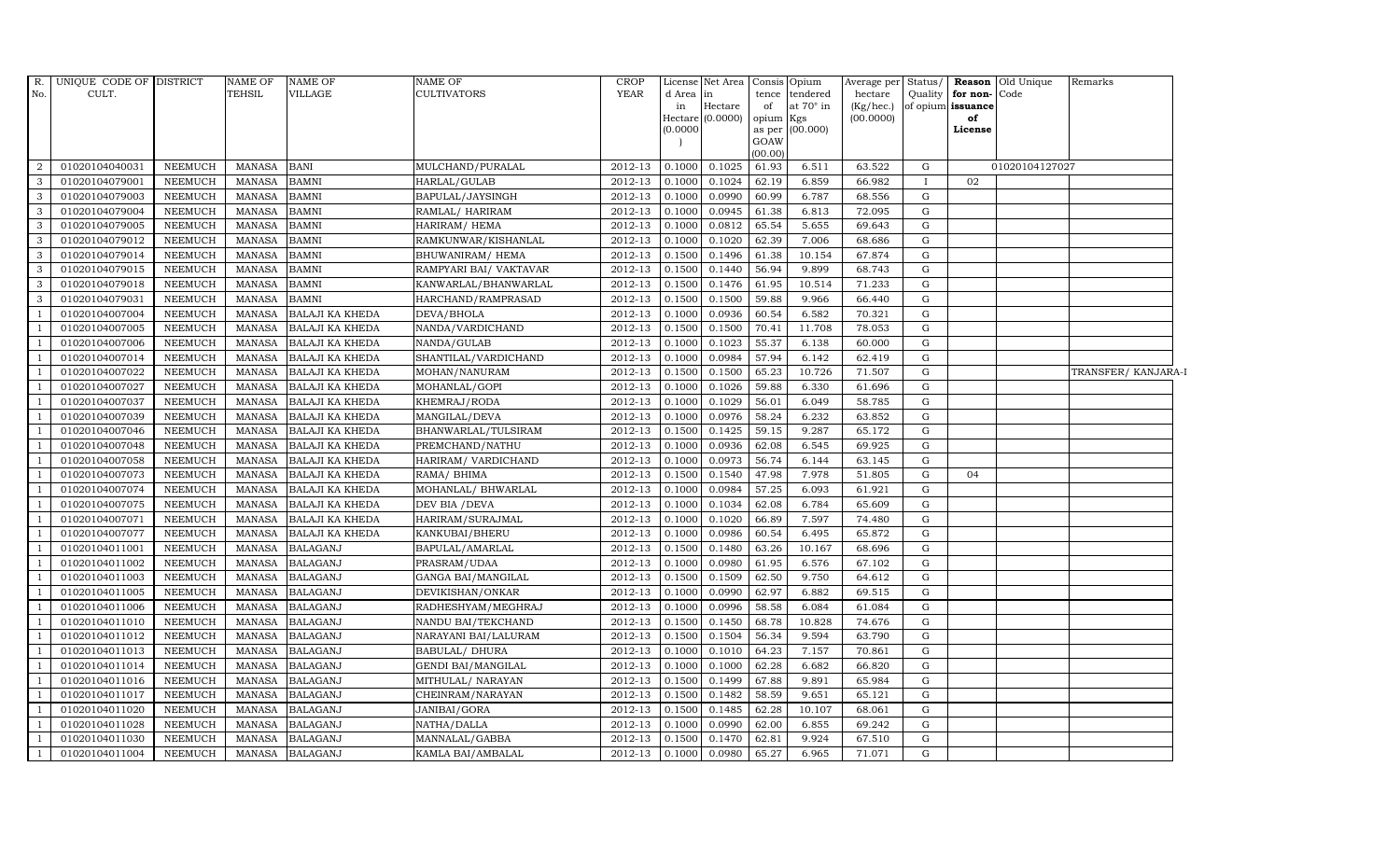| R.             | UNIQUE CODE OF DISTRICT |                | <b>NAME OF</b> | <b>NAME OF</b>  | <b>NAME OF</b>           | CROP        |           | License Net Area Consis Opium |           |                  | Average per Status/ |              |                   | <b>Reason</b> Old Unique | Remarks     |
|----------------|-------------------------|----------------|----------------|-----------------|--------------------------|-------------|-----------|-------------------------------|-----------|------------------|---------------------|--------------|-------------------|--------------------------|-------------|
| No.            | CULT.                   |                | <b>TEHSIL</b>  | <b>VILLAGE</b>  | <b>CULTIVATORS</b>       | <b>YEAR</b> | d Area in |                               |           | tence tendered   | hectare             | Quality      | for non-          | Code                     |             |
|                |                         |                |                |                 |                          |             | in        | Hectare                       | of        | at $70^\circ$ in | (Kg/hec.)           |              | of opium issuance |                          |             |
|                |                         |                |                |                 |                          |             |           | Hectare (0.0000)              | opium Kgs |                  | (00.0000)           |              | of                |                          |             |
|                |                         |                |                |                 |                          |             | (0.0000)  |                               | GOAW      | as per (00.000)  |                     |              | License           |                          |             |
|                |                         |                |                |                 |                          |             |           |                               | (00.00)   |                  |                     |              |                   |                          |             |
|                | 01020104011032          | <b>NEEMUCH</b> | MANASA         | <b>BALAGANJ</b> | KAMLA BAI/ BHONA         | 2012-13     | 0.1000    | 0.0945                        | 61.75     | 6.378            | 67.492              | $\mathbf G$  |                   |                          |             |
| -1             | 01020104011037          | <b>NEEMUCH</b> | MANASA         | <b>BALAGANJ</b> | JANIBAI/NATHULAL         | 2012-13     | 0.1500    | 0.1500                        | 62.89     | 9.973            | 66.487              | G            |                   |                          | NAME CHANGE |
|                | 01020104011040          | <b>NEEMUCH</b> | <b>MANASA</b>  | <b>BALAGANJ</b> | HIRALAL/ SOHANLAL        | 2012-13     | 0.1500    | 0.1462                        | 65.06     | 10.372           | 70.944              | G            |                   |                          |             |
|                | 01020104011043          | <b>NEEMUCH</b> | MANASA         | <b>BALAGANJ</b> | BADRI/MANGU              | 2012-13     | 0.1000    | 0.1023                        | 63.26     | 6.931            | 67.752              | $\mathbf G$  |                   |                          |             |
| $\overline{1}$ | 01020104011044          | <b>NEEMUCH</b> | <b>MANASA</b>  | <b>BALAGANJ</b> | PANNI BAI/NARAYAN        | 2012-13     | 0.1000    | 0.0972                        | 62.89     | 6.828            | 70.247              | ${\rm G}$    |                   |                          |             |
| $\overline{1}$ | 01020104011047          | <b>NEEMUCH</b> | MANASA         | <b>BALAGANJ</b> | SHYAMCHARAN/ RADHAKISHAN | 2012-13     | 0.1500    | 0.1488                        | 58.33     | 9.474            | 63.669              | G            |                   |                          |             |
| $\overline{1}$ | 01020104011048          | <b>NEEMUCH</b> | <b>MANASA</b>  | <b>BALAGANJ</b> | KAMALA BAI/ GABBA        | 2012-13     | 0.1500    | 0.1462                        | 66.75     | 10.461           | 71.553              | ${\rm G}$    |                   |                          |             |
| $\overline{1}$ | 01020104011050          | <b>NEEMUCH</b> | <b>MANASA</b>  | <b>BALAGANJ</b> | BANSILAL/GIRWAR          | 2012-13     | 0.1500    | 0.1470                        | 61.15     | 10.160           | 69.116              | $\mathbf G$  |                   |                          |             |
|                | 01020104011051          | <b>NEEMUCH</b> | <b>MANASA</b>  | <b>BALAGANJ</b> | AMARSINGH/MANGILAL       | 2012-13     | 0.1000    | 0.0990                        | 65.27     | 7.040            | 71.111              | $\mathbf G$  |                   |                          |             |
|                | 01020104011052          | <b>NEEMUCH</b> | <b>MANASA</b>  | <b>BALAGANJ</b> | BIHARI/LALA              | 2012-13     | 0.1500    | 0.1443                        | 62.97     | 10.480           | 72.626              | ${\rm G}$    |                   |                          |             |
| $\overline{1}$ | 01020104011053          | <b>NEEMUCH</b> | <b>MANASA</b>  | <b>BALAGANJ</b> | KAJODIBAI/NATHU          | 2012-13     | 0.1000    | 0.0960                        | 66.75     | 6.961            | 72.510              | ${\rm G}$    |                   |                          |             |
| $\overline{1}$ | 01020104011054          | <b>NEEMUCH</b> | MANASA         | <b>BALAGANJ</b> | BHURALAL/SOJI            | 2012-13     | 0.1000    | 0.1000                        | 63.26     | 6.633            | 66.330              | $\mathbf G$  |                   |                          |             |
| $\overline{1}$ | 01020104011059          | <b>NEEMUCH</b> | <b>MANASA</b>  | <b>BALAGANJ</b> | GANPAT/GIRVAR            | 2012-13     | 0.1500    | 0.1520                        | 62.50     | 10.143           | 66.730              | $\mathbf G$  |                   |                          |             |
|                | 01020104011064          | <b>NEEMUCH</b> | MANASA         | <b>BALAGANJ</b> | DURGA/RAMA               | 2012-13     | 0.1500    | 0.1474                        | 61.15     | 10.064           | 68.277              | G            |                   |                          |             |
| $\overline{1}$ | 01020104011067          | <b>NEEMUCH</b> | <b>MANASA</b>  | <b>BALAGANJ</b> | OKAR SINGH/RAYSINGH      | 2012-13     | 0.1500    | 0.1475                        | 66.63     | 11.032           | 74.793              | G            |                   |                          |             |
| -1             | 01020104011068          | <b>NEEMUCH</b> | <b>MANASA</b>  | <b>BALAGANJ</b> | DURGA/SHOJI              | 2012-13     | 0.1500    | 0.1500                        | 62.97     | 10.345           | 68.967              | ${\rm G}$    |                   |                          |             |
| $\overline{1}$ | 01020104011069          | <b>NEEMUCH</b> | <b>MANASA</b>  | <b>BALAGANJ</b> | GYANMAL/SOHANLAL         | 2012-13     | 0.1500    | 0.1470                        | 62.28     | 10.223           | 69.544              | $\mathbf G$  |                   |                          |             |
| $\overline{1}$ | 01020104011070          | <b>NEEMUCH</b> | MANASA         | <b>BALAGANJ</b> | SHOLA/ PIRU              | 2012-13     | 0.1500    | 0.1480                        | 66.75     | 10.356           | 69.973              | G            |                   |                          |             |
|                | 01020104011071          | <b>NEEMUCH</b> | <b>MANASA</b>  | <b>BALAGANJ</b> | RAJU/LAKKHA              | 2012-13     | 0.1000    | 0.0975                        | 64.99     | 7.362            | 75.508              | $\mathbf G$  |                   |                          |             |
|                | 01020104011072          | <b>NEEMUCH</b> | <b>MANASA</b>  | <b>BALAGANJ</b> | KISHANLAL/ RAMA          | 2012-13     | 0.1500    | 0.0414                        | 66.18     | 3.025            | 73.068              |              | 02                |                          |             |
| -1             | 01020104011075          | <b>NEEMUCH</b> | <b>MANASA</b>  | <b>BALAGANJ</b> | INDU SINGH/SABBA         | 2012-13     | 0.1500    | 0.1472                        | 60.22     | 9.369            | 63.648              | G            |                   |                          |             |
| $\overline{1}$ | 01020104011077          | <b>NEEMUCH</b> | <b>MANASA</b>  | <b>BALAGANJ</b> | KESHURAM/LALA            | 2012-13     | 0.1000    | 0.0962                        | 64.99     | 7.010            | 72.869              | ${\rm G}$    |                   |                          |             |
| $\overline{1}$ | 01020104011078          | <b>NEEMUCH</b> | MANASA         | <b>BALAGANJ</b> | INDERSINGH/GOURA         | 2012-13     | 0.1000    | 0.0987                        | 62.00     | 6.554            | 66.403              | G            |                   |                          |             |
|                | 01020104011079          | <b>NEEMUCH</b> | <b>MANASA</b>  | <b>BALAGANJ</b> | SHYAMLAL/MANGILAL        | 2012-13     | 0.1000    | 0.0945                        | 64.99     | 6.675            | 70.635              | $\mathbf G$  |                   |                          |             |
|                | 01020104011084          | <b>NEEMUCH</b> | <b>MANASA</b>  | <b>BALAGANJ</b> | NANDUBAI/MEGHA           | 2012-13     | 0.1500    | 0.1475                        | 59.71     | 9.494            | 64.366              | ${\rm G}$    |                   |                          |             |
| - 1            | 01020104011085          | <b>NEEMUCH</b> | <b>MANASA</b>  | <b>BALAGANJ</b> | LAXMICHAND/ NARAYAN      | 2012-13     | 0.1500    | 0.1500                        | 63.92     | 10.465           | 69.767              | G            |                   |                          |             |
| -1             | 01020104011086          | <b>NEEMUCH</b> | <b>MANASA</b>  | <b>BALAGANJ</b> | TEJA/PARSA               | 2012-13     | 0.1000    | 0.0980                        | 64.76     | 6.846            | 69.857              | ${\rm G}$    |                   |                          |             |
| $\overline{1}$ | 01020104011087          | <b>NEEMUCH</b> | MANASA         | <b>BALAGANJ</b> | JAINARAYAN/BANSHILAL     | 2012-13     | 0.1500    | 0.1512                        | 66.63     | 10.956           | 72.460              | $\mathbf G$  |                   |                          |             |
| $\overline{1}$ | 01020104011060          | <b>NEEMUCH</b> | <b>MANASA</b>  | <b>BALAGANJ</b> | SADDA/BHAVSINGH CHOTA    | 2012-13     | 0.1500    | 0.1480                        | 64.76     | 9.760            | 65.946              | $\mathbf G$  |                   |                          |             |
|                | 01020104011099          | <b>NEEMUCH</b> | <b>MANASA</b>  | <b>BALAGANJ</b> | GANGARAM/GABBA           | 2012-13     | 0.1500    | 0.1449                        | 60.91     | 9.702            | 66.957              | G            |                   |                          |             |
| $\overline{1}$ | 01020104011061          | <b>NEEMUCH</b> | MANASA         | <b>BALAGANJ</b> | GABBA/MAN SINGH          | 2012-13     | 0.1500    | 0.1470                        | 62.50     | 10.393           | 70.701              | G            |                   |                          |             |
|                | 01020104011045          | <b>NEEMUCH</b> | MANASA         | <b>BALAGANJ</b> | GOVINDRAM/BANSHILAL      | 2012-13     | 0.1500    | 0.1520                        | 58.57     | 9.438            | 62.092              | ${\rm G}$    |                   |                          |             |
| $\overline{1}$ | 01020104011062          | <b>NEEMUCH</b> | MANASA         | <b>BALAGANJ</b> | TEJA/NENA                | $2012 - 13$ | 0.1000    | 0.0975                        | 65.06     | 7.064            | 72.451              | ${\rm G}$    |                   |                          |             |
| $\overline{1}$ | 01020104011082          | <b>NEEMUCH</b> | <b>MANASA</b>  | <b>BALAGANJ</b> | RADHAKISHAN/ HAJARI      | 2012-13     | 0.1000    | 0.1008                        | 61.89     | 6.472            | 64.206              | $\mathbf G$  |                   |                          |             |
|                | 01020104011049          | <b>NEEMUCH</b> | <b>MANASA</b>  | <b>BALAGANJ</b> | <b>BHAWSINGH/PIRU</b>    | 2012-13     | 0.1000    | 0.0990                        | 65.27     | 6.937            | 70.071              | $\mathbf G$  |                   |                          |             |
| $\overline{1}$ | 01020104011103          | <b>NEEMUCH</b> | <b>MANASA</b>  | <b>BALAGANJ</b> | BIHARI/PIRU              | 2012-13     | 0.1500    | 0.1502                        | 65.91     | 10.640           | 70.839              | ${\rm G}$    |                   |                          |             |
| $\overline{1}$ | 01020104011095          | <b>NEEMUCH</b> | <b>MANASA</b>  | <b>BALAGANJ</b> | DURGA/MANSINGH           | 2012-13     | 0.1500    | 0.1440                        | 64.23     | 10.029           | 69.646              | ${\rm G}$    |                   |                          |             |
| $\mathbf{1}$   | 01020104011104          | <b>NEEMUCH</b> | <b>MANASA</b>  | <b>BALAGANJ</b> | SHYAMBAI / DAYARAM       | $2012 - 13$ | 0.1500    | 0.1480                        | 60.91     | 9.772            | 66.027              | $\mathbf G$  |                   |                          |             |
| $\overline{1}$ | 01020104011105          | <b>NEEMUCH</b> | <b>MANASA</b>  | <b>BALAGANJ</b> | KESHURAM/ DHURA          | 2012-13     | 0.1500    | 0.1500                        | 64.96     | 10.403           | 69.353              | $\mathbf{I}$ | 02                |                          |             |
|                | 01020104011106          | <b>NEEMUCH</b> | <b>MANASA</b>  | <b>BALAGANJ</b> | RUPA/MAN SINGH           | 2012-13     | 0.1500    | 0.1472                        | 62.89     | 10.682           | 72.568              | G            |                   |                          |             |
| $\mathbf{1}$   | 01020104011109          | <b>NEEMUCH</b> |                | MANASA BALAGANJ | SHOLA/MAN SINGH          | 2012-13     | 0.1500    | 0.1386                        | 61.95     | 9.620            | 69.408              | G            |                   |                          |             |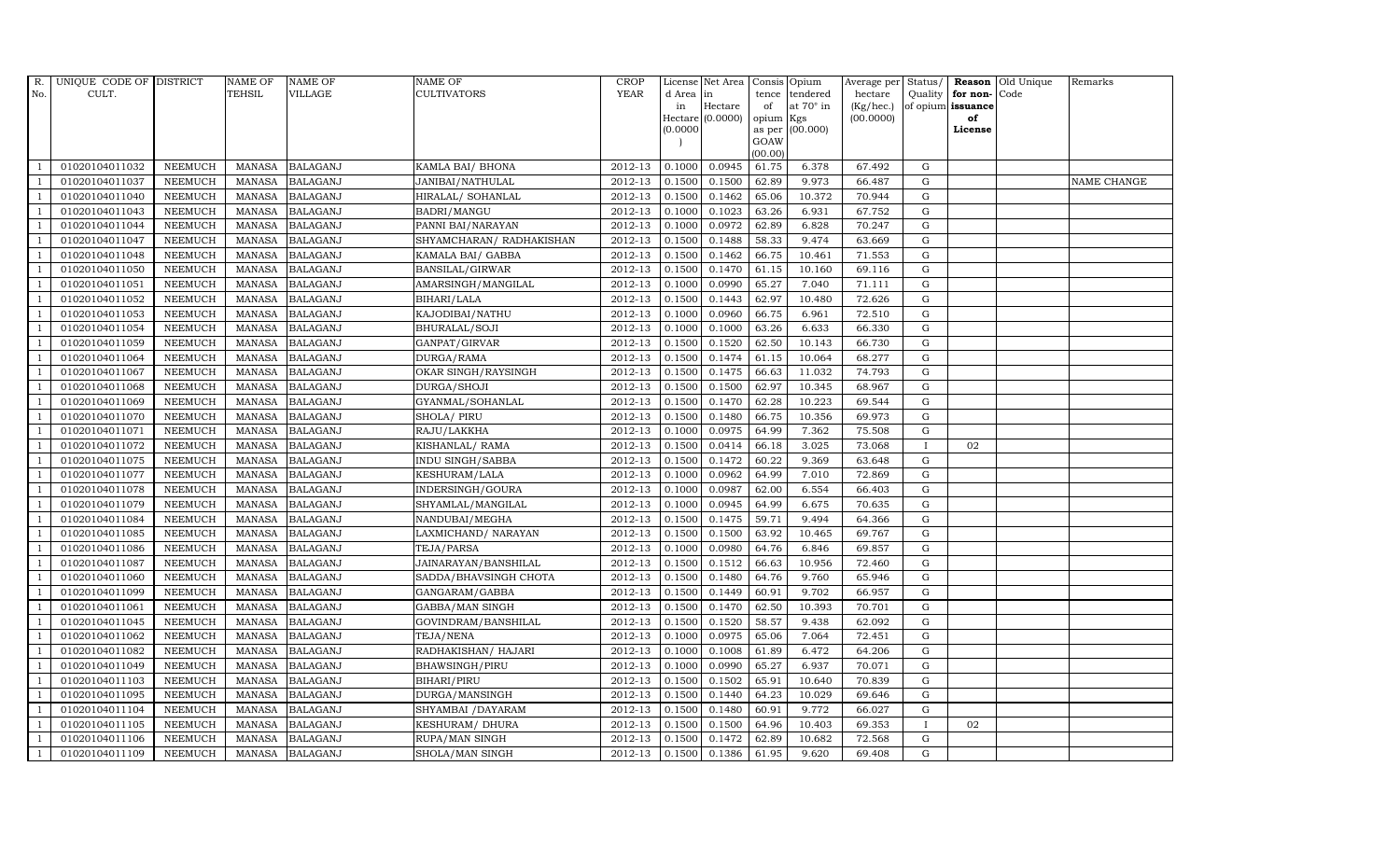| R.             | UNIQUE CODE OF DISTRICT |                | <b>NAME OF</b> | <b>NAME OF</b>  | <b>NAME OF</b>            | CROP        |          | License Net Area   Consis   Opium |           |                  | Average per | Status/     | Reason            | Old Unique | Remarks                  |
|----------------|-------------------------|----------------|----------------|-----------------|---------------------------|-------------|----------|-----------------------------------|-----------|------------------|-------------|-------------|-------------------|------------|--------------------------|
| No.            | CULT.                   |                | <b>TEHSIL</b>  | VILLAGE         | <b>CULTIVATORS</b>        | <b>YEAR</b> | d Area   | in                                | tence     | tendered         | hectare     | Quality     | for non-          | Code       |                          |
|                |                         |                |                |                 |                           |             | in       | Hectare                           | of        | at $70^\circ$ in | (Kg/hec.)   |             | of opium issuance |            |                          |
|                |                         |                |                |                 |                           |             | (0.0000) | Hectare (0.0000)                  | opium Kgs | as per (00.000)  | (00.0000)   |             | of<br>License     |            |                          |
|                |                         |                |                |                 |                           |             |          |                                   | GOAW      |                  |             |             |                   |            |                          |
|                |                         |                |                |                 |                           |             |          |                                   | (00.00)   |                  |             |             |                   |            |                          |
|                | 01020104011110          | <b>NEEMUCH</b> | MANASA         | <b>BALAGANJ</b> | JAMNALAL/UDAYRAM          | 2012-13     | 0.1500   | 0.1480                            | 62.00     | 9.902            | 66.905      | G           |                   |            |                          |
| -1             | 01020104011076          | <b>NEEMUCH</b> | MANASA         | <b>BALAGANJ</b> | DURGA/MEGHA               | 2012-13     | 0.1500   | 0.1518                            | 58.46     | 9.604            | 63.267      | $\mathbf G$ |                   |            |                          |
|                | 01020104011114          | <b>NEEMUCH</b> | <b>MANASA</b>  | <b>BALAGANJ</b> | RAJENDRA/BANSHILAL        | 2012-13     | 0.1500   | 0.1520                            | 58.68     | 9.422            | 61.987      | G           |                   |            |                          |
|                | 01020104011116          | <b>NEEMUCH</b> | <b>MANASA</b>  | <b>BALAGANJ</b> | GHANSHYAM/ BHANWAR LAL    | 2012-13     | 0.1500   | 0.1470                            | 60.91     | 9.815            | 66.769      | $\mathbf G$ |                   |            |                          |
| $\overline{1}$ | 01020104011118          | <b>NEEMUCH</b> | <b>MANASA</b>  | <b>BALAGANJ</b> | SEVA/DALU                 | 2012-13     | 0.1000   | 0.1020                            | 65.06     | 6.757            | 66.245      | ${\rm G}$   |                   |            |                          |
| $\overline{1}$ | 01020104011117          | <b>NEEMUCH</b> | <b>MANASA</b>  | <b>BALAGANJ</b> | DALIBAI/CHAGANLAL         | $2012 - 13$ | 0.1500   | 0.1450                            | 64.76     | 10.732           | 74.014      | ${\rm G}$   |                   |            |                          |
| $\overline{1}$ | 01020104011119          | <b>NEEMUCH</b> | <b>MANASA</b>  | <b>BALAGANJ</b> | KESHYA/KALU               | 2012-13     | 0.1500   | 0.1480                            | 66.63     | 10.509           | 71.007      | G           |                   |            |                          |
| 3              | 01020104069005          | <b>NEEMUCH</b> | <b>MANASA</b>  | <b>BADKUWAN</b> | GOVINDRAM/GANESHRAM       | 2012-13     | 0.1500   | 0.1426                            | 60.28     | 9.292            | 65.161      | $\mathbf G$ |                   |            |                          |
| 3              | 01020104069006          | <b>NEEMUCH</b> | <b>MANASA</b>  | <b>BADKUWAN</b> | KARI BAI/BAGDU            | 2012-13     | 0.1500   | 0.1452                            | 60.51     | 10.019           | 69.001      | G           |                   |            |                          |
| 3              | 01020104069009          | <b>NEEMUCH</b> | <b>MANASA</b>  | <b>BADKUWAN</b> | BAGDIRAM/RAMLAL           | 2012-13     | 0.1500   | 0.1056                            | 57.99     | 7.091            | 67.150      | $\mathbf G$ |                   |            |                          |
| 3              | 01020104069010          | <b>NEEMUCH</b> | <b>MANASA</b>  | <b>BADKUWAN</b> | MEGHARAJ/KACHARU          | 2012-13     | 0.1000   | 0.0950                            | 61.22     | 6.183            | 65.084      | ${\rm G}$   |                   |            |                          |
| 3              | 01020104069011          | <b>NEEMUCH</b> | MANASA         | <b>BADKUWAN</b> | SUKHALAL/DHANNALAL        | 2012-13     | 0.1500   | 0.1452                            | 56.41     | 8.300            | 57.163      | ${\rm G}$   |                   |            |                          |
| 3              | 01020104069013          | <b>NEEMUCH</b> | <b>MANASA</b>  | <b>BADKUWAN</b> | JAGANNATH/CHATARBHUJ      | 2012-13     | 0.1500   | 0.1440                            | 62.36     | 10.200           | 70.833      | G           |                   |            |                          |
| 3              | 01020104069014          | <b>NEEMUCH</b> | <b>MANASA</b>  | <b>BADKUWAN</b> | RAMESH/MOTILAL            | 2012-13     | 0.1500   | 0.1373                            | 61.12     | 9.028            | 65.754      | $\mathbf G$ |                   |            |                          |
| 3              | 01020104069016          | <b>NEEMUCH</b> | MANASA         | <b>BADKUWAN</b> | KISHANLAL/PRABHULAL       | 2012-13     | 0.1500   | 0.1440                            | 57.99     | 8.930            | 62.014      | ${\rm G}$   |                   |            |                          |
| 3              | 01020104069017          | <b>NEEMUCH</b> | <b>MANASA</b>  | <b>BADKUWAN</b> | KAMALA BAI/PRABHU         | 2012-13     | 0.1500   | 0.1344                            | 61.22     | 8.746            | 65.074      | ${\rm G}$   |                   |            |                          |
| 3              | 01020104069021          | <b>NEEMUCH</b> | <b>MANASA</b>  | <b>BADKUWAN</b> | VISHRAM/MODA              | 2012-13     | 0.1500   | 0.1365                            | 74.89     | 11.116           | 81.436      | ${\rm G}$   |                   |            |                          |
| $\mathbf{3}$   | 01020104069026          | <b>NEEMUCH</b> | <b>MANASA</b>  | <b>BADKUWAN</b> | BADRILAL/BAGDU            | 2012-13     | 0.1500   | 0.1288                            | 55.19     | 8.326            | 64.643      | G           |                   |            |                          |
| 3              | 01020104069112          | <b>NEEMUCH</b> | <b>MANASA</b>  | <b>BADKUWAN</b> | <b>BAGDU/HIRA</b>         | 2012-13     | 0.1000   | 0.0920                            | 57.98     | 5.616            | 61.043      | $\mathbf G$ |                   |            |                          |
| 3              | 01020104069030          | <b>NEEMUCH</b> | <b>MANASA</b>  | <b>BADKUWAN</b> | BHAGATRAM/GOUTAM          | 2012-13     | 0.1500   | 0.1440                            | 62.36     | 9.648            | 67.000      | $\mathbf G$ |                   |            |                          |
| 3              | 01020104069034          | <b>NEEMUCH</b> | <b>MANASA</b>  | <b>BADKUWAN</b> | <b>GENDI BAI/RAJMAL</b>   | 2012-13     | 0.1500   | 0.1386                            | 61.22     | 8.964            | 64.675      | $\mathbf G$ |                   |            |                          |
| 3              | 01020104069035          | <b>NEEMUCH</b> | <b>MANASA</b>  | <b>BADKUWAN</b> | BHERULAL/RUGHANATH        | 2012-13     | 0.1000   | 0.1012                            | 54.12     | 5.489            | 54.239      | $\mathbf G$ | 04                |            | <b>ISSUED ON 2016-17</b> |
| 3              | 01020104069042          | <b>NEEMUCH</b> | MANASA         | <b>BADKUWAN</b> | RODI BAI/BAGDURAM         | 2012-13     | 0.1500   | 0.1372                            | 57.99     | 8.193            | 59.716      | $\mathbf G$ |                   |            |                          |
| 3              | 01020104069029          | <b>NEEMUCH</b> | <b>MANASA</b>  | <b>BADKUWAN</b> | <b>BHULI BAI/DALU</b>     | 2012-13     | 0.1500   | 0.1353                            | 61.37     | 8.706            | 64.346      | $\mathbf G$ |                   |            |                          |
| 3              | 01020104069044          | <b>NEEMUCH</b> | <b>MANASA</b>  | <b>BADKUWAN</b> | SALAGRAM/MODA             | 2012-13     | 0.1500   | 0.1368                            | 67.73     | 9.618            | 70.307      | $\mathbf G$ |                   |            |                          |
| 3              | 01020104069046          | <b>NEEMUCH</b> | MANASA         | <b>BADKUWAN</b> | RATAN/BHONA               | 2012-13     | 0.1000   | 0.0966                            | 57.75     | 6.221            | 64.400      | ${\rm G}$   |                   |            |                          |
| 3              | 01020104069056          | <b>NEEMUCH</b> | <b>MANASA</b>  | <b>BADKUWAN</b> | ISHAKMOHAMMAD/ALLAH BELI  | 2012-13     | 0.1500   | 0.1395                            | 54.64     | 8.758            | 62.781      | $\mathbf G$ | 05                |            | <b>ISSUED ON 2015-16</b> |
| 3              | 01020104069057          | <b>NEEMUCH</b> | <b>MANASA</b>  | <b>BADKUWAN</b> | MATHURALAL/GOUTAM         | 2012-13     | 0.1000   | 0.0957                            | 61.71     | 6.330            | 66.144      | $\mathbf G$ |                   |            |                          |
| 3              | 01020104069058          | <b>NEEMUCH</b> | <b>MANASA</b>  | <b>BADKUWAN</b> | RATNIBAI/RATANLAL         | 2012-13     | 0.1500   | 0.1520                            | 59.13     | 9.089            | 59.796      | $\mathbf G$ |                   |            |                          |
| 3              | 01020104069059          | <b>NEEMUCH</b> | <b>MANASA</b>  | <b>BADKUWAN</b> | NANDLAL/MULCHAND          | 2012-13     | 0.1500   | 0.1443                            | 64.85     | 10.320           | 71.518      | $\mathbf G$ |                   |            |                          |
| 3              | 01020104069066          | <b>NEEMUCH</b> | <b>MANASA</b>  | <b>BADKUWAN</b> | MATHURALAL/MOTILAL        | 2012-13     | 0.1500   | 0.1421                            | 61.71     | 9.741            | 68.550      | $\mathbf G$ |                   |            |                          |
| 3              | 01020104069111          | <b>NEEMUCH</b> | <b>MANASA</b>  | <b>BADKUWAN</b> | <b>BHONI BAI/MANGILAL</b> | 2012-13     | 0.1500   | 0.1407                            | 58.09     | 8.556            | 60.810      | ${\rm G}$   |                   |            |                          |
| 3              | 01020104069071          | <b>NEEMUCH</b> | <b>MANASA</b>  | <b>BADKUWAN</b> | OMPRAKASH/LALJI           | 2012-13     | 0.1000   | 0.1015                            | 61.76     | 6.688            | 65.892      | $\mathbf G$ |                   |            |                          |
| 3              | 01020104069015          | <b>NEEMUCH</b> | MANASA         | <b>BADKUWAN</b> | DEVRAM/VARDICHAND         | 2012-13     | 0.1500   | 0.1301                            | 58.25     | 8.538            | 65.626      | $\mathbf G$ |                   |            |                          |
| 3              | 01020104069031          | <b>NEEMUCH</b> | <b>MANASA</b>  | <b>BADKUWAN</b> | KALU/DEVA                 | 2012-13     | 0.1500   | 0.1408                            | 61.37     | 9.591            | 68.118      | $\mathbf G$ |                   |            |                          |
| 3              | 01020104069094          | <b>NEEMUCH</b> | <b>MANASA</b>  | <b>BADKUWAN</b> | NANDUBAI/PRABHULAL        | 2012-13     | 0.1500   | 0.1458                            | 61.12     | 9.447            | 64.794      | $\mathbf G$ |                   |            |                          |
| 3              | 01020104069064          | <b>NEEMUCH</b> | <b>MANASA</b>  | <b>BADKUWAN</b> | DHAPU BAI/SITARAM         | 2012-13     | 0.1500   | 0.1350                            | 57.75     | 8.803            | 65.207      | ${\rm G}$   |                   |            |                          |
| 3              | 01020104069081          | <b>NEEMUCH</b> | <b>MANASA</b>  | <b>BADKUWAN</b> | KASTURI BAI/ JAGANNATH    | 2012-13     | 0.1500   | 0.1425                            | 61.76     | 9.652            | 67.733      | ${\rm G}$   |                   |            |                          |
| 3              | 01020104069048          | <b>NEEMUCH</b> | MANASA         | <b>BADKUWAN</b> | SHANKAR/ GOTAM            | 2012-13     | 0.1500   | 0.1337                            | 61.22     | 8.929            | 66.784      | $\mathbf G$ |                   |            |                          |
| 3              | 01020104069012          | <b>NEEMUCH</b> | <b>MANASA</b>  | <b>BADKUWAN</b> | SHANU BAI/ MANGI LAL      | 2012-13     | 0.1500   | 0.1500                            | 64.85     | 10.515           | 70.100      | $\mathbf G$ |                   |            |                          |
| 3              | 1020104069033           | <b>NEEMUCH</b> |                | MANASA BADKUWAN | KANKU BAI/BHAWARLAL       | 2012-13     | 0.1000   | 0.0960                            | 54.95     | 5.605            | 58.385      | G           | 05                |            | <b>ISSUED ON 2015-16</b> |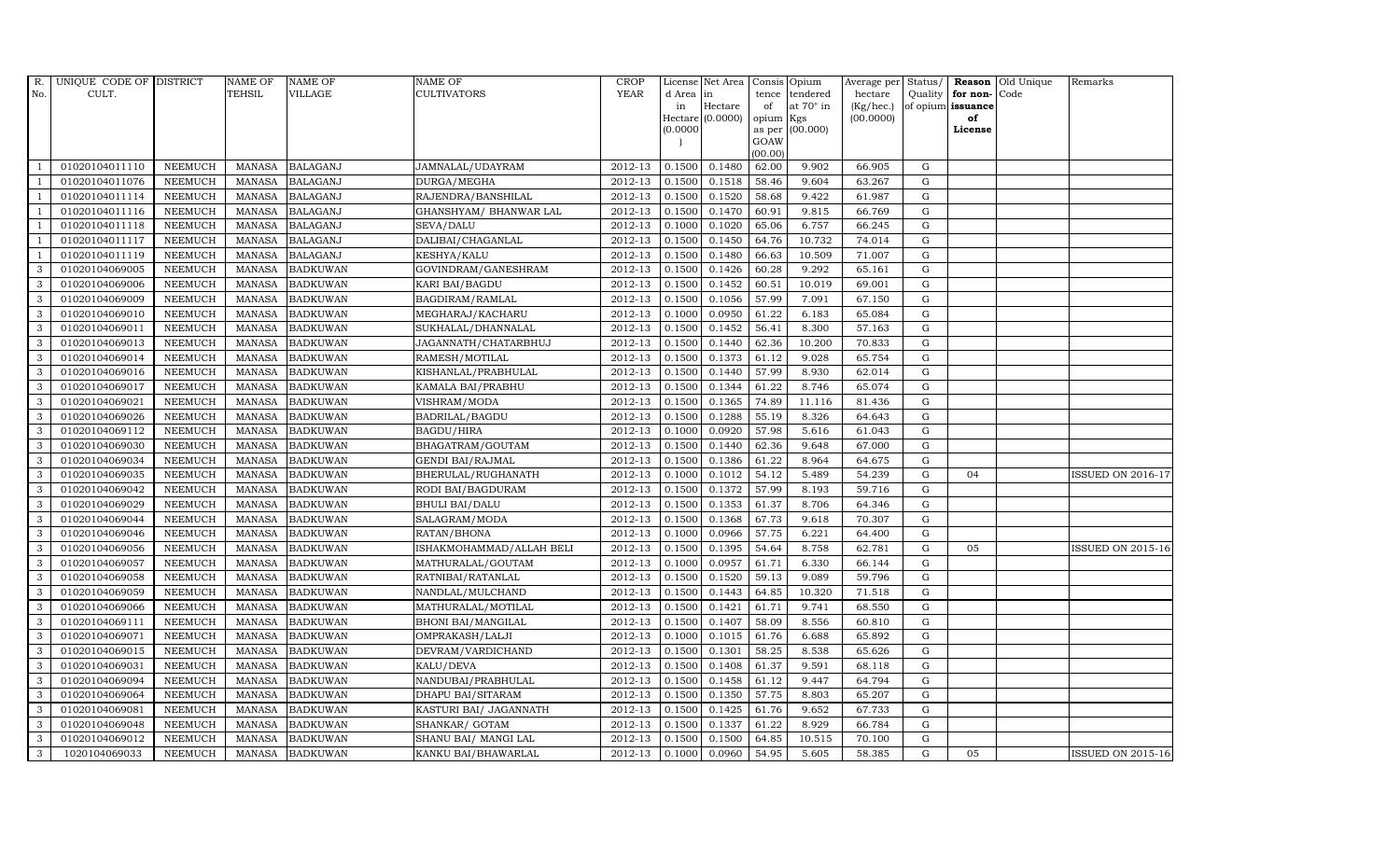| R.           | UNIQUE CODE OF DISTRICT |                | <b>NAME OF</b> | <b>NAME OF</b>      | NAME OF                      | <b>CROP</b> |           | License Net Area | Consis Opium   |                  |           |              |                   | Average per Status/ Reason Old Unique | Remarks           |
|--------------|-------------------------|----------------|----------------|---------------------|------------------------------|-------------|-----------|------------------|----------------|------------------|-----------|--------------|-------------------|---------------------------------------|-------------------|
| No.          | CULT.                   |                | TEHSIL         | <b>VILLAGE</b>      | CULTIVATORS                  | <b>YEAR</b> | d Area in |                  | tence          | tendered         | hectare   |              | Quality for non-  | Code                                  |                   |
|              |                         |                |                |                     |                              |             | in        | Hectare          | of             | at $70^\circ$ in | (Kg/hec.) |              | of opium issuance |                                       |                   |
|              |                         |                |                |                     |                              |             | (0.0000)  | Hectare (0.0000) | opium          | Kgs<br>(00.000)  | (00.0000) |              | of<br>License     |                                       |                   |
|              |                         |                |                |                     |                              |             |           |                  | as per<br>GOAW |                  |           |              |                   |                                       |                   |
|              |                         |                |                |                     |                              |             |           |                  | (00.00)        |                  |           |              |                   |                                       |                   |
| 3            | 01020104069060          | <b>NEEMUCH</b> | MANASA         | <b>BADKUWAN</b>     | HEMRAJ/KISHANLAL             | 2012-13     | 0.1500    | 0.1440           | 50.68          | 8.051            | 55.910    | G            | 04                |                                       | ISSUED ON 2016-17 |
| 3            | 01020104095004          | <b>NEEMUCH</b> | <b>MANASA</b>  | <b>ARNIYA MALI</b>  | GANGABAI/BAGDURAM PUTRA VADH | 2012-13     | 0.1500    | 0.1470           | 60.79          | 10.007           | 68.075    | G            |                   |                                       |                   |
| 3            | 01020104095005          | <b>NEEMUCH</b> | <b>MANASA</b>  | ARNIYA MALI         | RAM SINGH/KISHAN SINGH       | 2012-13     | 0.1500    | 0.1500           | 62.90          | 10.271           | 68.473    | G            |                   |                                       |                   |
| 3            | 01020104095006          | <b>NEEMUCH</b> | <b>MANASA</b>  | ARNIYA MALI         | MADAN SINGH/ BHAWAR SINGH    | 2012-13     | 0.1500    | 0.1454           | 63.41          | 10.037           | 69.030    | G            |                   |                                       |                   |
| 3            | 01020104095011          | <b>NEEMUCH</b> | <b>MANASA</b>  | ARNIYA MALI         | BHAVARLAL/LALURAM            | 2012-13     | 0.1500    | 0.1470           | 69.60          | 10.559           | 71.830    | ${\rm G}$    |                   |                                       |                   |
| 3            | 01020104095012          | <b>NEEMUCH</b> | <b>MANASA</b>  | ARNIYA MALI         | BHAVARLAL/JODHA              | 2012-13     | 0.1000    | 0.0957           | 61.72          | 6.375            | 66.614    | G            |                   |                                       |                   |
| 3            | 01020104095013          | <b>NEEMUCH</b> | <b>MANASA</b>  | ARNIYA MALI         | MOTIRAM/NANURAM              | 2012-13     | 0.1000    | 0.0999           | 62.87          | 6.808            | 68.148    | G            |                   |                                       |                   |
| 3            | 01020104095016          | <b>NEEMUCH</b> | <b>MANASA</b>  | ARNIYA MALI         | KHUMANSINGH/GOBAR SINGH      | 2012-13     | 0.1000    | 0.0960           | 60.84          | 6.380            | 66.458    | G            |                   |                                       |                   |
| 3            | 01020104095078          | <b>NEEMUCH</b> | <b>MANASA</b>  | <b>ARNIYA MALI</b>  | MANGU BAI/ KHUMAN SINGH      | 2012-13     | 0.1000    | 0.1000           | 62.90          | 7.117            | 71.170    | G            |                   |                                       |                   |
| 3            | 01020104095026          | <b>NEEMUCH</b> | <b>MANASA</b>  | ARNIYA MALI         | RUPSINGH/SWARUPSINGH         | 2012-13     | 0.1000    | 0.0960           | 65.02          | 6.911            | 71.990    | G            |                   |                                       |                   |
| 3            | 01020104095027          | <b>NEEMUCH</b> | <b>MANASA</b>  | ARNIYA MALI         | DEVILAL/ RAMCHANDR           | 2012-13     | 0.1000    | 0.0960           | 63.57          | 6.838            | 71.229    | G            |                   |                                       | TRANSFER/LUMDI    |
| 3            | 01020104095030          | <b>NEEMUCH</b> | <b>MANASA</b>  | ARNIYA MALI         | RADHESHYAM/RAMLAL            | 2012-13     | 0.1000    | 0.0912           | 65.02          | 6.437            | 70.581    | G            |                   |                                       |                   |
| 3            | 01020104095031          | <b>NEEMUCH</b> | <b>MANASA</b>  | ARNIYA MALI         | KARULAL/ NANURAM             | 2012-13     | 0.1000    | 0.0960           | 61.99          | 6.412            | 66.792    | G            |                   |                                       |                   |
| 3            | 01020104095032          | <b>NEEMUCH</b> | <b>MANASA</b>  | ARNIYA MALI         | UMRAVSINGH/RUPSINGH          | 2012-13     | 0.1500    | 0.1476           | 58.65          | 9.426            | 63.862    | G            |                   |                                       |                   |
| 3            | 01020104095033          | <b>NEEMUCH</b> | <b>MANASA</b>  | ARNIYA MALI         | CHITARSINGH/SVARUPSINGH      | 2012-13     | 0.1500    | 0.1470           | 63.36          | 10.445           | 71.054    | G            |                   |                                       |                   |
| $\mathbf{3}$ | 01020104095036          | <b>NEEMUCH</b> | <b>MANASA</b>  | ARNIYA MALI         | GHANSHYAM/ MANGILAL          | 2012-13     | 0.1000    | 0.0960           | 61.99          | 6.500            | 67.708    | G            |                   |                                       |                   |
| 3            | 01020104095037          | <b>NEEMUCH</b> | <b>MANASA</b>  | ARNIYA MALI         | NAVALSINGH/BHAVARSINGH       | 2012-13     | 0.1000    | 0.1000           | 62.87          | 7.338            | 73.380    | G            |                   |                                       |                   |
| 3            | 01020104095042          | <b>NEEMUCH</b> | <b>MANASA</b>  | ARNIYA MALI         | SHYAM DAS/MOTI DAS           | 2012-13     | 0.1500    | 0.1470           | 65.45          | 10.407           | 70.796    | $\mathbf G$  |                   |                                       |                   |
| 3            | 01020104095043          | <b>NEEMUCH</b> | <b>MANASA</b>  | ARNIYA MALI         | LALSINGH/BHAVARLAL           | 2012-13     | 0.1500    | 0.1394           | 66.41          | 10.104           | 72.482    | G            |                   |                                       |                   |
| 3            | 01020104095045          | <b>NEEMUCH</b> | <b>MANASA</b>  | ARNIYA MALI         | GOVIND SINGH/KALUSINGH       | 2012-13     | 0.1000    | 0.1470           | 59.55          | 9.196            | 62.558    | G            |                   |                                       |                   |
| 3            | 01020104095038          | <b>NEEMUCH</b> | <b>MANASA</b>  | ARNIYA MALI         | MOHANLAL/NANURAM             | 2012-13     | 0.1500    | 0.1450           | 62.73          | 10.073           | 69.469    | G            |                   |                                       |                   |
| 3            | 01020104095050          | <b>NEEMUCH</b> | <b>MANASA</b>  | ARNIYA MALI         | GANGARAM/CHATRU              | 2012-13     | 0.1500    | 0.1458           | 62.46          | 9.878            | 67.750    | G            |                   |                                       |                   |
| 3            | 01020104095060          | <b>NEEMUCH</b> | MANASA         | ARNIYA MALI         | SULTAN SINGH/RAYSINGH        | 2012-13     | 0.1500    | 0.1491           | 63.47          | 10.436           | 69.993    | G            |                   |                                       |                   |
| 3            | 01020104095065          | <b>NEEMUCH</b> | <b>MANASA</b>  | ARNIYA MALI         | KALU SINGH/KISHAN SINGH      | 2012-13     | 0.1000    | 0.1000           | 62.46          | 6.746            | 67.460    | G            |                   |                                       |                   |
| 3            | 01020104095001          | <b>NEEMUCH</b> | <b>MANASA</b>  | ARNIYA MALI         | KANKU BAI/LALURAM            | 2012-13     | 0.1000    | 0.0960           | 66.41          | 7.210            | 75.104    | G            |                   |                                       |                   |
| 3            | 01020104095039          | <b>NEEMUCH</b> | <b>MANASA</b>  | ARNIYA MALI         | ANUPAMSINGH/SULTAN SINGH     | 2012-13     | 0.1000    | 0.0990           | 63.36          | 6.780            | 68.485    | G            |                   |                                       |                   |
| 3            | 01020104095044          | <b>NEEMUCH</b> | <b>MANASA</b>  | ARNIYA MALI         | BAPURAM/KANIRAM              | 2012-13     | 0.1000    | 0.0990           | 64.31          | 6.863            | 69.323    | G            |                   |                                       |                   |
| 3            | 01020104095021          | <b>NEEMUCH</b> | MANASA         | ARNIYA MALI         | RUP SINGH/KISHOR SINGH       | 2012-13     | 0.1000    | 0.1416           | 63.47          | 9.756            | 68.898    | G            |                   |                                       |                   |
| 3            | 01020104095015          | <b>NEEMUCH</b> | <b>MANASA</b>  | ARNIYA MALI         | BAGDIRAM/CHUNNILAL           | 2012-13     | 0.1500    | 0.1484           | 60.88          | 10.176           | 68.571    | $\mathbf G$  |                   |                                       |                   |
| 3            | 01020104095049          | <b>NEEMUCH</b> | <b>MANASA</b>  | ARNIYA MALI         | PRABHU SINGH/KISHAN SINGH    | 2012-13     | 0.1500    | 0.1474           | 62.94          | 10.223           | 69.355    | G            |                   |                                       |                   |
| 3            | 01020104095014          | <b>NEEMUCH</b> | <b>MANASA</b>  | ARNIYA MALI         | KISHAN SINGH/SULTAN SINGH    | 2012-13     | 0.1500    |                  |                |                  |           | $\, {\rm F}$ |                   |                                       |                   |
| 3            | 01020104095053          | <b>NEEMUCH</b> | <b>MANASA</b>  | ARNIYA MALI         | BHUWANI RAM/ NANU RAM        | 2012-13     | 0.1500    | 0.1463           | 64.31          | 9.757            | 66.692    | $\mathbf G$  |                   |                                       |                   |
| 3            | 01020104095028          | <b>NEEMUCH</b> | <b>MANASA</b>  | ARNIYA MALI         | KANWAR LAL/ SITA RAM         | 2012-13     | 0.1500    | 0.1456           | 66.33          | 10.054           | 69.052    | G            |                   |                                       |                   |
| 3            | 01020104095073          | <b>NEEMUCH</b> | <b>MANASA</b>  | ARNIYA MALI         | PHOOLA BAI/ LAL SINGH        | 2012-13     | 0.1000    | 0.0986           | 60.14          | 6.718            | 68.134    | G            |                   |                                       |                   |
| 3            | 01020104095059          | <b>NEEMUCH</b> | <b>MANASA</b>  | ARNIYA MALI         | TILLIBAI/ NAND LAL           | 2012-13     | 0.1000    | 0.0976           | 62.73          | 6.506            | 66.660    | G            |                   |                                       |                   |
| 3            | 01020104095002          | <b>NEEMUCH</b> | <b>MANASA</b>  | ARNIYA MALI         | BAGDIRAM/BHANWARLAL          | 2012-13     | 0.1000    | 0.0990           | 62.94          | 7.008            | 70.788    | G            |                   |                                       |                   |
| 3            | 01020104095075          | <b>NEEMUCH</b> | <b>MANASA</b>  | ARNIYA MALI         | DURGA BAI/ RAMCHANDR         | 2012-13     | 0.1000    | 0.0960           | 63.41          | 6.821            | 71.052    | G            |                   |                                       | TRANSFER/LUMDI    |
| 3            | 01020104095079          | <b>NEEMUCH</b> | <b>MANASA</b>  | ARNIYA MALI         | MUNNABAI/UDAY SINGH          | 2012-13     | 0.1000    | 0.0990           | 65.45          | 6.835            | 69.040    | G            |                   |                                       |                   |
| 3            | 01020104092004          | <b>NEEMUCH</b> | <b>MANASA</b>  | <b>ANTRI BUJURG</b> | BANSHILAL/DHURA              | 2012-13     | 0.1500    | 0.1440           | 56.44          | 8.345            | 57.951    | G            |                   |                                       |                   |
| 3            | 01020104092006          | <b>NEEMUCH</b> | <b>MANASA</b>  | <b>ANTRI BUJURG</b> | DHAPU BAI / MANGILAL         | 2012-13     | 0.1500    | 0.1406           | 69.18          | 11.217           | 79.780    | G            |                   |                                       |                   |
| 3            | 01020104092008          | NEEMUCH        | <b>MANASA</b>  | <b>ANTRI BUJURG</b> | MANGILAL/NANURAM             | 2012-13     | 0.1000    | 0.0912           | 57.59          | 5.734            | 62.873    | G            |                   |                                       |                   |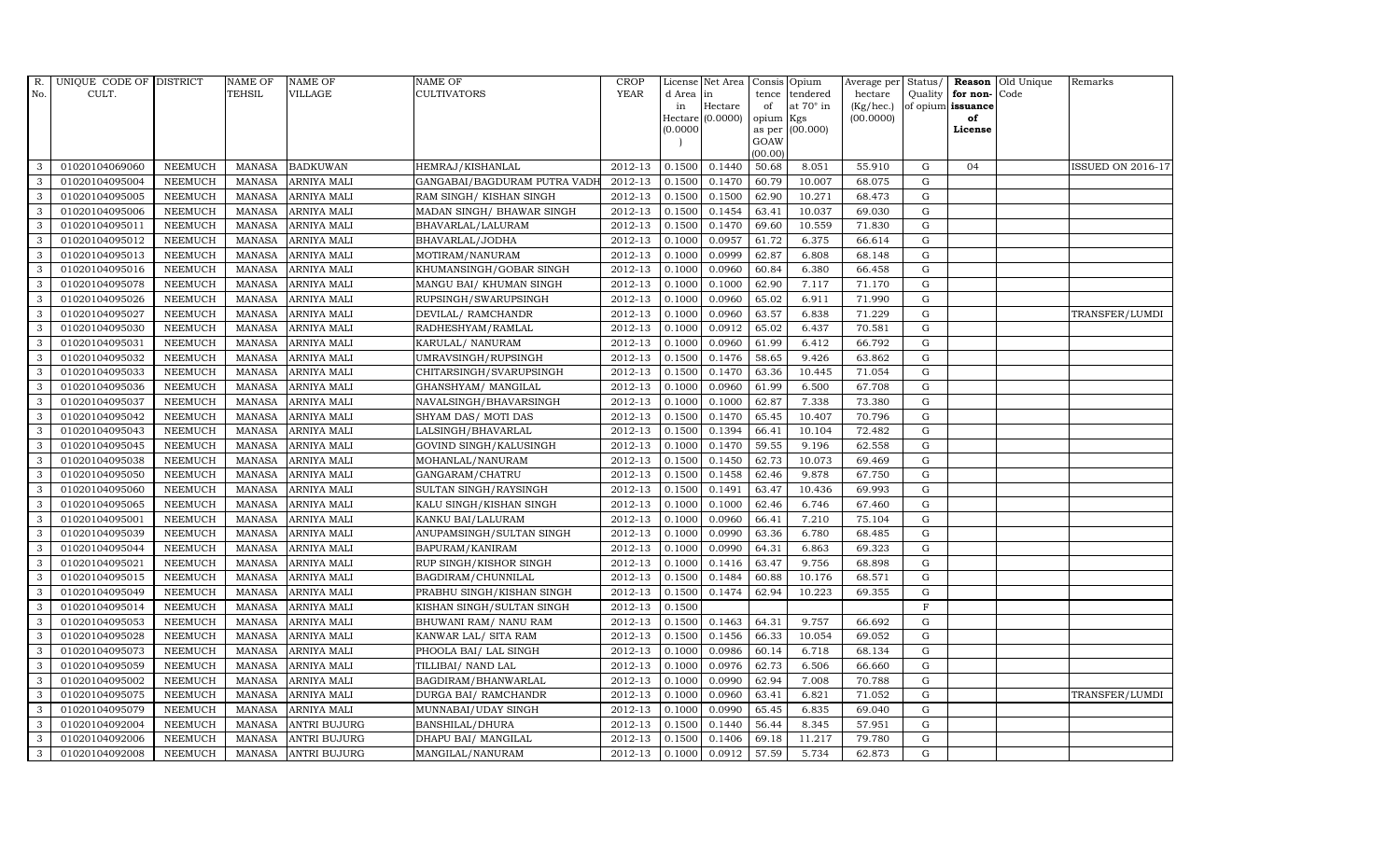| R.           | UNIQUE CODE OF DISTRICT |                | <b>NAME OF</b> | <b>NAME OF</b>      | <b>NAME OF</b>             | CROP    |           | License Net Area   Consis   Opium |           |                  | Average per Status/ |              |                   | <b>Reason</b> Old Unique | Remarks                  |
|--------------|-------------------------|----------------|----------------|---------------------|----------------------------|---------|-----------|-----------------------------------|-----------|------------------|---------------------|--------------|-------------------|--------------------------|--------------------------|
| No.          | CULT.                   |                | <b>TEHSIL</b>  | <b>VILLAGE</b>      | <b>CULTIVATORS</b>         | YEAR    | d Area in |                                   |           | tence tendered   | hectare             | Quality      | for non-          | Code                     |                          |
|              |                         |                |                |                     |                            |         | in        | Hectare                           | of        | at $70^\circ$ in | (Kg/hec.)           |              | of opium issuance |                          |                          |
|              |                         |                |                |                     |                            |         |           | Hectare (0.0000)                  | opium Kgs |                  | (00.0000)           |              | of                |                          |                          |
|              |                         |                |                |                     |                            |         | (0.0000)  |                                   | GOAW      | as per (00.000)  |                     |              | License           |                          |                          |
|              |                         |                |                |                     |                            |         |           |                                   | (00.00)   |                  |                     |              |                   |                          |                          |
| 3            | 01020104092011          | <b>NEEMUCH</b> | MANASA         | <b>ANTRI BUJURG</b> | NANDU BAI / CHATRA         | 2012-13 | 0.1500    | 0.1482                            | 67.53     | 10.081           | 68.023              | G            |                   |                          |                          |
| 3            | 01020104092013          | <b>NEEMUCH</b> | MANASA         | <b>ANTRI BUJURG</b> | NARAYANSINGH/PRATAPSINGH   | 2012-13 | 0.1500    | 0.1508                            | 63.01     | 9.650            | 63.992              | $\mathbf{I}$ | 02                |                          |                          |
| 3            | 01020104092017          | <b>NEEMUCH</b> | <b>MANASA</b>  | <b>ANTRI BUJURG</b> | MANNALAL/NARAYAN           | 2012-13 | 0.1500    | 0.1500                            | 66.28     | 10.084           | 67.227              | G            |                   |                          |                          |
| 3            | 01020104092018          | <b>NEEMUCH</b> | MANASA         | <b>ANTRI BUJURG</b> | LAXMINARAYAN / GOPAL       | 2012-13 | 0.1000    | 0.0988                            | 59.47     | 6.270            | 63.462              | $\mathbf G$  |                   |                          |                          |
| 3            | 01020104092020          | <b>NEEMUCH</b> | <b>MANASA</b>  | <b>ANTRI BUJURG</b> | BABULAL/ GOPAL             | 2012-13 | 0.1000    | 0.0990                            | 62.23     | 6.730            | 67.980              | ${\rm G}$    |                   |                          |                          |
| $\mathbf{3}$ | 01020104092021          | <b>NEEMUCH</b> | <b>MANASA</b>  | <b>ANTRI BUJURG</b> | SHIVRAM/ RUGHNATH          | 2012-13 | 0.1000    | 0.1012                            | 62.23     | 6.516            | 64.387              | $\mathbf G$  |                   |                          |                          |
| 3            | 01020104092022          | <b>NEEMUCH</b> | MANASA         | <b>ANTRI BUJURG</b> | BABUKHAN/RAHIMBAKSH        | 2012-13 | 0.1000    | 0.0990                            | 68.61     | 7.547            | 76.232              | $\mathbf G$  |                   |                          |                          |
| 3            | 01020104092024          | <b>NEEMUCH</b> | <b>MANASA</b>  | <b>ANTRI BUJURG</b> | NONDRAM/UDA JI             | 2012-13 | 0.1000    | 0.0900                            | 61.97     | 5.825            | 64.722              | $\mathbf G$  |                   |                          |                          |
| 3            | 01020104092025          | <b>NEEMUCH</b> | MANASA         | <b>ANTRI BUJURG</b> | FAKIRCHAND/NANDA           | 2012-13 | 0.1500    | 0.1400                            | 60.03     | 8.559            | 61.136              | G            |                   |                          |                          |
| 3            | 01020104092027          | <b>NEEMUCH</b> | <b>MANASA</b>  | <b>ANTRI BUJURG</b> | SHEKHMO./NOOR              | 2012-13 | 0.1500    | 0.1519                            | 68.21     | 10.329           | 67.999              | ${\rm G}$    |                   |                          |                          |
| $\mathbf{3}$ | 01020104092029          | <b>NEEMUCH</b> | <b>MANASA</b>  | <b>ANTRI BUJURG</b> | GOVERDHANSINGH/PRATAPSINGH | 2012-13 | 0.1000    | 0.0950                            | 62.83     | 6.193            | 65.189              | ${\rm G}$    |                   |                          |                          |
| 3            | 01020104092030          | <b>NEEMUCH</b> | MANASA         | <b>ANTRI BUJURG</b> | GOPAL/MANGILAL             | 2012-13 | 0.1500    | 0.1520                            | 66.28     | 10.396           | 68.395              | ${\rm G}$    |                   |                          |                          |
| 3            | 01020104092039          | <b>NEEMUCH</b> | <b>MANASA</b>  | <b>ANTRI BUJURG</b> | GOVINDKUNWARBAI/DALPAT     | 2012-13 | 0.1000    | 0.0988                            | 62.83     | 6.615            | 66.953              | $\mathbf G$  |                   |                          |                          |
| 3            | 01020104092041          | <b>NEEMUCH</b> | <b>MANASA</b>  | <b>ANTRI BUJURG</b> | AMARSINGH/SAJJANSINGH      | 2012-13 | 0.1000    | 0.1000                            | 68.88     | 7.380            | 73.800              | G            |                   |                          |                          |
| 3            | 01020104092042          | <b>NEEMUCH</b> | <b>MANASA</b>  | <b>ANTRI BUJURG</b> | NATHULAL/ UDAA             | 2012-13 | 0.1000    | 0.1000                            | 56.86     | 5.678            | 56.780              | G            | 04                |                          | <b>ISSUED ON 2016-17</b> |
| 3            | 01020104092044          | <b>NEEMUCH</b> | <b>MANASA</b>  | <b>ANTRI BUJURG</b> | VIJAY SINGH/ BAHADUR SINGH | 2012-13 | 0.1000    | 0.0945                            | 66.46     | 6.655            | 70.423              | G            |                   |                          |                          |
| 3            | 01020104092045          | <b>NEEMUCH</b> | MANASA         | <b>ANTRI BUJURG</b> | KALU SINGH/ INDAR SINGH    | 2012-13 | 0.1500    | 0.1458                            | 61.96     | 9.462            | 64.897              | $\mathbf G$  |                   |                          |                          |
| 3            | 01020104092046          | <b>NEEMUCH</b> | MANASA         | <b>ANTRI BUJURG</b> | BHERU SINGH / INDAR SINGH  | 2012-13 | 0.1500    | 0.1444                            | 66.41     | 9.914            | 68.657              | G            |                   |                          |                          |
| 3            | 01020104092047          | <b>NEEMUCH</b> | MANASA         | <b>ANTRI BUJURG</b> | BHERULAL/ RATANLAL         | 2012-13 | 0.1000    | 0.0961                            | 55.95     | 5.603            | 58.304              | $\mathbf G$  |                   |                          |                          |
| 3            | 01020104092049          | <b>NEEMUCH</b> | <b>MANASA</b>  | <b>ANTRI BUJURG</b> | BABULAL/ BIHARILAL         | 2012-13 | 0.1500    | 0.1521                            | 62.02     | 9.578            | 62.972              | G            |                   |                          |                          |
| $\mathbf{3}$ | 01020104092050          | <b>NEEMUCH</b> | <b>MANASA</b>  | <b>ANTRI BUJURG</b> | SUNDARLAL/NARAYAN          | 2012-13 | 0.1500    | 0.1512                            | 60.47     | 9.261            | 61.250              | ${\rm G}$    |                   |                          |                          |
| 3            | 01020104092052          | <b>NEEMUCH</b> | MANASA         | <b>ANTRI BUJURG</b> | RAMPRASAD/HEERALAL         | 2012-13 | 0.1500    | 0.1480                            | 67.14     | 10.359           | 69.993              | $\mathbf G$  |                   |                          |                          |
| $\mathbf{3}$ | 01020104092053          | <b>NEEMUCH</b> | MANASA         | <b>ANTRI BUJURG</b> | MANGILAL/ SHANKARLAL       | 2012-13 | 0.1500    | 0.1456                            | 48.89     | 7.257            | 49.842              | G            | 04                |                          | <b>ISSUED ON 2016-17</b> |
| 3            | 01020104092054          | <b>NEEMUCH</b> | <b>MANASA</b>  | <b>ANTRI BUJURG</b> | MANOJ/GANPAT               | 2012-13 | 0.1000    | 0.1040                            | 62.02     | 6.991            | 67.221              | $\mathbf G$  |                   |                          |                          |
| 3            | 01020104092055          | <b>NEEMUCH</b> | <b>MANASA</b>  | <b>ANTRI BUJURG</b> | DINESH/MANNALAL            | 2012-13 | 0.1500    | 0.1500                            | 64.74     | 9.840            | 65.600              | ${\rm G}$    |                   |                          |                          |
| 3            | 01020104092057          | <b>NEEMUCH</b> | <b>MANASA</b>  | <b>ANTRI BUJURG</b> | SURESH CHANDR/ NARAYAN     | 2012-13 | 0.1000    | 0.1023                            | 61.98     | 6.614            | 64.653              | G            |                   |                          |                          |
| 3            | 01020104092061          | <b>NEEMUCH</b> | <b>MANASA</b>  | <b>ANTRI BUJURG</b> | RADHESHYAM / BHAWARLAL     | 2012-13 | 0.1500    | 0.1470                            | 58.38     | 9.433            | 64.170              | ${\rm G}$    |                   |                          |                          |
| $\mathbf{3}$ | 01020104092062          | <b>NEEMUCH</b> | MANASA         | <b>ANTRI BUJURG</b> | SATYANARAYAN/ BHAWARLAL    | 2012-13 | 0.1000    | 0.0992                            | 57.04     | 6.079            | 61.280              | G            |                   |                          |                          |
| 3            | 01020104092064          | <b>NEEMUCH</b> | <b>MANASA</b>  | <b>ANTRI BUJURG</b> | HARIVALLABH/BADRILAL       | 2012-13 | 0.1500    | 0.1462                            | 64.07     | 9.858            | 67.428              | $\mathbf G$  |                   |                          |                          |
| 3            | 01020104092065          | <b>NEEMUCH</b> | <b>MANASA</b>  | <b>ANTRI BUJURG</b> | BABULAL/RAMGOPAL           | 2012-13 | 0.1500    | 0.1440                            | 67.44     | 10.800           | 75.000              | $\mathbf G$  |                   |                          |                          |
| 3            | 01020104092068          | <b>NEEMUCH</b> | MANASA         | <b>ANTRI BUJURG</b> | NANHEKHAN/NOORA            | 2012-13 | 0.1500    | 0.1452                            | 67.14     | 10.081           | 69.428              | G            |                   |                          |                          |
| 3            | 01020104092070          | <b>NEEMUCH</b> | MANASA         | <b>ANTRI BUJURG</b> | KISHORE/LALSINGH           | 2012-13 | 0.1500    | 0.1500                            | 64.84     | 10.022           | 66.813              | ${\rm G}$    |                   |                          |                          |
| 3            | 01020104092071          | <b>NEEMUCH</b> | <b>MANASA</b>  | <b>ANTRI BUJURG</b> | KAILASH/HEERALAL           | 2012-13 | 0.1000    | 0.0972                            | 72.86     | 7.473            | 76.883              | $\mathbf G$  |                   |                          |                          |
| 3            | 01020104092073          | <b>NEEMUCH</b> | <b>MANASA</b>  | <b>ANTRI BUJURG</b> | SAMRATH/RAMGOPAL           | 2012-13 | 0.1500    | 0.1480                            | 68.21     | 10.407           | 70.318              | $\mathbf G$  |                   |                          |                          |
| 3            | 01020104092074          | <b>NEEMUCH</b> | <b>MANASA</b>  | <b>ANTRI BUJURG</b> | KAILASH/SATYANARAYAN       | 2012-13 | 0.1000    | 0.1000                            | 63.50     | 6.649            | 66.490              | $\mathbf G$  |                   |                          |                          |
| 3            | 01020104092076          | <b>NEEMUCH</b> | <b>MANASA</b>  | <b>ANTRI BUJURG</b> | UDAYRAM/ CHATRU            | 2012-13 | 0.1500    | 0.1395                            | 62.23     | 9.637            | 69.082              | ${\rm G}$    |                   |                          |                          |
| 3            | 01020104092078          | <b>NEEMUCH</b> | <b>MANASA</b>  | <b>ANTRI BUJURG</b> | LAXMAN/NAHARSINGH          | 2012-13 | 0.1500    | 0.1452                            | 58.02     | 8.993            | 61.935              | G            |                   |                          |                          |
| 3            | 01020104092079          | <b>NEEMUCH</b> | <b>MANASA</b>  | <b>ANTRI BUJURG</b> | DINESH/BABUGIR             | 2012-13 | 0.1000    | 0.0988                            | 67.53     | 7.303            | 73.917              | $\mathbf G$  |                   |                          |                          |
| 3            | 01020104092080          | <b>NEEMUCH</b> | <b>MANASA</b>  | <b>ANTRI BUJURG</b> | LAL SINGH/ BHAWAR SINGH    | 2012-13 | 0.1000    | 0.0992                            | 58.25     | 5.875            | 59.224              | $\mathbf G$  |                   |                          |                          |
| 3            | 01020104092081          | <b>NEEMUCH</b> | <b>MANASA</b>  | <b>ANTRI BUJURG</b> | PARVAT SINGH/ SHIV SINGH   | 2012-13 | 0.1000    | 0.0899                            | 72.96     | 6.775            | 75.362              | $\mathbf G$  |                   |                          |                          |
| 3            | 01020104092084          | <b>NEEMUCH</b> |                | MANASA ANTRI BUJURG | TIKAM SINGH/ SHIV SINGH    | 2012-13 | 0.1000    | 0.0972                            | 63.19     | 6.283            | 64.640              | G            |                   |                          |                          |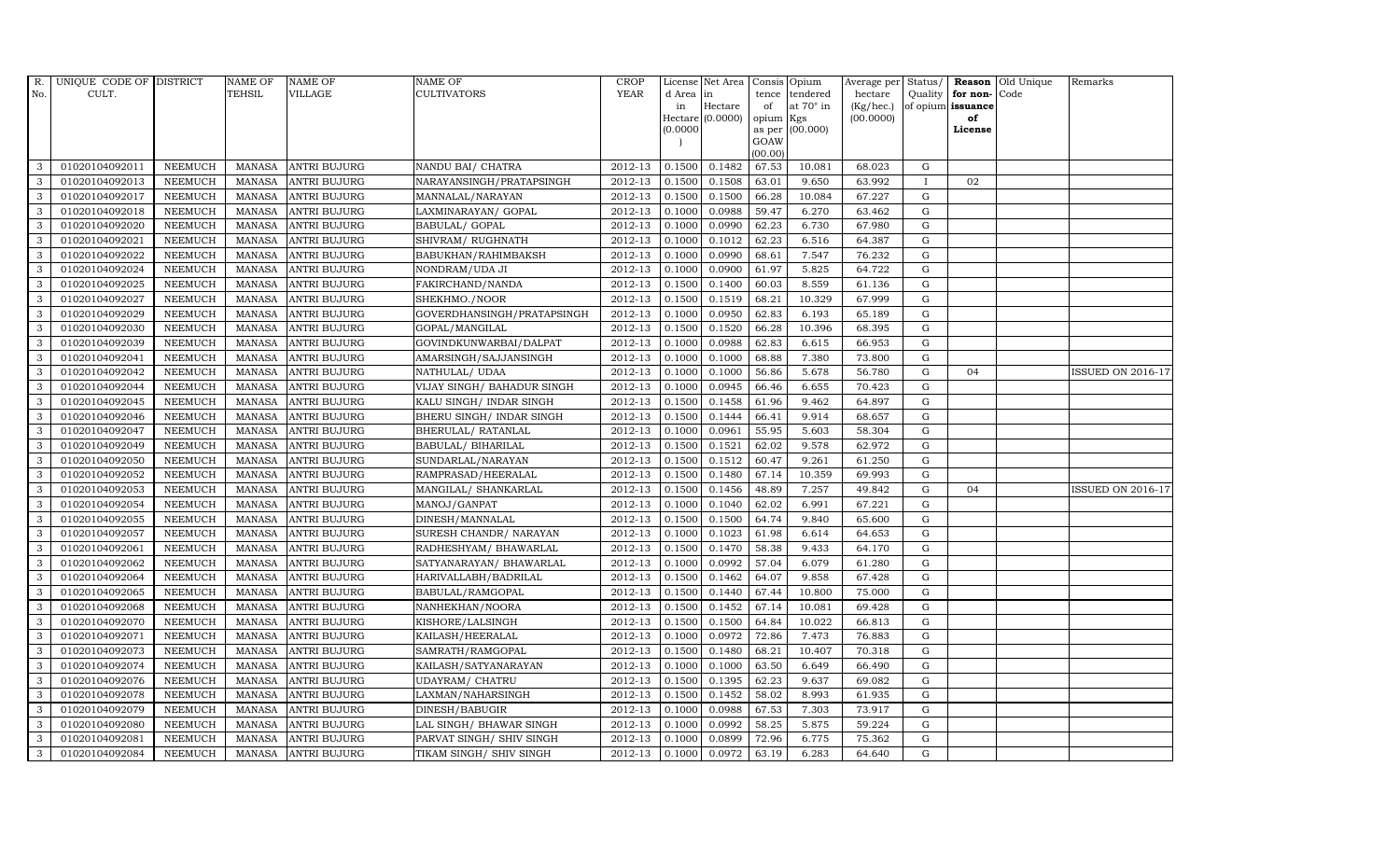| R.           | UNIQUE CODE OF DISTRICT |                | <b>NAME OF</b> | <b>NAME OF</b>      | <b>NAME OF</b>                | CROP    |           | License Net Area   Consis   Opium |           |                  | Average per | Status/      | Reason            | Old Unique | Remarks                  |
|--------------|-------------------------|----------------|----------------|---------------------|-------------------------------|---------|-----------|-----------------------------------|-----------|------------------|-------------|--------------|-------------------|------------|--------------------------|
| No.          | CULT.                   |                | TEHSIL         | <b>VILLAGE</b>      | <b>CULTIVATORS</b>            | YEAR    | d Area in |                                   |           | tence tendered   | hectare     | Quality      | for non-          | Code       |                          |
|              |                         |                |                |                     |                               |         | in        | Hectare                           | of        | at $70^\circ$ in | (Kg/hec.)   |              | of opium issuance |            |                          |
|              |                         |                |                |                     |                               |         |           | Hectare (0.0000)                  | opium Kgs |                  | (00.0000)   |              | of                |            |                          |
|              |                         |                |                |                     |                               |         | (0.0000)  |                                   | GOAW      | as per (00.000)  |             |              | License           |            |                          |
|              |                         |                |                |                     |                               |         |           |                                   | (00.00)   |                  |             |              |                   |            |                          |
| 3            | 01020104092087          | <b>NEEMUCH</b> |                | MANASA ANTRI BUJURG | DINESH KUMAR/ KANHEYALAL      | 2012-13 | 0.1000    | 0.0960                            | 62.47     | 5.774            | 60.146      | $\mathbf G$  |                   |            |                          |
| 3            | 01020104092089          | <b>NEEMUCH</b> | MANASA         | <b>ANTRI BUJURG</b> | NARAYAN SINGH/ SHIV SINGH     | 2012-13 | 0.1500    | 0.1440                            | 49.57     | 4.157            | 28.868      | $\mathbf{I}$ | 02                |            |                          |
| 3            | 01020104092090          | <b>NEEMUCH</b> | <b>MANASA</b>  | <b>ANTRI BUJURG</b> | YASHWANT/HARIVALLABH          | 2012-13 | 0.1500    | 0.1488                            | 68.61     | 10.478           | 70.417      | G            |                   |            |                          |
| 3            | 01020104092091          | <b>NEEMUCH</b> | MANASA         | <b>ANTRI BUJURG</b> | HARIPRASAD/BIHARI             | 2012-13 | 0.1500    | 0.1520                            | 64.07     | 10.562           | 69.487      | $\mathbf G$  |                   |            |                          |
| 3            | 01020104092092          | <b>NEEMUCH</b> | <b>MANASA</b>  | <b>ANTRI BUJURG</b> | BHARATSINGH/NAHARSINGH        | 2012-13 | 0.1500    | 0.1500                            | 64.74     | 9.998            | 66.653      | ${\rm G}$    |                   |            |                          |
| $\mathbf{3}$ | 01020104092093          | <b>NEEMUCH</b> | MANASA         | <b>ANTRI BUJURG</b> | HIRALAL/ RAMCHANDR            | 2012-13 | 0.1000    | 0.1000                            | 59.19     | 6.486            | 64.860      | $\mathbf G$  |                   |            |                          |
| 3            | 01020104092097          | <b>NEEMUCH</b> | MANASA         | <b>ANTRI BUJURG</b> | MANOJ KUMAR/ BAPULAL          | 2012-13 | 0.1000    | 0.0950                            | 61.96     | 6.276            | 66.063      | $\mathbf G$  |                   |            |                          |
| 3            | 01020104092098          | <b>NEEMUCH</b> | <b>MANASA</b>  | <b>ANTRI BUJURG</b> | DHARAM/CHANDRA/HEERALAL       | 2012-13 | 0.1000    | 0.0960                            | 63.58     | 6.394            | 66.604      | G            |                   |            |                          |
| 3            | 01020104092099          | <b>NEEMUCH</b> | MANASA         | <b>ANTRI BUJURG</b> | GOPAL/SATYANARAYAN            | 2012-13 | 0.1000    | 0.0960                            | 63.58     | 6.458            | 67.271      | G            |                   |            |                          |
| 3            | 01020104092103          | <b>NEEMUCH</b> | <b>MANASA</b>  | <b>ANTRI BUJURG</b> | SHRINIWAS/CHHAGANLAL          | 2012-13 | 0.1000    | 0.0975                            | 63.92     | 6.465            | 66.308      | ${\rm G}$    |                   |            |                          |
| $\mathbf{3}$ | 01020104092113          | <b>NEEMUCH</b> | <b>MANASA</b>  | <b>ANTRI BUJURG</b> | GUMAN SINGH/ RAM SINGH        | 2012-13 | 0.1000    | 0.0968                            | 56.58     | 5.601            | 57.862      | ${\rm G}$    |                   |            |                          |
| 3            | 01020104092120          | <b>NEEMUCH</b> | MANASA         | <b>ANTRI BUJURG</b> | BASANTILAL/ NATHULAL          | 2012-13 | 0.1000    | 0.1025                            | 53.32     | 5.919            | 57.746      | ${\rm G}$    | 05                |            | <b>ISSUED ON 2015-16</b> |
| 3            | 01020104092125          | <b>NEEMUCH</b> | <b>MANASA</b>  | <b>ANTRI BUJURG</b> | NAHARSINGH/VAKTAVARSINGH      | 2012-13 | 0.1500    | 0.1440                            | 64.84     | 10.106           | 70.181      | $\mathbf G$  |                   |            |                          |
| 3            | 01020104092102          | <b>NEEMUCH</b> | <b>MANASA</b>  | <b>ANTRI BUJURG</b> | SAMNDI BAI/ KANHEYALAL        | 2012-13 | 0.1000    | 0.0980                            | 68.61     | 7.302            | 74.510      | G            |                   |            |                          |
| 3            | 01020104092129          | <b>NEEMUCH</b> | MANASA         | <b>ANTRI BUJURG</b> | ALLAHBAKSH/RAMJU              | 2012-13 | 0.1500    | 0.1520                            | 63.86     | 10.035           | 66.020      | G            |                   |            |                          |
| 3            | 01020104092130          | <b>NEEMUCH</b> | <b>MANASA</b>  | <b>ANTRI BUJURG</b> | PRABHULAL/ NARAYAN            | 2012-13 | 0.1000    | 0.0960                            | 59.47     | 6.040            | 62.917      | ${\rm G}$    |                   |            |                          |
| 3            | 01020104092132          | <b>NEEMUCH</b> | MANASA         | <b>ANTRI BUJURG</b> | BHUWANISHANKAR/NARAYAN        | 2012-13 | 0.1500    | 0.1519                            | 67.44     | 9.971            | 65.642      | ${\rm G}$    |                   |            |                          |
| 3            | 01020104092143          | <b>NEEMUCH</b> | MANASA         | <b>ANTRI BUJURG</b> | RADHAKISHAN/ BHAWARLAL        | 2012-13 | 0.1000    | 0.0960                            | 62.02     | 6.645            | 69.219      | G            |                   |            |                          |
| 3            | 01020104092149          | <b>NEEMUCH</b> | MANASA         | <b>ANTRI BUJURG</b> | SAMPATBAI/RAMNARAYAN          | 2012-13 | 0.1500    | 0.1458                            | 62.25     | 9.177            | 62.942      | $\mathbf G$  |                   |            |                          |
| 3            | 01020104092157          | <b>NEEMUCH</b> | <b>MANASA</b>  | <b>ANTRI BUJURG</b> | MAYABAI/KAILASHCHANDRA        | 2012-13 | 0.1000    | 0.0950                            | 66.41     | 7.096            | 74.695      | $\mathbf G$  |                   |            |                          |
| $\mathbf{3}$ | 01020104092158          | <b>NEEMUCH</b> | <b>MANASA</b>  | <b>ANTRI BUJURG</b> | <b>GHASI/ BHERU BHIL</b>      | 2012-13 | 0.1000    | 0.0943                            | 52.99     | 4.928            | 52.259      | ${\rm G}$    | 04                |            | <b>ISSUED ON 2016-17</b> |
| 3            | 01020104092160          | <b>NEEMUCH</b> | MANASA         | <b>ANTRI BUJURG</b> | KANHYALAL/SURAJMAL            | 2012-13 | 0.1000    | 0.0960                            | 60.15     | 6.410            | 66.771      | ${\rm G}$    |                   |            |                          |
| $\mathbf{3}$ | 01020104092137          | <b>NEEMUCH</b> | MANASA         | <b>ANTRI BUJURG</b> | MANGU SINGH/INDRA SINGH       | 2012-13 | 0.1500    | 0.1500                            | 63.50     | 9.770            | 65.133      | G            |                   |            |                          |
| 3            | 01020104092072          | <b>NEEMUCH</b> | <b>MANASA</b>  | <b>ANTRI BUJURG</b> | SHAMBHULAL/BHONA              | 2012-13 | 0.1000    | 0.1000                            | 57.82     | 6.550            | 65.500      | $\mathbf G$  |                   |            |                          |
| 3            | 01020104092161          | <b>NEEMUCH</b> | <b>MANASA</b>  | <b>ANTRI BUJURG</b> | SATYANARAYAN / SHANKARLAL     | 2012-13 | 0.1000    | 0.0960                            | 66.41     | 6.594            | 68.688      | $\mathbf G$  |                   |            |                          |
| 3            | 01020104092063          | <b>NEEMUCH</b> | <b>MANASA</b>  | <b>ANTRI BUJURG</b> | AMRATLAL/BHAVARLAL            | 2012-13 | 0.1500    | 0.1394                            | 63.86     | 9.615            | 68.974      | G            |                   |            |                          |
| 3            | 01020104092152          | <b>NEEMUCH</b> | <b>MANASA</b>  | <b>ANTRI BUJURG</b> | VISHNULAL/ KACHRU             | 2012-13 | 0.1000    | 0.0980                            | 59.47     | 6.363            | 64.929      | ${\rm G}$    |                   |            |                          |
| $\mathbf{3}$ | 01020104092015          | <b>NEEMUCH</b> | MANASA         | <b>ANTRI BUJURG</b> | KAMLA BAI/HIRALAL             | 2012-13 | 0.1500    | 0.1500                            | 57.93     | 9.401            | 62.673      | G            |                   |            |                          |
| 3            | 01020104092005          | <b>NEEMUCH</b> | <b>MANASA</b>  | <b>ANTRI BUJURG</b> | BHAWARLAL/ GOPAL              | 2012-13 | 0.1500    | 0.1443                            | 57.07     | 8.846            | 61.303      | $\mathbf G$  |                   |            |                          |
| 3            | 01020104092010          | <b>NEEMUCH</b> | <b>MANASA</b>  | <b>ANTRI BUJURG</b> | RAMPRASAD/BHERULAL            | 2012-13 | 0.1500    | 0.1470                            | 63.92     | 9.588            | 65.224      | $\mathbf G$  |                   |            |                          |
| 3            | 01020104092033          | <b>NEEMUCH</b> | MANASA         | <b>ANTRI BUJURG</b> | HAKIMKHA/NANHEKHA             | 2012-13 | 0.1500    | 0.1440                            | 57.74     | 8.842            | 61.403      | G            |                   |            |                          |
| 3            | 01020104092138          | <b>NEEMUCH</b> | MANASA         | <b>ANTRI BUJURG</b> | MOHAN KUNWAR/ NARENDRA SINGH  | 2012-13 | 0.1500    | 0.1485                            | 63.38     | 9.679            | 65.178      | ${\rm G}$    |                   |            |                          |
| 3            | 01020104092131          | <b>NEEMUCH</b> | <b>MANASA</b>  | <b>ANTRI BUJURG</b> | CHHOTE KHAN/ NANA KAHAN       | 2012-13 | 0.1000    | 0.1000                            | 61.97     | 6.153            | 61.530      | $\mathbf G$  |                   |            |                          |
| 3            | 01020104092146          | <b>NEEMUCH</b> | <b>MANASA</b>  | <b>ANTRI BUJURG</b> | VISHNUDAS/RAGHUVEERDAS        | 2012-13 | 0.1000    | 0.1008                            | 62.25     | 6.421            | 63.700      | $\mathbf G$  |                   |            |                          |
| 3            | 01020104092105          | <b>NEEMUCH</b> | <b>MANASA</b>  | <b>ANTRI BUJURG</b> | DASHRATH / PARASRAM           | 2012-13 | 0.1000    | 0.1000                            | 69.18     | 7.402            | 74.020      | $\mathbf G$  |                   |            |                          |
| 3            | 01020104092194          | <b>NEEMUCH</b> | <b>MANASA</b>  | <b>ANTRI BUJURG</b> | FAKIRCHAND/ AMRA              | 2012-13 | 0.1000    | 0.0960                            | 56.98     | 5.657            | 58.927      | G            |                   |            |                          |
| 3            | 01020104092075          | <b>NEEMUCH</b> | <b>MANASA</b>  | <b>ANTRI BUJURG</b> | MOHAMAD HUSSAIN/ RAMJU KHA    | 2012-13 | 0.1500    | 0.1517                            | 56.42     | 8.536            | 56.269      | G            | 04                |            | <b>ISSUED ON 2016-17</b> |
| 3            | 01020104092197          | <b>NEEMUCH</b> | <b>MANASA</b>  | <b>ANTRI BUJURG</b> | BHAWAR SINGH / SHAMBHU SINGH  | 2012-13 | 0.1500    | 0.1460                            | 61.96     | 9.489            | 64.993      | $\mathbf G$  |                   |            |                          |
| 3            | 01020104096002          | <b>NEEMUCH</b> | <b>MANASA</b>  | <b>ANKLI</b>        | MANGILAL/DEVA                 | 2012-13 | 0.1500    | 0.1500                            | 58.90     | 9.634            | 64.227      | $\mathbf G$  |                   |            |                          |
| 3            | 01020104096003          | <b>NEEMUCH</b> | <b>MANASA</b>  | <b>ANKLI</b>        | DEVILAL/LADU D.P. KISHNA      | 2012-13 | 0.1000    | 0.0924                            | 59.05     | 6.057            | 65.552      | $\mathbf G$  |                   |            |                          |
| 3            | 01020104096006          | <b>NEEMUCH</b> | MANASA ANKLI   |                     | ANILKUMAR/KESHARIMAL D.P.RAJM | 2012-13 | 0.1500    | 0.1456                            | 62.23     | 9.850            | 67.651      | G            |                   |            |                          |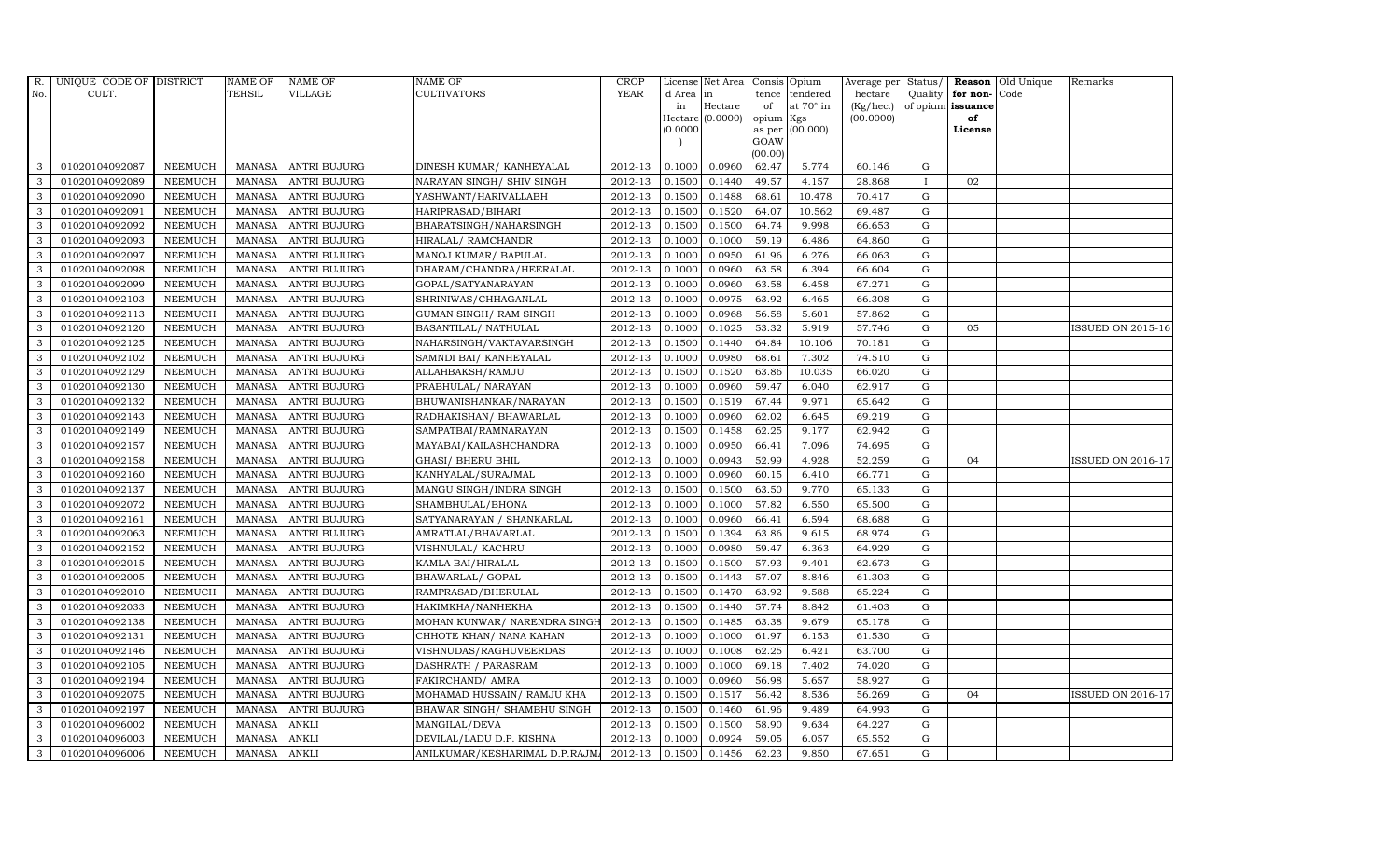| R.             | UNIQUE CODE OF DISTRICT |                | <b>NAME OF</b> | <b>NAME OF</b>        | <b>NAME OF</b>             | CROP    |          | License Net Area   Consis   Opium |           |                  | Average per | Status/     | Reason            | Old Unique | Remarks                  |
|----------------|-------------------------|----------------|----------------|-----------------------|----------------------------|---------|----------|-----------------------------------|-----------|------------------|-------------|-------------|-------------------|------------|--------------------------|
| No.            | CULT.                   |                | <b>TEHSIL</b>  | <b>VILLAGE</b>        | <b>CULTIVATORS</b>         | YEAR    | d Area   | in                                | tence     | tendered         | hectare     | Quality     | for non-          | Code       |                          |
|                |                         |                |                |                       |                            |         | in       | Hectare                           | of        | at $70^\circ$ in | (Kg/hec.)   |             | of opium issuance |            |                          |
|                |                         |                |                |                       |                            |         |          | Hectare (0.0000)                  | opium Kgs |                  | (00.0000)   |             | of<br>License     |            |                          |
|                |                         |                |                |                       |                            |         | (0.0000) |                                   | GOAW      | as per (00.000)  |             |             |                   |            |                          |
|                |                         |                |                |                       |                            |         |          |                                   | (00.00)   |                  |             |             |                   |            |                          |
| 3              | 01020104096007          | <b>NEEMUCH</b> | MANASA         | <b>ANKLI</b>          | RAMNARAYAN/NATHU           | 2012-13 | 0.1000   | 0.1000                            | 57.65     | 6.169            | 61.690      | G           |                   |            |                          |
| 3              | 01020104096014          | <b>NEEMUCH</b> | <b>MANASA</b>  | <b>ANKLI</b>          | PURALAL/GHASIRAM           | 2012-13 | 0.1500   | 0.1505                            | 66.53     | 10.436           | 69.342      | $\mathbf G$ |                   |            |                          |
| 3              | 01020104096016          | <b>NEEMUCH</b> | <b>MANASA</b>  | <b>ANKLI</b>          | PRAHLAD/MANNALAL           | 2012-13 | 0.1500   | 0.1500                            | 66.53     | 10.578           | 70.520      | G           |                   |            |                          |
| 3              | 01020104096023          | <b>NEEMUCH</b> | <b>MANASA</b>  | <b>ANKLI</b>          | KISHORSINGH/MADANSINGH     | 2012-13 | 0.1000   | 0.0912                            | 62.23     | 6.339            | 69.507      | $\mathbf G$ |                   |            |                          |
| 3              | 01020104096028          | <b>NEEMUCH</b> | <b>MANASA</b>  | <b>ANKLI</b>          | GOPAL/BAGDIRAM             | 2012-13 | 0.1000   | 0.0990                            | 67.14     | 7.107            | 71.788      | ${\rm G}$   |                   |            |                          |
| $\mathbf{3}$   | 01020104096031          | <b>NEEMUCH</b> | MANASA         | <b>ANKLI</b>          | KRISHPALSINGH/MANOHARSINGH | 2012-13 | 0.1500   | 0.1419                            | 57.95     | 9.429            | 66.448      | $\mathbf G$ |                   |            |                          |
| 3              | 01020104096032          | <b>NEEMUCH</b> | <b>MANASA</b>  | <b>ANKLI</b>          | NAGULAL/KISHOR             | 2012-13 | 0.1000   | 0.0966                            | 60.76     | 6.137            | 63.530      | $\mathbf G$ |                   |            |                          |
| 3              | 01020104096033          | <b>NEEMUCH</b> | <b>MANASA</b>  | <b>ANKLI</b>          | SHANTILAL/BHANWARLAL       | 2012-13 | 0.1000   | 0.1020                            | 65.31     | 7.119            | 69.794      | $\mathbf G$ |                   |            |                          |
| 3              | 01020104096050          | <b>NEEMUCH</b> | <b>MANASA</b>  | <b>ANKLI</b>          | BAGDIRAM/AMRA JI           | 2012-13 | 0.1500   | 0.1472                            | 56.68     | 8.785            | 59.681      | $\mathbf G$ |                   |            |                          |
| 3              | 01020104096056          | <b>NEEMUCH</b> | <b>MANASA</b>  | <b>ANKLI</b>          | KASTURIBAI/MANGILAL        | 2012-13 | 0.1000   | 0.0974                            | 67.14     | 7.462            | 76.612      | ${\rm G}$   |                   |            |                          |
| 3              | 01020104096068          | <b>NEEMUCH</b> | <b>MANASA</b>  | <b>ANKLI</b>          | RAJARAM/ JAGANNATH         | 2012-13 | 0.1000   | 0.1000                            | 65.31     | 6.298            | 62.980      | ${\rm G}$   |                   |            |                          |
| 3              | 01020104096071          | <b>NEEMUCH</b> | <b>MANASA</b>  | <b>ANKLI</b>          | NANDA/PARTHA               | 2012-13 | 0.1000   | 0.0988                            | 51.93     | 4.993            | 50.536      | ${\rm G}$   | 04                |            | <b>ISSUED ON 2016-17</b> |
| 3              | 01020104096081          | <b>NEEMUCH</b> | <b>MANASA</b>  | <b>ANKLI</b>          | BHAGATRAM/RAMCHANDRA       | 2012-13 | 0.1500   | 0.1472                            | 65.54     | 10.299           | 69.966      | $\mathbf G$ |                   |            |                          |
| 3              | 01020104096085          | <b>NEEMUCH</b> | <b>MANASA</b>  | <b>ANKLI</b>          | PURUSHOTTAM/RAMNIVAS       | 2012-13 | 0.1000   | 0.1008                            | 66.53     | 7.204            | 71.468      | G           |                   |            |                          |
| 3              | 01020104096087          | <b>NEEMUCH</b> | <b>MANASA</b>  | <b>ANKLI</b>          | SHYAMLAL/SITARAM           | 2012-13 | 0.1000   | 0.0992                            | 59.95     | 5.841            | 58.881      | G           |                   |            |                          |
| 3              | 01020104096088          | <b>NEEMUCH</b> | <b>MANASA</b>  | <b>ANKLI</b>          | MADANLAL/ RUPAJI           | 2012-13 | 0.1500   | 0.1400                            | 58.35     | 8.819            | 62.993      | ${\rm G}$   |                   |            |                          |
| 3              | 01020104096015          | <b>NEEMUCH</b> | <b>MANASA</b>  | <b>ANKLI</b>          | BHAVARLAL/MANGILAL         | 2012-13 | 0.1500   | 0.1496                            | 68.75     | 10.686           | 71.430      | G           |                   |            |                          |
| 3              | 01020104096024          | <b>NEEMUCH</b> | <b>MANASA</b>  | <b>ANKLI</b>          | BAPULAL/NARAYAN            | 2012-13 | 0.1000   | 0.0984                            | 59.94     | 6.542            | 66.484      | G           |                   |            |                          |
| 3              | 01020104096054          | <b>NEEMUCH</b> | <b>MANASA</b>  | <b>ANKLI</b>          | DULESINGH/ONKARSINGJ       | 2012-13 | 0.1000   | 0.1012                            | 62.23     | 6.952            | 68.696      | $\mathbf G$ |                   |            |                          |
| 3              | 01020104096075          | <b>NEEMUCH</b> | <b>MANASA</b>  | <b>ANKLI</b>          | BHANWARLAL/GANGARAM        | 2012-13 | 0.1500   | 0.1505                            | 57.00     | 9.372            | 62.272      | $\mathbf G$ |                   |            |                          |
| $\mathbf{3}$   | 01020104096025          | <b>NEEMUCH</b> | <b>MANASA</b>  | <b>ANKLI</b>          | BAPULAL/RAMCHAND           | 2012-13 | 0.1000   | 0.0984                            | 65.54     | 6.694            | 68.028      | ${\rm G}$   |                   |            |                          |
| 3              | 01020104096077          | <b>NEEMUCH</b> | <b>MANASA</b>  | <b>ANKLI</b>          | MADANSINGH/JAYSINGH        | 2012-13 | 0.1000   | 0.1000                            | 68.75     | 7.317            | 73.170      | ${\rm G}$   |                   |            |                          |
| $\mathbf{3}$   | 01020104096038          | <b>NEEMUCH</b> | <b>MANASA</b>  | <b>ANKLI</b>          | ARJUNSINGH/DEVISINGH       | 2012-13 | 0.1500   | 0.1496                            | 59.95     | 9.798            | 65.495      | G           |                   |            |                          |
| 3              | 01020104096051          | <b>NEEMUCH</b> | <b>MANASA</b>  | <b>ANKLI</b>          | PRABHULAL/HARIRAM          | 2012-13 | 0.1500   | 0.1480                            | 59.05     | 9.465            | 63.953      | $\mathbf G$ |                   |            |                          |
| 3              | 01020104096094          | <b>NEEMUCH</b> | <b>MANASA</b>  | <b>ANKLI</b>          | MOHAN LAL/ RAM CHANDRA     | 2012-13 | 0.1500   | 0.1517                            | 67.14     | 10.292           | 67.844      | $\mathbf G$ |                   |            |                          |
| 3              | 01020104096069          | <b>NEEMUCH</b> | <b>MANASA</b>  | <b>ANKLI</b>          | PARMANAND/MANGILAL         | 2012-13 | 0.1500   | 0.1496                            | 59.95     | 9.275            | 61.999      | G           |                   |            |                          |
| 3              | 01020104096019          | <b>NEEMUCH</b> | <b>MANASA</b>  | <b>ANKLI</b>          | GANESHRAM/ DHANNA          | 2012-13 | 0.1000   | 0.0952                            | 60.56     | 6.566            | 68.971      | ${\rm G}$   |                   |            |                          |
| 3              | 01020104096100          | <b>NEEMUCH</b> | <b>MANASA</b>  | <b>ANKLI</b>          | MOHANLAL/ RATANLAL         | 2012-13 | 0.1000   | 0.1000                            | 58.44     | 6.395            | 63.950      | G           |                   |            |                          |
| 3              | 01020104096102          | <b>NEEMUCH</b> | <b>MANASA</b>  | <b>ANKLI</b>          | BAGDIRAM/KHEMRAJ           | 2012-13 | 0.1000   | 0.1000                            | 72.35     | 7.400            | 74.000      | $\mathbf G$ |                   |            |                          |
| $\overline{2}$ | 01020104052112          | <b>NEEMUCH</b> | <b>MANASA</b>  | <b>ALHED JAGIR-II</b> | BABULAL/NANALAL            | 2012-13 | 0.1000   | 0.0989                            | 58.76     | 5.800            | 58.645      | $\mathbf G$ |                   |            |                          |
| $\overline{2}$ | 01020104052067          | <b>NEEMUCH</b> | <b>MANASA</b>  | <b>ALHED JAGIR-II</b> | BAGDIRAM/SAVLA             | 2012-13 | 0.1000   | 0.1000                            | 59.08     | 6.254            | 62.540      | G           |                   |            |                          |
| $\overline{a}$ | 01020104052099          | <b>NEEMUCH</b> | <b>MANASA</b>  | ALHED JAGIR-II        | BAPULAL/CHATARBHUJ         | 2012-13 | 0.1500   | 0.1500                            | 58.76     | 9.452            | 63.013      | ${\rm G}$   |                   |            |                          |
| $\overline{a}$ | 01020104052062          | <b>NEEMUCH</b> | <b>MANASA</b>  | ALHED JAGIR-II        | BHAGATRAM/NATHU            | 2012-13 | 0.1000   | 0.0990                            | 55.66     | 5.940            | 60.000      | $\mathbf G$ |                   |            |                          |
| 2              | 01020104052055          | <b>NEEMUCH</b> | <b>MANASA</b>  | <b>ALHED JAGIR-II</b> | BHAGUBAI/NANDLAL           | 2012-13 | 0.1500   | 0.1470                            | 63.49     | 10.431           | 70.959      | $\mathbf G$ |                   |            |                          |
| $\overline{2}$ | 01020104052085          | <b>NEEMUCH</b> | <b>MANASA</b>  | ALHED JAGIR-II        | CHAINRAM/NANDLAL           | 2012-13 | 0.1500   | 0.1504                            | 68.82     | 10.647           | 70.791      | $\mathbf G$ |                   |            |                          |
| $\overline{a}$ | 01020104052098          | <b>NEEMUCH</b> | <b>MANASA</b>  | ALHED JAGIR-II        | CHAINSUKH/ DEVILAL         | 2012-13 | 0.1500   | 0.1482                            | 59.08     | 9.647            | 65.094      | $\mathbf G$ |                   |            |                          |
| $\overline{2}$ | 01020104052139          | <b>NEEMUCH</b> | <b>MANASA</b>  | ALHED JAGIR-II        | DOLATRAM/BHAWARLAL         | 2012-13 | 0.1000   | 0.1014                            | 50.29     | 5.726            | 56.469      | ${\rm G}$   | 04                |            | <b>ISSUED ON 2016-17</b> |
| $\overline{a}$ | 01020104052076          | <b>NEEMUCH</b> | <b>MANASA</b>  | ALHED JAGIR-II        | GIRDHARI/KESHURAM          | 2012-13 | 0.1500   | 0.1480                            | 58.76     | 9.821            | 66.358      | $\mathbf G$ |                   |            |                          |
| $\overline{2}$ | 01020104052169          | <b>NEEMUCH</b> | <b>MANASA</b>  | ALHED JAGIR-II        | GOPAL/BHAGATRAM            | 2012-13 | 0.1000   | 0.1020                            | 62.65     | 6.471            | 63.441      | $\mathbf G$ |                   |            |                          |
| 2              | 01020104052050          | <b>NEEMUCH</b> | <b>MANASA</b>  | ALHED JAGIR-II        | GOPAL/LAKHMICHANDRA        | 2012-13 | 0.1500   | 0.1512                            | 69.02     | 10.738           | 71.019      | $\mathbf G$ |                   |            |                          |
| $\overline{a}$ | 01020104052092          | <b>NEEMUCH</b> | MANASA         | <b>ALHED JAGIR-II</b> | KACHRULAL/ONKARLAL         | 2012-13 | 0.1000   | 0.0984                            | 66.64     | 7.045            | 71.596      | G           |                   |            |                          |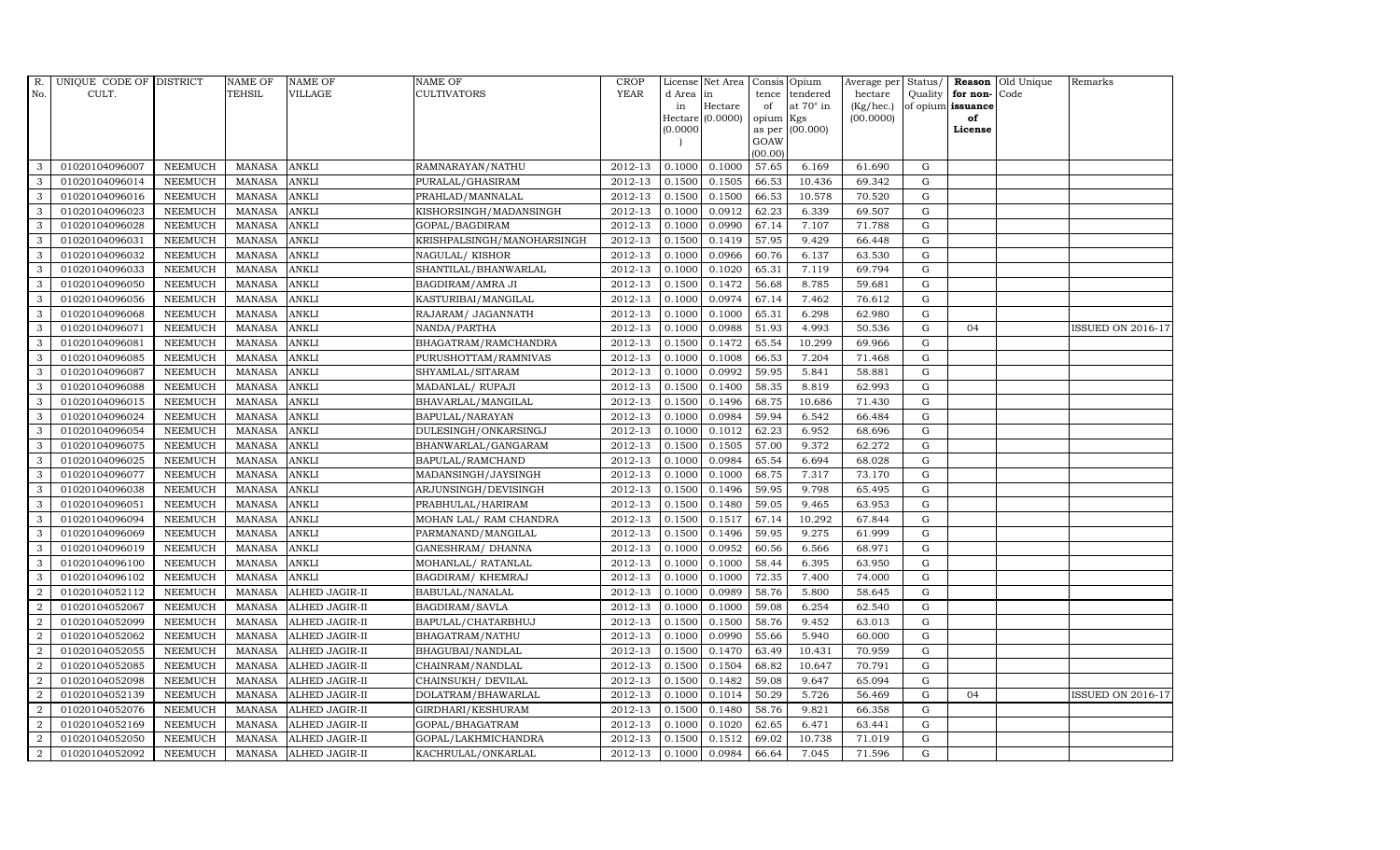| R.             | UNIQUE CODE OF DISTRICT |                | <b>NAME OF</b> | <b>NAME OF</b>        | <b>NAME OF</b>                | CROP    |           | License Net Area   Consis   Opium |           |                  | Average per Status/ |             |                   | <b>Reason</b> Old Unique | Remarks |
|----------------|-------------------------|----------------|----------------|-----------------------|-------------------------------|---------|-----------|-----------------------------------|-----------|------------------|---------------------|-------------|-------------------|--------------------------|---------|
| No.            | CULT.                   |                | TEHSIL         | VILLAGE               | <b>CULTIVATORS</b>            | YEAR    | d Area in |                                   |           | tence tendered   | hectare             | Quality     | for non-          | Code                     |         |
|                |                         |                |                |                       |                               |         | in        | Hectare                           | of        | at $70^\circ$ in | (Kg/hec.)           |             | of opium issuance |                          |         |
|                |                         |                |                |                       |                               |         |           | Hectare (0.0000)                  | opium Kgs |                  | (00.0000)           |             | of                |                          |         |
|                |                         |                |                |                       |                               |         | (0.0000)  |                                   | GOAW      | as per (00.000)  |                     |             | License           |                          |         |
|                |                         |                |                |                       |                               |         |           |                                   | (00.00)   |                  |                     |             |                   |                          |         |
| 2              | 01020104052046          | <b>NEEMUCH</b> | MANASA         | <b>ALHED JAGIR-II</b> | KAMLABAI/BHAGATRAM            | 2012-13 | 0.1500    | 0.1506                            | 66.64     | 10.548           | 70.040              | $\mathbf G$ |                   |                          |         |
| $\overline{2}$ | 01020104052056          | <b>NEEMUCH</b> | MANASA         | <b>ALHED JAGIR-II</b> | KANHAIYALAL/NANURAM RATHORE   | 2012-13 | 0.1000    | 0.1000                            | 63.08     | 7.200            | 72.000              | G           |                   |                          |         |
| $\overline{2}$ | 01020104052070          | <b>NEEMUCH</b> | MANASA         | <b>ALHED JAGIR-II</b> | KANIRAM URF KANHIYALAL/LAXMAN | 2012-13 | 0.1500    | 0.1425                            | 73.14     | 10.543           | 73.986              | G           |                   |                          |         |
| $\overline{a}$ | 01020104052158          | <b>NEEMUCH</b> | MANASA         | <b>ALHED JAGIR-II</b> | KISHORILAL/BHUWANILAL         | 2012-13 | 0.1500    | 0.1472                            | 63.49     | 9.823            | 66.732              | $\mathbf G$ |                   |                          |         |
| 2              | 01020104052010          | <b>NEEMUCH</b> | <b>MANASA</b>  | ALHED JAGIR-II        | LAXMINARAYAN/NANURAM          | 2012-13 | 0.1000    | 0.1020                            | 66.79     | 7.385            | 72.402              | $\mathbf G$ |                   |                          |         |
| $\overline{2}$ | 01020104052042          | <b>NEEMUCH</b> | MANASA         | ALHED JAGIR-II        | MAGANIRAM/UDA                 | 2012-13 | 0.1000    | 0.1050                            | 71.59     | 7.814            | 74.419              | $\mathbf G$ |                   |                          |         |
| $\overline{a}$ | 01020104052252          | <b>NEEMUCH</b> | MANASA         | ALHED JAGIR-II        | MANGIBAI/BHAGIRATH            | 2012-13 | 0.1500    | 0.1525                            | 66.64     | 10.263           | 67.298              | ${\rm G}$   |                   |                          |         |
| 2              | 01020104052251          | <b>NEEMUCH</b> | <b>MANASA</b>  | <b>ALHED JAGIR-II</b> | MANGIBAI/KRISHNAGOPAL         | 2012-13 | 0.1500    | 0.1529                            | 63.08     | 9.877            | 64.598              | $\mathbf G$ |                   |                          |         |
| 2              | 01020104052082          | <b>NEEMUCH</b> | <b>MANASA</b>  | <b>ALHED JAGIR-II</b> | JAGDISH/MANGILAL PATIDAR      | 2012-13 | 0.1500    | 0.1500                            | 66.79     | 11.202           | 74.680              | $\mathbf G$ |                   |                          |         |
| $\overline{a}$ | 01020104052049          | <b>NEEMUCH</b> | <b>MANASA</b>  | ALHED JAGIR-II        | GITABAI/NANDLAL               | 2012-13 | 0.1000    | 0.0980                            | 57.00     | 5.993            | 61.153              | ${\rm G}$   |                   |                          |         |
| $\overline{a}$ | 01020104052122          | <b>NEEMUCH</b> | <b>MANASA</b>  | ALHED JAGIR-II        | NANIBAI/SAVLA                 | 2012-13 | 0.1000    | 0.1000                            | 58.76     | 6.061            | 60.610              | G           |                   |                          |         |
| 2              | 01020104052048          | <b>NEEMUCH</b> | MANASA         | <b>ALHED JAGIR-II</b> | NANURAM/LAXMAN                | 2012-13 | 0.1500    | 0.1485                            | 67.77     | 10.843           | 73.017              | ${\rm G}$   |                   |                          |         |
| 2              | 01020104052094          | <b>NEEMUCH</b> | <b>MANASA</b>  | <b>ALHED JAGIR-II</b> | RADHABAI/ONKAR                | 2012-13 | 0.1500    | 0.1460                            | 74.09     | 11.611           | 79.527              | G           |                   |                          |         |
| $\overline{2}$ | 01020104052064          | <b>NEEMUCH</b> | <b>MANASA</b>  | <b>ALHED JAGIR-II</b> | RAMNARAYAN/LAXMAN             | 2012-13 | 0.1500    | 0.1435                            | 66.79     | 9.351            | 65.164              | G           |                   |                          |         |
| $\overline{2}$ | 01020104052127          | <b>NEEMUCH</b> | <b>MANASA</b>  | ALHED JAGIR-II        | RAMPRASAD/LAXMAN              | 2012-13 | 0.1500    | 0.1450                            | 69.28     | 10.323           | 71.193              | ${\rm G}$   |                   |                          |         |
| $\overline{2}$ | 01020104052118          | <b>NEEMUCH</b> | <b>MANASA</b>  | <b>ALHED JAGIR-II</b> | RAMPRASAD/KHYALIRAM           | 2012-13 | 0.1000    | 0.1000                            | 58.76     | 6.052            | 60.520              | G           |                   |                          |         |
| $\overline{a}$ | 01020104052137          | <b>NEEMUCH</b> | MANASA         | <b>ALHED JAGIR-II</b> | LILABAI/RAMRATAN              | 2012-13 | 0.1000    | 0.0990                            | 63.08     | 6.813            | 68.818              | $\mathbf G$ |                   |                          |         |
| 2              | 01020104052101          | <b>NEEMUCH</b> | <b>MANASA</b>  | <b>ALHED JAGIR-II</b> | RATANBAI/NAGJIRAM             | 2012-13 | 0.1500    | 0.1524                            | 59.08     | 8.913            | 58.484              | G           |                   |                          |         |
| $\overline{2}$ | 01020104052072          | <b>NEEMUCH</b> | MANASA         | <b>ALHED JAGIR-II</b> | RUGHNATH/BHERULAL             | 2012-13 | 0.1500    | 0.1470                            | 62.65     | 9.541            | 64.905              | G           |                   |                          |         |
| 2              | 01020104052254          | <b>NEEMUCH</b> | <b>MANASA</b>  | ALHED JAGIR-II        | SHANTIBAI/KANHAIYALAL         | 2012-13 | 0.1500    | 0.1530                            | 53.96     | 8.333            | 54.464              | ${\rm G}$   | 04                |                          |         |
| 2              | 01020104052078          | <b>NEEMUCH</b> | <b>MANASA</b>  | <b>ALHED JAGIR-II</b> | SHOKIN/SHANTILAL              | 2012-13 | 0.1000    | 0.1023                            | 62.65     | 6.435            | 62.903              | $\mathbf G$ |                   |                          |         |
| 2              | 01020104052001          | <b>NEEMUCH</b> | MANASA         | <b>ALHED JAGIR-I</b>  | RAMCHANDRA/BHANWARLAL         | 2012-13 | 0.1500    | 0.1485                            | 72.18     | 11.477           | 77.286              | ${\rm G}$   |                   |                          |         |
| 2              | 01020104052002          | <b>NEEMUCH</b> | <b>MANASA</b>  | <b>ALHED JAGIR-I</b>  | RATANLAL/FAKIRCHAND           | 2012-13 | 0.1500    | 0.1500                            | 63.31     | 10.907           | 72.713              | G           |                   |                          |         |
| $\overline{2}$ | 01020104052008          | <b>NEEMUCH</b> | <b>MANASA</b>  | <b>ALHED JAGIR-I</b>  | <b>NOJI BAI/GHISULAL</b>      | 2012-13 | 0.1500    | 0.1500                            | 65.59     | 10.551           | 70.340              | $\mathbf G$ |                   |                          |         |
| $\overline{2}$ | 01020104052009          | <b>NEEMUCH</b> | <b>MANASA</b>  | ALHED JAGIR-I         | GODAVARI BAI/JARILAL          | 2012-13 | 0.1500    | 0.1530                            | 65.79     | 10.085           | 65.915              | $\mathbf G$ |                   |                          |         |
| $\overline{2}$ | 01020104052011          | <b>NEEMUCH</b> | <b>MANASA</b>  | ALHED JAGIR-I         | MANGILAL/DOULA                | 2012-13 | 0.1500    | 0.1457                            | 70.32     | 10.608           | 72.807              | G           |                   |                          |         |
| $\overline{2}$ | 01020104052021          | <b>NEEMUCH</b> | MANASA         | <b>ALHED JAGIR-I</b>  | <b>BADAM BAI/RAMLAL</b>       | 2012-13 | 0.1000    | 0.0960                            | 63.31     | 6.684            | 69.625              | ${\rm G}$   |                   |                          |         |
| $\overline{a}$ | 01020104052018          | <b>NEEMUCH</b> | <b>MANASA</b>  | <b>ALHED JAGIR-I</b>  | BHONIRAM/BHERULAL             | 2012-13 | 0.1000    | 0.1000                            | 57.75     | 5.759            | 57.590              | G           |                   |                          |         |
| $\overline{2}$ | 01020104052023          | <b>NEEMUCH</b> | <b>MANASA</b>  | <b>ALHED JAGIR-I</b>  | BHUWANA/KESURAM               | 2012-13 | 0.1500    |                                   |           |                  |                     | $_{\rm F}$  |                   |                          |         |
| $\overline{2}$ | 01020104052031          | <b>NEEMUCH</b> | <b>MANASA</b>  | <b>ALHED JAGIR-I</b>  | MANKUNWAR/PURANMAL            | 2012-13 | 0.1500    | 0.1457                            | 62.40     | 10.046           | 68.950              | $\mathbf G$ |                   |                          |         |
| $\overline{a}$ | 01020104052033          | <b>NEEMUCH</b> | <b>MANASA</b>  | ALHED JAGIR-I         | PURANMAL/SURATRAM             | 2012-13 | 0.1500    | 0.1450                            | 63.07     | 9.938            | 68.538              | ${\rm G}$   |                   |                          |         |
| 2              | 01020104052044          | <b>NEEMUCH</b> | MANASA         | <b>ALHED JAGIR-I</b>  | MOHANLAL/MODIRAM              | 2012-13 | 0.1000    | 0.0986                            | 62.40     | 6.534            | 66.268              | G           |                   |                          |         |
| $\overline{a}$ | 01020104052171          | <b>NEEMUCH</b> | MANASA         | <b>ALHED JAGIR-I</b>  | SEETARAM/GHASILAL             | 2012-13 | 0.1500    | 0.1500                            | 64.49     | 10.383           | 69.220              | $\mathbf G$ |                   |                          |         |
| 2              | 01020104052172          | <b>NEEMUCH</b> | <b>MANASA</b>  | <b>ALHED JAGIR-I</b>  | LAXMINARAYAN/KANWARLAL        | 2012-13 | 0.1000    | 0.1020                            | 74.49     | 7.672            | 75.216              | G           |                   |                          |         |
| $\overline{2}$ | 01020104052175          | <b>NEEMUCH</b> | <b>MANASA</b>  | ALHED JAGIR-I         | UDAIRAM/PRABHULAL             | 2012-13 | 0.1500    | 0.1519                            | 69.19     | 10.853           | 71.448              | ${\rm G}$   |                   |                          |         |
| $\overline{a}$ | 01020104052184          | <b>NEEMUCH</b> | <b>MANASA</b>  | ALHED JAGIR-I         | PURANMAL/PYARAJI              | 2012-13 | 0.1500    | 0.1435                            | 58.94     | 8.647            | 60.258              | ${\rm G}$   |                   |                          |         |
| 2              | 01020104052186          | <b>NEEMUCH</b> | MANASA         | <b>ALHED JAGIR-I</b>  | RAMNIWAS/KANHAIYALAL          | 2012-13 | 0.1500    | 0.1480                            | 57.91     | 9.332            | 63.054              | ${\rm G}$   |                   |                          |         |
| $\overline{2}$ | 01020104052192          | <b>NEEMUCH</b> | MANASA         | <b>ALHED JAGIR-I</b>  | BANSHILAL/RAMNARAYAN          | 2012-13 | 0.1500    | 0.1548                            | 66.35     | 10.417           | 67.293              | $\mathbf G$ |                   |                          |         |
| 2              | 01020104052201          | <b>NEEMUCH</b> | <b>MANASA</b>  | <b>ALHED JAGIR-I</b>  | SAJJANBAI/SHIVLAL             | 2012-13 | 0.1000    | 0.1000                            | 58.94     | 6.046            | 60.460              | G           |                   |                          |         |
| $\overline{2}$ | 01020104052202          | <b>NEEMUCH</b> | <b>MANASA</b>  | ALHED JAGIR-I         | DULICHANDRA/RAMNARAYAN        | 2012-13 | 0.1500    | 0.1444                            | 66.08     | 9.270            | 64.197              | G           |                   |                          |         |
| $\overline{2}$ | 01020104052203          | <b>NEEMUCH</b> |                | MANASA ALHED JAGIR-I  | <b>GUDDU BAI/RAMLAL</b>       | 2012-13 | 0.1000    | 0.1000                            | 57.03     | 5.850            | 58.500              | $\mathbf G$ |                   |                          |         |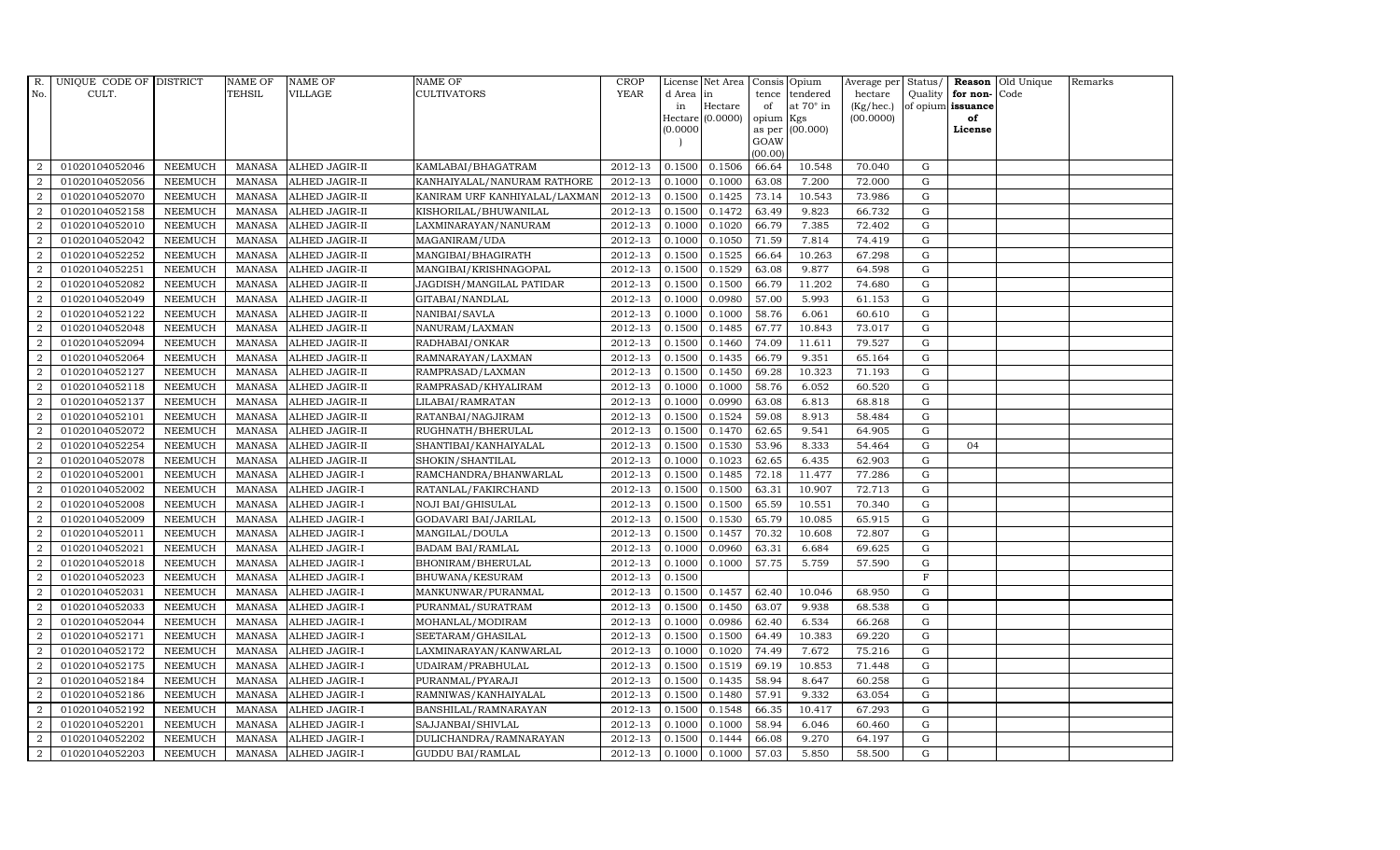| R.               | UNIQUE CODE OF DISTRICT |                | <b>NAME OF</b> | <b>NAME OF</b>       | <b>NAME OF</b>              | CROP        |           | License Net Area   Consis   Opium |           |                  | Average per | Status/     | Reason            | Old Unique | Remarks                  |
|------------------|-------------------------|----------------|----------------|----------------------|-----------------------------|-------------|-----------|-----------------------------------|-----------|------------------|-------------|-------------|-------------------|------------|--------------------------|
| No.              | CULT.                   |                | <b>TEHSIL</b>  | <b>VILLAGE</b>       | <b>CULTIVATORS</b>          | <b>YEAR</b> | d Area in |                                   | tence     | tendered         | hectare     | Quality     | for non-          | Code       |                          |
|                  |                         |                |                |                      |                             |             | in        | Hectare                           | of        | at $70^\circ$ in | (Kg/hec.)   |             | of opium issuance |            |                          |
|                  |                         |                |                |                      |                             |             |           | Hectare (0.0000)                  | opium Kgs |                  | (00.0000)   |             | of                |            |                          |
|                  |                         |                |                |                      |                             |             | (0.0000)  |                                   | GOAW      | as per (00.000)  |             |             | License           |            |                          |
|                  |                         |                |                |                      |                             |             |           |                                   | (00.00)   |                  |             |             |                   |            |                          |
| $\overline{2}$   | 01020104052204          | <b>NEEMUCH</b> | MANASA         | ALHED JAGIR-I        | LAXMINARAYAN/BHONIRAM       | 2012-13     | 0.1500    | 0.1404                            | 69.15     | 10.452           | 74.444      | $\mathbf G$ |                   |            |                          |
| $\overline{2}$   | 01020104052205          | <b>NEEMUCH</b> | MANASA         | <b>ALHED JAGIR-I</b> | DASHRATH/BALKISHAN          | 2012-13     | 0.1500    | 0.1500                            | 75.55     | 12.477           | 83.180      | $\mathbf G$ |                   |            |                          |
| 2                | 01020104052206          | <b>NEEMUCH</b> | <b>MANASA</b>  | <b>ALHED JAGIR-I</b> | DINESH CHANDRA/CHHAGANLAL   | 2012-13     | 0.1500    | 0.1554                            | 58.01     | 9.671            | 62.233      | G           |                   |            |                          |
| $\overline{2}$   | 01020104052210          | <b>NEEMUCH</b> | MANASA         | <b>ALHED JAGIR-I</b> | PRABHULAL/JAGGA             | 2012-13     | 0.1500    | 0.1480                            | 62.24     | 9.327            | 63.020      | $\mathbf G$ |                   |            |                          |
| $\overline{a}$   | 01020104052212          | <b>NEEMUCH</b> | <b>MANASA</b>  | ALHED JAGIR-I        | OMPRAKASH/BALKISHAN         | 2012-13     | 0.1500    | 0.1488                            | 71.20     | 11.514           | 77.379      | ${\rm G}$   |                   |            |                          |
| 2                | 01020104052221          | <b>NEEMUCH</b> | <b>MANASA</b>  | ALHED JAGIR-I        | RAMCHANDRA/GHISALAL         | 2012-13     | 0.1500    | 0.1476                            | 62.40     | 9.503            | 64.383      | $\mathbf G$ |                   |            |                          |
| $\overline{a}$   | 01020104052222          | <b>NEEMUCH</b> | <b>MANASA</b>  | ALHED JAGIR-I        | DHANRAJ/BHAGATRAM           | 2012-13     | 0.1500    | 0.1500                            | 58.94     | 9.363            | 62.420      | $\mathbf G$ |                   |            |                          |
| $\overline{2}$   | 01020104052223          | <b>NEEMUCH</b> | <b>MANASA</b>  | ALHED JAGIR-I        | BHONILAL/MANGILAL           | 2012-13     | 0.1500    | 0.1457                            | 69.39     | 10.577           | 72.594      | $\mathbf G$ |                   |            |                          |
| $\overline{2}$   | 01020104052190          | <b>NEEMUCH</b> | <b>MANASA</b>  | <b>ALHED JAGIR-I</b> | <b>BHONI BAI/ MANGILAL</b>  | 2012-13     | 0.1500    | 0.1386                            | 63.07     | 9.280            | 66.955      | $\mathbf G$ |                   |            |                          |
| $\overline{2}$   | 01020104052224          | <b>NEEMUCH</b> | <b>MANASA</b>  | ALHED JAGIR-I        | RAMDHESHYAM/CHATURBHUJ      | 2012-13     | 0.1500    | 0.1440                            | 63.31     | 9.813            | 68.146      | ${\rm G}$   |                   |            |                          |
| $\overline{a}$   | 01020104052227          | <b>NEEMUCH</b> | <b>MANASA</b>  | ALHED JAGIR-I        | DINDAYAL/HARIVALLABH        | 2012-13     | 0.1000    | 0.1000                            | 57.01     | 6.116            | 61.160      | ${\rm G}$   |                   |            |                          |
| $\overline{2}$   | 01020104052230          | <b>NEEMUCH</b> | <b>MANASA</b>  | <b>ALHED JAGIR-I</b> | AMBARAM/RAMCHANDRA          | 2012-13     | 0.1500    | 0.1512                            | 66.08     | 10.006           | 66.177      | $\mathbf G$ |                   |            |                          |
| 2                | 01020104052231          | <b>NEEMUCH</b> | <b>MANASA</b>  | <b>ALHED JAGIR-I</b> | LALURAM/MODIRAM             | 2012-13     | 0.1500    | 0.1462                            | 60.62     | 8.842            | 60.479      | $\mathbf G$ |                   |            |                          |
| $\overline{2}$   | 01020104052232          | <b>NEEMUCH</b> | <b>MANASA</b>  | <b>ALHED JAGIR-I</b> | TULSIRAM/MODIRAM            | 2012-13     | 0.1500    | 0.1440                            | 64.49     | 10.272           | 71.333      | G           |                   |            |                          |
| $\overline{2}$   | 01020104052234          | <b>NEEMUCH</b> | <b>MANASA</b>  | ALHED JAGIR-I        | GITA BAI/ BASANTILAL        | 2012-13     | 0.1500    | 0.1512                            | 64.29     | 10.452           | 69.127      | G           |                   |            |                          |
| $\overline{a}$   | 01020104052238          | <b>NEEMUCH</b> | <b>MANASA</b>  | <b>ALHED JAGIR-I</b> | JAGDISH CHANDRA/KANHAIYALAL | 2012-13     | 0.1500    | 0.1472                            | 74.83     | 11.171           | 75.890      | ${\rm G}$   |                   |            |                          |
| 2                | 01020104052239          | <b>NEEMUCH</b> | <b>MANASA</b>  | ALHED JAGIR-I        | SHANTILAL/PRABHULAL         | 2012-13     | 0.1500    | 0.1500                            | 63.07     | 10.136           | 67.573      | G           |                   |            |                          |
| 2                | 01020104052241          | <b>NEEMUCH</b> | MANASA         | <b>ALHED JAGIR-I</b> | RAMESHCHANDRA/BHONIRAM      | 2012-13     | 0.1000    | 0.1023                            | 64.49     | 7.094            | 69.345      | G           |                   |            |                          |
| $\overline{2}$   | 01020104052243          | <b>NEEMUCH</b> | <b>MANASA</b>  | <b>ALHED JAGIR-I</b> | SHIVNARAYAN/BALKISHAN       | 2012-13     | 0.1500    | 0.1470                            | 75.43     | 11.918           | 81.075      | $\mathbf G$ |                   |            |                          |
| $\overline{2}$   | 01020104052245          | <b>NEEMUCH</b> | <b>MANASA</b>  | <b>ALHED JAGIR-I</b> | MOHANLAL/PRABHULAL          | 2012-13     | 0.1500    | 0.1536                            | 66.08     | 10.903           | 70.983      | $\mathbf G$ |                   |            |                          |
| 2                | 01020104052142          | <b>NEEMUCH</b> | <b>MANASA</b>  | <b>ALHED JAGIR-I</b> | GANESHLAL/MANGILAL          | 2012-13     | 0.1000    | 0.1000                            | 61.33     | 6.142            | 61.420      | ${\rm G}$   |                   |            |                          |
| $\overline{a}$   | 01020104052016          | NEEMUCH        | <b>MANASA</b>  | ALHED JAGIR-I        | PHOOLKUNWAR/RAMESHWAR       | 2012-13     | 0.1000    | 0.1008                            | 65.59     | 7.009            | 69.534      | ${\rm G}$   |                   |            |                          |
| $\overline{a}$   | 01020104052207          | <b>NEEMUCH</b> | MANASA         | <b>ALHED JAGIR-I</b> | RAMPRASAD/BHONIRAM PATIDAR  | 2012-13     | 0.1500    | 0.1512                            | 65.59     | 10.504           | 69.471      | G           |                   |            |                          |
| $\overline{2}$   | 01020104052017          | <b>NEEMUCH</b> | <b>MANASA</b>  | <b>ALHED JAGIR-I</b> | BHAGWANTI BAI/ MANGILAL     | 2012-13     | 0.1500    | 0.1470                            | 66.35     | 10.493           | 71.381      | $\mathbf G$ |                   |            |                          |
| $\boldsymbol{2}$ | 01020104004017          | <b>NEEMUCH</b> | <b>MANASA</b>  | <b>AKHEPUR</b>       | JAGDISH/PURALAL             | 2012-13     | 0.1500    | 0.1530                            | 54.88     | 9.635            | 62.974      | $\mathbf G$ | 05                |            | <b>ISSUED ON 2015-16</b> |
| $\overline{2}$   | 01020104004024          | <b>NEEMUCH</b> | <b>MANASA</b>  | <b>AKHEPUR</b>       | SHYAMLAL/PURALAL            | 2012-13     | 0.1500    | 0.1457                            | 56.05     | 9.040            | 62.045      | G           |                   |            |                          |
| $\overline{a}$   | 01020104004026          | <b>NEEMUCH</b> | <b>MANASA</b>  | <b>AKHEPUR</b>       | PURALAL/KACHRU              | 2012-13     | 0.1500    | 0.1530                            | 53.22     | 8.880            | 58.039      | ${\rm G}$   | 05                |            | <b>ISSUED ON 2015-16</b> |
| 2                | 01020104004027          | <b>NEEMUCH</b> | <b>MANASA</b>  | <b>AKHEPUR</b>       | HEERALAL/RUPA               | 2012-13     | 0.1500    | 0.1512                            | 61.46     | 9.553            | 63.181      | $\mathbf G$ |                   |            |                          |
| 2                | 01020104004037          | <b>NEEMUCH</b> | <b>MANASA</b>  | <b>AKHEPUR</b>       | KANHAIYALAL/KANWARLAL       | 2012-13     | 0.1500    | 0.1530                            | 50.99     | 8.137            | 53.183      | $\mathbf G$ | 04                |            | <b>ISSUED ON 2016-17</b> |
| $\overline{2}$   | 01020104004039          | <b>NEEMUCH</b> | <b>MANASA</b>  | <b>AKHEPUR</b>       | DEVILAL/KAWARLAL            | 2012-13     | 0.1000    | 0.1023                            | 66.43     | 7.070            | 69.110      | $\mathbf G$ |                   |            |                          |
| $\overline{2}$   | 01020104004007          | <b>NEEMUCH</b> | <b>MANASA</b>  | <b>AKHEPUR</b>       | JAGDISH / SHANKARLAL        | 2012-13     | 0.1000    | 0.0990                            | 56.70     | 6.091            | 61.525      | G           |                   |            |                          |
| $\overline{a}$   | 01020104004020          | <b>NEEMUCH</b> | <b>MANASA</b>  | <b>AKHEPUR</b>       | JAGDISH/DHANRAJ             | 2012-13     | 0.1000    | 0.0999                            | 67.88     | 7.331            | 73.383      | ${\rm G}$   |                   |            |                          |
| $\overline{a}$   | 01020104004057          | <b>NEEMUCH</b> | MANASA         | <b>AKHEPUR</b>       | PARBHULAL/PYARJI            | $2012 - 13$ | 0.1500    | 0.1421                            | 59.04     | 8.864            | 62.379      | $\mathbf G$ |                   |            |                          |
| 2                | 01020104004003          | <b>NEEMUCH</b> | <b>MANASA</b>  | <b>AKHEPUR</b>       | BADRILAL/SHOBHARAM          | 2012-13     | 0.1500    | 0.1458                            | 57.93     | 8.673            | 59.486      | $\mathbf G$ |                   |            |                          |
| $\overline{2}$   | 01020104004063          | <b>NEEMUCH</b> | <b>MANASA</b>  | <b>AKHEPUR</b>       | KOUSHALYABAI/BANSHILAL      | 2012-13     | 0.1500    | 0.1406                            | 64.90     | 9.142            | 65.021      | $\mathbf G$ |                   |            |                          |
| $\overline{a}$   | 01020104014069          | <b>NEEMUCH</b> | <b>MANASA</b>  | <b>AKHEPUR</b>       | VISHNUKUMAR/RADHESHYAM      | 2012-13     | 0.1000    | 0.0960                            | 61.46     | 6.164            | 64.208      | $\mathbf G$ |                   |            |                          |
| $\overline{2}$   | 01020104004066          | <b>NEEMUCH</b> | <b>MANASA</b>  | <b>AKHEPUR</b>       | BADRILAL/BIHARILAL          | 2012-13     | 0.1500    | 0.1530                            | 51.44     | 7.819            | 51.105      | ${\rm G}$   | 04                |            | <b>ISSUED ON 2016-17</b> |
| $\overline{a}$   | 01020104004067          | <b>NEEMUCH</b> | <b>MANASA</b>  | <b>AKHEPUR</b>       | MADHULAL/KISHANLAL          | 2012-13     | 0.1500    | 0.1500                            | 57.65     | 9.990            | 66.600      | $\mathbf G$ |                   |            |                          |
| 3                | 01020104088010          | <b>NEEMUCH</b> | <b>MANASA</b>  | <b>ACHALPURA</b>     | BHAGIRATH/ GOUTAM           | 2012-13     | 0.1500    | 0.1400                            | 58.03     | 5.090            | 36.357      | $\mathbf G$ | 04                |            | <b>ISSUED ON 2016-17</b> |
| 3                | 01020104088011          | <b>NEEMUCH</b> | <b>MANASA</b>  | <b>ACHALPURA</b>     | DEVILAL/ DAYARAM            | 2012-13     | 0.1500    | 0.1482                            | 63.15     | 10.014           | 67.571      | $\mathbf G$ |                   |            |                          |
| 3                | 01020104088017          | <b>NEEMUCH</b> |                | MANASA ACHALPURA     | SATYANARAYN/BAPULAL         | 2012-13     | 0.1500    | 0.1440                            | 62.95     | 10.009           | 69.507      | G           |                   |            |                          |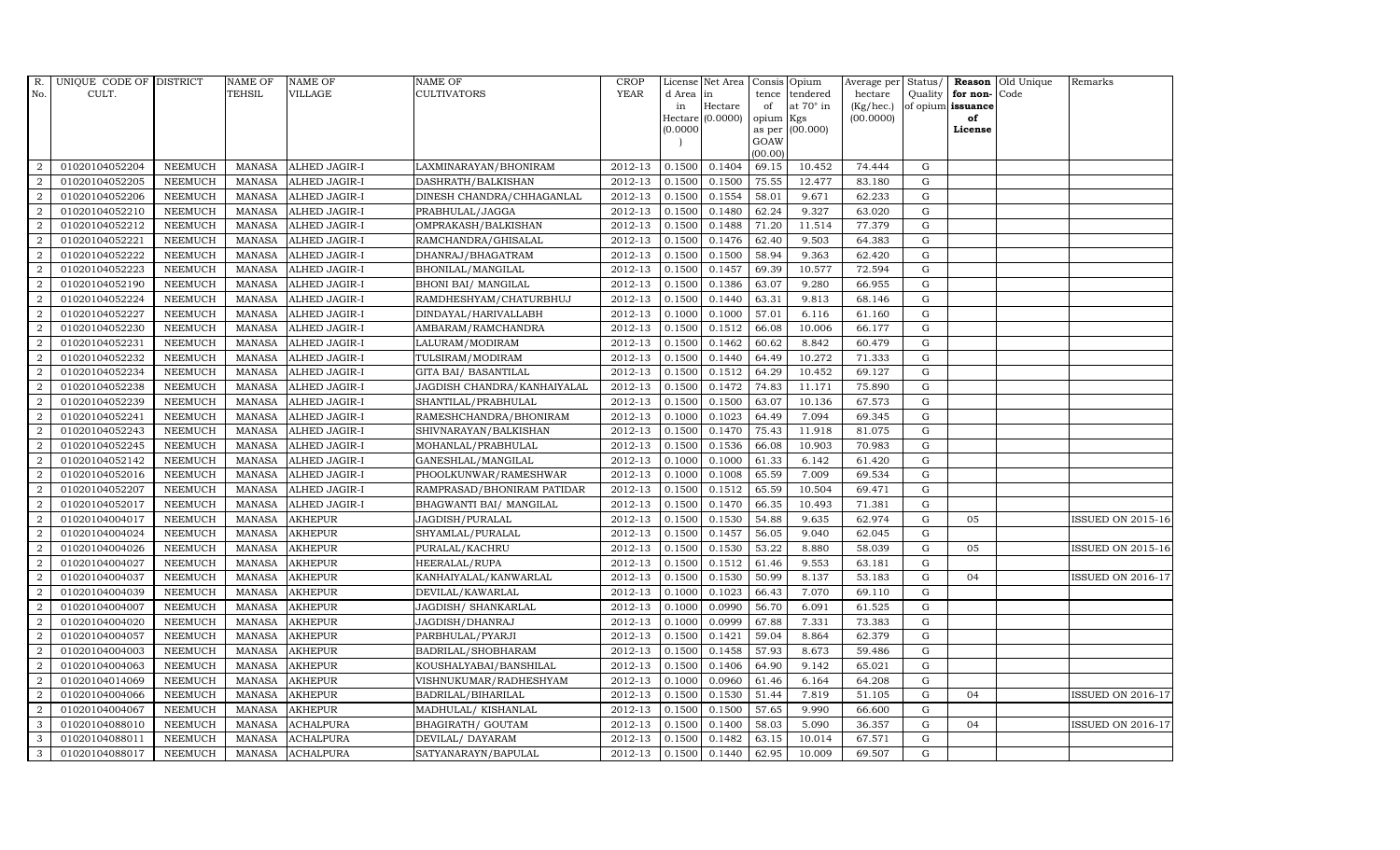| R.             | UNIQUE CODE OF DISTRICT |                | <b>NAME OF</b> | <b>NAME OF</b>     | <b>NAME OF</b>               | CROP        |           | License Net Area   Consis   Opium |           |                  | Average per | Status/     | Reason            | Old Unique | Remarks                  |
|----------------|-------------------------|----------------|----------------|--------------------|------------------------------|-------------|-----------|-----------------------------------|-----------|------------------|-------------|-------------|-------------------|------------|--------------------------|
| No.            | CULT.                   |                | <b>TEHSIL</b>  | <b>VILLAGE</b>     | <b>CULTIVATORS</b>           | YEAR        | d Area in |                                   |           | tence tendered   | hectare     | Quality     | for non-          | Code       |                          |
|                |                         |                |                |                    |                              |             | in        | Hectare                           | of        | at $70^\circ$ in | (Kg/hec.)   |             | of opium issuance |            |                          |
|                |                         |                |                |                    |                              |             |           | Hectare (0.0000)                  | opium Kgs |                  | (00.0000)   |             | of                |            |                          |
|                |                         |                |                |                    |                              |             | (0.0000)  |                                   | GOAW      | as per (00.000)  |             |             | License           |            |                          |
|                |                         |                |                |                    |                              |             |           |                                   | (00.00)   |                  |             |             |                   |            |                          |
| 3              | 01020104088025          | <b>NEEMUCH</b> | MANASA         | <b>ACHALPURA</b>   | GHISALAL/ DAYARAM            | 2012-13     | 0.1000    | 0.0900                            | 62.88     | 6.072            | 67.467      | $\mathbf G$ |                   |            |                          |
| 3              | 01020104088075          | <b>NEEMUCH</b> | MANASA         | <b>ACHALPURA</b>   | BANSHILAL/ONKARLAL           | 2012-13     | 0.1000    | 0.0992                            | 67.88     | 7.166            | 72.238      | $\mathbf G$ |                   |            |                          |
| 3              | 01020104088076          | <b>NEEMUCH</b> | <b>MANASA</b>  | <b>ACHALPURA</b>   | BHULI BAI/ BAPULAL           | 2012-13     | 0.1500    | 0.1302                            | 63.15     | 8.264            | 63.472      | G           |                   |            |                          |
| 3              | 01020104088049          | <b>NEEMUCH</b> | <b>MANASA</b>  | <b>ACHALPURA</b>   | RAMCHANDRA/MAGNA             | 2012-13     | 0.1000    | 0.0930                            | 59.16     | 6.313            | 67.882      | $\mathbf G$ |                   |            |                          |
| 3              | 01020104088031          | <b>NEEMUCH</b> | <b>MANASA</b>  | <b>ACHALPURA</b>   | SURAJMAL/HIRALAL             | 2012-13     | 0.1000    | 0.0987                            | 63.15     | 6.270            | 63.526      | ${\rm G}$   |                   |            |                          |
| $\mathbf{3}$   | 01020104088024          | <b>NEEMUCH</b> | <b>MANASA</b>  | <b>ACHALPURA</b>   | KISHANLAL/LAXMICHAND         | 2012-13     | 0.1000    | 0.0930                            | 69.69     | 6.650            | 71.505      | $\mathbf G$ |                   |            |                          |
| 3              | 01020104088055          | <b>NEEMUCH</b> | <b>MANASA</b>  | <b>ACHALPURA</b>   | DHANGIR/MANGUGIR DP BHERUGIR | 2012-13     | 0.1000    | 0.0962                            | 71.39     | 7.873            | 81.840      | $\mathbf G$ |                   |            |                          |
| 3              | 01020104088054          | <b>NEEMUCH</b> | <b>MANASA</b>  | <b>ACHALPURA</b>   | BHAGIRATH/MODA               | 2012-13     | 0.1000    | 0.1000                            | 67.88     | 7.341            | 73.410      | $\mathbf G$ |                   |            |                          |
| 3              | 01020104088089          | <b>NEEMUCH</b> | <b>MANASA</b>  | <b>ACHALPURA</b>   | DURGASHANKAR/ KHEMRAJ        | 2012-13     | 0.1000    |                                   |           |                  |             | $\mathbf F$ |                   |            |                          |
| 3              | 01020104088005          | <b>NEEMUCH</b> | <b>MANASA</b>  | <b>ACHALPURA</b>   | MANGU GIR/BHERU GIR          | 2012-13     | 0.1000    | 0.0988                            | 60.56     | 6.359            | 64.362      | ${\bf G}$   |                   |            |                          |
| $\mathbf{3}$   | 01020104088041          | <b>NEEMUCH</b> | <b>MANASA</b>  | <b>ACHALPURA</b>   | KISANLAL/HIRALAL             | 2012-13     | 0.1500    | 0.1440                            | 65.40     | 9.651            | 67.021      | ${\rm G}$   |                   |            |                          |
| 3              | 01020104088051          | <b>NEEMUCH</b> | <b>MANASA</b>  | <b>ACHALPURA</b>   | NARAYAN/NATHU                | 2012-13     | 0.1500    | 0.1470                            | 65.37     | 9.824            | 66.830      | ${\rm G}$   |                   |            |                          |
| 3              | 01020104088042          | <b>NEEMUCH</b> | <b>MANASA</b>  | <b>ACHALPURA</b>   | KOSHALYABAI/KANWARLAL        | 2012-13     | 0.1000    | 0.0960                            | 62.88     | 6.288            | 65.500      | $\mathbf G$ |                   |            |                          |
| 3              | 01020104088033          | <b>NEEMUCH</b> | <b>MANASA</b>  | <b>ACHALPURA</b>   | TULSIRAM/CHUNNILAL           | 2012-13     | 0.1000    | 0.0960                            | 60.56     | 6.047            | 62.990      | G           |                   |            |                          |
| 3              | 01020104088072          | <b>NEEMUCH</b> | <b>MANASA</b>  | <b>ACHALPURA</b>   | RAMCHANDRA/NANURAM           | 2012-13     | 0.1000    | 0.0990                            | 54.57     | 5.714            | 57.717      | G           | 05                |            | ISSUED ON 2015-16        |
| 3              | 01020104088062          | <b>NEEMUCH</b> | <b>MANASA</b>  | <b>ACHALPURA</b>   | KACHRU GIR/ MANGU GIR        | 2012-13     | 0.1000    | 0.0960                            | 62.88     | 6.800            | 70.833      | ${\rm G}$   |                   |            |                          |
| 3              | 01020104088044          | <b>NEEMUCH</b> | <b>MANASA</b>  | <b>ACHALPURA</b>   | PRABHULAL/RUGHNATH           | 2012-13     | 0.1000    | 0.0950                            | 57.87     | 5.969            | 62.832      | G           |                   |            |                          |
| 3              | 01020104088001          | <b>NEEMUCH</b> | MANASA         | <b>ACHALPURA</b>   | MOHANLAL/HIRALAL             | 2012-13     | 0.1000    | 0.0968                            | 56.27     | 5.635            | 58.213      | G           |                   |            |                          |
| 3              | 01020104088064          | <b>NEEMUCH</b> | <b>MANASA</b>  | <b>ACHALPURA</b>   | RAMKANYABAI/BHANWARLAL       | 2012-13     | 0.1000    | 0.0930                            | 67.32     | 6.222            | 66.903      | $\mathbf G$ |                   |            |                          |
| 3              | 01020104098004          | <b>NEEMUCH</b> | <b>MANASA</b>  | <b>ABAKHEDI</b>    | DHAPUBAI/GHISALAL            | 2012-13     | 0.1500    | 0.1450                            | 62.11     | 10.000           | 68.966      | $\mathbf G$ |                   |            |                          |
| $\mathbf{3}$   | 01020104098008          | <b>NEEMUCH</b> | <b>MANASA</b>  | <b>ABAKHEDI</b>    | RAMESHCHANDRA/GHISALAL       | 2012-13     | 0.1000    | 0.0990                            | 62.11     | 6.664            | 67.313      | ${\rm G}$   |                   |            |                          |
| 3              | 01020104098014          | <b>NEEMUCH</b> | <b>MANASA</b>  | <b>ABAKHEDI</b>    | RANGLAL/GENDMAL              | 2012-13     | 0.1500    | 0.1295                            | 67.38     | 9.029            | 69.722      | ${\rm G}$   |                   |            |                          |
| $\mathbf{3}$   | 01020104098016          | <b>NEEMUCH</b> | MANASA         | <b>ABAKHEDI</b>    | JITENDRAKUMAR/ SEVA          | 2012-13     | 0.1000    | 0.1012                            | 61.15     | 6.770            | 66.897      | G           |                   |            |                          |
| 3              | 01020104098019          | <b>NEEMUCH</b> | <b>MANASA</b>  | <b>ABAKHEDI</b>    | PRABHULAL/ HIRA              | 2012-13     | 0.1000    | 0.1012                            | 62.39     | 6.970            | 68.874      | $\mathbf G$ |                   |            |                          |
| 3              | 01020104098020          | <b>NEEMUCH</b> | <b>MANASA</b>  | <b>ABAKHEDI</b>    | GOMALAL/ PARTHILAL           | 2012-13     | 0.1500    | 0.1360                            | 57.36     | 7.948            | 58.441      | $\mathbf G$ |                   |            |                          |
| 3              | 01020104098021          | <b>NEEMUCH</b> | <b>MANASA</b>  | <b>ABAKHEDI</b>    | MADANLAL/ BALMUKUND          | 2012-13     | 0.1000    | 0.0936                            | 57.95     | 6.126            | 65.449      | G           |                   |            |                          |
| 3              | 01020104098012          | <b>NEEMUCH</b> | <b>MANASA</b>  | <b>ABAKHEDI</b>    | SUNDAR BAI/BHERULAL          | 2012-13     | 0.1500    | 0.1395                            | 62.39     | 9.555            | 68.495      | ${\rm G}$   |                   |            |                          |
| 3              | 01020104098003          | <b>NEEMUCH</b> | <b>MANASA</b>  | <b>ABAKHEDI</b>    | MOHANLAL/HIRA                | 2012-13     | 0.1000    | 0.1008                            | 63.07     | 6.712            | 66.587      | G           |                   |            |                          |
| 3              | 01020104098009          | <b>NEEMUCH</b> | <b>MANASA</b>  | <b>ABAKHEDI</b>    | PRABHA BAI/RAMPRASAD         | 2012-13     | 0.1000    | 0.0988                            | 61.15     | 6.587            | 66.670      | $\mathbf G$ |                   |            | NAME CHANGE              |
| $\overline{4}$ | 01020104126002          | <b>NEEMUCH</b> | <b>MANASA</b>  | <b>SEMLI JAGIR</b> | RAMCHANDRA/DEVILAL           | 2012-13     | 0.1000    | 0.1020                            | 67.20     | 6.826            | 66.922      | $\mathbf G$ |                   |            |                          |
| $\overline{4}$ | 01020104126004          | <b>NEEMUCH</b> | <b>MANASA</b>  | <b>SEMLI JAGIR</b> | RAMESHCHANDRA/VARDICHANDRA   | 2012-13     | 0.1000    | 0.1010                            | 64.64     | 6.538            | 64.733      | G           |                   |            |                          |
| $\overline{4}$ | 01020104126006          | <b>NEEMUCH</b> | <b>MANASA</b>  | <b>SEMLI JAGIR</b> | SUNDERLAL/NANDA              | 2012-13     | 0.1000    | 0.1023                            | 61.44     | 6.135            | 59.971      | ${\rm G}$   |                   |            |                          |
| $\overline{4}$ | 01020104126008          | <b>NEEMUCH</b> | <b>MANASA</b>  | <b>SEMLI JAGIR</b> | RAMABAI/RAMLAL               | 2012-13     | 0.1000    | 0.1020                            | 61.44     | 6.030            | 59.118      | $\mathbf G$ |                   |            |                          |
| $\overline{4}$ | 01020104126010          | <b>NEEMUCH</b> | <b>MANASA</b>  | <b>SEMLI JAGIR</b> | DEVILAL/NARAYAN              | 2012-13     | 0.1000    | 0.1000                            | 61.44     | 6.521            | 65.210      | $\mathbf G$ |                   |            |                          |
| $\overline{4}$ | 01020104126011          | <b>NEEMUCH</b> | <b>MANASA</b>  | <b>SEMLI JAGIR</b> | DHAPU/BHUWANA                | 2012-13     | 0.1000    | 0.1004                            | 56.03     | 5.427            | 54.054      | $\mathbf G$ | 04                |            | <b>ISSUED ON 2016-17</b> |
| $\overline{4}$ | 01020104126013          | <b>NEEMUCH</b> | <b>MANASA</b>  | <b>SEMLI JAGIR</b> | GOPAL/KANWARLAL              | 2012-13     | 0.1000    | 0.1000                            | 53.85     | 5.623            | 56.230      | G           | 05                |            | ISSUED ON 2016-17        |
| $\overline{4}$ | 01020104126016          | <b>NEEMUCH</b> | <b>MANASA</b>  | <b>SEMLI JAGIR</b> | MANGILAL/JAYCHANDRA          | 2012-13     | 0.1000    | 0.1008                            | 56.03     | 5.907            | 58.601      | G           |                   |            |                          |
| $\overline{4}$ | 01020104126017          | <b>NEEMUCH</b> | <b>MANASA</b>  | <b>SEMLI JAGIR</b> | DEVILAL/JAYCHAND             | $2012 - 13$ | 0.1000    | 0.1024                            | 67.59     | 7.194            | 70.254      | $\mathbf G$ |                   |            |                          |
| $\overline{4}$ | 01020104126018          | <b>NEEMUCH</b> | <b>MANASA</b>  | <b>SEMLI JAGIR</b> | BALMUKUND/JAYCHAND           | 2012-13     | 0.1500    | 0.1482                            | 69.45     | 11.390           | 76.856      | $\mathbf G$ |                   |            |                          |
| $\overline{4}$ | 01020104126019          | <b>NEEMUCH</b> | <b>MANASA</b>  | <b>SEMLI JAGIR</b> | SURESHCHANDRA/ONKARLAL       | 2012-13     | 0.1500    | 0.1452                            | 58.78     | 8.582            | 59.105      | $\mathbf G$ |                   |            |                          |
| $\overline{4}$ | 01020104126020          | <b>NEEMUCH</b> |                | MANASA SEMLI JAGIR | MANSINGH/PURALAL             | 2012-13     | 0.1500    | 0.1480                            | 60.31     | 9.262            | 62.581      | G           |                   |            |                          |
|                |                         |                |                |                    |                              |             |           |                                   |           |                  |             |             |                   |            |                          |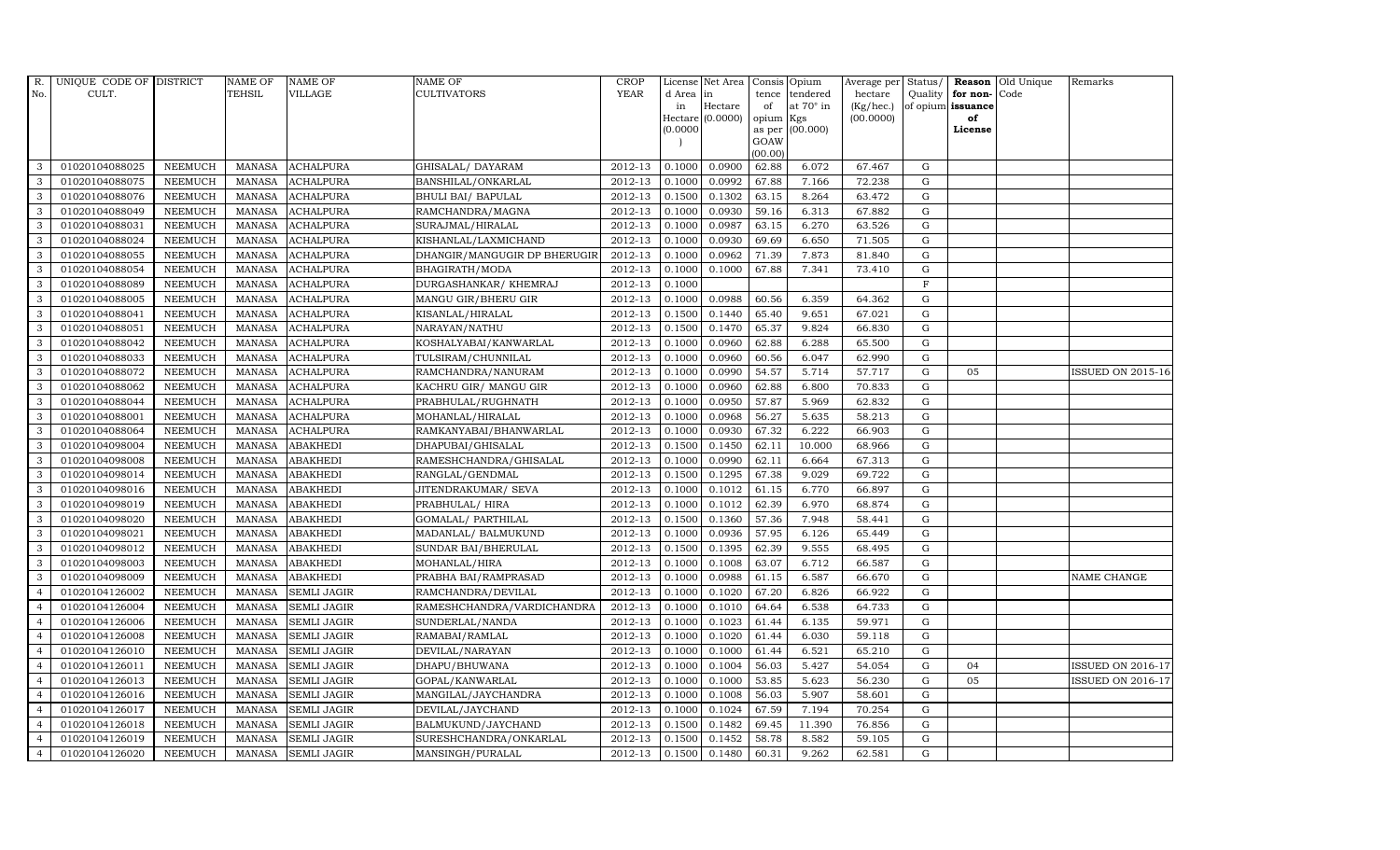| R.             | UNIQUE CODE OF DISTRICT |                | <b>NAME OF</b> | <b>NAME OF</b>         | NAME OF                      | CROP    |           | License Net Area   Consis   Opium |           |                  | Average per | Status/     | Reason            | Old Unique | Remarks                  |
|----------------|-------------------------|----------------|----------------|------------------------|------------------------------|---------|-----------|-----------------------------------|-----------|------------------|-------------|-------------|-------------------|------------|--------------------------|
| No.            | CULT.                   |                | <b>TEHSIL</b>  | <b>VILLAGE</b>         | <b>CULTIVATORS</b>           | YEAR    | d Area in |                                   |           | tence tendered   | hectare     | Quality     | for non-          | Code       |                          |
|                |                         |                |                |                        |                              |         | in        | Hectare                           | of        | at $70^\circ$ in | (Kg/hec.)   |             | of opium issuance |            |                          |
|                |                         |                |                |                        |                              |         |           | Hectare (0.0000)                  | opium Kgs |                  | (00.0000)   |             | of<br>License     |            |                          |
|                |                         |                |                |                        |                              |         | (0.0000)  |                                   | GOAW      | as per (00.000)  |             |             |                   |            |                          |
|                |                         |                |                |                        |                              |         |           |                                   | (00.00)   |                  |             |             |                   |            |                          |
| $\overline{4}$ | 01020104126029          | <b>NEEMUCH</b> | MANASA         | <b>SEMLI JAGIR</b>     | AHMADNOOR/NANHEKHAN          | 2012-13 | 0.1000    | 0.1000                            | 65.05     | 6.607            | 66.070      | G           |                   |            |                          |
| $\overline{a}$ | 01020104126015          | <b>NEEMUCH</b> | MANASA         | <b>SEMLI JAGIR</b>     | RAMVILAS/GODIRAM             | 2012-13 | 0.1000    | 0.0888                            | 60.90     | 5.368            | 60.450      | $\mathbf G$ |                   |            |                          |
| $\overline{4}$ | 01020104126023          | <b>NEEMUCH</b> | <b>MANASA</b>  | <b>SEMLI JAGIR</b>     | DEVILAL/PURA                 | 2012-13 | 0.1000    | 0.1000                            | 65.05     | 6.496            | 64.960      | G           |                   |            |                          |
|                | 01020104126003          | <b>NEEMUCH</b> | <b>MANASA</b>  | <b>SEMLI JAGIR</b>     | GHANSHYAM/ PRABHU LAL        | 2012-13 | 0.1000    | 0.0990                            | 65.05     | 6.663            | 67.303      | $\mathbf G$ |                   |            |                          |
| $\overline{4}$ | 01020104126005          | <b>NEEMUCH</b> | <b>MANASA</b>  | <b>SEMLI JAGIR</b>     | KANCHAN BAI/ RAMNARAYAN      | 2012-13 | 0.1000    | 0.0960                            | 67.59     | 7.435            | 77.448      | ${\rm G}$   |                   |            |                          |
| $\overline{4}$ | 01020104126031          | <b>NEEMUCH</b> | <b>MANASA</b>  | <b>SEMLI JAGIR</b>     | KANHEYALAL/ BHUWANA          | 2012-13 | 0.1500    | 0.1305                            | 49.28     | 6.787            | 52.008      | $\mathbf G$ | 04                |            | <b>ISSUED ON 2016-17</b> |
| $\overline{4}$ | 01020104137004          | <b>NEEMUCH</b> | <b>MANASA</b>  | <b>SEMLI ISHTMURAR</b> | RAMPRASAD/ PRABHULAL         | 2012-13 | 0.1000    | 0.1024                            | 68.02     | 7.609            | 74.307      | $\mathbf G$ |                   |            |                          |
| $\overline{4}$ | 01020104137005          | <b>NEEMUCH</b> | <b>MANASA</b>  | <b>SEMLI ISHTMURAR</b> | RAMNIWASH/MANGILAL           | 2012-13 | 0.1500    | 0.1512                            | 64.50     | 10.643           | 70.390      | $\mathbf G$ |                   |            |                          |
| $\overline{4}$ | 01020104137006          | <b>NEEMUCH</b> | <b>MANASA</b>  | <b>SEMLI ISHTMURAR</b> | ISHVARSINGH/GULABSINGH       | 2012-13 | 0.1000    | 0.1040                            | 65.83     | 6.818            | 65.558      | $\mathbf G$ |                   |            |                          |
| $\overline{4}$ | 01020104137019          | <b>NEEMUCH</b> | <b>MANASA</b>  | <b>SEMLI ISHTMURAR</b> | PAPPU SINGH / BAHADUR SINGH  | 2012-13 | 0.1500    | 0.1508                            | 61.24     | 10.437           | 69.211      | $\mathbf G$ |                   |            |                          |
| $\overline{4}$ | 01020104137020          | <b>NEEMUCH</b> | <b>MANASA</b>  | <b>SEMLI ISHTMURAR</b> | KANHYALAL/UDA                | 2012-13 | 0.1000    | 0.1000                            | 67.32     | 7.521            | 75.210      | ${\rm G}$   |                   |            |                          |
| $\overline{4}$ | 01020104137028          | <b>NEEMUCH</b> | <b>MANASA</b>  | <b>SEMLI ISHTMURAR</b> | MOTYA BAI / KHEMRAJ          | 2012-13 | 0.1500    | 0.1512                            | 65.83     | 11.088           | 73.333      | ${\rm G}$   |                   |            | NAME CHANGE              |
| $\overline{4}$ | 01020104137032          | <b>NEEMUCH</b> | <b>MANASA</b>  | SEMLI ISHTMURAR        | RAJARAM/NONDRAM              | 2012-13 | 0.1500    | 0.1548                            | 57.21     | 10.232           | 66.098      | $\mathbf G$ |                   |            |                          |
| $\overline{4}$ | 01020104137038          | <b>NEEMUCH</b> | <b>MANASA</b>  | <b>SEMLI ISHTMURAR</b> | BHERUSINGH/GULABSINGH        | 2012-13 | 0.1500    | 0.1533                            | 61.42     | 10.301           | 67.195      | $\mathbf G$ |                   |            |                          |
| $\overline{4}$ | 01020104137043          | <b>NEEMUCH</b> | <b>MANASA</b>  | <b>SEMLI ISHTMURAR</b> | CHENRAM/MANGILAL             | 2012-13 | 0.1000    | 0.0969                            | 69.36     | 7.273            | 75.057      | G           |                   |            |                          |
| $\overline{4}$ | 01020104137048          | <b>NEEMUCH</b> | <b>MANASA</b>  | <b>SEMLI ISHTMURAR</b> | SHYAMSINGH/BANESINGH         | 2012-13 | 0.1000    | 0.0960                            | 57.21     | 6.015            | 62.656      | ${\rm G}$   |                   |            |                          |
| $\overline{4}$ | 01020104137052          | <b>NEEMUCH</b> | <b>MANASA</b>  | <b>SEMLI ISHTMURAR</b> | RAGHUVIRSINGH/NAHARSINGH     | 2012-13 | 0.1000    | 0.0999                            | 59.34     | 6.917            | 69.239      | ${\rm G}$   |                   |            |                          |
| $\overline{4}$ | 01020104137053          | <b>NEEMUCH</b> | MANASA         | <b>SEMLI ISHTMURAR</b> | BHAGWANSINGH/GOVERDHANSINGI  | 2012-13 | 0.1500    | 0.1425                            | 65.12     | 10.726           | 75.270      | G           |                   |            |                          |
| $\overline{4}$ | 01020104137044          | <b>NEEMUCH</b> | <b>MANASA</b>  | <b>SEMLI ISHTMURAR</b> | MANGUSINGH/RAMSINGH          | 2012-13 | 0.1500    | 0.1440                            | 61.24     | 10.297           | 71.507      | $\mathbf G$ |                   |            |                          |
| $\overline{4}$ | 01020104137059          | <b>NEEMUCH</b> | <b>MANASA</b>  | <b>SEMLI ISHTMURAR</b> | RAJENDRASINGH/BHAGWANSINGH   | 2012-13 | 0.1500    | 0.1425                            | 64.50     | 10.606           | 74.428      | $\mathbf G$ |                   |            |                          |
| 4              | 01020104137062          | <b>NEEMUCH</b> | <b>MANASA</b>  | <b>SEMLI ISHTMURAR</b> | KISHOR SINGH/ MANGU SINGH    | 2012-13 | 0.1500    | 0.1512                            | 63.31     | 10.112           | 66.878      | ${\rm G}$   |                   |            |                          |
| $\overline{4}$ | 01020104137055          | <b>NEEMUCH</b> | <b>MANASA</b>  | <b>SEMLI ISHTMURAR</b> | JAGDISH/BHAWARLAL            | 2012-13 | 0.1000    | 0.0918                            | 57.57     | 5.403            | 58.856      | ${\rm G}$   |                   |            |                          |
| $\overline{4}$ | 01020104137060          | <b>NEEMUCH</b> | MANASA         | <b>SEMLI ISHTMURAR</b> | BOPAL SINGH/ GULAB SINGH     | 2012-13 | 0.1500    | 0.1550                            | 59.34     | 10.012           | 64.594      | G           |                   |            |                          |
| $\overline{4}$ | 01020104137009          | <b>NEEMUCH</b> | <b>MANASA</b>  | <b>SEMLI ISHTMURAR</b> | <b>GULAB BAI/ PRABHU LAL</b> | 2012-13 | 0.1000    | 0.0990                            | 61.42     | 6.291            | 63.545      | $\mathbf G$ |                   |            |                          |
| $\overline{4}$ | 01020104137076          | <b>NEEMUCH</b> | <b>MANASA</b>  | <b>SEMLI ISHTMURAR</b> | ARJUN SINGH/ BHAWANI SINGH   | 2012-13 | 0.1500    | 0.1392                            | 51.77     | 8.512            | 61.149      | $\mathbf G$ | 05                |            | <b>ISSUED ON 2015-16</b> |
| $\overline{4}$ | 01020104134002          | <b>NEEMUCH</b> | <b>MANASA</b>  | <b>RATANPURA</b>       | FAKIRCHANDRA/BHERA           | 2012-13 | 0.1000    | 0.0957                            | 61.99     | 6.376            | 66.625      | G           |                   |            |                          |
| $\overline{4}$ | 01020104134003          | <b>NEEMUCH</b> | <b>MANASA</b>  | <b>RATANPURA</b>       | RAMLAL/JETRAM                | 2012-13 | 0.1000    | 0.0960                            | 61.60     | 6.380            | 66.458      | ${\rm G}$   |                   |            |                          |
| $\overline{4}$ | 01020104134009          | <b>NEEMUCH</b> | <b>MANASA</b>  | <b>RATANPURA</b>       | GIRDHARI/ONKAR               | 2012-13 | 0.1500    | 0.1500                            | 52.60     | 8.506            | 56.707      | G           | 05                |            | ISSUED ON 2016-17        |
| $\overline{4}$ | 01020104134010          | <b>NEEMUCH</b> | <b>MANASA</b>  | <b>RATANPURA</b>       | NATHULAL/NANDA               | 2012-13 | 0.1000    | 0.1036                            | 56.00     | 5.928            | 57.220      | $\mathbf G$ |                   |            |                          |
| $\overline{4}$ | 01020104134015          | <b>NEEMUCH</b> | <b>MANASA</b>  | <b>RATANPURA</b>       | SAJJAN BAI / BHAWARLAL       | 2012-13 | 0.1500    | 0.1473                            | 56.76     | 8.725            | 59.233      | $\mathbf G$ |                   |            |                          |
| $\overline{4}$ | 01020104134018          | <b>NEEMUCH</b> | <b>MANASA</b>  | <b>RATANPURA</b>       | SHYAMABAI/GANGARAM           | 2012-13 | 0.1000    | 0.1025                            | 52.74     | 5.794            | 56.527      | G           | 04                |            |                          |
| $\overline{4}$ | 01020104134029          | <b>NEEMUCH</b> | <b>MANASA</b>  | <b>RATANPURA</b>       | RAMKISHAN/ BHAWARLAL         | 2012-13 | 0.1000    | 0.1000                            | 55.07     | 6.050            | 60.500      | ${\rm G}$   |                   |            |                          |
| $\overline{4}$ | 01020104134030          | <b>NEEMUCH</b> | MANASA         | <b>RATANPURA</b>       | PRABHULAL/ NATHULAL          | 2012-13 | 0.1000    | 0.1020                            | 59.39     | 6.440            | 63.137      | $\mathbf G$ |                   |            |                          |
| $\overline{4}$ | 01020104134032          | <b>NEEMUCH</b> | <b>MANASA</b>  | <b>RATANPURA</b>       | NANALAL/GANGARAM             | 2012-13 | 0.1000    | 0.1008                            | 63.64     | 6.764            | 67.103      | $\mathbf G$ |                   |            |                          |
| $\overline{4}$ | 01020104134033          | <b>NEEMUCH</b> | <b>MANASA</b>  | <b>RATANPURA</b>       | KARULAL/JETRAM               | 2012-13 | 0.1000    | 0.0960                            | 63.64     | 6.909            | 71.969      | $\mathbf G$ |                   |            |                          |
| $\overline{4}$ | 01020104134034          | <b>NEEMUCH</b> | <b>MANASA</b>  | <b>RATANPURA</b>       | MANOHARLAL/GANGARAM          | 2012-13 | 0.1500    | 0.1536                            | 61.99     | 9.741            | 63.418      | $\mathbf G$ |                   |            |                          |
| $\overline{4}$ | 01020104134035          | <b>NEEMUCH</b> | <b>MANASA</b>  | <b>RATANPURA</b>       | KACHRULAL/ BHAWARLAL         | 2012-13 | 0.1000    | 0.0966                            | 51.63     | 5.443            | 56.346      | G           | 04                |            | <b>ISSUED ON 2016-17</b> |
| $\overline{4}$ | 01020104134036          | <b>NEEMUCH</b> | <b>MANASA</b>  | <b>RATANPURA</b>       | GANPAT/ GIRDHARI             | 2012-13 | 0.1500    | 0.1500                            | 50.75     | 8.294            | 55.293      | $\mathbf G$ | 04                |            | <b>ISSUED ON 2016-17</b> |
| $\overline{4}$ | 01020104134037          | <b>NEEMUCH</b> | <b>MANASA</b>  | <b>RATANPURA</b>       | RAMPAL/RAMCHANDRA            | 2012-13 | 0.1500    | 0.1500                            | 56.79     | 9.346            | 62.307      | $\mathbf G$ |                   |            |                          |
| $\overline{4}$ | 01020104134043          | <b>NEEMUCH</b> | <b>MANASA</b>  | <b>RATANPURA</b>       | RAMLAL/BHURA                 | 2012-13 | 0.1500    | 0.1500                            | 61.60     | 9.733            | 64.887      | $\mathbf G$ |                   |            |                          |
| $\overline{4}$ | 01020104134047          | <b>NEEMUCH</b> |                | MANASA RATANPURA       | FAKIRIBAI/GOKUL              | 2012-13 | 0.1000    | 0.0960                            | 57.18     | 5.922            | 61.688      | G           |                   |            |                          |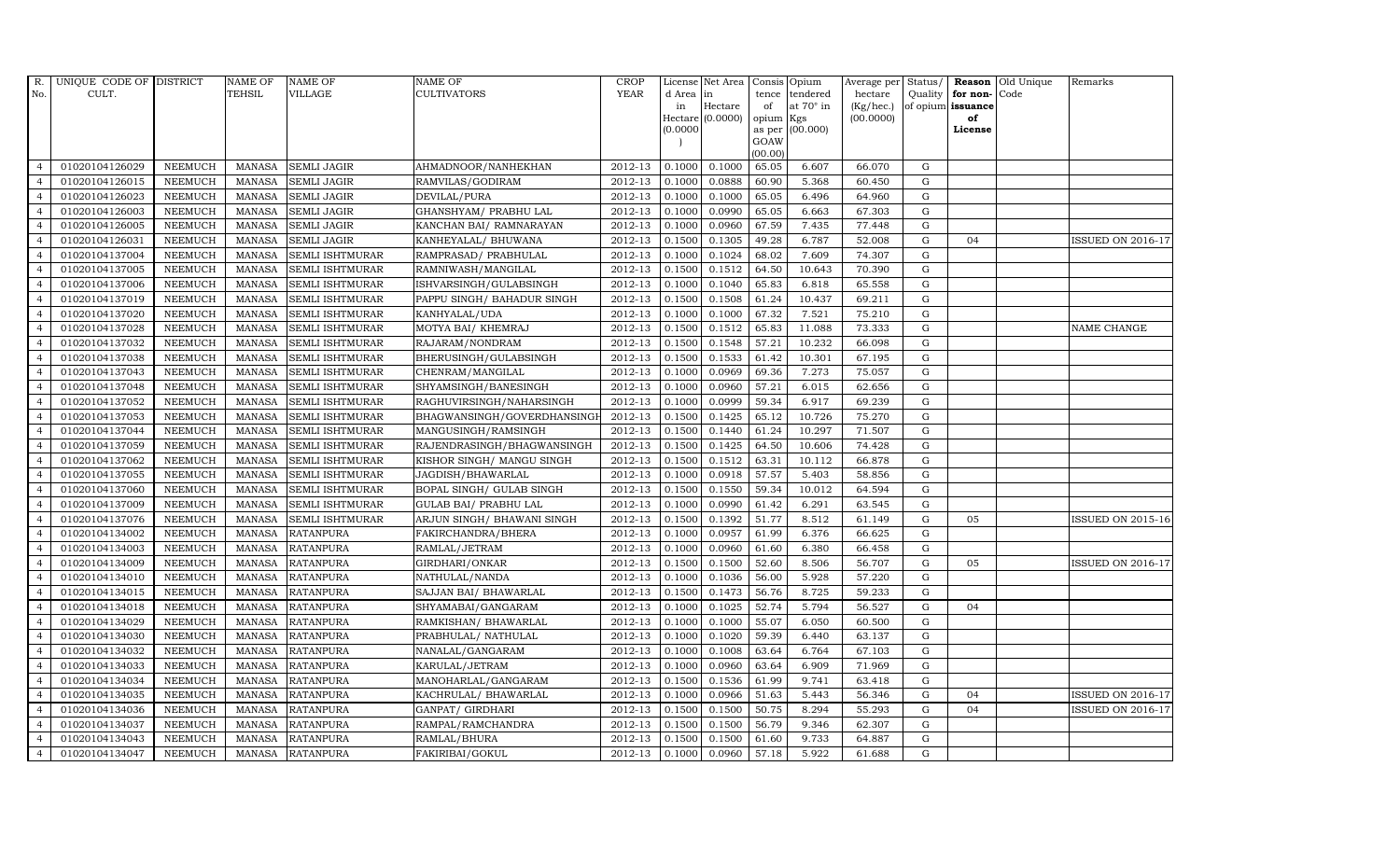| TEHSIL<br><b>VILLAGE</b><br><b>CULTIVATORS</b><br>No.<br>CULT.<br>d Area in<br>tence<br>tendered<br>hectare<br>Quality for non-<br>Code<br>Hectare<br>of<br>at $70^\circ$ in<br>(Kg/hec.)<br>of opium issuance<br>in<br>Hectare (0.0000)<br>opium<br>(00.0000)<br>of<br>Kgs<br>(00.000)<br>(0.0000)<br>as per<br>License<br>GOAW<br>(00.00)<br>0.0960<br>54.21<br>01020104134050<br><b>NEEMUCH</b><br>2012-13<br>0.1000<br>5.266<br>54.854<br>G<br>04<br><b>ISSUED ON 2016-17</b><br>MANASA<br><b>RATANPURA</b><br>KANCHAN BAI/ RATANLAL<br>$\overline{4}$<br>01020104134028<br>2012-13<br>0.0980<br>56.93<br>5.669<br><b>NEEMUCH</b><br><b>MANASA</b><br><b>RATANPURA</b><br>MOTILAL/RATANLAL<br>0.1000<br>57.847<br>G<br>$\overline{a}$<br>2012-13<br>0.1000<br>54.03<br>$\overline{4}$<br>01020104134031<br><b>NEEMUCH</b><br><b>MANASA</b><br><b>RATANPURA</b><br>JAGDISHCHANDRA/RATANLAL<br>0.1000<br>5.341<br>53.410<br>G<br>04<br><b>ISSUED ON 2016-17</b><br>01020104134006<br><b>NEEMUCH</b><br><b>MANASA</b><br><b>RATANPURA</b><br>RAMSINGH/GANGARAM<br>2012-13<br>0.1000<br>0.0990<br>56.39<br>6.364<br>64.283<br>G<br>${\rm G}$<br>01020104134014<br><b>MANASA</b><br><b>RATANPURA</b><br>2012-13<br>0.1000<br>0.1020<br>52.57<br>5.317<br>52.127<br>ISSUED ON 2016-17<br><b>NEEMUCH</b><br>RAMCHANDRA/NANURAM<br>04<br>$\overline{4}$<br><b>NEEMUCH</b><br>2012-13<br>0.1000<br>0.1000<br>58.02<br>61.670<br>01020104134055<br><b>MANASA</b><br><b>RATANPURA</b><br>MANGU BAI/ HARIRAM<br>6.167<br>G<br>$\overline{4}$<br>01020104134057<br>2012-13<br>0.1000<br>57.98<br><b>NEEMUCH</b><br><b>MANASA</b><br><b>RATANPURA</b><br>0.1000<br>6.171<br>61.710<br>G<br>$\overline{4}$<br>LAXMINARAYAN/ AMRA<br>01020104134054<br><b>NEEMUCH</b><br><b>RATANPURA</b><br>2012-13<br>0.1500<br>0.1512<br>59.39<br>9.664<br>63.915<br>$\mathbf G$<br>$\overline{4}$<br><b>MANASA</b><br>MOHANLAL/ UDAA<br><b>NEEMUCH</b><br><b>RATANPURA</b><br>$2012 - 13$<br>0.1500<br>0.1470<br>61.99<br>10.326<br>70.245<br>G<br>01020104134058<br><b>MANASA</b><br>NANDLAL/BHAGIRATH<br>$\overline{4}$<br>01020104134019<br><b>MANASA</b><br><b>RATANPURA</b><br>NANI BAI/ BHURA<br>2012-13<br>0.1500<br>0.1500<br>60.40<br>9.802<br>65.347<br>G<br><b>NEEMUCH</b><br>$\overline{4}$<br>01020104134021<br><b>NEEMUCH</b><br><b>MANASA</b><br>2012-13<br>0.1000<br>0.1000<br><b>RATANPURA</b><br><b>BULAK BAI/ RAMCHANDR</b><br>60.40<br>6.661<br>66.610<br>G<br>$\overline{4}$<br>01020104134012<br>2012-13<br>0.0998<br>G<br><b>NEEMUCH</b><br><b>MANASA</b><br><b>RATANPURA</b><br>MANGI BAI/ MANGU DAS<br>0.1000<br>53.65<br>5.618<br>56.293<br>04<br><b>ISSUED ON 2016-17</b><br>$\overline{4}$<br>01020104134016<br><b>NEEMUCH</b><br>2012-13<br>0.1000<br>0.0986<br>60.40<br>6.394<br>$\overline{4}$<br><b>MANASA</b><br><b>RATANPURA</b><br>RAMKUVARIBAI/GANGARAM<br>64.848<br>G<br>01020104134061<br><b>NEEMUCH</b><br><b>MANASA</b><br><b>RATANPURA</b><br>2012-13<br>0.1000<br>0.1000<br>57.96<br>5.697<br>56.970<br>MANGILAL/ BHURA<br>G<br>04<br><b>ISSUED ON 2016-17</b><br>$\overline{4}$<br>0.1500<br>0.1456<br>9.282<br>G<br>01020104134025<br><b>NEEMUCH</b><br><b>MANASA</b><br><b>RATANPURA</b><br>GOKUL/HEERA<br>2012-13<br>59.39<br>63.750<br>$\overline{4}$<br>01020104118001<br><b>NEEMUCH</b><br><b>MANASA</b><br>2012-13<br>0.1500<br>0.1428<br>62.38<br>9.125<br>63.901<br>G<br>PIPLIYA GHOTA<br>KISHANLAL/UDAIRAM<br>$\overline{4}$<br>01020104118005<br><b>NEEMUCH</b><br>2012-13<br>0.1500<br>0.1504<br>61.87<br>9.908<br>65.878<br>G<br><b>MANASA</b><br>PIPLIYA GHOTA<br>RAMLAL/PYARCHANDRA<br>$\overline{4}$<br>2012-13<br>01020104118006<br><b>NEEMUCH</b><br><b>MANASA</b><br>0.1000<br>0.1025<br>64.99<br>6.610<br>64.488<br>$\mathbf G$<br>$\overline{4}$<br>PIPLIYA GHOTA<br>RAMVILAS/JAGANNATH<br>01020104118007<br><b>NEEMUCH</b><br><b>MANASA</b><br>PIPLIYA GHOTA<br>DHANRAJ/BAPULAL<br>2012-13<br>0.1000<br>0.1020<br>65.33<br>6.822<br>66.882<br>G<br>$\overline{4}$<br>2012-13<br>0.1500<br>0.1457<br>9.552<br>G<br>01020104118026<br><b>NEEMUCH</b><br><b>MANASA</b><br>PIPLIYA GHOTA<br>RAMESH/NARAYAN<br>63.08<br>65.559<br>$\overline{4}$<br>01020104118027<br><b>NEEMUCH</b><br><b>MANASA</b><br>2012-13<br>0.1500<br>0.1456<br>61.87<br>9.192<br>63.132<br>G<br>$\overline{4}$<br>PIPLIYA GHOTA<br>SHYAMLAL/KISANLAL<br>2012-13<br>01020104118037<br><b>NEEMUCH</b><br><b>MANASA</b><br>0.1500<br>0.1482<br>64.99<br>10.111<br>68.225<br>G<br>PIPLIYA GHOTA<br>KISHORE/BHAGWAN<br>$\overline{4}$<br>2012-13<br>0.1470<br>01020104118038<br><b>NEEMUCH</b><br>0.1500<br>64.99<br>10.027<br>68.211<br>$\overline{4}$<br>MANASA<br>PIPLIYA GHOTA<br>SHOBHARAM/BHAGWAN<br>G<br>2012-13<br>01020104118041<br><b>NEEMUCH</b><br><b>MANASA</b><br>PIPLIYA GHOTA<br>NANDLAL/GIRDHARI<br>0.1000<br>0.1040<br>59.41<br>6.314<br>60.712<br>G<br>$\overline{4}$<br>2012-13<br>0.1500<br>0.1480<br>62.38<br>G<br>01020104118034<br><b>NEEMUCH</b><br><b>MANASA</b><br>PIPLIYA GHOTA<br>BHERUSINGH/BAPUSINGH<br>9.918<br>67.014<br>01020104118047<br><b>NEEMUCH</b><br>2012-13<br>0.1500<br>0.1408<br>61.87<br>9.148<br>64.972<br>G<br><b>MANASA</b><br>PIPLIYA GHOTA<br>BANESINGH/LALSINGH<br>$\overline{4}$<br>01020104118030<br><b>NEEMUCH</b><br><b>MANASA</b><br>SAMRATHSINGH/BALWANATSINGH<br>2012-13<br>0.1500<br>0.1505<br>63.08<br>9.678<br>64.306<br>G<br>$\overline{4}$<br>PIPLIYA GHOTA<br>01020104118028<br>2012-13<br>0.1500<br>0.1521<br>53.97<br>$\overline{4}$<br><b>NEEMUCH</b><br><b>MANASA</b><br>PIPLIYA GHOTA<br>HEERALAL/NANURAM<br>8.520<br>56.016<br>G<br><b>ISSUED ON 2016-17</b><br>05<br>2012-13<br>01020104118002<br><b>NEEMUCH</b><br><b>MANASA</b><br>PIPLIYA GHOTA<br>BALKISHAN/JANKILAL<br>0.1000<br>0.1020<br>65.33<br>6.645<br>65.147<br>$\mathbf G$<br>$\overline{4}$<br>01020104118015<br><b>NEEMUCH</b><br><b>MANASA</b><br>GULABSINGH/KHUMANSINGH<br>2012-13<br>0.1500<br>0.1504<br>62.38<br>9.580<br>63.697<br>G<br>PIPLIYA GHOTA<br>01020104118018<br><b>NEEMUCH</b><br><b>MANASA</b><br>2012-13<br>0.1500<br>0.1440<br>63.08<br>9.606<br>66.708<br>G<br>$\overline{4}$<br>PIPLIYA GHOTA<br>ONKAR/NANDA<br>01020104118045<br>2012-13<br>0.1500<br>0.1325<br>75.50<br>10.236<br>77.253<br><b>NEEMUCH</b><br><b>MANASA</b><br>PIPLIYA GHOTA<br>PANNALAL/ JAGANNATH<br>G<br>$\overline{4}$<br>01020104118062<br><b>NEEMUCH</b><br>2012-13<br>0.1500<br>0.1440<br>65.78<br>10.356<br>$\overline{4}$<br><b>MANASA</b><br>PIPLIYA GHOTA<br>VISHNU NARAYAN/ SITARAM<br>71.917<br>G<br>01020104118068<br>2012-13<br>0.1159<br>G<br><b>NEEMUCH</b><br><b>MANASA</b><br>PIPLIYA GHOTA<br>BHAGATRAM/RAGHUNATH<br>0.1500<br>61.77<br>7.518<br>64.866<br>01020104037006<br>$\overline{4}$<br>01020104118069<br><b>NEEMUCH</b><br><b>MANASA</b><br>PIPLIYA GHOTA<br>RAMVILAS/RAMCHANDRA<br>2012-13<br>0.1500<br>0.1435<br>65.78<br>10.393<br>72.425<br>G<br>01020104037030<br>$\overline{4}$<br>2012-13<br>65.28<br>G<br>01020104118060<br><b>NEEMUCH</b><br><b>MANASA</b><br>PIPLIYA GHOTA<br>BHARATRAM/RAGHUNATH<br>0.1000<br>0.1050<br>7.106<br>67.676<br>$\overline{4}$<br>01020104119002<br>2012-13<br>0.1000<br>0.0960<br>62.11<br><b>NEEMUCH</b><br><b>MANASA</b><br>PHOOLPURA<br>KAVERIBAI/BAPULAL<br>6.486<br>67.563<br>G<br>$\overline{4}$<br>01020104119005<br><b>NEEMUCH</b><br>2012-13<br>0.1000<br>0.0936<br>58.82<br>$\mathbf G$<br>$\overline{4}$<br><b>MANASA</b><br>PHOOLPURA<br>BAPULAL/NARAYAN<br>5.848<br>62.479<br>01020104119006<br>2012-13<br>0.1530<br>59.01<br>G<br><b>NEEMUCH</b><br><b>MANASA</b><br>PHOOLPURA<br>KALULAL/UDAIRAM<br>0.1000<br>9.981<br>65.235<br>$\overline{4}$<br>01020104119010<br><b>NEEMUCH</b><br><b>MANASA</b><br>PHOOLPURA<br>KAWARLAL/KISHANLAL<br>2012-13<br>0.1500<br>0.1462<br>62.31<br>10.210<br>69.836<br>G<br>$\overline{4}$<br>01020104119015<br>G | R.             | UNIQUE CODE OF DISTRICT |         | <b>NAME OF</b> | <b>NAME OF</b> | NAME OF           | <b>CROP</b> |        | License Net Area | Consis Opium |       |        |  | Average per Status/ Reason Old Unique | Remarks |
|--------------------------------------------------------------------------------------------------------------------------------------------------------------------------------------------------------------------------------------------------------------------------------------------------------------------------------------------------------------------------------------------------------------------------------------------------------------------------------------------------------------------------------------------------------------------------------------------------------------------------------------------------------------------------------------------------------------------------------------------------------------------------------------------------------------------------------------------------------------------------------------------------------------------------------------------------------------------------------------------------------------------------------------------------------------------------------------------------------------------------------------------------------------------------------------------------------------------------------------------------------------------------------------------------------------------------------------------------------------------------------------------------------------------------------------------------------------------------------------------------------------------------------------------------------------------------------------------------------------------------------------------------------------------------------------------------------------------------------------------------------------------------------------------------------------------------------------------------------------------------------------------------------------------------------------------------------------------------------------------------------------------------------------------------------------------------------------------------------------------------------------------------------------------------------------------------------------------------------------------------------------------------------------------------------------------------------------------------------------------------------------------------------------------------------------------------------------------------------------------------------------------------------------------------------------------------------------------------------------------------------------------------------------------------------------------------------------------------------------------------------------------------------------------------------------------------------------------------------------------------------------------------------------------------------------------------------------------------------------------------------------------------------------------------------------------------------------------------------------------------------------------------------------------------------------------------------------------------------------------------------------------------------------------------------------------------------------------------------------------------------------------------------------------------------------------------------------------------------------------------------------------------------------------------------------------------------------------------------------------------------------------------------------------------------------------------------------------------------------------------------------------------------------------------------------------------------------------------------------------------------------------------------------------------------------------------------------------------------------------------------------------------------------------------------------------------------------------------------------------------------------------------------------------------------------------------------------------------------------------------------------------------------------------------------------------------------------------------------------------------------------------------------------------------------------------------------------------------------------------------------------------------------------------------------------------------------------------------------------------------------------------------------------------------------------------------------------------------------------------------------------------------------------------------------------------------------------------------------------------------------------------------------------------------------------------------------------------------------------------------------------------------------------------------------------------------------------------------------------------------------------------------------------------------------------------------------------------------------------------------------------------------------------------------------------------------------------------------------------------------------------------------------------------------------------------------------------------------------------------------------------------------------------------------------------------------------------------------------------------------------------------------------------------------------------------------------------------------------------------------------------------------------------------------------------------------------------------------------------------------------------------------------------------------------------------------------------------------------------------------------------------------------------------------------------------------------------------------------------------------------------------------------------------------------------------------------------------------------------------------------------------------------------------------------------------------------------------------------------------------------------------------------------------------------------------------------------------------------------------------------------------------------------------------------------------------------------------------------------------------------------------------------------------------------------------------------------------------------------------------------------------------------------------------------------------------------------------------------------------------------------------------------------------------------------------------------------------------------------------------------------------------------------------------------------------------------------------------------------------------------------------------------------------------------------------------------------------------------------------------------------------------------------------------------------------------------------------------------------------------------------------------------------------------------------------------------------------------------------------------------------------------------------------------------------------------------------------------------------------------------------------------------------------------------------------------------------------------------------------------------------------------------------------------------------------------------------------------------------------------|----------------|-------------------------|---------|----------------|----------------|-------------------|-------------|--------|------------------|--------------|-------|--------|--|---------------------------------------|---------|
|                                                                                                                                                                                                                                                                                                                                                                                                                                                                                                                                                                                                                                                                                                                                                                                                                                                                                                                                                                                                                                                                                                                                                                                                                                                                                                                                                                                                                                                                                                                                                                                                                                                                                                                                                                                                                                                                                                                                                                                                                                                                                                                                                                                                                                                                                                                                                                                                                                                                                                                                                                                                                                                                                                                                                                                                                                                                                                                                                                                                                                                                                                                                                                                                                                                                                                                                                                                                                                                                                                                                                                                                                                                                                                                                                                                                                                                                                                                                                                                                                                                                                                                                                                                                                                                                                                                                                                                                                                                                                                                                                                                                                                                                                                                                                                                                                                                                                                                                                                                                                                                                                                                                                                                                                                                                                                                                                                                                                                                                                                                                                                                                                                                                                                                                                                                                                                                                                                                                                                                                                                                                                                                                                                                                                                                                                                                                                                                                                                                                                                                                                                                                                                                                                                                                                                                                                                                                                                                                                                                                                                                                                                                                                                                                                                                                                                                                                                                                                                                                                                                                                                                                                                                                                                                                                                                                                                                                          |                |                         |         |                |                |                   | <b>YEAR</b> |        |                  |              |       |        |  |                                       |         |
|                                                                                                                                                                                                                                                                                                                                                                                                                                                                                                                                                                                                                                                                                                                                                                                                                                                                                                                                                                                                                                                                                                                                                                                                                                                                                                                                                                                                                                                                                                                                                                                                                                                                                                                                                                                                                                                                                                                                                                                                                                                                                                                                                                                                                                                                                                                                                                                                                                                                                                                                                                                                                                                                                                                                                                                                                                                                                                                                                                                                                                                                                                                                                                                                                                                                                                                                                                                                                                                                                                                                                                                                                                                                                                                                                                                                                                                                                                                                                                                                                                                                                                                                                                                                                                                                                                                                                                                                                                                                                                                                                                                                                                                                                                                                                                                                                                                                                                                                                                                                                                                                                                                                                                                                                                                                                                                                                                                                                                                                                                                                                                                                                                                                                                                                                                                                                                                                                                                                                                                                                                                                                                                                                                                                                                                                                                                                                                                                                                                                                                                                                                                                                                                                                                                                                                                                                                                                                                                                                                                                                                                                                                                                                                                                                                                                                                                                                                                                                                                                                                                                                                                                                                                                                                                                                                                                                                                                          |                |                         |         |                |                |                   |             |        |                  |              |       |        |  |                                       |         |
|                                                                                                                                                                                                                                                                                                                                                                                                                                                                                                                                                                                                                                                                                                                                                                                                                                                                                                                                                                                                                                                                                                                                                                                                                                                                                                                                                                                                                                                                                                                                                                                                                                                                                                                                                                                                                                                                                                                                                                                                                                                                                                                                                                                                                                                                                                                                                                                                                                                                                                                                                                                                                                                                                                                                                                                                                                                                                                                                                                                                                                                                                                                                                                                                                                                                                                                                                                                                                                                                                                                                                                                                                                                                                                                                                                                                                                                                                                                                                                                                                                                                                                                                                                                                                                                                                                                                                                                                                                                                                                                                                                                                                                                                                                                                                                                                                                                                                                                                                                                                                                                                                                                                                                                                                                                                                                                                                                                                                                                                                                                                                                                                                                                                                                                                                                                                                                                                                                                                                                                                                                                                                                                                                                                                                                                                                                                                                                                                                                                                                                                                                                                                                                                                                                                                                                                                                                                                                                                                                                                                                                                                                                                                                                                                                                                                                                                                                                                                                                                                                                                                                                                                                                                                                                                                                                                                                                                                          |                |                         |         |                |                |                   |             |        |                  |              |       |        |  |                                       |         |
|                                                                                                                                                                                                                                                                                                                                                                                                                                                                                                                                                                                                                                                                                                                                                                                                                                                                                                                                                                                                                                                                                                                                                                                                                                                                                                                                                                                                                                                                                                                                                                                                                                                                                                                                                                                                                                                                                                                                                                                                                                                                                                                                                                                                                                                                                                                                                                                                                                                                                                                                                                                                                                                                                                                                                                                                                                                                                                                                                                                                                                                                                                                                                                                                                                                                                                                                                                                                                                                                                                                                                                                                                                                                                                                                                                                                                                                                                                                                                                                                                                                                                                                                                                                                                                                                                                                                                                                                                                                                                                                                                                                                                                                                                                                                                                                                                                                                                                                                                                                                                                                                                                                                                                                                                                                                                                                                                                                                                                                                                                                                                                                                                                                                                                                                                                                                                                                                                                                                                                                                                                                                                                                                                                                                                                                                                                                                                                                                                                                                                                                                                                                                                                                                                                                                                                                                                                                                                                                                                                                                                                                                                                                                                                                                                                                                                                                                                                                                                                                                                                                                                                                                                                                                                                                                                                                                                                                                          |                |                         |         |                |                |                   |             |        |                  |              |       |        |  |                                       |         |
|                                                                                                                                                                                                                                                                                                                                                                                                                                                                                                                                                                                                                                                                                                                                                                                                                                                                                                                                                                                                                                                                                                                                                                                                                                                                                                                                                                                                                                                                                                                                                                                                                                                                                                                                                                                                                                                                                                                                                                                                                                                                                                                                                                                                                                                                                                                                                                                                                                                                                                                                                                                                                                                                                                                                                                                                                                                                                                                                                                                                                                                                                                                                                                                                                                                                                                                                                                                                                                                                                                                                                                                                                                                                                                                                                                                                                                                                                                                                                                                                                                                                                                                                                                                                                                                                                                                                                                                                                                                                                                                                                                                                                                                                                                                                                                                                                                                                                                                                                                                                                                                                                                                                                                                                                                                                                                                                                                                                                                                                                                                                                                                                                                                                                                                                                                                                                                                                                                                                                                                                                                                                                                                                                                                                                                                                                                                                                                                                                                                                                                                                                                                                                                                                                                                                                                                                                                                                                                                                                                                                                                                                                                                                                                                                                                                                                                                                                                                                                                                                                                                                                                                                                                                                                                                                                                                                                                                                          |                |                         |         |                |                |                   |             |        |                  |              |       |        |  |                                       |         |
|                                                                                                                                                                                                                                                                                                                                                                                                                                                                                                                                                                                                                                                                                                                                                                                                                                                                                                                                                                                                                                                                                                                                                                                                                                                                                                                                                                                                                                                                                                                                                                                                                                                                                                                                                                                                                                                                                                                                                                                                                                                                                                                                                                                                                                                                                                                                                                                                                                                                                                                                                                                                                                                                                                                                                                                                                                                                                                                                                                                                                                                                                                                                                                                                                                                                                                                                                                                                                                                                                                                                                                                                                                                                                                                                                                                                                                                                                                                                                                                                                                                                                                                                                                                                                                                                                                                                                                                                                                                                                                                                                                                                                                                                                                                                                                                                                                                                                                                                                                                                                                                                                                                                                                                                                                                                                                                                                                                                                                                                                                                                                                                                                                                                                                                                                                                                                                                                                                                                                                                                                                                                                                                                                                                                                                                                                                                                                                                                                                                                                                                                                                                                                                                                                                                                                                                                                                                                                                                                                                                                                                                                                                                                                                                                                                                                                                                                                                                                                                                                                                                                                                                                                                                                                                                                                                                                                                                                          |                |                         |         |                |                |                   |             |        |                  |              |       |        |  |                                       |         |
|                                                                                                                                                                                                                                                                                                                                                                                                                                                                                                                                                                                                                                                                                                                                                                                                                                                                                                                                                                                                                                                                                                                                                                                                                                                                                                                                                                                                                                                                                                                                                                                                                                                                                                                                                                                                                                                                                                                                                                                                                                                                                                                                                                                                                                                                                                                                                                                                                                                                                                                                                                                                                                                                                                                                                                                                                                                                                                                                                                                                                                                                                                                                                                                                                                                                                                                                                                                                                                                                                                                                                                                                                                                                                                                                                                                                                                                                                                                                                                                                                                                                                                                                                                                                                                                                                                                                                                                                                                                                                                                                                                                                                                                                                                                                                                                                                                                                                                                                                                                                                                                                                                                                                                                                                                                                                                                                                                                                                                                                                                                                                                                                                                                                                                                                                                                                                                                                                                                                                                                                                                                                                                                                                                                                                                                                                                                                                                                                                                                                                                                                                                                                                                                                                                                                                                                                                                                                                                                                                                                                                                                                                                                                                                                                                                                                                                                                                                                                                                                                                                                                                                                                                                                                                                                                                                                                                                                                          |                |                         |         |                |                |                   |             |        |                  |              |       |        |  |                                       |         |
|                                                                                                                                                                                                                                                                                                                                                                                                                                                                                                                                                                                                                                                                                                                                                                                                                                                                                                                                                                                                                                                                                                                                                                                                                                                                                                                                                                                                                                                                                                                                                                                                                                                                                                                                                                                                                                                                                                                                                                                                                                                                                                                                                                                                                                                                                                                                                                                                                                                                                                                                                                                                                                                                                                                                                                                                                                                                                                                                                                                                                                                                                                                                                                                                                                                                                                                                                                                                                                                                                                                                                                                                                                                                                                                                                                                                                                                                                                                                                                                                                                                                                                                                                                                                                                                                                                                                                                                                                                                                                                                                                                                                                                                                                                                                                                                                                                                                                                                                                                                                                                                                                                                                                                                                                                                                                                                                                                                                                                                                                                                                                                                                                                                                                                                                                                                                                                                                                                                                                                                                                                                                                                                                                                                                                                                                                                                                                                                                                                                                                                                                                                                                                                                                                                                                                                                                                                                                                                                                                                                                                                                                                                                                                                                                                                                                                                                                                                                                                                                                                                                                                                                                                                                                                                                                                                                                                                                                          |                |                         |         |                |                |                   |             |        |                  |              |       |        |  |                                       |         |
|                                                                                                                                                                                                                                                                                                                                                                                                                                                                                                                                                                                                                                                                                                                                                                                                                                                                                                                                                                                                                                                                                                                                                                                                                                                                                                                                                                                                                                                                                                                                                                                                                                                                                                                                                                                                                                                                                                                                                                                                                                                                                                                                                                                                                                                                                                                                                                                                                                                                                                                                                                                                                                                                                                                                                                                                                                                                                                                                                                                                                                                                                                                                                                                                                                                                                                                                                                                                                                                                                                                                                                                                                                                                                                                                                                                                                                                                                                                                                                                                                                                                                                                                                                                                                                                                                                                                                                                                                                                                                                                                                                                                                                                                                                                                                                                                                                                                                                                                                                                                                                                                                                                                                                                                                                                                                                                                                                                                                                                                                                                                                                                                                                                                                                                                                                                                                                                                                                                                                                                                                                                                                                                                                                                                                                                                                                                                                                                                                                                                                                                                                                                                                                                                                                                                                                                                                                                                                                                                                                                                                                                                                                                                                                                                                                                                                                                                                                                                                                                                                                                                                                                                                                                                                                                                                                                                                                                                          |                |                         |         |                |                |                   |             |        |                  |              |       |        |  |                                       |         |
|                                                                                                                                                                                                                                                                                                                                                                                                                                                                                                                                                                                                                                                                                                                                                                                                                                                                                                                                                                                                                                                                                                                                                                                                                                                                                                                                                                                                                                                                                                                                                                                                                                                                                                                                                                                                                                                                                                                                                                                                                                                                                                                                                                                                                                                                                                                                                                                                                                                                                                                                                                                                                                                                                                                                                                                                                                                                                                                                                                                                                                                                                                                                                                                                                                                                                                                                                                                                                                                                                                                                                                                                                                                                                                                                                                                                                                                                                                                                                                                                                                                                                                                                                                                                                                                                                                                                                                                                                                                                                                                                                                                                                                                                                                                                                                                                                                                                                                                                                                                                                                                                                                                                                                                                                                                                                                                                                                                                                                                                                                                                                                                                                                                                                                                                                                                                                                                                                                                                                                                                                                                                                                                                                                                                                                                                                                                                                                                                                                                                                                                                                                                                                                                                                                                                                                                                                                                                                                                                                                                                                                                                                                                                                                                                                                                                                                                                                                                                                                                                                                                                                                                                                                                                                                                                                                                                                                                                          |                |                         |         |                |                |                   |             |        |                  |              |       |        |  |                                       |         |
|                                                                                                                                                                                                                                                                                                                                                                                                                                                                                                                                                                                                                                                                                                                                                                                                                                                                                                                                                                                                                                                                                                                                                                                                                                                                                                                                                                                                                                                                                                                                                                                                                                                                                                                                                                                                                                                                                                                                                                                                                                                                                                                                                                                                                                                                                                                                                                                                                                                                                                                                                                                                                                                                                                                                                                                                                                                                                                                                                                                                                                                                                                                                                                                                                                                                                                                                                                                                                                                                                                                                                                                                                                                                                                                                                                                                                                                                                                                                                                                                                                                                                                                                                                                                                                                                                                                                                                                                                                                                                                                                                                                                                                                                                                                                                                                                                                                                                                                                                                                                                                                                                                                                                                                                                                                                                                                                                                                                                                                                                                                                                                                                                                                                                                                                                                                                                                                                                                                                                                                                                                                                                                                                                                                                                                                                                                                                                                                                                                                                                                                                                                                                                                                                                                                                                                                                                                                                                                                                                                                                                                                                                                                                                                                                                                                                                                                                                                                                                                                                                                                                                                                                                                                                                                                                                                                                                                                                          |                |                         |         |                |                |                   |             |        |                  |              |       |        |  |                                       |         |
|                                                                                                                                                                                                                                                                                                                                                                                                                                                                                                                                                                                                                                                                                                                                                                                                                                                                                                                                                                                                                                                                                                                                                                                                                                                                                                                                                                                                                                                                                                                                                                                                                                                                                                                                                                                                                                                                                                                                                                                                                                                                                                                                                                                                                                                                                                                                                                                                                                                                                                                                                                                                                                                                                                                                                                                                                                                                                                                                                                                                                                                                                                                                                                                                                                                                                                                                                                                                                                                                                                                                                                                                                                                                                                                                                                                                                                                                                                                                                                                                                                                                                                                                                                                                                                                                                                                                                                                                                                                                                                                                                                                                                                                                                                                                                                                                                                                                                                                                                                                                                                                                                                                                                                                                                                                                                                                                                                                                                                                                                                                                                                                                                                                                                                                                                                                                                                                                                                                                                                                                                                                                                                                                                                                                                                                                                                                                                                                                                                                                                                                                                                                                                                                                                                                                                                                                                                                                                                                                                                                                                                                                                                                                                                                                                                                                                                                                                                                                                                                                                                                                                                                                                                                                                                                                                                                                                                                                          |                |                         |         |                |                |                   |             |        |                  |              |       |        |  |                                       |         |
|                                                                                                                                                                                                                                                                                                                                                                                                                                                                                                                                                                                                                                                                                                                                                                                                                                                                                                                                                                                                                                                                                                                                                                                                                                                                                                                                                                                                                                                                                                                                                                                                                                                                                                                                                                                                                                                                                                                                                                                                                                                                                                                                                                                                                                                                                                                                                                                                                                                                                                                                                                                                                                                                                                                                                                                                                                                                                                                                                                                                                                                                                                                                                                                                                                                                                                                                                                                                                                                                                                                                                                                                                                                                                                                                                                                                                                                                                                                                                                                                                                                                                                                                                                                                                                                                                                                                                                                                                                                                                                                                                                                                                                                                                                                                                                                                                                                                                                                                                                                                                                                                                                                                                                                                                                                                                                                                                                                                                                                                                                                                                                                                                                                                                                                                                                                                                                                                                                                                                                                                                                                                                                                                                                                                                                                                                                                                                                                                                                                                                                                                                                                                                                                                                                                                                                                                                                                                                                                                                                                                                                                                                                                                                                                                                                                                                                                                                                                                                                                                                                                                                                                                                                                                                                                                                                                                                                                                          |                |                         |         |                |                |                   |             |        |                  |              |       |        |  |                                       |         |
|                                                                                                                                                                                                                                                                                                                                                                                                                                                                                                                                                                                                                                                                                                                                                                                                                                                                                                                                                                                                                                                                                                                                                                                                                                                                                                                                                                                                                                                                                                                                                                                                                                                                                                                                                                                                                                                                                                                                                                                                                                                                                                                                                                                                                                                                                                                                                                                                                                                                                                                                                                                                                                                                                                                                                                                                                                                                                                                                                                                                                                                                                                                                                                                                                                                                                                                                                                                                                                                                                                                                                                                                                                                                                                                                                                                                                                                                                                                                                                                                                                                                                                                                                                                                                                                                                                                                                                                                                                                                                                                                                                                                                                                                                                                                                                                                                                                                                                                                                                                                                                                                                                                                                                                                                                                                                                                                                                                                                                                                                                                                                                                                                                                                                                                                                                                                                                                                                                                                                                                                                                                                                                                                                                                                                                                                                                                                                                                                                                                                                                                                                                                                                                                                                                                                                                                                                                                                                                                                                                                                                                                                                                                                                                                                                                                                                                                                                                                                                                                                                                                                                                                                                                                                                                                                                                                                                                                                          |                |                         |         |                |                |                   |             |        |                  |              |       |        |  |                                       |         |
|                                                                                                                                                                                                                                                                                                                                                                                                                                                                                                                                                                                                                                                                                                                                                                                                                                                                                                                                                                                                                                                                                                                                                                                                                                                                                                                                                                                                                                                                                                                                                                                                                                                                                                                                                                                                                                                                                                                                                                                                                                                                                                                                                                                                                                                                                                                                                                                                                                                                                                                                                                                                                                                                                                                                                                                                                                                                                                                                                                                                                                                                                                                                                                                                                                                                                                                                                                                                                                                                                                                                                                                                                                                                                                                                                                                                                                                                                                                                                                                                                                                                                                                                                                                                                                                                                                                                                                                                                                                                                                                                                                                                                                                                                                                                                                                                                                                                                                                                                                                                                                                                                                                                                                                                                                                                                                                                                                                                                                                                                                                                                                                                                                                                                                                                                                                                                                                                                                                                                                                                                                                                                                                                                                                                                                                                                                                                                                                                                                                                                                                                                                                                                                                                                                                                                                                                                                                                                                                                                                                                                                                                                                                                                                                                                                                                                                                                                                                                                                                                                                                                                                                                                                                                                                                                                                                                                                                                          |                |                         |         |                |                |                   |             |        |                  |              |       |        |  |                                       |         |
|                                                                                                                                                                                                                                                                                                                                                                                                                                                                                                                                                                                                                                                                                                                                                                                                                                                                                                                                                                                                                                                                                                                                                                                                                                                                                                                                                                                                                                                                                                                                                                                                                                                                                                                                                                                                                                                                                                                                                                                                                                                                                                                                                                                                                                                                                                                                                                                                                                                                                                                                                                                                                                                                                                                                                                                                                                                                                                                                                                                                                                                                                                                                                                                                                                                                                                                                                                                                                                                                                                                                                                                                                                                                                                                                                                                                                                                                                                                                                                                                                                                                                                                                                                                                                                                                                                                                                                                                                                                                                                                                                                                                                                                                                                                                                                                                                                                                                                                                                                                                                                                                                                                                                                                                                                                                                                                                                                                                                                                                                                                                                                                                                                                                                                                                                                                                                                                                                                                                                                                                                                                                                                                                                                                                                                                                                                                                                                                                                                                                                                                                                                                                                                                                                                                                                                                                                                                                                                                                                                                                                                                                                                                                                                                                                                                                                                                                                                                                                                                                                                                                                                                                                                                                                                                                                                                                                                                                          |                |                         |         |                |                |                   |             |        |                  |              |       |        |  |                                       |         |
|                                                                                                                                                                                                                                                                                                                                                                                                                                                                                                                                                                                                                                                                                                                                                                                                                                                                                                                                                                                                                                                                                                                                                                                                                                                                                                                                                                                                                                                                                                                                                                                                                                                                                                                                                                                                                                                                                                                                                                                                                                                                                                                                                                                                                                                                                                                                                                                                                                                                                                                                                                                                                                                                                                                                                                                                                                                                                                                                                                                                                                                                                                                                                                                                                                                                                                                                                                                                                                                                                                                                                                                                                                                                                                                                                                                                                                                                                                                                                                                                                                                                                                                                                                                                                                                                                                                                                                                                                                                                                                                                                                                                                                                                                                                                                                                                                                                                                                                                                                                                                                                                                                                                                                                                                                                                                                                                                                                                                                                                                                                                                                                                                                                                                                                                                                                                                                                                                                                                                                                                                                                                                                                                                                                                                                                                                                                                                                                                                                                                                                                                                                                                                                                                                                                                                                                                                                                                                                                                                                                                                                                                                                                                                                                                                                                                                                                                                                                                                                                                                                                                                                                                                                                                                                                                                                                                                                                                          |                |                         |         |                |                |                   |             |        |                  |              |       |        |  |                                       |         |
|                                                                                                                                                                                                                                                                                                                                                                                                                                                                                                                                                                                                                                                                                                                                                                                                                                                                                                                                                                                                                                                                                                                                                                                                                                                                                                                                                                                                                                                                                                                                                                                                                                                                                                                                                                                                                                                                                                                                                                                                                                                                                                                                                                                                                                                                                                                                                                                                                                                                                                                                                                                                                                                                                                                                                                                                                                                                                                                                                                                                                                                                                                                                                                                                                                                                                                                                                                                                                                                                                                                                                                                                                                                                                                                                                                                                                                                                                                                                                                                                                                                                                                                                                                                                                                                                                                                                                                                                                                                                                                                                                                                                                                                                                                                                                                                                                                                                                                                                                                                                                                                                                                                                                                                                                                                                                                                                                                                                                                                                                                                                                                                                                                                                                                                                                                                                                                                                                                                                                                                                                                                                                                                                                                                                                                                                                                                                                                                                                                                                                                                                                                                                                                                                                                                                                                                                                                                                                                                                                                                                                                                                                                                                                                                                                                                                                                                                                                                                                                                                                                                                                                                                                                                                                                                                                                                                                                                                          |                |                         |         |                |                |                   |             |        |                  |              |       |        |  |                                       |         |
|                                                                                                                                                                                                                                                                                                                                                                                                                                                                                                                                                                                                                                                                                                                                                                                                                                                                                                                                                                                                                                                                                                                                                                                                                                                                                                                                                                                                                                                                                                                                                                                                                                                                                                                                                                                                                                                                                                                                                                                                                                                                                                                                                                                                                                                                                                                                                                                                                                                                                                                                                                                                                                                                                                                                                                                                                                                                                                                                                                                                                                                                                                                                                                                                                                                                                                                                                                                                                                                                                                                                                                                                                                                                                                                                                                                                                                                                                                                                                                                                                                                                                                                                                                                                                                                                                                                                                                                                                                                                                                                                                                                                                                                                                                                                                                                                                                                                                                                                                                                                                                                                                                                                                                                                                                                                                                                                                                                                                                                                                                                                                                                                                                                                                                                                                                                                                                                                                                                                                                                                                                                                                                                                                                                                                                                                                                                                                                                                                                                                                                                                                                                                                                                                                                                                                                                                                                                                                                                                                                                                                                                                                                                                                                                                                                                                                                                                                                                                                                                                                                                                                                                                                                                                                                                                                                                                                                                                          |                |                         |         |                |                |                   |             |        |                  |              |       |        |  |                                       |         |
|                                                                                                                                                                                                                                                                                                                                                                                                                                                                                                                                                                                                                                                                                                                                                                                                                                                                                                                                                                                                                                                                                                                                                                                                                                                                                                                                                                                                                                                                                                                                                                                                                                                                                                                                                                                                                                                                                                                                                                                                                                                                                                                                                                                                                                                                                                                                                                                                                                                                                                                                                                                                                                                                                                                                                                                                                                                                                                                                                                                                                                                                                                                                                                                                                                                                                                                                                                                                                                                                                                                                                                                                                                                                                                                                                                                                                                                                                                                                                                                                                                                                                                                                                                                                                                                                                                                                                                                                                                                                                                                                                                                                                                                                                                                                                                                                                                                                                                                                                                                                                                                                                                                                                                                                                                                                                                                                                                                                                                                                                                                                                                                                                                                                                                                                                                                                                                                                                                                                                                                                                                                                                                                                                                                                                                                                                                                                                                                                                                                                                                                                                                                                                                                                                                                                                                                                                                                                                                                                                                                                                                                                                                                                                                                                                                                                                                                                                                                                                                                                                                                                                                                                                                                                                                                                                                                                                                                                          |                |                         |         |                |                |                   |             |        |                  |              |       |        |  |                                       |         |
|                                                                                                                                                                                                                                                                                                                                                                                                                                                                                                                                                                                                                                                                                                                                                                                                                                                                                                                                                                                                                                                                                                                                                                                                                                                                                                                                                                                                                                                                                                                                                                                                                                                                                                                                                                                                                                                                                                                                                                                                                                                                                                                                                                                                                                                                                                                                                                                                                                                                                                                                                                                                                                                                                                                                                                                                                                                                                                                                                                                                                                                                                                                                                                                                                                                                                                                                                                                                                                                                                                                                                                                                                                                                                                                                                                                                                                                                                                                                                                                                                                                                                                                                                                                                                                                                                                                                                                                                                                                                                                                                                                                                                                                                                                                                                                                                                                                                                                                                                                                                                                                                                                                                                                                                                                                                                                                                                                                                                                                                                                                                                                                                                                                                                                                                                                                                                                                                                                                                                                                                                                                                                                                                                                                                                                                                                                                                                                                                                                                                                                                                                                                                                                                                                                                                                                                                                                                                                                                                                                                                                                                                                                                                                                                                                                                                                                                                                                                                                                                                                                                                                                                                                                                                                                                                                                                                                                                                          |                |                         |         |                |                |                   |             |        |                  |              |       |        |  |                                       |         |
|                                                                                                                                                                                                                                                                                                                                                                                                                                                                                                                                                                                                                                                                                                                                                                                                                                                                                                                                                                                                                                                                                                                                                                                                                                                                                                                                                                                                                                                                                                                                                                                                                                                                                                                                                                                                                                                                                                                                                                                                                                                                                                                                                                                                                                                                                                                                                                                                                                                                                                                                                                                                                                                                                                                                                                                                                                                                                                                                                                                                                                                                                                                                                                                                                                                                                                                                                                                                                                                                                                                                                                                                                                                                                                                                                                                                                                                                                                                                                                                                                                                                                                                                                                                                                                                                                                                                                                                                                                                                                                                                                                                                                                                                                                                                                                                                                                                                                                                                                                                                                                                                                                                                                                                                                                                                                                                                                                                                                                                                                                                                                                                                                                                                                                                                                                                                                                                                                                                                                                                                                                                                                                                                                                                                                                                                                                                                                                                                                                                                                                                                                                                                                                                                                                                                                                                                                                                                                                                                                                                                                                                                                                                                                                                                                                                                                                                                                                                                                                                                                                                                                                                                                                                                                                                                                                                                                                                                          |                |                         |         |                |                |                   |             |        |                  |              |       |        |  |                                       |         |
|                                                                                                                                                                                                                                                                                                                                                                                                                                                                                                                                                                                                                                                                                                                                                                                                                                                                                                                                                                                                                                                                                                                                                                                                                                                                                                                                                                                                                                                                                                                                                                                                                                                                                                                                                                                                                                                                                                                                                                                                                                                                                                                                                                                                                                                                                                                                                                                                                                                                                                                                                                                                                                                                                                                                                                                                                                                                                                                                                                                                                                                                                                                                                                                                                                                                                                                                                                                                                                                                                                                                                                                                                                                                                                                                                                                                                                                                                                                                                                                                                                                                                                                                                                                                                                                                                                                                                                                                                                                                                                                                                                                                                                                                                                                                                                                                                                                                                                                                                                                                                                                                                                                                                                                                                                                                                                                                                                                                                                                                                                                                                                                                                                                                                                                                                                                                                                                                                                                                                                                                                                                                                                                                                                                                                                                                                                                                                                                                                                                                                                                                                                                                                                                                                                                                                                                                                                                                                                                                                                                                                                                                                                                                                                                                                                                                                                                                                                                                                                                                                                                                                                                                                                                                                                                                                                                                                                                                          |                |                         |         |                |                |                   |             |        |                  |              |       |        |  |                                       |         |
|                                                                                                                                                                                                                                                                                                                                                                                                                                                                                                                                                                                                                                                                                                                                                                                                                                                                                                                                                                                                                                                                                                                                                                                                                                                                                                                                                                                                                                                                                                                                                                                                                                                                                                                                                                                                                                                                                                                                                                                                                                                                                                                                                                                                                                                                                                                                                                                                                                                                                                                                                                                                                                                                                                                                                                                                                                                                                                                                                                                                                                                                                                                                                                                                                                                                                                                                                                                                                                                                                                                                                                                                                                                                                                                                                                                                                                                                                                                                                                                                                                                                                                                                                                                                                                                                                                                                                                                                                                                                                                                                                                                                                                                                                                                                                                                                                                                                                                                                                                                                                                                                                                                                                                                                                                                                                                                                                                                                                                                                                                                                                                                                                                                                                                                                                                                                                                                                                                                                                                                                                                                                                                                                                                                                                                                                                                                                                                                                                                                                                                                                                                                                                                                                                                                                                                                                                                                                                                                                                                                                                                                                                                                                                                                                                                                                                                                                                                                                                                                                                                                                                                                                                                                                                                                                                                                                                                                                          |                |                         |         |                |                |                   |             |        |                  |              |       |        |  |                                       |         |
|                                                                                                                                                                                                                                                                                                                                                                                                                                                                                                                                                                                                                                                                                                                                                                                                                                                                                                                                                                                                                                                                                                                                                                                                                                                                                                                                                                                                                                                                                                                                                                                                                                                                                                                                                                                                                                                                                                                                                                                                                                                                                                                                                                                                                                                                                                                                                                                                                                                                                                                                                                                                                                                                                                                                                                                                                                                                                                                                                                                                                                                                                                                                                                                                                                                                                                                                                                                                                                                                                                                                                                                                                                                                                                                                                                                                                                                                                                                                                                                                                                                                                                                                                                                                                                                                                                                                                                                                                                                                                                                                                                                                                                                                                                                                                                                                                                                                                                                                                                                                                                                                                                                                                                                                                                                                                                                                                                                                                                                                                                                                                                                                                                                                                                                                                                                                                                                                                                                                                                                                                                                                                                                                                                                                                                                                                                                                                                                                                                                                                                                                                                                                                                                                                                                                                                                                                                                                                                                                                                                                                                                                                                                                                                                                                                                                                                                                                                                                                                                                                                                                                                                                                                                                                                                                                                                                                                                                          |                |                         |         |                |                |                   |             |        |                  |              |       |        |  |                                       |         |
|                                                                                                                                                                                                                                                                                                                                                                                                                                                                                                                                                                                                                                                                                                                                                                                                                                                                                                                                                                                                                                                                                                                                                                                                                                                                                                                                                                                                                                                                                                                                                                                                                                                                                                                                                                                                                                                                                                                                                                                                                                                                                                                                                                                                                                                                                                                                                                                                                                                                                                                                                                                                                                                                                                                                                                                                                                                                                                                                                                                                                                                                                                                                                                                                                                                                                                                                                                                                                                                                                                                                                                                                                                                                                                                                                                                                                                                                                                                                                                                                                                                                                                                                                                                                                                                                                                                                                                                                                                                                                                                                                                                                                                                                                                                                                                                                                                                                                                                                                                                                                                                                                                                                                                                                                                                                                                                                                                                                                                                                                                                                                                                                                                                                                                                                                                                                                                                                                                                                                                                                                                                                                                                                                                                                                                                                                                                                                                                                                                                                                                                                                                                                                                                                                                                                                                                                                                                                                                                                                                                                                                                                                                                                                                                                                                                                                                                                                                                                                                                                                                                                                                                                                                                                                                                                                                                                                                                                          |                |                         |         |                |                |                   |             |        |                  |              |       |        |  |                                       |         |
|                                                                                                                                                                                                                                                                                                                                                                                                                                                                                                                                                                                                                                                                                                                                                                                                                                                                                                                                                                                                                                                                                                                                                                                                                                                                                                                                                                                                                                                                                                                                                                                                                                                                                                                                                                                                                                                                                                                                                                                                                                                                                                                                                                                                                                                                                                                                                                                                                                                                                                                                                                                                                                                                                                                                                                                                                                                                                                                                                                                                                                                                                                                                                                                                                                                                                                                                                                                                                                                                                                                                                                                                                                                                                                                                                                                                                                                                                                                                                                                                                                                                                                                                                                                                                                                                                                                                                                                                                                                                                                                                                                                                                                                                                                                                                                                                                                                                                                                                                                                                                                                                                                                                                                                                                                                                                                                                                                                                                                                                                                                                                                                                                                                                                                                                                                                                                                                                                                                                                                                                                                                                                                                                                                                                                                                                                                                                                                                                                                                                                                                                                                                                                                                                                                                                                                                                                                                                                                                                                                                                                                                                                                                                                                                                                                                                                                                                                                                                                                                                                                                                                                                                                                                                                                                                                                                                                                                                          |                |                         |         |                |                |                   |             |        |                  |              |       |        |  |                                       |         |
|                                                                                                                                                                                                                                                                                                                                                                                                                                                                                                                                                                                                                                                                                                                                                                                                                                                                                                                                                                                                                                                                                                                                                                                                                                                                                                                                                                                                                                                                                                                                                                                                                                                                                                                                                                                                                                                                                                                                                                                                                                                                                                                                                                                                                                                                                                                                                                                                                                                                                                                                                                                                                                                                                                                                                                                                                                                                                                                                                                                                                                                                                                                                                                                                                                                                                                                                                                                                                                                                                                                                                                                                                                                                                                                                                                                                                                                                                                                                                                                                                                                                                                                                                                                                                                                                                                                                                                                                                                                                                                                                                                                                                                                                                                                                                                                                                                                                                                                                                                                                                                                                                                                                                                                                                                                                                                                                                                                                                                                                                                                                                                                                                                                                                                                                                                                                                                                                                                                                                                                                                                                                                                                                                                                                                                                                                                                                                                                                                                                                                                                                                                                                                                                                                                                                                                                                                                                                                                                                                                                                                                                                                                                                                                                                                                                                                                                                                                                                                                                                                                                                                                                                                                                                                                                                                                                                                                                                          |                |                         |         |                |                |                   |             |        |                  |              |       |        |  |                                       |         |
|                                                                                                                                                                                                                                                                                                                                                                                                                                                                                                                                                                                                                                                                                                                                                                                                                                                                                                                                                                                                                                                                                                                                                                                                                                                                                                                                                                                                                                                                                                                                                                                                                                                                                                                                                                                                                                                                                                                                                                                                                                                                                                                                                                                                                                                                                                                                                                                                                                                                                                                                                                                                                                                                                                                                                                                                                                                                                                                                                                                                                                                                                                                                                                                                                                                                                                                                                                                                                                                                                                                                                                                                                                                                                                                                                                                                                                                                                                                                                                                                                                                                                                                                                                                                                                                                                                                                                                                                                                                                                                                                                                                                                                                                                                                                                                                                                                                                                                                                                                                                                                                                                                                                                                                                                                                                                                                                                                                                                                                                                                                                                                                                                                                                                                                                                                                                                                                                                                                                                                                                                                                                                                                                                                                                                                                                                                                                                                                                                                                                                                                                                                                                                                                                                                                                                                                                                                                                                                                                                                                                                                                                                                                                                                                                                                                                                                                                                                                                                                                                                                                                                                                                                                                                                                                                                                                                                                                                          |                |                         |         |                |                |                   |             |        |                  |              |       |        |  |                                       |         |
|                                                                                                                                                                                                                                                                                                                                                                                                                                                                                                                                                                                                                                                                                                                                                                                                                                                                                                                                                                                                                                                                                                                                                                                                                                                                                                                                                                                                                                                                                                                                                                                                                                                                                                                                                                                                                                                                                                                                                                                                                                                                                                                                                                                                                                                                                                                                                                                                                                                                                                                                                                                                                                                                                                                                                                                                                                                                                                                                                                                                                                                                                                                                                                                                                                                                                                                                                                                                                                                                                                                                                                                                                                                                                                                                                                                                                                                                                                                                                                                                                                                                                                                                                                                                                                                                                                                                                                                                                                                                                                                                                                                                                                                                                                                                                                                                                                                                                                                                                                                                                                                                                                                                                                                                                                                                                                                                                                                                                                                                                                                                                                                                                                                                                                                                                                                                                                                                                                                                                                                                                                                                                                                                                                                                                                                                                                                                                                                                                                                                                                                                                                                                                                                                                                                                                                                                                                                                                                                                                                                                                                                                                                                                                                                                                                                                                                                                                                                                                                                                                                                                                                                                                                                                                                                                                                                                                                                                          |                |                         |         |                |                |                   |             |        |                  |              |       |        |  |                                       |         |
|                                                                                                                                                                                                                                                                                                                                                                                                                                                                                                                                                                                                                                                                                                                                                                                                                                                                                                                                                                                                                                                                                                                                                                                                                                                                                                                                                                                                                                                                                                                                                                                                                                                                                                                                                                                                                                                                                                                                                                                                                                                                                                                                                                                                                                                                                                                                                                                                                                                                                                                                                                                                                                                                                                                                                                                                                                                                                                                                                                                                                                                                                                                                                                                                                                                                                                                                                                                                                                                                                                                                                                                                                                                                                                                                                                                                                                                                                                                                                                                                                                                                                                                                                                                                                                                                                                                                                                                                                                                                                                                                                                                                                                                                                                                                                                                                                                                                                                                                                                                                                                                                                                                                                                                                                                                                                                                                                                                                                                                                                                                                                                                                                                                                                                                                                                                                                                                                                                                                                                                                                                                                                                                                                                                                                                                                                                                                                                                                                                                                                                                                                                                                                                                                                                                                                                                                                                                                                                                                                                                                                                                                                                                                                                                                                                                                                                                                                                                                                                                                                                                                                                                                                                                                                                                                                                                                                                                                          |                |                         |         |                |                |                   |             |        |                  |              |       |        |  |                                       |         |
|                                                                                                                                                                                                                                                                                                                                                                                                                                                                                                                                                                                                                                                                                                                                                                                                                                                                                                                                                                                                                                                                                                                                                                                                                                                                                                                                                                                                                                                                                                                                                                                                                                                                                                                                                                                                                                                                                                                                                                                                                                                                                                                                                                                                                                                                                                                                                                                                                                                                                                                                                                                                                                                                                                                                                                                                                                                                                                                                                                                                                                                                                                                                                                                                                                                                                                                                                                                                                                                                                                                                                                                                                                                                                                                                                                                                                                                                                                                                                                                                                                                                                                                                                                                                                                                                                                                                                                                                                                                                                                                                                                                                                                                                                                                                                                                                                                                                                                                                                                                                                                                                                                                                                                                                                                                                                                                                                                                                                                                                                                                                                                                                                                                                                                                                                                                                                                                                                                                                                                                                                                                                                                                                                                                                                                                                                                                                                                                                                                                                                                                                                                                                                                                                                                                                                                                                                                                                                                                                                                                                                                                                                                                                                                                                                                                                                                                                                                                                                                                                                                                                                                                                                                                                                                                                                                                                                                                                          |                |                         |         |                |                |                   |             |        |                  |              |       |        |  |                                       |         |
|                                                                                                                                                                                                                                                                                                                                                                                                                                                                                                                                                                                                                                                                                                                                                                                                                                                                                                                                                                                                                                                                                                                                                                                                                                                                                                                                                                                                                                                                                                                                                                                                                                                                                                                                                                                                                                                                                                                                                                                                                                                                                                                                                                                                                                                                                                                                                                                                                                                                                                                                                                                                                                                                                                                                                                                                                                                                                                                                                                                                                                                                                                                                                                                                                                                                                                                                                                                                                                                                                                                                                                                                                                                                                                                                                                                                                                                                                                                                                                                                                                                                                                                                                                                                                                                                                                                                                                                                                                                                                                                                                                                                                                                                                                                                                                                                                                                                                                                                                                                                                                                                                                                                                                                                                                                                                                                                                                                                                                                                                                                                                                                                                                                                                                                                                                                                                                                                                                                                                                                                                                                                                                                                                                                                                                                                                                                                                                                                                                                                                                                                                                                                                                                                                                                                                                                                                                                                                                                                                                                                                                                                                                                                                                                                                                                                                                                                                                                                                                                                                                                                                                                                                                                                                                                                                                                                                                                                          |                |                         |         |                |                |                   |             |        |                  |              |       |        |  |                                       |         |
|                                                                                                                                                                                                                                                                                                                                                                                                                                                                                                                                                                                                                                                                                                                                                                                                                                                                                                                                                                                                                                                                                                                                                                                                                                                                                                                                                                                                                                                                                                                                                                                                                                                                                                                                                                                                                                                                                                                                                                                                                                                                                                                                                                                                                                                                                                                                                                                                                                                                                                                                                                                                                                                                                                                                                                                                                                                                                                                                                                                                                                                                                                                                                                                                                                                                                                                                                                                                                                                                                                                                                                                                                                                                                                                                                                                                                                                                                                                                                                                                                                                                                                                                                                                                                                                                                                                                                                                                                                                                                                                                                                                                                                                                                                                                                                                                                                                                                                                                                                                                                                                                                                                                                                                                                                                                                                                                                                                                                                                                                                                                                                                                                                                                                                                                                                                                                                                                                                                                                                                                                                                                                                                                                                                                                                                                                                                                                                                                                                                                                                                                                                                                                                                                                                                                                                                                                                                                                                                                                                                                                                                                                                                                                                                                                                                                                                                                                                                                                                                                                                                                                                                                                                                                                                                                                                                                                                                                          |                |                         |         |                |                |                   |             |        |                  |              |       |        |  |                                       |         |
|                                                                                                                                                                                                                                                                                                                                                                                                                                                                                                                                                                                                                                                                                                                                                                                                                                                                                                                                                                                                                                                                                                                                                                                                                                                                                                                                                                                                                                                                                                                                                                                                                                                                                                                                                                                                                                                                                                                                                                                                                                                                                                                                                                                                                                                                                                                                                                                                                                                                                                                                                                                                                                                                                                                                                                                                                                                                                                                                                                                                                                                                                                                                                                                                                                                                                                                                                                                                                                                                                                                                                                                                                                                                                                                                                                                                                                                                                                                                                                                                                                                                                                                                                                                                                                                                                                                                                                                                                                                                                                                                                                                                                                                                                                                                                                                                                                                                                                                                                                                                                                                                                                                                                                                                                                                                                                                                                                                                                                                                                                                                                                                                                                                                                                                                                                                                                                                                                                                                                                                                                                                                                                                                                                                                                                                                                                                                                                                                                                                                                                                                                                                                                                                                                                                                                                                                                                                                                                                                                                                                                                                                                                                                                                                                                                                                                                                                                                                                                                                                                                                                                                                                                                                                                                                                                                                                                                                                          |                |                         |         |                |                |                   |             |        |                  |              |       |        |  |                                       |         |
|                                                                                                                                                                                                                                                                                                                                                                                                                                                                                                                                                                                                                                                                                                                                                                                                                                                                                                                                                                                                                                                                                                                                                                                                                                                                                                                                                                                                                                                                                                                                                                                                                                                                                                                                                                                                                                                                                                                                                                                                                                                                                                                                                                                                                                                                                                                                                                                                                                                                                                                                                                                                                                                                                                                                                                                                                                                                                                                                                                                                                                                                                                                                                                                                                                                                                                                                                                                                                                                                                                                                                                                                                                                                                                                                                                                                                                                                                                                                                                                                                                                                                                                                                                                                                                                                                                                                                                                                                                                                                                                                                                                                                                                                                                                                                                                                                                                                                                                                                                                                                                                                                                                                                                                                                                                                                                                                                                                                                                                                                                                                                                                                                                                                                                                                                                                                                                                                                                                                                                                                                                                                                                                                                                                                                                                                                                                                                                                                                                                                                                                                                                                                                                                                                                                                                                                                                                                                                                                                                                                                                                                                                                                                                                                                                                                                                                                                                                                                                                                                                                                                                                                                                                                                                                                                                                                                                                                                          |                |                         |         |                |                |                   |             |        |                  |              |       |        |  |                                       |         |
|                                                                                                                                                                                                                                                                                                                                                                                                                                                                                                                                                                                                                                                                                                                                                                                                                                                                                                                                                                                                                                                                                                                                                                                                                                                                                                                                                                                                                                                                                                                                                                                                                                                                                                                                                                                                                                                                                                                                                                                                                                                                                                                                                                                                                                                                                                                                                                                                                                                                                                                                                                                                                                                                                                                                                                                                                                                                                                                                                                                                                                                                                                                                                                                                                                                                                                                                                                                                                                                                                                                                                                                                                                                                                                                                                                                                                                                                                                                                                                                                                                                                                                                                                                                                                                                                                                                                                                                                                                                                                                                                                                                                                                                                                                                                                                                                                                                                                                                                                                                                                                                                                                                                                                                                                                                                                                                                                                                                                                                                                                                                                                                                                                                                                                                                                                                                                                                                                                                                                                                                                                                                                                                                                                                                                                                                                                                                                                                                                                                                                                                                                                                                                                                                                                                                                                                                                                                                                                                                                                                                                                                                                                                                                                                                                                                                                                                                                                                                                                                                                                                                                                                                                                                                                                                                                                                                                                                                          |                |                         |         |                |                |                   |             |        |                  |              |       |        |  |                                       |         |
|                                                                                                                                                                                                                                                                                                                                                                                                                                                                                                                                                                                                                                                                                                                                                                                                                                                                                                                                                                                                                                                                                                                                                                                                                                                                                                                                                                                                                                                                                                                                                                                                                                                                                                                                                                                                                                                                                                                                                                                                                                                                                                                                                                                                                                                                                                                                                                                                                                                                                                                                                                                                                                                                                                                                                                                                                                                                                                                                                                                                                                                                                                                                                                                                                                                                                                                                                                                                                                                                                                                                                                                                                                                                                                                                                                                                                                                                                                                                                                                                                                                                                                                                                                                                                                                                                                                                                                                                                                                                                                                                                                                                                                                                                                                                                                                                                                                                                                                                                                                                                                                                                                                                                                                                                                                                                                                                                                                                                                                                                                                                                                                                                                                                                                                                                                                                                                                                                                                                                                                                                                                                                                                                                                                                                                                                                                                                                                                                                                                                                                                                                                                                                                                                                                                                                                                                                                                                                                                                                                                                                                                                                                                                                                                                                                                                                                                                                                                                                                                                                                                                                                                                                                                                                                                                                                                                                                                                          |                |                         |         |                |                |                   |             |        |                  |              |       |        |  |                                       |         |
|                                                                                                                                                                                                                                                                                                                                                                                                                                                                                                                                                                                                                                                                                                                                                                                                                                                                                                                                                                                                                                                                                                                                                                                                                                                                                                                                                                                                                                                                                                                                                                                                                                                                                                                                                                                                                                                                                                                                                                                                                                                                                                                                                                                                                                                                                                                                                                                                                                                                                                                                                                                                                                                                                                                                                                                                                                                                                                                                                                                                                                                                                                                                                                                                                                                                                                                                                                                                                                                                                                                                                                                                                                                                                                                                                                                                                                                                                                                                                                                                                                                                                                                                                                                                                                                                                                                                                                                                                                                                                                                                                                                                                                                                                                                                                                                                                                                                                                                                                                                                                                                                                                                                                                                                                                                                                                                                                                                                                                                                                                                                                                                                                                                                                                                                                                                                                                                                                                                                                                                                                                                                                                                                                                                                                                                                                                                                                                                                                                                                                                                                                                                                                                                                                                                                                                                                                                                                                                                                                                                                                                                                                                                                                                                                                                                                                                                                                                                                                                                                                                                                                                                                                                                                                                                                                                                                                                                                          |                |                         |         |                |                |                   |             |        |                  |              |       |        |  |                                       |         |
|                                                                                                                                                                                                                                                                                                                                                                                                                                                                                                                                                                                                                                                                                                                                                                                                                                                                                                                                                                                                                                                                                                                                                                                                                                                                                                                                                                                                                                                                                                                                                                                                                                                                                                                                                                                                                                                                                                                                                                                                                                                                                                                                                                                                                                                                                                                                                                                                                                                                                                                                                                                                                                                                                                                                                                                                                                                                                                                                                                                                                                                                                                                                                                                                                                                                                                                                                                                                                                                                                                                                                                                                                                                                                                                                                                                                                                                                                                                                                                                                                                                                                                                                                                                                                                                                                                                                                                                                                                                                                                                                                                                                                                                                                                                                                                                                                                                                                                                                                                                                                                                                                                                                                                                                                                                                                                                                                                                                                                                                                                                                                                                                                                                                                                                                                                                                                                                                                                                                                                                                                                                                                                                                                                                                                                                                                                                                                                                                                                                                                                                                                                                                                                                                                                                                                                                                                                                                                                                                                                                                                                                                                                                                                                                                                                                                                                                                                                                                                                                                                                                                                                                                                                                                                                                                                                                                                                                                          |                |                         |         |                |                |                   |             |        |                  |              |       |        |  |                                       |         |
|                                                                                                                                                                                                                                                                                                                                                                                                                                                                                                                                                                                                                                                                                                                                                                                                                                                                                                                                                                                                                                                                                                                                                                                                                                                                                                                                                                                                                                                                                                                                                                                                                                                                                                                                                                                                                                                                                                                                                                                                                                                                                                                                                                                                                                                                                                                                                                                                                                                                                                                                                                                                                                                                                                                                                                                                                                                                                                                                                                                                                                                                                                                                                                                                                                                                                                                                                                                                                                                                                                                                                                                                                                                                                                                                                                                                                                                                                                                                                                                                                                                                                                                                                                                                                                                                                                                                                                                                                                                                                                                                                                                                                                                                                                                                                                                                                                                                                                                                                                                                                                                                                                                                                                                                                                                                                                                                                                                                                                                                                                                                                                                                                                                                                                                                                                                                                                                                                                                                                                                                                                                                                                                                                                                                                                                                                                                                                                                                                                                                                                                                                                                                                                                                                                                                                                                                                                                                                                                                                                                                                                                                                                                                                                                                                                                                                                                                                                                                                                                                                                                                                                                                                                                                                                                                                                                                                                                                          |                |                         |         |                |                |                   |             |        |                  |              |       |        |  |                                       |         |
|                                                                                                                                                                                                                                                                                                                                                                                                                                                                                                                                                                                                                                                                                                                                                                                                                                                                                                                                                                                                                                                                                                                                                                                                                                                                                                                                                                                                                                                                                                                                                                                                                                                                                                                                                                                                                                                                                                                                                                                                                                                                                                                                                                                                                                                                                                                                                                                                                                                                                                                                                                                                                                                                                                                                                                                                                                                                                                                                                                                                                                                                                                                                                                                                                                                                                                                                                                                                                                                                                                                                                                                                                                                                                                                                                                                                                                                                                                                                                                                                                                                                                                                                                                                                                                                                                                                                                                                                                                                                                                                                                                                                                                                                                                                                                                                                                                                                                                                                                                                                                                                                                                                                                                                                                                                                                                                                                                                                                                                                                                                                                                                                                                                                                                                                                                                                                                                                                                                                                                                                                                                                                                                                                                                                                                                                                                                                                                                                                                                                                                                                                                                                                                                                                                                                                                                                                                                                                                                                                                                                                                                                                                                                                                                                                                                                                                                                                                                                                                                                                                                                                                                                                                                                                                                                                                                                                                                                          |                |                         |         |                |                |                   |             |        |                  |              |       |        |  |                                       |         |
|                                                                                                                                                                                                                                                                                                                                                                                                                                                                                                                                                                                                                                                                                                                                                                                                                                                                                                                                                                                                                                                                                                                                                                                                                                                                                                                                                                                                                                                                                                                                                                                                                                                                                                                                                                                                                                                                                                                                                                                                                                                                                                                                                                                                                                                                                                                                                                                                                                                                                                                                                                                                                                                                                                                                                                                                                                                                                                                                                                                                                                                                                                                                                                                                                                                                                                                                                                                                                                                                                                                                                                                                                                                                                                                                                                                                                                                                                                                                                                                                                                                                                                                                                                                                                                                                                                                                                                                                                                                                                                                                                                                                                                                                                                                                                                                                                                                                                                                                                                                                                                                                                                                                                                                                                                                                                                                                                                                                                                                                                                                                                                                                                                                                                                                                                                                                                                                                                                                                                                                                                                                                                                                                                                                                                                                                                                                                                                                                                                                                                                                                                                                                                                                                                                                                                                                                                                                                                                                                                                                                                                                                                                                                                                                                                                                                                                                                                                                                                                                                                                                                                                                                                                                                                                                                                                                                                                                                          |                |                         |         |                |                |                   |             |        |                  |              |       |        |  |                                       |         |
|                                                                                                                                                                                                                                                                                                                                                                                                                                                                                                                                                                                                                                                                                                                                                                                                                                                                                                                                                                                                                                                                                                                                                                                                                                                                                                                                                                                                                                                                                                                                                                                                                                                                                                                                                                                                                                                                                                                                                                                                                                                                                                                                                                                                                                                                                                                                                                                                                                                                                                                                                                                                                                                                                                                                                                                                                                                                                                                                                                                                                                                                                                                                                                                                                                                                                                                                                                                                                                                                                                                                                                                                                                                                                                                                                                                                                                                                                                                                                                                                                                                                                                                                                                                                                                                                                                                                                                                                                                                                                                                                                                                                                                                                                                                                                                                                                                                                                                                                                                                                                                                                                                                                                                                                                                                                                                                                                                                                                                                                                                                                                                                                                                                                                                                                                                                                                                                                                                                                                                                                                                                                                                                                                                                                                                                                                                                                                                                                                                                                                                                                                                                                                                                                                                                                                                                                                                                                                                                                                                                                                                                                                                                                                                                                                                                                                                                                                                                                                                                                                                                                                                                                                                                                                                                                                                                                                                                                          |                |                         |         |                |                |                   |             |        |                  |              |       |        |  |                                       |         |
|                                                                                                                                                                                                                                                                                                                                                                                                                                                                                                                                                                                                                                                                                                                                                                                                                                                                                                                                                                                                                                                                                                                                                                                                                                                                                                                                                                                                                                                                                                                                                                                                                                                                                                                                                                                                                                                                                                                                                                                                                                                                                                                                                                                                                                                                                                                                                                                                                                                                                                                                                                                                                                                                                                                                                                                                                                                                                                                                                                                                                                                                                                                                                                                                                                                                                                                                                                                                                                                                                                                                                                                                                                                                                                                                                                                                                                                                                                                                                                                                                                                                                                                                                                                                                                                                                                                                                                                                                                                                                                                                                                                                                                                                                                                                                                                                                                                                                                                                                                                                                                                                                                                                                                                                                                                                                                                                                                                                                                                                                                                                                                                                                                                                                                                                                                                                                                                                                                                                                                                                                                                                                                                                                                                                                                                                                                                                                                                                                                                                                                                                                                                                                                                                                                                                                                                                                                                                                                                                                                                                                                                                                                                                                                                                                                                                                                                                                                                                                                                                                                                                                                                                                                                                                                                                                                                                                                                                          |                |                         |         |                |                |                   |             |        |                  |              |       |        |  |                                       |         |
|                                                                                                                                                                                                                                                                                                                                                                                                                                                                                                                                                                                                                                                                                                                                                                                                                                                                                                                                                                                                                                                                                                                                                                                                                                                                                                                                                                                                                                                                                                                                                                                                                                                                                                                                                                                                                                                                                                                                                                                                                                                                                                                                                                                                                                                                                                                                                                                                                                                                                                                                                                                                                                                                                                                                                                                                                                                                                                                                                                                                                                                                                                                                                                                                                                                                                                                                                                                                                                                                                                                                                                                                                                                                                                                                                                                                                                                                                                                                                                                                                                                                                                                                                                                                                                                                                                                                                                                                                                                                                                                                                                                                                                                                                                                                                                                                                                                                                                                                                                                                                                                                                                                                                                                                                                                                                                                                                                                                                                                                                                                                                                                                                                                                                                                                                                                                                                                                                                                                                                                                                                                                                                                                                                                                                                                                                                                                                                                                                                                                                                                                                                                                                                                                                                                                                                                                                                                                                                                                                                                                                                                                                                                                                                                                                                                                                                                                                                                                                                                                                                                                                                                                                                                                                                                                                                                                                                                                          | $\overline{4}$ |                         | NEEMUCH | MANASA         | PHOOLPURA      | SUNDERLAL/KARULAL | 2012-13     | 0.1500 | 0.1015           | 62.31        | 6.974 | 68.709 |  |                                       |         |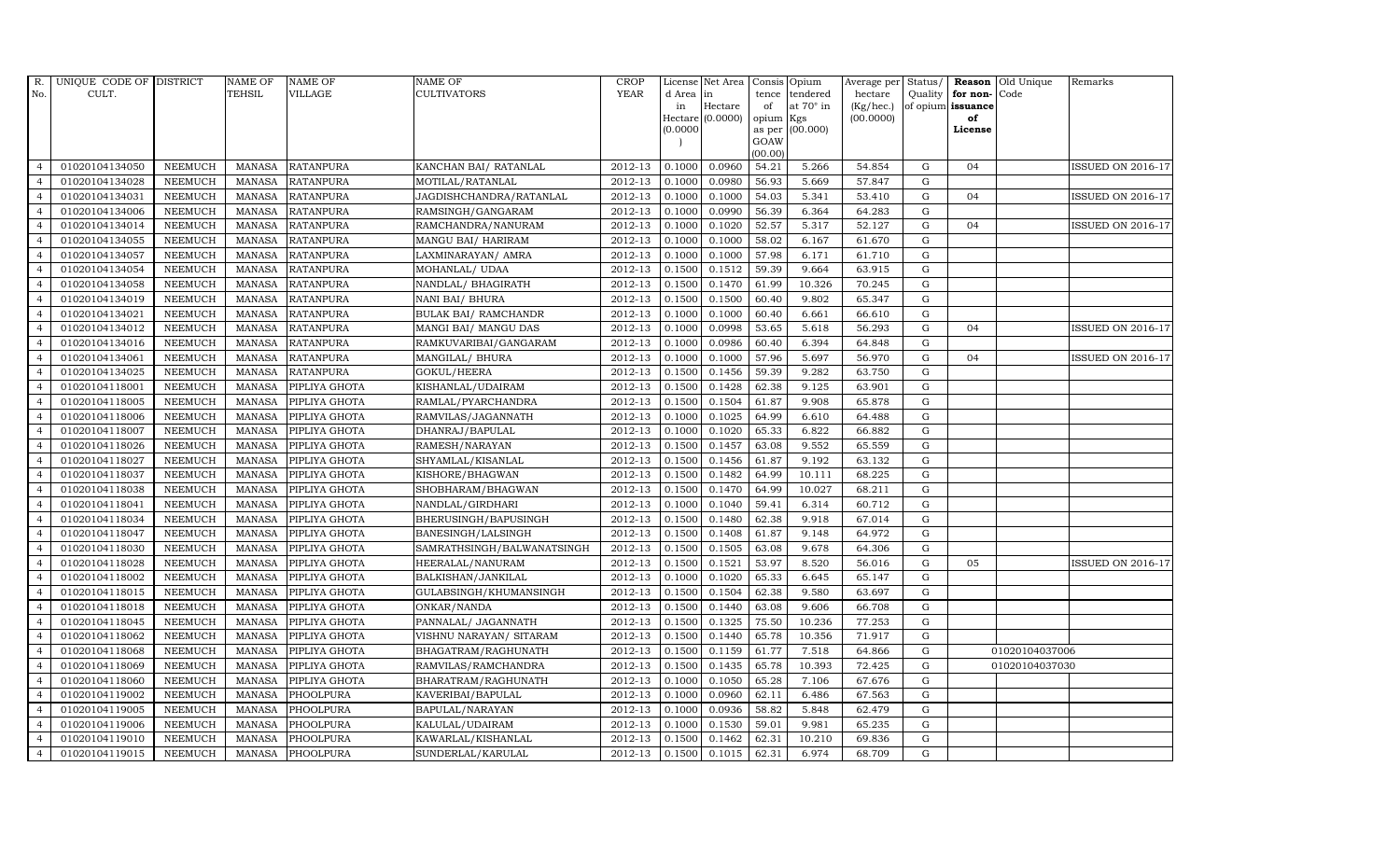| R.                               | UNIQUE CODE OF DISTRICT          |                           | <b>NAME OF</b>                 | <b>NAME OF</b>             | NAME OF                               | <b>CROP</b>        |                  | License Net Area            |                  | Consis Opium          | Average per                            | Status/      |                                   | Reason Old Unique | Remarks                  |  |
|----------------------------------|----------------------------------|---------------------------|--------------------------------|----------------------------|---------------------------------------|--------------------|------------------|-----------------------------|------------------|-----------------------|----------------------------------------|--------------|-----------------------------------|-------------------|--------------------------|--|
| No.                              | CULT.                            |                           | <b>TEHSIL</b>                  | <b>VILLAGE</b>             | <b>CULTIVATORS</b>                    | <b>YEAR</b>        | d Area           | in                          | tence            | tendered<br>at 70° in | hectare<br>$\left({\rm Kg/hc.}\right)$ | Quality      | for non-Code<br>of opium issuance |                   |                          |  |
|                                  |                                  |                           |                                |                            |                                       |                    | in               | Hectare<br>Hectare (0.0000) | of<br>opium Kgs  |                       | (00.0000)                              |              | of                                |                   |                          |  |
|                                  |                                  |                           |                                |                            |                                       |                    | (0.0000)         |                             |                  | as per (00.000)       |                                        |              | License                           |                   |                          |  |
|                                  |                                  |                           |                                |                            |                                       |                    |                  |                             | GOAW             |                       |                                        |              |                                   |                   |                          |  |
| $\overline{4}$                   | 01020104119018                   | NEEMUCH                   | MANASA                         | PHOOLPURA                  | AMRITRAM/UDA                          | 2012-13            | 0.1500           | 0.1496                      | (00.00)<br>62.11 | 10.426                | 69.693                                 | G            |                                   |                   |                          |  |
| $\overline{4}$                   | 01020104119021                   | <b>NEEMUCH</b>            | <b>MANASA</b>                  | PHOOLPURA                  | BAPULAL/KISHORE                       | 2012-13            | 0.1000           | 0.0975                      | 59.18            | 6.307                 | 64.687                                 | G            |                                   |                   |                          |  |
| $\overline{4}$                   | 01020104119013                   | <b>NEEMUCH</b>            | MANASA                         | PHOOLPURA                  | MANNALAL/KISHORE                      | 2012-13            | 0.1000           | 0.1524                      | 57.68            | 9.764                 | 64.068                                 | G            |                                   |                   |                          |  |
| $\overline{4}$                   | 01020104119019                   | <b>NEEMUCH</b>            | <b>MANASA</b>                  | PHOOLPURA                  | VARDI BAI / RODILAL                   | 2012-13            | 0.1000           | 0.1000                      | 62.31            | 6.685                 | 66.850                                 | G            |                                   |                   |                          |  |
| $\overline{4}$                   | 01020104119027                   | <b>NEEMUCH</b>            | <b>MANASA</b>                  | PHOOLPURA                  | PREMCHANDRA/RAMCHANDRA                | 2012-13            | 0.1000           | 0.0960                      | 59.18            | 6.434                 | 67.021                                 | $\mathbf G$  |                                   |                   |                          |  |
| $\overline{4}$                   | 01020104119029                   | NEEMUCH                   | <b>MANASA</b>                  | PHOOLPURA                  | MANGILAL/ SHOBHARAM                   | 2012-13            | 0.1500           | 0.1560                      | 56.04            | 9.615                 | 61.635                                 | G            |                                   |                   |                          |  |
| $\overline{4}$                   | 01020104119031                   | <b>NEEMUCH</b>            | <b>MANASA</b>                  | PHOOLPURA                  | MOHANLAL/RAMCHANDRA                   | 2012-13            | 0.1000           | 0.0987                      | 56.42            | 6.069                 | 61.489                                 | G            |                                   |                   |                          |  |
| $\overline{4}$                   | 01020104119032                   | <b>NEEMUCH</b>            | <b>MANASA</b>                  | PHOOLPURA                  | KISHANLAL/ BABRU                      | 2012-13            | 0.1500           | 0.1554                      | 55.45            | 9.054                 | 58.263                                 | G            |                                   |                   |                          |  |
| $\overline{4}$                   | 01020104119033                   | <b>NEEMUCH</b>            | <b>MANASA</b>                  | PHOOLPURA                  | RAMCHANDR/ NARAYAN CHOUDHAR           | 2012-13            | 0.1500           | 0.1480                      | 58.78            | 9.850                 | 66.554                                 | G            |                                   |                   |                          |  |
| $\overline{4}$                   | 01020104119034                   | <b>NEEMUCH</b>            | <b>MANASA</b>                  | PHOOLPURA                  | NATHU/SHYAMA                          | 2012-13            | 0.1000           | 0.0975                      | 59.18            | 6.341                 | 65.036                                 | G            |                                   | 01020104003027    |                          |  |
| $\overline{4}$                   | 01020104144011                   | <b>NEEMUCH</b>            | <b>MANASA</b>                  | <b>NALWA</b>               | RAMESHWAR/ BHAWARLAL                  | 2012-13            | 0.1000           | 0.0986                      | 55.79            | 6.248                 | 63.367                                 | G            |                                   |                   | TRANSFER/ KADI BUJURG    |  |
| $\overline{4}$                   | 01020104144012                   | <b>NEEMUCH</b>            | <b>MANASA</b>                  | <b>NALWA</b>               | VIDHYABAI/GHISALAL                    | 2012-13            | 0.1000           | 0.1025                      | 51.08            | 5.152                 | 50.263                                 | G            | 05                                |                   |                          |  |
| $\overline{4}$                   | 01020104144018                   | NEEMUCH                   | <b>MANASA</b>                  | <b>NALWA</b>               | BHAGWATIBAI/RODILAL                   | 2012-13            | 0.1500           | 0.1500                      | 55.49            | 8.958                 | 59.720                                 | G            |                                   |                   | TRANSFER/ LASUDIA ANTRI  |  |
| $\overline{4}$                   | 01020104144026                   | <b>NEEMUCH</b>            | <b>MANASA</b>                  | <b>NALWA</b>               | GANPAT/ LAXMINARAYAN                  | 2012-13            | 0.1500           | 0.1505                      | 54.27            | 8.691                 | 57.748                                 | G            | 05                                |                   | <b>ISSUED ON 2015-16</b> |  |
| $\overline{4}$                   | 01020104144033                   | <b>NEEMUCH</b>            | <b>MANASA</b>                  | <b>NALWA</b>               | RAMESH CHAND/ NARAYAN                 | 2012-13            | 0.1500           | 0.1491                      | 58.29            | 9.376                 | 62.884                                 | G            |                                   |                   | TRANSFER/ DETHAL         |  |
| $\overline{4}$                   | 01020104144059                   | <b>NEEMUCH</b>            | <b>MANASA</b>                  | <b>NALWA</b>               |                                       | 2012-13            | 0.1500           | 0.1500                      | 58.34            | 8.859                 | 59.060                                 | ${\rm G}$    |                                   |                   | TRANSFER/KUNDLA          |  |
| $\overline{4}$                   | 01020104144006                   | <b>NEEMUCH</b>            | <b>MANASA</b>                  | <b>NALWA</b>               | DAKU BAI/ NANURAM<br>NITESH/ BAIJNATH | 2012-13            | 0.1000           | 0.1050                      | 55.30            | 6.186                 | 58.914                                 | G            |                                   |                   | TRANSFER/ SEMLIANTRI     |  |
| $\overline{4}$                   |                                  |                           |                                |                            |                                       |                    |                  |                             |                  |                       |                                        |              |                                   |                   |                          |  |
| $\overline{4}$                   | 01020104133002                   | <b>NEEMUCH</b>            | <b>MANASA</b>                  | <b>MOYA</b>                | GANGABAI/RAMCHANDRA                   | 2012-13            | 0.1000           | 0.1000                      | 64.84            | 7.114                 | 71.140                                 | G<br>G       |                                   |                   |                          |  |
| $\overline{4}$                   | 01020104133006                   | <b>NEEMUCH</b>            | <b>MANASA</b>                  | <b>MOYA</b>                | ABDULKARIM/IBRAHIM                    | 2012-13            | 0.1000           | 0.0990                      | 56.30            | 6.056                 | 61.172                                 |              |                                   |                   |                          |  |
|                                  | 01020104133008                   | <b>NEEMUCH</b>            | <b>MANASA</b>                  | MOYA                       | BAPULAL/DEVILAL                       | 2012-13            | 0.1000           | 0.1026                      | 64.84            | 6.790                 | 66.179                                 | G            |                                   |                   |                          |  |
| $\overline{4}$<br>$\overline{4}$ | 01020104133010<br>01020104133070 | NEEMUCH<br><b>NEEMUCH</b> | <b>MANASA</b><br><b>MANASA</b> | <b>MOYA</b><br><b>MOYA</b> | JAGDISH/PRITHVIRAJ                    | 2012-13<br>2012-13 | 0.1500<br>0.1000 | 0.1463<br>0.1023            | 59.31<br>60.31   | 9.134<br>5.936        | 62.433<br>58.025                       | G            |                                   |                   |                          |  |
| $\overline{4}$                   |                                  |                           |                                |                            | SHAKIL MOHAMMAD/ AHMADNOOR            |                    |                  |                             |                  |                       |                                        | G            |                                   |                   |                          |  |
|                                  | 01020104133012                   | <b>NEEMUCH</b>            | <b>MANASA</b>                  | <b>MOYA</b>                | ALLAHNOOR/NANHEKHAN                   | 2012-13            | 0.1000           | 0.1032                      | 55.83            | 5.902                 | 57.190                                 | G            |                                   |                   |                          |  |
| $\overline{4}$                   | 01020104133018                   | <b>NEEMUCH</b>            | <b>MANASA</b>                  | <b>MOYA</b>                | MOHAN BAI/ NATHULAL                   | 2012-13            | 0.1000           | 0.1000                      | 64.26            | 6.949                 | 69.490                                 | G            |                                   |                   |                          |  |
| $\overline{4}$                   | 01020104133027                   | <b>NEEMUCH</b>            | <b>MANASA</b>                  | <b>MOYA</b>                | ANTAR KUWAR/ VIRAM SINGH              | 2012-13            | 0.1000           | 0.0996                      | 50.87            | 5.719                 | 57.420                                 | G            | 05                                |                   | <b>ISSUED ON 2015-16</b> |  |
| $\overline{4}$                   | 01020104133030                   | <b>NEEMUCH</b>            | <b>MANASA</b>                  | <b>MOYA</b>                | GHISALAL/ BHAWARLAL                   | 2012-13            | 0.1000           | 0.0928                      | 56.39            | 5.228                 | 56.336                                 | $\mathbf G$  | 04                                |                   | ISSUED ON 2016-17        |  |
| $\overline{4}$                   | 01020104133036                   | <b>NEEMUCH</b>            | <b>MANASA</b>                  | <b>MOYA</b>                | SULTAN KHA/IBRAHIM KHA                | 2012-13            | 0.1500           | 0.1517                      | 71.45            | 10.707                | 70.580                                 | G            |                                   |                   |                          |  |
| $\overline{4}$                   | 01020104133040                   | <b>NEEMUCH</b>            | <b>MANASA</b>                  | <b>MOYA</b>                | SHARDABAI/RATANLAL                    | 2012-13            | 0.1000           | 0.0990                      | 64.26            | 6.747                 | 68.152                                 | G            |                                   |                   |                          |  |
| $\overline{4}$                   | 01020104133041                   | <b>NEEMUCH</b>            | <b>MANASA</b>                  | <b>MOYA</b>                | GORDHAN SINGH/ BHUR SINGH             | 2012-13            | 0.1500           | 0.1500                      | 62.02            | 10.012                | 66.747                                 | G            |                                   |                   |                          |  |
| $\overline{4}$                   | 01020104133043                   | <b>NEEMUCH</b>            | <b>MANASA</b>                  | <b>MOYA</b>                | SATYANARAYAN/KANHAIYALAL              | 2012-13            | 0.1500           | 0.1440                      | 59.31            | 9.218                 | 64.014                                 | G            |                                   |                   |                          |  |
| $\overline{4}$                   | 01020104133051                   | <b>NEEMUCH</b>            | <b>MANASA</b>                  | <b>MOYA</b>                | ALTABHUSSAIN/AHMADNOOR                | 2012-13            | 0.1000           | 0.0960                      | 59.31            | 5.897                 | 61.427                                 | G            |                                   |                   |                          |  |
| $\overline{4}$                   | 01020104133004                   | <b>NEEMUCH</b>            | <b>MANASA</b>                  | <b>MOYA</b>                | BHAGUBAI/BHAVARLAL                    | 2012-13            | 0.1000           | 0.0988                      | 57.00            | 6.018                 | 60.911                                 | G            |                                   |                   |                          |  |
| $\overline{4}$                   | 01020104133060                   | <b>NEEMUCH</b>            | <b>MANASA</b>                  | <b>MOYA</b>                | JETAN BAI/ AMIR KHA                   | 2012-13            | 0.1500           | 0.1550                      | 67.20            | 10.541                | 68.006                                 | G            |                                   |                   |                          |  |
| $\overline{4}$                   | 01020104133067                   | <b>NEEMUCH</b>            | <b>MANASA</b>                  | <b>MOYA</b>                | BHULIBAI/BHONIRAM                     | 2012-13            | 0.1000           | 0.1015                      | 57.97            | 5.797                 | 57.113                                 | G            |                                   |                   |                          |  |
| $\overline{4}$                   | 01020104133069                   | <b>NEEMUCH</b>            | <b>MANASA</b>                  | <b>MOYA</b>                | SHARIFHUSSAIN/SABIR                   | 2012-13            | 0.1000           | 0.1032                      | 64.84            | 6.771                 | 65.610                                 | G            |                                   |                   |                          |  |
| $\overline{4}$                   | 01020104133022                   | <b>NEEMUCH</b>            | <b>MANASA</b>                  | <b>MOYA</b>                | TEJ SINGH/ BHAWAR SINGH               | 2012-13            | 0.1000           | 0.0990                      | 67.30            | 6.836                 | 69.051                                 | G            |                                   |                   |                          |  |
| $\overline{4}$                   | 01020104133054                   | <b>NEEMUCH</b>            | <b>MANASA</b>                  | <b>MOYA</b>                | HUSAINKHAN/MURADKHAN                  | 2012-13            | 0.1000           | 0.0950                      | 66.16            | 5.935                 | 62.474                                 | $\mathbf{I}$ | 02                                |                   |                          |  |
| $\overline{4}$                   | 01020104133038                   | <b>NEEMUCH</b>            | <b>MANASA</b>                  | <b>MOYA</b>                | BANSHILAL/ RAMLAL                     | 2012-13            | 0.1000           | 0.0990                      | 60.31            | 6.548                 | 66.141                                 | G            |                                   |                   |                          |  |
| $\overline{4}$                   | 01020104116001                   | <b>NEEMUCH</b>            | <b>MANASA</b>                  | <b>MOKADI</b>              | JASWANTSINGH/BHANWARSINGH             | 2012-13            | 0.1500           | 0.1403                      | 62.31            | 9.320                 | 66.429                                 | G            |                                   |                   |                          |  |
| $\overline{4}$                   | 01020104116002                   | <b>NEEMUCH</b>            | <b>MANASA</b>                  | <b>MOKADI</b>              | MOHANSINGH/BHAVRASINGH                | 2012-13            | 0.1500           | 0.1525                      | 71.10            | 11.153                | 73.134                                 | G            |                                   |                   |                          |  |
| $\overline{4}$                   | 01020104116005                   | <b>NEEMUCH</b>            | MANASA                         | <b>MOKADI</b>              | SHANTIBAI/KISHORE                     | 2012-13            | 0.1000           | 0.0930                      | 64.56            | 6.262                 | 67.333                                 | G            |                                   |                   |                          |  |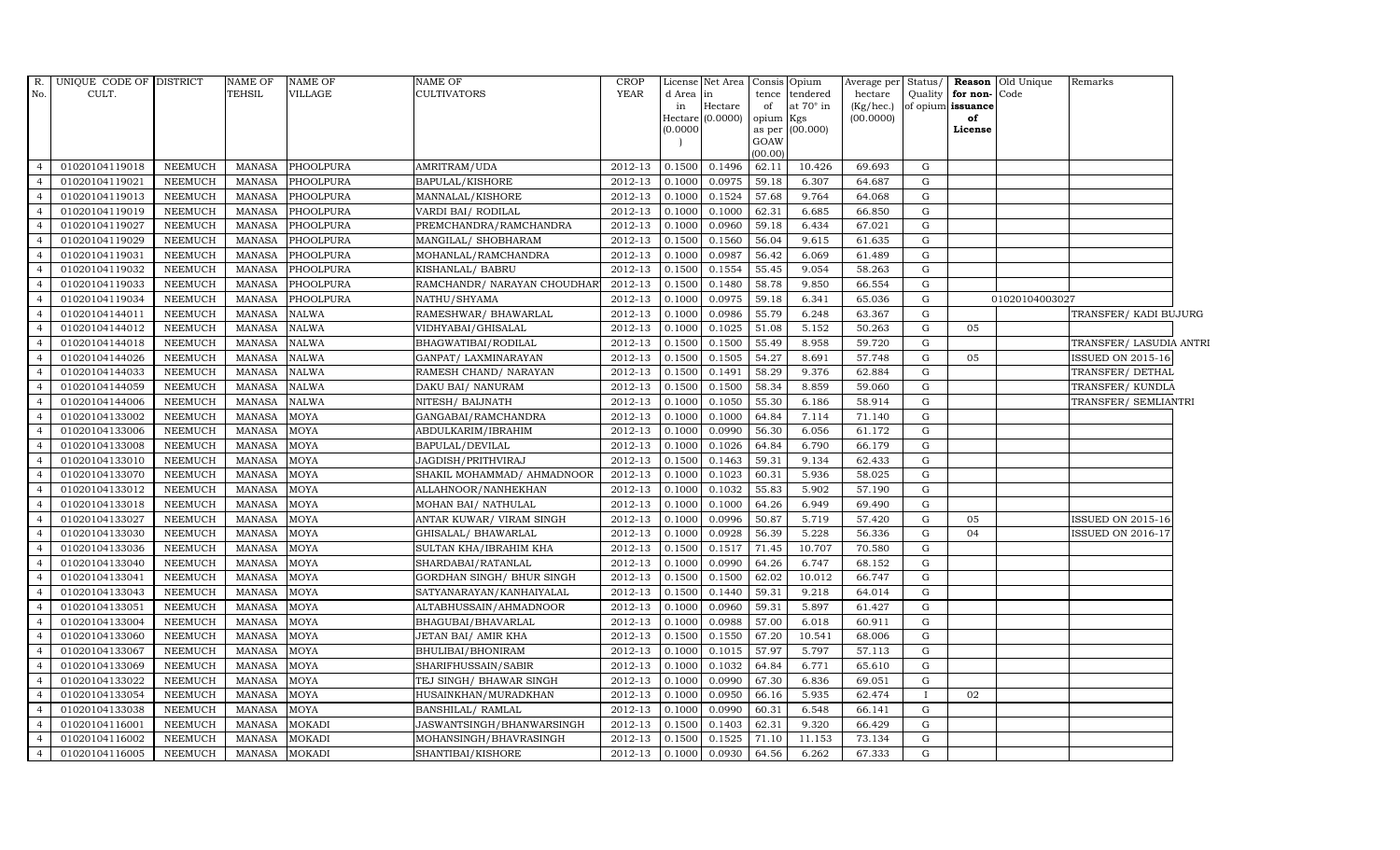| R.             | UNIQUE CODE OF DISTRICT |                | <b>NAME OF</b> | <b>NAME OF</b>      | <b>NAME OF</b>               | <b>CROP</b> |           | License Net Area Consis Opium |           |                  | Average per Status/ |             |                         | <b>Reason</b> Old Unique | Remarks                  |
|----------------|-------------------------|----------------|----------------|---------------------|------------------------------|-------------|-----------|-------------------------------|-----------|------------------|---------------------|-------------|-------------------------|--------------------------|--------------------------|
| No.            | CULT.                   |                | <b>TEHSIL</b>  | <b>VILLAGE</b>      | <b>CULTIVATORS</b>           | <b>YEAR</b> | d Area in |                               |           | tence tendered   | hectare             |             | Quality   for non- Code |                          |                          |
|                |                         |                |                |                     |                              |             | in        | Hectare                       | of        | at $70^\circ$ in | (Kg/hec.)           |             | of opium issuance       |                          |                          |
|                |                         |                |                |                     |                              |             | (0.0000)  | Hectare (0.0000)              | opium Kgs | as per (00.000)  | (00.0000)           |             | of<br>License           |                          |                          |
|                |                         |                |                |                     |                              |             |           |                               | GOAW      |                  |                     |             |                         |                          |                          |
|                |                         |                |                |                     |                              |             |           |                               | (00.00)   |                  |                     |             |                         |                          |                          |
| $\overline{4}$ | 01020104116007          | <b>NEEMUCH</b> | MANASA         | <b>MOKADI</b>       | PRABHAKUNWAR/BAHADURSINGH    | 2012-13     | 0.1000    | 0.1000                        | 63.59     | 6.541            | 65.410              | G           |                         |                          |                          |
| $\overline{4}$ | 01020104116009          | <b>NEEMUCH</b> | <b>MANASA</b>  | <b>MOKADI</b>       | DALPATSINGH/BHANWARSINGH     | 2012-13     | 0.1500    | 0.1440                        | 60.94     | 9.333            | 64.813              | $\mathbf G$ |                         |                          |                          |
| $\overline{4}$ | 01020104116012          | <b>NEEMUCH</b> | <b>MANASA</b>  | <b>MOKADI</b>       | RUGHNATH/ANSU                | 2012-13     | 0.1500    | 0.1470                        | 60.94     | 9.872            | 67.156              | G           |                         |                          |                          |
| $\overline{4}$ | 01020104116004          | <b>NEEMUCH</b> | <b>MANASA</b>  | <b>MOKADI</b>       | JAMNABAI/PYARA               | 2012-13     | 0.1000    | 0.0960                        | 57.72     | 6.250            | 65.104              | $\mathbf G$ |                         |                          |                          |
| $\overline{4}$ | 01020104116025          | <b>NEEMUCH</b> | <b>MANASA</b>  | <b>MOKADI</b>       | GORDHANSINGH/MANSINGH        | 2012-13     | 0.1500    | 0.1480                        | 61.86     | 9.465            | 63.953              | $\mathbf G$ |                         |                          |                          |
| $\overline{4}$ | 01020104116026          | <b>NEEMUCH</b> | <b>MANASA</b>  | <b>MOKADI</b>       | RAMLAL/PYARA                 | $2012 - 13$ | 0.1500    | 0.1520                        | 63.59     | 10.292           | 67.711              | $\mathbf G$ |                         |                          |                          |
| $\overline{4}$ | 01020104116048          | <b>NEEMUCH</b> | <b>MANASA</b>  | <b>MOKADI</b>       | GAJENDRASINGH/MADANSINGH     | 2012-13     | 0.1500    | 0.1400                        | 68.99     | 9.984            | 71.314              | $\mathbf G$ |                         |                          |                          |
| $\overline{4}$ | 01020104116050          | <b>NEEMUCH</b> | <b>MANASA</b>  | <b>MOKADI</b>       | SHAMBHUSINGH/RAMSINGH        | 2012-13     | 0.1000    | 0.1020                        | 63.59     | 6.477            | 63.500              | $\mathbf G$ |                         |                          |                          |
| $\overline{4}$ | 01020104116044          | <b>NEEMUCH</b> | <b>MANASA</b>  | <b>MOKADI</b>       | BALVANT SINGH/ NIRBHAY SINGH | 2012-13     | 0.1500    | 0.1480                        | 64.97     | 9.885            | 66.791              | G           |                         |                          |                          |
| $\overline{4}$ | 01020104116042          | <b>NEEMUCH</b> | <b>MANASA</b>  | <b>MOKADI</b>       | RUKMAN BAI/ BHAWARLAL        | 2012-13     | 0.1000    | 0.1015                        | 60.94     | 6.442            | 63.468              | $\mathbf G$ |                         |                          |                          |
| $\overline{4}$ | 01020104116018          | <b>NEEMUCH</b> | <b>MANASA</b>  | <b>MOKADI</b>       | HARISINGH/MOKAMSINGH         | 2012-13     | 0.1500    | 0.1530                        | 64.56     | 10.403           | 67.993              | $\mathbf G$ |                         |                          |                          |
| $\overline{4}$ | 01020104116034          | <b>NEEMUCH</b> | <b>MANASA</b>  | <b>MOKADI</b>       | KESHURAM/HIRA                | 2012-13     | 0.1000    | 0.1050                        | 55.27     | 5.803            | 55.267              | ${\rm G}$   | 04                      |                          | <b>ISSUED ON 2016-17</b> |
| $\overline{4}$ | 01020104116057          | <b>NEEMUCH</b> | <b>MANASA</b>  | <b>MOKADI</b>       | VIDHYABAI/NANDLAL            | 2012-13     | 0.1000    | 0.0960                        | 70.20     | 6.368            | 66.333              | G           |                         |                          |                          |
| $\overline{4}$ | 01020104116054          | <b>NEEMUCH</b> | <b>MANASA</b>  | <b>MOKADI</b>       | HARPALSINGH/NATHUSINGH       | 2012-13     | 0.1500    | 0.1480                        | 64.97     | 9.634            | 65.095              | $\mathbf G$ |                         |                          |                          |
| $\overline{4}$ | 01020104116062          | <b>NEEMUCH</b> | <b>MANASA</b>  | <b>MOKADI</b>       | HIRALAL/ BHUWANIRAM          | 2012-13     | 0.1000    | 0.1000                        | 67.40     | 6.480            | 64.800              | ${\rm G}$   |                         |                          |                          |
| $\overline{4}$ | 01020104116063          | <b>NEEMUCH</b> | <b>MANASA</b>  | <b>MOKADI</b>       | CHANDIBAI/KALURAM            | 2012-13     | 0.1000    |                               |           |                  |                     | $\rm F$     |                         |                          |                          |
| $\overline{4}$ | 01020104116056          | <b>NEEMUCH</b> | <b>MANASA</b>  | <b>MOKADI</b>       | KRASHNGOPAL/ LAXMINARAYAN    | 2012-13     | 0.1000    | 0.0912                        | 68.27     | 6.027            | 66.086              | $\mathbf G$ |                         |                          |                          |
| $\overline{4}$ | 01020104116064          | <b>NEEMUCH</b> | <b>MANASA</b>  | <b>MOKADI</b>       | CHENKUNWAR/OMPRAKASH         | 2012-13     | 0.1000    | 0.1000                        | 67.71     | 6.510            | 65.100              | G           |                         |                          |                          |
|                | 01020104013040          | <b>NEEMUCH</b> | <b>MANASA</b>  | <b>DEVRI PARDA</b>  | <b>BHAGGA/ BIHARI</b>        | $2012 - 13$ | 0.1000    | 0.0990                        | 58.13     | 5.913            | 59.727              | G           |                         |                          |                          |
|                | 01020104124001          | NEEMUCH        | <b>MANASA</b>  | MAHESHPURIYA        | KANHAIYALAL/BHANWARLAL       | 2012-13     | 0.1500    | 0.1519                        | 63.23     | 11.101           | 73.081              | $\mathbf G$ |                         |                          |                          |
| $\overline{4}$ | 01020104124002          | <b>NEEMUCH</b> | <b>MANASA</b>  | MAHESHPURIYA        | RAMKISHAN/ONKAR              | 2012-13     | 0.1000    | 0.0990                        | 58.43     | 6.569            | 66.354              | $\mathbf G$ |                         |                          |                          |
| $\overline{4}$ | 01020104124003          | <b>NEEMUCH</b> | <b>MANASA</b>  | MAHESHPURIYA        | KASHIRAM/ NANURAM            | 2012-13     | 0.1000    | 0.0990                        | 59.95     | 6.346            | 64.101              | G           |                         |                          |                          |
| $\overline{4}$ | 01020104124004          | <b>NEEMUCH</b> | <b>MANASA</b>  | MAHESHPURIYA        | LAXMINARAYAN/HARLAL          | 2012-13     | 0.1500    | 0.1517                        | 58.43     | 9.958            | 65.643              | ${\rm G}$   |                         |                          |                          |
| $\overline{4}$ | 01020104124005          | <b>NEEMUCH</b> | <b>MANASA</b>  | MAHESHPURIYA        | JAGANNATH/BHANWARLAL         | 2012-13     | 0.1500    | 0.1519                        | 65.78     | 11.549           | 76.030              | $\mathbf G$ |                         |                          |                          |
| $\overline{4}$ | 01020104124006          | <b>NEEMUCH</b> | <b>MANASA</b>  | <b>MAHESHPURIYA</b> | JANKILAL/HARLAL              | 2012-13     | 0.1000    | 0.1000                        | 61.73     | 7.240            | 72.400              | $\mathbf G$ |                         |                          |                          |
| $\overline{4}$ | 01020104124007          | <b>NEEMUCH</b> | <b>MANASA</b>  | MAHESHPURIYA        | MANNALAL/BHANWARLAL          | 2012-13     | 0.1500    | 0.1465                        | 61.73     | 10.529           | 71.870              | ${\rm G}$   |                         |                          |                          |
| $\overline{4}$ | 01020104124011          | <b>NEEMUCH</b> | <b>MANASA</b>  | MAHESHPURIYA        | PRABHULAL/PANNALAL           | 2012-13     | 0.1500    | 0.1470                        | 57.72     | 9.590            | 65.238              | $\mathbf G$ |                         |                          |                          |
| $\overline{4}$ | 01020104124012          | <b>NEEMUCH</b> | MANASA         | MAHESHPURIYA        | DEVILAL/ CHAMPALAL           | 2012-13     | 0.1000    | 0.1000                        | 65.07     | 7.427            | 74.270              | ${\rm G}$   |                         |                          |                          |
| $\overline{4}$ | 01020104124024          | <b>NEEMUCH</b> | <b>MANASA</b>  | MAHESHPURIYA        | AMRITRAM/FULCHANDRA          | 2012-13     | 0.1000    | 0.0950                        | 55.21     | 6.097            | 64.179              | ${\rm G}$   |                         |                          |                          |
| $\overline{4}$ | 01020104124017          | NEEMUCH        | <b>MANASA</b>  | MAHESHPURIYA        | JAGANNATH / FHULCHAND        | 2012-13     | 0.1500    | 0.1504                        | 57.54     | 9.889            | 65.751              | G           |                         |                          |                          |
| $\overline{4}$ | 01020104124018          | <b>NEEMUCH</b> | <b>MANASA</b>  | <b>MAHESHPURIYA</b> | DHANNALAL/RAMLAL             | 2012-13     | 0.1000    | 0.0966                        | 55.66     | 6.361            | 65.849              | $\mathbf G$ |                         |                          |                          |
| $\overline{4}$ | 01020104124020          | <b>NEEMUCH</b> | <b>MANASA</b>  | MAHESHPURIYA        | JUJHARLAL/ GHISALAL          | 2012-13     | 0.1000    | 0.1000                        | 63.23     | 6.711            | 67.110              | ${\rm G}$   |                         |                          |                          |
| $\overline{4}$ | 01020104124028          | <b>NEEMUCH</b> | <b>MANASA</b>  | MAHESHPURIYA        | RAMCHANDR/LAXMINARAYAN       | 2012-13     | 0.1500    | 0.1503                        | 65.28     | 10.995           | 73.154              | G           |                         |                          |                          |
| $\overline{4}$ | 01020104124031          | <b>NEEMUCH</b> | <b>MANASA</b>  | MAHESHPURIYA        | RUGHNATHSINGH/RAMSINGH       | 2012-13     | 0.1500    | 0.1488                        | 61.73     | 10.327           | 69.402              | ${\rm G}$   |                         |                          |                          |
| $\overline{4}$ | 01020104124036          | <b>NEEMUCH</b> | <b>MANASA</b>  | MAHESHPURIYA        | BAPULAL/HIRALAL              | 2012-13     | 0.1000    | 0.1000                        | 60.19     | 6.948            | 69.480              | $\mathbf G$ |                         |                          |                          |
| $\overline{4}$ | 01020104124013          | <b>NEEMUCH</b> | <b>MANASA</b>  | MAHESHPURIYA        | PRAHLAD/BHAGIRATH            | 2012-13     | 0.1000    | 0.0975                        | 71.06     | 8.081            | 82.882              | G           |                         |                          |                          |
| $\overline{4}$ | 01020104124023          | <b>NEEMUCH</b> | <b>MANASA</b>  | MAHESHPURIYA        | RAMPRASAD/KANHAIYALAL        | 2012-13     | 0.1500    | 0.1188                        | 56.54     | 7.819            | 65.816              | G           |                         |                          |                          |
| $\overline{4}$ | 01020104124019          | <b>NEEMUCH</b> | <b>MANASA</b>  | MAHESHPURIYA        | BHERULAL/DHURA               | 2012-13     | 0.1000    | 0.1008                        | 63.57     | 7.438            | 73.790              | ${\rm G}$   |                         |                          |                          |
| $\overline{4}$ | 01020104124029          | <b>NEEMUCH</b> | <b>MANASA</b>  | MAHESHPURIYA        | JAMNALAL/UDA                 | 2012-13     | 0.1000    | 0.1020                        | 58.43     | 6.661            | 65.304              | $\mathbf G$ |                         |                          |                          |
| $\overline{4}$ | 01020104124034          | <b>NEEMUCH</b> | <b>MANASA</b>  | MAHESHPURIYA        | BHANWARKUNWAR/HARISINGH      | 2012-13     | 0.1500    | 0.1480                        | 59.95     | 10.114           | 68.338              | $\mathbf G$ |                         |                          |                          |
| $\overline{4}$ | 01020104124037          | <b>NEEMUCH</b> |                | MANASA MAHESHPURIYA | KESHAR BAI/ KAWARLAL         | 2012-13     | 0.1000    | 0.0988                        | 54.76     | 5.695            | 57.642              | G           | 05                      |                          | <b>ISSUED ON 2015-16</b> |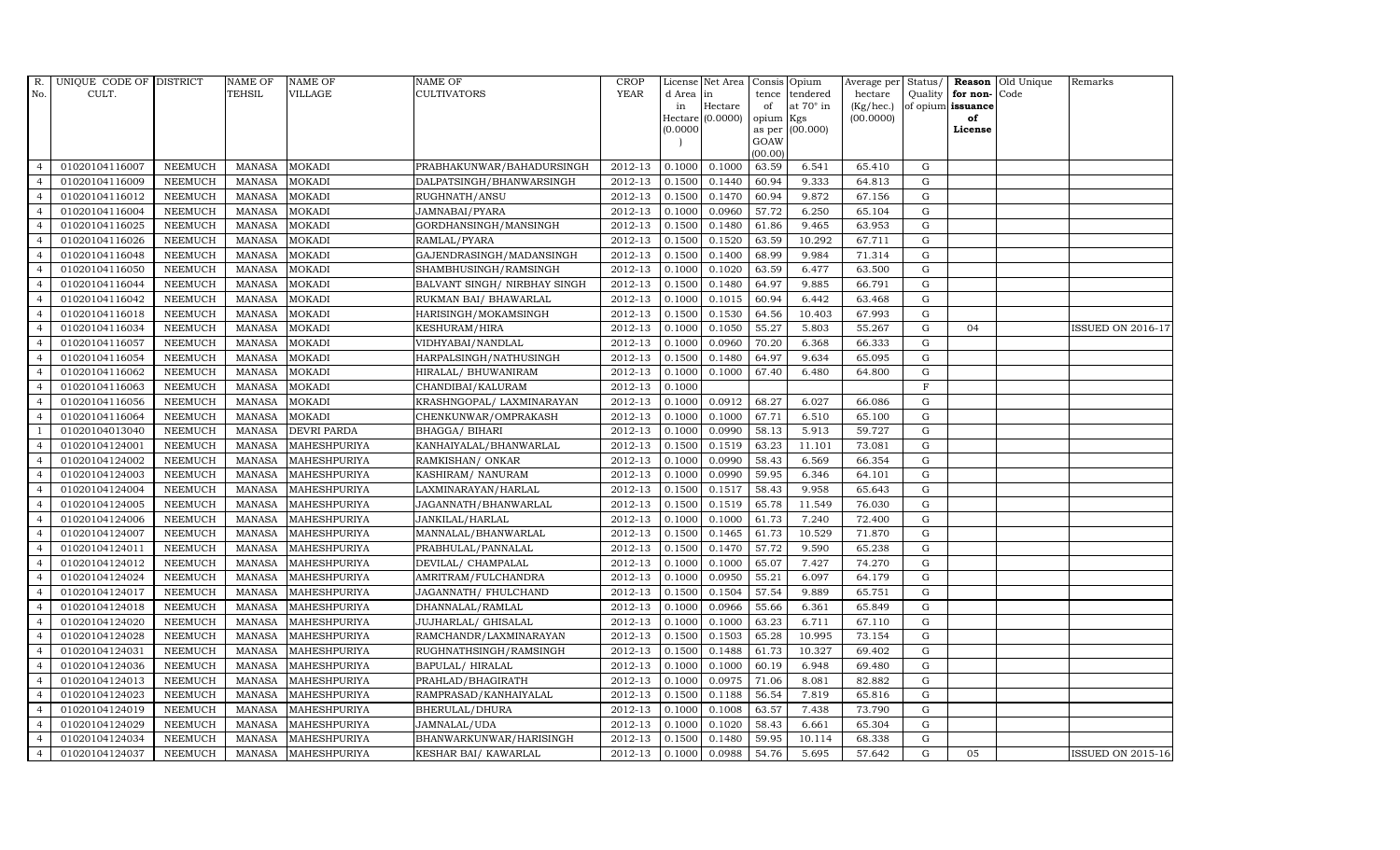| R.             | UNIQUE CODE OF DISTRICT |                | <b>NAME OF</b> | <b>NAME OF</b>        | <b>NAME OF</b>                 | CROP        |          | License Net Area   |           | Consis Opium     | Average per Status/ |              |                      | <b>Reason</b> Old Unique | Remarks                  |
|----------------|-------------------------|----------------|----------------|-----------------------|--------------------------------|-------------|----------|--------------------|-----------|------------------|---------------------|--------------|----------------------|--------------------------|--------------------------|
| No.            | CULT.                   |                | TEHSIL         | VILLAGE               | <b>CULTIVATORS</b>             | <b>YEAR</b> | d Area   | in                 | tence     | tendered         | hectare             |              | Quality $ $ for non- | Code                     |                          |
|                |                         |                |                |                       |                                |             | in       | Hectare            | of        | at $70^\circ$ in | (Kg/hec.)           |              | of opium issuance    |                          |                          |
|                |                         |                |                |                       |                                |             | (0.0000) | $Hectare$ (0.0000) | opium Kgs | as per (00.000)  | (00.0000)           |              | of<br>License        |                          |                          |
|                |                         |                |                |                       |                                |             |          |                    | GOAW      |                  |                     |              |                      |                          |                          |
|                |                         |                |                |                       |                                |             |          |                    | (00.00)   |                  |                     |              |                      |                          |                          |
| $\overline{4}$ | 01020104145001          | <b>NEEMUCH</b> | MANASA         | LASUDIYA ANTRI        | KACHRU/BHAGWAN                 | 2012-13     | 0.1500   | 0.1485             | 59.57     | 9.957            | 67.051              | G            |                      |                          |                          |
| $\overline{a}$ | 01020104145006          | <b>NEEMUCH</b> | MANASA         | <b>LASUDIYA ANTRI</b> | NENKIYA/BHERA                  | 2012-13     | 0.1000   | 0.0960             | 59.00     | 6.330            | 65.938              | ${\rm G}$    |                      |                          |                          |
| $\overline{4}$ | 01020104145007          | <b>NEEMUCH</b> | <b>MANASA</b>  | <b>LASUDIYA ANTRI</b> | RAMNARAYAN/ NANURAM            | 2012-13     | 0.1500   | 0.1388             | 62.25     | 9.115            | 65.670              | G            |                      |                          |                          |
| $\overline{4}$ | 01020104145009          | <b>NEEMUCH</b> | MANASA         | <b>LASUDIYA ANTRI</b> | BHAGYAWATI BAI/ BHONA NATH     | 2012-13     | 0.1000   | 0.1040             | 56.29     | 6.674            | 64.173              | G            |                      |                          |                          |
| $\overline{4}$ | 01020104145010          | <b>NEEMUCH</b> | <b>MANASA</b>  | <b>LASUDIYA ANTRI</b> | SATYANARAYAN/BAPULAL           | 2012-13     | 0.1000   | 0.0976             | 52.82     | 5.727            | 58.678              | G            | 05                   |                          | <b>ISSUED ON 2015-16</b> |
| $\overline{4}$ | 01020104145012          | <b>NEEMUCH</b> | MANASA         | <b>LASUDIYA ANTRI</b> | GOPAL/HEERA                    | 2012-13     | 0.1500   | 0.1450             | 57.29     | 9.281            | 64.007              | G            |                      |                          |                          |
| $\overline{4}$ | 01020104145015          | <b>NEEMUCH</b> | MANASA         | <b>LASUDIYA ANTRI</b> | BAGDU/KACHRU                   | 2012-13     | 0.1500   | 0.1350             | 60.11     | 9.231            | 68.378              | ${\bf G}$    |                      |                          |                          |
| $\overline{4}$ | 01020104145016          | <b>NEEMUCH</b> | <b>MANASA</b>  | <b>LASUDIYA ANTRI</b> | RAMNARAYAN/SEETARAM            | 2012-13     | 0.1000   | 0.1015             | 58.22     | 6.346            | 62.522              | G            |                      |                          |                          |
| $\overline{4}$ | 01020104145018          | <b>NEEMUCH</b> | <b>MANASA</b>  | <b>LASUDIYA ANTRI</b> | BAPULAL/KISHORE                | 2012-13     | 0.1000   | 0.0976             | 51.95     | 5.692            | 58.320              | G            | 05                   |                          | <b>ISSUED ON 2015-16</b> |
| $\overline{4}$ | 01020104145024          | <b>NEEMUCH</b> | <b>MANASA</b>  | <b>LASUDIYA ANTRI</b> | GATTUBAI/RAMESHWAR             | 2012-13     | 0.1500   | 0.1470             | 53.34     | 8.603            | 58.524              | ${\bf G}$    | 05                   |                          | <b>ISSUED ON 2015-16</b> |
| $\overline{4}$ | 01020104145027          | <b>NEEMUCH</b> | <b>MANASA</b>  | LASUDIYA ANTRI        | RAMCHANDRA/HEERA               | 2012-13     | 0.1500   | 0.1550             | 54.95     | 9.506            | 61.329              | G            | 05                   |                          | <b>ISSUED ON 2015-16</b> |
| $\overline{4}$ | 01020104145028          | <b>NEEMUCH</b> | MANASA         | <b>LASUDIYA ANTRI</b> | KANHAIYALAL/BHERA              | 2012-13     | 0.1000   | 0.1000             | 60.33     | 6.317            | 63.170              | $\mathbf{I}$ | 02                   |                          |                          |
| $\overline{4}$ | 01020104145034          | <b>NEEMUCH</b> | <b>MANASA</b>  | <b>LASUDIYA ANTRI</b> | BHULIBAI/MOTILAL               | 2012-13     | 0.1500   | 0.1482             | 57.95     | 9.429            | 63.623              | $\mathbf G$  |                      |                          |                          |
| $\overline{4}$ | 01020104145056          | <b>NEEMUCH</b> | <b>MANASA</b>  | <b>LASUDIYA ANTRI</b> | SAMDA BAI/ BEVA-JAYCHAND       | 2012-13     | 0.1000   | 0.0950             | 50.63     | 5.721            | 60.221              | $\mathbf G$  | 05                   |                          | <b>ISSUED ON 2015-16</b> |
| $\overline{4}$ | 01020104145002          | <b>NEEMUCH</b> | MANASA         | <b>LASUDIYA ANTRI</b> | HANSRAJ/KANWARLAL              | 2012-13     | 0.1500   | 0.1440             | 59.20     | 9.345            | 64.896              | G            |                      |                          |                          |
| $\overline{4}$ | 01020104120115          | <b>NEEMUCH</b> | <b>MANASA</b>  | KUKDESHWAR-II         | RAMNARAYAN/SHANKAR             | 2012-13     | 0.1500   | 0.1200             | 56.90     | 6.787            | 56.558              | G            | 04                   |                          | ISSUED ON 2016-17        |
| $\overline{4}$ | 01020104120042          | <b>NEEMUCH</b> | MANASA         | KUKDESHWAR-II         | YASHWANT/BAPULAL               | 2012-13     | 0.1500   | 0.1470             | 55.14     | 8.885            | 60.442              | G            |                      |                          |                          |
| $\overline{4}$ | 01020104120066          | <b>NEEMUCH</b> | MANASA         | KUKDESHWAR-II         | SHANKAR/NANURAM                | 2012-13     | 0.1500   | 0.1540             | 59.20     | 9.920            | 64.416              | G            |                      |                          |                          |
| $\overline{4}$ | 01020104120151          | <b>NEEMUCH</b> | <b>MANASA</b>  | KUKDESHWAR-II         | BAPULAL/ RAMJI                 | 2012-13     | 0.1000   | 0.0961             | 56.61     | 6.098            | 63.455              | G            |                      |                          |                          |
| $\overline{4}$ | 01020104120157          | <b>NEEMUCH</b> | <b>MANASA</b>  | KUKDESHWAR-II         | SHOBHARAM/CHAMPALAL            | 2012-13     | 0.1000   | 0.1000             | 49.12     | 4.505            | 45.050              | G            | 04                   |                          |                          |
| $\overline{4}$ | 01020104120163          | <b>NEEMUCH</b> | <b>MANASA</b>  | KUKDESHWAR-II         | DEVILAL/ DAMARLAL              | 2012-13     | 0.1500   | 0.1440             | 59.03     | 9.344            | 64.889              | G            |                      |                          |                          |
| $\overline{4}$ | 01020104120196          | <b>NEEMUCH</b> | <b>MANASA</b>  | KUKDESHWAR-II         | BHANWARLAL/JHAMAKLAL           | 2012-13     | 0.1500   | 0.1500             | 58.94     | 9.161            | 61.073              | ${\rm G}$    |                      |                          |                          |
| $\overline{4}$ | 01020104120215          | <b>NEEMUCH</b> | MANASA         | KUKDESHWAR-II         | GOPAL/KANHAIYALAL              | 2012-13     | 0.1000   | 0.0999             | 59.30     | 6.396            | 64.024              | G            |                      |                          |                          |
| $\overline{4}$ | 01020104120132          | <b>NEEMUCH</b> | <b>MANASA</b>  | KUKDESHWAR-II         | DEVILAL/RAMA                   | 2012-13     | 0.1000   | 0.0957             | 58.94     | 6.197            | 64.754              | $\mathbf G$  |                      |                          |                          |
| $\overline{4}$ | 01020104120284          | <b>NEEMUCH</b> | <b>MANASA</b>  | KUKDESHWAR-II         | MUNNALAL/HIRALAL               | 2012-13     | 0.1000   | 0.1050             | 58.41     | 6.667            | 63.495              | G            |                      |                          |                          |
| $\overline{4}$ | 01020104120202          | <b>NEEMUCH</b> | <b>MANASA</b>  | KUKDESHWAR-II         | RAJENDRA/NARAYAN               | 2012-13     | 0.1000   | 0.1014             | 56.90     | 6.080            | 59.961              | G            |                      |                          |                          |
| $\overline{4}$ | 01020104120223          | <b>NEEMUCH</b> | <b>MANASA</b>  | KUKDESHWAR-II         | <b>BANSHILAL/MODA</b>          | 2012-13     | 0.1000   | 0.1020             | 59.43     | 5.977            | 58.598              | G            |                      |                          |                          |
| $\overline{4}$ | 01020104120150          | <b>NEEMUCH</b> | MANASA         | KUKDESHWAR-II         | NIRMALABAI/SHIVPRASAD          | 2012-13     | 0.1000   | 0.0999             | 61.76     | 6.767            | 67.738              | G            |                      |                          |                          |
| $\overline{4}$ | 01020104120243          | <b>NEEMUCH</b> | <b>MANASA</b>  | KUKDESHWAR-II         | KANHAIYALAL/ BHANWAR LAL       | 2012-13     | 0.1500   | 0.1118             | 59.20     | 6.005            | 53.712              | $\mathbf G$  | 04                   |                          | ISSUED ON 2016-17        |
| $\overline{4}$ | 01020104120275          | <b>NEEMUCH</b> | <b>MANASA</b>  | KUKDESHWAR-II         | RADHESHYAM/KHYALIRAM           | 2012-13     | 0.1500   | 0.1456             | 59.20     | 9.582            | 65.810              | $\mathbf G$  |                      |                          |                          |
| $\overline{4}$ | 01020104120241          | <b>NEEMUCH</b> | <b>MANASA</b>  | KUKDESHWAR-II         | MOHAMMAD HUSSAIN/ABDUL JI      | 2012-13     | 0.1500   | 0.1450             | 54.06     | 7.707            | 53.152              | G            | 05                   |                          | ISSUED ON 2017-18        |
| $\overline{4}$ | 01020104120028          | <b>NEEMUCH</b> | <b>MANASA</b>  | KUKDESHWAR-II         | KANKU BAI/BOTLAL               | 2012-13     | 0.1500   |                    |           |                  |                     | $\mathbf F$  |                      |                          |                          |
| $\overline{4}$ | 01020104120276          | <b>NEEMUCH</b> | <b>MANASA</b>  | KUKDESHWAR-II         | CHANDMAL/ SATYANARAYAN         | 2012-13     | 0.1000   | 0.1000             | 60.77     | 6.572            | 65.720              | ${\rm G}$    |                      |                          |                          |
| $\overline{4}$ | 01020104120177          | <b>NEEMUCH</b> | <b>MANASA</b>  | KUKDESHWAR-II         | MOHANLAL/HEMRAJ                | 2012-13     | 0.1500   | 0.1408             | 59.66     | 9.648            | 68.523              | $\mathbf G$  |                      |                          |                          |
| $\overline{4}$ | 01020104120285          | <b>NEEMUCH</b> | <b>MANASA</b>  | KUKDESHWAR-II         | SHAMBHUDAYAL/ UDAYRAM          | 2012-13     | 0.1000   | 0.0936             | 55.89     | 5.956            | 63.632              | $\mathbf G$  |                      |                          |                          |
| $\overline{4}$ | 01020104120282          | <b>NEEMUCH</b> | <b>MANASA</b>  | KUKDESHWAR-II         | RAMNARAYAN/ KANA               | 2012-13     | 0.1000   | 0.1000             | 51.13     | 5.814            | 58.140              | G            | 05                   |                          | <b>ISSUED ON 2015-16</b> |
| $\overline{4}$ | 01020104120068          | <b>NEEMUCH</b> | <b>MANASA</b>  | KUKDESHWAR-II         | RAMKANYABAI/BADRILAL           | 2012-13     | 0.1000   | 0.0961             | 57.43     | 5.965            | 62.071              | G            |                      |                          |                          |
| $\overline{4}$ | 01020104120260          | <b>NEEMUCH</b> | <b>MANASA</b>  | KUKDESHWAR-II         | MOTILAL/CHANDA                 | 2012-13     | 0.1000   | 0.1000             | 59.03     | 6.266            | 62.660              | ${\rm G}$    |                      |                          |                          |
| $\overline{4}$ | 01020104120005          | <b>NEEMUCH</b> | <b>MANASA</b>  | KUKDESHWAR-I          | RAMCHANDRA/CHUNNILAL           | 2012-13     | 0.1500   | 0.1440             | 59.03     | 8.542            | 59.319              | G            |                      |                          |                          |
| $\overline{4}$ | 01020104120008          | <b>NEEMUCH</b> | <b>MANASA</b>  | KUKDESHWAR-I          | KARULAL/BHAWARIBAI             | 2012-13     | 0.1500   | 0.1520             | 57.77     | 9.474            | 62.329              | $\mathbf G$  |                      |                          |                          |
| $\overline{4}$ | 01020104120142          | <b>NEEMUCH</b> |                | MANASA KUKDESHWAR-I   | GURUCHARAN SINGH / INDAR SINGH | 2012-13     | 0.1500   | 0.0960             | 59.47     | 6.287            | 65.490              | G            |                      |                          |                          |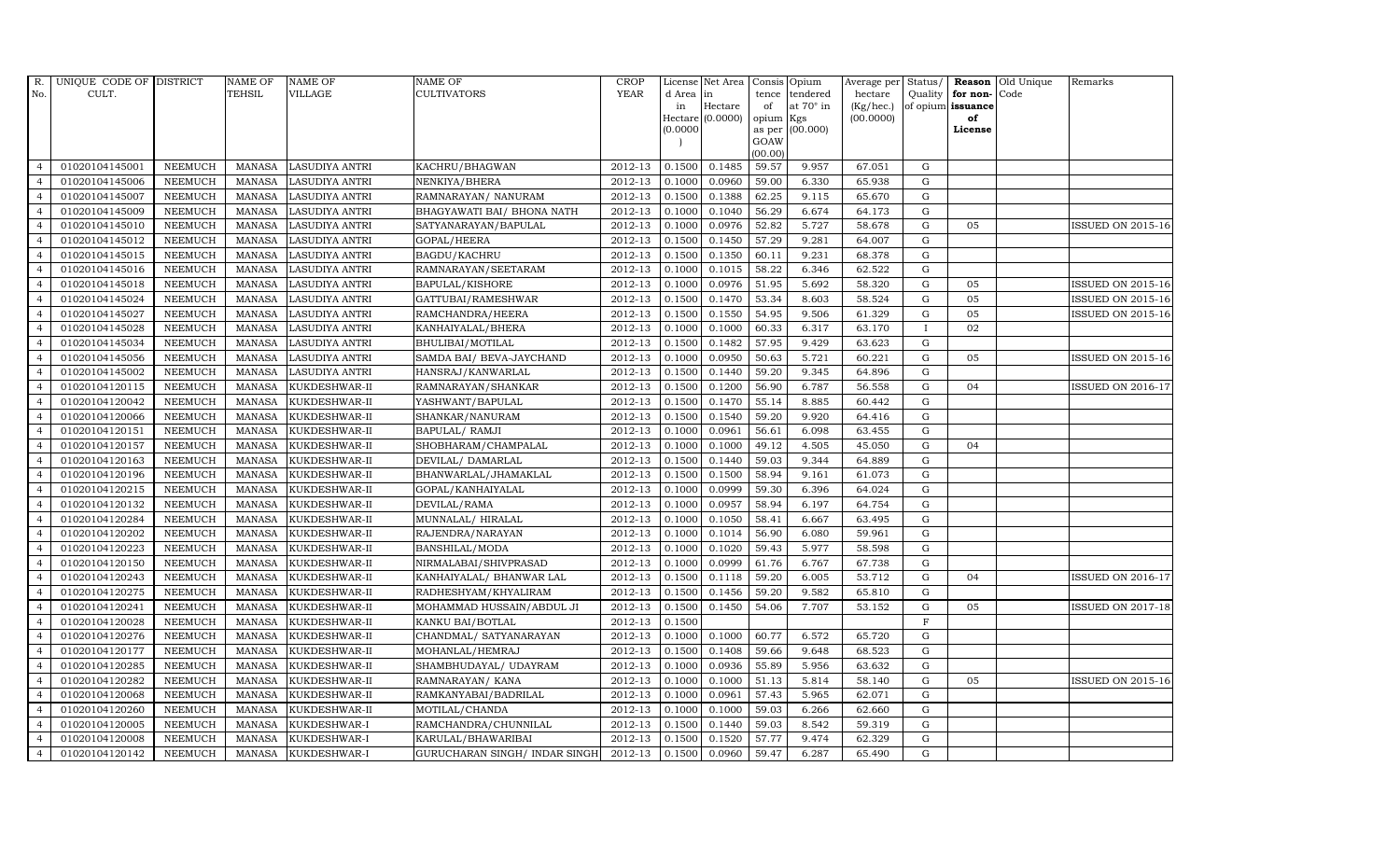| R.             | UNIQUE CODE OF DISTRICT |                | <b>NAME OF</b> | <b>NAME OF</b>   | <b>NAME OF</b>            | CROP    |           | License Net Area   Consis   Opium |           |                  | Average per Status/ |             |                   | <b>Reason</b> Old Unique | Remarks                  |
|----------------|-------------------------|----------------|----------------|------------------|---------------------------|---------|-----------|-----------------------------------|-----------|------------------|---------------------|-------------|-------------------|--------------------------|--------------------------|
| No.            | CULT.                   |                | <b>TEHSIL</b>  | VILLAGE          | <b>CULTIVATORS</b>        | YEAR    | d Area in |                                   |           | tence tendered   | hectare             | Quality     | for non-          | Code                     |                          |
|                |                         |                |                |                  |                           |         | in        | Hectare                           | of        | at $70^\circ$ in | (Kg/hec.)           |             | of opium issuance |                          |                          |
|                |                         |                |                |                  |                           |         |           | Hectare (0.0000)                  | opium Kgs |                  | (00.0000)           |             | of                |                          |                          |
|                |                         |                |                |                  |                           |         | (0.0000)  |                                   | GOAW      | as per (00.000)  |                     |             | License           |                          |                          |
|                |                         |                |                |                  |                           |         |           |                                   | (00.00)   |                  |                     |             |                   |                          |                          |
| $\overline{4}$ | 01020104120023          | <b>NEEMUCH</b> | MANASA         | KUKDESHWAR-I     | GIRJASHANKAR/BHAWANILAL   | 2012-13 | 0.1500    | 0.1470                            | 58.75     | 8.384            | 57.034              | $\mathbf G$ |                   |                          |                          |
| $\overline{a}$ | 01020104120026          | <b>NEEMUCH</b> | MANASA         | KUKDESHWAR-I     | GORDHAN/MAGNA             | 2012-13 | 0.1500    | 0.1500                            | 59.97     | 8.816            | 58.773              | $\mathbf G$ |                   |                          |                          |
| $\overline{4}$ | 01020104120041          | <b>NEEMUCH</b> | <b>MANASA</b>  | KUKDESHWAR-I     | HARISHANKAR/BALCHANDRA    | 2012-13 | 0.1500    | 0.1443                            | 58.63     | 9.582            | 66.403              | G           |                   |                          |                          |
| $\overline{4}$ | 01020104120047          | <b>NEEMUCH</b> | <b>MANASA</b>  | KUKDESHWAR-I     | DEVILAL/SHANKARLAL        | 2012-13 | 0.1500    | 0.1400                            | 58.68     | 9.171            | 65.507              | $\mathbf G$ |                   |                          |                          |
| $\overline{4}$ | 01020104120054          | <b>NEEMUCH</b> | <b>MANASA</b>  | KUKDESHWAR-I     | BHERULAL/HEERALAL         | 2012-13 | 0.1500    | 0.1435                            | 56.63     | 9.004            | 62.746              | ${\rm G}$   |                   |                          |                          |
| $\overline{4}$ | 01020104120075          | <b>NEEMUCH</b> | <b>MANASA</b>  | KUKDESHWAR-I     | GIRJASHANKAR/VARDICHANDRA | 2012-13 | 0.1500    | 0.1440                            | 61.69     | 9.509            | 66.035              | $\mathbf G$ |                   |                          |                          |
| $\overline{4}$ | 01020104120080          | <b>NEEMUCH</b> | <b>MANASA</b>  | KUKDESHWAR-I     | BHONILAL/ JAMANALAL       | 2012-13 | 0.1500    | 0.1505                            | 56.05     | 8.464            | 56.239              | $\mathbf G$ | 04                |                          | <b>ISSUED ON 2016-17</b> |
| $\overline{4}$ | 01020104120110          | <b>NEEMUCH</b> | <b>MANASA</b>  | KUKDESHWAR-I     | RAJENDRA/UTTAMCHANDRA     | 2012-13 | 0.1500    | 0.1520                            | 58.68     | 9.749            | 64.138              | $\mathbf G$ |                   |                          |                          |
| $\overline{4}$ | 01020104120280          | <b>NEEMUCH</b> | <b>MANASA</b>  | KUKDESHWAR-I     | SAMRATHLAL/ MANNALAL      | 2012-13 | 0.1000    | 0.1008                            | 55.64     | 6.263            | 62.133              | G           |                   |                          |                          |
| $\overline{4}$ | 01020104120124          | <b>NEEMUCH</b> | <b>MANASA</b>  | KUKDESHWAR-I     | RAMLAL/BAGDIRAM           | 2012-13 | 0.1000    | 0.1012                            | 60.83     | 6.283            | 62.085              | ${\bf G}$   |                   |                          |                          |
| $\overline{4}$ | 01020104120126          | <b>NEEMUCH</b> | <b>MANASA</b>  | KUKDESHWAR-I     | VISHNUPRASAD/PARSURAM     | 2012-13 | 0.1500    | 0.1295                            | 57.03     | 8.196            | 63.290              | ${\rm G}$   |                   |                          |                          |
| $\overline{4}$ | 01020104120227          | <b>NEEMUCH</b> | <b>MANASA</b>  | KUKDESHWAR-I     | LAXMINARAYAN/BHAGWAN      | 2012-13 | 0.1500    | 0.1482                            | 65.33     | 9.734            | 65.682              | $\mathbf G$ |                   |                          |                          |
| $\overline{4}$ | 01020104120045          | <b>NEEMUCH</b> | <b>MANASA</b>  | KUKDESHWAR-I     | RAMCHANDR/ NARAYAN BIJLOR | 2012-13 | 0.1000    | 0.1480                            | 61.69     | 8.637            | 58.358              | $\mathbf G$ |                   |                          |                          |
| $\overline{4}$ | 01020104120273          | <b>NEEMUCH</b> | <b>MANASA</b>  | KUKDESHWAR-I     | HUKMICHANDRA/KISHANLAL    | 2012-13 | 0.1500    | 0.1530                            | 61.69     | 10.505           | 68.660              | G           |                   |                          |                          |
| $\overline{4}$ | 01020104120224          | <b>NEEMUCH</b> | <b>MANASA</b>  | KUKDESHWAR-I     | PRABHULAL/LAXMAN          | 2012-13 | 0.1000    |                                   |           |                  |                     | $_{\rm F}$  |                   |                          |                          |
| $\overline{4}$ | 01020104120024          | <b>NEEMUCH</b> | <b>MANASA</b>  | KUKDESHWAR-I     | TULSIRAM/BHANWARLAL       | 2012-13 | 0.1000    | 0.0990                            | 58.96     | 6.300            | 63.636              | G           |                   |                          |                          |
| $\overline{4}$ | 01020104120106          | <b>NEEMUCH</b> | <b>MANASA</b>  | KUKDESHWAR-I     | MANGILAL/NARAYAN          | 2012-13 | 0.1000    | 0.1000                            | 55.29     | 3.989            | 39.890              | G           | 04                |                          |                          |
| $\overline{4}$ | 01020104120129          | <b>NEEMUCH</b> | MANASA         | KUKDESHWAR-I     | KAILASH/MOHANLAL          | 2012-13 | 0.1500    | 0.1500                            | 55.24     | 8.728            | 58.187              | G           |                   |                          |                          |
| $\overline{4}$ | 01020104120038          | <b>NEEMUCH</b> | <b>MANASA</b>  | KUKDESHWAR-I     | BHAWRI BAI/ LAXMINARAYAN  | 2012-13 | 0.1000    | 0.1000                            | 60.57     | 6.299            | 62.990              | $\mathbf G$ |                   |                          |                          |
| $\overline{4}$ | 01020104120164          | <b>NEEMUCH</b> | <b>MANASA</b>  | KUKDESHWAR-I     | LOKESH KUMAR/ RUPCHAND    | 2012-13 | 0.1000    |                                   |           |                  |                     | $\mathbf F$ |                   |                          |                          |
| 4              | 01020104120108          | <b>NEEMUCH</b> | <b>MANASA</b>  | KUKDESHWAR-I     | KOSHALYA BAI/RUPCHANDRA   | 2012-13 | 0.1000    | 0.1020                            | 48.19     | 3.070            | 30.098              | ${\rm G}$   | 05                |                          |                          |
| $\overline{4}$ | 01020104120286          | <b>NEEMUCH</b> | <b>MANASA</b>  | KUKDESHWAR-I     | NATHULAL/DEVA             | 2012-13 | 0.1500    | 0.1462                            | 58.94     | 9.195            | 62.893              | $\mathbf G$ |                   |                          |                          |
| $\overline{4}$ | 01020104036003          | <b>NEEMUCH</b> | MANASA         | KHEDI CHANDRAWAT | DHAPUBAI/JEEVA            | 2012-13 | 0.1500    | 0.1400                            | 59.44     | 8.882            | 63.443              | G           |                   |                          |                          |
| $\overline{4}$ | 01020104036005          | <b>NEEMUCH</b> | <b>MANASA</b>  | KHEDI CHANDRAWAT | SHOJI/GABBA               | 2012-13 | 0.1500    | 0.1505                            | 59.44     | 9.901            | 65.787              | $\mathbf G$ |                   |                          |                          |
| $\overline{4}$ | 01020104036015          | <b>NEEMUCH</b> | <b>MANASA</b>  | KHEDI CHANDRAWAT | SHOLA/NAGGA               | 2012-13 | 0.1000    | 0.1000                            | 61.16     | 6.763            | 67.630              |             | 02                |                          |                          |
| $\overline{4}$ | 01020104036016          | <b>NEEMUCH</b> | <b>MANASA</b>  | KHEDI CHANDRAWAT | DALLA/RAMA                | 2012-13 | 0.1500    | 0.1500                            | 62.72     | 9.964            | 66.427              | G           |                   |                          |                          |
| $\overline{4}$ | 01020104036032          | <b>NEEMUCH</b> | <b>MANASA</b>  | KHEDI CHANDRAWAT | DALLA/MANGILAL            | 2012-13 | 0.1000    | 0.1000                            | 60.68     | 6.866            | 68.660              | ${\rm G}$   |                   |                          |                          |
| $\overline{4}$ | 01020104036038          | <b>NEEMUCH</b> | <b>MANASA</b>  | KHEDI CHANDRAWAT | DALSINGH/NATHU            | 2012-13 | 0.1500    | 0.1470                            | 58.33     | 9.691            | 65.925              | G           |                   |                          |                          |
| $\overline{4}$ | 01020104036039          | <b>NEEMUCH</b> | <b>MANASA</b>  | KHEDI CHANDRAWAT | GORA/BHERA                | 2012-13 | 0.1000    | 0.1050                            | 59.95     | 6.637            | 63.210              | $\mathbf G$ |                   |                          |                          |
| $\overline{4}$ | 01020104036030          | <b>NEEMUCH</b> | <b>MANASA</b>  | KHEDI CHANDRAWAT | SWAROOPIBAI/MEGHA         | 2012-13 | 0.1000    | 0.1008                            | 60.68     | 6.423            | 63.720              | $\mathbf G$ |                   |                          |                          |
| $\overline{4}$ | 01020104036040          | <b>NEEMUCH</b> | <b>MANASA</b>  | KHEDI CHANDRAWAT | MANNA/SHOJI               | 2012-13 | 0.1000    | 0.1015                            | 62.72     | 6.684            | 65.852              | G           |                   |                          |                          |
| $\overline{4}$ | 01020104036043          | <b>NEEMUCH</b> | <b>MANASA</b>  | KHEDI CHANDRAWAT | <b>BALLA/RUPA</b>         | 2012-13 | 0.1000    | 0.1023                            | 60.68     | 6.389            | 62.454              | ${\rm G}$   |                   |                          |                          |
| $\overline{4}$ | 01020104036048          | <b>NEEMUCH</b> | MANASA         | KHEDI CHANDRAWAT | PRATAP/BHERULAL           | 2012-13 | 0.1500    | 0.1549                            | 59.85     | 9.952            | 64.248              | $\mathbf G$ |                   |                          |                          |
| $\overline{4}$ | 01020104036052          | <b>NEEMUCH</b> | <b>MANASA</b>  | KHEDI CHANDRAWAT | NANDUBAI/PIRU             | 2012-13 | 0.1500    | 0.1466                            | 62.19     | 9.471            | 64.604              | $\mathbf G$ |                   |                          |                          |
| $\overline{4}$ | 01020104036053          | <b>NEEMUCH</b> | <b>MANASA</b>  | KHEDI CHANDRAWAT | SADDA/TEJA                | 2012-13 | 0.1000    | 0.1000                            | 62.07     | 6.579            | 65.790              | $\mathbf G$ |                   |                          |                          |
| $\overline{4}$ | 01020104036057          | <b>NEEMUCH</b> | <b>MANASA</b>  | KHEDI CHANDRAWAT | JANIBAI/BHAGGA            | 2012-13 | 0.1500    | 0.1443                            | 62.07     | 9.922            | 68.760              | ${\rm G}$   |                   |                          |                          |
| $\overline{4}$ | 01020104036060          | <b>NEEMUCH</b> | <b>MANASA</b>  | KHEDI CHANDRAWAT | <b>BHERU/DEVA</b>         | 2012-13 | 0.1500    | 0.1504                            | 65.07     | 10.355           | 68.850              | ${\rm G}$   |                   |                          |                          |
| $\overline{4}$ | 01020104036006          | <b>NEEMUCH</b> | <b>MANASA</b>  | KHEDI CHANDRAWAT | JAYSINGH/RAMSINGH         | 2012-13 | 0.1500    | 0.1550                            | 62.72     | 10.322           | 66.594              | $\mathbf G$ |                   |                          |                          |
| $\overline{4}$ | 01020104036017          | <b>NEEMUCH</b> | <b>MANASA</b>  | KHEDI CHANDRAWAT | CHATARU/BIHARI            | 2012-13 | 0.1000    | 0.0990                            | 60.55     | 6.055            | 61.162              | $\mathbf G$ |                   |                          |                          |
| $\overline{4}$ | 01020104036045          | <b>NEEMUCH</b> | <b>MANASA</b>  | KHEDI CHANDRAWAT | GOMA/MEGHA                | 2012-13 | 0.1000    | 0.0992                            | 57.37     | 6.040            | 60.887              | $\mathbf G$ |                   |                          |                          |
| $\overline{4}$ | 01020104036066          | <b>NEEMUCH</b> | MANASA         | KHEDI CHANDRAWAT | SHYAMLAL/BHAGGA           | 2012-13 | 0.1000    | 0.0990                            | 62.07     | 6.730            | 67.980              | G           |                   |                          |                          |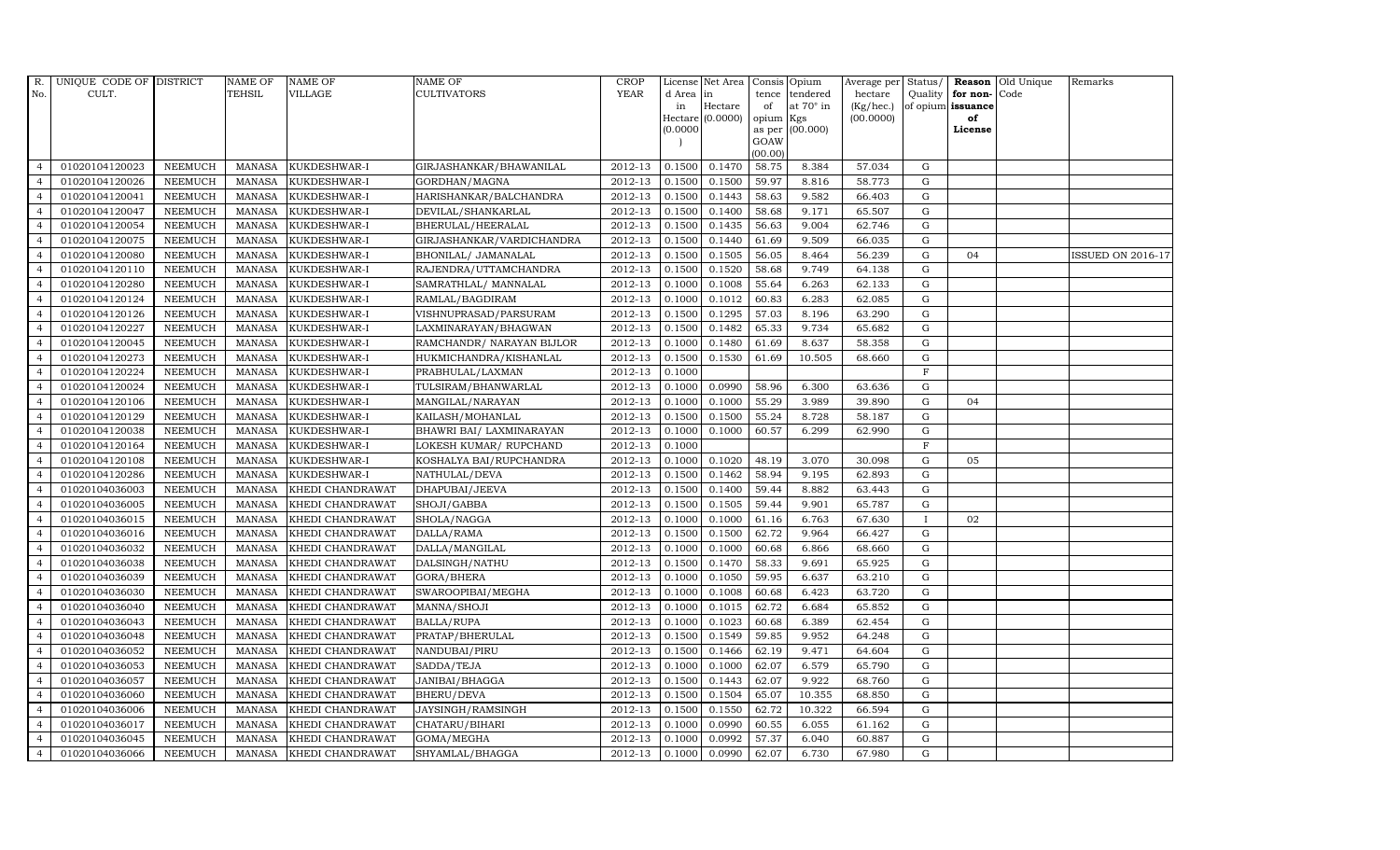| $R$ .          | UNIQUE CODE OF DISTRICT |                | <b>NAME OF</b> | <b>NAME OF</b>     | <b>NAME OF</b>             | <b>CROP</b> |           | License Net Area            |         | Consis Opium                    | Average per | Status/      |                         | <b>Reason</b> Old Unique | Remarks                  |  |
|----------------|-------------------------|----------------|----------------|--------------------|----------------------------|-------------|-----------|-----------------------------|---------|---------------------------------|-------------|--------------|-------------------------|--------------------------|--------------------------|--|
| No.            | CULT.                   |                | TEHSIL         | VILLAGE            | <b>CULTIVATORS</b>         | <b>YEAR</b> | d Area in |                             | tence   | tendered                        | hectare     | Quality      | for non-Code            |                          |                          |  |
|                |                         |                |                |                    |                            |             | in        | Hectare<br>Hectare (0.0000) | of      | at $70^\circ$ in                | (Kg/hec.)   |              | of opium issuance<br>of |                          |                          |  |
|                |                         |                |                |                    |                            |             | (0.0000)  |                             | opium   | $_{\rm Kgs}$<br>as per (00.000) | (00.0000)   |              | License                 |                          |                          |  |
|                |                         |                |                |                    |                            |             |           |                             | GOAW    |                                 |             |              |                         |                          |                          |  |
|                |                         |                |                |                    |                            |             |           |                             | (00.00) |                                 |             |              |                         |                          |                          |  |
| $\overline{4}$ | 01020104036068          | <b>NEEMUCH</b> | MANASA         | KHEDI CHANDRAWAT   | SHIVLAL/TEJA BANJARA       | 2012-13     | 0.1500    |                             |         |                                 |             | $\, {\rm N}$ |                         |                          | TRANSFER/GAROTH DIV      |  |
|                | 01020104115013          | <b>NEEMUCH</b> | <b>MANASA</b>  | <b>KHADAWDA</b>    | BHARAT SINGH/ SAJJAN SINGH | 2012-13     | 0.1500    | 0.1508                      | 57.82   | 9.293                           | 61.625      | G            |                         |                          |                          |  |
|                | 01020104115007          | <b>NEEMUCH</b> | <b>MANASA</b>  | <b>KHADAWDA</b>    | SAJJANSINGH/SARDARSINGH    | 2012-13     | 0.1500    | 0.1488                      | 56.72   | 9.310                           | 62.567      | G            |                         |                          |                          |  |
|                | 01020104115015          | <b>NEEMUCH</b> | <b>MANASA</b>  | <b>KHADAWDA</b>    | PRABHULAL/AMRA             | 2012-13     | 0.1500    | 0.1558                      | 65.33   | 12.273                          | 78.774      | $\mathbf G$  |                         |                          |                          |  |
| 4              | 01020104115022          | <b>NEEMUCH</b> | <b>MANASA</b>  | <b>KHADAWDA</b>    | RAMESH/ONKAR               | 2012-13     | 0.1500    | 0.1512                      | 59.41   | 9.480                           | 62.698      | $\mathbf G$  |                         |                          |                          |  |
| $\overline{4}$ | 01020104115033          | <b>NEEMUCH</b> | <b>MANASA</b>  | <b>KHADAWDA</b>    | NARAYAN/CHUNNILAL          | 2012-13     | 0.1000    | 0.1008                      | 61.24   | 6.623                           | 65.704      | $\mathbf G$  |                         |                          |                          |  |
| $\overline{a}$ | 01020104115056          | <b>NEEMUCH</b> | <b>MANASA</b>  | <b>KHADAWDA</b>    | ONKAR/DHURA                | 2012-13     | 0.1500    | 0.1496                      | 61.18   | 9.946                           | 66.484      | $\mathbf G$  |                         |                          |                          |  |
|                | 01020104115059          | <b>NEEMUCH</b> | <b>MANASA</b>  | <b>KHADAWDA</b>    | SARJUBAI/LALA              | 2012-13     | 0.1500    | 0.1500                      | 59.41   | 9.650                           | 64.333      | G            |                         |                          |                          |  |
|                | 01020104115070          | <b>NEEMUCH</b> | <b>MANASA</b>  | <b>KHADAWDA</b>    | MANOHAR SINGH/LAL SINGH    | 2012-13     | 0.1500    | 0.1522                      | 61.18   | 10.331                          | 67.878      | $\mathbf G$  |                         |                          |                          |  |
| 4              | 01020104115042          | <b>NEEMUCH</b> | <b>MANASA</b>  | <b>KHADAWDA</b>    | KAMLA BAI/ MANNALAL        | 2012-13     | 0.1500    | 0.1533                      | 61.18   | 10.313                          | 67.273      | $\mathbf G$  |                         |                          |                          |  |
| $\overline{4}$ | 01020104146001          | <b>NEEMUCH</b> | <b>MANASA</b>  | KADI KHURD         | KACHRU/KISHANLAL           | 2012-13     | 0.1000    | 0.1050                      | 59.91   | 6.616                           | 63.010      | $\mathbf G$  |                         |                          |                          |  |
| $\overline{4}$ | 01020104146003          | <b>NEEMUCH</b> | <b>MANASA</b>  | KADI KHURD         | DEVRAM/ UDAYRAM            | 2012-13     | 0.1500    | 0.1376                      | 64.19   | 9.473                           | 68.844      | $\mathbf G$  |                         |                          |                          |  |
|                | 01020104146005          | <b>NEEMUCH</b> | <b>MANASA</b>  | <b>KADI KHURD</b>  | RAMLAL/HIRA                | 2012-13     | 0.1000    | 0.0920                      | 63.08   | 6.236                           | 67.783      | G            |                         |                          |                          |  |
|                | 01020104146007          | <b>NEEMUCH</b> | <b>MANASA</b>  | KADI KHURD         | SHAWRAM/HARIRAM            | 2012-13     | 0.1500    | 0.1353                      | 55.99   | 8.047                           | 59.475      | $\mathbf G$  |                         |                          |                          |  |
|                | 01020104146010          | <b>NEEMUCH</b> | <b>MANASA</b>  | KADI KHURD         | MEGHRAJ/UDAIRAM            | 2012-13     | 0.1500    | 0.1440                      | 60.62   | 9.656                           | 67.056      | $\mathbf G$  |                         |                          |                          |  |
| $\overline{4}$ | 01020104146013          | <b>NEEMUCH</b> | <b>MANASA</b>  | KADI KHURD         | KARULAL/ BHAWARLAL         | 2012-13     | 0.1000    | 0.1008                      | 59.64   | 6.569                           | 65.169      | $\mathbf G$  |                         |                          |                          |  |
| $\overline{4}$ | 01020104146015          | <b>NEEMUCH</b> | <b>MANASA</b>  | KADI KHURD         | GOPAL/RATANLAL             | 2012-13     | 0.1000    | 0.0952                      | 58.78   | 6.130                           | 64.391      | $\mathbf G$  |                         |                          |                          |  |
|                | 01020104146016          | <b>NEEMUCH</b> | <b>MANASA</b>  | <b>KADI KHURD</b>  | BHAGIRATH/BAGDIRAM         | 2012-13     | 0.1000    | 0.1008                      | 64.64   | 6.898                           | 68.433      | $\mathbf G$  |                         |                          |                          |  |
|                | 01020104146018          | <b>NEEMUCH</b> | <b>MANASA</b>  | KADI KHURD         | PRABHULAL/KANIRAM          | 2012-13     | 0.1500    | 0.1302                      | 60.20   | 8.935                           | 68.625      | $\mathbf G$  |                         |                          |                          |  |
| $\overline{4}$ | 01020104146019          | <b>NEEMUCH</b> | <b>MANASA</b>  | KADI KHURD         | PRAKASHGIR/RAMAGIR         | 2012-13     | 0.1500    | 0.1480                      | 60.20   | 9.795                           | 66.182      | $\mathbf G$  |                         |                          |                          |  |
| 4              | 01020104146020          | <b>NEEMUCH</b> | <b>MANASA</b>  | KADI KHURD         | BHAGWAN/RAMLAL             | 2012-13     | 0.1000    | 0.0984                      | 58.35   | 6.052                           | 61.504      | $\mathbf G$  |                         |                          |                          |  |
| $\overline{4}$ | 01020104146021          | <b>NEEMUCH</b> | <b>MANASA</b>  | KADI KHURD         | CHHAGANLAL/KANIRAM         | 2012-13     | 0.1000    | 0.0880                      | 58.78   | 6.357                           | 72.239      | $\mathbf G$  |                         |                          |                          |  |
|                | 01020104146022          | <b>NEEMUCH</b> | <b>MANASA</b>  | KADI KHURD         | JAMNALAL/HANSRAJ           | 2012-13     | 0.1000    | 0.0980                      | 59.91   | 6.316                           | 64.449      | $\mathbf G$  |                         |                          |                          |  |
|                | 01020104146025          | <b>NEEMUCH</b> | <b>MANASA</b>  | KADI KHURD         | MATHRIBAI/RATANLAL         | 2012-13     | 0.1000    | 0.1000                      | 60.62   | 6.616                           | 66.160      | $\mathbf G$  |                         |                          |                          |  |
| $\overline{4}$ | 01020104146026          | <b>NEEMUCH</b> | <b>MANASA</b>  | KADI KHURD         | <b>BAGDIRAM/ NANDA</b>     | 2012-13     | 0.1000    | 0.0962                      | 57.81   | 6.277                           | 65.249      | G            |                         |                          |                          |  |
| $\overline{4}$ | 01020104146030          | <b>NEEMUCH</b> | <b>MANASA</b>  | KADI KHURD         | MOTIYABAI/BHAGATRAM        | 2012-13     | 0.1000    | 0.1008                      | 60.62   | 6.530                           | 64.782      | $\mathbf G$  |                         |                          |                          |  |
| $\overline{4}$ | 01020104146038          | <b>NEEMUCH</b> | <b>MANASA</b>  | KADI KHURD         | DEVILAL/BANSHILAL          | 2012-13     | 0.1500    | 0.1416                      | 64.19   | 9.729                           | 68.708      | $\mathbf G$  |                         |                          |                          |  |
| $\overline{4}$ | 01020104146006          | <b>NEEMUCH</b> | <b>MANASA</b>  | KADI KHURD         | MODIRAM/RAMA               | 2012-13     | 0.1000    | 0.0990                      | 57.44   | 6.318                           | 63.818      | $\mathbf G$  |                         |                          |                          |  |
|                | 01020104146042          | <b>NEEMUCH</b> | <b>MANASA</b>  | <b>KADI KHURD</b>  | MANNALAL/ SITARAM          | 2012-13     | 0.1000    | 0.0936                      | 56.95   | 6.232                           | 66.581      | $\mathbf G$  |                         |                          |                          |  |
| 4              | 01020104146065          | <b>NEEMUCH</b> | <b>MANASA</b>  | KADI KHURD         | BHAWARLAL/BHUVANA          | 2012-13     | 0.1000    | 0.0992                      | 57.81   | 6.376                           | 64.274      | G            |                         |                          |                          |  |
| $\overline{4}$ | 01020104146058          | <b>NEEMUCH</b> | <b>MANASA</b>  | KADI KHURD         | HAMERIBAI/RATANLAL         | 2012-13     | 0.1000    | 0.0972                      | 59.91   | 6.376                           | 65.597      | G            |                         |                          |                          |  |
| $\overline{4}$ | 01020104146059          | <b>NEEMUCH</b> | <b>MANASA</b>  | KADI KHURD         | BHAGIRATH/UDAIRAM          | 2012-13     | 0.1000    | 0.0992                      | 60.20   | 6.639                           | 66.925      | $\mathbf G$  |                         |                          |                          |  |
|                | 01020104146060          | <b>NEEMUCH</b> | <b>MANASA</b>  | KADI KHURD         | TULSIBAI/BHUWANISINGH      | 2012-13     | 0.1000    | 0.1000                      | 58.35   | 6.502                           | 65.020      | $\mathbf G$  |                         |                          |                          |  |
|                | 01020104146061          | <b>NEEMUCH</b> | <b>MANASA</b>  | KADI KHURD         | NARAYANSINGH/BHUWANISINGH  | 2012-13     | 0.1500    | 0.1521                      | 54.47   | 8.933                           | 58.731      | $\mathbf G$  | 05                      |                          | <b>ISSUED ON 2015-16</b> |  |
| $\overline{4}$ | 01020104146062          | <b>NEEMUCH</b> | <b>MANASA</b>  | KADI KHURD         | NANDUBAI/BAPULAL           | 2012-13     | 0.1000    | 0.0961                      | 56.03   | 5.771                           | 60.052      | $\mathbf G$  |                         |                          |                          |  |
| $\overline{4}$ | 01020104146064          | <b>NEEMUCH</b> | <b>MANASA</b>  | KADI KHURD         | BHERU/DUDHA                | 2012-13     | 0.1000    | 0.0925                      | 64.64   | 6.796                           | 73.470      | G            |                         |                          |                          |  |
| $\overline{4}$ | 01020104146012          | <b>NEEMUCH</b> | <b>MANASA</b>  | KADI KHURD         | JET RAM/ GANGA RAM         | 2012-13     | 0.1000    | 0.1044                      | 64.19   | 7.428                           | 71.149      | $\mathbf G$  |                         |                          |                          |  |
| $\overline{a}$ | 01020104146033          | <b>NEEMUCH</b> | <b>MANASA</b>  | KADI KHURD         | MANGILAL/ MEGHA            | 2012-13     | 0.1000    | 0.0975                      | 58.35   | 6.268                           | 64.287      | G            |                         |                          |                          |  |
|                | 01020104146041          | <b>NEEMUCH</b> | <b>MANASA</b>  | KADI KHURD         | BANSHILAL/SITARAM          | 2012-13     | 0.1000    | 0.0968                      | 57.81   | 6.095                           | 62.965      | $\mathbf G$  |                         |                          |                          |  |
| $\overline{4}$ | 01020104146037          | <b>NEEMUCH</b> | <b>MANASA</b>  | KADI KHURD         | SHYAMLAL/VARDICHANDRA      | 2012-13     | 0.1000    | 0.0987                      | 55.94   | 5.890                           | 59.676      | $\mathbf G$  |                         |                          |                          |  |
| $\overline{4}$ | 01020104141011          | <b>NEEMUCH</b> |                | MANASA HANUMANTIYA | RAJARAM / MANGILAL         | 2012-13     | 0.1500    | 0.1505                      | 57.61   | 9.744                           | 64.744      | $\mathbf G$  |                         |                          |                          |  |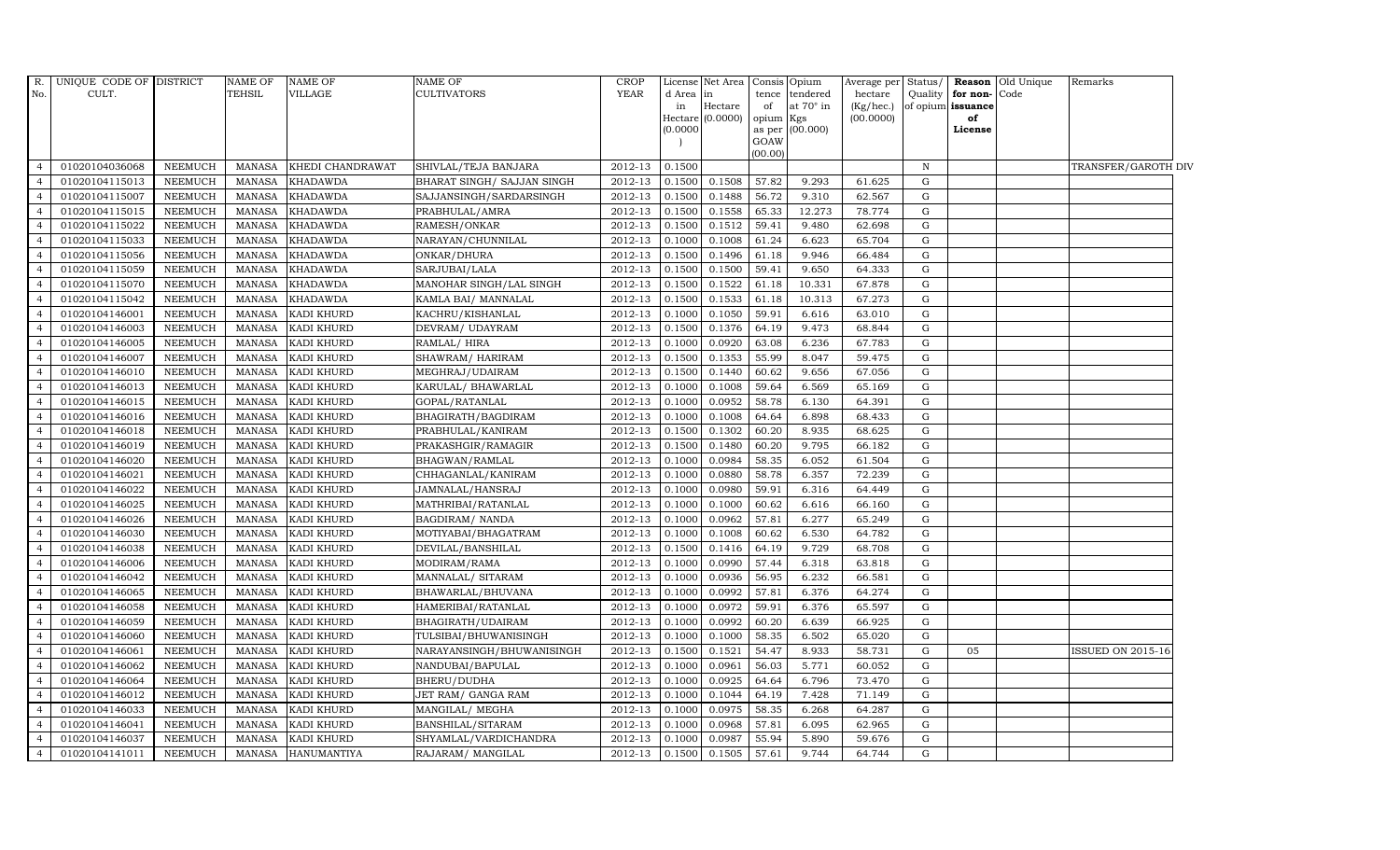| R.             | UNIQUE CODE OF DISTRICT |                | <b>NAME OF</b> | <b>NAME OF</b>     | <b>NAME OF</b>              | CROP    |           | License Net Area Consis Opium |           |                  | Average per | Status/      |                   | <b>Reason</b> Old Unique | Remarks                  |
|----------------|-------------------------|----------------|----------------|--------------------|-----------------------------|---------|-----------|-------------------------------|-----------|------------------|-------------|--------------|-------------------|--------------------------|--------------------------|
| No.            | CULT.                   |                | <b>TEHSIL</b>  | <b>VILLAGE</b>     | <b>CULTIVATORS</b>          | YEAR    | d Area in |                               |           | tence tendered   | hectare     | Quality      | for non-          | Code                     |                          |
|                |                         |                |                |                    |                             |         | in        | Hectare                       | of        | at $70^\circ$ in | (Kg/hec.)   |              | of opium issuance |                          |                          |
|                |                         |                |                |                    |                             |         |           | Hectare (0.0000)              | opium Kgs |                  | (00.0000)   |              | of                |                          |                          |
|                |                         |                |                |                    |                             |         | (0.0000)  |                               | GOAW      | as per (00.000)  |             |              | License           |                          |                          |
|                |                         |                |                |                    |                             |         |           |                               | (00.00)   |                  |             |              |                   |                          |                          |
| $\overline{4}$ | 01020104141031          | <b>NEEMUCH</b> | MANASA         | <b>HANUMANTIYA</b> | RAMESH/NATHU                | 2012-13 | 0.1500    | 0.1394                        | 57.01     | 9.260            | 66.428      | $\mathbf G$  |                   |                          |                          |
| $\overline{a}$ | 01020104141013          | <b>NEEMUCH</b> | MANASA         | <b>HANUMANTIYA</b> | LAXMINARAYAN / CHAMPA       | 2012-13 | 0.1000    | 0.1024                        | 64.29     | 7.439            | 72.646      | ${\rm G}$    |                   |                          |                          |
| $\overline{4}$ | 01020104141016          | <b>NEEMUCH</b> | <b>MANASA</b>  | <b>HANUMANTIYA</b> | MATHURALAL/ NARAYAN         | 2012-13 | 0.1500    | 0.1450                        | 58.82     | 9.285            | 64.034      | G            |                   |                          |                          |
|                | 01020104141019          | <b>NEEMUCH</b> | MANASA         | <b>HANUMANTIYA</b> | DURGASHANKAR/ MOTILAL       | 2012-13 | 0.1500    | 0.1443                        | 54.98     | 8.467            | 58.676      | $\mathbf G$  | 05                |                          | <b>ISSUED ON 2015-16</b> |
| $\overline{4}$ | 01020104141020          | <b>NEEMUCH</b> | <b>MANASA</b>  | HANUMANTIYA        | GANPAT/ DEVILAL             | 2012-13 | 0.1500    | 0.1500                        | 58.98     | 10.102           | 67.347      | ${\rm G}$    |                   |                          |                          |
| $\overline{4}$ | 01020104141023          | <b>NEEMUCH</b> | <b>MANASA</b>  | HANUMANTIYA        | OMPRAKASH / BHAWARLAL       | 2012-13 | 0.1500    | 0.1480                        | 59.64     | 9.789            | 66.142      | $\mathbf G$  |                   |                          |                          |
| $\overline{4}$ | 01020104141007          | <b>NEEMUCH</b> | <b>MANASA</b>  | <b>HANUMANTIYA</b> | NARAYAN/BHONA               | 2012-13 | 0.1500    | 0.1472                        | 57.39     | 9.314            | 63.274      | ${\rm G}$    |                   |                          |                          |
| $\overline{4}$ | 01020104141049          | <b>NEEMUCH</b> | <b>MANASA</b>  | <b>HANUMANTIYA</b> | NARMADABAI/BADRILAL         | 2012-13 | 0.1500    | 0.1476                        | 57.80     | 9.182            | 62.209      | $\mathbf G$  |                   |                          |                          |
| $\overline{4}$ | 01020104034001          | <b>NEEMUCH</b> | <b>MANASA</b>  | HADIPIPLIYA        | JANKILAL/RADHAKISHAN        | 2012-13 | 0.1500    | 0.1500                        | 59.14     | 9.327            | 62.180      | $\mathbf G$  |                   |                          |                          |
| $\overline{4}$ | 01020104034009          | <b>NEEMUCH</b> | <b>MANASA</b>  | HADIPIPLIYA        | KARULAL/BHUWAN              | 2012-13 | 0.1500    | 0.1421                        | 65.84     | 10.835           | 76.249      | ${\rm G}$    |                   |                          |                          |
| $\overline{4}$ | 01020104034010          | <b>NEEMUCH</b> | <b>MANASA</b>  | HADIPIPLIYA        | BHARATSINGH/SAJJANSINGH     | 2012-13 | 0.1000    | 0.1000                        | 59.73     | 6.118            | 61.180      | ${\rm G}$    |                   |                          |                          |
| $\overline{4}$ | 01020104034011          | <b>NEEMUCH</b> | MANASA         | HADIPIPLIYA        | SAMANDBAI/JETRAM            | 2012-13 | 0.1500    | 0.1496                        | 64.59     | 10.362           | 69.265      | $\mathbf G$  |                   |                          |                          |
| $\overline{4}$ | 01020104034012          | <b>NEEMUCH</b> | <b>MANASA</b>  | HADIPIPLIYA        | <b>JASWANT/KARULAL</b>      | 2012-13 | 0.1000    | 0.1000                        | 61.14     | 6.647            | 66.470      | $\mathbf G$  |                   |                          |                          |
| $\overline{4}$ | 01020104034013          | <b>NEEMUCH</b> | MANASA         | HADIPIPLIYA        | BHAGWAN/PRITHVIRAJ          | 2012-13 | 0.1000    | 0.1000                        | 59.14     | 6.184            | 61.840      | $\mathbf G$  |                   |                          |                          |
| $\overline{4}$ | 01020104034017          | <b>NEEMUCH</b> | <b>MANASA</b>  | HADIPIPLIYA        | RADHAKISHAN/DEVILAL         | 2012-13 | 0.1500    | 0.1500                        | 61.71     | 10.015           | 66.767      | G            |                   |                          |                          |
| $\overline{4}$ | 01020104034019          | <b>NEEMUCH</b> | MANASA         | HADIPIPLIYA        | KAMLABAI/MOHANLAL           | 2012-13 | 0.1000    | 0.0990                        | 59.73     | 6.297            | 63.606      | ${\rm G}$    |                   |                          |                          |
| $\overline{4}$ | 01020104034021          | <b>NEEMUCH</b> | MANASA         | HADIPIPLIYA        | RAMSUKH/RADHAKISHAN         | 2012-13 | 0.1500    | 0.1480                        | 63.92     | 10.720           | 72.432      | G            |                   |                          |                          |
| $\overline{4}$ | 01020104034023          | <b>NEEMUCH</b> | MANASA         | <b>HADIPIPLIYA</b> | LAXMINARAYAN/RADHAKISHAN    | 2012-13 | 0.1000    | 0.1000                        | 65.84     | 7.045            | 70.450      | G            |                   |                          |                          |
| $\overline{4}$ | 01020104034027          | <b>NEEMUCH</b> | MANASA         | <b>HADIPIPLIYA</b> | KACHRIBAI/UDAIRAM           | 2012-13 | 0.1000    | 0.1000                        | 56.90     | 6.186            | 61.860      | $\mathbf G$  |                   |                          |                          |
| $\overline{4}$ | 01020104034028          | <b>NEEMUCH</b> | <b>MANASA</b>  | <b>HADIPIPLIYA</b> | BAPULAL/DEVILAL             | 2012-13 | 0.1500    | 0.1458                        | 62.19     | 9.959            | 68.306      | G            |                   |                          |                          |
| 4              | 01020104034029          | <b>NEEMUCH</b> | <b>MANASA</b>  | HADIPIPLIYA        | PARWATSINGH/GOVERDHANSINGH  | 2012-13 | 0.1500    | 0.1520                        | 66.20     | 11.046           | 72.671      | ${\rm G}$    |                   |                          |                          |
| $\overline{4}$ | 01020104034030          | <b>NEEMUCH</b> | <b>MANASA</b>  | HADIPIPLIYA        | GOBARLAL/HAJARILAL          | 2012-13 | 0.1000    | 0.1012                        | 65.09     | 6.853            | 67.717      | ${\rm G}$    |                   |                          |                          |
| $\overline{4}$ | 01020104034014          | <b>NEEMUCH</b> | MANASA         | HADIPIPLIYA        | SATYANARAYAN/PRITHVIRAJ     | 2012-13 | 0.1000    | 0.1008                        | 64.59     | 6.893            | 68.383      | G            |                   |                          |                          |
| $\overline{4}$ | 01020104034032          | <b>NEEMUCH</b> | <b>MANASA</b>  | HADIPIPLIYA        | RUPA/BALA                   | 2012-13 | 0.1000    | 0.1024                        | 62.86     | 6.951            | 67.881      | $\mathbf{I}$ | 02                |                          |                          |
| $\overline{4}$ | 01020104034035          | <b>NEEMUCH</b> | <b>MANASA</b>  | HADIPIPLIYA        | MATHURALAL/RATANLAL         | 2012-13 | 0.1500    | 0.1517                        | 61.16     | 9.602            | 63.296      | $\mathbf G$  |                   |                          |                          |
| $\overline{4}$ | 01020104034036          | <b>NEEMUCH</b> | <b>MANASA</b>  | <b>HADIPIPLIYA</b> | MADANLAL/HEERALAL           | 2012-13 | 0.1500    | 0.1518                        | 65.84     | 10.469           | 68.966      | G            |                   |                          |                          |
| $\overline{4}$ | 01020104034037          | <b>NEEMUCH</b> | <b>MANASA</b>  | HADIPIPLIYA        | BAPUSINGH/DEVISINGH         | 2012-13 | 0.1500    | 0.1540                        | 68.04     | 11.159           | 72.461      | ${\rm G}$    |                   |                          |                          |
| $\overline{4}$ | 01020104034042          | <b>NEEMUCH</b> | MANASA         | HADIPIPLIYA        | KARIBAI/BHERULAL            | 2012-13 | 0.1000    | 0.0995                        | 62.65     | 6.766            | 68.000      | $\mathbf G$  |                   |                          |                          |
| $\overline{4}$ | 01020104034044          | <b>NEEMUCH</b> | <b>MANASA</b>  | HADIPIPLIYA        | KHUSHALSINGH/GOVERDHANSINGH | 2012-13 | 0.1000    | 0.0990                        | 61.16     | 6.562            | 66.283      | $\mathbf G$  |                   |                          |                          |
| $\overline{4}$ | 01020104034046          | <b>NEEMUCH</b> | <b>MANASA</b>  | <b>HADIPIPLIYA</b> | RADHESHYAM/ONKARLAL         | 2012-13 | 0.1500    | 0.1470                        | 63.92     | 10.081           | 68.578      | $\mathbf G$  |                   |                          |                          |
| $\overline{4}$ | 01020104034047          | <b>NEEMUCH</b> | MANASA         | <b>HADIPIPLIYA</b> | RAMCHANDRA/NARAYAN          | 2012-13 | 0.1500    | 0.1482                        | 57.58     | 9.344            | 63.050      | G            |                   |                          |                          |
| $\overline{4}$ | 01020104034024          | <b>NEEMUCH</b> | MANASA         | HADIPIPLIYA        | BAGDIRAM/BAPULAL            | 2012-13 | 0.1500    | 0.1512                        | 65.09     | 10.210           | 67.526      | ${\rm G}$    |                   |                          |                          |
| $\overline{4}$ | 01020104034049          | <b>NEEMUCH</b> | <b>MANASA</b>  | <b>HADIPIPLIYA</b> | BHERULAL/NARAYAN            | 2012-13 | 0.1500    | 0.1512                        | 65.09     | 10.545           | 69.742      | $\mathbf G$  |                   |                          |                          |
| $\overline{4}$ | 01020104034051          | <b>NEEMUCH</b> | <b>MANASA</b>  | HADIPIPLIYA        | DINESH/MEGHRAJ              | 2012-13 | 0.1500    | 0.1519                        | 64.22     | 9.798            | 64.503      | $\mathbf G$  |                   |                          |                          |
| $\overline{4}$ | 01020104034054          | <b>NEEMUCH</b> | <b>MANASA</b>  | <b>HADIPIPLIYA</b> | LALA/HARIRAM                | 2012-13 | 0.1500    | 0.1500                        | 56.69     | 9.192            | 61.280      | $\mathbf G$  |                   |                          |                          |
| $\overline{4}$ | 01020104034055          | <b>NEEMUCH</b> | <b>MANASA</b>  | <b>HADIPIPLIYA</b> | JAMANATIBAI/MANGU           | 2012-13 | 0.1500    | 0.1496                        | 56.97     | 9.424            | 62.995      | ${\rm G}$    |                   |                          |                          |
| $\overline{4}$ | 01020104034056          | <b>NEEMUCH</b> | <b>MANASA</b>  | HADIPIPLIYA        | BAPULAL/RUPAJI              | 2012-13 | 0.1500    | 0.1535                        | 61.23     | 10.024           | 65.303      | ${\rm G}$    |                   |                          |                          |
| $\overline{4}$ | 01020104034057          | <b>NEEMUCH</b> | MANASA         | <b>HADIPIPLIYA</b> | SATYANARAYAN/LAXMINARAYAN   | 2012-13 | 0.1500    | 0.1517                        | 63.16     | 10.286           | 67.805      | $\mathbf G$  |                   |                          |                          |
| $\overline{4}$ | 01020104034058          | <b>NEEMUCH</b> | <b>MANASA</b>  | HADIPIPLIYA        | VARDIBAI/BHANWARLAL         | 2012-13 | 0.1000    | 0.1000                        | 59.52     | 6.437            | 64.370      | G            |                   |                          |                          |
| $\overline{4}$ | 01020104034059          | <b>NEEMUCH</b> | <b>MANASA</b>  | <b>HADIPIPLIYA</b> | BHAGIRATH/HARIKISHAN        | 2012-13 | 0.1500    | 0.1508                        | 59.14     | 9.986            | 66.220      | $\mathbf G$  |                   |                          |                          |
| $\overline{4}$ | 01020104034060          | <b>NEEMUCH</b> |                | MANASA HADIPIPLIYA | SUKHLAL/HAMER               | 2012-13 | 0.1500    | 0.1550                        | 62.81     | 10.516           | 67.845      | G            |                   |                          |                          |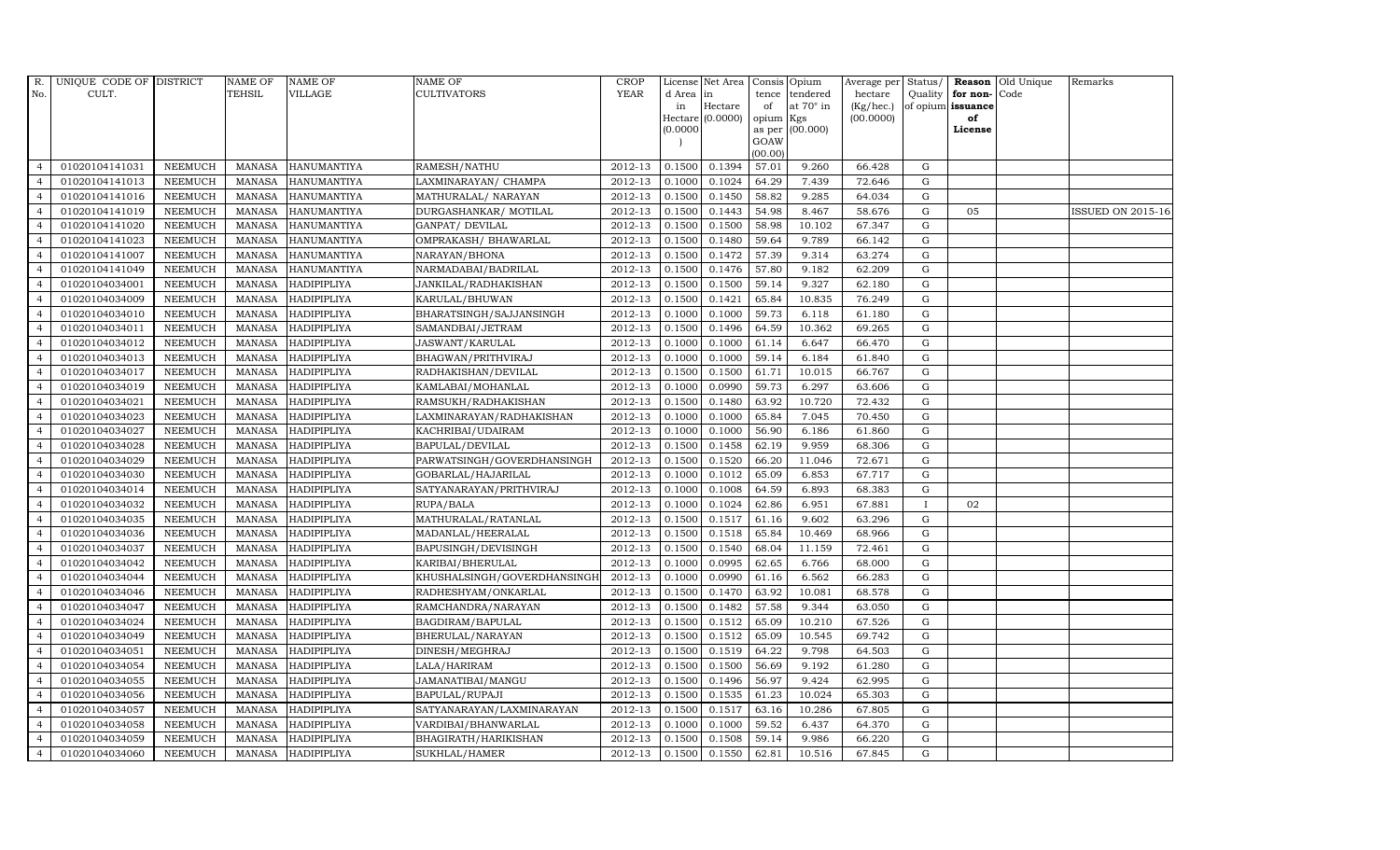| R.             | UNIQUE CODE OF DISTRICT |                | <b>NAME OF</b> | <b>NAME OF</b>     | NAME OF                       | <b>CROP</b> |           | License Net Area |                 | Consis Opium     | Average per | Status/      |                   | <b>Reason</b> Old Unique | Remarks                  |
|----------------|-------------------------|----------------|----------------|--------------------|-------------------------------|-------------|-----------|------------------|-----------------|------------------|-------------|--------------|-------------------|--------------------------|--------------------------|
| No.            | CULT.                   |                | <b>TEHSIL</b>  | VILLAGE            | CULTIVATORS                   | <b>YEAR</b> | d Area in |                  |                 | tence tendered   | hectare     | Quality      | for non-Code      |                          |                          |
|                |                         |                |                |                    |                               |             | in        | Hectare          | of              | at $70^\circ$ in | (Kg/hec.)   |              | of opium issuance |                          |                          |
|                |                         |                |                |                    |                               |             |           | Hectare (0.0000) | opium Kgs       |                  | (00.0000)   |              | of                |                          |                          |
|                |                         |                |                |                    |                               |             | (0.0000)  |                  |                 | as per (00.000)  |             |              | License           |                          |                          |
|                |                         |                |                |                    |                               |             |           |                  | GOAW<br>(00.00) |                  |             |              |                   |                          |                          |
| $\overline{4}$ | 01020104034061          | <b>NEEMUCH</b> | MANASA         | <b>HADIPIPLIYA</b> | TEJSINGH/GOVERDHANSINGH       | 2012-13     | 0.1500    | 0.1500           | 62.81           | 10.256           | 68.373      | G            |                   |                          |                          |
| $\overline{a}$ | 01020104034067          | <b>NEEMUCH</b> | <b>MANASA</b>  | <b>HADIPIPLIYA</b> | BAGDIRAM/DHURAJI              | 2012-13     | 0.1500    | 0.1500           | 59.80           | 9.474            | 63.160      | $\mathbf{I}$ | 02                |                          |                          |
|                | 01020104034068          | <b>NEEMUCH</b> | <b>MANASA</b>  | <b>HADIPIPLIYA</b> | MOHANLAL/HEERALAL             | 2012-13     | 0.1500    | 0.1479           | 61.16           | 9.585            | 64.807      | G            |                   |                          |                          |
|                | 01020104034070          | <b>NEEMUCH</b> | <b>MANASA</b>  | HADIPIPLIYA        | MANNALAL/GHASI                | 2012-13     | 0.1500    | 0.1554           | 59.73           | 10.120           | 65.122      | G            |                   |                          |                          |
| $\overline{4}$ | 01020104034071          | <b>NEEMUCH</b> | <b>MANASA</b>  | <b>HADIPIPLIYA</b> | AMARSINGH/NATHU               | 2012-13     | 0.1500    | 0.1564           | 56.61           | 9.462            | 60.499      | ${\rm G}$    |                   |                          |                          |
| $\overline{4}$ | 01020104034063          | <b>NEEMUCH</b> | MANASA         | HADIPIPLIYA        | MAGANBAI/FAKIRCHANDRA MALI    | 2012-13     | 0.1000    | 0.0990           | 62.65           | 6.784            | 68.525      | G            |                   |                          |                          |
| $\overline{4}$ | 01020104034074          | <b>NEEMUCH</b> | <b>MANASA</b>  | <b>HADIPIPLIYA</b> | KASHIBAI/DOLATRAM             | 2012-13     | 0.1000    | 0.1000           | 53.21           | 5.914            | 59.140      | $\mathbf G$  | 05                |                          | ISSUED ON 2015-16        |
|                | 01020104034007          | <b>NEEMUCH</b> | <b>MANASA</b>  | <b>HADIPIPLIYA</b> | UMARAVSINGH/GOVERDHANSINGH    | 2012-13     | 0.1500    | 0.1500           | 64.59           | 10.464           | 69.760      | G            |                   |                          |                          |
|                | 01020104034015          | <b>NEEMUCH</b> | <b>MANASA</b>  | HADIPIPLIYA        | GOPAL/ONKARLAL                | 2012-13     | 0.1500    | 0.1500           | 62.65           | 9.854            | 65.693      | G            |                   |                          |                          |
| 4              | 01020104034077          | <b>NEEMUCH</b> | <b>MANASA</b>  | <b>HADIPIPLIYA</b> | PRAKASHCHANDRA/MADANLAL       | 2012-13     | 0.1500    | 0.1518           | 61.71           | 10.112           | 66.614      | ${\rm G}$    |                   |                          |                          |
| $\overline{4}$ | 01020104034078          | <b>NEEMUCH</b> | <b>MANASA</b>  | HADIPIPLIYA        | RADHESHYAM/RATANLAL           | 2012-13     | 0.1000    | 0.1025           | 59.52           | 6.598            | 64.371      | ${\rm G}$    |                   |                          |                          |
| $\overline{4}$ | 01020104034080          | <b>NEEMUCH</b> | <b>MANASA</b>  | <b>HADIPIPLIYA</b> | RAMKUNWARBAI/RAMLAL           | 2012-13     | 0.1500    | 0.1464           | 56.62           | 8.970            | 61.270      | G            |                   |                          |                          |
| $\Delta$       | 01020104034082          | <b>NEEMUCH</b> | <b>MANASA</b>  | <b>HADIPIPLIYA</b> | VINODKUMAR/CHOGA              | 2012-13     | 0.1000    | 0.1023           | 58.55           | 6.323            | 61.808      | G            |                   |                          |                          |
|                | 01020104034083          | <b>NEEMUCH</b> | <b>MANASA</b>  | HADIPIPLIYA        | PRABHULAL/JETRAM              | 2012-13     | 0.1500    | 0.1518           | 59.52           | 9.727            | 64.078      | G            |                   |                          |                          |
| $\overline{a}$ | 01020104034084          | <b>NEEMUCH</b> | MANASA         | <b>HADIPIPLIYA</b> | RADHESHYAM/BHONA              | 2012-13     | 0.1000    | 0.1000           | 67.96           | 7.485            | 74.850      | G            |                   |                          |                          |
| $\overline{4}$ | 01020104034085          | <b>NEEMUCH</b> | <b>MANASA</b>  | HADIPIPLIYA        | NANALAL/GOBARLAL              | 2012-13     | 0.1500    | 0.1495           | 63.92           | 10.483           | 70.120      | G            |                   |                          |                          |
| $\overline{4}$ | 01020104034086          | <b>NEEMUCH</b> | <b>MANASA</b>  | <b>HADIPIPLIYA</b> | BABULAL/PRABHULAL             | 2012-13     | 0.1000    | 0.0991           | 62.19           | 6.752            | 68.133      | G            |                   |                          |                          |
| $\overline{4}$ | 01020104034087          | <b>NEEMUCH</b> | MANASA         | <b>HADIPIPLIYA</b> | RATANLAL/KUKAJI               | 2012-13     | 0.1500    | 0.1480           | 61.71           | 9.953            | 67.250      | $\mathbf G$  |                   |                          |                          |
|                | 01020104034020          | <b>NEEMUCH</b> | <b>MANASA</b>  | <b>HADIPIPLIYA</b> | BABULAL MATA MOHANBAI/FAKIRCI | 2012-13     | 0.1000    | 0.0976           | 53.76           | 5.768            | 59.098      | $\mathbf G$  | 05                |                          | ISSUED ON 2015-16        |
|                | 01020104034033          | <b>NEEMUCH</b> | <b>MANASA</b>  | <b>HADIPIPLIYA</b> | BHANWARSINGH/DEVISINGH        | 2012-13     | 0.1500    | 0.1512           | 63.11           | 10.080           | 66.667      | G            |                   |                          |                          |
| 4              | 01020104034025          | <b>NEEMUCH</b> | <b>MANASA</b>  | <b>HADIPIPLIYA</b> | HULASIBAI/RODAJI              | 2012-13     | 0.1500    | 0.1478           | 56.43           | 8.602            | 58.200      | G            |                   |                          |                          |
| $\overline{4}$ | 01020104034039          | <b>NEEMUCH</b> | <b>MANASA</b>  | HADIPIPLIYA        | RAMKUNWARIBAI/MANGILAL        | 2012-13     | 0.1500    | 0.1550           | 61.76           | 10.367           | 66.884      | G            |                   |                          |                          |
| $\overline{4}$ | 01020104034073          | <b>NEEMUCH</b> | <b>MANASA</b>  | <b>HADIPIPLIYA</b> | SITABAI/BHANWARLAL            | 2012-13     | 0.1000    | 0.1000           | 58.20           | 6.227            | 62.270      | G            |                   |                          |                          |
| $\Delta$       | 01020104034092          | <b>NEEMUCH</b> | <b>MANASA</b>  | <b>HADIPIPLIYA</b> | SAMRATH / RAMRATAN            | 2012-13     | 0.1500    | 0.1500           | 62.81           | 9.942            | 66.280      | G            |                   |                          |                          |
|                | 01020104034094          | <b>NEEMUCH</b> | MANASA         | HADIPIPLIYA        | SAMPATLAL/PRITHVIRAJ          | 2012-13     | 0.1000    | 0.0990           | 61.76           | 6.926            | 69.960      | ${\rm G}$    |                   |                          |                          |
| $\overline{a}$ | 01020104034093          | <b>NEEMUCH</b> | <b>MANASA</b>  | <b>HADIPIPLIYA</b> | KESHARBAI/BHANWARLAL          | 2012-13     | 0.1000    | 0.1000           | 59.29           | 6.319            | 63.190      | G            |                   | 01020104037023           |                          |
| $\overline{4}$ | 01020106100004          | <b>NEEMUCH</b> | <b>MANASA</b>  | <b>GANESHPURA</b>  | JAGANNATH/ BHONA              | 2012-13     | 0.1500    | 0.1464           | 63.56           | 9.180            | 62.705      | G            |                   |                          | TRANSFER/ HATUNIA        |
| $\overline{4}$ | 01020106100024          | <b>NEEMUCH</b> | <b>MANASA</b>  | <b>GANESHPURA</b>  | DAYARAM/ RAMDAYAL             | 2012-13     | 0.1500    | 0.1470           | 63.56           | 9.434            | 64.177      | G            |                   |                          | TRANSFER/ AMADKHEDI      |
|                | 01020106100047          | <b>NEEMUCH</b> | <b>MANASA</b>  | <b>GANESHPURA</b>  | GOPAL/JAGANNATH               | 2012-13     | 0.1000    | 0.0966           | 52.81           | 3.470            | 35.921      | $\mathbf G$  | 04                |                          |                          |
|                | 01020106100050          | <b>NEEMUCH</b> | <b>MANASA</b>  | <b>GANESHPURA</b>  | KANHAIYALAL/RAMAJI            | 2012-13     | 0.1500    | 0.1200           | 57.58           | 7.707            | 64.225      | $\mathbf G$  |                   |                          | TRANSFER/ DHAKNI         |
| $\overline{a}$ | 01020106100087          | <b>NEEMUCH</b> | <b>MANASA</b>  | GANESHPURA         | SUKHI BAI/ MOHANLAL           | 2012-13     | 0.1500    | 0.1450           | 60.09           | 8.850            | 61.034      | G            |                   |                          | TRANSFER/ MAHESHPURIYA   |
| $\overline{4}$ | 01020106100078          | <b>NEEMUCH</b> | <b>MANASA</b>  | <b>GANESHPURA</b>  | SAMANDI BAI/BHURALAL          | $2012 - 13$ | 0.1500    | 0.1488           | 63.56           | 9.198            | 61.815      | G            |                   |                          | TRANSFER/ BHATKHEDI      |
| $\overline{4}$ | 01020106100090          | <b>NEEMUCH</b> | <b>MANASA</b>  | <b>GANESHPURA</b>  | MANGILAL/ BAPULAL             | 2012-13     | 0.1000    | 0.1000           | 57.96           | 5.622            | 56.220      | G            | 04                |                          | <b>ISSUED ON 2016-17</b> |
| $\overline{a}$ | 01020104038002          | <b>NEEMUCH</b> | <b>MANASA</b>  | <b>DANGADI</b>     | KANHAIYALAL/NANDLAL           | 2012-13     | 0.1000    | 0.0964           | 60.01           | 5.795            | 60.114      | G            |                   |                          |                          |
|                | 01020104038069          | <b>NEEMUCH</b> | <b>MANASA</b>  | <b>DANGADI</b>     | BASANTILAL/DEVA               | 2012-13     | 0.1000    | 0.0980           | 56.23           | 6.370            | 65.000      | G            |                   |                          |                          |
| $\overline{a}$ | 01020104038023          | <b>NEEMUCH</b> | MANASA         | <b>DANGADI</b>     | NANDLAL/MANGILAL              | 2012-13     | 0.1000    | 0.0930           | 61.57           | 6.289            | 67.624      | ${\rm G}$    |                   |                          |                          |
| $\overline{4}$ | 01020104038026          | <b>NEEMUCH</b> | <b>MANASA</b>  | <b>DANGADI</b>     | BHERULAL/MAGNIRAM             | 2012-13     | 0.1500    | 0.1440           | 63.07           | 9.587            | 66.576      | ${\rm G}$    |                   |                          |                          |
| $\overline{4}$ | 01020104038031          | <b>NEEMUCH</b> | <b>MANASA</b>  | <b>DANGADI</b>     | MOHANLAL/NANURAM              | 2012-13     | 0.1000    | 0.1000           | 61.95           | 6.469            | 64.690      | G            |                   |                          |                          |
| $\overline{4}$ | 01020104038044          | <b>NEEMUCH</b> | <b>MANASA</b>  | <b>DANGADI</b>     | SHIVNARAYAN/HAJARILAL         | 2012-13     | 0.1000    | 0.0990           | 60.54           | 6.694            | 67.616      | G            |                   |                          |                          |
|                | 01020104038048          | <b>NEEMUCH</b> | <b>MANASA</b>  | <b>DANGADI</b>     | BAGDIRAM/CHATARBHUJ           | 2012-13     | 0.1500    | 0.1443           | 63.07           | 10.082           | 69.868      | G            |                   |                          |                          |
| $\overline{4}$ | 01020104038054          | <b>NEEMUCH</b> | MANASA         | <b>DANGADI</b>     | RAMCHANDRA/CHOTU              | 2012-13     | 0.1500    | 0.1452           | 58.29           | 8.860            | 61.019      | G            |                   |                          |                          |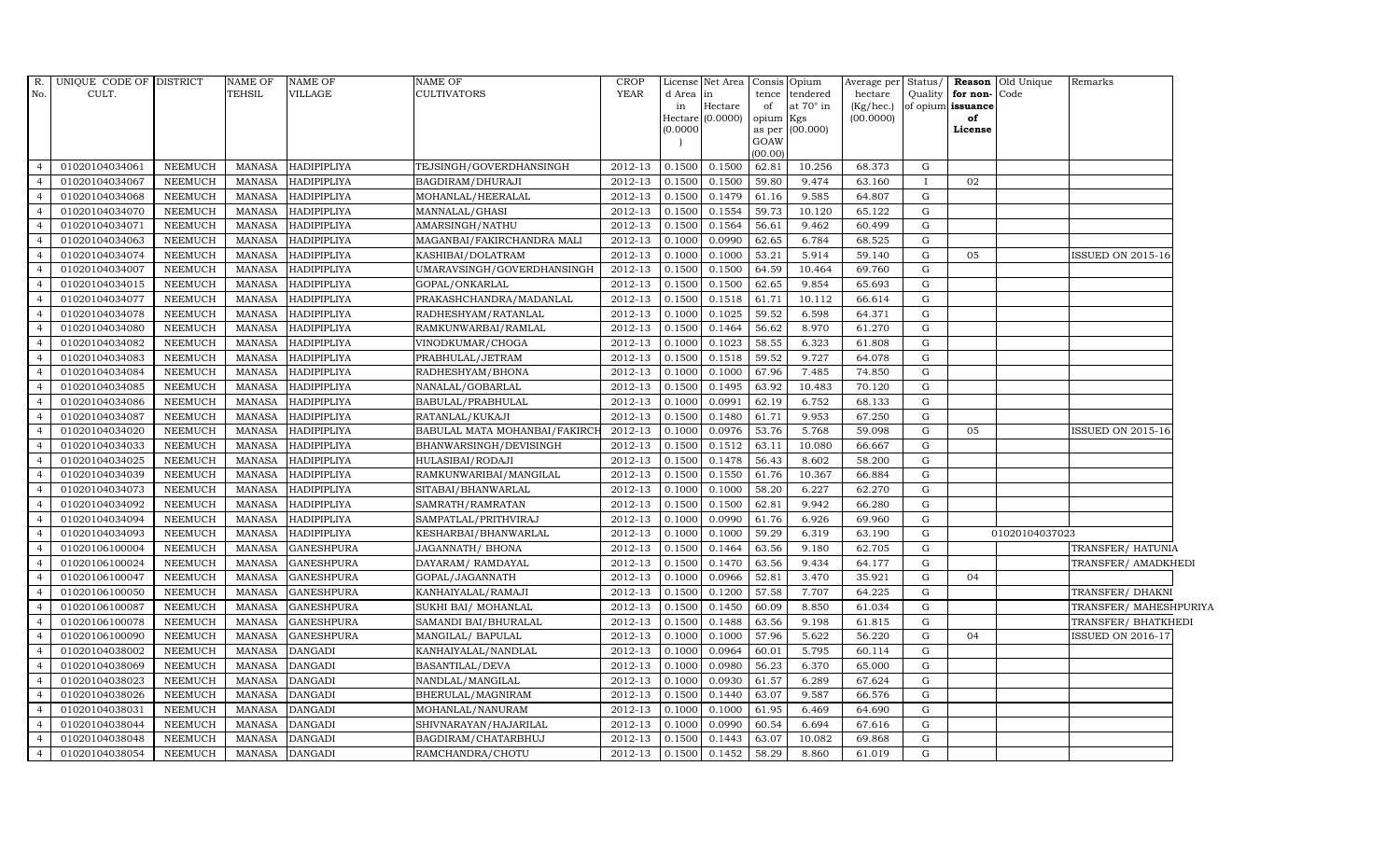| R.             | UNIQUE CODE OF DISTRICT |                | <b>NAME OF</b> | <b>NAME OF</b>         | NAME OF                      | CROP        |           | License Net Area            |           | Consis Opium     | Average per            | Status/     |                         | <b>Reason</b> Old Unique | Remarks                  |
|----------------|-------------------------|----------------|----------------|------------------------|------------------------------|-------------|-----------|-----------------------------|-----------|------------------|------------------------|-------------|-------------------------|--------------------------|--------------------------|
| No.            | CULT.                   |                | <b>TEHSIL</b>  | VILLAGE                | <b>CULTIVATORS</b>           | <b>YEAR</b> | d Area in |                             |           | tence tendered   | hectare                | Quality     | for non-                | Code                     |                          |
|                |                         |                |                |                        |                              |             | in        | Hectare<br>Hectare (0.0000) | of        | at $70^\circ$ in | (Kg/hec.)<br>(00.0000) |             | of opium issuance<br>of |                          |                          |
|                |                         |                |                |                        |                              |             | (0.0000)  |                             | opium Kgs | as per (00.000)  |                        |             | License                 |                          |                          |
|                |                         |                |                |                        |                              |             |           |                             | GOAW      |                  |                        |             |                         |                          |                          |
|                |                         |                |                |                        |                              |             |           |                             | (00.00)   |                  |                        |             |                         |                          |                          |
| 4              | 01020104038071          | <b>NEEMUCH</b> | <b>MANASA</b>  | <b>DANGADI</b>         | MANGILAL/CHATARBHUJ          | 2012-13     | 0.1500    | 0.1440                      | 67.40     | 9.792            | 68.000                 | G           |                         |                          |                          |
| $\overline{4}$ | 01020104038009          | <b>NEEMUCH</b> | <b>MANASA</b>  | <b>DANGADI</b>         | PURALAL/TULSIRAM             | 2012-13     | 0.1000    | 0.0738                      | 57.18     | 4.542            | 61.545                 | G           |                         |                          |                          |
| $\overline{4}$ | 01020104038019          | <b>NEEMUCH</b> | <b>MANASA</b>  | <b>DANGADI</b>         | GHASI/PANNA                  | 2012-13     | 0.1000    | 0.0960                      | 54.96     | 5.849            | 60.927                 | G           | 05                      |                          | ISSUED ON 2015-16        |
| $\overline{a}$ | 01020104038074          | <b>NEEMUCH</b> | <b>MANASA</b>  | <b>DANGADI</b>         | PRABHULAL/NANDA URF GULAB    | 2012-13     | 0.1000    | 0.0980                      | 66.87     | 7.365            | 75.153                 | G           |                         |                          |                          |
| $\overline{4}$ | 01020104038062          | <b>NEEMUCH</b> | <b>MANASA</b>  | <b>DANGADI</b>         | KANHAIYALAL/NANDA            | 2012-13     | 0.1500    | 0.1421                      | 58.90     | 8.902            | 62.646                 | $\mathbf G$ |                         |                          |                          |
| $\overline{4}$ | 01020106127001          | <b>NEEMUCH</b> | <b>MANASA</b>  | <b>BORKHEDI</b>        | KACHRU/BHURA                 | 2012-13     | 0.1000    | 0.0990                      | 54.26     | 5.697            | 57.545                 | G           | 05                      |                          | <b>ISSUED ON 2015-16</b> |
| $\overline{4}$ | 01020106127010          | <b>NEEMUCH</b> | <b>MANASA</b>  | <b>BORKHEDI</b>        | GITA BAI / DEVILAL           | 2012-13     | 0.1000    | 0.0960                      | 59.27     | 6.147            | 64.031                 | ${\rm G}$   |                         |                          | TRANSFER/ BARKHEDA       |
| $\overline{a}$ | 01020106127019          | <b>NEEMUCH</b> | <b>MANASA</b>  | <b>BORKHEDI</b>        | RADHAKISAN/BAPULAL           | 2012-13     | 0.1000    | 0.0989                      | 67.73     | 7.170            | 72.497                 | G           |                         |                          | TRANSFER/ BANI           |
|                | 01020106127020          | <b>NEEMUCH</b> | <b>MANASA</b>  | <b>BORKHEDI</b>        | PRAHLAD/KASHIRAM             | 2012-13     | 0.1000    | 0.0990                      | 69.14     | 7.023            | 70.939                 | G           |                         |                          | TRANSFER/ BARKHEDA       |
|                | 01020106127021          | <b>NEEMUCH</b> | <b>MANASA</b>  | <b>BORKHEDI</b>        | SHIVNARAYAN/RAMKISHAN        | 2012-13     | 0.1000    | 0.0957                      | 66.87     | 6.754            | 70.575                 | ${\rm G}$   |                         |                          | TRANSFER/BARKHEDA        |
| 4              | 01020106127033          | <b>NEEMUCH</b> | <b>MANASA</b>  | <b>BORKHEDI</b>        | KANCHAN BAI/KISHANLAL        | 2012-13     | 0.1000    | 0.1020                      | 59.27     | 6.731            | 65.990                 | G           |                         |                          | TRANSFER/DANGDI          |
| $\overline{4}$ | 01020104139007          | <b>NEEMUCH</b> | <b>MANASA</b>  | <b>BHATKHEDI KHURD</b> | ANANDKUNWAR/RAJENDRASINGH    | 2012-13     | 0.1000    | 0.0999                      | 56.02     | 6.306            | 63.123                 | G           |                         |                          |                          |
| $\overline{4}$ | 01020104139009          | <b>NEEMUCH</b> | <b>MANASA</b>  | <b>BHATKHEDI KHURD</b> | NAGUSINGH/NARAYANSINGH       | 2012-13     | 0.1500    | 0.1519                      | 57.94     | 9.535            | 62.772                 | G           |                         |                          |                          |
| $\overline{4}$ | 01020104139010          | <b>NEEMUCH</b> | <b>MANASA</b>  | <b>BHATKHEDI KHURD</b> | DHANNALAL/KARULAL            | 2012-13     | 0.1000    | 0.0960                      | 56.06     | 6.022            | 62.729                 | G           |                         |                          |                          |
|                | 01020104139014          | <b>NEEMUCH</b> | <b>MANASA</b>  | <b>BHATKHEDI KHURD</b> | RAJARAM/BHONA                | 2012-13     | 0.1500    | 0.1560                      | 50.21     | 8.758            | 56.141                 | ${\rm G}$   | 05                      |                          | ISSUED ON 2016-1         |
| $\overline{4}$ | 01020104139015          | <b>NEEMUCH</b> | <b>MANASA</b>  | <b>BHATKHEDI KHURD</b> | TIKAMSINGH/DUNGARSINGH       | 2012-13     | 0.1500    | 0.1520                      | 56.93     | 9.759            | 64.204                 | G           |                         |                          |                          |
| $\overline{4}$ | 01020104139016          | <b>NEEMUCH</b> | <b>MANASA</b>  | <b>BHATKHEDI KHURD</b> | BANESINGH/JHUJARSINGH        | 2012-13     | 0.1500    | 0.1508                      | 55.34     | 9.265            | 61.439                 | G           |                         |                          |                          |
| $\overline{4}$ | 01020104139019          | <b>NEEMUCH</b> | <b>MANASA</b>  | <b>BHATKHEDI KHURD</b> | BHARATSINGH/MANGUSINGH       | 2012-13     | 0.1000    | 0.1000                      | 56.08     | 6.089            | 60.890                 | G           |                         |                          |                          |
| $\overline{4}$ | 01020104139002          | <b>NEEMUCH</b> | <b>MANASA</b>  | <b>BHATKHEDI KHURD</b> | MANGILAL/KASIRAM             | 2012-13     | 0.1000    | 0.1040                      | 56.77     | 6.504            | 62.538                 | G           |                         |                          |                          |
|                | 01020104135001          | <b>NEEMUCH</b> | <b>MANASA</b>  | <b>BHADWA</b>          | AMRITRAM/RATANLAL            | 2012-13     | 0.1000    | 0.0987                      | 54.36     | 5.902            | 59.797                 | ${\rm G}$   | 05                      |                          | ISSUED ON 2015-16        |
| $\overline{4}$ | 01020104135003          | <b>NEEMUCH</b> | <b>MANASA</b>  | <b>BHADWA</b>          | BHULIBAI/SEWARAM             | 2012-13     | 0.1000    | 0.0960                      | 58.34     | 6.209            | 64.677                 | G           |                         |                          |                          |
| $\overline{4}$ | 01020104135011          | <b>NEEMUCH</b> | <b>MANASA</b>  | <b>BHADWA</b>          | GOPAL/NANDA                  | 2012-13     | 0.1000    | 0.1020                      | 58.29     | 6.337            | 62.127                 | G           |                         |                          |                          |
| $\overline{4}$ | 01020104135014          | <b>NEEMUCH</b> | <b>MANASA</b>  | <b>BHADWA</b>          | TULSIBAI/BHAGWAN             | 2012-13     | 0.1000    | 0.1000                      | 52.10     | 5.657            | 56.570                 | G           | 04                      |                          |                          |
| $\overline{4}$ | 01020104135017          | <b>NEEMUCH</b> | <b>MANASA</b>  | <b>BHADWA</b>          | MANGILAL/PRABHULAL           | 2012-13     | 0.1500    | 0.1530                      | 52.16     | 8.800            | 57.516                 | $\mathbf G$ | 05                      |                          | <b>ISSUED ON 2015-16</b> |
|                | 01020104135019          | <b>NEEMUCH</b> | <b>MANASA</b>  | <b>BHADWA</b>          | SATYANARAYAN/MANGILAL        | 2012-13     | 0.1000    | 0.0990                      | 58.34     | 6.334            | 63.980                 | G           |                         |                          |                          |
| $\overline{4}$ | 01020104135020          | <b>NEEMUCH</b> | <b>MANASA</b>  | <b>BHADWA</b>          | GOPAL/ PRATHVIRAJ            | 2012-13     | 0.1500    | 0.1512                      | 55.87     | 9.163            | 60.602                 | G           |                         |                          |                          |
| 4              | 01020104135029          | <b>NEEMUCH</b> | <b>MANASA</b>  | <b>BHADWA</b>          | BANSHILAL/BHANWARLAL         | 2012-13     | 0.1000    | 0.0990                      | 60.09     | 6.344            | 64.081                 | G           |                         |                          |                          |
| $\overline{4}$ | 01020104135018          | <b>NEEMUCH</b> | <b>MANASA</b>  | <b>BHADWA</b>          | RATNI BAI/KANIRAM            | 2012-13     | 0.1500    | 0.1508                      | 53.54     | 8.696            | 57.666                 | G           | 05                      |                          | ISSUED ON 2015-16        |
| $\overline{4}$ | 01020104135027          | <b>NEEMUCH</b> | <b>MANASA</b>  | <b>BHADWA</b>          | BHARATSINGH/RAMSINGH         | 2012-13     | 0.1000    | 0.0999                      | 55.34     | 6.127            | 61.331                 | G           |                         |                          |                          |
|                | 01020104136037          | <b>NEEMUCH</b> | <b>MANASA</b>  | <b>BATTISADI</b>       | PARVATI BAI/ BHERULAL        | 2012-13     | 0.1000    | 0.1000                      | 58.04     | 6.625            | 66.250                 | G           |                         |                          |                          |
| $\overline{4}$ | 01020104136005          | <b>NEEMUCH</b> | <b>MANASA</b>  | <b>BATTISADI</b>       | CHAMPA/KISHNA                | 2012-13     | 0.1500    | 0.1404                      | 59.66     | 8.676            | 61.795                 | G           |                         |                          |                          |
| $\overline{4}$ | 01020104136007          | <b>NEEMUCH</b> | <b>MANASA</b>  | <b>BATTISADI</b>       | BANSHILAL/RAMLAL             | 2012-13     | 0.1500    | 0.1521                      | 61.86     | 9.880            | 64.957                 | G           |                         |                          |                          |
| $\overline{4}$ | 01020104136009          | <b>NEEMUCH</b> | <b>MANASA</b>  | <b>BATTISADI</b>       | NANURAM/HEERALAL             | 2012-13     | 0.1500    | 0.1518                      | 59.66     | 9.196            | 60.580                 | G           |                         |                          |                          |
| $\overline{4}$ | 01020104136012          | <b>NEEMUCH</b> | <b>MANASA</b>  | <b>BATTISADI</b>       | SURAJBAI/MOHANLAL            | 2012-13     | 0.1000    | 0.1025                      | 60.47     | 6.289            | 61.356                 | G           |                         |                          |                          |
|                | 01020104136016          | <b>NEEMUCH</b> | <b>MANASA</b>  | <b>BATTISADI</b>       | HULASIBAI/MOHANLAL           | 2012-13     | 0.1500    | 0.1452                      | 48.18     | 8.528            | 58.733                 | G           | 05                      |                          | ISSUED ON 2015-16        |
| $\overline{4}$ | 01020104136026          | <b>NEEMUCH</b> | <b>MANASA</b>  | <b>BATTISADI</b>       | MANGILAL/MADHU               | 2012-13     | 0.1000    | 0.1000                      | 59.66     | 6.921            | 69.210                 | G           |                         |                          |                          |
| $\overline{4}$ | 01020104136036          | <b>NEEMUCH</b> | <b>MANASA</b>  | <b>BATTISADI</b>       | NARENDR SINGH/ SHAMBHU SINGH | 2012-13     | 0.1500    | 0.1449                      | 60.47     | 9.010            | 62.181                 | G           |                         |                          |                          |
| $\overline{4}$ | 01020104136032          | <b>NEEMUCH</b> | <b>MANASA</b>  | <b>BATTISADI</b>       | SHAMBHUSINGH/RAMSINGH        | 2012-13     | 0.1500    | 0.1450                      | 58.04     | 8.656            | 59.697                 | G           |                         |                          |                          |
| $\overline{4}$ | 01020104128002          | <b>NEEMUCH</b> | <b>MANASA</b>  | <b>BARKHEDI</b>        | BRAJ KUWAR/ BHIM SINGH       | 2012-13     | 0.1000    | 0.1007                      | 61.87     | 6.823            | 67.756                 | $\mathbf G$ |                         |                          |                          |
| $\overline{4}$ | 01020104128003          | <b>NEEMUCH</b> | <b>MANASA</b>  | <b>BARKHEDI</b>        | BAPULAL/BHUWANA              | 2012-13     | 0.1000    | 0.1015                      | 61.60     | 6.873            | 67.714                 | G           |                         |                          |                          |
| $\overline{4}$ | 01020104128005          | <b>NEEMUCH</b> | MANASA         | <b>BARKHEDI</b>        | BAHADURSINGH/GOPALSINGH      | 2012-13     | 0.1000    | 0.1014                      | 63.92     | 6.949            | 68.531                 | G           |                         |                          |                          |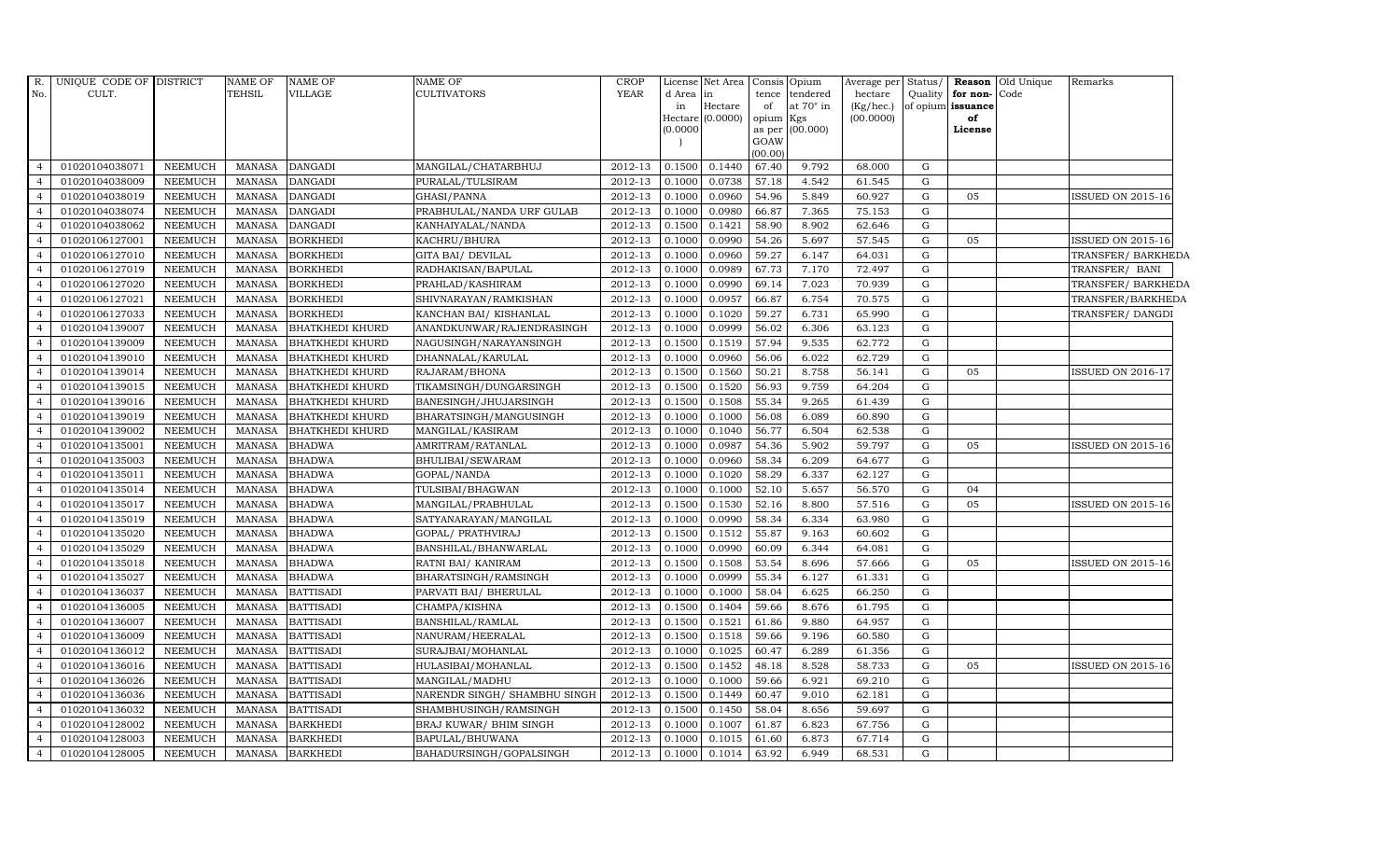| R.             | UNIQUE CODE OF DISTRICT |                | <b>NAME OF</b> | <b>NAME OF</b>    | <b>NAME OF</b>                | CROP        |           | License Net Area   Consis   Opium |           |                  | Average per | Status/      | Reason            | Old Unique | Remarks                  |
|----------------|-------------------------|----------------|----------------|-------------------|-------------------------------|-------------|-----------|-----------------------------------|-----------|------------------|-------------|--------------|-------------------|------------|--------------------------|
| No.            | CULT.                   |                | <b>TEHSIL</b>  | <b>VILLAGE</b>    | <b>CULTIVATORS</b>            | <b>YEAR</b> | d Area in |                                   |           | tence tendered   | hectare     | Quality      | for non-          | Code       |                          |
|                |                         |                |                |                   |                               |             | in        | Hectare                           | of        | at $70^\circ$ in | (Kg/hec.)   |              | of opium issuance |            |                          |
|                |                         |                |                |                   |                               |             |           | Hectare (0.0000)                  | opium Kgs |                  | (00.0000)   |              | of                |            |                          |
|                |                         |                |                |                   |                               |             | (0.0000)  |                                   | GOAW      | as per (00.000)  |             |              | License           |            |                          |
|                |                         |                |                |                   |                               |             |           |                                   | (00.00)   |                  |             |              |                   |            |                          |
| $\overline{4}$ | 01020104128008          | <b>NEEMUCH</b> | MANASA         | <b>BARKHEDI</b>   | LALSINGH/GOPALSINGH           | 2012-13     | 0.1000    | 0.0986                            | 55.89     | 6.132            | 62.191      | ${\rm G}$    |                   |            |                          |
| $\overline{a}$ | 01020104128011          | <b>NEEMUCH</b> | MANASA         | <b>BARKHEDI</b>   | BHANWARLAL/NANDA              | 2012-13     | 0.1500    | 0.1470                            | 56.41     | 9.493            | 64.578      | ${\rm G}$    |                   |            |                          |
| $\overline{4}$ | 01020104128012          | <b>NEEMUCH</b> | <b>MANASA</b>  | <b>BARKHEDI</b>   | JASWANTSINGH/BHERUSINGH       | 2012-13     | 0.1500    | 0.1496                            | 65.45     | 10.594           | 70.816      | G            |                   |            |                          |
| $\overline{4}$ | 01020104128013          | <b>NEEMUCH</b> | <b>MANASA</b>  | <b>BARKHEDI</b>   | LAXMANSINGH/PRATAPSINGH       | 2012-13     | 0.1000    | 0.1008                            | 58.20     | 6.244            | 61.944      | $\mathbf G$  |                   |            |                          |
| $\overline{4}$ | 01020104128014          | <b>NEEMUCH</b> | <b>MANASA</b>  | <b>BARKHEDI</b>   | SUJANSINGH/BHERUSINGH         | 2012-13     | 0.1500    | 0.1479                            | 65.45     | 10.706           | 72.387      | ${\rm G}$    |                   |            |                          |
| $\overline{4}$ | 01020104128015          | <b>NEEMUCH</b> | <b>MANASA</b>  | <b>BARKHEDI</b>   | BANESINGH/GUMANSINGH          | 2012-13     | 0.1000    | 0.1008                            | 61.87     | 6.956            | 69.008      | $\mathbf G$  |                   |            |                          |
| $\overline{4}$ | 01020104128016          | <b>NEEMUCH</b> | MANASA         | <b>BARKHEDI</b>   | MOTISINGH/GOPALSINGH          | $2012 - 13$ | 0.1000    | 0.1020                            | 62.13     | 6.648            | 65.176      | ${\rm G}$    |                   |            |                          |
| $\overline{4}$ | 01020104128018          | <b>NEEMUCH</b> | <b>MANASA</b>  | <b>BARKHEDI</b>   | JUJHARSINGH/BHIMSINGH         | 2012-13     | 0.1500    | 0.1500                            | 65.45     | 11.080           | 73.867      | $\mathbf G$  |                   |            |                          |
| $\overline{4}$ | 01020104128021          | <b>NEEMUCH</b> | MANASA         | <b>BARKHEDI</b>   | RAJENDRASINGH/MADANSINGH      | 2012-13     | 0.1000    | 0.1007                            | 57.94     | 6.555            | 65.094      | G            |                   |            |                          |
| $\overline{4}$ | 01020104128022          | <b>NEEMUCH</b> | <b>MANASA</b>  | <b>BARKHEDI</b>   | DOULATKUWAR/DASHRATHSINGH     | 2012-13     | 0.1000    | 0.1020                            | 61.87     | 6.691            | 65.598      | ${\rm G}$    |                   |            |                          |
| $\overline{4}$ | 01020104128029          | <b>NEEMUCH</b> | <b>MANASA</b>  | <b>BARKHEDI</b>   | <b>BHAWARLAL/ KISHOR</b>      | 2012-13     | 0.1000    | 0.1008                            | 62.13     | 6.852            | 67.976      | G            |                   |            |                          |
| $\overline{4}$ | 01020104131002          | <b>NEEMUCH</b> | MANASA         | <b>BARKHEDA</b>   | RAMALAL/ BHAWARLAL            | 2012-13     | 0.1000    | 0.0968                            | 52.74     | 5.206            | 53.781      | $\mathbf G$  | 04                |            | <b>ISSUED ON 2016-17</b> |
| $\overline{4}$ | 01020104131005          | <b>NEEMUCH</b> | MANASA         | <b>BARKHEDA</b>   | RAMI BAI/ NANDA               | 2012-13     | 0.1000    | 0.0950                            | 54.12     | 5.984            | 62.989      | $\mathbf G$  | 05                |            | <b>ISSUED ON 2016-17</b> |
|                | 01020104131006          | <b>NEEMUCH</b> | <b>MANASA</b>  | <b>BARKHEDA</b>   | SHANTIBAI/RAMESHWAR           | 2012-13     | 0.1500    | 0.1512                            | 61.42     | 10.327           | 68.300      | G            |                   |            |                          |
| $\overline{4}$ | 01020104131007          | <b>NEEMUCH</b> | <b>MANASA</b>  | <b>BARKHEDA</b>   | PARVAT SINGH/ BHAWAR SINGH    | 2012-13     | 0.1000    | 0.0960                            | 61.42     | 6.203            | 64.615      | ${\rm G}$    |                   |            |                          |
| $\overline{4}$ | 01020104131009          | <b>NEEMUCH</b> | <b>MANASA</b>  | <b>BARKHEDA</b>   | SAMANDI BAI/PARTHA            | 2012-13     | 0.1000    | 0.0990                            | 61.75     | 5.999            | 60.596      | G            |                   |            |                          |
| $\overline{4}$ | 01020104131012          | <b>NEEMUCH</b> | <b>MANASA</b>  | <b>BARKHEDA</b>   | MOHANLAL/ NANURAM             | 2012-13     | 0.1500    | 0.1421                            | 67.56     | 9.458            | 66.559      | $\mathbf G$  |                   |            |                          |
| $\overline{4}$ | 01020104131020          | <b>NEEMUCH</b> | <b>MANASA</b>  | <b>BARKHEDA</b>   | PANNALAL/RAMLAL               | 2012-13     | 0.1500    | 0.1410                            | 56.29     | 8.347            | 59.199      | $\mathbf G$  |                   |            |                          |
| $\overline{4}$ | 01020104131037          | <b>NEEMUCH</b> | <b>MANASA</b>  | <b>BARKHEDA</b>   | RADHESHYAM / RAMESHWAR        | 2012-13     | 0.1500    | 0.1450                            | 66.64     | 10.025           | 69.138      | G            |                   |            |                          |
| $\overline{4}$ | 01020104131038          | <b>NEEMUCH</b> | <b>MANASA</b>  | <b>BARKHEDA</b>   | BHAWAR SINGH / UDAY SINGH     | 2012-13     | 0.1000    | 0.0900                            | 59.66     | 5.327            | 59.189      | $\mathbf{I}$ | 02                |            |                          |
| $\overline{4}$ | 01020104131045          | <b>NEEMUCH</b> | <b>MANASA</b>  | <b>BARKHEDA</b>   | OMPRAKASH/BANSHILAL           | 2012-13     | 0.1000    | 0.0980                            | 67.59     | 6.933            | 70.745      | $\mathbf G$  |                   |            |                          |
| $\overline{4}$ | 01020104131001          | <b>NEEMUCH</b> | <b>MANASA</b>  | <b>BARKHEDA</b>   | SITARAM/NANURAM               | 2012-13     | 0.1500    | 0.1500                            | 66.30     | 10.134           | 67.560      | ${\rm G}$    |                   |            |                          |
| $\overline{4}$ | 01020104131042          | <b>NEEMUCH</b> | <b>MANASA</b>  | <b>BARKHEDA</b>   | DEVKISHAN/PARTHA              | 2012-13     | 0.1500    | 0.1459                            | 61.75     | 9.315            | 63.845      | G            |                   |            |                          |
| $\overline{4}$ | 01020104131023          | <b>NEEMUCH</b> | <b>MANASA</b>  | <b>BARKHEDA</b>   | SABBAL SINGH/SHANKARDAN SINGH | 2012-13     | 0.1000    | 0.1020                            | 56.09     | 5.761            | 56.480      | $\mathbf G$  | 04                |            |                          |
| $\overline{4}$ | 01020104035001          | <b>NEEMUCH</b> | <b>MANASA</b>  | ARNIYA CHANDRAWAT | GORA/DURGA                    | 2012-13     | 0.1500    | 0.1505                            | 58.43     | 9.299            | 61.787      | $\mathbf G$  |                   |            |                          |
| $\overline{4}$ | 01020104035003          | <b>NEEMUCH</b> | <b>MANASA</b>  | ARNIYA CHANDRAWAT | NANDUBAI/GABBA                | 2012-13     | 0.1500    | 0.1520                            | 58.57     | 9.564            | 62.921      | ${\rm G}$    |                   |            |                          |
| $\overline{4}$ | 01020104035005          | <b>NEEMUCH</b> | <b>MANASA</b>  | ARNIYA CHANDRAWAT | MANGU/BRIJBHAN                | 2012-13     | 0.1500    | 0.1500                            | 62.47     | 10.013           | 66.753      | ${\rm G}$    |                   |            |                          |
| $\overline{4}$ | 01020104035007          | <b>NEEMUCH</b> | <b>MANASA</b>  | ARNIYA CHANDRAWAT | DURGA/CHATRA                  | 2012-13     | 0.1500    | 0.1500                            | 62.49     | 9.882            | 65.880      | G            |                   |            |                          |
| $\overline{4}$ | 01020104035009          | <b>NEEMUCH</b> | <b>MANASA</b>  | ARNIYA CHANDRAWAT | NATHU/SHOJI                   | 2012-13     | 0.1000    | 0.0990                            | 60.78     | 6.304            | 63.677      | G            |                   |            |                          |
| $\overline{4}$ | 01020104035010          | <b>NEEMUCH</b> | <b>MANASA</b>  | ARNIYA CHANDRAWAT | MANSINGH/RATANLAL             | 2012-13     | 0.1500    | 0.1486                            | 61.48     | 9.442            | 63.540      | $\mathbf G$  |                   |            |                          |
| $\overline{4}$ | 01020104035012          | <b>NEEMUCH</b> | <b>MANASA</b>  | ARNIYA CHANDRAWAT | MANGILAL/HEMA                 | 2012-13     | 0.1500    | 0.1525                            | 61.48     | 9.898            | 64.905      | ${\rm G}$    |                   |            |                          |
| $\overline{4}$ | 01020104035013          | <b>NEEMUCH</b> | <b>MANASA</b>  | ARNIYA CHANDRAWAT | VAJESINGH/BHAGGA              | 2012-13     | 0.1000    | 0.1012                            | 62.47     | 6.488            | 64.111      | G            |                   |            |                          |
| $\overline{4}$ | 01020104035015          | <b>NEEMUCH</b> | <b>MANASA</b>  | ARNIYA CHANDRAWAT | KANIRAM/LALA                  | 2012-13     | 0.1500    | 0.1512                            | 61.48     | 10.039           | 66.396      | $\mathbf G$  |                   |            |                          |
| $\overline{4}$ | 01020104035017          | <b>NEEMUCH</b> | <b>MANASA</b>  | ARNIYA CHANDRAWAT | MANNALAL/SHOJI                | 2012-13     | 0.1500    | 0.1500                            | 64.96     | 10.301           | 68.673      | $\mathbf G$  |                   |            |                          |
| $\overline{4}$ | 01020104035018          | <b>NEEMUCH</b> | <b>MANASA</b>  | ARNIYA CHANDRAWAT | MATHRIBAI/GORA                | 2012-13     | 0.1000    | 0.1000                            | 61.47     | 6.489            | 64.890      | ${\rm G}$    |                   |            |                          |
| $\overline{4}$ | 01020104035019          | <b>NEEMUCH</b> | <b>MANASA</b>  | ARNIYA CHANDRAWAT | DURGA/PARTHA                  | 2012-13     | 0.1500    | 0.1463                            | 58.30     | 9.328            | 63.759      | ${\rm G}$    |                   |            |                          |
| $\overline{4}$ | 01020104035020          | <b>NEEMUCH</b> | <b>MANASA</b>  | ARNIYA CHANDRAWAT | AMARSINGH/MANGILAL            | 2012-13     | 0.1500    | 0.1480                            | 63.78     | 10.032           | 67.784      | ${\rm G}$    |                   |            |                          |
| $\overline{4}$ | 01020104035024          | <b>NEEMUCH</b> | <b>MANASA</b>  | ARNIYA CHANDRAWAT | RAJMAL/RAMA                   | 2012-13     | 0.1500    | 0.1480                            | 59.54     | 9.433            | 63.736      | $\mathbf G$  |                   |            |                          |
| $\overline{4}$ | 01020104035025          | <b>NEEMUCH</b> | <b>MANASA</b>  | ARNIYA CHANDRAWAT | JEEVA/BHERA                   | 2012-13     | 0.1500    | 0.1480                            | 64.96     | 10.496           | 70.919      | G            |                   |            |                          |
| $\overline{4}$ | 01020104035026          | <b>NEEMUCH</b> | <b>MANASA</b>  | ARNIYA CHANDRAWAT | GORILAL/RUPA                  | 2012-13     | 0.1500    | 0.1530                            | 60.54     | 9.557            | 62.464      | G            |                   |            |                          |
| $\overline{4}$ | 01020104035028          | <b>NEEMUCH</b> | MANASA         | ARNIYA CHANDRAWAT | MANNALAL/NAGGA                | 2012-13     | 0.1500    | 0.1488                            | 62.47     | 10.022           | 67.352      | $\mathbf G$  |                   |            |                          |